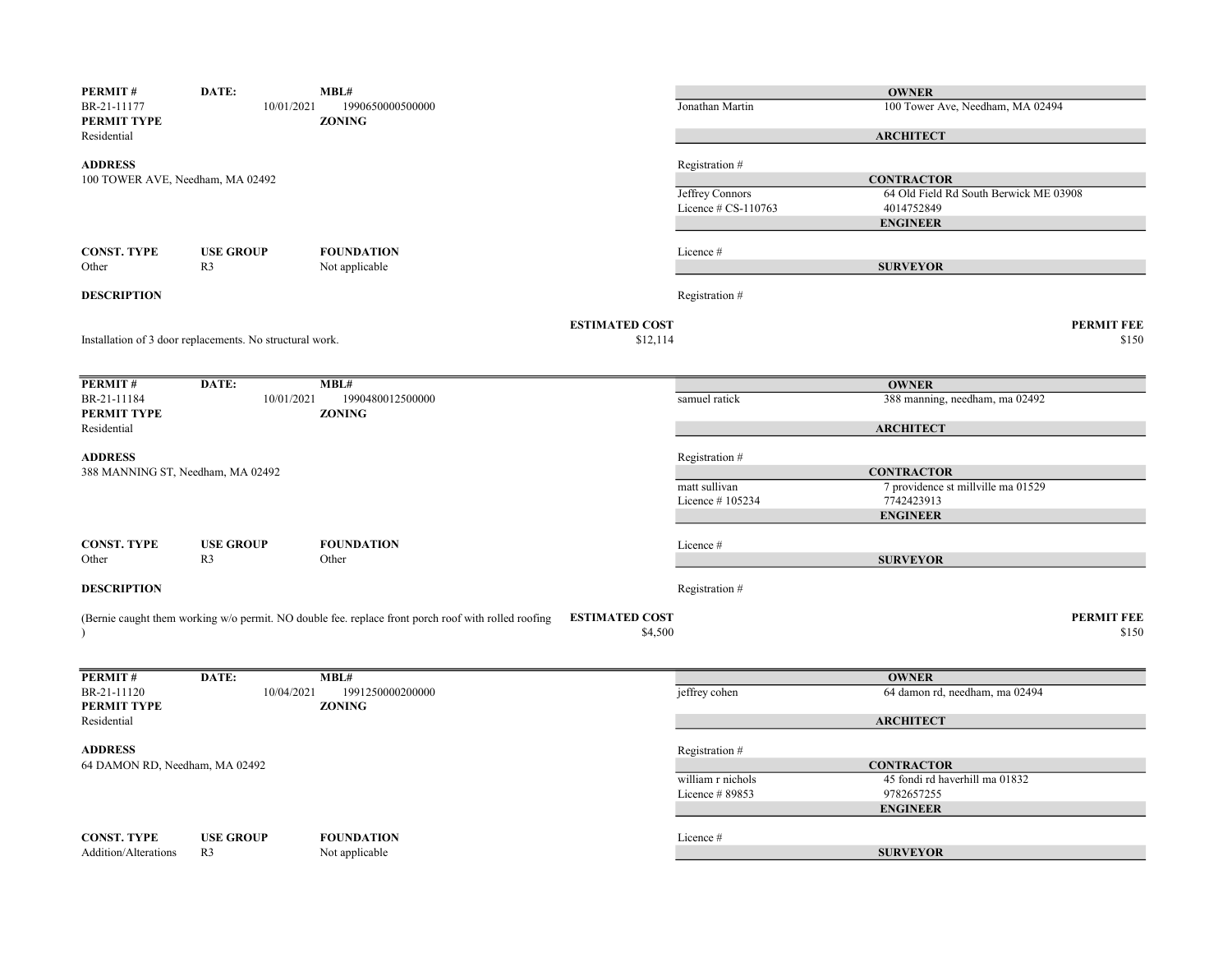| <b>DESCRIPTION</b>                        |                                                                           |                                                                                                                                                                                                     |                                   | Registration #            |                                          |
|-------------------------------------------|---------------------------------------------------------------------------|-----------------------------------------------------------------------------------------------------------------------------------------------------------------------------------------------------|-----------------------------------|---------------------------|------------------------------------------|
| Install 1 replacement entry door          |                                                                           |                                                                                                                                                                                                     | <b>ESTIMATED COST</b><br>\$9,000  |                           | <b>PERMIT FEE</b><br>\$150               |
|                                           |                                                                           |                                                                                                                                                                                                     |                                   |                           |                                          |
| <b>PERMIT#</b>                            | DATE:                                                                     | MBL#                                                                                                                                                                                                |                                   |                           | <b>OWNER</b>                             |
| BR-21-11188                               | 10/04/2021                                                                | 1990620000900000                                                                                                                                                                                    |                                   | Steve Wood                | 48 Trueman Street, Needham, MA 02492     |
| PERMIT TYPE<br>Residential                |                                                                           | <b>ZONING</b>                                                                                                                                                                                       |                                   |                           | <b>ARCHITECT</b>                         |
| <b>ADDRESS</b>                            |                                                                           |                                                                                                                                                                                                     |                                   |                           |                                          |
| 48 TRUEMAN ST, Needham, MA 02492          |                                                                           |                                                                                                                                                                                                     |                                   | Registration #            | <b>CONTRACTOR</b>                        |
|                                           |                                                                           |                                                                                                                                                                                                     |                                   | Dion Gaines               | 275 Grove St 2 Newton Ma Newton MA 02466 |
|                                           |                                                                           |                                                                                                                                                                                                     |                                   | Licence #100539           | 5086927000                               |
|                                           |                                                                           |                                                                                                                                                                                                     |                                   |                           | <b>ENGINEER</b>                          |
| <b>CONST. TYPE</b>                        | <b>USE GROUP</b>                                                          | <b>FOUNDATION</b>                                                                                                                                                                                   |                                   | Licence#                  |                                          |
| Other                                     | R <sub>3</sub>                                                            | Not applicable                                                                                                                                                                                      |                                   |                           | <b>SURVEYOR</b>                          |
| <b>DESCRIPTION</b>                        |                                                                           |                                                                                                                                                                                                     |                                   | Registration #            |                                          |
|                                           |                                                                           | Roof Replacement Remove existing roofing materials and install grace ice and water shield, synthetic<br>underlayment, ridge vent, re-flash chimney, 50 yr architectural shingles GAF timberline hdz | <b>ESTIMATED COST</b><br>\$16,300 |                           | <b>PERMIT FEE</b><br>\$170               |
| PERMIT#                                   | DATE:                                                                     | MBL#                                                                                                                                                                                                |                                   |                           | <b>OWNER</b>                             |
| DEMO-21-10015<br>PERMIT TYPE              | 10/04/2021                                                                | 1992160002600000<br><b>ZONING</b>                                                                                                                                                                   |                                   |                           | $, \,$                                   |
| Demolition                                |                                                                           |                                                                                                                                                                                                     |                                   |                           | <b>ARCHITECT</b>                         |
| <b>ADDRESS</b>                            |                                                                           |                                                                                                                                                                                                     |                                   | Registration #            |                                          |
| 1177 CENTRAL AVE, Needham, MA 02492       |                                                                           |                                                                                                                                                                                                     |                                   |                           | <b>CONTRACTOR</b>                        |
|                                           |                                                                           |                                                                                                                                                                                                     |                                   | Nick Schiffer NS Builders | 254 Bodwell Street Unit B Avon MA 02322  |
|                                           |                                                                           |                                                                                                                                                                                                     |                                   | Licence $# CS-105824$     | 781-381-7821                             |
|                                           |                                                                           |                                                                                                                                                                                                     |                                   |                           | <b>ENGINEER</b>                          |
| <b>CONST. TYPE</b>                        | <b>USE GROUP</b>                                                          | <b>FOUNDATION</b>                                                                                                                                                                                   |                                   | Licence #                 |                                          |
| Entire building<br>(including foundation) |                                                                           |                                                                                                                                                                                                     |                                   |                           | <b>SURVEYOR</b>                          |
| <b>DESCRIPTION</b>                        |                                                                           |                                                                                                                                                                                                     |                                   | Registration #            |                                          |
|                                           |                                                                           |                                                                                                                                                                                                     |                                   |                           |                                          |
|                                           | constructed. Existing detached barn will remain on premises and restored. | Demolish existing single family home including foundation to allow for a new single family to be                                                                                                    | <b>ESTIMATED COST</b><br>\$30,000 |                           | <b>PERMIT FEE</b><br>\$300               |
| PERMIT#                                   | DATE:                                                                     | MBL#                                                                                                                                                                                                |                                   |                           | <b>OWNER</b>                             |
| BR-21-11157                               | 10/05/2021                                                                | 1990690005600450                                                                                                                                                                                    |                                   | Heinz Brinkhaus           | 45 West Street, Needham, MA 02494        |
| PERMIT TYPE                               |                                                                           | <b>ZONING</b>                                                                                                                                                                                       |                                   |                           |                                          |
| Residential                               |                                                                           |                                                                                                                                                                                                     |                                   |                           | <b>ARCHITECT</b>                         |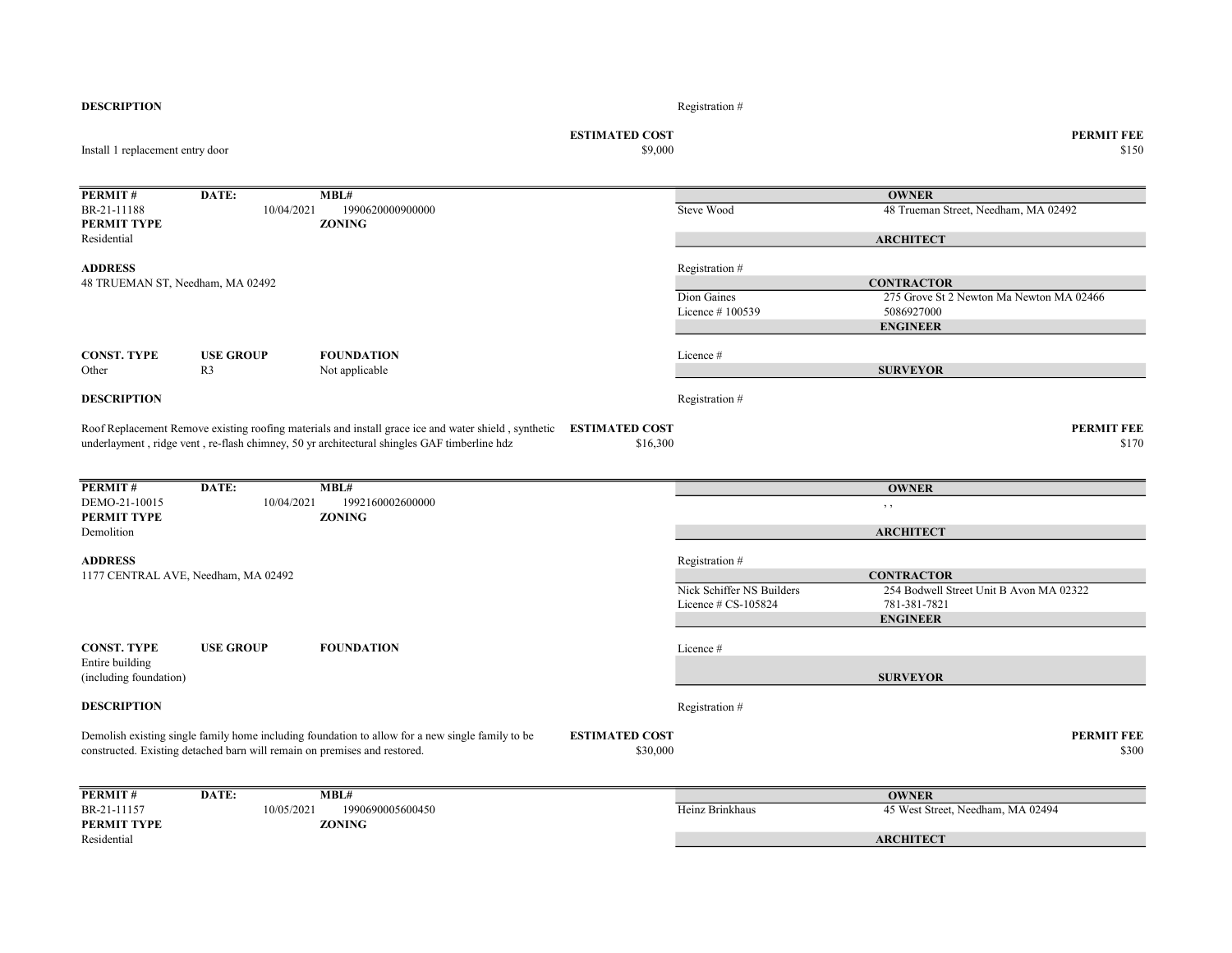| <b>ADDRESS</b><br>45 WEST ST, Needham, MA 02492     |                                    |                                                                                                                                                                                                                                                                                                                 |                                   | Registration #                         | <b>CONTRACTOR</b>                                                                       |                            |
|-----------------------------------------------------|------------------------------------|-----------------------------------------------------------------------------------------------------------------------------------------------------------------------------------------------------------------------------------------------------------------------------------------------------------------|-----------------------------------|----------------------------------------|-----------------------------------------------------------------------------------------|----------------------------|
|                                                     |                                    |                                                                                                                                                                                                                                                                                                                 |                                   | Licence #                              | <b>ENGINEER</b>                                                                         |                            |
| <b>CONST. TYPE</b><br>Addition/Alterations          | <b>USE GROUP</b><br>R <sub>3</sub> | <b>FOUNDATION</b><br>Other                                                                                                                                                                                                                                                                                      |                                   | Licence#                               | <b>SURVEYOR</b>                                                                         |                            |
| <b>DESCRIPTION</b>                                  |                                    | Existing third floor room. Remove plaster from walls and ceilings. Install electric outlets and<br>switches. Insulate 2 x 6 rafters from plate to ridge - foam insulation R-49. Replaster walls and ceiling.<br>Install 3 Velux windows/skylights. Install third floor mini split for AC & Heating. Remove non- | <b>ESTIMATED COST</b><br>\$12,500 | Registration #                         |                                                                                         | <b>PERMIT FEE</b><br>\$150 |
| PERMIT#<br>BR-21-11108                              | DATE:<br>10/05/2021                | MBL#<br>1990640003500000                                                                                                                                                                                                                                                                                        |                                   | <b>Emily Fogler</b>                    | <b>OWNER</b><br>34 Burnside Rd, Needham, ma 02494                                       |                            |
| PERMIT TYPE<br>Residential                          |                                    | <b>ZONING</b>                                                                                                                                                                                                                                                                                                   |                                   |                                        | <b>ARCHITECT</b>                                                                        |                            |
| <b>ADDRESS</b><br>34 BURNSIDE RD, Needham, MA 02492 |                                    |                                                                                                                                                                                                                                                                                                                 |                                   | Registration #<br>Francis B Marino     | <b>CONTRACTOR</b><br>121 Hancock st Braintree ma 02184                                  |                            |
|                                                     |                                    |                                                                                                                                                                                                                                                                                                                 |                                   | Licence $#$ cs-098695                  | 781-849-7727<br><b>ENGINEER</b>                                                         |                            |
| <b>CONST. TYPE</b><br>Other                         | <b>USE GROUP</b><br>R <sub>3</sub> | <b>FOUNDATION</b><br>Poured Concrete                                                                                                                                                                                                                                                                            |                                   | Licence #                              | <b>SURVEYOR</b>                                                                         |                            |
| <b>DESCRIPTION</b>                                  |                                    |                                                                                                                                                                                                                                                                                                                 |                                   | Registration #                         |                                                                                         |                            |
| In-ground swimming pool installation                |                                    |                                                                                                                                                                                                                                                                                                                 | <b>ESTIMATED COST</b><br>\$45,800 |                                        |                                                                                         | <b>PERMIT FEE</b><br>\$460 |
| PERMIT#                                             | DATE:                              | MBL#                                                                                                                                                                                                                                                                                                            |                                   |                                        | <b>OWNER</b>                                                                            |                            |
| BR-21-11192<br>PERMIT TYPE                          | 10/05/2021                         | 1992200002300000<br><b>ZONING</b>                                                                                                                                                                                                                                                                               |                                   | Luis vidal                             | 146 beard way, Needham, Ma 02492                                                        |                            |
| Residential<br><b>ADDRESS</b>                       |                                    |                                                                                                                                                                                                                                                                                                                 |                                   | Registration #                         | <b>ARCHITECT</b>                                                                        |                            |
| 146 BEARD WAY, Needham, MA 02492                    |                                    |                                                                                                                                                                                                                                                                                                                 |                                   | Michael Sander<br>Licence # CS- 079192 | <b>CONTRACTOR</b><br>9 henry legg rd Uxbridge Ma 01569<br>6175389974<br><b>ENGINEER</b> |                            |
| <b>CONST. TYPE</b><br>Addition/Alterations          | <b>USE GROUP</b><br>R <sub>3</sub> | <b>FOUNDATION</b><br>Poured Concrete                                                                                                                                                                                                                                                                            |                                   | Licence#                               | <b>SURVEYOR</b>                                                                         |                            |
| <b>DESCRIPTION</b>                                  |                                    |                                                                                                                                                                                                                                                                                                                 |                                   | Registration #                         |                                                                                         |                            |
| Second floor bath remodel.                          |                                    |                                                                                                                                                                                                                                                                                                                 | <b>ESTIMATED COST</b><br>\$30,000 |                                        |                                                                                         | <b>PERMIT FEE</b><br>\$300 |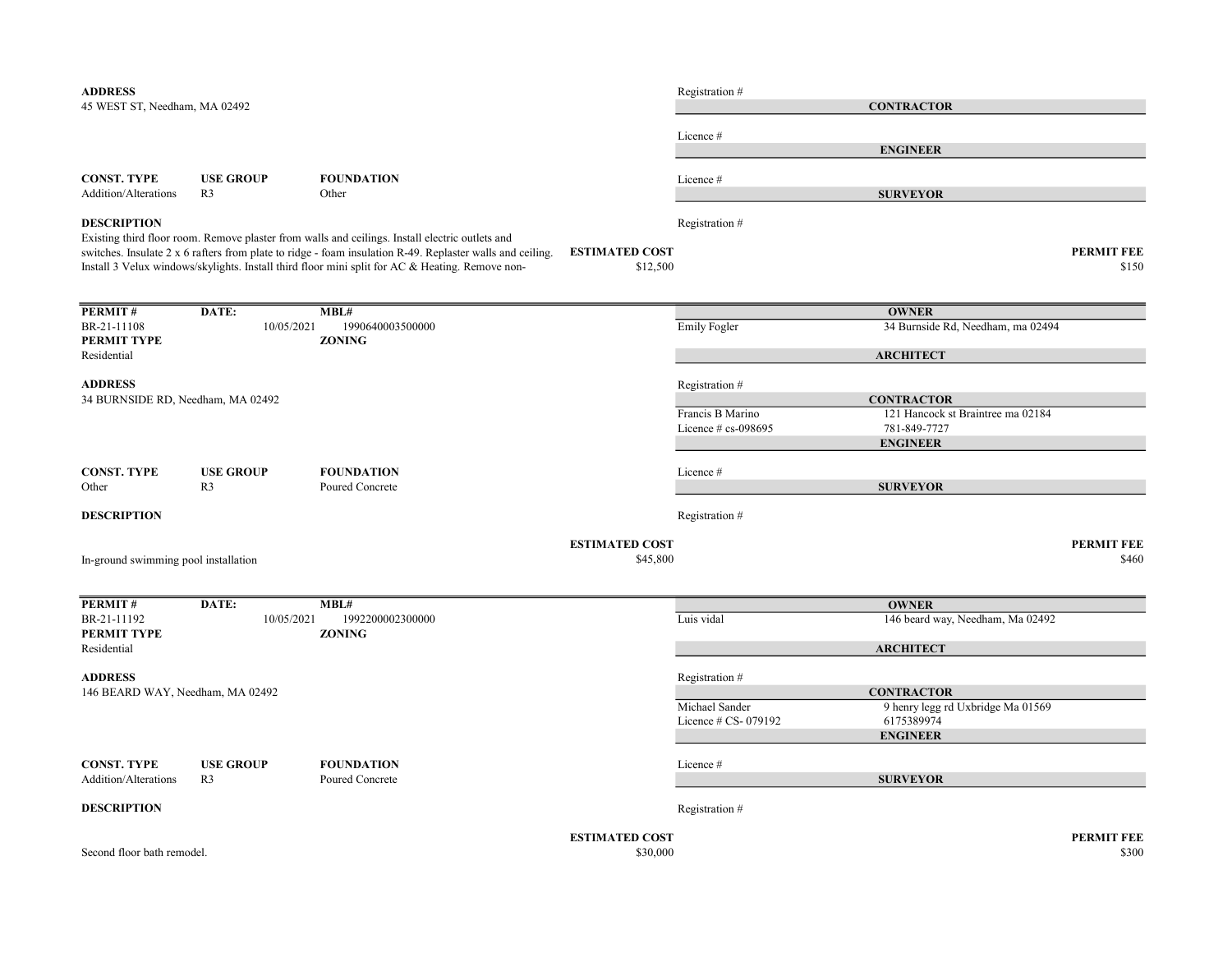| PERMIT#                          | DATE:                                  | MBL#                                                                                                     |                       |                            | <b>OWNER</b>                             |
|----------------------------------|----------------------------------------|----------------------------------------------------------------------------------------------------------|-----------------------|----------------------------|------------------------------------------|
| BR-21-11197                      | 10/05/2021                             | 1992120007500000                                                                                         |                       | Edward & Robert Shapiro    | 276 Bridle trail Rd, Needham, Mass 02492 |
| PERMIT TYPE                      |                                        | <b>ZONING</b>                                                                                            |                       |                            |                                          |
| Residential                      |                                        |                                                                                                          |                       |                            | <b>ARCHITECT</b>                         |
| <b>ADDRESS</b>                   |                                        |                                                                                                          |                       | Registration #             |                                          |
|                                  | 276 BRIDLE TRAIL RD, Needham, MA 02492 |                                                                                                          |                       |                            | <b>CONTRACTOR</b>                        |
|                                  |                                        |                                                                                                          |                       | William Randell            | 78 Pleasant Street Worcester MA 01609    |
|                                  |                                        |                                                                                                          |                       | Licence $# cs$ -094223     | 5084148305                               |
|                                  |                                        |                                                                                                          |                       |                            | <b>ENGINEER</b>                          |
|                                  |                                        |                                                                                                          |                       |                            |                                          |
| <b>CONST. TYPE</b>               | <b>USE GROUP</b>                       | <b>FOUNDATION</b>                                                                                        |                       | Licence#                   |                                          |
| Other                            | R <sub>3</sub>                         | Not applicable                                                                                           |                       |                            | <b>SURVEYOR</b>                          |
|                                  |                                        |                                                                                                          |                       |                            |                                          |
| <b>DESCRIPTION</b>               |                                        |                                                                                                          |                       | Registration#              |                                          |
|                                  |                                        |                                                                                                          |                       |                            |                                          |
|                                  |                                        |                                                                                                          | <b>ESTIMATED COST</b> |                            | <b>PERMIT FEE</b>                        |
|                                  |                                        | Remove old asphalt shingles and install new shingles/6' minimum ice and water shield at all eaves        | \$22,000              |                            | \$220                                    |
|                                  |                                        |                                                                                                          |                       |                            |                                          |
| PERMIT#                          | DATE:                                  | MBL#                                                                                                     |                       |                            |                                          |
|                                  |                                        |                                                                                                          |                       |                            | <b>OWNER</b>                             |
| BR-21-11199<br>PERMIT TYPE       | 10/05/2021                             | 1990930001200320<br><b>ZONING</b>                                                                        |                       | Merrill and Jared Goldfarb | 63 William Street, Needham, MA 02494     |
| Residential                      |                                        |                                                                                                          |                       |                            | <b>ARCHITECT</b>                         |
|                                  |                                        |                                                                                                          |                       |                            |                                          |
| <b>ADDRESS</b>                   |                                        |                                                                                                          |                       | Registration #             |                                          |
| 63 WILLIAM ST, Needham, MA 02492 |                                        |                                                                                                          |                       |                            | <b>CONTRACTOR</b>                        |
|                                  |                                        |                                                                                                          |                       | Gerald F Sprague           | 45 Kearney Road Needham MA 02494         |
|                                  |                                        |                                                                                                          |                       | Licence # CS-020976        | 7748933194                               |
|                                  |                                        |                                                                                                          |                       |                            | <b>ENGINEER</b>                          |
|                                  |                                        |                                                                                                          |                       |                            |                                          |
| <b>CONST. TYPE</b>               | <b>USE GROUP</b>                       | <b>FOUNDATION</b>                                                                                        |                       | Licence#                   |                                          |
| <b>Addition/Alterations</b>      | R <sub>3</sub>                         | Not applicable                                                                                           |                       |                            | <b>SURVEYOR</b>                          |
|                                  |                                        |                                                                                                          |                       |                            |                                          |
| <b>DESCRIPTION</b>               |                                        |                                                                                                          |                       | Registration #             |                                          |
|                                  |                                        | Strip all asphalt shingles off of main roof. Renail deck, Install 9 feet of premium ice and water shield |                       |                            |                                          |
|                                  |                                        | starting 3 inches behind the gutter. Install custom made 032 drip edge on perimeter of house. Install    | <b>ESTIMATED COST</b> |                            | <b>PERMIT FEE</b>                        |
|                                  |                                        | starter strip and Hurricane nail all shingles in pyramid fashion for maximum wind protection. Install    | \$39,923              |                            | \$400                                    |
|                                  |                                        |                                                                                                          |                       |                            |                                          |
|                                  |                                        |                                                                                                          |                       |                            |                                          |
| PERMIT#                          | DATE:                                  | MBL#                                                                                                     |                       |                            | <b>OWNER</b>                             |
| BR-21-11055                      | 10/06/2021                             | 1990040002500000                                                                                         |                       | William Droney             | 57 Mann Avenue, Needham, MA 02492        |
| PERMIT TYPE                      |                                        | <b>ZONING</b>                                                                                            |                       |                            |                                          |
| Residential                      |                                        |                                                                                                          |                       |                            | <b>ARCHITECT</b>                         |
|                                  |                                        |                                                                                                          |                       |                            |                                          |
| <b>ADDRESS</b>                   |                                        |                                                                                                          |                       | Registration #             |                                          |
| 57 MANN AVE, Needham, MA 02492   |                                        |                                                                                                          |                       |                            | <b>CONTRACTOR</b>                        |
|                                  |                                        |                                                                                                          |                       | Mark Mordini               | 18 Newell Drive North Attleboro MA 02760 |
|                                  |                                        |                                                                                                          |                       | Licence $# 57645$          | 774-462-9055                             |
|                                  |                                        |                                                                                                          |                       |                            | <b>ENGINEER</b>                          |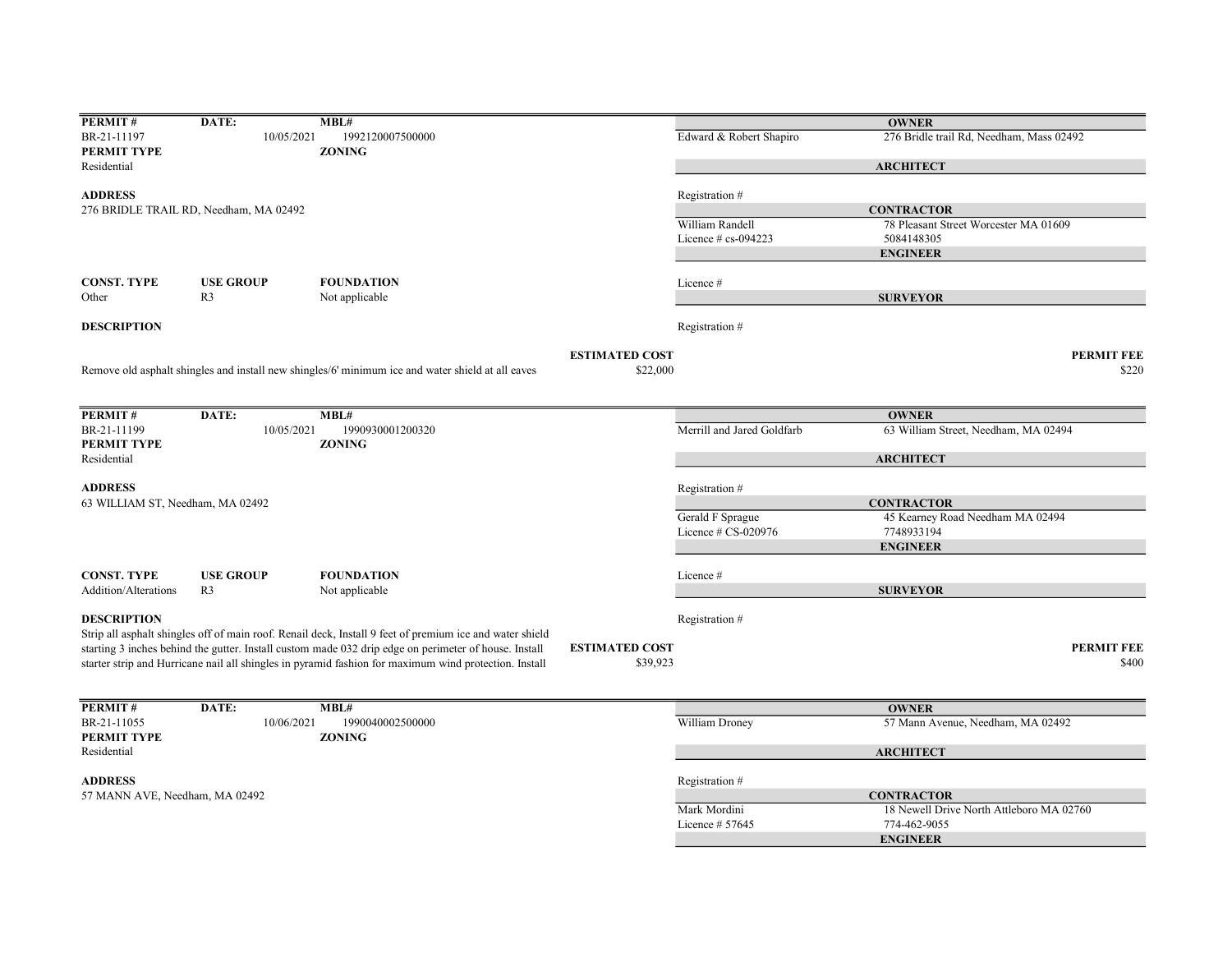| <b>CONST. TYPE</b><br>Other            | <b>USE GROUP</b><br>R <sub>3</sub>            | <b>FOUNDATION</b><br>Poured Concrete                                                |                                   | Licence #                               | <b>SURVEYOR</b>                                   |
|----------------------------------------|-----------------------------------------------|-------------------------------------------------------------------------------------|-----------------------------------|-----------------------------------------|---------------------------------------------------|
| <b>DESCRIPTION</b>                     |                                               |                                                                                     |                                   | Registration #                          |                                                   |
| <b>CHANGES</b>                         |                                               | strip roof shingles and re-roof per Owens Corning specs (13 square) - NO STRUCTURAL | <b>ESTIMATED COST</b><br>\$7,000  |                                         | <b>PERMIT FEE</b><br>\$150                        |
| PERMIT#                                | DATE:                                         | MBL#                                                                                |                                   |                                         | <b>OWNER</b>                                      |
| BR-21-11078<br>PERMIT TYPE             | 10/06/2021                                    | 1990400003600000<br><b>ZONING</b>                                                   |                                   | Matt Saiia                              | 838 Great Plain Ave, Needham, MA 02492            |
| Residential                            |                                               |                                                                                     |                                   |                                         | <b>ARCHITECT</b>                                  |
| <b>ADDRESS</b>                         |                                               |                                                                                     |                                   | Registration #                          |                                                   |
| 838 GREAT PLAIN AVE, Needham, MA 02492 |                                               |                                                                                     |                                   | Gavin O'Riordan                         | <b>CONTRACTOR</b><br>123 Centre St Dover MA 02030 |
|                                        |                                               |                                                                                     |                                   | Licence #111473                         | 8313324886                                        |
|                                        |                                               |                                                                                     |                                   |                                         | <b>ENGINEER</b>                                   |
| <b>CONST. TYPE</b>                     | <b>USE GROUP</b>                              | <b>FOUNDATION</b>                                                                   |                                   | Licence #                               |                                                   |
| Other                                  | R <sub>3</sub>                                | Sono Tube                                                                           |                                   |                                         | <b>SURVEYOR</b>                                   |
| <b>DESCRIPTION</b>                     |                                               |                                                                                     |                                   | Registration #                          |                                                   |
|                                        | Build a permanent shed behind existing garage |                                                                                     | <b>ESTIMATED COST</b><br>\$16,000 |                                         | <b>PERMIT FEE</b><br>\$160                        |
|                                        |                                               |                                                                                     |                                   |                                         |                                                   |
| <b>PERMIT#</b>                         | DATE:                                         | MBL#                                                                                |                                   |                                         | <b>OWNER</b>                                      |
| BR-21-11200<br>PERMIT TYPE             | 10/06/2021                                    | 1992040000400010<br><b>ZONING</b>                                                   |                                   | Kurt Steinkrauss                        | 116 Heather Lane Ext., Needham, MA 02492          |
| Residential                            |                                               |                                                                                     |                                   |                                         | <b>ARCHITECT</b>                                  |
|                                        |                                               |                                                                                     |                                   | Frederick Soule Combined Energies, Inc. | 37 Ayer Road - Unit 9 Littleton MA 01460          |
| <b>ADDRESS</b>                         | 116 HEATHER LN EXT, Needham, MA 02492         |                                                                                     |                                   | Registration #7982                      | 978-486-0070<br><b>CONTRACTOR</b>                 |
|                                        |                                               |                                                                                     |                                   | Mark D. Russell                         | 37 Ayer Road - Unit 9 Littleton MA 01460          |
|                                        |                                               |                                                                                     |                                   | Licence $# CS-049560$                   | 508-726-1380                                      |
|                                        |                                               |                                                                                     |                                   |                                         | <b>ENGINEER</b>                                   |
| <b>CONST. TYPE</b>                     | <b>USE GROUP</b>                              | <b>FOUNDATION</b>                                                                   |                                   | Licence #                               |                                                   |
| Other                                  | R <sub>3</sub>                                | Not applicable                                                                      |                                   |                                         | <b>SURVEYOR</b>                                   |
| <b>DESCRIPTION</b>                     |                                               |                                                                                     |                                   | Registration #                          |                                                   |
|                                        |                                               |                                                                                     | <b>ESTIMATED COST</b>             |                                         | <b>PERMIT FEE</b>                                 |
|                                        |                                               | Install indoor, inground, gunite swimming pool $\&$ spa w/ related amenities        | \$45,300                          |                                         | \$460                                             |
| PERMIT#                                | DATE:                                         | MBL#                                                                                |                                   |                                         | <b>OWNER</b>                                      |
| BR-21-11117<br>PERMIT TYPE             | 10/06/2021                                    | 1990010001900000<br><b>ZONING</b>                                                   |                                   | Silva Development                       | 65 cape rd, Mendon, ma 01756                      |
| Residential                            |                                               | SRB                                                                                 |                                   |                                         | <b>ARCHITECT</b>                                  |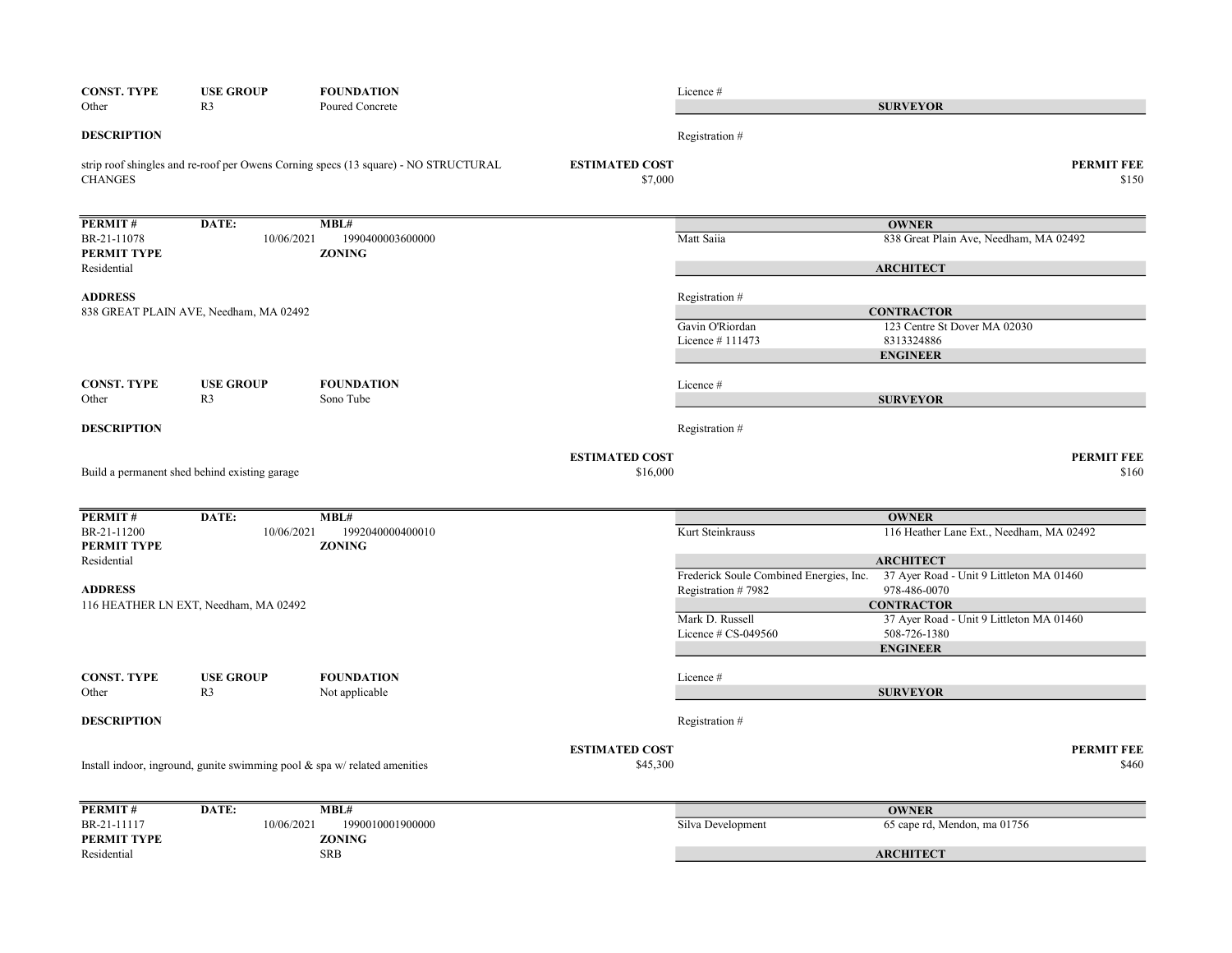| <b>ADDRESS</b>                          |                                                                 |                                                                                               |                       | Registration #                         |                                      |
|-----------------------------------------|-----------------------------------------------------------------|-----------------------------------------------------------------------------------------------|-----------------------|----------------------------------------|--------------------------------------|
| 229 VALLEY RD, Needham, MA 02492        |                                                                 |                                                                                               |                       |                                        | <b>CONTRACTOR</b>                    |
|                                         |                                                                 |                                                                                               |                       | Michael Curatola                       | PO Box 157 Medway MA 02053           |
|                                         |                                                                 |                                                                                               |                       | Licence # CS-04740                     | 508-667-2713                         |
|                                         |                                                                 |                                                                                               |                       |                                        | <b>ENGINEER</b>                      |
|                                         |                                                                 |                                                                                               |                       |                                        |                                      |
| <b>CONST. TYPE</b>                      | <b>USE GROUP</b>                                                | <b>FOUNDATION</b>                                                                             |                       | Licence#                               |                                      |
| New Construction                        | R <sub>3</sub>                                                  | Poured Concrete                                                                               |                       |                                        | <b>SURVEYOR</b>                      |
|                                         |                                                                 |                                                                                               |                       | <b>Field Resources Field Resources</b> | 281 Chestnut Street Needham ma 02492 |
| <b>DESCRIPTION</b>                      |                                                                 |                                                                                               |                       | Registration #47581                    | 781-444-5936                         |
|                                         |                                                                 | Construction of a new single family consisting of 2.5 story 5 bedroom and 5 bathrooms with an | <b>ESTIMATED COST</b> |                                        | <b>PERMIT FEE</b>                    |
|                                         | attached 2 car garage, finished basement, porch, gas fireplace. |                                                                                               | \$595,000             |                                        | \$5,950                              |
| PERMIT#                                 | DATE:                                                           | MBL#                                                                                          |                       |                                        | <b>OWNER</b>                         |
| BR-21-10278                             | 10/07/2021                                                      | 1992030005400000                                                                              |                       | Monica MacFarlane                      | 170 Fox Hill Road, Needham, MA 02492 |
| PERMIT TYPE                             |                                                                 | <b>ZONING</b>                                                                                 |                       |                                        |                                      |
| Residential                             |                                                                 | $\overline{?}$                                                                                |                       |                                        | <b>ARCHITECT</b>                     |
|                                         |                                                                 |                                                                                               |                       |                                        |                                      |
| <b>ADDRESS</b>                          |                                                                 |                                                                                               |                       | Registration #                         |                                      |
|                                         | 170 FOX HILL RD, Needham, MA 02492                              |                                                                                               |                       |                                        | <b>CONTRACTOR</b>                    |
|                                         |                                                                 |                                                                                               |                       | Licence #                              |                                      |
|                                         |                                                                 |                                                                                               |                       |                                        | <b>ENGINEER</b>                      |
|                                         |                                                                 |                                                                                               |                       |                                        |                                      |
| <b>CONST. TYPE</b>                      | <b>USE GROUP</b>                                                | <b>FOUNDATION</b>                                                                             |                       | Licence#                               |                                      |
| Other                                   | R <sub>3</sub>                                                  | Poured Concrete                                                                               |                       |                                        | <b>SURVEYOR</b>                      |
| <b>DESCRIPTION</b>                      |                                                                 |                                                                                               |                       | Registration #                         |                                      |
|                                         |                                                                 |                                                                                               |                       |                                        |                                      |
|                                         |                                                                 |                                                                                               | <b>ESTIMATED COST</b> |                                        | <b>PERMIT FEE</b>                    |
| Pool Shed Rebuild - Separate from house |                                                                 |                                                                                               | \$25,000              |                                        | \$250                                |
| PERMIT#                                 | DATE:                                                           | MBL#                                                                                          |                       |                                        | <b>OWNER</b>                         |
| BR-21-11205                             | 10/07/2021                                                      | 1991120002600000                                                                              |                       | Peter Clerc                            | 20 Glendale Road, Needham, MA 02492  |
| PERMIT TYPE                             |                                                                 | <b>ZONING</b>                                                                                 |                       |                                        |                                      |
| Residential                             |                                                                 |                                                                                               |                       |                                        | <b>ARCHITECT</b>                     |
| <b>ADDRESS</b>                          |                                                                 |                                                                                               |                       | Registration #                         |                                      |
|                                         | 20 GLENDALE RD, Needham, MA 02492                               |                                                                                               |                       |                                        | <b>CONTRACTOR</b>                    |
|                                         |                                                                 |                                                                                               |                       | Adam Glenn                             | 59 Tosca Drive Stoughton MA 02072    |
|                                         |                                                                 |                                                                                               |                       | Licence #106148                        | 781-205-4516                         |
|                                         |                                                                 |                                                                                               |                       |                                        | <b>ENGINEER</b>                      |
|                                         |                                                                 |                                                                                               |                       |                                        |                                      |
| <b>CONST. TYPE</b>                      | <b>USE GROUP</b>                                                | <b>FOUNDATION</b>                                                                             |                       | Licence#                               |                                      |
| Other                                   | R <sub>3</sub>                                                  | Not applicable                                                                                |                       |                                        | <b>SURVEYOR</b>                      |
| <b>DESCRIPTION</b>                      |                                                                 |                                                                                               |                       | Registration #                         |                                      |
|                                         |                                                                 |                                                                                               |                       |                                        |                                      |

RESIDENTIAL WEATHERIZATION/AIR SEALING THROUGH THE MASS SAVE PROGRAM. ESTIMATED COST **A COMPUT ALL AND A CONTROLLY A**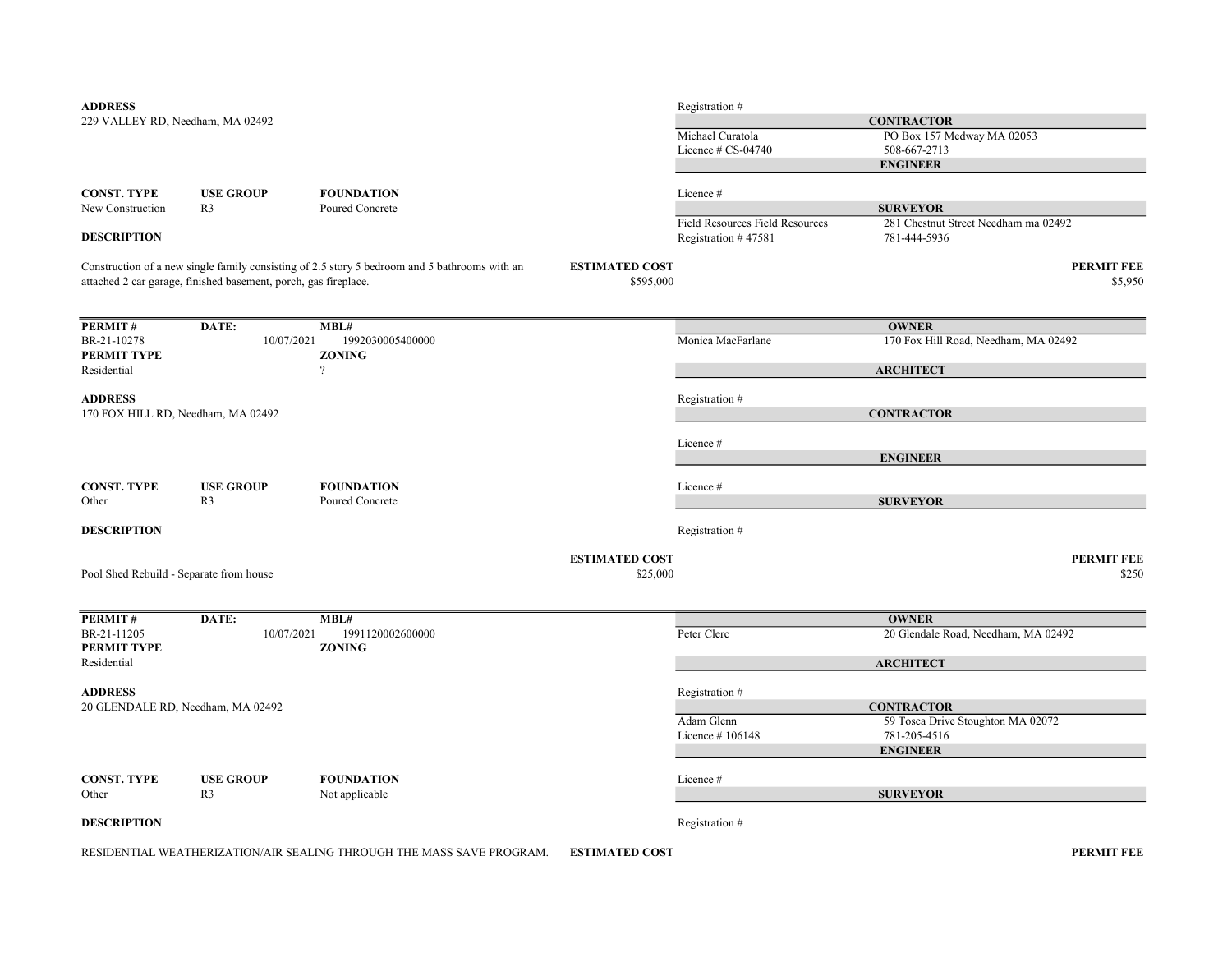# NO STRUCTURAL CHANGES. SITE I.D #: 7487495

### $$150$   $$150$

| PERMIT#                            | DATE:                                          | MBL#                                                          |                       |                                   | <b>OWNER</b>                                     |
|------------------------------------|------------------------------------------------|---------------------------------------------------------------|-----------------------|-----------------------------------|--------------------------------------------------|
| BR-21-11081                        | 10/07/2021                                     | 1991380002600000                                              |                       | KCB Homes LLC                     | 399 chestnut street PO 920773, Needham, MA 02492 |
| PERMIT TYPE                        |                                                | <b>ZONING</b>                                                 |                       |                                   |                                                  |
| Residential                        |                                                | <b>SRB</b>                                                    |                       |                                   | <b>ARCHITECT</b>                                 |
|                                    |                                                |                                                               |                       | Jorden Design And Drafting        |                                                  |
| <b>ADDRESS</b>                     |                                                |                                                               |                       | Registration #                    |                                                  |
| 20 HARDING RD, Needham, MA 02492   |                                                |                                                               |                       |                                   | <b>CONTRACTOR</b>                                |
|                                    |                                                |                                                               |                       | Larry Topjian                     | 52 Boynton Street Pepperell MA 01463             |
|                                    |                                                |                                                               |                       | Licence #47705                    | 978 877 3262                                     |
|                                    |                                                |                                                               |                       |                                   | <b>ENGINEER</b>                                  |
|                                    |                                                |                                                               |                       | Bradley Simonelli Field Resources | 281 Chestnut st Needham MA 02492                 |
| <b>CONST. TYPE</b>                 | <b>USE GROUP</b>                               | <b>FOUNDATION</b>                                             |                       | Licence #47581                    | 781-444-5936                                     |
| New Construction                   | R <sub>3</sub>                                 | Poured Concrete                                               |                       |                                   | <b>SURVEYOR</b>                                  |
|                                    |                                                |                                                               |                       | Bradley Simonelli Field Resources | 287 Chestnut St Needham MA 02492                 |
| <b>DESCRIPTION</b>                 |                                                |                                                               |                       | Registration #47581               | 781-444-5936                                     |
|                                    |                                                |                                                               |                       |                                   |                                                  |
|                                    |                                                | NEW 2 STORY CONSTRUCTION, 4 BED, 4 BATH, FINISH BASEMENT, GAS | <b>ESTIMATED COST</b> |                                   | <b>PERMIT FEE</b>                                |
| FIREPLACE, PORCH                   |                                                |                                                               | \$543,000             |                                   | \$5,430                                          |
|                                    |                                                |                                                               |                       |                                   |                                                  |
|                                    |                                                |                                                               |                       |                                   |                                                  |
| PERMIT#                            | DATE:                                          | MBL#                                                          |                       |                                   | <b>OWNER</b>                                     |
| BC-21-10097                        | 10/07/2021                                     | 1990980004100000                                              |                       | <b>JHON CICCARELLO</b>            | 140 CRESCENT RD, NEEDHAM, MA 02494               |
| PERMIT TYPE                        |                                                | <b>ZONING</b>                                                 |                       |                                   |                                                  |
| Commercial                         |                                                |                                                               |                       |                                   | <b>ARCHITECT</b>                                 |
|                                    |                                                |                                                               |                       |                                   |                                                  |
| <b>ADDRESS</b>                     |                                                |                                                               |                       | Registration#                     |                                                  |
| 140 CRESCENT RD, Needham, MA 02492 |                                                |                                                               |                       |                                   | <b>CONTRACTOR</b>                                |
|                                    |                                                |                                                               |                       | <b>GILMAR F COSTA</b>             | 8 TAYLOR ST MILFORD MA 01757                     |
|                                    |                                                |                                                               |                       | Licence #110457                   | 7743001928                                       |
|                                    |                                                |                                                               |                       |                                   |                                                  |
|                                    |                                                |                                                               |                       |                                   | <b>ENGINEER</b>                                  |
| <b>CONST. TYPE</b>                 | <b>USE GROUP</b>                               | <b>FOUNDATION</b>                                             |                       |                                   |                                                  |
|                                    |                                                |                                                               |                       | Licence#                          |                                                  |
| Other                              | Residential - R4                               |                                                               |                       |                                   | <b>SURVEYOR</b>                                  |
|                                    |                                                |                                                               |                       |                                   |                                                  |
| <b>DESCRIPTION</b>                 |                                                |                                                               |                       | Registration #                    |                                                  |
|                                    |                                                |                                                               | <b>ESTIMATED COST</b> |                                   | <b>PERMIT FEE</b>                                |
|                                    |                                                |                                                               |                       |                                   | \$350                                            |
|                                    | Remove and Replace the rubber roof, 35 sq roof |                                                               | \$35,000              |                                   |                                                  |
|                                    |                                                |                                                               |                       |                                   |                                                  |
|                                    |                                                | MBL#                                                          |                       |                                   |                                                  |
| PERMIT#                            | DATE:                                          |                                                               |                       |                                   | <b>OWNER</b>                                     |
| BC-21-10092                        | 10/08/2021                                     | 1993000007400010                                              |                       | SharkNinja                        | 89 A Street, Needham Heights, MA 02494           |
| PERMIT TYPE                        |                                                | <b>ZONING</b>                                                 |                       |                                   |                                                  |
| Commercial                         |                                                |                                                               |                       |                                   | <b>ARCHITECT</b>                                 |
|                                    |                                                |                                                               |                       | Victor Vizgaitis Sasaki           | 64 Pleasant Street Watertown MA 02472            |
| <b>ADDRESS</b>                     |                                                |                                                               |                       | Registration #31099               | 6179263300                                       |
| 89 A ST, Needham, MA 02492         |                                                |                                                               |                       |                                   | <b>CONTRACTOR</b>                                |
|                                    |                                                |                                                               |                       | <b>Ben</b> Etten                  | 3 Franklin Ct Salem MA 01970                     |
|                                    |                                                |                                                               |                       | Licence #110313                   | 6032048432                                       |
|                                    |                                                |                                                               |                       |                                   | <b>ENGINEER</b>                                  |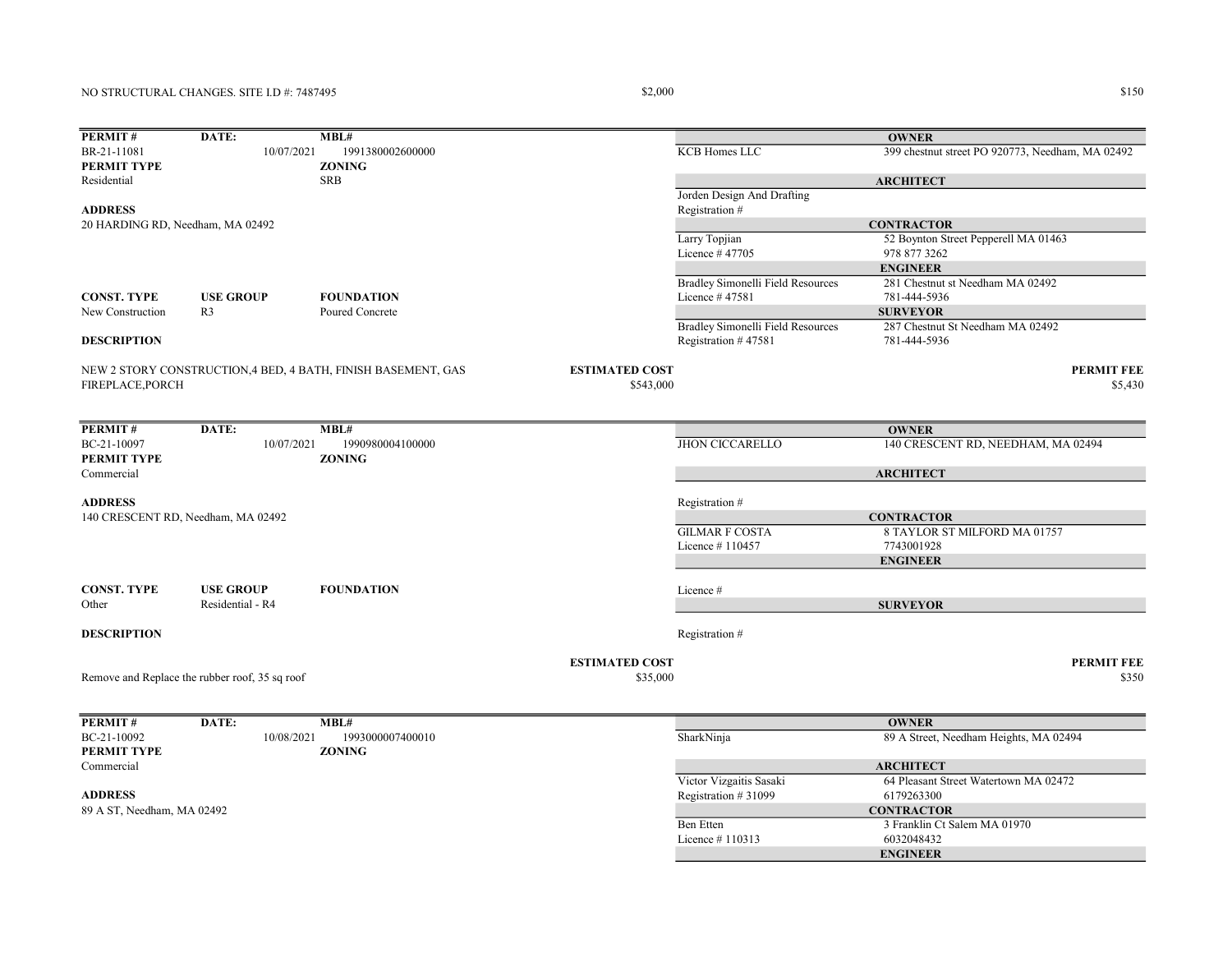| <b>CONST. TYPE</b><br>Addition/Alterations | <b>USE GROUP</b><br>Business - B                                   | <b>FOUNDATION</b><br>Slab on Grade                                                                                                                                                                                                                                                                                             | Horsik Cosentini Associates, Cosentini<br>Associates, Cosentini Associates<br>Licence #386333193145466 | 101 Federal Street, 101 Federal Street, 101 Federal Street<br>Boston, Boston, Boston MA, MA, MA 21100211002110<br>$6.18E+29$<br><b>SURVEYOR</b> |
|--------------------------------------------|--------------------------------------------------------------------|--------------------------------------------------------------------------------------------------------------------------------------------------------------------------------------------------------------------------------------------------------------------------------------------------------------------------------|--------------------------------------------------------------------------------------------------------|-------------------------------------------------------------------------------------------------------------------------------------------------|
| <b>DESCRIPTION</b>                         |                                                                    |                                                                                                                                                                                                                                                                                                                                | Registration#                                                                                          |                                                                                                                                                 |
|                                            |                                                                    | SharkNinja is currently occupies approx the majority of the space in this two story building. The<br>balance of the space had been occupied by two previous tenants (Steward Healthcare and Dell<br><b>ESTIMATED COST</b><br>Technology). The intent of this project is for SharkNinja to occupy these recently vacated spaces | \$2,061,175                                                                                            | <b>PERMIT FEE</b><br>\$20,620                                                                                                                   |
| PERMIT#                                    | DATE:                                                              | MBL#                                                                                                                                                                                                                                                                                                                           |                                                                                                        | <b>OWNER</b>                                                                                                                                    |
| BR-21-11058<br><b>PERMIT TYPE</b>          | 10/08/2021                                                         | 1992030006300000<br><b>ZONING</b>                                                                                                                                                                                                                                                                                              | Michael Armstrong                                                                                      | 46 Wildwood Dr, Needham, MA 02492                                                                                                               |
| Residential                                |                                                                    |                                                                                                                                                                                                                                                                                                                                |                                                                                                        | <b>ARCHITECT</b>                                                                                                                                |
| <b>ADDRESS</b>                             |                                                                    |                                                                                                                                                                                                                                                                                                                                | <b>GMT</b> Home Designs Inc<br>Registration #                                                          | Ashland MA 01721                                                                                                                                |
| 46 WILDWOOD DR, Needham, MA 02492          |                                                                    |                                                                                                                                                                                                                                                                                                                                |                                                                                                        | <b>CONTRACTOR</b>                                                                                                                               |
|                                            |                                                                    |                                                                                                                                                                                                                                                                                                                                | Christopher Jordan<br>Licence # CS-106695                                                              | 156 Wilson St Norwood MA 02062<br>781-584-5116                                                                                                  |
|                                            |                                                                    |                                                                                                                                                                                                                                                                                                                                |                                                                                                        | <b>ENGINEER</b>                                                                                                                                 |
| <b>CONST. TYPE</b>                         | <b>USE GROUP</b>                                                   | <b>FOUNDATION</b>                                                                                                                                                                                                                                                                                                              | Licence #                                                                                              |                                                                                                                                                 |
| Addition/Alterations                       | R <sub>3</sub>                                                     | Poured Concrete                                                                                                                                                                                                                                                                                                                |                                                                                                        | <b>SURVEYOR</b>                                                                                                                                 |
| <b>DESCRIPTION</b>                         |                                                                    | Alteration of existing first floor mudroom. Alteration of two existing second floor bathrooms.                                                                                                                                                                                                                                 | Registration #                                                                                         |                                                                                                                                                 |
|                                            | of non-loadbearing wall sections surrounding new laundry location. | Relocation of laundry from mudroom to new location aside second floor bath. Minor reconfiguration<br><b>ESTIMATED COST</b>                                                                                                                                                                                                     | \$150,000                                                                                              | <b>PERMIT FEE</b><br>\$1,500                                                                                                                    |
| PERMIT#                                    | DATE:                                                              | MBL#                                                                                                                                                                                                                                                                                                                           |                                                                                                        | <b>OWNER</b>                                                                                                                                    |
|                                            |                                                                    |                                                                                                                                                                                                                                                                                                                                |                                                                                                        | 3500 Regency Parkway, suite 100, Cary, North                                                                                                    |
| BC-21-10084<br>PERMIT TYPE                 | 10/08/2021                                                         | 1992270000100000<br><b>ZONING</b>                                                                                                                                                                                                                                                                                              | American Tower Company                                                                                 | Carolina 27518                                                                                                                                  |
| Commercial                                 |                                                                    |                                                                                                                                                                                                                                                                                                                                |                                                                                                        | <b>ARCHITECT</b>                                                                                                                                |
| <b>ADDRESS</b>                             |                                                                    |                                                                                                                                                                                                                                                                                                                                | Registration #                                                                                         |                                                                                                                                                 |
| 350 CEDAR ST, Needham, MA 02492            |                                                                    |                                                                                                                                                                                                                                                                                                                                |                                                                                                        | <b>CONTRACTOR</b>                                                                                                                               |
|                                            |                                                                    |                                                                                                                                                                                                                                                                                                                                | Sheldon Jones<br>Licence #109705                                                                       | 30 Pams way Gorham Maine 04038<br>207-642-5751                                                                                                  |
|                                            |                                                                    |                                                                                                                                                                                                                                                                                                                                |                                                                                                        | <b>ENGINEER</b>                                                                                                                                 |
|                                            |                                                                    |                                                                                                                                                                                                                                                                                                                                | Graham M Andres Tower Engineering                                                                      |                                                                                                                                                 |
|                                            |                                                                    |                                                                                                                                                                                                                                                                                                                                | Professionals                                                                                          | 326 Tryon RD Raleigh NC 27603-5263                                                                                                              |
| <b>CONST. TYPE</b>                         | <b>USE GROUP</b><br>Special Use (Please                            | <b>FOUNDATION</b>                                                                                                                                                                                                                                                                                                              | Licence $# 52345$                                                                                      | 919-661-6351                                                                                                                                    |
| Other                                      | specify)                                                           |                                                                                                                                                                                                                                                                                                                                |                                                                                                        | <b>SURVEYOR</b>                                                                                                                                 |
| <b>DESCRIPTION</b>                         |                                                                    |                                                                                                                                                                                                                                                                                                                                | Registration #                                                                                         |                                                                                                                                                 |

Edwards Rockwood,Randall Duke,Laszlo

Install new concrete pad and new 300KW Generator and supporting utilities. See construction drawings. Remove existing Generator and existing concrete pad.

ESTIMATED COST PERMIT FEE<br>  $$70,000$   $$700$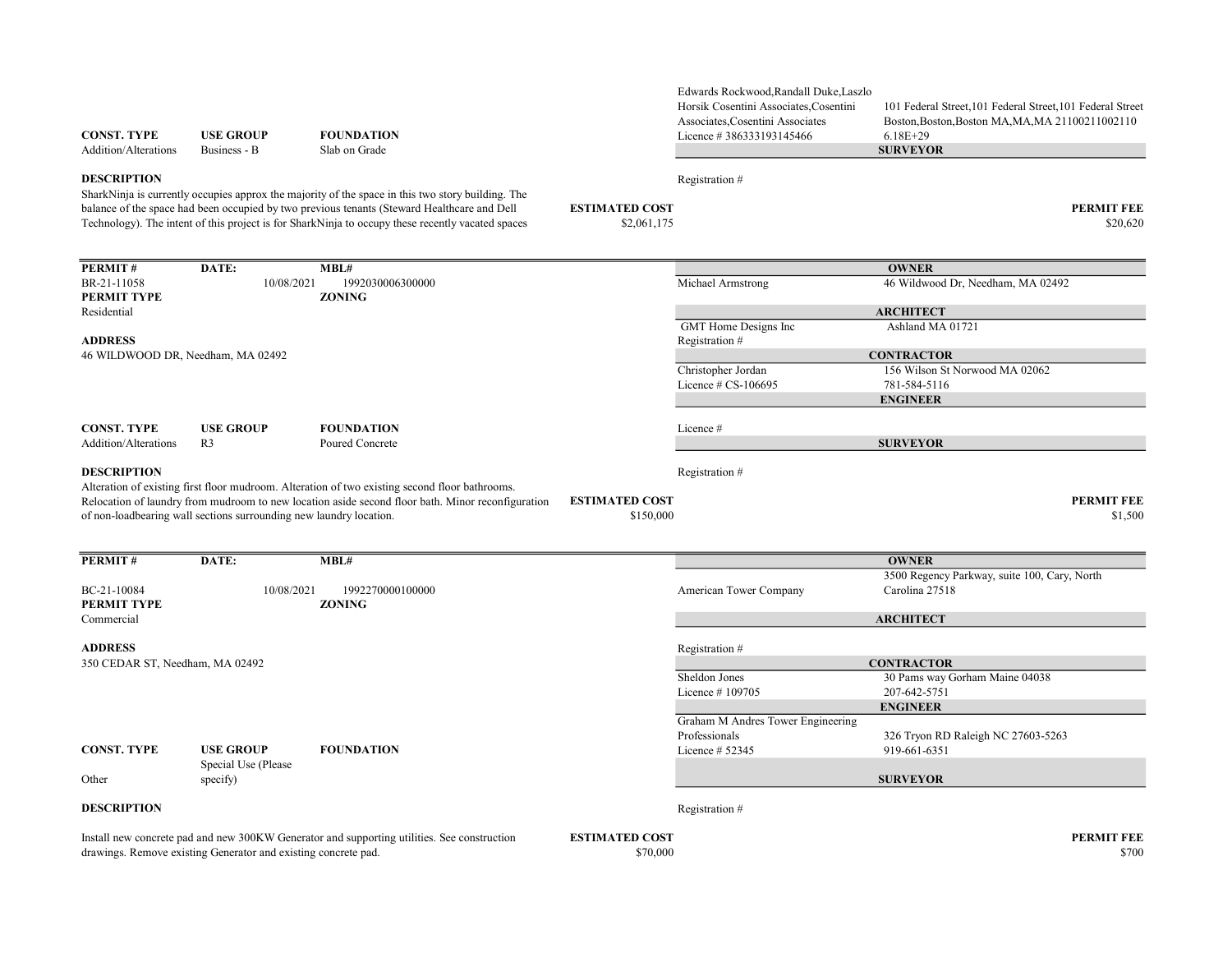| PERMIT#                                        | DATE:                                                        | MBL#                              |                       |                             | <b>OWNER</b>                        |                   |
|------------------------------------------------|--------------------------------------------------------------|-----------------------------------|-----------------------|-----------------------------|-------------------------------------|-------------------|
| BR-21-11186                                    | 10/08/2021                                                   | 1990640007500000                  |                       | Greg Hoffmeister            | 454 Webster st, Needham, Ma 02494   |                   |
| PERMIT TYPE                                    |                                                              | <b>ZONING</b>                     |                       |                             |                                     |                   |
| Residential                                    |                                                              |                                   |                       |                             | <b>ARCHITECT</b>                    |                   |
| <b>ADDRESS</b>                                 |                                                              |                                   |                       | Registration #              |                                     |                   |
| 454 WEBSTER ST, Needham, MA 02492              |                                                              |                                   |                       |                             | <b>CONTRACTOR</b>                   |                   |
|                                                |                                                              |                                   |                       | Emerson Whitty              | 14 cedar circle Randolph Ma 02368   |                   |
|                                                |                                                              |                                   |                       | Licence $# Cs-104567$       | 6177509770                          |                   |
|                                                |                                                              |                                   |                       |                             | <b>ENGINEER</b>                     |                   |
|                                                |                                                              |                                   |                       |                             |                                     |                   |
| <b>CONST. TYPE</b>                             | <b>USE GROUP</b>                                             | <b>FOUNDATION</b>                 |                       | Licence#                    |                                     |                   |
| Addition/Alterations                           | R <sub>3</sub>                                               | Not applicable                    |                       |                             | <b>SURVEYOR</b>                     |                   |
| <b>DESCRIPTION</b>                             |                                                              |                                   |                       | Registration #              |                                     |                   |
|                                                |                                                              |                                   | <b>ESTIMATED COST</b> |                             |                                     | <b>PERMIT FEE</b> |
| Finish a section of basement with a full bath. |                                                              |                                   | \$40,000              |                             |                                     | \$400             |
|                                                |                                                              |                                   |                       |                             |                                     |                   |
|                                                |                                                              |                                   |                       |                             |                                     |                   |
| PERMIT#                                        | DATE:                                                        | MBL#                              |                       |                             | <b>OWNER</b>                        |                   |
| BR-21-11213<br>PERMIT TYPE                     | 10/08/2021                                                   | 1990770004400000<br><b>ZONING</b> |                       | Heekwan Lee & Angela Molina | 17 Evelyn Rd, Needham, MA 02494     |                   |
| Residential                                    |                                                              |                                   |                       |                             | <b>ARCHITECT</b>                    |                   |
|                                                |                                                              |                                   |                       |                             |                                     |                   |
| <b>ADDRESS</b>                                 |                                                              |                                   |                       | Registration #              |                                     |                   |
| 17 EVELYN RD, Needham, MA 02492                |                                                              |                                   |                       |                             | <b>CONTRACTOR</b>                   |                   |
|                                                |                                                              |                                   |                       | Jaime Morin                 | 30 Forbes Rd Northborough MA 01532  |                   |
|                                                |                                                              |                                   |                       | Licence # cs090125          | 5083512277                          |                   |
|                                                |                                                              |                                   |                       |                             | <b>ENGINEER</b>                     |                   |
| <b>CONST. TYPE</b>                             | <b>USE GROUP</b>                                             | <b>FOUNDATION</b>                 |                       | Licence #                   |                                     |                   |
| Other                                          | R <sub>3</sub>                                               | Not applicable                    |                       |                             | <b>SURVEYOR</b>                     |                   |
| <b>DESCRIPTION</b>                             |                                                              |                                   |                       | Registration #              |                                     |                   |
|                                                |                                                              |                                   |                       |                             |                                     |                   |
|                                                |                                                              |                                   | <b>ESTIMATED COST</b> |                             |                                     | <b>PERMIT FEE</b> |
|                                                | Replacement of 4 windows and 1 patio door no structural work |                                   | \$12,306              |                             |                                     | \$150             |
|                                                |                                                              |                                   |                       |                             |                                     |                   |
| PERMIT#                                        | DATE:                                                        | MBL#                              |                       |                             | <b>OWNER</b>                        |                   |
| BR-21-11219                                    | 10/08/2021                                                   | 1991070002100000                  |                       | Li Dongying                 | 113 Hunnewell St, Needham, Ma 02494 |                   |
| PERMIT TYPE                                    |                                                              | <b>ZONING</b>                     |                       |                             |                                     |                   |
| Residential                                    |                                                              |                                   |                       |                             | <b>ARCHITECT</b>                    |                   |
| <b>ADDRESS</b>                                 |                                                              |                                   |                       | Registration #              |                                     |                   |
|                                                | 113 HUNNEWELL ST, Needham, MA 02492                          |                                   |                       |                             | <b>CONTRACTOR</b>                   |                   |
|                                                |                                                              |                                   |                       | John Prunier                | 21 N Main St N Grafton Ma 01536     |                   |
|                                                |                                                              |                                   |                       | Licence #110804             | 5088397001                          |                   |
|                                                |                                                              |                                   |                       |                             | <b>ENGINEER</b>                     |                   |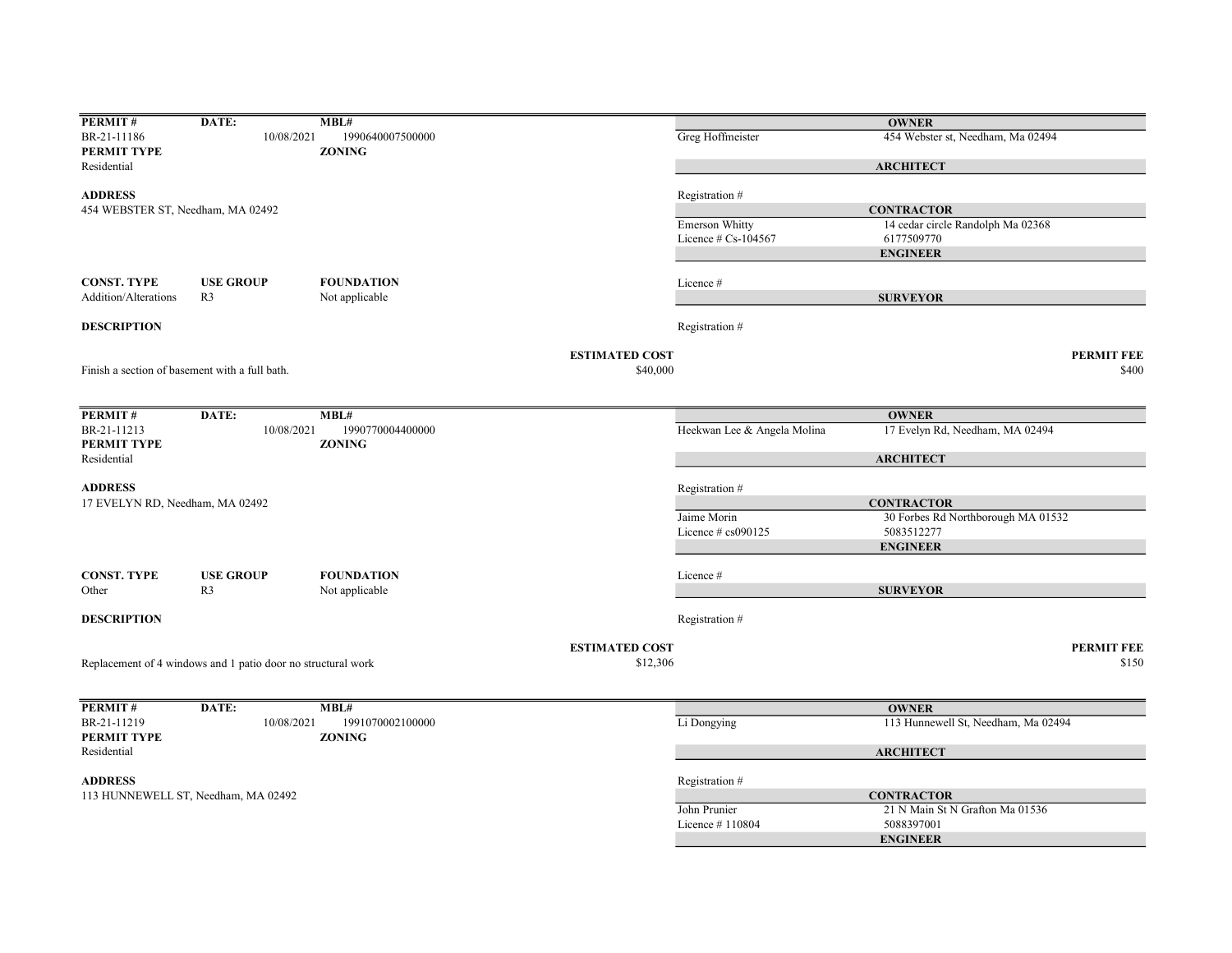| <b>CONST. TYPE</b><br>Other           | <b>USE GROUP</b><br>R <sub>3</sub>                                 | <b>FOUNDATION</b>                                                                              |                                    | Licence#                                                 |                                                                               |
|---------------------------------------|--------------------------------------------------------------------|------------------------------------------------------------------------------------------------|------------------------------------|----------------------------------------------------------|-------------------------------------------------------------------------------|
|                                       |                                                                    | Not applicable                                                                                 |                                    |                                                          | <b>SURVEYOR</b>                                                               |
| <b>DESCRIPTION</b>                    |                                                                    |                                                                                                |                                    | Registration #                                           |                                                                               |
|                                       | Installing 8 Harvey Classic replacement double hung vinyl windows. |                                                                                                | <b>ESTIMATED COST</b><br>\$6,950   |                                                          | <b>PERMIT FEE</b><br>\$150                                                    |
| <b>PERMIT#</b>                        | DATE:                                                              | MBL#                                                                                           |                                    |                                                          | <b>OWNER</b>                                                                  |
| BR-21-11161<br>PERMIT TYPE            | 10/10/2021                                                         | 1990250007700000<br><b>ZONING</b>                                                              |                                    | J Derenzo Properties                                     | 43 Charles Street, Needham, MA 02494                                          |
| Residential                           |                                                                    | B                                                                                              |                                    |                                                          | <b>ARCHITECT</b>                                                              |
| <b>ADDRESS</b>                        |                                                                    |                                                                                                |                                    | Registration #                                           |                                                                               |
|                                       | 70 EDWARDEL RD, Needham, MA 02492                                  |                                                                                                |                                    | Jay Derenzo                                              | <b>CONTRACTOR</b><br>43 Charles Street Needham MA 02494                       |
|                                       |                                                                    |                                                                                                |                                    | Licence # CS-103946                                      | 7814490300                                                                    |
|                                       |                                                                    |                                                                                                |                                    |                                                          | <b>ENGINEER</b>                                                               |
|                                       |                                                                    |                                                                                                |                                    |                                                          | Dominic DeAngelo DWD Engineering Inc 5 Michael Road East Bridgewater MA 02337 |
| <b>CONST. TYPE</b>                    | <b>USE GROUP</b>                                                   | <b>FOUNDATION</b>                                                                              |                                    | Licence #3?5?0?6?2                                       | 508-378-9602                                                                  |
| New Construction                      | R <sub>3</sub>                                                     | Poured Concrete                                                                                |                                    |                                                          | <b>SURVEYOR</b>                                                               |
| <b>DESCRIPTION</b>                    |                                                                    |                                                                                                |                                    | Bradley Simonelli Field Resources<br>Registration #47581 | 281 Chestnut Street Needham MA 02492<br>781-444-5936                          |
|                                       |                                                                    | basement, porch, deck, one fireplace in the family room, and attached two-car garage.          | \$815,000                          |                                                          | \$8,150                                                                       |
| PERMIT#                               | DATE:                                                              | MBL#                                                                                           |                                    |                                                          | <b>OWNER</b>                                                                  |
| BR-21-10831                           | 10/10/2021                                                         | 1990170001300000                                                                               |                                    | 119 Broadmeadow LLC                                      | 945 Great Plain Ave #18, Needham, MA 02492                                    |
| PERMIT TYPE                           |                                                                    | <b>ZONING</b>                                                                                  |                                    |                                                          |                                                                               |
| Residential                           |                                                                    | <b>SRB</b>                                                                                     |                                    | Mike McKay McKay Architects                              | <b>ARCHITECT</b><br>35 Bryant St Dedham MA 02026                              |
| <b>ADDRESS</b>                        |                                                                    |                                                                                                |                                    | Registration # 694                                       | 781-326-5400                                                                  |
|                                       | 119 BROAD MEADOW RD, Needham, MA 02492                             |                                                                                                |                                    |                                                          | <b>CONTRACTOR</b>                                                             |
|                                       |                                                                    |                                                                                                |                                    | Yevgeniy Voloshin                                        | 92 Charles River St Needham MA 02492                                          |
|                                       |                                                                    |                                                                                                |                                    | Licence #105154                                          | 6179538747                                                                    |
|                                       |                                                                    |                                                                                                |                                    |                                                          | <b>ENGINEER</b>                                                               |
|                                       |                                                                    |                                                                                                |                                    | Mikhail Deychman Mathew Belski                           |                                                                               |
|                                       |                                                                    |                                                                                                |                                    | Engineering                                              | 35 Maple St W. Newbury MA 01985                                               |
| <b>CONST. TYPE</b>                    | <b>USE GROUP</b>                                                   | <b>FOUNDATION</b>                                                                              |                                    | Licence # 37557                                          | 978-363-8130                                                                  |
| New Construction                      | R <sub>3</sub>                                                     | Poured Concrete                                                                                |                                    |                                                          | <b>SURVEYOR</b>                                                               |
| <b>DESCRIPTION</b>                    |                                                                    |                                                                                                |                                    | Registration #                                           |                                                                               |
| basement and attic and a 2 car garage |                                                                    | build a 7,000SF single family residence with 7 bedrooms, 6.5 baths, 2 gas fireplaces, finished | <b>ESTIMATED COST</b><br>\$810,000 |                                                          | <b>PERMIT FEE</b><br>\$8,100                                                  |
| PERMIT#                               | DATE:                                                              | MBL#                                                                                           |                                    |                                                          | <b>OWNER</b>                                                                  |
| BC-21-10106                           | 10/12/2021                                                         | 1991320005000060                                                                               |                                    | prime management                                         | 900 main st, waltham, ma 02452                                                |
| PERMIT TYPE                           |                                                                    | <b>ZONING</b>                                                                                  |                                    |                                                          |                                                                               |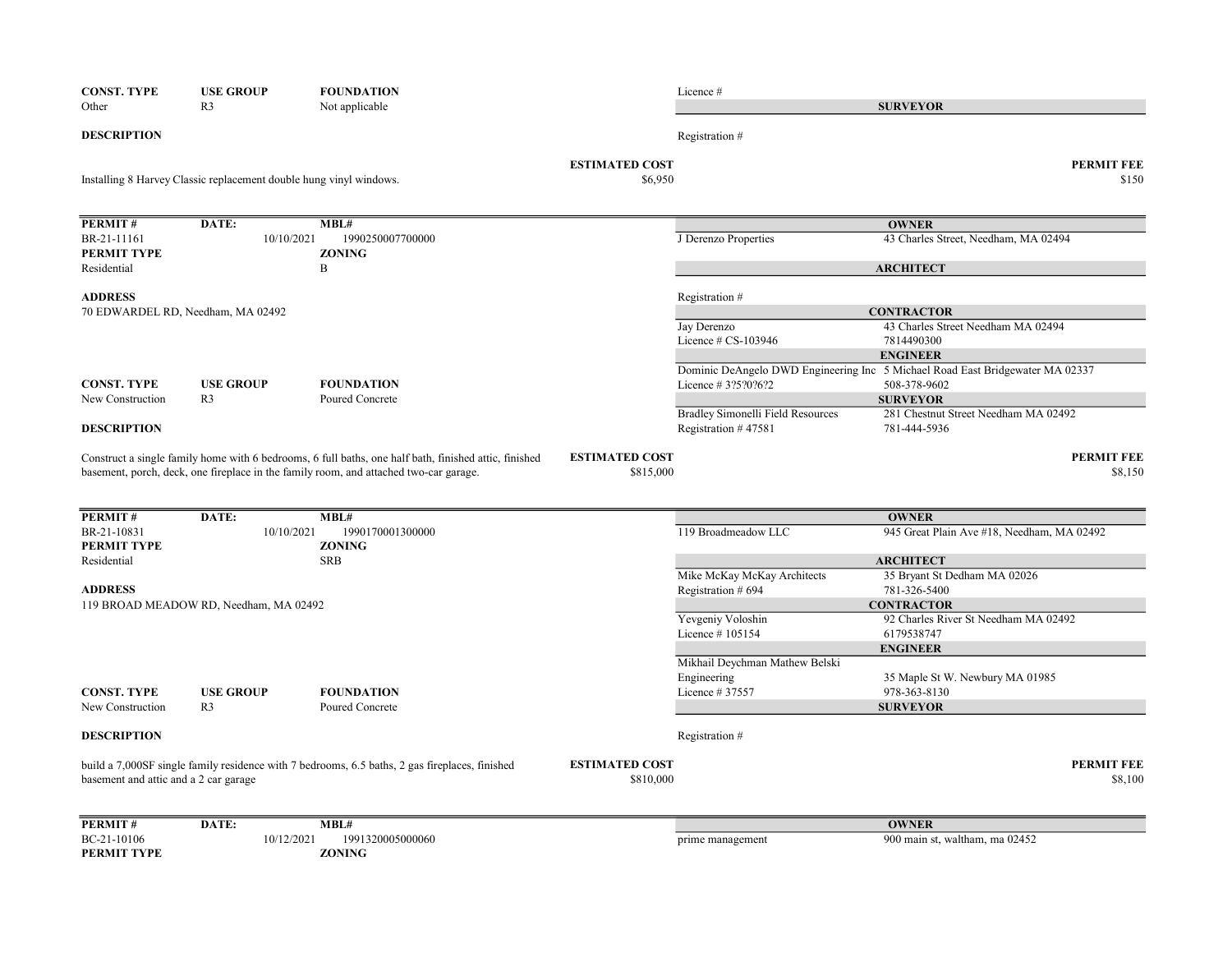| Commercial                       |                                             |                                   |                                  |                        | <b>ARCHITECT</b>                           |
|----------------------------------|---------------------------------------------|-----------------------------------|----------------------------------|------------------------|--------------------------------------------|
| <b>ADDRESS</b>                   |                                             |                                   |                                  | Registration #         |                                            |
|                                  | 1116 GREAT PLAIN AVE, Needham, MA 02492     |                                   |                                  |                        | <b>CONTRACTOR</b>                          |
|                                  |                                             |                                   |                                  | Salvador Zamora        | 167 Washington St somerville ma 02143      |
|                                  |                                             |                                   |                                  | Licence $#96416$       | 6173343307                                 |
|                                  |                                             |                                   |                                  |                        | <b>ENGINEER</b>                            |
|                                  |                                             |                                   |                                  |                        |                                            |
| <b>CONST. TYPE</b>               | <b>USE GROUP</b>                            | <b>FOUNDATION</b>                 |                                  | Licence #              |                                            |
| Other                            | Assembly - Al                               |                                   |                                  |                        | <b>SURVEYOR</b>                            |
| <b>DESCRIPTION</b>               |                                             |                                   |                                  | Registration #         |                                            |
|                                  |                                             |                                   | <b>ESTIMATED COST</b>            |                        | <b>PERMIT FEE</b>                          |
| replace roof                     |                                             |                                   | \$38,250                         |                        | \$780                                      |
| PERMIT#                          | DATE:                                       | MBL#                              |                                  |                        | <b>OWNER</b>                               |
| BR-21-11236<br>PERMIT TYPE       | 10/13/2021                                  | 1991150003800000<br><b>ZONING</b> |                                  | Kellan Ponikiewicz     | 46 Pilgrim Rd, Needham, MA 02492           |
| Residential                      |                                             |                                   |                                  |                        | <b>ARCHITECT</b>                           |
| <b>ADDRESS</b>                   |                                             |                                   |                                  | Registration #         |                                            |
|                                  |                                             |                                   |                                  |                        | <b>CONTRACTOR</b>                          |
| 46 PILGRIM RD, Needham, MA 02492 |                                             | John J Danca Jr                   | 193 Winter St Mansfield MA 02048 |                        |                                            |
|                                  |                                             |                                   |                                  | Licence $# cs$ -055932 | 1-781-424-3688                             |
|                                  |                                             |                                   |                                  |                        | <b>ENGINEER</b>                            |
| <b>CONST. TYPE</b>               | <b>USE GROUP</b>                            | <b>FOUNDATION</b>                 |                                  | Licence #              |                                            |
| Other                            | R <sub>3</sub>                              | Not applicable                    |                                  |                        | <b>SURVEYOR</b>                            |
| <b>DESCRIPTION</b>               |                                             |                                   |                                  | Registration #         |                                            |
|                                  |                                             |                                   | <b>ESTIMATED COST</b>            |                        | <b>PERMIT FEE</b>                          |
|                                  | Remove and replace rear section of the roof |                                   | \$9,000                          |                        | \$150                                      |
|                                  |                                             |                                   |                                  |                        |                                            |
| PERMIT#                          | DATE:                                       | MBL#                              |                                  |                        | <b>OWNER</b>                               |
| BR-21-11233<br>PERMIT TYPE       | 10/13/2021                                  | 1990870005300000<br><b>ZONING</b> |                                  | Linda Sorrentino       | 177 Central Ave, Needham Heights, Ma 02494 |
| Residential                      |                                             |                                   |                                  |                        | <b>ARCHITECT</b>                           |
| <b>ADDRESS</b>                   |                                             |                                   |                                  | Registration #         |                                            |
|                                  | 177 CENTRAL AVE, Needham, MA 02492          |                                   |                                  |                        | <b>CONTRACTOR</b>                          |
|                                  |                                             |                                   |                                  | stephen goulston       | 1520 washington st stoughton ma 02072      |
|                                  |                                             |                                   |                                  | Licence # 99697        | 7813442420                                 |
|                                  |                                             |                                   |                                  |                        | <b>ENGINEER</b>                            |
| <b>CONST. TYPE</b>               | <b>USE GROUP</b>                            | <b>FOUNDATION</b>                 |                                  | Licence #              |                                            |
| Other                            | R <sub>3</sub>                              | Not applicable                    |                                  |                        | <b>SURVEYOR</b>                            |
| <b>DESCRIPTION</b>               |                                             |                                   |                                  | Registration #         |                                            |
|                                  |                                             |                                   |                                  |                        |                                            |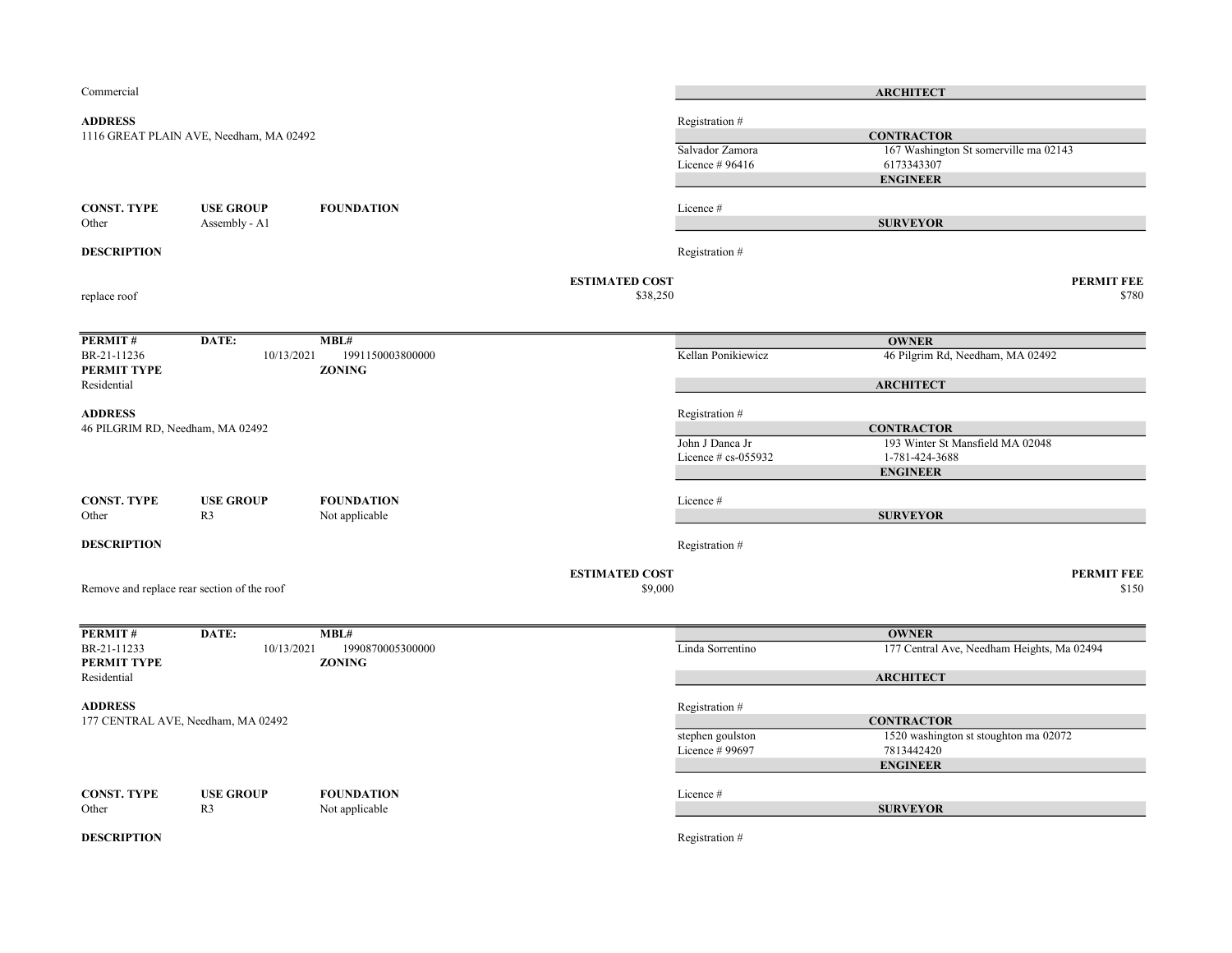Strip and re-roof dwelling/ 6' minimum ice and water shield at all eaves

ESTIMATED COST PERMIT FEE<br>  $$6,660$  8150

 $\$6,660$   $\$150$ 

| PERMIT#                          | DATE:                                                          | MBL#                                                                                                 |                       |                                               | <b>OWNER</b>                                 |
|----------------------------------|----------------------------------------------------------------|------------------------------------------------------------------------------------------------------|-----------------------|-----------------------------------------------|----------------------------------------------|
| BR-21-11235                      | 10/13/2021                                                     | 1990840004000000                                                                                     |                       | Sharon DiFino                                 | 40 St. Mary St., Needham, MA 02494           |
| PERMIT TYPE                      |                                                                | <b>ZONING</b>                                                                                        |                       |                                               |                                              |
| Residential                      |                                                                |                                                                                                      |                       |                                               | <b>ARCHITECT</b>                             |
| <b>ADDRESS</b>                   |                                                                |                                                                                                      |                       |                                               |                                              |
|                                  |                                                                |                                                                                                      |                       | Registration #                                |                                              |
| 40 ST MARY ST, Needham, MA 02492 |                                                                |                                                                                                      |                       |                                               | <b>CONTRACTOR</b>                            |
|                                  |                                                                |                                                                                                      |                       | Christopher Donovan<br>Licence $# cs$ -079710 | 82 Main Street Norfolk MA 02056              |
|                                  |                                                                |                                                                                                      |                       |                                               | 857-247-8709                                 |
|                                  |                                                                |                                                                                                      |                       |                                               | <b>ENGINEER</b>                              |
| <b>CONST. TYPE</b>               | <b>USE GROUP</b>                                               | <b>FOUNDATION</b>                                                                                    |                       | Licence #                                     |                                              |
| Other                            | R <sub>3</sub>                                                 | Not applicable                                                                                       |                       |                                               | <b>SURVEYOR</b>                              |
|                                  |                                                                |                                                                                                      |                       |                                               |                                              |
| <b>DESCRIPTION</b>               |                                                                |                                                                                                      |                       | Registration #                                |                                              |
|                                  |                                                                |                                                                                                      |                       |                                               |                                              |
|                                  |                                                                |                                                                                                      | <b>ESTIMATED COST</b> |                                               | <b>PERMIT FEE</b>                            |
|                                  | strip and re-roof. 8" drip edge. 6' ice and water. ridge vent. |                                                                                                      | \$5,850               |                                               | \$150                                        |
|                                  |                                                                |                                                                                                      |                       |                                               |                                              |
| PERMIT#                          | DATE:                                                          | MBL#                                                                                                 |                       |                                               | <b>OWNER</b>                                 |
| BR-21-11187                      | 10/13/2021                                                     | 1990140004600000                                                                                     |                       | Karen and Andy Han                            | 34 Grosvenor Road Needham, Needham, MA 02492 |
| PERMIT TYPE                      |                                                                | <b>ZONING</b>                                                                                        |                       |                                               |                                              |
| Residential                      |                                                                | residential                                                                                          |                       |                                               | <b>ARCHITECT</b>                             |
| <b>ADDRESS</b>                   |                                                                |                                                                                                      |                       | Registration #                                |                                              |
|                                  | 34 GROSVENOR RD, Needham, MA 02492                             |                                                                                                      |                       |                                               | <b>CONTRACTOR</b>                            |
|                                  |                                                                |                                                                                                      |                       | Jeremy Ballarino                              | 39 Elm Street Franklin MA 02038              |
|                                  |                                                                |                                                                                                      |                       | Licence #89817                                | 508-509-2992                                 |
|                                  |                                                                |                                                                                                      |                       |                                               | <b>ENGINEER</b>                              |
|                                  |                                                                |                                                                                                      |                       |                                               |                                              |
| <b>CONST. TYPE</b>               | <b>USE GROUP</b>                                               | <b>FOUNDATION</b>                                                                                    |                       | Licence#                                      |                                              |
| <b>Addition/Alterations</b>      | R <sub>3</sub>                                                 | Poured Concrete                                                                                      |                       |                                               | <b>SURVEYOR</b>                              |
|                                  |                                                                |                                                                                                      |                       | 0 <sub>0</sub>                                | 0000                                         |
| <b>DESCRIPTION</b>               |                                                                |                                                                                                      |                       | Registration $#0$                             | $\bf{0}$                                     |
|                                  |                                                                | Add mudroom addition (permit already applied for and issued) and adding a roof area over a patio     |                       |                                               |                                              |
|                                  |                                                                | that was already permitted an installed. Footings for the posts of the roof enclosure coming off the | <b>ESTIMATED COST</b> |                                               | <b>PERMIT FEE</b>                            |
|                                  |                                                                | existing garage roof have already been installed an inspected when the prep was done for the patio   | \$60,000              |                                               | \$600                                        |
|                                  |                                                                |                                                                                                      |                       |                                               |                                              |
| PERMIT#                          | DATE:                                                          | MBL#                                                                                                 |                       |                                               | <b>OWNER</b>                                 |
| BR-21-11216                      | 10/14/2021                                                     | 1990420002400040                                                                                     |                       | David Telio                                   | 17 Surrey, Needham, MA 02492                 |
| PERMIT TYPE                      |                                                                | <b>ZONING</b>                                                                                        |                       |                                               |                                              |
| Residential                      |                                                                |                                                                                                      |                       |                                               | <b>ARCHITECT</b>                             |
|                                  |                                                                |                                                                                                      |                       |                                               |                                              |
| <b>ADDRESS</b>                   |                                                                |                                                                                                      |                       | Registration #                                |                                              |
| 17 SURREY LN, Needham, MA 02492  |                                                                |                                                                                                      |                       |                                               | <b>CONTRACTOR</b>                            |
|                                  |                                                                |                                                                                                      |                       | Emilia Strankowski                            | 7 Tee Jay Ln Blackstone MA 01504             |
|                                  |                                                                |                                                                                                      |                       | Licence $\#$ CSFA-106115                      | 7742723450                                   |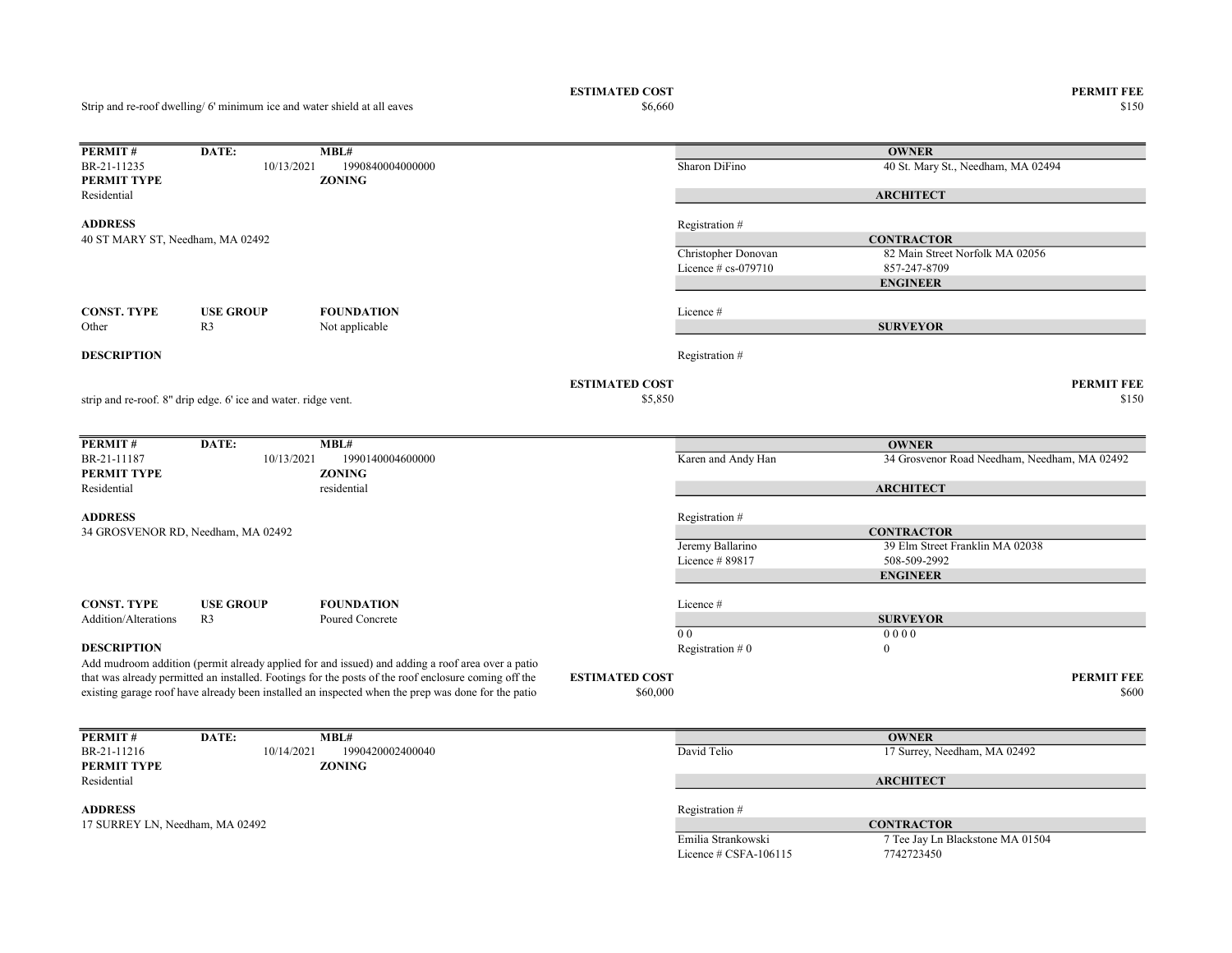|                            |                                     |                                                                                                        |                                   |                            | <b>ENGINEER</b>                             |                            |
|----------------------------|-------------------------------------|--------------------------------------------------------------------------------------------------------|-----------------------------------|----------------------------|---------------------------------------------|----------------------------|
| <b>CONST. TYPE</b>         | <b>USE GROUP</b>                    | <b>FOUNDATION</b>                                                                                      |                                   | Licence #                  |                                             |                            |
| Other                      | R <sub>3</sub>                      | Not applicable                                                                                         |                                   |                            | <b>SURVEYOR</b>                             |                            |
| <b>DESCRIPTION</b>         |                                     |                                                                                                        |                                   | Registration #             |                                             |                            |
| with slider                |                                     | replace kitchen cabinets, remove wall between dining and kitchen, replace one dining room window       | <b>ESTIMATED COST</b><br>\$18,000 |                            |                                             | <b>PERMIT FEE</b><br>\$180 |
|                            |                                     |                                                                                                        |                                   |                            |                                             |                            |
| PERMIT#                    | DATE:                               | MBL#                                                                                                   |                                   |                            | <b>OWNER</b>                                |                            |
| BR-21-11239<br>PERMIT TYPE | 10/14/2021                          | 1991390004200000<br><b>ZONING</b>                                                                      |                                   | NICK & ERIKA SABBATH-TIECH | 32 HENDERSON RD, NEEDHAM, MA 02492          |                            |
| Residential                |                                     |                                                                                                        |                                   |                            | <b>ARCHITECT</b>                            |                            |
| <b>ADDRESS</b>             |                                     |                                                                                                        |                                   | Registration #             |                                             |                            |
|                            | 32 HENDERSON ST, Needham, MA 02492  |                                                                                                        |                                   |                            | <b>CONTRACTOR</b>                           |                            |
|                            |                                     |                                                                                                        |                                   | GLENN O. GREEN, JR.        | 85 ELM STREET BELLINGHAM MA 02019           |                            |
|                            |                                     |                                                                                                        |                                   | Licence # 98773            | 774-571-8973                                |                            |
|                            |                                     |                                                                                                        |                                   |                            | <b>ENGINEER</b>                             |                            |
| <b>CONST. TYPE</b>         | <b>USE GROUP</b>                    | <b>FOUNDATION</b>                                                                                      |                                   | Licence #                  |                                             |                            |
| Other                      | R <sub>3</sub>                      | Not applicable                                                                                         |                                   |                            | <b>SURVEYOR</b>                             |                            |
| <b>DESCRIPTION</b>         |                                     |                                                                                                        |                                   | Registration #             |                                             |                            |
|                            |                                     |                                                                                                        | <b>ESTIMATED COST</b>             |                            |                                             | <b>PERMIT FEE</b>          |
|                            |                                     | Installation of a gas insert & dual liners in to existing masonry fireplace/chimney                    | \$7,000                           |                            |                                             | \$150                      |
| PERMIT#                    | DATE:                               | MBL#                                                                                                   |                                   |                            | <b>OWNER</b>                                |                            |
| BR-21-11217                | 10/14/2021                          | 1991410004600000                                                                                       |                                   | Seyda Chan                 | 529 High Rock St, Needham, Ma 02492         |                            |
| PERMIT TYPE                |                                     | <b>ZONING</b>                                                                                          |                                   |                            |                                             |                            |
| Residential                |                                     |                                                                                                        |                                   |                            | <b>ARCHITECT</b>                            |                            |
| <b>ADDRESS</b>             |                                     |                                                                                                        |                                   | Registration #             |                                             |                            |
|                            | 529 HIGH ROCK ST, Needham, MA 02492 |                                                                                                        |                                   |                            | <b>CONTRACTOR</b>                           |                            |
|                            |                                     |                                                                                                        |                                   | Timothy I Womer            | 82 Davis Hill Rd Paxton Ma 01612            |                            |
|                            |                                     |                                                                                                        |                                   | Licence # CS-095193        | 508 579 9306                                |                            |
|                            |                                     |                                                                                                        |                                   |                            | <b>ENGINEER</b>                             |                            |
| <b>CONST. TYPE</b>         | <b>USE GROUP</b>                    | <b>FOUNDATION</b>                                                                                      |                                   | Licence #                  |                                             |                            |
| Other                      | R <sub>3</sub>                      | Not applicable                                                                                         |                                   |                            | <b>SURVEYOR</b>                             |                            |
| <b>DESCRIPTION</b>         |                                     |                                                                                                        |                                   | Registration #             |                                             |                            |
|                            |                                     |                                                                                                        | <b>ESTIMATED COST</b>             |                            |                                             | <b>PERMIT FEE</b>          |
|                            |                                     | Strip and re-roof, 6" ice and water, 30 lb synthetic underlayment architectural shingle and ridge vent | \$10,726                          |                            |                                             | \$150                      |
| PERMIT#                    | DATE:                               | MBL#                                                                                                   |                                   |                            | <b>OWNER</b>                                |                            |
| BR-21-11240                | 10/14/2021                          | 1990410006500000                                                                                       |                                   | <b>Zhong Fang</b>          | 249 Warren st, Needham, Massachussets 02459 |                            |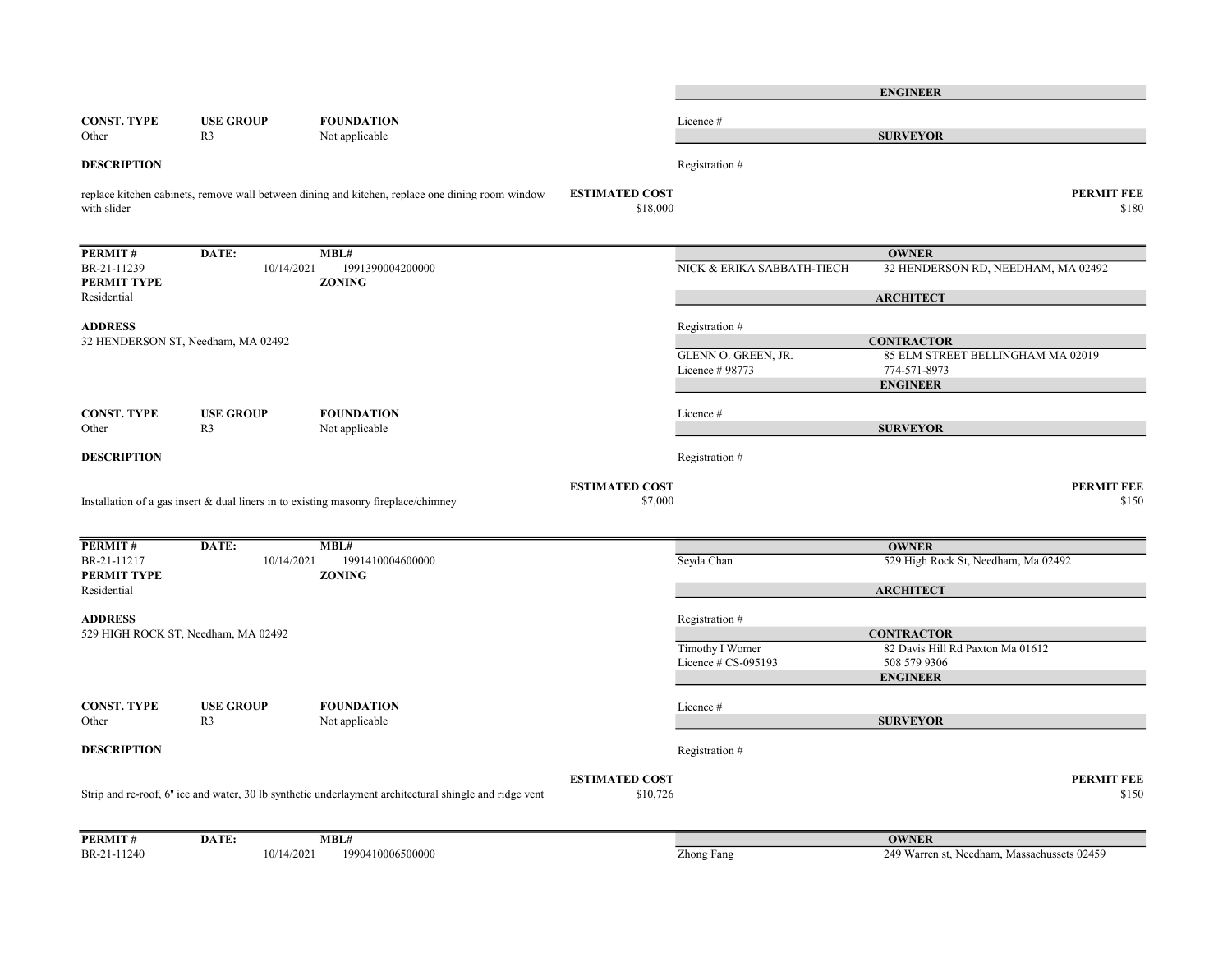| PERMIT TYPE<br>Residential                         |                                                                              | <b>ZONING</b>                                                                                                                                                                                   |                                   |                                                | <b>ARCHITECT</b>                                                 |
|----------------------------------------------------|------------------------------------------------------------------------------|-------------------------------------------------------------------------------------------------------------------------------------------------------------------------------------------------|-----------------------------------|------------------------------------------------|------------------------------------------------------------------|
| <b>ADDRESS</b><br>249 WARREN ST, Needham, MA 02492 |                                                                              |                                                                                                                                                                                                 |                                   | Registration #                                 | <b>CONTRACTOR</b>                                                |
|                                                    |                                                                              |                                                                                                                                                                                                 |                                   | Barney Steven Borovoski<br>Licence # cs-114114 | 14 Brent Dr Hudson MA 01749<br>774.737.8368                      |
|                                                    |                                                                              |                                                                                                                                                                                                 |                                   |                                                | <b>ENGINEER</b>                                                  |
| <b>CONST. TYPE</b><br>Addition/Alterations         | <b>USE GROUP</b><br>R <sub>3</sub>                                           | <b>FOUNDATION</b><br>Not applicable                                                                                                                                                             |                                   | Licence#                                       | <b>SURVEYOR</b>                                                  |
| <b>DESCRIPTION</b>                                 |                                                                              |                                                                                                                                                                                                 |                                   | Registration #                                 |                                                                  |
|                                                    |                                                                              | Bathroom remodeling- Tub to tub, new tile floor, new sink and new vanity, reinstall existing toilet.<br>New fixtures in same locations as existing. No structural this permit. Vent to exterior | <b>ESTIMATED COST</b><br>\$16,490 |                                                | <b>PERMIT FEE</b><br>\$170                                       |
| PERMIT#                                            | DATE:                                                                        | MBL#                                                                                                                                                                                            |                                   |                                                | <b>OWNER</b>                                                     |
| BR-21-11246<br>PERMIT TYPE                         | 10/14/2021                                                                   | 1990340008700000<br><b>ZONING</b>                                                                                                                                                               |                                   | Paul Kingston                                  | 81 Eaton Rd., Needham, MA 02492                                  |
| Residential                                        |                                                                              |                                                                                                                                                                                                 |                                   |                                                | <b>ARCHITECT</b>                                                 |
| <b>ADDRESS</b>                                     |                                                                              |                                                                                                                                                                                                 |                                   | Registration #                                 |                                                                  |
| 81 EATON RD, Needham, MA 02492                     |                                                                              |                                                                                                                                                                                                 |                                   | brian comiskey                                 | <b>CONTRACTOR</b><br>92 dedham st. dover ma 02030                |
|                                                    |                                                                              |                                                                                                                                                                                                 |                                   | Licence # 99143                                | 508-785-1433                                                     |
|                                                    |                                                                              |                                                                                                                                                                                                 |                                   |                                                | <b>ENGINEER</b>                                                  |
| <b>CONST. TYPE</b>                                 | <b>USE GROUP</b><br>R <sub>3</sub>                                           | <b>FOUNDATION</b>                                                                                                                                                                               |                                   | Licence#                                       |                                                                  |
| Other                                              |                                                                              | Not applicable                                                                                                                                                                                  |                                   |                                                | <b>SURVEYOR</b>                                                  |
| <b>DESCRIPTION</b>                                 |                                                                              |                                                                                                                                                                                                 |                                   | Registration #                                 |                                                                  |
|                                                    | Strip and re-roof. 6' ice/water shield, flashing, underlayment, new shingles |                                                                                                                                                                                                 | <b>ESTIMATED COST</b><br>\$14,000 |                                                | <b>PERMIT FEE</b><br>\$150                                       |
|                                                    |                                                                              |                                                                                                                                                                                                 |                                   |                                                |                                                                  |
| PERMIT#                                            | DATE:                                                                        | MBL#                                                                                                                                                                                            |                                   |                                                | <b>OWNER</b>                                                     |
| BR-21-11248<br>PERMIT TYPE                         | 10/15/2021                                                                   | 1992210001200000<br><b>ZONING</b>                                                                                                                                                               |                                   | Jack Orr                                       | 12 Pheasant Landing Road Needham, MA 02492,<br>Needham, ma 02492 |
| Residential                                        |                                                                              |                                                                                                                                                                                                 |                                   |                                                | <b>ARCHITECT</b>                                                 |
| <b>ADDRESS</b>                                     | 12 PHEASANT LANDING RD, Needham, MA 02492                                    |                                                                                                                                                                                                 |                                   | Registration #                                 | <b>CONTRACTOR</b>                                                |
|                                                    |                                                                              |                                                                                                                                                                                                 |                                   | Ronaldo Solano                                 | 763 Waverly St Framingham MA 01702                               |
|                                                    |                                                                              |                                                                                                                                                                                                 |                                   | Licence #101027                                | 5083484348<br><b>ENGINEER</b>                                    |
| <b>CONST. TYPE</b>                                 | <b>USE GROUP</b>                                                             | <b>FOUNDATION</b>                                                                                                                                                                               |                                   | Licence#                                       |                                                                  |
| Other                                              | R <sub>3</sub>                                                               | Not applicable                                                                                                                                                                                  |                                   |                                                | <b>SURVEYOR</b>                                                  |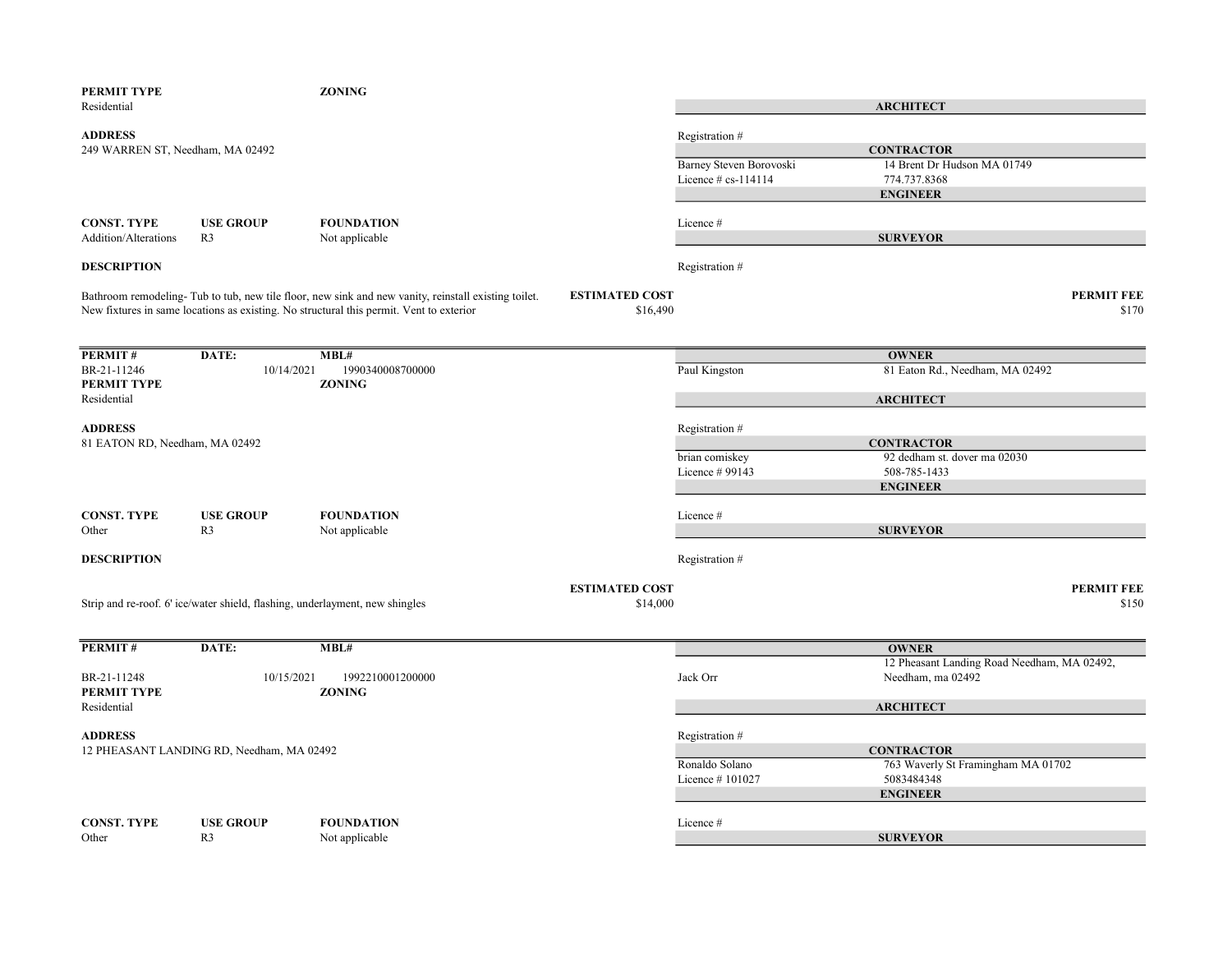| <b>DESCRIPTION</b>                |                                             |                                                                                                        |                                   | Registration #                  |                                                  |                            |
|-----------------------------------|---------------------------------------------|--------------------------------------------------------------------------------------------------------|-----------------------------------|---------------------------------|--------------------------------------------------|----------------------------|
| the main house)                   |                                             | Partial strip and re-roof. (We are doing the garage roof, back of the garage connector and gutters on  | <b>ESTIMATED COST</b><br>\$34,900 |                                 |                                                  | <b>PERMIT FEE</b><br>\$350 |
| <b>PERMIT#</b>                    | DATE:                                       | MBL#                                                                                                   |                                   |                                 | <b>OWNER</b>                                     |                            |
| BR-21-11226                       | 10/15/2021                                  | 1990530004300000                                                                                       |                                   | Kevin Kuechler                  | 37 May St, Needham, MA 02492                     |                            |
| PERMIT TYPE                       |                                             | <b>ZONING</b>                                                                                          |                                   |                                 |                                                  |                            |
| Residential                       |                                             |                                                                                                        |                                   |                                 | <b>ARCHITECT</b>                                 |                            |
| <b>ADDRESS</b>                    |                                             |                                                                                                        |                                   | Registration #                  |                                                  |                            |
| 37 MAY ST, Needham, MA 02492      |                                             |                                                                                                        |                                   |                                 | <b>CONTRACTOR</b>                                |                            |
|                                   |                                             |                                                                                                        |                                   | Gerald Patriquin Jr             | 51 Burma Rd Athol MA 01331                       |                            |
|                                   |                                             |                                                                                                        |                                   | Licence # cs-050928             | 401-475-22849<br><b>ENGINEER</b>                 |                            |
|                                   |                                             |                                                                                                        |                                   |                                 |                                                  |                            |
| <b>CONST. TYPE</b>                | <b>USE GROUP</b>                            | <b>FOUNDATION</b>                                                                                      |                                   | Licence #                       |                                                  |                            |
| Other                             | R <sub>3</sub>                              | Not applicable                                                                                         |                                   |                                 | <b>SURVEYOR</b>                                  |                            |
| <b>DESCRIPTION</b>                |                                             |                                                                                                        |                                   | Registration #                  |                                                  |                            |
|                                   |                                             |                                                                                                        | <b>ESTIMATED COST</b>             |                                 |                                                  | <b>PERMIT FEE</b>          |
|                                   | Strip and Re-Roof 29.87SQ Asphalt Shingles. |                                                                                                        | \$36,455                          |                                 |                                                  | \$370                      |
| PERMIT#                           | DATE:                                       | MBL#                                                                                                   |                                   |                                 | <b>OWNER</b>                                     |                            |
| BR-21-11231                       | 10/15/2021                                  | 1991380003400000                                                                                       |                                   | Jonathan Kapp                   | 40 Fairview rd, Needham, Ma 02492                |                            |
| PERMIT TYPE<br>Residential        |                                             | <b>ZONING</b>                                                                                          |                                   |                                 | <b>ARCHITECT</b>                                 |                            |
|                                   |                                             |                                                                                                        |                                   |                                 |                                                  |                            |
| <b>ADDRESS</b>                    |                                             |                                                                                                        |                                   | Registration #                  |                                                  |                            |
| 40 FAIRVIEW RD, Needham, MA 02492 |                                             |                                                                                                        |                                   |                                 | <b>CONTRACTOR</b>                                |                            |
|                                   |                                             |                                                                                                        |                                   | James Cram<br>Licence $#54065$  | 156 prospect st Holliston Ma 01746<br>5084982152 |                            |
|                                   |                                             |                                                                                                        |                                   |                                 | <b>ENGINEER</b>                                  |                            |
|                                   |                                             |                                                                                                        |                                   |                                 |                                                  |                            |
| <b>CONST. TYPE</b>                | <b>USE GROUP</b>                            | <b>FOUNDATION</b>                                                                                      |                                   | Licence #                       |                                                  |                            |
| Addition/Alterations              | R <sub>3</sub>                              | Poured Concrete                                                                                        |                                   |                                 | <b>SURVEYOR</b>                                  |                            |
| <b>DESCRIPTION</b>                |                                             |                                                                                                        |                                   | Registration #                  |                                                  |                            |
|                                   |                                             |                                                                                                        | <b>ESTIMATED COST</b>             |                                 |                                                  | <b>PERMIT FEE</b>          |
|                                   |                                             | Remodel bathroom with new fixtures in existing locations. New tile floor, shower, toilet and bath tub. | \$30,000                          |                                 |                                                  | \$300                      |
| PERMIT#                           | DATE:                                       | MBL#                                                                                                   |                                   |                                 | <b>OWNER</b>                                     |                            |
|                                   |                                             |                                                                                                        |                                   | Mike BradyWestport Needham Self |                                                  |                            |
| BC-21-10102<br>PERMIT TYPE        | 10/15/2021                                  | 1991010000500000<br><b>ZONING</b>                                                                      |                                   | Storage, LLC                    | 2201 Dupont Dr, Suite 700, Irvine, CA 92612      |                            |
| Commercial                        |                                             |                                                                                                        |                                   |                                 | <b>ARCHITECT</b>                                 |                            |
| <b>ADDRESS</b>                    |                                             |                                                                                                        |                                   | Registration #                  |                                                  |                            |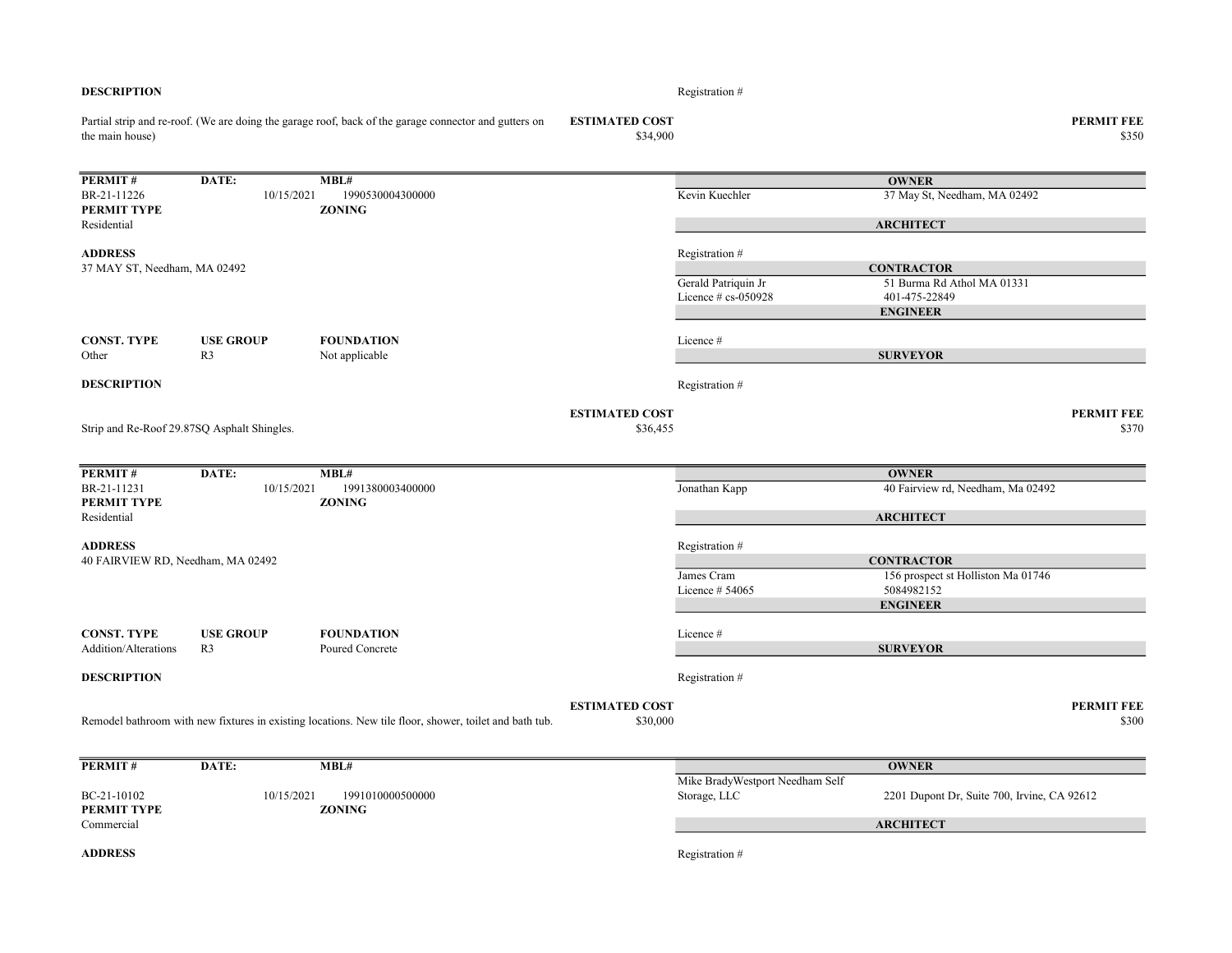| <b>CONTRACTOR</b>                                        |
|----------------------------------------------------------|
| 2 Blood St Pepperell MA 01463                            |
| 978-995-5971                                             |
| <b>ENGINEER</b>                                          |
| 11 Ponybrook Lane Lexington MA 02421                     |
| 978-406-8921                                             |
|                                                          |
| <b>SURVEYOR</b>                                          |
|                                                          |
| <b>PERMIT FEE</b>                                        |
| \$8,200                                                  |
|                                                          |
| <b>OWNER</b>                                             |
| 20 norfolk st, needham, ma 02492                         |
|                                                          |
| <b>ARCHITECT</b>                                         |
|                                                          |
| <b>CONTRACTOR</b>                                        |
| 60 pleasant st ashland ma 01721                          |
| 508-881-8555                                             |
| <b>ENGINEER</b>                                          |
|                                                          |
|                                                          |
| <b>SURVEYOR</b>                                          |
|                                                          |
| <b>PERMIT FEE</b>                                        |
| \$590                                                    |
|                                                          |
| <b>OWNER</b>                                             |
| 785 Highland Ave, Needham Heights, MA 02494              |
|                                                          |
| <b>ARCHITECT</b>                                         |
|                                                          |
| <b>CONTRACTOR</b>                                        |
|                                                          |
|                                                          |
| <b>ENGINEER</b>                                          |
| Richard J Testa Testa Engineering                        |
| 181 Worcester St Natick MA 01760                         |
|                                                          |
| 508.655.2420                                             |
| <b>SURVEYOR</b>                                          |
| 1287 Washington Street Weymouth MA 02189<br>781-682-9192 |
|                                                          |

kitchen on the first floor and altering the second floor to add a bathroom. At a future date we will be ESTIMATED COST PERMIT FEE We are having a 2-story expansion of the back of the house. As part of that, we will be expanding our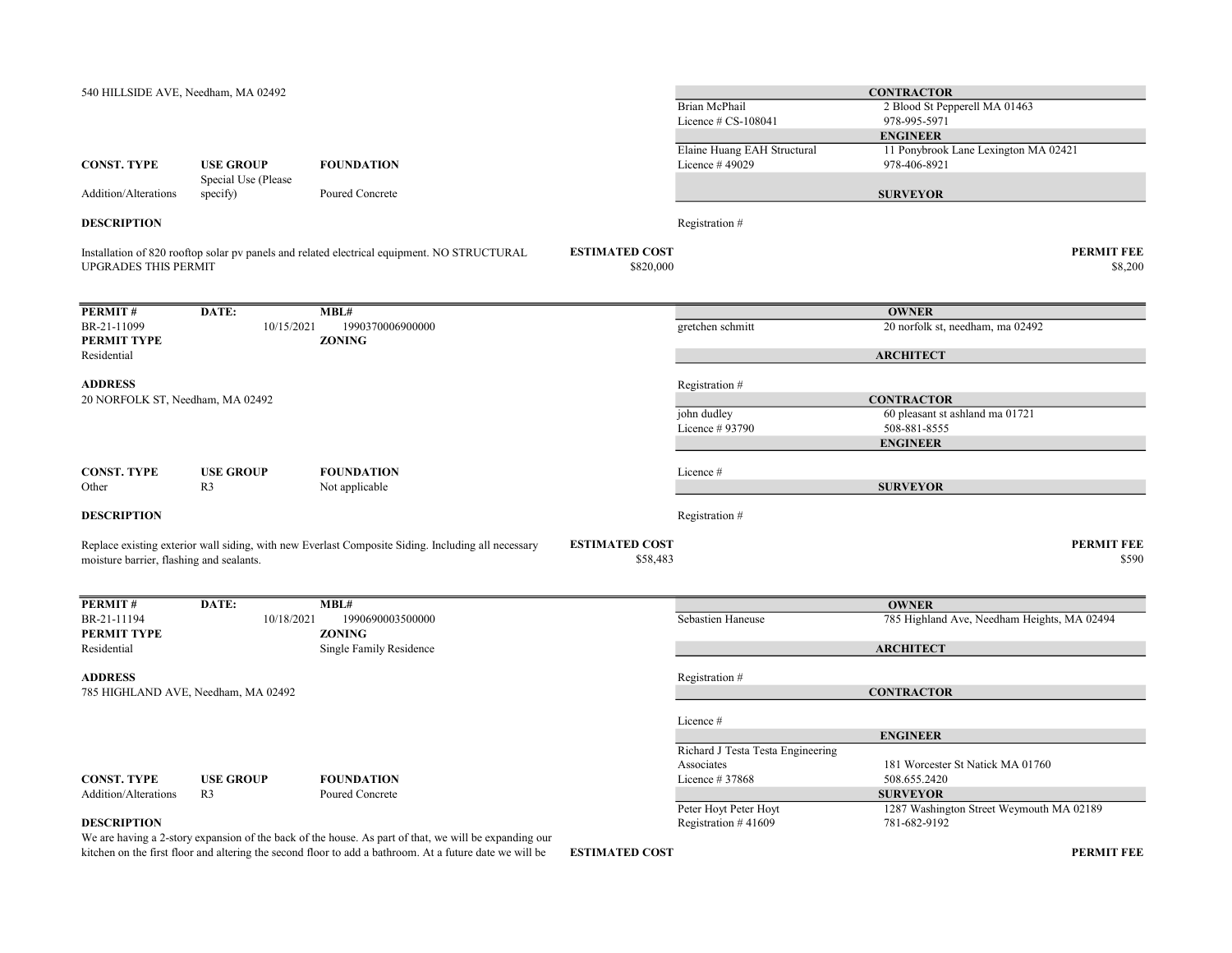adding a master bathroom and adding a new bedroom. In addition, the roof line is being expanded

| PERMIT#                            | DATE:                               | MBL#                                                                                            |                       |                        | <b>OWNER</b>                           |
|------------------------------------|-------------------------------------|-------------------------------------------------------------------------------------------------|-----------------------|------------------------|----------------------------------------|
| BR-21-11214<br>PERMIT TYPE         | 10/18/2021                          | 1990550000700000<br><b>ZONING</b>                                                               |                       | Jeffrey Gatto          | 299 Brookline St, Needham, MA 02492    |
| Residential                        |                                     |                                                                                                 |                       |                        | <b>ARCHITECT</b>                       |
| <b>ADDRESS</b>                     |                                     |                                                                                                 |                       | Registration #         |                                        |
|                                    | 299 BROOKLINE ST, Needham, MA 02492 |                                                                                                 |                       |                        | <b>CONTRACTOR</b>                      |
|                                    |                                     |                                                                                                 |                       | Christopher P Sewell   | 20 Matawanakee Trl Littleton MA 01460  |
|                                    |                                     |                                                                                                 |                       | Licence #113665        | 857-360-4906                           |
|                                    |                                     |                                                                                                 |                       |                        | <b>ENGINEER</b>                        |
| <b>CONST. TYPE</b>                 | <b>USE GROUP</b>                    | <b>FOUNDATION</b>                                                                               |                       | Licence #              |                                        |
| Other                              | R <sub>3</sub>                      | Not applicable                                                                                  |                       |                        | <b>SURVEYOR</b>                        |
| <b>DESCRIPTION</b>                 |                                     |                                                                                                 |                       | Registration #         |                                        |
|                                    |                                     | Installation of roof-mounted solar power system consisting of 35 solar panels, total generating | <b>ESTIMATED COST</b> |                        | <b>PERMIT FEE</b>                      |
|                                    |                                     | capacity rated at approximately 12.775kW-DC located at 299 Brookline St                         | \$34,493              |                        | \$350                                  |
|                                    |                                     |                                                                                                 |                       |                        |                                        |
| PERMIT#                            | DATE:                               | MBL#                                                                                            |                       |                        | <b>OWNER</b>                           |
| BR-21-11251<br>PERMIT TYPE         | 10/18/2021                          | 1990480005000000<br><b>ZONING</b>                                                               |                       | John Blunt             | 45 Greenwood Ave, Needham, Ma 02459    |
| Residential                        |                                     |                                                                                                 |                       |                        | <b>ARCHITECT</b>                       |
| <b>ADDRESS</b>                     |                                     |                                                                                                 |                       | Registration #         |                                        |
|                                    | 45 GREENWOOD AVE, Needham, MA 02492 |                                                                                                 |                       |                        | <b>CONTRACTOR</b>                      |
|                                    |                                     |                                                                                                 |                       | Michael Glynn          | 16 Rachael Circle Franklin Ma 02038    |
|                                    |                                     |                                                                                                 |                       | Licence #98464         | 6179309023                             |
|                                    |                                     |                                                                                                 |                       |                        | <b>ENGINEER</b>                        |
|                                    |                                     |                                                                                                 |                       |                        |                                        |
| <b>CONST. TYPE</b>                 | <b>USE GROUP</b>                    | <b>FOUNDATION</b>                                                                               |                       | Licence#               |                                        |
| Other                              | R <sub>3</sub>                      | Poured Concrete                                                                                 |                       |                        | <b>SURVEYOR</b>                        |
| <b>DESCRIPTION</b>                 |                                     |                                                                                                 |                       | Registration #         |                                        |
|                                    |                                     |                                                                                                 | <b>ESTIMATED COST</b> |                        | <b>PERMIT FEE</b>                      |
| Strip & re-roof rear of house only |                                     |                                                                                                 | \$5,250               |                        | \$150                                  |
|                                    |                                     |                                                                                                 |                       |                        |                                        |
| PERMIT#                            | DATE:                               | MBL#                                                                                            |                       |                        | <b>OWNER</b>                           |
| BR-21-11252<br><b>PERMIT TYPE</b>  | 10/18/2021                          | 1992000001700010<br><b>ZONING</b>                                                               |                       | Larry Kolbe            | 94 South ST, Needham, MA 02492         |
| Residential                        |                                     |                                                                                                 |                       |                        | <b>ARCHITECT</b>                       |
| <b>ADDRESS</b>                     |                                     |                                                                                                 |                       | Registration #         |                                        |
| 94 SOUTH ST, Needham, MA 02492     |                                     |                                                                                                 |                       |                        | <b>CONTRACTOR</b>                      |
|                                    |                                     |                                                                                                 |                       | Jeffrey Connors        | 64 Old Field Rd South Berwick ME 03908 |
|                                    |                                     |                                                                                                 |                       | Licence $\#$ CS-110763 | 4014752849                             |
|                                    |                                     |                                                                                                 |                       |                        |                                        |
|                                    |                                     |                                                                                                 |                       |                        | <b>ENGINEER</b>                        |

 $$150$   $$150$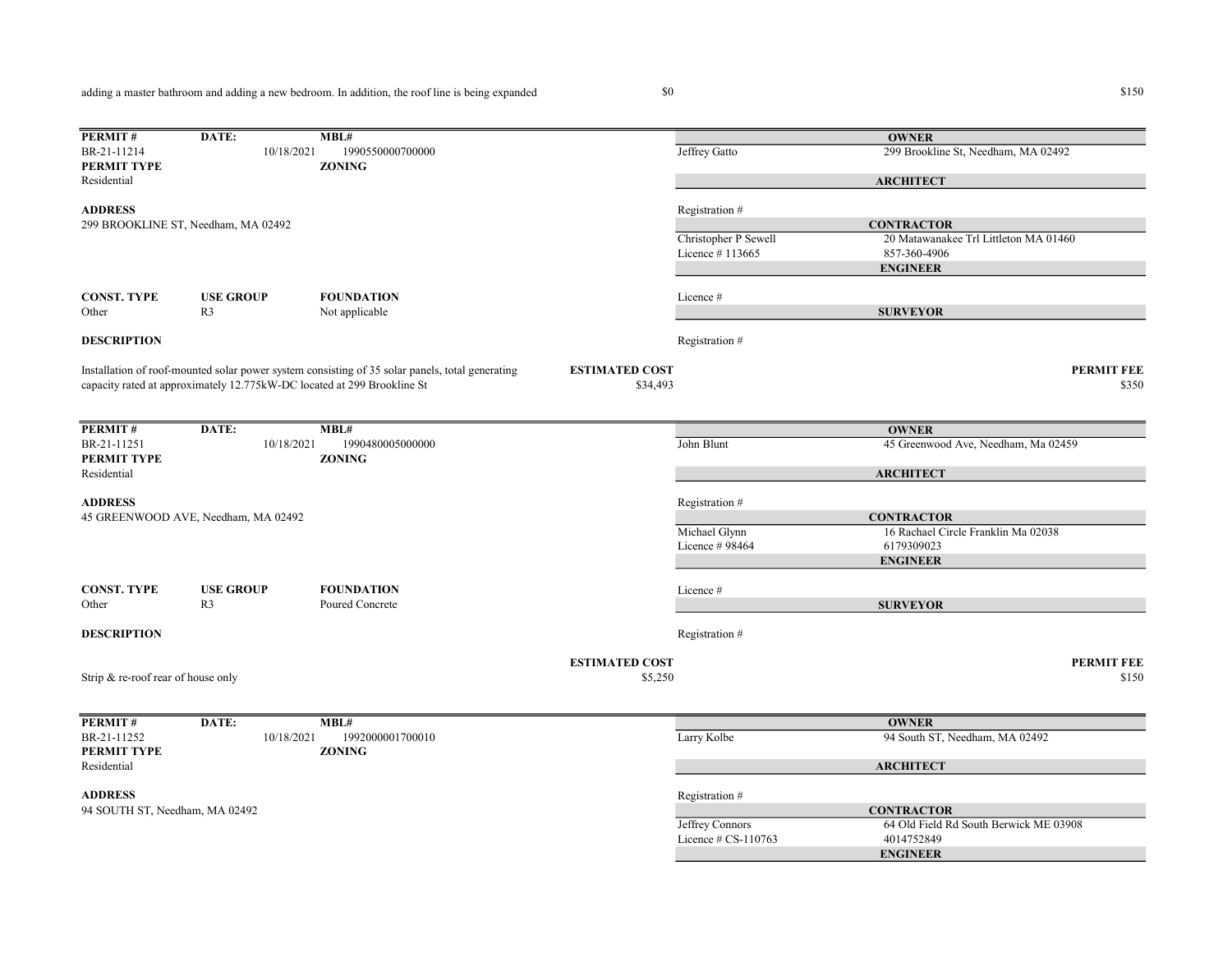| <b>CONST. TYPE</b>                       | <b>USE GROUP</b>                          | <b>FOUNDATION</b>                                                                                 |                                   | Licence#                            |                                                           |       |
|------------------------------------------|-------------------------------------------|---------------------------------------------------------------------------------------------------|-----------------------------------|-------------------------------------|-----------------------------------------------------------|-------|
| Other                                    | R <sub>3</sub>                            | Not applicable                                                                                    |                                   |                                     | <b>SURVEYOR</b>                                           |       |
| <b>DESCRIPTION</b>                       |                                           |                                                                                                   |                                   | Registration #                      |                                                           |       |
|                                          | Strip and Re-Roof 12 SQ asphalt shingles. |                                                                                                   | <b>ESTIMATED COST</b><br>\$15,471 |                                     | <b>PERMIT FEE</b>                                         | \$160 |
| PERMIT#                                  | DATE:                                     | MBL#                                                                                              |                                   |                                     | <b>OWNER</b>                                              |       |
| BR-21-11237<br>PERMIT TYPE               | 10/18/2021                                | 1990950003700000<br><b>ZONING</b>                                                                 |                                   | Adam Cutter                         | 46 Pinegrove Street, Needham, MA 02492                    |       |
| Residential                              |                                           |                                                                                                   |                                   |                                     | <b>ARCHITECT</b>                                          |       |
| <b>ADDRESS</b>                           | 46 PINE GROVE ST, Needham, MA 02492       |                                                                                                   |                                   | Registration #                      | <b>CONTRACTOR</b>                                         |       |
|                                          |                                           |                                                                                                   |                                   | Myles Walker<br>Licence # cs-111997 | 85 Cottage Street Natick MA 02492<br>3392255527           |       |
|                                          |                                           |                                                                                                   |                                   |                                     | <b>ENGINEER</b>                                           |       |
| <b>CONST. TYPE</b>                       | <b>USE GROUP</b>                          | <b>FOUNDATION</b>                                                                                 |                                   | Licence#                            |                                                           |       |
| Deck/Porch                               |                                           | Poured Concrete                                                                                   |                                   |                                     | <b>SURVEYOR</b>                                           |       |
| <b>DESCRIPTION</b>                       |                                           | 1. New decking and stairs off rear existing deck (no sf change) (new stairs and footing)2. New    |                                   | Registration #                      |                                                           |       |
| for hot tub/jacuzzi.Patio off back deck. |                                           | decking on existing side deck (no sf change)3. New rear door to replace 3 bay window Concrete pad | <b>ESTIMATED COST</b><br>\$12,000 |                                     | <b>PERMIT FEE</b>                                         | \$150 |
| PERMIT#                                  | DATE:                                     | MBL#                                                                                              |                                   |                                     | <b>OWNER</b>                                              |       |
| BR-21-11262<br>PERMIT TYPE               | 10/19/2021                                | 1990420000300070<br><b>ZONING</b>                                                                 |                                   | Mark Vermeylen                      | 27 Lantern Lane, Needham, Massachusetts 02492             |       |
| Residential                              |                                           |                                                                                                   |                                   |                                     | <b>ARCHITECT</b>                                          |       |
| <b>ADDRESS</b>                           |                                           |                                                                                                   |                                   | Registration #                      |                                                           |       |
|                                          | 27 LANTERN LN, Needham, MA 02492          |                                                                                                   |                                   |                                     | <b>CONTRACTOR</b>                                         |       |
|                                          |                                           |                                                                                                   |                                   | Albert Puma                         | 209 W Central St, Suite 104 Natick Massachusetts<br>01760 |       |
|                                          |                                           |                                                                                                   |                                   | Licence $\#$ CS-107444              | 5089180422                                                |       |
|                                          |                                           |                                                                                                   |                                   |                                     | <b>ENGINEER</b>                                           |       |
| <b>CONST. TYPE</b>                       | <b>USE GROUP</b>                          | <b>FOUNDATION</b>                                                                                 |                                   | Licence#                            |                                                           |       |
| Other                                    | R <sub>3</sub>                            | Not applicable                                                                                    |                                   |                                     | <b>SURVEYOR</b>                                           |       |
| <b>DESCRIPTION</b>                       |                                           |                                                                                                   |                                   | Registration #                      |                                                           |       |
|                                          |                                           |                                                                                                   | <b>ESTIMATED COST</b>             |                                     | <b>PERMIT FEE</b>                                         |       |
|                                          |                                           | Bathroom remodel: replace tub, vanity and toilet. All fixtures to remain in existing locations.   | \$23,038                          |                                     |                                                           | \$240 |
| PERMIT#                                  | DATE:                                     | MBL#                                                                                              |                                   |                                     | <b>OWNER</b>                                              |       |
| BR-21-11151                              | 10/19/2021                                | 1991150001100000                                                                                  |                                   | GPS Partners LLC                    | 11 Shady Hill rd, Weston, MA 02466                        |       |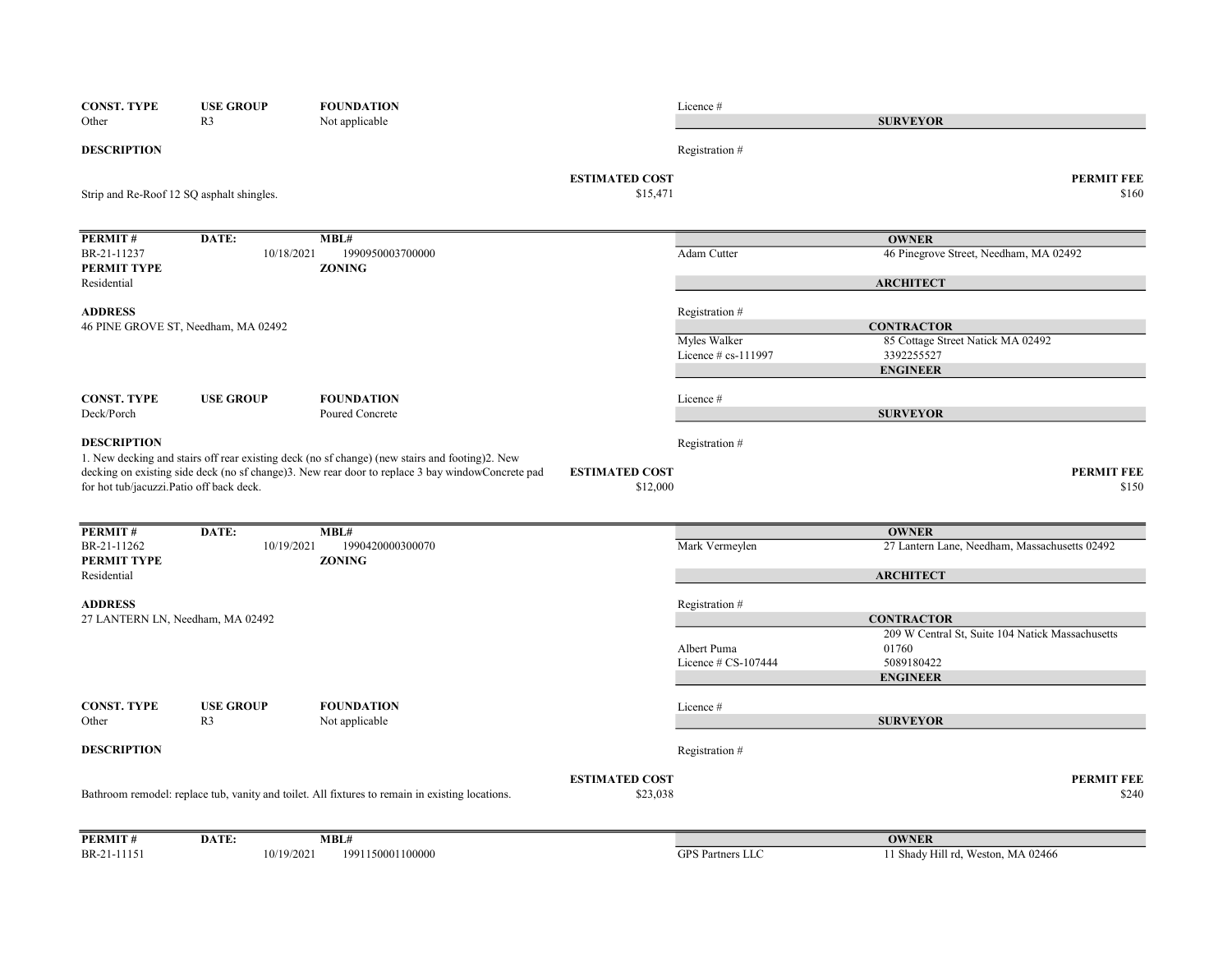| PERMIT TYPE                        |                                       | <b>ZONING</b>                                                                             |                       |                                   |                                       |                   |
|------------------------------------|---------------------------------------|-------------------------------------------------------------------------------------------|-----------------------|-----------------------------------|---------------------------------------|-------------------|
| Residential                        |                                       | Residence B                                                                               |                       |                                   | <b>ARCHITECT</b>                      |                   |
|                                    |                                       |                                                                                           |                       | Robert H. Williamson RHWA         | 78 Cochrane street Melrose MA 02176   |                   |
| <b>ADDRESS</b>                     |                                       |                                                                                           |                       | Registration #951798              | 802-342-2502                          |                   |
| 70 STOCKDALE RD, Needham, MA 02492 |                                       |                                                                                           |                       |                                   | <b>CONTRACTOR</b>                     |                   |
|                                    |                                       |                                                                                           |                       | <b>Tyler Sykes</b>                | 43 Indian Hill rd Medfield Ma 02052   |                   |
|                                    |                                       |                                                                                           |                       | Licence #108340                   | 508-641-2004                          |                   |
|                                    |                                       |                                                                                           |                       |                                   | <b>ENGINEER</b>                       |                   |
|                                    |                                       |                                                                                           |                       | Ian Rubin Markey & Rubin Civil    | PO box 957 Acton MA 01720             |                   |
| <b>CONST. TYPE</b>                 | <b>USE GROUP</b>                      | <b>FOUNDATION</b>                                                                         |                       | Licence #33758                    | 978-549-8273                          |                   |
| New Construction                   | R <sub>3</sub>                        | Poured Concrete                                                                           |                       |                                   | <b>SURVEYOR</b>                       |                   |
|                                    |                                       |                                                                                           |                       | Alfred M Berry Alfred M berry PLS | 129 South Main street Athol MA 01331  |                   |
| <b>DESCRIPTION</b>                 |                                       |                                                                                           |                       | Registration #36857               | 508-277-1161                          |                   |
|                                    |                                       | The Construction of a new single family home. The dwelling will include 6 Bedrooms, 5.5   |                       |                                   |                                       |                   |
|                                    |                                       | Bathrooms, an attached two car garage, an unfinished basement and a finished attic with a | <b>ESTIMATED COST</b> |                                   |                                       | <b>PERMIT FEE</b> |
|                                    |                                       | recreational room, a bedroom, and a full bathroom. Porch, deck and gas fireplace.         | \$825,000             |                                   |                                       | \$8,250           |
|                                    |                                       |                                                                                           |                       |                                   |                                       |                   |
|                                    |                                       |                                                                                           |                       |                                   |                                       |                   |
|                                    |                                       |                                                                                           |                       |                                   |                                       |                   |
| <b>PERMIT#</b>                     | DATE:                                 | MBL#                                                                                      |                       |                                   | <b>OWNER</b>                          |                   |
| BR-21-11189                        | 10/19/2021                            | 1992030004400000                                                                          |                       | Michael Hunt                      | 203 Fox Hill Rd, Needham, MA 02492    |                   |
| PERMIT TYPE                        |                                       | <b>ZONING</b>                                                                             |                       |                                   |                                       |                   |
| Residential                        |                                       |                                                                                           |                       |                                   | <b>ARCHITECT</b>                      |                   |
|                                    |                                       |                                                                                           |                       |                                   |                                       |                   |
| <b>ADDRESS</b>                     |                                       |                                                                                           |                       | Registration#                     |                                       |                   |
| 203 FOX HILL RD, Needham, MA 02492 |                                       |                                                                                           |                       |                                   | <b>CONTRACTOR</b>                     |                   |
|                                    |                                       |                                                                                           |                       | Paul Dickey                       | 26 Adams Rd Boxford MA 01921          |                   |
|                                    |                                       |                                                                                           |                       | Licence $#65292$                  | 8574041321                            |                   |
|                                    |                                       |                                                                                           |                       |                                   | <b>ENGINEER</b>                       |                   |
|                                    |                                       |                                                                                           |                       |                                   |                                       |                   |
| <b>CONST. TYPE</b>                 | <b>USE GROUP</b>                      | <b>FOUNDATION</b>                                                                         |                       | Licence #                         |                                       |                   |
| Addition/Alterations               | R3                                    | Not applicable                                                                            |                       |                                   | <b>SURVEYOR</b>                       |                   |
|                                    |                                       |                                                                                           |                       |                                   |                                       |                   |
| <b>DESCRIPTION</b>                 |                                       |                                                                                           |                       | Registration #                    |                                       |                   |
|                                    |                                       |                                                                                           |                       |                                   |                                       |                   |
|                                    |                                       |                                                                                           | <b>ESTIMATED COST</b> |                                   |                                       | <b>PERMIT FEE</b> |
| Kitchen Remodel                    |                                       |                                                                                           | \$102,779             |                                   |                                       | \$1,030           |
|                                    |                                       |                                                                                           |                       |                                   |                                       |                   |
|                                    |                                       |                                                                                           |                       |                                   |                                       |                   |
|                                    |                                       |                                                                                           |                       |                                   |                                       |                   |
| PERMIT#                            | DATE:                                 | MBL#                                                                                      |                       |                                   | <b>OWNER</b>                          |                   |
| BR-21-11256                        | 10/19/2021                            | 1991440001800000                                                                          |                       | Changmin Chen                     | 14 Mary Chilton Rd, Needham, MA 02464 |                   |
| PERMIT TYPE                        |                                       | <b>ZONING</b>                                                                             |                       |                                   |                                       |                   |
| Residential                        |                                       |                                                                                           |                       |                                   | <b>ARCHITECT</b>                      |                   |
|                                    |                                       |                                                                                           |                       |                                   |                                       |                   |
| <b>ADDRESS</b>                     |                                       |                                                                                           |                       | Registration #                    |                                       |                   |
|                                    | 14 MARY CHILTON RD, Needham, MA 02492 |                                                                                           |                       |                                   | <b>CONTRACTOR</b>                     |                   |
|                                    |                                       |                                                                                           |                       | Paul Downing                      | 49 Dennis St Attleboro MA 02703       |                   |
|                                    |                                       |                                                                                           |                       | Licence # CS-074247               | 7742671083                            |                   |
|                                    |                                       |                                                                                           |                       |                                   | <b>ENGINEER</b>                       |                   |
|                                    |                                       |                                                                                           |                       |                                   |                                       |                   |
| CONST. TYPE                        | <b>USE GROUP</b>                      | <b>FOUNDATION</b>                                                                         |                       | Licence #                         |                                       |                   |
| Other                              | R <sub>3</sub>                        | Not applicable                                                                            |                       |                                   | <b>SURVEYOR</b>                       |                   |
|                                    |                                       |                                                                                           |                       |                                   |                                       |                   |
| <b>DESCRIPTION</b>                 |                                       |                                                                                           |                       | Registration#                     |                                       |                   |
|                                    |                                       |                                                                                           |                       |                                   |                                       |                   |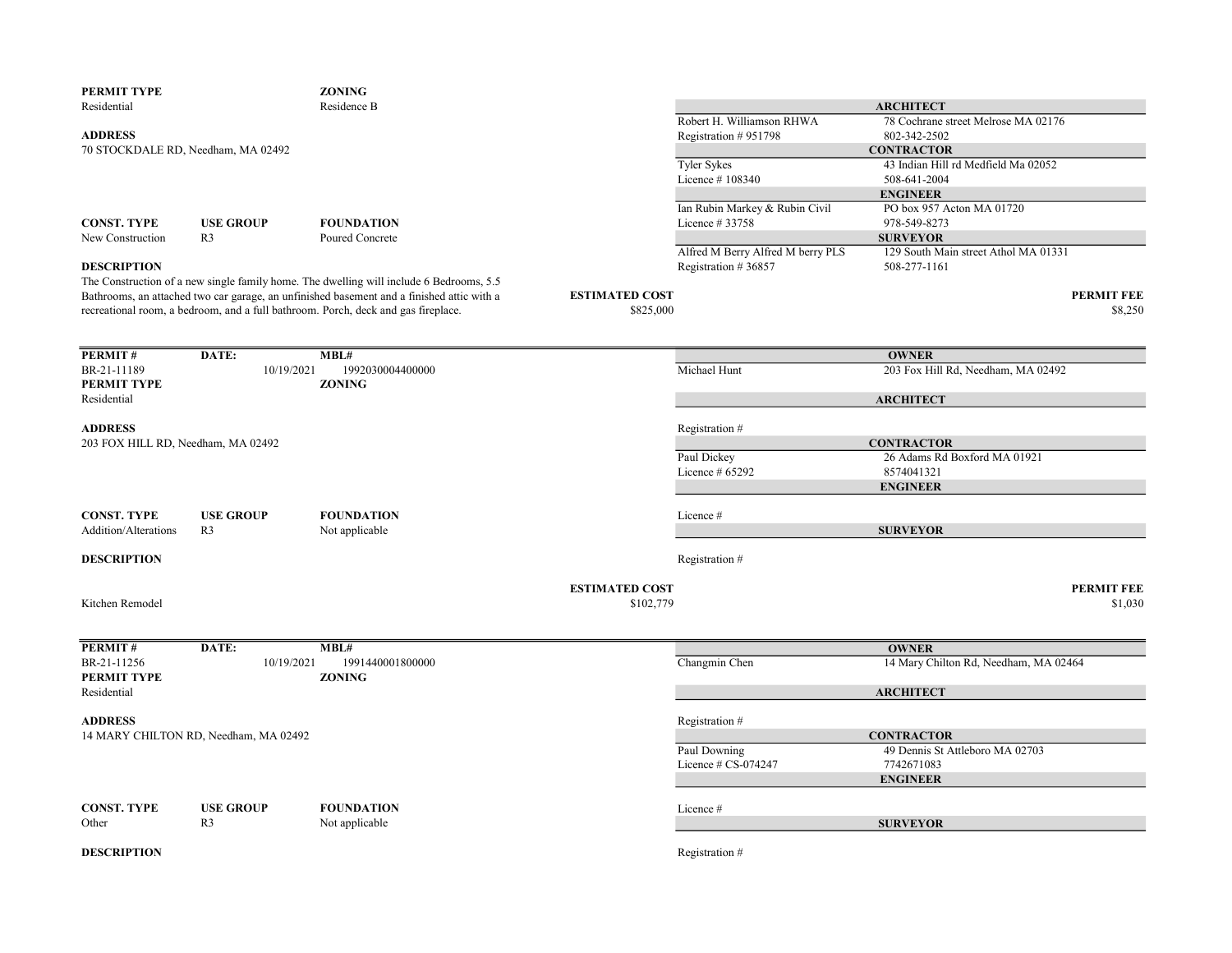ESTIMATED COST PERMIT FEE<br>  $$2,784$  8150

Direct replacement of exterior door with no structural changes

| PERMIT#                             | DATE:                                                  | MBL#                                                                                                |                       |                                      | <b>OWNER</b>                           |
|-------------------------------------|--------------------------------------------------------|-----------------------------------------------------------------------------------------------------|-----------------------|--------------------------------------|----------------------------------------|
| BR-21-11185                         | 10/19/2021                                             | 1990530001800000                                                                                    |                       | Colleen & Brian Parker               | 117 Pickering St, Needham, MA 02492    |
| PERMIT TYPE                         |                                                        | <b>ZONING</b>                                                                                       |                       |                                      |                                        |
| Residential                         |                                                        | Hoyt Landsurveyor                                                                                   |                       |                                      | <b>ARCHITECT</b>                       |
| <b>ADDRESS</b>                      |                                                        |                                                                                                     |                       | Walter Avallone Graphic Image Design | 195 Saddle Hill Rd. Hopkinton MA 01748 |
|                                     |                                                        |                                                                                                     |                       | Registration #1212                   | 774-232-38<br><b>CONTRACTOR</b>        |
| 117 PICKERING ST, Needham, MA 02492 |                                                        |                                                                                                     |                       | David Slicklen                       | 21 Upland Rd. Needham MA 02492         |
|                                     |                                                        |                                                                                                     |                       | Licence # 69080                      | 617-838-3826                           |
|                                     |                                                        |                                                                                                     |                       |                                      | <b>ENGINEER</b>                        |
|                                     |                                                        |                                                                                                     |                       |                                      |                                        |
| <b>CONST. TYPE</b>                  | <b>USE GROUP</b>                                       | <b>FOUNDATION</b>                                                                                   |                       | Licence #                            |                                        |
| Addition/Alterations                | R <sub>3</sub>                                         | Poured Concrete                                                                                     |                       |                                      | <b>SURVEYOR</b>                        |
|                                     |                                                        |                                                                                                     |                       | Peter Hoyt Hoyt Landsurveyor         | 1287 Washington St Weymouth MA 02189   |
| <b>DESCRIPTION</b>                  |                                                        |                                                                                                     |                       | Registration #41609                  | 781-682-9192                           |
|                                     |                                                        |                                                                                                     |                       |                                      |                                        |
|                                     |                                                        |                                                                                                     | <b>ESTIMATED COST</b> |                                      | <b>PERMIT FEE</b>                      |
|                                     |                                                        | Adding a master suite and laundry area on 2nd floor, renovating kitchen and mudroom on first floor. | \$150,000             |                                      | \$1,500                                |
|                                     |                                                        |                                                                                                     |                       |                                      |                                        |
| PERMIT#                             | DATE:                                                  | MBL#                                                                                                |                       |                                      | <b>OWNER</b>                           |
| BR-21-11244                         | 10/19/2021                                             | 1990490002000000                                                                                    |                       | Sara frier                           | 47 parkinson st, Needham, Ma 02492     |
| PERMIT TYPE                         |                                                        | <b>ZONING</b>                                                                                       |                       |                                      |                                        |
| Residential                         |                                                        |                                                                                                     |                       |                                      | <b>ARCHITECT</b>                       |
|                                     |                                                        |                                                                                                     |                       |                                      |                                        |
| <b>ADDRESS</b>                      |                                                        |                                                                                                     |                       | Registration #                       |                                        |
| 47 PARKINSON ST, Needham, MA 02492  |                                                        |                                                                                                     |                       |                                      | <b>CONTRACTOR</b>                      |
|                                     |                                                        |                                                                                                     |                       | Paul hemond                          | 247 bramblebush rd Stoughton Ma 02072  |
|                                     |                                                        |                                                                                                     |                       | Licence $#Cs112281$                  | 6179819960                             |
|                                     |                                                        |                                                                                                     |                       |                                      | <b>ENGINEER</b>                        |
| <b>CONST. TYPE</b>                  | <b>USE GROUP</b>                                       | <b>FOUNDATION</b>                                                                                   |                       | Licence #                            |                                        |
| Deck/Porch                          |                                                        | Sono Tube                                                                                           |                       |                                      | <b>SURVEYOR</b>                        |
|                                     |                                                        |                                                                                                     |                       |                                      |                                        |
| <b>DESCRIPTION</b>                  |                                                        |                                                                                                     |                       | Registration #                       |                                        |
|                                     |                                                        |                                                                                                     |                       |                                      |                                        |
|                                     |                                                        |                                                                                                     | <b>ESTIMATED COST</b> |                                      | <b>PERMIT FEE</b>                      |
|                                     | Repair existing front porch. New decking, stairs, trim |                                                                                                     | \$10,000              |                                      | \$150                                  |
|                                     |                                                        |                                                                                                     |                       |                                      |                                        |
|                                     |                                                        |                                                                                                     |                       |                                      |                                        |
| PERMIT#                             | DATE:                                                  | MBL#                                                                                                |                       |                                      | <b>OWNER</b>                           |
| BR-21-11212                         | 10/20/2021                                             | 1991060001900000                                                                                    |                       | Mike/Lauren Guss                     | 77 Ardmore Rd, Needham, MA 02492       |
| PERMIT TYPE                         |                                                        | <b>ZONING</b>                                                                                       |                       |                                      |                                        |
| Residential                         |                                                        |                                                                                                     |                       |                                      | <b>ARCHITECT</b>                       |
| <b>ADDRESS</b>                      |                                                        |                                                                                                     |                       | Registration #                       |                                        |
| 77 ARDMORE RD, Needham, MA 02492    |                                                        |                                                                                                     |                       |                                      | <b>CONTRACTOR</b>                      |
|                                     |                                                        |                                                                                                     |                       | Joseph OHanlon                       | 4 Kenwood Drive Norwood MA 02062       |

 $\$2,784$   $\$150$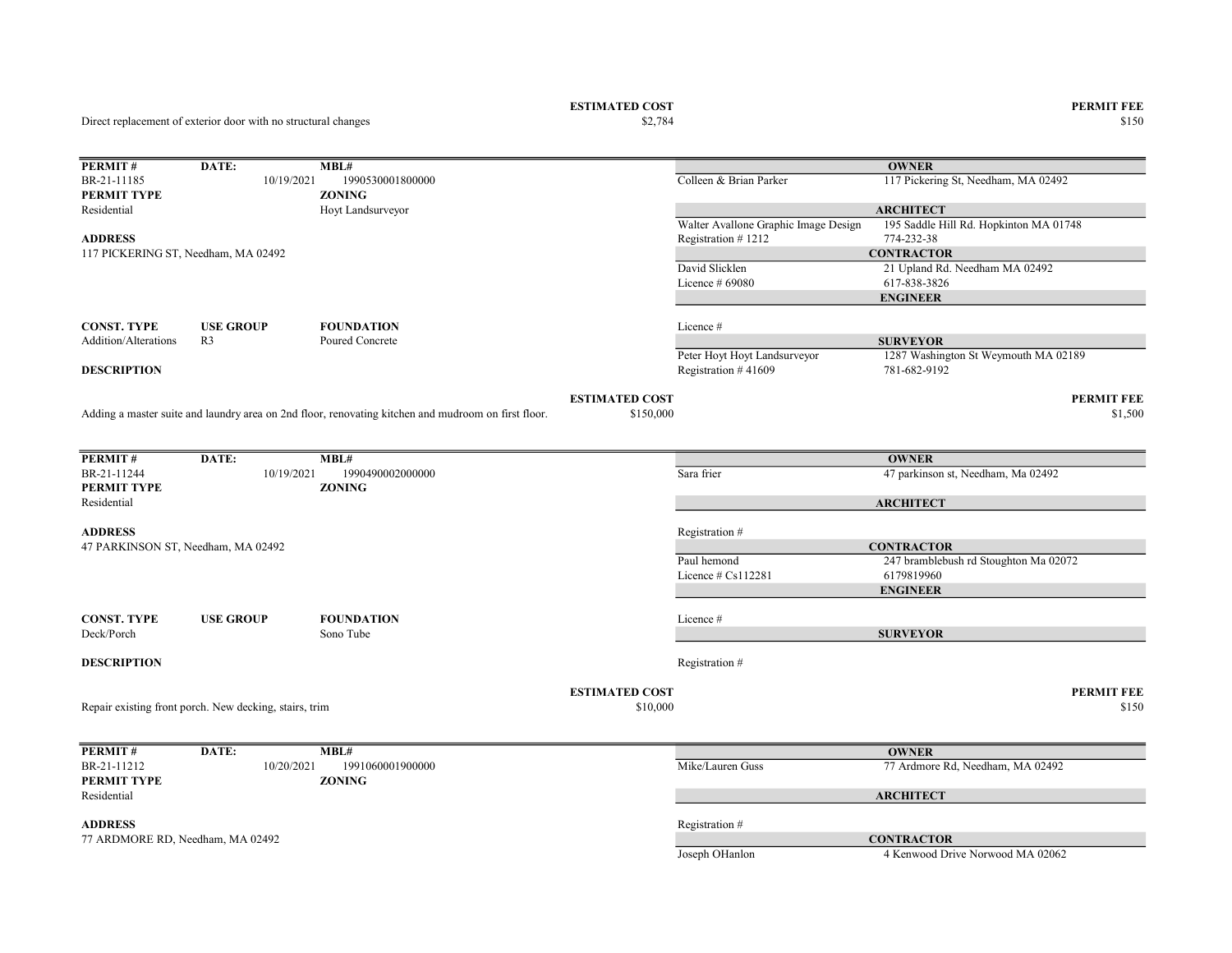Licence # cs-080627 617-922-9434 CONST. TYPE USE GROUP FOUNDATION Licence # Addition/Alterations R3 Not applicable **DESCRIPTION** Registration  $#$ ESTIMATED COST PERMIT FEE  $$28,000$   $$280$ PERMIT # DATE: MBL# BC-21-10100 10/20/2021 1990470007800000 100000 Fidelity Bank 9 Leominster Connector, Leominster, MA 01543 PERMIT TYPE ZONING Commercial Michael Kunz Maugel Architects 200 Ayer Road Harvard MA 01451<br>Registration # 5554 9784562897 ADDRESS Registration # 5554 Denise Bruso 1500 Newbury Drive, Unit 1512 Holden MA 01520 Licence # CS-060373 9788150754 CONST. TYPE USE GROUP FOUNDATION Licence # Addition/Alterations Business - B Poured Concrete **DESCRIPTION** Registration  $#$ ESTIMATED COST PERMIT FEE  $$2,540$   $$2,540$ PERMIT # DATE: MBL# BR-21-11254 10/20/2021 1990500006700000 Kilpatrick Carroll Kilpatrick Carroll 101 Fair Oaks Park, Needham, MA 02492 PERMIT TYPE ZONING Residential SR-B Diane Lim Lim Design Studio 46 Waltham Street #3 Boston MA 02118 ADDRESS Registration # 20046 617-549-9327 Timothy McGowan 102 Curtis Street Reading MA 01867 Licence # cs-104409 508-472-6246 Stanislav Berdichevsky Berdi Consulting 25 Wayland Hills Road Wayland MA 01778 CONST. TYPE USE GROUP FOUNDATION Licence # 38862 508-308-9012 Addition/Alterations R3 Poured Concrete Christopher Charlton Continental Land Survey 105 Beaver Street Franklin MA 02038 **DESCRIPTION** Registration # 48649 508-528-2528 **ESTIMATED COST PERMIT FEE**  $$1,330$   $$1,330$ ENGINEER **SURVEYOR** Build new mudroom addition, new deck and existing sunroom to become and study. Update teller line and drive-up area for Fidelity Bank. **OWNER ARCHITECT CONTRACTOR** ENGINEER SURVEYOR 101 FAIR OAKS PARK, Needham, MA 02492 Remodel of kitchen and master bath, replacing 4 windows **OWNER ARCHITECT CONTRACTOR** ENGINEER SURVEYOR 129 CHESTNUT ST, Needham, MA 02492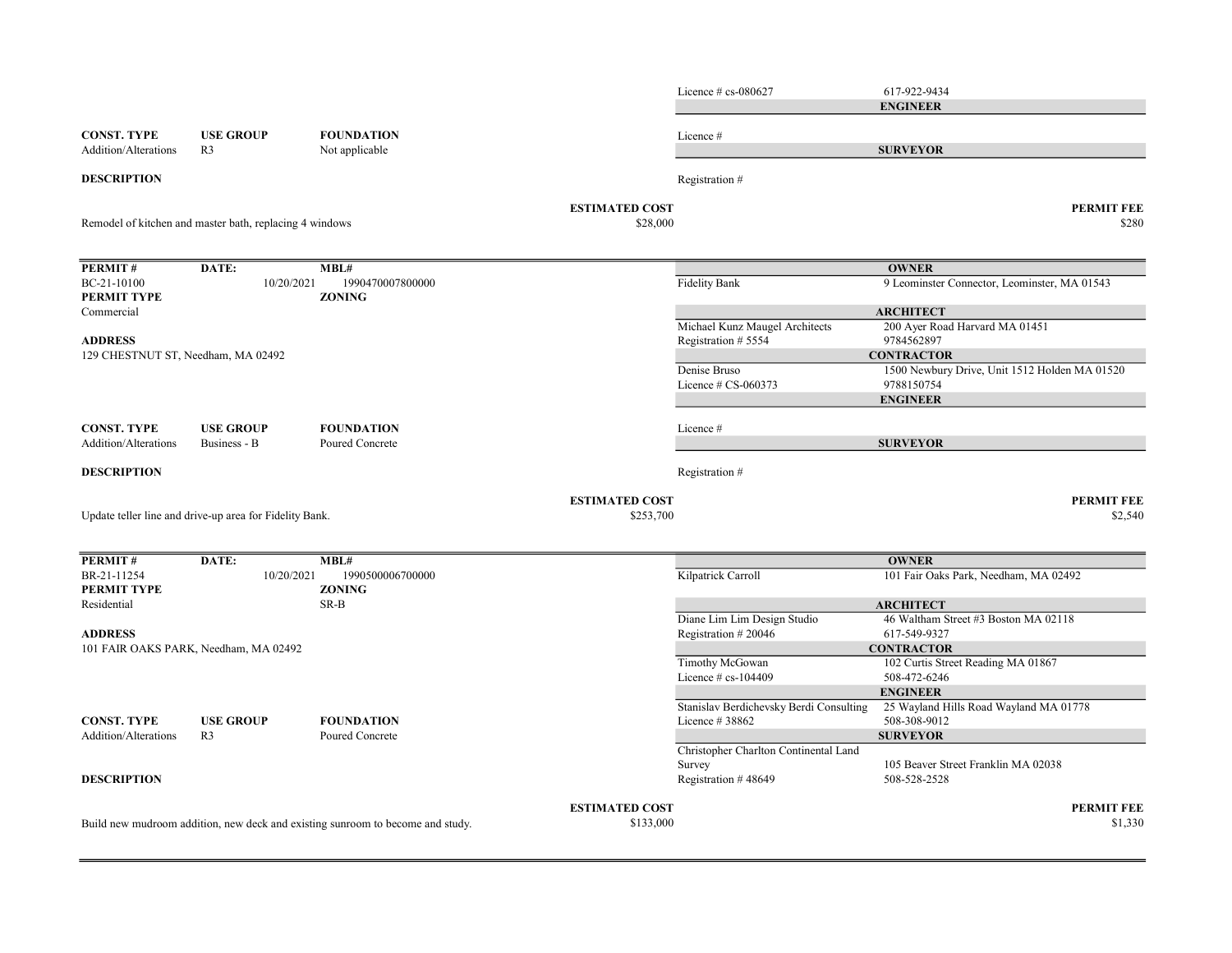| PERMIT#                               | DATE:                                            | MBL#                                                                                           |                       |                                   | <b>OWNER</b>                               |       |
|---------------------------------------|--------------------------------------------------|------------------------------------------------------------------------------------------------|-----------------------|-----------------------------------|--------------------------------------------|-------|
| BC-21-10107                           | 10/20/2021                                       | 1990690006000000                                                                               |                       | January Holdings LLC              | 60 Dedham Ave. Ste. 207, Needham, MA 02492 |       |
| PERMIT TYPE                           |                                                  | <b>ZONING</b>                                                                                  |                       |                                   |                                            |       |
| Commercial                            |                                                  |                                                                                                |                       |                                   | <b>ARCHITECT</b>                           |       |
| <b>ADDRESS</b>                        |                                                  |                                                                                                |                       | Registration #                    |                                            |       |
|                                       | 882 HIGHLAND AVE, Needham, MA 02492              |                                                                                                |                       |                                   | <b>CONTRACTOR</b>                          |       |
|                                       |                                                  |                                                                                                |                       | Carl Blomberg                     | 136 Locust Way Winthrop MA 02152           |       |
|                                       |                                                  |                                                                                                |                       | Licence # CS-107546               | 781-953-8328                               |       |
|                                       |                                                  |                                                                                                |                       |                                   | <b>ENGINEER</b>                            |       |
|                                       |                                                  |                                                                                                |                       | Richard Volkin RAV & Assoc., Inc. | 21 Highland Ave Needham MA 02494           |       |
| <b>CONST. TYPE</b>                    | <b>USE GROUP</b>                                 | <b>FOUNDATION</b>                                                                              |                       | Licence # 22282                   | 781-449-8200                               |       |
| Addition/Alterations                  | Assembly - A2                                    | Poured Concrete                                                                                |                       |                                   | <b>SURVEYOR</b>                            |       |
| <b>DESCRIPTION</b>                    |                                                  |                                                                                                |                       | Registration #                    |                                            |       |
|                                       |                                                  | Blue on Highland/Modify the basement access in the kitchen by increasing the size of the floor | <b>ESTIMATED COST</b> |                                   | <b>PERMIT FEE</b>                          |       |
| opening by 2'-0". Interior work only. |                                                  |                                                                                                | \$18,000              |                                   |                                            | \$200 |
|                                       |                                                  |                                                                                                |                       |                                   |                                            |       |
| PERMIT#                               | DATE:                                            | MBL#                                                                                           |                       |                                   | <b>OWNER</b>                               |       |
| BR-21-11229                           | 10/20/2021                                       | 1991130001200000                                                                               |                       | Heidi Fischer                     | 5 Clarke Rd., Needham, MA 02492            |       |
| PERMIT TYPE                           |                                                  | <b>ZONING</b>                                                                                  |                       |                                   |                                            |       |
| Residential                           |                                                  |                                                                                                |                       |                                   | <b>ARCHITECT</b>                           |       |
|                                       |                                                  |                                                                                                |                       |                                   |                                            |       |
| <b>ADDRESS</b>                        |                                                  |                                                                                                |                       | Registration #                    |                                            |       |
| 5 CLARKE RD, Needham, MA 02492        |                                                  |                                                                                                |                       |                                   | <b>CONTRACTOR</b>                          |       |
|                                       |                                                  |                                                                                                |                       | Andrew Lederman                   | 119 County St. Lakeville MA 02347          |       |
|                                       |                                                  |                                                                                                |                       | Licence # CSFA-045511             | 617-543-8356                               |       |
|                                       |                                                  |                                                                                                |                       |                                   | <b>ENGINEER</b>                            |       |
| <b>CONST. TYPE</b>                    | <b>USE GROUP</b>                                 | <b>FOUNDATION</b>                                                                              |                       | Licence #                         |                                            |       |
| Other                                 | R <sub>3</sub>                                   | Not applicable                                                                                 |                       |                                   | <b>SURVEYOR</b>                            |       |
|                                       |                                                  |                                                                                                |                       |                                   |                                            |       |
| <b>DESCRIPTION</b>                    |                                                  |                                                                                                |                       | Registration #                    |                                            |       |
|                                       |                                                  |                                                                                                | <b>ESTIMATED COST</b> |                                   | <b>PERMIT FEE</b>                          |       |
|                                       | New gas fireplace installation in master bedroom |                                                                                                | \$6,000               |                                   |                                            | \$150 |
|                                       |                                                  |                                                                                                |                       |                                   |                                            |       |
| PERMIT#                               | DATE:                                            | MBL#                                                                                           |                       |                                   | <b>OWNER</b>                               |       |
| BR-21-11270                           | 10/21/2021                                       | 1991300000300000                                                                               |                       | WILLIAM LEAHY                     | 195 NEHOIDEN STREET, NEEDHAM, MA 02492     |       |
| PERMIT TYPE                           |                                                  | <b>ZONING</b>                                                                                  |                       |                                   |                                            |       |
| Residential                           |                                                  |                                                                                                |                       |                                   | <b>ARCHITECT</b>                           |       |
| <b>ADDRESS</b>                        |                                                  |                                                                                                |                       | Registration #                    |                                            |       |
| 195 NEHOIDEN ST, Needham, MA 02492    |                                                  |                                                                                                |                       |                                   | <b>CONTRACTOR</b>                          |       |
|                                       |                                                  |                                                                                                |                       | RICHARD TAGLIENTI                 | 64 CHARLES COURT SOUTHBORO MA 01772        |       |
|                                       |                                                  |                                                                                                |                       | Licence #17053                    | 5088758930                                 |       |
|                                       |                                                  |                                                                                                |                       |                                   | <b>ENGINEER</b>                            |       |
|                                       |                                                  |                                                                                                |                       |                                   |                                            |       |
| <b>CONST. TYPE</b><br>Other           | <b>USE GROUP</b><br>R <sub>3</sub>               | <b>FOUNDATION</b>                                                                              |                       | Licence #                         |                                            |       |
|                                       |                                                  | Not applicable                                                                                 |                       |                                   | <b>SURVEYOR</b>                            |       |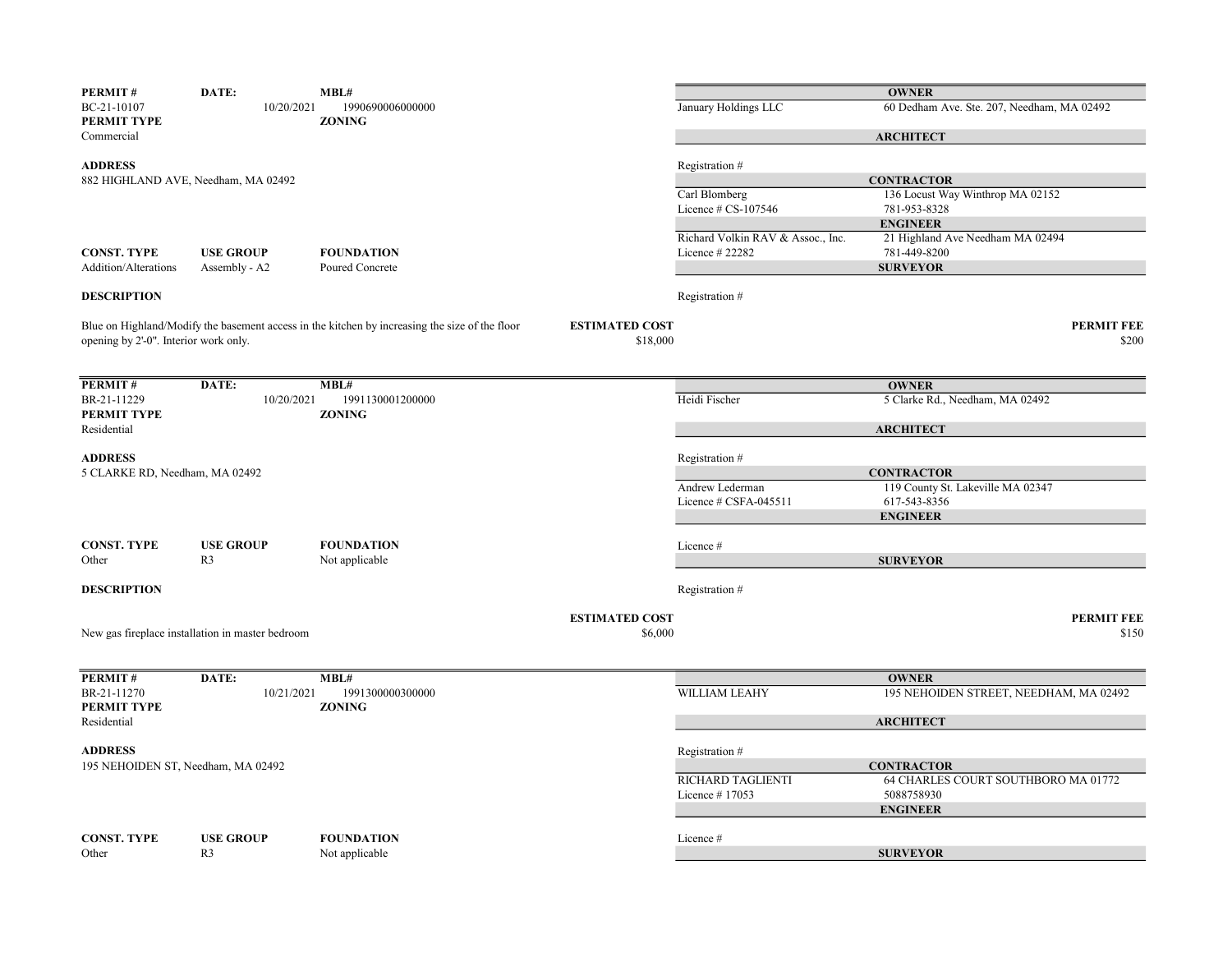| <b>DESCRIPTION</b><br>INSULATE ATTIC FLOOR WITH 12" OPEN BLOW CELLULOSE AND CRAWLSPACE<br>CEILING WITH 2" THERMAL BARRIER POLYISO. HOMEOWNER HAS DECIDED TO<br>EXCLUDE INSULATING OF THE WALLS. |                                    |                                                                             | <b>ESTIMATED COST</b><br>\$4,900  | Registration #                                         | <b>PERMIT FEE</b><br>\$150                                                            |                            |
|-------------------------------------------------------------------------------------------------------------------------------------------------------------------------------------------------|------------------------------------|-----------------------------------------------------------------------------|-----------------------------------|--------------------------------------------------------|---------------------------------------------------------------------------------------|----------------------------|
| PERMIT#<br>BR-21-10797<br>PERMIT TYPE                                                                                                                                                           | DATE:<br>10/21/2021                | MBL#<br>1992040003600000<br><b>ZONING</b>                                   |                                   | Christina Corrigan                                     | <b>OWNER</b><br>28 Woodworth Rd, Needham, MA 02492                                    |                            |
| Residential                                                                                                                                                                                     |                                    |                                                                             |                                   |                                                        | <b>ARCHITECT</b>                                                                      |                            |
| <b>ADDRESS</b>                                                                                                                                                                                  | 28 WOODWORTH RD, Needham, MA 02492 |                                                                             |                                   | Registration #<br>Paul Degray<br>Licence $#69649$      | <b>CONTRACTOR</b><br>PO Box 847 Southwick MA 01077<br>413 246 9867<br><b>ENGINEER</b> |                            |
| <b>CONST. TYPE</b><br>Other                                                                                                                                                                     | <b>USE GROUP</b><br>R3             | <b>FOUNDATION</b><br>Not applicable                                         |                                   | Licence #                                              | <b>SURVEYOR</b>                                                                       |                            |
| <b>DESCRIPTION</b>                                                                                                                                                                              |                                    |                                                                             |                                   | Registration #                                         |                                                                                       |                            |
|                                                                                                                                                                                                 |                                    | Installation of 71 roof mount solar panels - 24.85 KWDC Photovoltaic system | <b>ESTIMATED COST</b><br>\$71,000 |                                                        |                                                                                       | <b>PERMIT FEE</b><br>\$710 |
| PERMIT#                                                                                                                                                                                         | DATE:                              | MBL#                                                                        |                                   |                                                        | <b>OWNER</b>                                                                          |                            |
| BR-21-11207<br>PERMIT TYPE                                                                                                                                                                      | 10/21/2021                         | 1990200008400000<br><b>ZONING</b>                                           |                                   | Kristine Roy                                           | 35 Bird St, Needham, MA 02492                                                         |                            |
| Residential                                                                                                                                                                                     |                                    |                                                                             |                                   |                                                        | <b>ARCHITECT</b>                                                                      |                            |
| <b>ADDRESS</b><br>35 BIRD ST, Needham, MA 02492                                                                                                                                                 |                                    |                                                                             |                                   | Registration #<br>Douglas Agule<br>Licence # CS-061975 | <b>CONTRACTOR</b><br>277 Main St Concord MA 01742<br>857-404-6577                     |                            |
|                                                                                                                                                                                                 |                                    |                                                                             |                                   |                                                        | <b>ENGINEER</b>                                                                       |                            |
| <b>CONST. TYPE</b><br><b>Addition/Alterations</b>                                                                                                                                               | <b>USE GROUP</b><br>R <sub>3</sub> | <b>FOUNDATION</b><br>Not applicable                                         |                                   | Licence #                                              | <b>SURVEYOR</b>                                                                       |                            |
| <b>DESCRIPTION</b>                                                                                                                                                                              |                                    |                                                                             |                                   | Registration #                                         |                                                                                       |                            |
| Bathroom Remodel                                                                                                                                                                                |                                    |                                                                             | <b>ESTIMATED COST</b><br>\$75,477 |                                                        |                                                                                       | <b>PERMIT FEE</b><br>\$760 |
| PERMIT#                                                                                                                                                                                         | DATE:                              | MBL#                                                                        |                                   |                                                        | <b>OWNER</b>                                                                          |                            |
| BR-21-11221<br>PERMIT TYPE                                                                                                                                                                      | 10/21/2021                         | 1991180000400000<br><b>ZONING</b>                                           |                                   | Cindy McGowan                                          | 1625 great plain ave, Needham, Ma 02492                                               |                            |
| Residential                                                                                                                                                                                     |                                    | Srb                                                                         |                                   |                                                        | <b>ARCHITECT</b>                                                                      |                            |
| <b>ADDRESS</b>                                                                                                                                                                                  |                                    |                                                                             |                                   | Registration #                                         |                                                                                       |                            |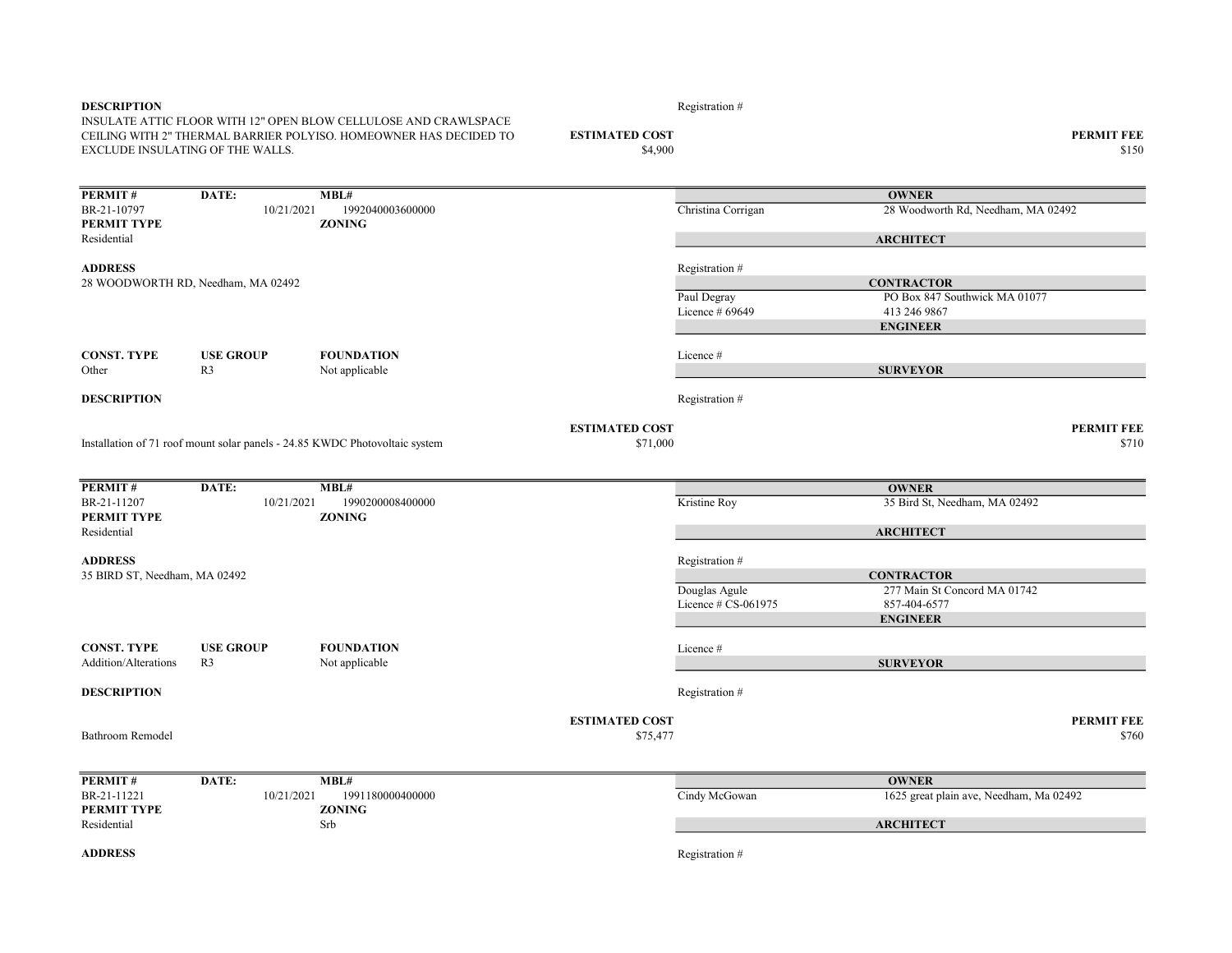|                                 | 1625 GREAT PLAIN AVE, Needham, MA 02492 |                                                                                                      |                                    |                                                            | <b>CONTRACTOR</b>                               |                              |
|---------------------------------|-----------------------------------------|------------------------------------------------------------------------------------------------------|------------------------------------|------------------------------------------------------------|-------------------------------------------------|------------------------------|
|                                 |                                         |                                                                                                      |                                    | Christopher Hayes                                          | 259 Turnpike Road Southboro Ma 01772            |                              |
|                                 |                                         |                                                                                                      |                                    | Licence # 54216                                            | 508 479 6415                                    |                              |
|                                 |                                         |                                                                                                      |                                    |                                                            | <b>ENGINEER</b>                                 |                              |
|                                 |                                         |                                                                                                      |                                    | Robert s. Rego, Sami e. Kasis Riverhawk                    | 2183 ocean street, 81 oceanside drive           |                              |
|                                 |                                         |                                                                                                      |                                    | environmental, Design by sami llc                          | Marshfield, Scituate Ma, Ma 205002066           |                              |
| <b>CONST. TYPE</b>              | <b>USE GROUP</b>                        | <b>FOUNDATION</b>                                                                                    |                                    | Licence #4741335094                                        | $7.82E+19$                                      |                              |
| Addition/Alterations            | R <sub>3</sub>                          | Poured Concrete                                                                                      |                                    |                                                            | <b>SURVEYOR</b>                                 |                              |
| <b>DESCRIPTION</b>              |                                         |                                                                                                      |                                    | Michael Clancy C & g survey company<br>Registration #49621 | 37 jackson road Scituate Ma 02066<br>8773028440 |                              |
| room, bedroom & bath.           |                                         | Construct an addition to the left side of home not to exceed 850 sqft finished space. Kitchen/living | <b>ESTIMATED COST</b><br>\$300,000 |                                                            |                                                 | <b>PERMIT FEE</b><br>\$3,000 |
|                                 |                                         |                                                                                                      |                                    |                                                            |                                                 |                              |
| PERMIT#                         | DATE:                                   | MBL#                                                                                                 |                                    |                                                            | <b>OWNER</b>                                    |                              |
| BR-21-11265                     | 10/21/2021                              | 1990540007600000                                                                                     |                                    | Cheryl Casey                                               | 65 Upland Rd, Needham, MA 02492                 |                              |
| <b>PERMIT TYPE</b>              |                                         | <b>ZONING</b>                                                                                        |                                    |                                                            |                                                 |                              |
| Residential                     |                                         |                                                                                                      |                                    |                                                            | <b>ARCHITECT</b>                                |                              |
| <b>ADDRESS</b>                  |                                         |                                                                                                      |                                    | Registration #                                             |                                                 |                              |
| 65 UPLAND RD, Needham, MA 02492 |                                         |                                                                                                      |                                    |                                                            | <b>CONTRACTOR</b>                               |                              |
|                                 |                                         |                                                                                                      |                                    | Lisa Nugent                                                | 364 Gorwin Drive Hanson MA 02341                |                              |
|                                 |                                         |                                                                                                      |                                    | Licence #105934                                            | 781-329-2895                                    |                              |
|                                 |                                         |                                                                                                      |                                    |                                                            | <b>ENGINEER</b>                                 |                              |
|                                 |                                         |                                                                                                      |                                    |                                                            |                                                 |                              |
| <b>CONST. TYPE</b>              | <b>USE GROUP</b>                        | <b>FOUNDATION</b>                                                                                    |                                    | Licence #                                                  |                                                 |                              |
| Other                           | R <sub>3</sub>                          | Not applicable                                                                                       |                                    |                                                            | <b>SURVEYOR</b>                                 |                              |
| <b>DESCRIPTION</b>              |                                         |                                                                                                      |                                    | Registration #                                             |                                                 |                              |
|                                 |                                         | Strip and re-roof home using an Architectural roof shingle/ 6' minimum ice and water shield at all   | <b>ESTIMATED COST</b>              |                                                            |                                                 | <b>PERMIT FEE</b>            |
| eaves                           |                                         |                                                                                                      | \$12,600                           |                                                            |                                                 | \$150                        |
| PERMIT#                         | DATE:                                   | MBL#                                                                                                 |                                    |                                                            | <b>OWNER</b>                                    |                              |
| BR-21-11182                     | 10/21/2021                              | 1992040003300000                                                                                     |                                    | Pamela Shaw                                                | 695 south st, Needham, ma 02492                 |                              |
| PERMIT TYPE                     |                                         | <b>ZONING</b>                                                                                        |                                    |                                                            |                                                 |                              |
| Residential                     |                                         | RR                                                                                                   |                                    |                                                            | <b>ARCHITECT</b>                                |                              |
| <b>ADDRESS</b>                  |                                         |                                                                                                      |                                    | Registration #                                             |                                                 |                              |
|                                 | 36 WOODWORTH RD, Needham, MA 02492      |                                                                                                      |                                    |                                                            | <b>CONTRACTOR</b>                               |                              |
|                                 |                                         |                                                                                                      |                                    | Dean Jafferian                                             | 373 Main St Plympton MA 02367                   |                              |
|                                 |                                         |                                                                                                      |                                    | Licence $# CS-061105$                                      | 781-801-3456                                    |                              |
|                                 |                                         |                                                                                                      |                                    |                                                            | <b>ENGINEER</b>                                 |                              |
| <b>CONST. TYPE</b>              | <b>USE GROUP</b>                        | <b>FOUNDATION</b>                                                                                    |                                    | Licence #                                                  |                                                 |                              |
| New Construction                | R <sub>3</sub>                          | Poured Concrete                                                                                      |                                    |                                                            | <b>SURVEYOR</b>                                 |                              |
|                                 |                                         |                                                                                                      |                                    | 0 <sub>0</sub>                                             | 0000                                            |                              |
| <b>DESCRIPTION</b>              |                                         |                                                                                                      |                                    | Registration $#0$                                          | $\boldsymbol{0}$                                |                              |
|                                 |                                         | To finish an uncompleted job suspended by the covid pandemic. 6' chain link fence on both sides of   | <b>ESTIMATED COST</b>              |                                                            |                                                 | <b>PERMIT FEE</b>            |
| the easement                    |                                         |                                                                                                      | \$80,000                           |                                                            |                                                 | \$800                        |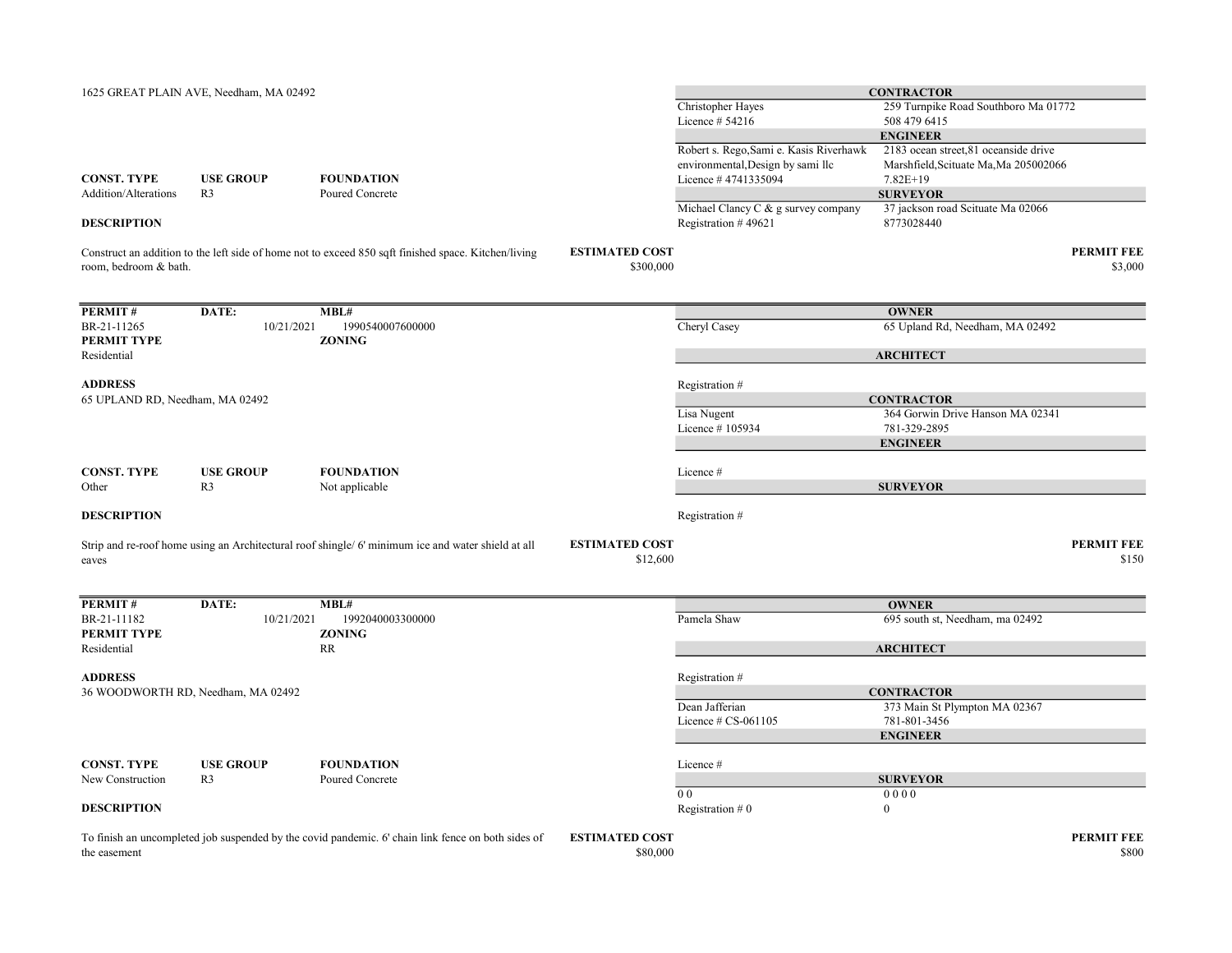| PERMIT#                       | DATE:                                             | MBL#                                                                                          |                       |                                   | <b>OWNER</b>                       |                   |
|-------------------------------|---------------------------------------------------|-----------------------------------------------------------------------------------------------|-----------------------|-----------------------------------|------------------------------------|-------------------|
| BR-21-10897                   | 10/21/2021                                        | 1991160005200000                                                                              |                       | Marc Sloat                        | 30 Mayflower Rd, Needham, MA 02492 |                   |
| PERMIT TYPE                   |                                                   | <b>ZONING</b>                                                                                 |                       |                                   |                                    |                   |
| Residential                   |                                                   | SR-B                                                                                          |                       |                                   | <b>ARCHITECT</b>                   |                   |
|                               |                                                   |                                                                                               |                       | Matthew Carlton Blackbird Arch.   | 30 Alton St Walpole MA 02081       |                   |
| <b>ADDRESS</b>                |                                                   |                                                                                               |                       | Registration #95-1278 -AR-R       | 7742840646                         |                   |
|                               | 30 MAYFLOWER RD, Needham, MA 02492                |                                                                                               |                       |                                   | <b>CONTRACTOR</b>                  |                   |
|                               |                                                   |                                                                                               |                       | Jared Ruggieri                    | 27 Everett St Norfolk MA 02056     |                   |
|                               |                                                   |                                                                                               |                       | Licence # CS-084839               | 508 740 0372                       |                   |
|                               |                                                   |                                                                                               |                       |                                   | <b>ENGINEER</b>                    |                   |
|                               |                                                   |                                                                                               |                       | Chris Charlton Chris Charlton     | 105 Beaver St Franklin MA 02038    |                   |
| <b>CONST. TYPE</b>            | <b>USE GROUP</b>                                  | <b>FOUNDATION</b>                                                                             |                       | Licence #48649                    | 5085282528                         |                   |
| <b>Addition/Alterations</b>   | R <sub>3</sub>                                    | Poured Concrete                                                                               |                       |                                   | <b>SURVEYOR</b>                    |                   |
|                               |                                                   |                                                                                               |                       |                                   |                                    |                   |
| <b>DESCRIPTION</b>            |                                                   |                                                                                               |                       | Registration #                    |                                    |                   |
|                               |                                                   |                                                                                               | <b>ESTIMATED COST</b> |                                   |                                    | <b>PERMIT FEE</b> |
|                               | Rear Addition to existing home. .Please see plans |                                                                                               | \$400,000             |                                   |                                    | \$4,000           |
|                               |                                                   |                                                                                               |                       |                                   |                                    |                   |
| PERMIT#                       | DATE:                                             | MBL#                                                                                          |                       |                                   | <b>OWNER</b>                       |                   |
| BR-21-11234                   | 10/22/2021                                        | 1991390004100010                                                                              |                       | Sarwar Raza                       | 8 Castle Place, Needham, MA 02492  |                   |
| PERMIT TYPE                   |                                                   | <b>ZONING</b>                                                                                 |                       |                                   |                                    |                   |
| Residential                   |                                                   | <b>SRB</b>                                                                                    |                       |                                   | <b>ARCHITECT</b>                   |                   |
|                               |                                                   |                                                                                               |                       | Michael McKay Mckay Architects    | 35 Bryant Street Dedham MA 02026   |                   |
| <b>ADDRESS</b>                |                                                   |                                                                                               |                       | Registration # 6947               | 781-326-5400                       |                   |
|                               | 16 HENDERSON ST, Needham, MA 02492                |                                                                                               |                       |                                   | <b>CONTRACTOR</b>                  |                   |
|                               |                                                   |                                                                                               |                       | <b>Garrett Federow</b>            | 146 South Street Needham MA 02492  |                   |
|                               |                                                   |                                                                                               |                       | Licence #103502                   | 617-212-8145                       |                   |
|                               |                                                   |                                                                                               |                       |                                   | <b>ENGINEER</b>                    |                   |
| <b>CONST. TYPE</b>            | <b>USE GROUP</b>                                  | <b>FOUNDATION</b>                                                                             |                       | Licence #                         |                                    |                   |
| New Construction              | R <sub>3</sub>                                    | Poured Concrete                                                                               |                       |                                   | <b>SURVEYOR</b>                    |                   |
|                               |                                                   |                                                                                               |                       | Bradley Simonelli Field Resources | 281 Chestnut St Needham MA 02492   |                   |
| <b>DESCRIPTION</b>            |                                                   |                                                                                               |                       | Registration #47581               | 781-444-5936                       |                   |
|                               |                                                   | Construction of a single family dwelling with 6 bedrooms, 6 full bathrooms, 1 half bathroom,  | <b>ESTIMATED COST</b> |                                   |                                    | <b>PERMIT FEE</b> |
|                               |                                                   | finished basement, unfinished attic, 2 car attached garage, gas fireplace, no deck, no porch. | \$950,000             |                                   |                                    | \$9,500           |
|                               |                                                   |                                                                                               |                       |                                   |                                    |                   |
| PERMIT#                       | DATE:                                             | MBL#                                                                                          |                       |                                   | <b>OWNER</b>                       |                   |
| BR-21-11267                   | 10/22/2021                                        | 1990680001300000                                                                              |                       | Jim Scannell, Sr.                 | 60 High Street, Needham, MA 02494  |                   |
| <b>PERMIT TYPE</b>            |                                                   | <b>ZONING</b>                                                                                 |                       |                                   |                                    |                   |
| Residential                   |                                                   |                                                                                               |                       |                                   | <b>ARCHITECT</b>                   |                   |
|                               |                                                   |                                                                                               |                       |                                   |                                    |                   |
| <b>ADDRESS</b>                |                                                   |                                                                                               |                       | Registration #                    |                                    |                   |
| 60 HIGH ST, Needham, MA 02492 |                                                   |                                                                                               |                       |                                   | <b>CONTRACTOR</b>                  |                   |
|                               |                                                   |                                                                                               |                       | Mark Rood                         | 11 Tajlea Rd Littleton MA 01460    |                   |
|                               |                                                   |                                                                                               |                       | Licence # CSFA-056356             | 978-808-8821                       |                   |
|                               |                                                   |                                                                                               |                       |                                   | <b>ENGINEER</b>                    |                   |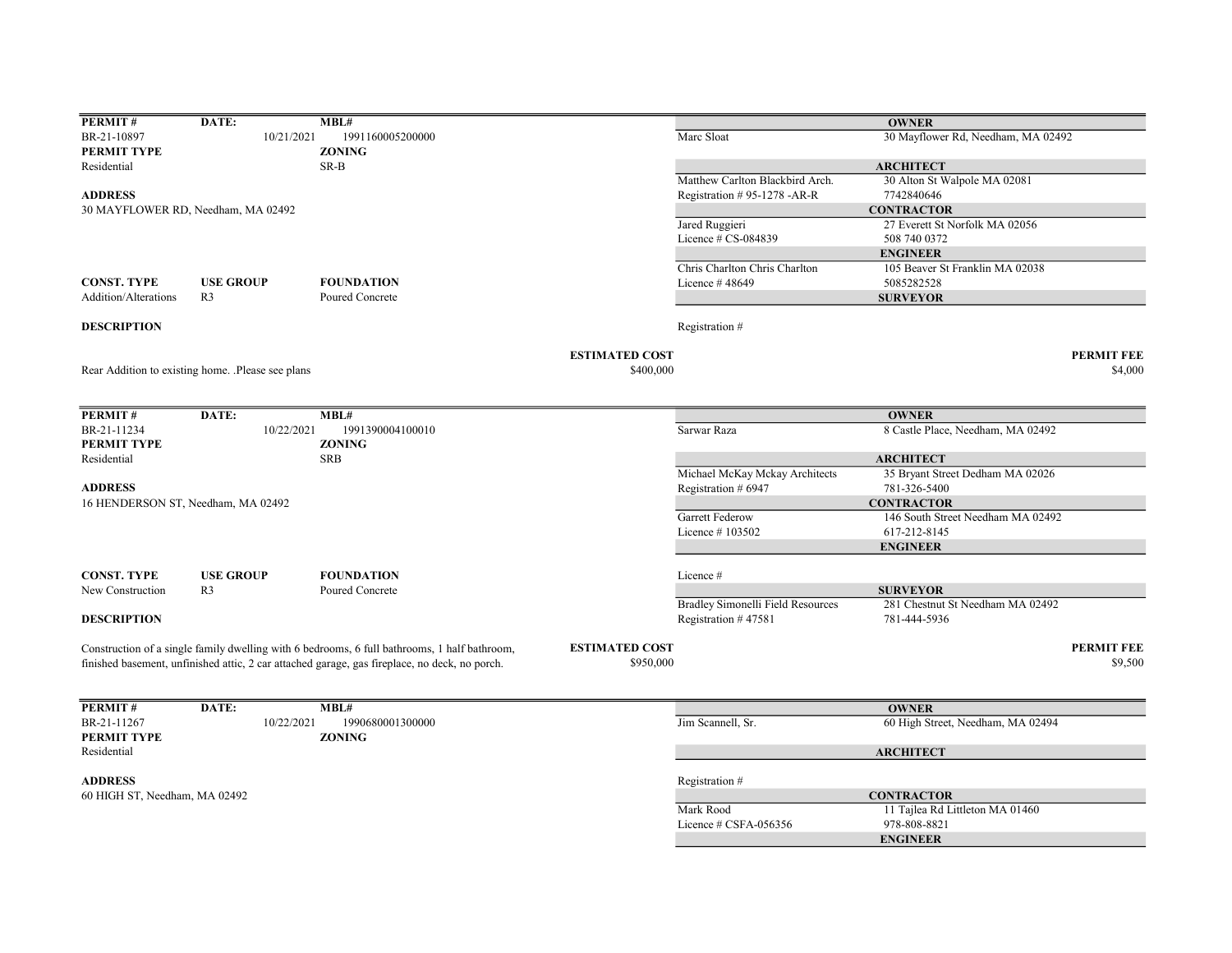| <b>CONST. TYPE</b>                                              | <b>USE GROUP</b>                   | <b>FOUNDATION</b>                                                                                   |                                    | Licence #                                         |                                                            |
|-----------------------------------------------------------------|------------------------------------|-----------------------------------------------------------------------------------------------------|------------------------------------|---------------------------------------------------|------------------------------------------------------------|
| Addition/Alterations                                            | R <sub>3</sub>                     | Not applicable                                                                                      |                                    |                                                   | <b>SURVEYOR</b>                                            |
| <b>DESCRIPTION</b>                                              |                                    |                                                                                                     |                                    | Registration #                                    |                                                            |
| shield at all eaves                                             |                                    | Strip existing asphalt shingle roofing install new asphalt shingle roofing/6' minimum ice and water | <b>ESTIMATED COST</b><br>\$10,800  |                                                   | <b>PERMIT FEE</b><br>\$150                                 |
| PERMIT#                                                         | DATE:                              | MBL#                                                                                                |                                    |                                                   | <b>OWNER</b>                                               |
| BR-21-11274<br>PERMIT TYPE                                      | 10/22/2021                         | 1992000000103390<br><b>ZONING</b>                                                                   |                                    | Alex Seriy                                        | 1210 Greendale Avenue, Needham, MA 02492                   |
| Residential                                                     |                                    |                                                                                                     |                                    |                                                   | <b>ARCHITECT</b>                                           |
| <b>ADDRESS</b>                                                  |                                    |                                                                                                     |                                    | Registration #                                    |                                                            |
| 1210 GREENDALE AVE, Unit 339, Needham, MA 02492                 |                                    |                                                                                                     |                                    | Artem Sudakov                                     | <b>CONTRACTOR</b><br>241 Tremont St Apt 1 Melrose MA 02176 |
|                                                                 |                                    |                                                                                                     |                                    | Licence $\#$ CS-114312                            | 860-952-4112                                               |
|                                                                 |                                    |                                                                                                     |                                    |                                                   | <b>ENGINEER</b>                                            |
| <b>CONST. TYPE</b>                                              | <b>USE GROUP</b>                   | <b>FOUNDATION</b>                                                                                   |                                    | Licence #                                         |                                                            |
| Other                                                           | R <sub>3</sub>                     | Poured Concrete                                                                                     |                                    |                                                   | <b>SURVEYOR</b>                                            |
| <b>DESCRIPTION</b>                                              |                                    |                                                                                                     |                                    | Registration #                                    |                                                            |
| changes.                                                        |                                    | Removing and replacing (1) patio door and (2) windows, replacing like with like, no structural      | <b>ESTIMATED COST</b><br>\$4,667   |                                                   | <b>PERMIT FEE</b><br>\$150                                 |
|                                                                 |                                    |                                                                                                     |                                    |                                                   |                                                            |
| PERMIT#                                                         | DATE:                              | MBL#                                                                                                |                                    |                                                   | <b>OWNER</b>                                               |
| BR-21-11152<br>PERMIT TYPE                                      | 10/22/2021                         | 1991050003200000<br><b>ZONING</b>                                                                   |                                    | John and Alyssa Pentore                           | 425 Central Ave, Needham, Ma 02492                         |
| Residential                                                     |                                    | <b>SRB</b>                                                                                          |                                    |                                                   | <b>ARCHITECT</b>                                           |
| <b>ADDRESS</b>                                                  |                                    |                                                                                                     |                                    | Mike McKay McKay Architects<br>Registration # 694 | 35 Bryant St Dedham Ma 02026<br>7813265400                 |
| 58 TAYLOR ST, Needham, MA 02492                                 |                                    |                                                                                                     |                                    |                                                   | <b>CONTRACTOR</b>                                          |
|                                                                 |                                    |                                                                                                     |                                    | Yevgeniy Voloshin<br>Licence $# \text{CS}105154$  | 92 Charles River St Needham Ma 02492<br>6179538747         |
|                                                                 |                                    |                                                                                                     |                                    |                                                   | <b>ENGINEER</b>                                            |
|                                                                 |                                    |                                                                                                     |                                    | Mikhail Deychman Belski Engineering               | 35 Maple St West Newbury MA 01985<br>978-363-8130          |
| <b>CONST. TYPE</b><br>New Construction                          | <b>USE GROUP</b><br>R <sub>3</sub> | <b>FOUNDATION</b><br>Poured Concrete                                                                |                                    | Licence # 37557                                   | <b>SURVEYOR</b>                                            |
|                                                                 |                                    |                                                                                                     |                                    | Mikhail Deychman Belski Engineering               | 35 Maple St West Newbury Ma 01985                          |
| <b>DESCRIPTION</b>                                              |                                    |                                                                                                     |                                    | Registration #37557                               | 978-363-8130                                               |
| garage, unfinished attic, finished basement, no porch, no deck. |                                    | Construction of a single family dwelling, 5 bedrooms, 5.5 baths, 3 gas fireplaces, attached 2 car   | <b>ESTIMATED COST</b><br>\$800,000 |                                                   | <b>PERMIT FEE</b><br>\$8,000                               |
|                                                                 |                                    |                                                                                                     |                                    |                                                   |                                                            |
| PERMIT#<br>BR-21-11242                                          | DATE:<br>10/25/2021                | MBL#<br>1990090003700000                                                                            |                                    | Adam Hughes                                       | <b>OWNER</b><br>46 Lawton Rd, Needham, Ma 02492            |
| PERMIT TYPE                                                     |                                    | <b>ZONING</b>                                                                                       |                                    |                                                   |                                                            |
| Residential                                                     |                                    | Single Residence B                                                                                  |                                    |                                                   | <b>ARCHITECT</b>                                           |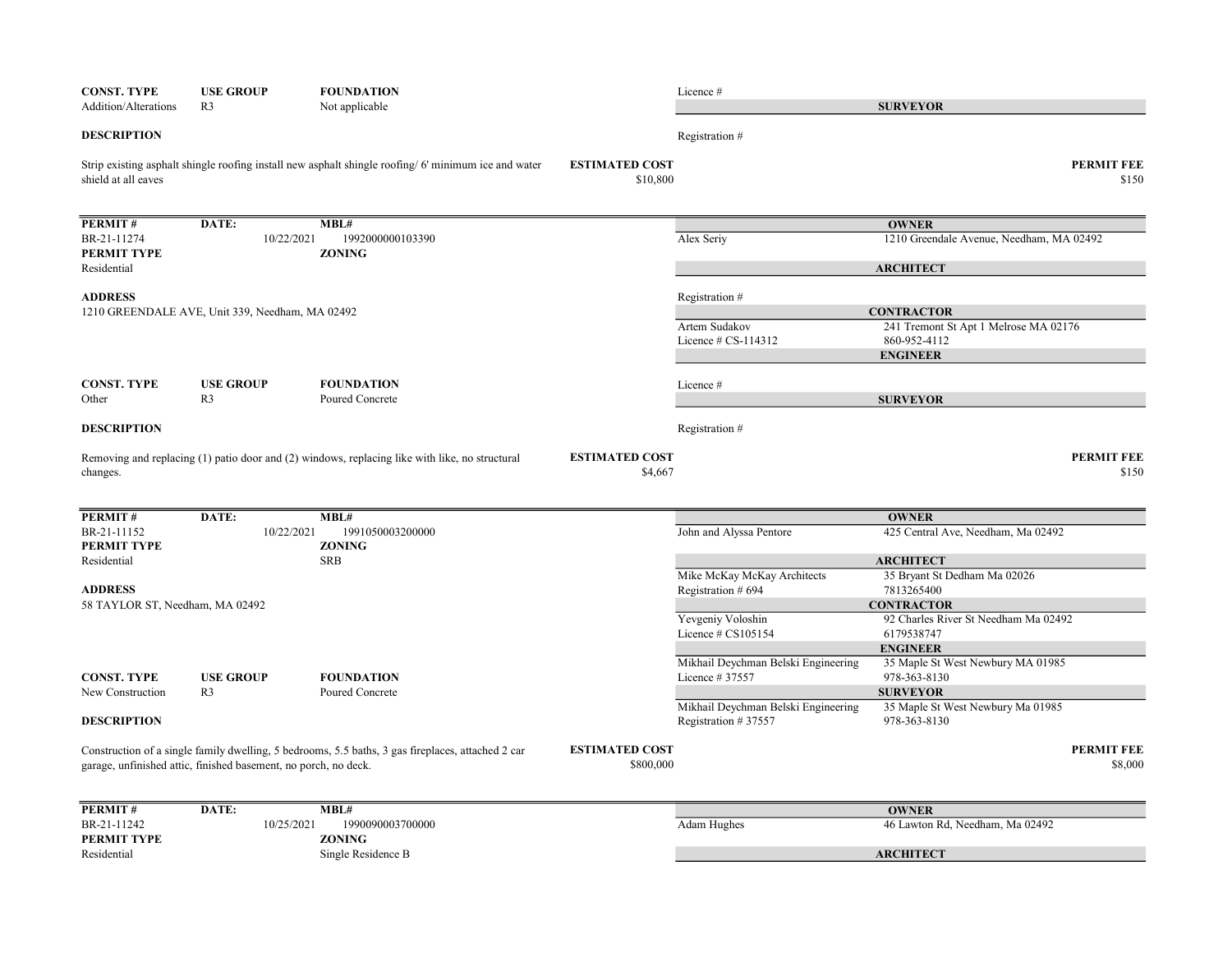| <b>ADDRESS</b><br>46 LAWTON RD, Needham, MA 02492    |                                                     |                                      |                                    | Bee Howes Bee Howes Architecture<br>Registration #8631        | 60 Oakcrest Rd Needham Ma 02492<br>781-444-1855<br><b>CONTRACTOR</b>                       |
|------------------------------------------------------|-----------------------------------------------------|--------------------------------------|------------------------------------|---------------------------------------------------------------|--------------------------------------------------------------------------------------------|
|                                                      |                                                     |                                      |                                    | Thomas E Finelli<br>Licence # 53105                           | 15 Melville Ave Newtonville Ma 02460<br>508-294-9585                                       |
| <b>CONST. TYPE</b><br>Addition/Alterations           | <b>USE GROUP</b><br>R <sub>3</sub>                  | <b>FOUNDATION</b><br>Poured Concrete |                                    | <b>Steven Siegel Siegel Assoc</b><br>Licence # 35496          | <b>ENGINEER</b><br>860 Walnut St Newton Center Ma 02459<br>617-244-1612<br><b>SURVEYOR</b> |
| <b>DESCRIPTION</b>                                   |                                                     |                                      |                                    | Dennis Obrien D. Obrien Land Surveying<br>Registration #40046 | 480 West Central St Franklin Ma 02038<br>508-541-0048                                      |
|                                                      | Construct a 2 story addition to the rear and side   |                                      | <b>ESTIMATED COST</b><br>\$400,000 |                                                               | <b>PERMIT FEE</b><br>\$4,000                                                               |
|                                                      |                                                     |                                      |                                    |                                                               |                                                                                            |
| PERMIT#                                              | DATE:                                               | MBL#                                 |                                    |                                                               | <b>OWNER</b>                                                                               |
| BR-21-11273<br>PERMIT TYPE                           | 10/25/2021                                          | 1990230007300000<br><b>ZONING</b>    |                                    | <b>Harry Stants</b>                                           | 65 Beaufort Ave, Needham, MA 02492                                                         |
| Residential                                          |                                                     |                                      |                                    |                                                               | <b>ARCHITECT</b>                                                                           |
| <b>ADDRESS</b><br>65 BEAUFORT AVE, Needham, MA 02492 |                                                     |                                      |                                    | Registration #                                                | <b>CONTRACTOR</b>                                                                          |
|                                                      |                                                     |                                      |                                    | Michael Durniok<br>Licence # CSFA-099517                      | 151 Carnegie Row Needham MA 02062<br>781-762-2088                                          |
|                                                      |                                                     |                                      |                                    |                                                               | <b>ENGINEER</b>                                                                            |
| <b>CONST. TYPE</b><br>Other                          | <b>USE GROUP</b><br>R3                              | <b>FOUNDATION</b><br>Not applicable  |                                    | Licence #                                                     | <b>SURVEYOR</b>                                                                            |
|                                                      |                                                     |                                      |                                    |                                                               |                                                                                            |
| <b>DESCRIPTION</b>                                   |                                                     |                                      |                                    | Registration #                                                |                                                                                            |
|                                                      | Install Regency U39 free standing stove and venting |                                      | <b>ESTIMATED COST</b><br>\$5,000   |                                                               | <b>PERMIT FEE</b><br>\$150                                                                 |
|                                                      |                                                     |                                      |                                    |                                                               |                                                                                            |
| PERMIT#                                              | DATE:                                               | MBL#                                 |                                    | American Tower CorporationAmerican                            | <b>OWNER</b>                                                                               |
| BC-21-10096<br>PERMIT TYPE                           | 10/25/2021                                          | 1993070000200000<br><b>ZONING</b>    |                                    | Tower                                                         | PO Box 77241, Seattle, WA 98177                                                            |
| Commercial                                           |                                                     |                                      |                                    |                                                               | <b>ARCHITECT</b>                                                                           |
| <b>ADDRESS</b>                                       |                                                     |                                      |                                    | Registration #                                                |                                                                                            |
| 1555 CENTRAL AVE, Needham, MA 02492                  |                                                     |                                      |                                    | <b>Russell Cates</b>                                          | <b>CONTRACTOR</b><br>49 Valleyview Road Leominster MA 01453                                |
|                                                      |                                                     |                                      |                                    | Licence $# CS-109212$                                         | 774-271-1748                                                                               |
|                                                      |                                                     |                                      |                                    |                                                               | <b>ENGINEER</b>                                                                            |
| <b>CONST. TYPE</b>                                   | <b>USE GROUP</b>                                    | <b>FOUNDATION</b>                    |                                    | Licence #                                                     |                                                                                            |
| Addition/Alterations                                 | Special Use (Please<br>specify)                     | Poured Concrete                      |                                    |                                                               | <b>SURVEYOR</b>                                                                            |
| <b>DESCRIPTION</b>                                   |                                                     |                                      |                                    | Registration #                                                |                                                                                            |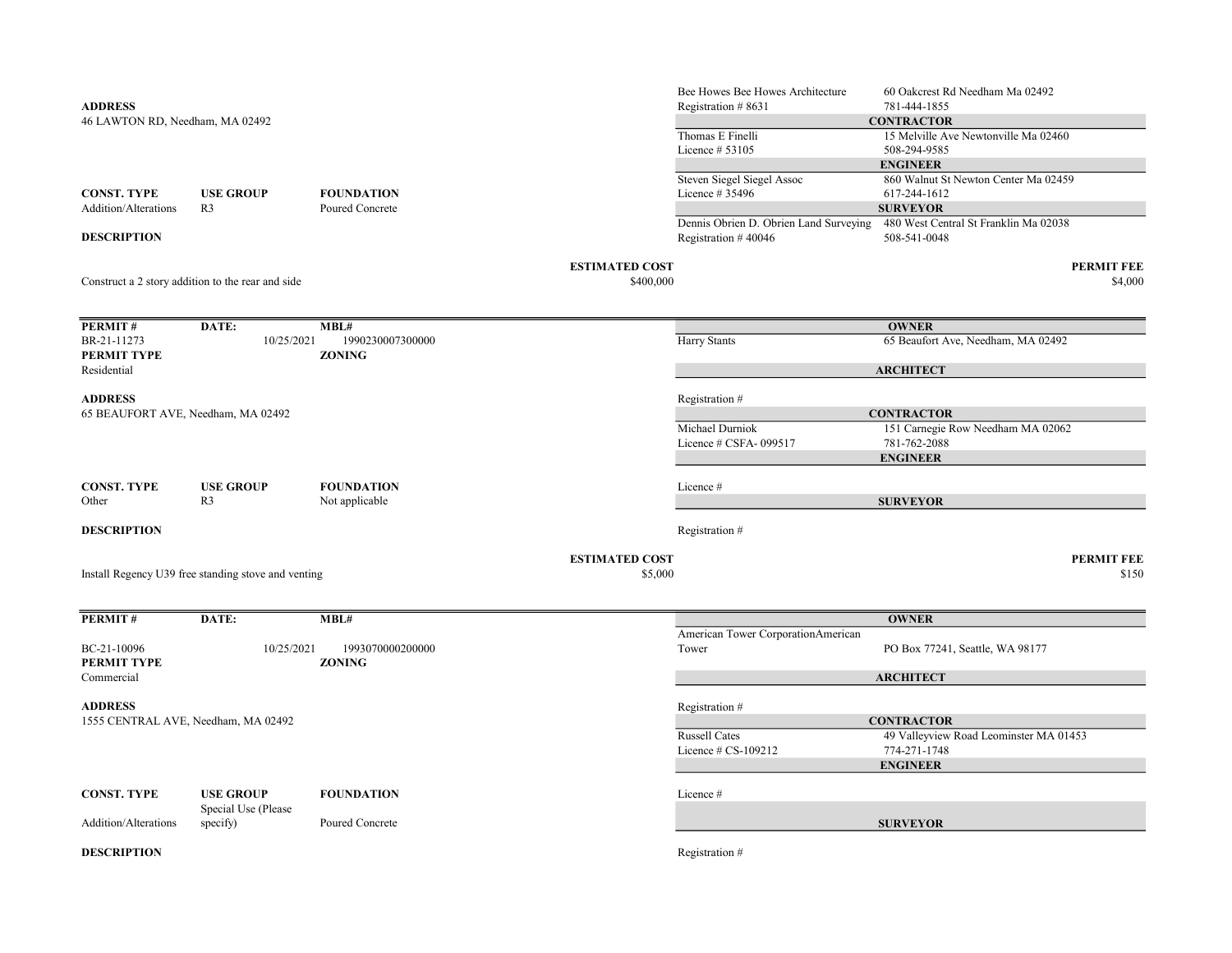Remove (3) panel antennas and install (3) new panel antennas and antenna mounts on an existing 192' tall tower. American Tower site: Needham 3 MA - Asset #292017.

ESTIMATED COST PERMIT FEE<br>  $$15,000$  \$200 \$200

| PERMIT#                         | DATE:                               | MBL#                                                                                                                                                                                              |                       |                                      | <b>OWNER</b>                                       |
|---------------------------------|-------------------------------------|---------------------------------------------------------------------------------------------------------------------------------------------------------------------------------------------------|-----------------------|--------------------------------------|----------------------------------------------------|
|                                 |                                     |                                                                                                                                                                                                   |                       | Hotel Asset Value Enhancement        |                                                    |
| BC-21-10095                     | 10/25/2021                          | 1993000006600000                                                                                                                                                                                  |                       | IncNeedham Lending Company Inc.      | One West Ave, Larchmont, NY 10538                  |
| PERMIT TYPE                     |                                     | <b>ZONING</b>                                                                                                                                                                                     |                       |                                      |                                                    |
| Commercial                      |                                     |                                                                                                                                                                                                   |                       |                                      | <b>ARCHITECT</b>                                   |
|                                 |                                     |                                                                                                                                                                                                   |                       | Mary Faria Group One Architects      | 21 W 3rd St South Boston MA 02127                  |
| <b>ADDRESS</b>                  |                                     |                                                                                                                                                                                                   |                       | Registration #10596                  | 617-268-7000                                       |
| 100 CABOT ST, Needham, MA 02492 |                                     |                                                                                                                                                                                                   |                       |                                      | <b>CONTRACTOR</b>                                  |
|                                 |                                     |                                                                                                                                                                                                   |                       | <b>Bryan Haynes</b>                  | 385 West St West Bridgewater MA 02379              |
|                                 |                                     |                                                                                                                                                                                                   |                       | Licence # CS-099031                  | 617-719-3055                                       |
|                                 |                                     |                                                                                                                                                                                                   |                       |                                      | <b>ENGINEER</b>                                    |
|                                 |                                     |                                                                                                                                                                                                   |                       | Anthony M. Almonte, Robert M.        |                                                    |
|                                 |                                     |                                                                                                                                                                                                   |                       | MacCormick, Jr. Avid Engineers, Avid | 205 Portland St ,205 Portland St Boston ,Boston MA |
|                                 |                                     |                                                                                                                                                                                                   |                       | Engineers                            | MA 211402114                                       |
| <b>CONST. TYPE</b>              | <b>USE GROUP</b>                    | <b>FOUNDATION</b>                                                                                                                                                                                 |                       | Licence #4041246319                  | 978-259-3648,978-259-3569                          |
| Addition/Alterations            | Residential - R1                    | Poured Concrete                                                                                                                                                                                   |                       |                                      | <b>SURVEYOR</b>                                    |
|                                 |                                     |                                                                                                                                                                                                   |                       |                                      |                                                    |
| <b>DESCRIPTION</b>              |                                     |                                                                                                                                                                                                   |                       | Registration #                       |                                                    |
|                                 |                                     | Renovation of 247 existing guestrooms and guest-corridors. 125 Guest Rooms from Tub to Shower.<br>122 Guest Rooms with NO new shower get new carpeting, wall coverings, and new hardwired backlit | <b>ESTIMATED COST</b> |                                      | <b>PERMIT FEE</b>                                  |
|                                 |                                     | mirror in the bathroom. In the guest corridors they will install new carpet, padding, vinyl wall                                                                                                  | \$3,030,000           |                                      | \$30,300                                           |
|                                 |                                     |                                                                                                                                                                                                   |                       |                                      |                                                    |
|                                 |                                     |                                                                                                                                                                                                   |                       |                                      |                                                    |
| PERMIT#                         | DATE:                               | MBL#                                                                                                                                                                                              |                       |                                      | <b>OWNER</b>                                       |
| BR-21-11196                     | 10/26/2021                          | 1992110002100000                                                                                                                                                                                  |                       | <b>LESLEY SUGARMAN</b>               | 111 STRATFORD RD, NEEDHAM, MA 02492                |
| PERMIT TYPE                     |                                     | <b>ZONING</b>                                                                                                                                                                                     |                       |                                      |                                                    |
| Residential                     |                                     |                                                                                                                                                                                                   |                       |                                      | <b>ARCHITECT</b>                                   |
|                                 |                                     |                                                                                                                                                                                                   |                       |                                      |                                                    |
| <b>ADDRESS</b>                  |                                     |                                                                                                                                                                                                   |                       | Registration #                       |                                                    |
|                                 | 111 STRATFORD RD, Needham, MA 02492 |                                                                                                                                                                                                   |                       |                                      | <b>CONTRACTOR</b>                                  |
|                                 |                                     |                                                                                                                                                                                                   |                       | <b>BRADFORD D KURCIVIEZ</b>          | 12 NEWCOMB TERRACE WEMOUTH MA 02188                |
|                                 |                                     |                                                                                                                                                                                                   |                       | Licence $#65415$                     | $(617)$ 516-3632                                   |
|                                 |                                     |                                                                                                                                                                                                   |                       |                                      | <b>ENGINEER</b>                                    |
|                                 |                                     |                                                                                                                                                                                                   |                       | KEITH BOUCHARD BOUCHARD              | 561 WINDSOR STREET #A402 SOMERVILLE MA             |
|                                 |                                     |                                                                                                                                                                                                   |                       | <b>ENGINEERING</b>                   | 02143                                              |
| <b>CONST. TYPE</b>              | <b>USE GROUP</b>                    | <b>FOUNDATION</b>                                                                                                                                                                                 |                       | Licence #49365                       | 617-334-7442                                       |
| Other                           | R <sub>3</sub>                      | Not applicable                                                                                                                                                                                    |                       |                                      | <b>SURVEYOR</b>                                    |
|                                 |                                     |                                                                                                                                                                                                   |                       |                                      |                                                    |
| <b>DESCRIPTION</b>              |                                     |                                                                                                                                                                                                   |                       | Registration #                       |                                                    |
|                                 |                                     |                                                                                                                                                                                                   |                       |                                      |                                                    |
|                                 |                                     | KITCHEN REMODEL - REMOVE LOAD-BEARING WALL; INSTALL LVL - PLUMBING                                                                                                                                | <b>ESTIMATED COST</b> |                                      | <b>PERMIT FEE</b>                                  |
| <b>ELECTRICAL</b>               |                                     |                                                                                                                                                                                                   | \$119,000             |                                      | \$1,190                                            |
|                                 |                                     |                                                                                                                                                                                                   |                       |                                      |                                                    |
|                                 |                                     |                                                                                                                                                                                                   |                       |                                      |                                                    |
| PERMIT#                         | DATE:                               | MBL#                                                                                                                                                                                              |                       |                                      | <b>OWNER</b>                                       |
| BR-21-11278                     | 10/26/2021                          | 1990670007200000                                                                                                                                                                                  |                       | Jeffrey Swartz                       | 130 Woodbine Circle, Needham, MA 02494             |
| PERMIT TYPE                     |                                     | <b>ZONING</b>                                                                                                                                                                                     |                       |                                      |                                                    |
| Residential                     |                                     |                                                                                                                                                                                                   |                       |                                      | <b>ARCHITECT</b>                                   |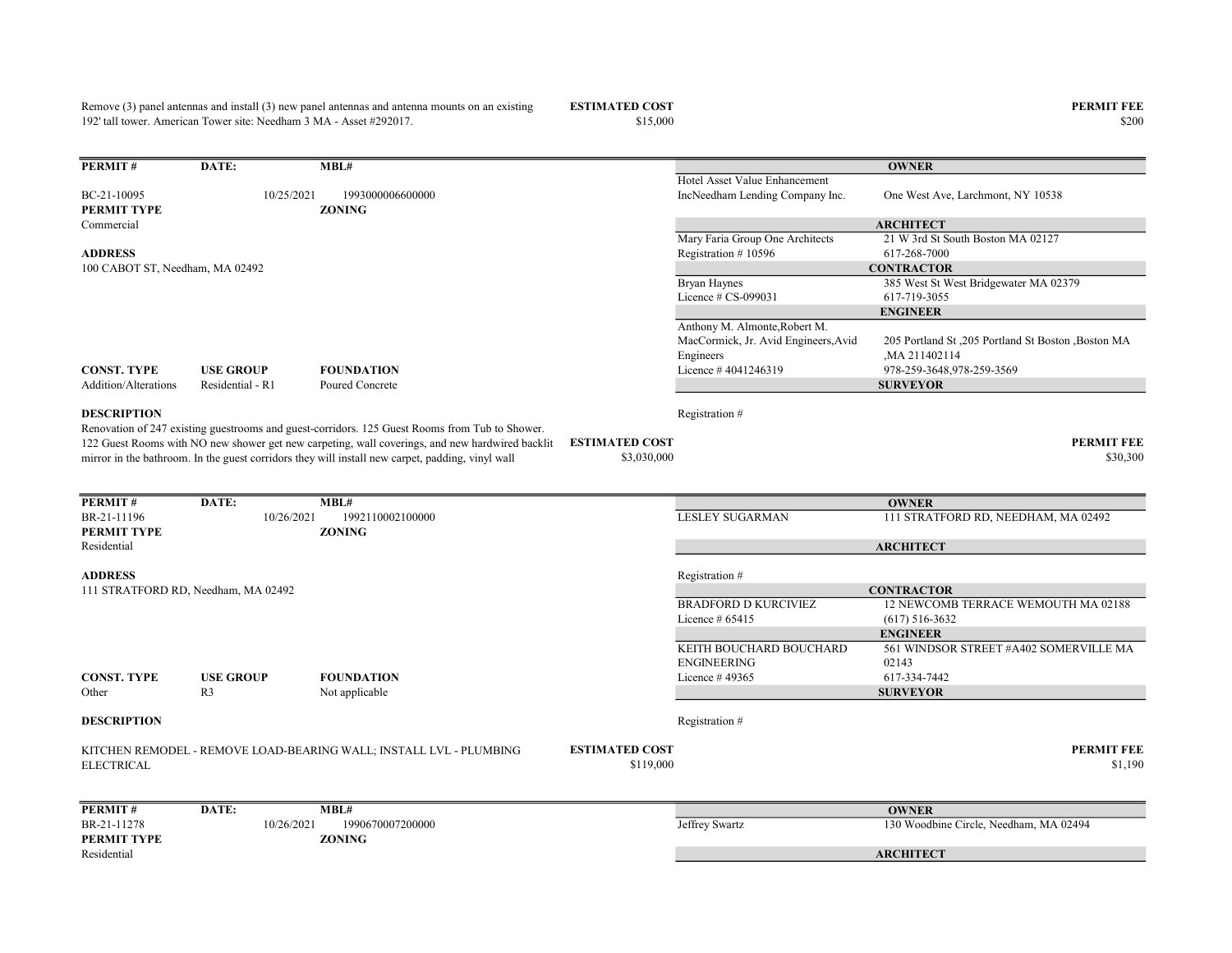| <b>ADDRESS</b>                  |                                                      |                   |                       | Registration #             |                                       |                   |
|---------------------------------|------------------------------------------------------|-------------------|-----------------------|----------------------------|---------------------------------------|-------------------|
|                                 | 130 WOODBINE CIR, Needham, MA 02492                  |                   |                       | <b>CONTRACTOR</b>          |                                       |                   |
|                                 |                                                      |                   |                       | Jose Alberto Oliveira      | PO Box 65 Southborough MA 01772       |                   |
|                                 |                                                      |                   |                       | Licence # CS-097476        | 5089224455                            |                   |
|                                 |                                                      |                   |                       |                            | <b>ENGINEER</b>                       |                   |
| <b>CONST. TYPE</b>              | <b>USE GROUP</b>                                     | <b>FOUNDATION</b> |                       | Licence#                   |                                       |                   |
| Other                           | R <sub>3</sub>                                       | Not applicable    |                       |                            | <b>SURVEYOR</b>                       |                   |
| <b>DESCRIPTION</b>              |                                                      |                   |                       | Registration #             |                                       |                   |
|                                 |                                                      |                   |                       |                            |                                       |                   |
|                                 |                                                      |                   | <b>ESTIMATED COST</b> |                            |                                       | <b>PERMIT FEE</b> |
|                                 | Roofing Shingles Replacement, architectural shingles |                   | \$10,500              |                            |                                       | \$150             |
|                                 |                                                      |                   |                       |                            |                                       |                   |
| PERMIT#                         | DATE:                                                | MBL#              |                       |                            | <b>OWNER</b>                          |                   |
| BR-21-11250                     | 10/27/2021                                           | 1992050004600000  |                       | Angelo Patentas            | 10 Stonecrest Dr, Needham, Ma 02492   |                   |
| PERMIT TYPE<br>Residential      |                                                      | <b>ZONING</b>     |                       |                            | <b>ARCHITECT</b>                      |                   |
|                                 |                                                      |                   |                       |                            |                                       |                   |
| <b>ADDRESS</b>                  |                                                      |                   |                       | Registration #             |                                       |                   |
|                                 | 10 STONECREST DR, Needham, MA 02492                  |                   |                       |                            | <b>CONTRACTOR</b>                     |                   |
|                                 |                                                      |                   |                       | Chris Norton               | 119 Vale St Tewksbury Ma 01876        |                   |
|                                 |                                                      |                   |                       | Licence #184842            | 978-265-0139                          |                   |
|                                 |                                                      |                   |                       |                            | <b>ENGINEER</b>                       |                   |
| <b>CONST. TYPE</b>              | <b>USE GROUP</b>                                     | <b>FOUNDATION</b> |                       | Licence#                   |                                       |                   |
| Other                           | R <sub>3</sub>                                       | Not applicable    |                       |                            | <b>SURVEYOR</b>                       |                   |
|                                 |                                                      |                   |                       |                            |                                       |                   |
| <b>DESCRIPTION</b>              |                                                      |                   |                       | Registration #             |                                       |                   |
|                                 |                                                      |                   | <b>ESTIMATED COST</b> |                            |                                       | <b>PERMIT FEE</b> |
| Build Inground Swimming Pool.   |                                                      |                   | \$90,000              |                            |                                       | \$900             |
|                                 |                                                      |                   |                       |                            |                                       |                   |
| PERMIT#                         | DATE:                                                | MBL#              |                       |                            | <b>OWNER</b>                          |                   |
| BC-21-10091                     | 10/27/2021                                           | 1993000004200000  |                       | American Tower Corporation | 10 Presidential Way, Woburn, MA 01801 |                   |
| PERMIT TYPE                     |                                                      | <b>ZONING</b>     |                       |                            |                                       |                   |
| Commercial                      |                                                      |                   |                       |                            | <b>ARCHITECT</b>                      |                   |
| <b>ADDRESS</b>                  |                                                      |                   |                       | Registration #             |                                       |                   |
| 140 CABOT ST, Needham, MA 02492 |                                                      |                   |                       |                            | <b>CONTRACTOR</b>                     |                   |
|                                 |                                                      |                   |                       | Christopher H Mitchell     | 8 Alden Road Lakeville Ma 02347       |                   |
|                                 |                                                      |                   |                       | Licence # CS-052112        | 8008229999                            |                   |
|                                 |                                                      |                   |                       |                            | <b>ENGINEER</b>                       |                   |
| <b>CONST. TYPE</b>              | <b>USE GROUP</b>                                     | <b>FOUNDATION</b> |                       | Licence#                   |                                       |                   |
|                                 | Special Use (Please                                  |                   |                       |                            |                                       |                   |
| Antenna                         | specify)                                             |                   |                       |                            | <b>SURVEYOR</b>                       |                   |
| <b>DESCRIPTION</b>              |                                                      |                   |                       | Registration #             |                                       |                   |
|                                 |                                                      |                   |                       |                            |                                       |                   |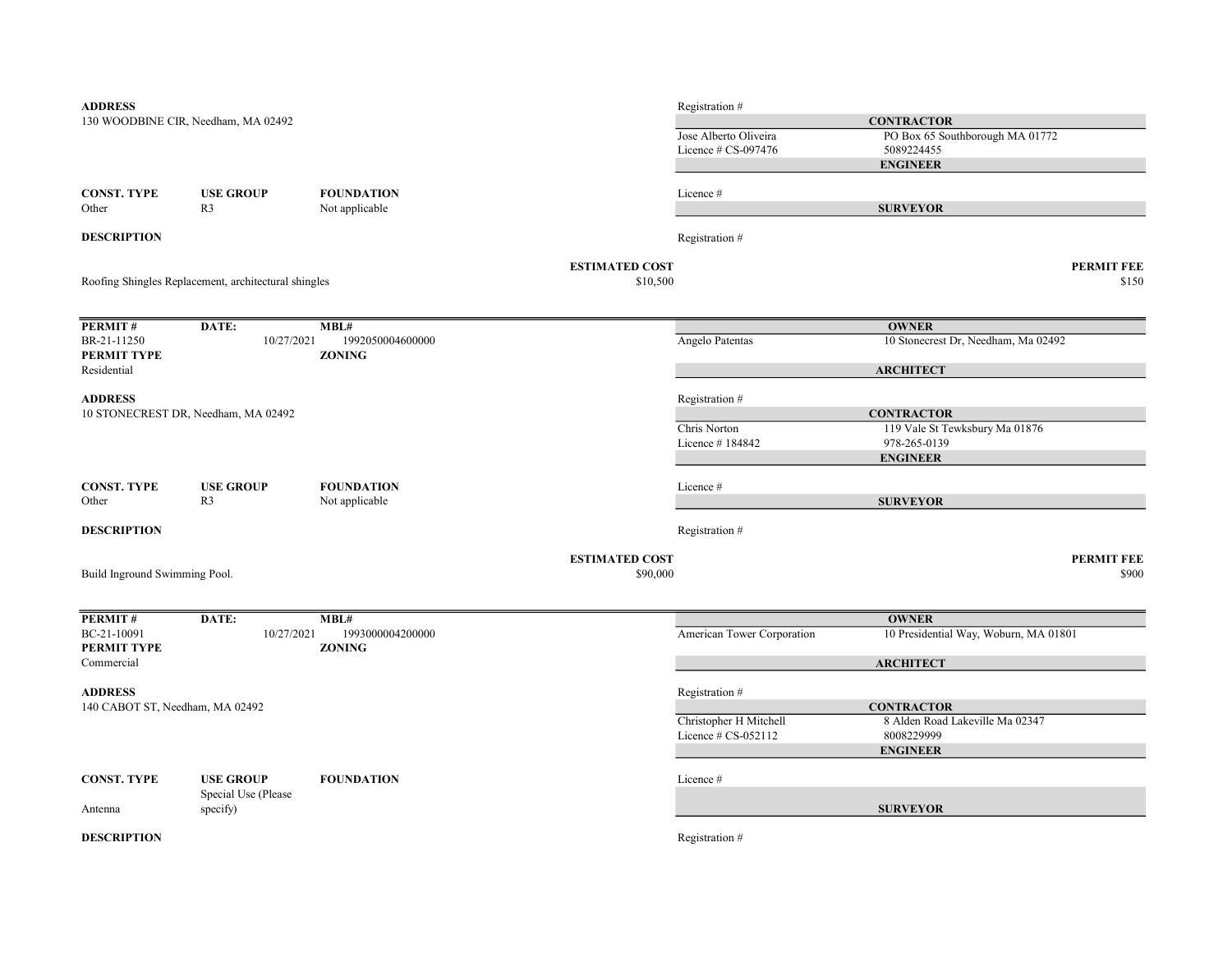Addition of Antenna to existing tower and equipment inside existing building

 $$60,000$   $$600$ 

ESTIMATED COST PERMIT FEE<br>  $$60,000$  86000 8600

| PERMIT#                            | DATE:            | MBL#                                                                                              |                       |                                         | <b>OWNER</b>                                        |  |
|------------------------------------|------------------|---------------------------------------------------------------------------------------------------|-----------------------|-----------------------------------------|-----------------------------------------------------|--|
| BR-21-11286                        | 10/27/2021       | 1990380005700000                                                                                  |                       | Jason Roach                             | 945 Webster Street, Needham, MA 02492               |  |
| PERMIT TYPE                        |                  | <b>ZONING</b>                                                                                     |                       |                                         |                                                     |  |
| Residential                        |                  |                                                                                                   |                       |                                         | <b>ARCHITECT</b>                                    |  |
| <b>ADDRESS</b>                     |                  |                                                                                                   |                       | Registration #                          |                                                     |  |
| 945 WEBSTER ST, Needham, MA 02492  |                  |                                                                                                   |                       |                                         | <b>CONTRACTOR</b>                                   |  |
|                                    |                  |                                                                                                   |                       | Mark England                            | 47 Fram Drive Mansfield MA 02048                    |  |
|                                    |                  |                                                                                                   |                       | Licence # CSFA-105496                   | 774-266-6236                                        |  |
|                                    |                  |                                                                                                   |                       |                                         | <b>ENGINEER</b>                                     |  |
| <b>CONST. TYPE</b>                 | <b>USE GROUP</b> | <b>FOUNDATION</b>                                                                                 |                       | Licence #                               |                                                     |  |
| Addition/Alterations               | R <sub>3</sub>   | Poured Concrete                                                                                   |                       |                                         | <b>SURVEYOR</b>                                     |  |
|                                    |                  |                                                                                                   |                       |                                         |                                                     |  |
| <b>DESCRIPTION</b>                 |                  |                                                                                                   |                       | Registration #                          |                                                     |  |
|                                    |                  | Finish 1,243 s.f. of an existing unfinished basement, creating a media/play room, gym and 3 piece | <b>ESTIMATED COST</b> |                                         | <b>PERMIT FEE</b>                                   |  |
|                                    |                  | bathroom. No sleeping areas will be created. Please see attached building notes and floor plan.   | \$91,370              |                                         | \$920                                               |  |
|                                    |                  |                                                                                                   |                       |                                         |                                                     |  |
| PERMIT#                            | DATE:            | MBL#                                                                                              |                       |                                         | <b>OWNER</b>                                        |  |
|                                    |                  |                                                                                                   |                       |                                         | 15 Oakhurst Cr. Needham MA 02492, Needham, MA       |  |
| BR-21-11172                        | 10/27/2021       | 1990420005400000                                                                                  |                       | Kenny Raskin                            | 02492                                               |  |
| PERMIT TYPE                        |                  | <b>ZONING</b>                                                                                     |                       |                                         |                                                     |  |
| Residential                        |                  | <b>SRB</b>                                                                                        |                       |                                         | <b>ARCHITECT</b>                                    |  |
| <b>ADDRESS</b>                     |                  |                                                                                                   |                       | Registration #                          |                                                     |  |
| 15 OAKHURST CIR, Needham, MA 02492 |                  |                                                                                                   |                       | <b>CONTRACTOR</b>                       |                                                     |  |
|                                    |                  |                                                                                                   |                       | Michael Hanna                           | 7 Lee Rd. Sharon MA 02067                           |  |
|                                    |                  |                                                                                                   |                       | Licence $#112744$                       | 774-573-7878                                        |  |
|                                    |                  |                                                                                                   |                       |                                         | <b>ENGINEER</b>                                     |  |
|                                    |                  |                                                                                                   |                       |                                         | 18 Imperial Place, Courtyard Building Providence RI |  |
|                                    |                  |                                                                                                   |                       | Eric A Nelson Structures Workshop Inc   | 02903                                               |  |
| <b>CONST. TYPE</b>                 | <b>USE GROUP</b> | <b>FOUNDATION</b>                                                                                 |                       | Licence $#47573$                        | 4013838988                                          |  |
| Addition/Alterations               | R <sub>3</sub>   | Poured Concrete                                                                                   |                       |                                         | <b>SURVEYOR</b>                                     |  |
|                                    |                  |                                                                                                   |                       | Bradly J Simonelli Field Recourses Inc. | 281 Chestnut St. Needham MA 02492                   |  |
| <b>DESCRIPTION</b>                 |                  |                                                                                                   |                       | Registration #47581                     | 781-444-5936                                        |  |
|                                    |                  |                                                                                                   | <b>ESTIMATED COST</b> |                                         | <b>PERMIT FEE</b>                                   |  |
|                                    |                  | Buildi a second floor addition on an existing first floor foot print. Final As Built required.    | \$126,000             |                                         | \$1,260                                             |  |
|                                    |                  |                                                                                                   |                       |                                         |                                                     |  |
| PERMIT#                            | DATE:            | MBL#                                                                                              |                       |                                         | <b>OWNER</b>                                        |  |
| BR-21-11155                        | 10/28/2021       | 1993100001000000                                                                                  |                       | Mark Harding                            | 94 Brookside Rd, Needham, MA -2492                  |  |
| PERMIT TYPE                        |                  | <b>ZONING</b>                                                                                     |                       |                                         |                                                     |  |
| Residential                        |                  | <b>SRA</b>                                                                                        |                       |                                         | <b>ARCHITECT</b>                                    |  |
|                                    |                  |                                                                                                   |                       | Charles Navratil Architects 2           | 20 Woodward St Newton Massachusetts 02461           |  |
| <b>ADDRESS</b>                     |                  |                                                                                                   |                       | Registration #5066                      | 617 630 1999                                        |  |
| 94 BROOKSIDE RD, Needham, MA 02492 |                  |                                                                                                   |                       |                                         | <b>CONTRACTOR</b>                                   |  |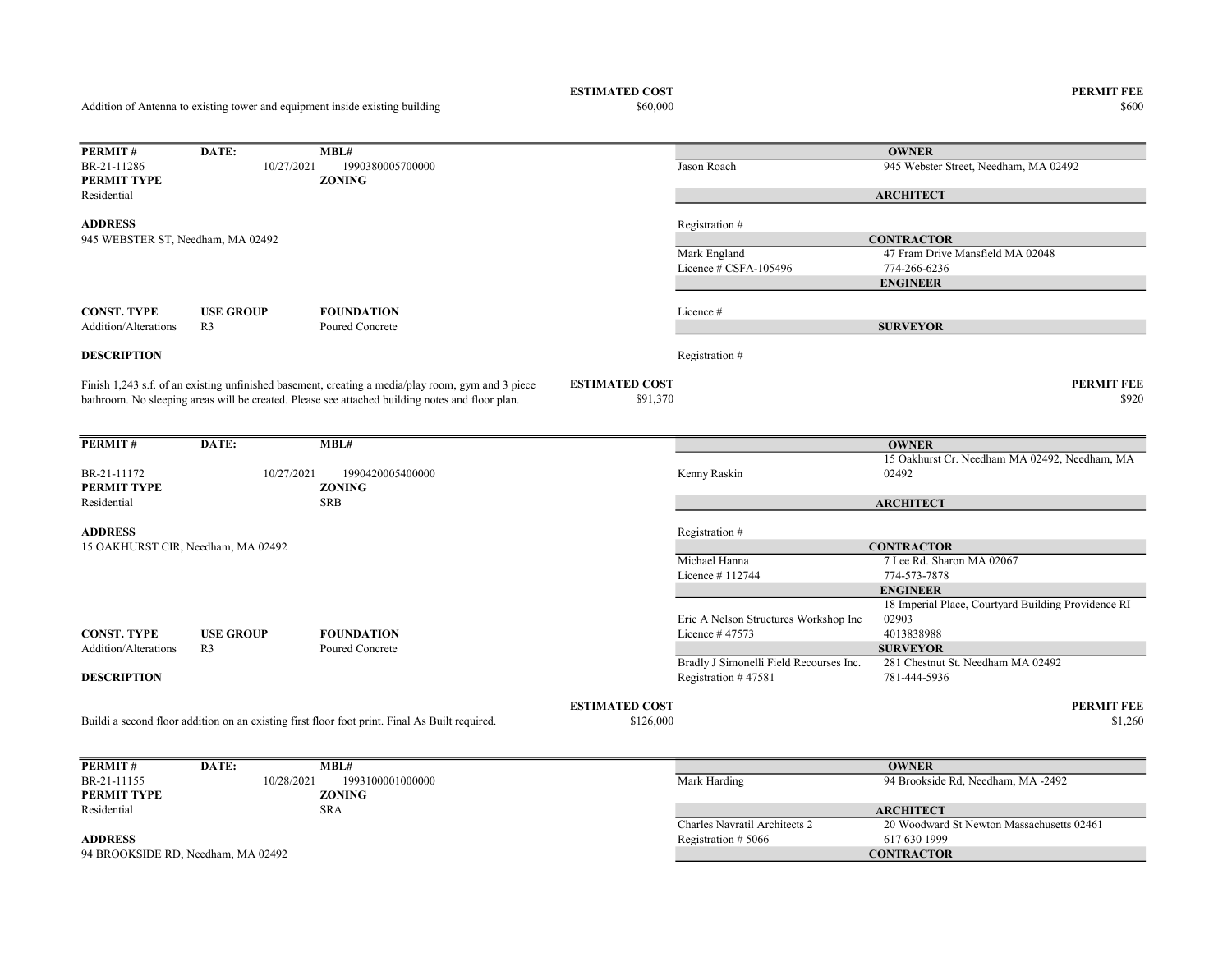|                            |                                                |                                                                                                         |                                    | Licence #                        |                                                                                    |
|----------------------------|------------------------------------------------|---------------------------------------------------------------------------------------------------------|------------------------------------|----------------------------------|------------------------------------------------------------------------------------|
|                            |                                                |                                                                                                         |                                    |                                  | <b>ENGINEER</b>                                                                    |
|                            |                                                |                                                                                                         |                                    | Timothy D. Paris, P.E. Tim Paris | 18 Shepperd Rd Westborough MA 01581                                                |
| <b>CONST. TYPE</b>         | <b>USE GROUP</b>                               | <b>FOUNDATION</b>                                                                                       |                                    | Licence # 37944                  | 508-330-5274                                                                       |
| New Construction           | R <sub>3</sub>                                 | Poured Concrete                                                                                         |                                    |                                  | <b>SURVEYOR</b>                                                                    |
|                            |                                                |                                                                                                         |                                    |                                  | Michael Clancy C and G Survey Company 37 Jackson Road Scituate Massachusetts 02066 |
| <b>DESCRIPTION</b>         |                                                |                                                                                                         |                                    | Registration #49621              | $(617)$ 930-2149                                                                   |
|                            | attached garage, deck, no porch, no fireplace. | Construction of a single family dwelling, 4 bedrooms, 5 bathrooms, finished basement & attic, 2 car     | <b>ESTIMATED COST</b><br>\$700,000 |                                  | <b>PERMIT FEE</b><br>\$7,000                                                       |
| PERMIT#                    | DATE:                                          | MBL#                                                                                                    |                                    |                                  | <b>OWNER</b>                                                                       |
| BR-21-11297                | 10/28/2021                                     | 1990310004100000                                                                                        |                                    | Susan Kania                      | 104 Wilshire Park, Needham, MA 02492                                               |
| PERMIT TYPE                |                                                | <b>ZONING</b>                                                                                           |                                    |                                  |                                                                                    |
| Residential                |                                                |                                                                                                         |                                    |                                  | <b>ARCHITECT</b>                                                                   |
| <b>ADDRESS</b>             |                                                |                                                                                                         |                                    | Registration #                   |                                                                                    |
|                            | 104 WILSHIRE PARK, Needham, MA 02492           |                                                                                                         |                                    |                                  | <b>CONTRACTOR</b>                                                                  |
|                            |                                                |                                                                                                         |                                    | Douglas Snow                     | 971 Main St. Waltham MA 02451                                                      |
|                            |                                                |                                                                                                         |                                    | Licence $#$ cs-069399            | 781-893-4546                                                                       |
|                            |                                                |                                                                                                         |                                    |                                  | <b>ENGINEER</b>                                                                    |
| <b>CONST. TYPE</b>         | <b>USE GROUP</b>                               | <b>FOUNDATION</b>                                                                                       |                                    | Licence #                        |                                                                                    |
| Other                      | R <sub>3</sub>                                 | Not applicable                                                                                          |                                    |                                  | <b>SURVEYOR</b>                                                                    |
| <b>DESCRIPTION</b>         |                                                |                                                                                                         |                                    | Registration #                   |                                                                                    |
|                            |                                                | Strip and re-roof with new asphalt (architectural) shingles/6'minimum ice and water shield at all eaves | <b>ESTIMATED COST</b><br>\$9,450   |                                  | <b>PERMIT FEE</b><br>\$150                                                         |
| <b>PERMIT#</b>             | DATE:                                          | MBL#                                                                                                    |                                    |                                  | <b>OWNER</b>                                                                       |
| BR-21-11261<br>PERMIT TYPE | 10/29/2021                                     | 1991180004900000<br><b>ZONING</b>                                                                       |                                    | 94 MACKINTOSH AVE LLC            | 110 Berkley Street, Waltham, Massachusetts 02451                                   |
| Residential                |                                                | <b>SRB</b>                                                                                              |                                    |                                  | <b>ARCHITECT</b>                                                                   |
|                            |                                                |                                                                                                         |                                    | KELLY BOUCHER KBA                | 561 LEXINGTON STREET WALTHAM MA 02453                                              |
| <b>ADDRESS</b>             |                                                |                                                                                                         |                                    | Registration #951244             | 617-827-3527                                                                       |
|                            | 94 MACKINTOSH AVE, Needham, MA 02492           |                                                                                                         |                                    |                                  | <b>CONTRACTOR</b>                                                                  |
|                            |                                                |                                                                                                         |                                    | CHRISTOPHER BIANCHI              | 110 Berkley Street Waltham Massachusetts 02451                                     |
|                            |                                                |                                                                                                         |                                    | Licence # CS-106070              | 781-467-6900                                                                       |
|                            |                                                |                                                                                                         |                                    |                                  | <b>ENGINEER</b>                                                                    |
|                            |                                                |                                                                                                         |                                    | <b>BRADLEY J SIMONELLI FIELD</b> |                                                                                    |
|                            |                                                |                                                                                                         |                                    | <b>RESOURCES</b>                 | 281 CHESTNUT STREET NEEDHAM MA 02492                                               |
| <b>CONST. TYPE</b>         | <b>USE GROUP</b>                               | <b>FOUNDATION</b>                                                                                       |                                    | Licence #47581                   | 781-444-5936                                                                       |
| New Construction           | R <sub>3</sub>                                 | Poured Concrete                                                                                         |                                    | <b>BRADLEY J SIMONELLI FIELD</b> | <b>SURVEYOR</b>                                                                    |
|                            |                                                |                                                                                                         |                                    | <b>RESOURCES INC</b>             | 281 CHESTNUT STREET NEEDHAM MA 02492                                               |
| <b>DESCRIPTION</b>         |                                                |                                                                                                         |                                    | Registration #47581              | 781-444-5936                                                                       |
|                            |                                                | CONSTRUCTION OF A NEW SINGLE FAMILY HOME, CONSISTING OF 5 BEDROOMS, 6.5                                 |                                    |                                  |                                                                                    |
|                            | FIREPLACES, AND PORCH. NO DECK.                | BATHROOMS, 2 CAR ATTACHED GARAGE, FINISHED ATTIC AND BASEMENT, 2 GAS                                    | <b>ESTIMATED COST</b><br>\$738,640 |                                  | <b>PERMIT FEE</b><br>\$7,390                                                       |
|                            |                                                |                                                                                                         |                                    |                                  |                                                                                    |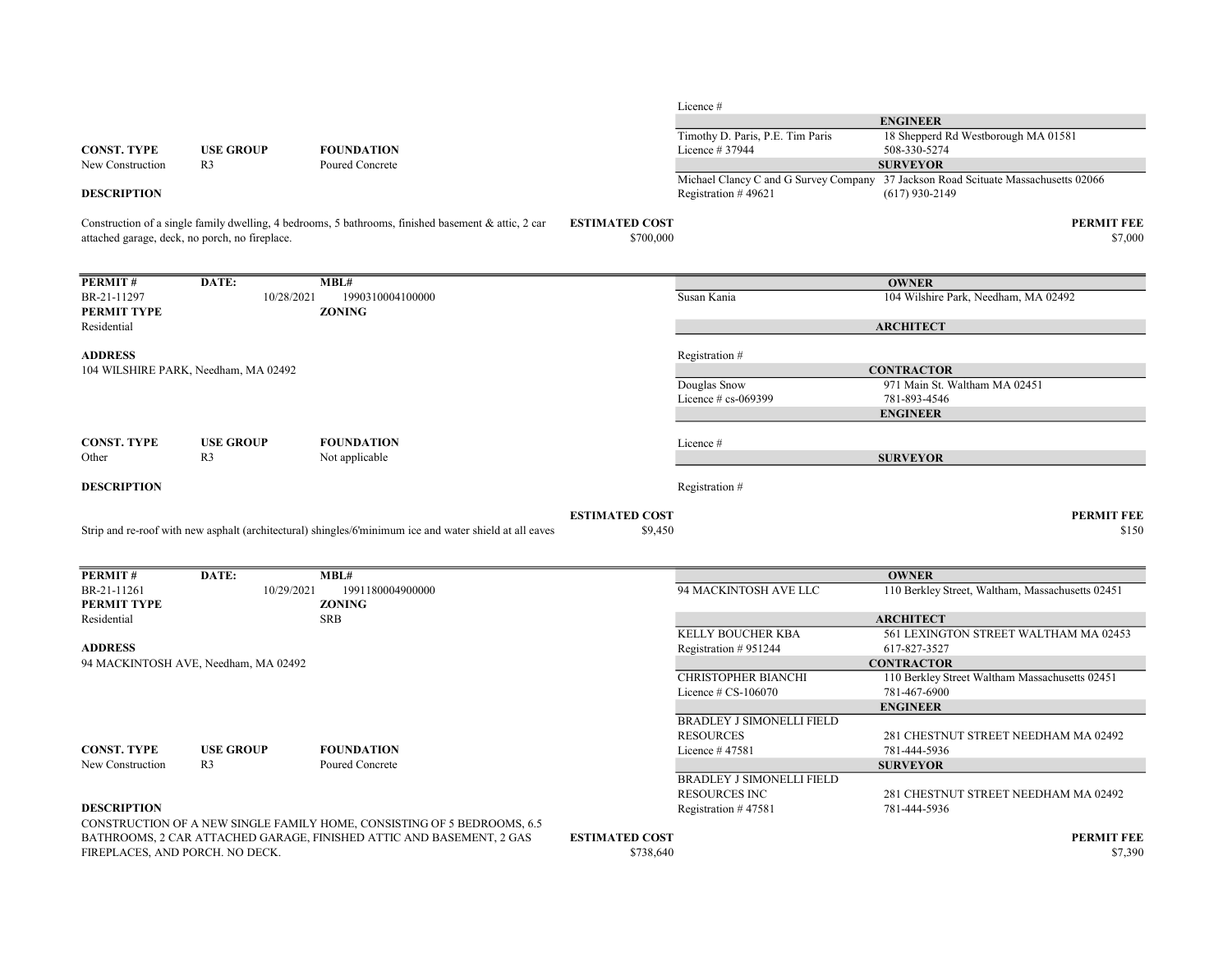| PERMIT#                             | DATE:                                                     | MBL#              |                                    |                                                         | <b>OWNER</b>                                   |
|-------------------------------------|-----------------------------------------------------------|-------------------|------------------------------------|---------------------------------------------------------|------------------------------------------------|
| BR-21-11060                         | 10/29/2021                                                | 1990040003900000  |                                    | benjamin brown                                          | 168 fairfield street, needham, ma 02492        |
| <b>PERMIT TYPE</b>                  |                                                           | <b>ZONING</b>     |                                    |                                                         |                                                |
| Residential                         |                                                           | <b>SRB</b>        |                                    |                                                         | <b>ARCHITECT</b>                               |
|                                     |                                                           |                   |                                    | nicholas paolucci mass architect                        | 45 woodmere milton ma 51011                    |
| <b>ADDRESS</b>                      |                                                           |                   |                                    | Registration # 51011                                    | 4013163525                                     |
| 168 FAIRFIELD ST, Needham, MA 02492 |                                                           |                   |                                    |                                                         | <b>CONTRACTOR</b>                              |
|                                     |                                                           |                   |                                    | jason indelicato                                        | 396 washington street wellesley ma 24581       |
|                                     |                                                           |                   |                                    | Licence #114449                                         | 5086821600                                     |
|                                     |                                                           |                   |                                    |                                                         | <b>ENGINEER</b>                                |
|                                     |                                                           |                   |                                    | NICHOLAS PAOLUCCI MASS                                  |                                                |
|                                     |                                                           |                   |                                    | <b>ARCHITECT</b>                                        | 45 WOODMERE MILTON MA 02186                    |
| <b>CONST. TYPE</b>                  | <b>USE GROUP</b>                                          | <b>FOUNDATION</b> |                                    | Licence $# 51011$                                       | 4013163525                                     |
| Addition/Alterations                | R <sub>3</sub>                                            | Poured Concrete   |                                    |                                                         | <b>SURVEYOR</b>                                |
| <b>DESCRIPTION</b>                  |                                                           |                   |                                    | Patrick Roseingrave Land Mapping<br>Registration #35790 | 10 Andrew Street Boston MA 02507<br>6173071123 |
|                                     |                                                           |                   | <b>ESTIMATED COST</b>              |                                                         | <b>PERMIT FEE</b>                              |
| Add second floor above garage.      |                                                           |                   | \$150,000                          |                                                         | \$1,500                                        |
|                                     |                                                           |                   |                                    |                                                         |                                                |
|                                     |                                                           |                   |                                    |                                                         |                                                |
| PERMIT#                             | DATE:                                                     | MBL#              |                                    |                                                         | <b>OWNER</b>                                   |
| BR-21-11166                         | 10/29/2021                                                | 1990060007000000  |                                    | Nik Monahan                                             | 233 Great Plain Ave, Needham, Ma. 02492        |
| <b>PERMIT TYPE</b>                  |                                                           | <b>ZONING</b>     |                                    |                                                         |                                                |
| Residential                         |                                                           | <b>SRB</b>        |                                    |                                                         | <b>ARCHITECT</b>                               |
|                                     |                                                           |                   |                                    | Bob Williamson RHW Architect                            | 78 Cochrane St Melrose Ma 02176                |
| <b>ADDRESS</b>                      |                                                           |                   |                                    | Registration #951798                                    | 802-342-2502                                   |
|                                     | 233 GREAT PLAIN AVE, Needham, MA 02492                    |                   |                                    |                                                         | <b>CONTRACTOR</b>                              |
|                                     |                                                           |                   |                                    | Welsey R Diamond                                        | 6 Morningside Dr Dover Ma. 02494               |
|                                     |                                                           |                   |                                    | Licence #109357                                         | 617 406 8700                                   |
|                                     |                                                           |                   |                                    |                                                         | <b>ENGINEER</b>                                |
|                                     |                                                           |                   |                                    | Edmond Spruhan Spruhan Engineering                      | 80 Jewett St Suite 2 Newton Ma 02458           |
| <b>CONST. TYPE</b>                  | <b>USE GROUP</b>                                          | <b>FOUNDATION</b> |                                    | Licence $# 53316$                                       | 617-816-0722                                   |
| Addition/Alterations                | R <sub>3</sub>                                            | Poured Concrete   |                                    |                                                         | <b>SURVEYOR</b>                                |
|                                     |                                                           |                   |                                    | Edmond Spruhan Spruhan Engineering                      | 80 Jewett St Suite 2 Newton Ma 02458           |
| <b>DESCRIPTION</b>                  |                                                           |                   |                                    | Registration #49185                                     | 617-816-0722                                   |
|                                     |                                                           |                   |                                    |                                                         | <b>PERMIT FEE</b>                              |
|                                     | Two story addition and interior renovation of the kitchen |                   | <b>ESTIMATED COST</b><br>\$220,000 |                                                         | \$2,200                                        |
|                                     |                                                           |                   |                                    |                                                         |                                                |
|                                     |                                                           |                   |                                    |                                                         |                                                |
| PERMIT#                             | DATE:                                                     | MBL#              |                                    |                                                         | <b>OWNER</b>                                   |
| BR-21-11181                         | 10/29/2021                                                | 1992090000800000  |                                    | Ryan Scudellari                                         | 34 Wilson Ln, Needham, MA 02492                |
| <b>PERMIT TYPE</b>                  |                                                           | <b>ZONING</b>     |                                    |                                                         |                                                |
| Residential                         |                                                           |                   |                                    |                                                         | <b>ARCHITECT</b>                               |
|                                     |                                                           |                   |                                    |                                                         |                                                |
| <b>ADDRESS</b>                      |                                                           |                   |                                    | Registration #                                          |                                                |
| 34 WILSON LN, Needham, MA 02492     |                                                           |                   |                                    |                                                         | <b>CONTRACTOR</b>                              |
|                                     |                                                           |                   |                                    | Christopher Sewell                                      | 20 Matawanakee Trl Littleton MA 01460          |
|                                     |                                                           |                   |                                    | Licence $# CS-113665$                                   | 857-360-4906                                   |
|                                     |                                                           |                   |                                    |                                                         | <b>ENGINEER</b>                                |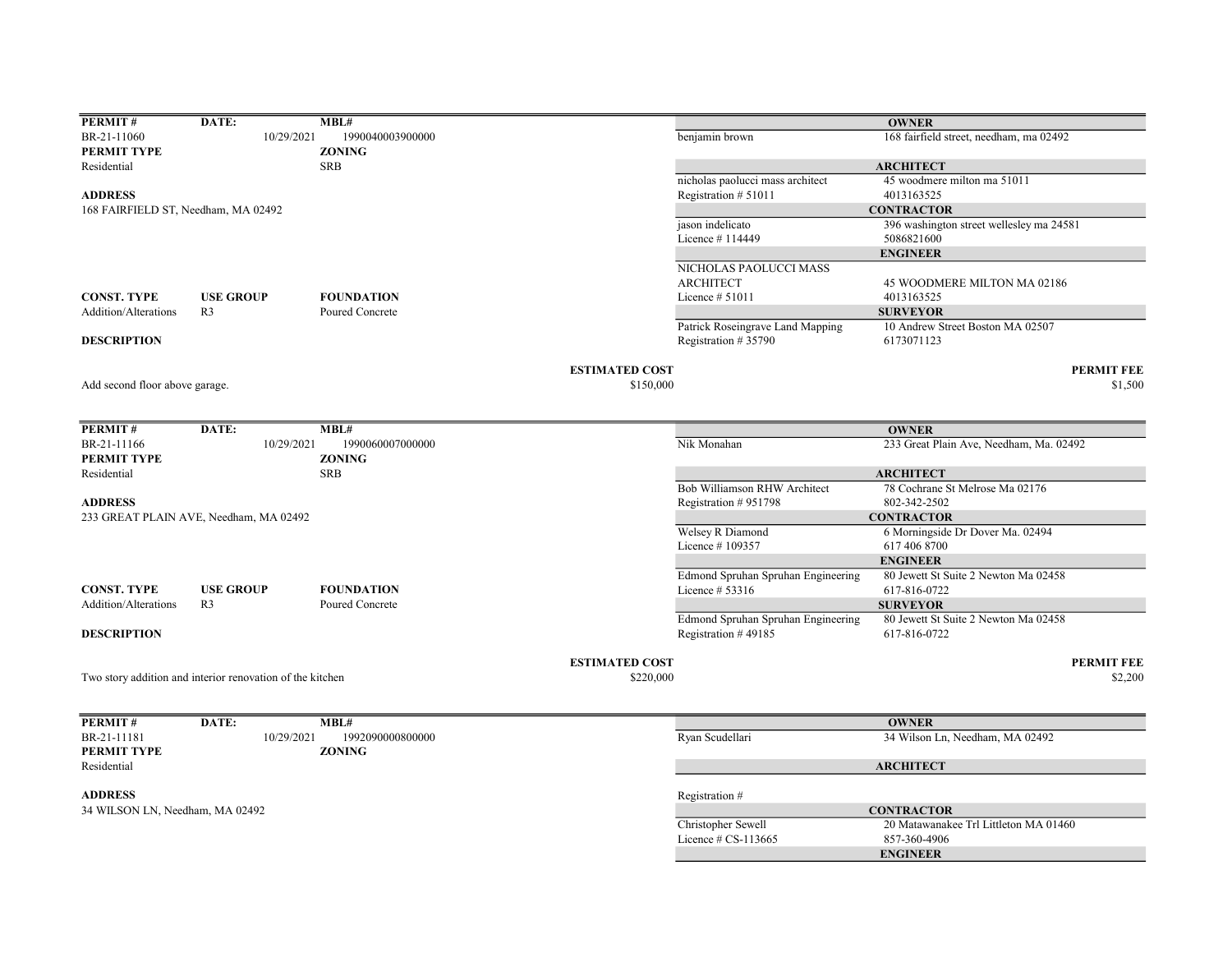| <b>CONST. TYPE</b><br>Other      | <b>USE GROUP</b><br>R <sub>3</sub>           | <b>FOUNDATION</b><br>Not applicable                                                                                                                                                       |                                   | Licence #                     | <b>SURVEYOR</b>                                                |                            |
|----------------------------------|----------------------------------------------|-------------------------------------------------------------------------------------------------------------------------------------------------------------------------------------------|-----------------------------------|-------------------------------|----------------------------------------------------------------|----------------------------|
| <b>DESCRIPTION</b>               |                                              |                                                                                                                                                                                           |                                   | Registration #                |                                                                |                            |
|                                  |                                              | ITC will install an electricity grid-connected photovoltaic, solar power system with a total generating<br>capacity rated at approximately 27.01kW-DC located at 34 Wilson Ln (74 PANELS) | <b>ESTIMATED COST</b><br>\$75,628 |                               |                                                                | <b>PERMIT FEE</b><br>\$760 |
| PERMIT#                          | DATE:                                        | MBL#                                                                                                                                                                                      |                                   |                               | <b>OWNER</b>                                                   |                            |
| BR-21-11220<br>PERMIT TYPE       | 10/29/2021                                   | 1992110001600000<br><b>ZONING</b>                                                                                                                                                         |                                   | Ashley Gillis                 | 121 Charles River St, Needham, MA 02492                        |                            |
| Residential                      |                                              |                                                                                                                                                                                           |                                   |                               | <b>ARCHITECT</b>                                               |                            |
| <b>ADDRESS</b>                   |                                              |                                                                                                                                                                                           |                                   | Registration #                |                                                                |                            |
|                                  | 121 CHARLES RIVER ST, Needham, MA 02492      |                                                                                                                                                                                           |                                   | David Hobaica                 | <b>CONTRACTOR</b><br>734R Washington Street S. Easton MA 02375 |                            |
|                                  |                                              |                                                                                                                                                                                           |                                   | Licence $\#$ CSFA-060311      | 508-238-9698                                                   |                            |
|                                  |                                              |                                                                                                                                                                                           |                                   |                               | <b>ENGINEER</b>                                                |                            |
| <b>CONST. TYPE</b>               | <b>USE GROUP</b>                             | <b>FOUNDATION</b>                                                                                                                                                                         |                                   | Licence#                      |                                                                |                            |
| Other                            | R <sub>3</sub>                               | Not applicable                                                                                                                                                                            |                                   |                               | <b>SURVEYOR</b>                                                |                            |
| <b>DESCRIPTION</b>               |                                              |                                                                                                                                                                                           |                                   | Registration #                |                                                                |                            |
| Automatic Safety Cover           |                                              | Installation of a 9' X 21' inground plunge pool with attached 4.5 'X 10' hot tub and ASTM Certified                                                                                       | <b>ESTIMATED COST</b><br>\$25,000 |                               |                                                                | <b>PERMIT FEE</b><br>\$250 |
| PERMIT#                          | DATE:                                        | MBL#                                                                                                                                                                                      |                                   |                               | <b>OWNER</b>                                                   |                            |
| BR-21-11202<br>PERMIT TYPE       | 10/29/2021                                   | 1990400007100000<br><b>ZONING</b>                                                                                                                                                         |                                   | Richard Sidell                | 40 grant st, Needham, Ma 02492                                 |                            |
| Residential                      |                                              |                                                                                                                                                                                           |                                   |                               | <b>ARCHITECT</b>                                               |                            |
| <b>ADDRESS</b>                   |                                              |                                                                                                                                                                                           |                                   | Registration #                |                                                                |                            |
| 40 GRANT ST, Needham, MA 02492   |                                              |                                                                                                                                                                                           |                                   |                               | <b>CONTRACTOR</b>                                              |                            |
|                                  |                                              |                                                                                                                                                                                           |                                   | Tom Baker<br>Licence $#67198$ | 30 marsh rd Needham Ma 02492<br>7817261000                     |                            |
|                                  |                                              |                                                                                                                                                                                           |                                   |                               | <b>ENGINEER</b>                                                |                            |
|                                  |                                              |                                                                                                                                                                                           |                                   |                               |                                                                |                            |
| <b>CONST. TYPE</b><br>Deck/Porch | <b>USE GROUP</b>                             | <b>FOUNDATION</b><br>Not applicable                                                                                                                                                       |                                   | Licence #                     | <b>SURVEYOR</b>                                                |                            |
| <b>DESCRIPTION</b>               |                                              |                                                                                                                                                                                           |                                   | Registration #                |                                                                |                            |
|                                  |                                              |                                                                                                                                                                                           | <b>ESTIMATED COST</b>             |                               |                                                                | <b>PERMIT FEE</b>          |
|                                  | Re build of existing deck in same footprint. |                                                                                                                                                                                           | \$10,000                          |                               |                                                                | \$300                      |
| PERMIT#                          | DATE:                                        | MBL#                                                                                                                                                                                      |                                   |                               | <b>OWNER</b>                                                   |                            |
| BR-21-11268                      | 10/29/2021                                   | 1990330001200000                                                                                                                                                                          |                                   | <b>KCB Homes LLC</b>          | P O 920773, Needham, MA 02492                                  |                            |
| PERMIT TYPE                      |                                              | ZONING                                                                                                                                                                                    |                                   |                               |                                                                |                            |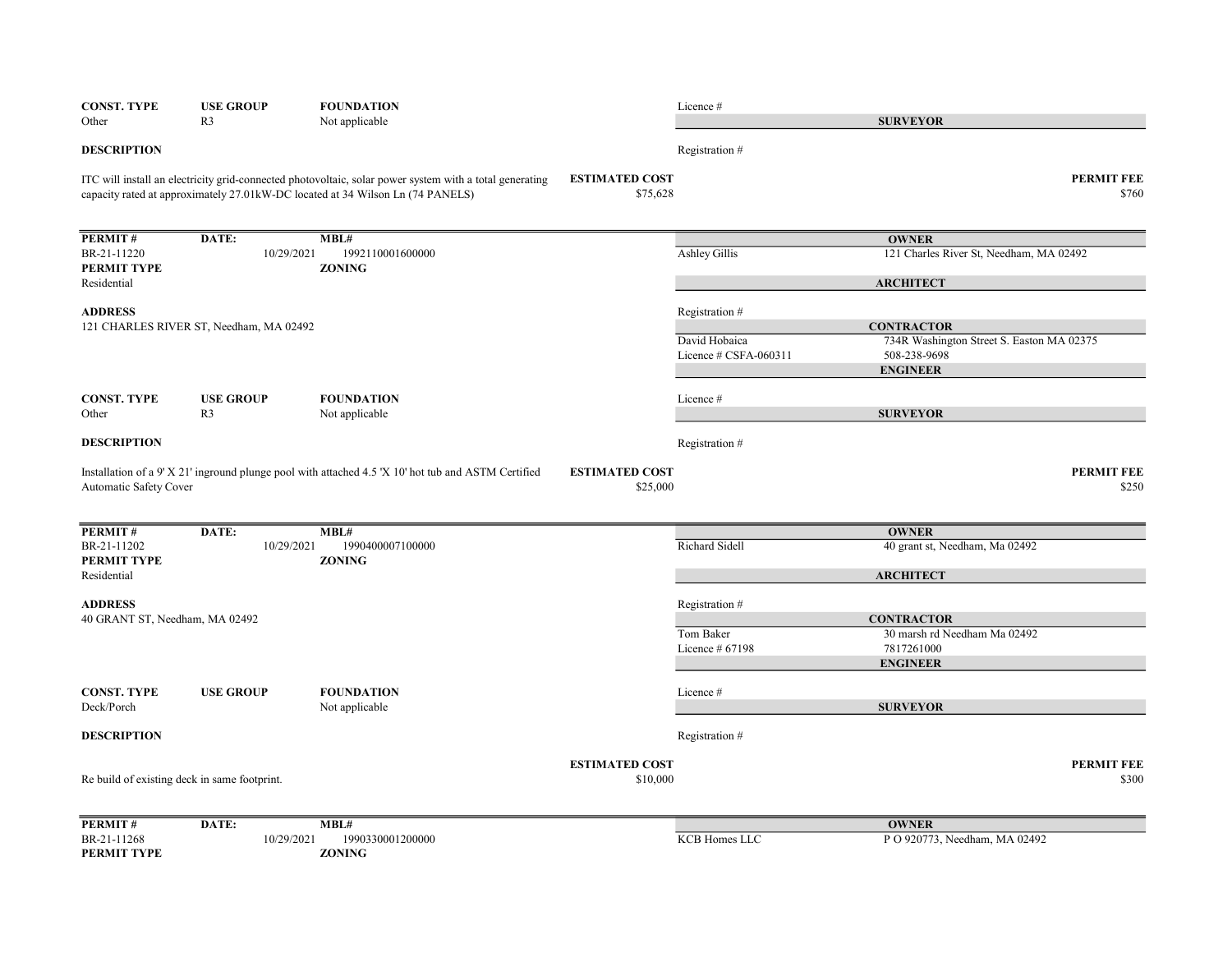| Residential                      |                                                                                  | <b>SRB</b>                                                                                        |                       |                                                          | <b>ARCHITECT</b>                          |
|----------------------------------|----------------------------------------------------------------------------------|---------------------------------------------------------------------------------------------------|-----------------------|----------------------------------------------------------|-------------------------------------------|
| <b>ADDRESS</b>                   |                                                                                  |                                                                                                   |                       | Registration #                                           |                                           |
| 22 EATON RD, Needham, MA 02492   |                                                                                  |                                                                                                   |                       |                                                          | <b>CONTRACTOR</b>                         |
|                                  |                                                                                  |                                                                                                   |                       | Larry Topjian                                            | 52 Boynton Street Pepperell MA 01463      |
|                                  |                                                                                  |                                                                                                   |                       | Licence $# CS-047705$                                    | 978-877-3262                              |
|                                  |                                                                                  |                                                                                                   |                       |                                                          | <b>ENGINEER</b>                           |
|                                  |                                                                                  |                                                                                                   |                       | Bradley Simonelli Field Resources Inc                    | PO Box 324 Needham MA 02492               |
| <b>CONST. TYPE</b>               | <b>USE GROUP</b>                                                                 | <b>FOUNDATION</b>                                                                                 |                       | Licence #47581                                           | 508-832-4332                              |
| New Construction                 | R <sub>3</sub>                                                                   | Poured Concrete                                                                                   |                       |                                                          | <b>SURVEYOR</b>                           |
| <b>DESCRIPTION</b>               |                                                                                  |                                                                                                   |                       | Bradley Simonelli Field Resources<br>Registration #47581 | P O 324 Needham MA 02492<br>508-832-4332  |
|                                  |                                                                                  | construct single family 6 bedrooms 7 1/2 baths including finished basement & attic, 2 car garage, | <b>ESTIMATED COST</b> |                                                          | <b>PERMIT FEE</b>                         |
| porch, NO DECK, 2 gas fireplace. |                                                                                  |                                                                                                   | \$790,000             |                                                          | \$7,900                                   |
| PERMIT#                          | DATE:                                                                            | MBL#                                                                                              |                       |                                                          | <b>OWNER</b>                              |
| BR-21-11299<br>PERMIT TYPE       | 11/01/2021                                                                       | 1991350006000000<br><b>ZONING</b>                                                                 |                       | <b>THOMAS MARTIN</b>                                     | 138 SYLVAN RD, NEEDHAM, MA 02492          |
| Residential                      |                                                                                  |                                                                                                   |                       |                                                          | <b>ARCHITECT</b>                          |
| <b>ADDRESS</b>                   |                                                                                  |                                                                                                   |                       | Registration #                                           |                                           |
| 138 SYLVAN RD, Needham, MA 02492 |                                                                                  |                                                                                                   |                       |                                                          | <b>CONTRACTOR</b>                         |
|                                  |                                                                                  |                                                                                                   |                       | GLENN O. GREEN, JR.                                      | 85 ELM STREET BELLINGHAM MA 02019         |
|                                  |                                                                                  |                                                                                                   |                       | Licence # 98773                                          | 774-571-8973                              |
|                                  |                                                                                  |                                                                                                   |                       |                                                          | <b>ENGINEER</b>                           |
|                                  |                                                                                  |                                                                                                   |                       |                                                          |                                           |
| <b>CONST. TYPE</b>               | <b>USE GROUP</b>                                                                 | <b>FOUNDATION</b>                                                                                 |                       | Licence #                                                |                                           |
| Other                            | R <sub>3</sub>                                                                   | Not applicable                                                                                    |                       |                                                          | <b>SURVEYOR</b>                           |
| <b>DESCRIPTION</b>               |                                                                                  |                                                                                                   |                       | Registration #                                           |                                           |
|                                  |                                                                                  |                                                                                                   | <b>ESTIMATED COST</b> |                                                          | <b>PERMIT FEE</b>                         |
|                                  | Installation of a gas insert $&$ dual liner kit in to existing masonry fireplace |                                                                                                   | \$5,370               |                                                          | \$150                                     |
|                                  |                                                                                  |                                                                                                   |                       |                                                          |                                           |
| PERMIT#                          | DATE:                                                                            | MBL#                                                                                              |                       |                                                          | <b>OWNER</b>                              |
| BR-21-11277                      | 11/01/2021                                                                       | 1990110006500000                                                                                  |                       | Igor Komm                                                | 473 Great Plain Avenue, Needham, MA 02492 |
| PERMIT TYPE<br>Residential       |                                                                                  | <b>ZONING</b>                                                                                     |                       |                                                          | <b>ARCHITECT</b>                          |
| <b>ADDRESS</b>                   |                                                                                  |                                                                                                   |                       | Registration #                                           |                                           |
|                                  | 473 GREAT PLAIN AVE, Needham, MA 02492                                           |                                                                                                   |                       |                                                          | <b>CONTRACTOR</b>                         |
|                                  |                                                                                  |                                                                                                   |                       | Adam Glenn                                               | 59 Tosca Drive Stoughton MA 02072         |
|                                  |                                                                                  |                                                                                                   |                       | Licence #106148                                          | 781-205-4516                              |
|                                  |                                                                                  |                                                                                                   |                       |                                                          | <b>ENGINEER</b>                           |
| <b>CONST. TYPE</b>               | <b>USE GROUP</b>                                                                 | <b>FOUNDATION</b>                                                                                 |                       | Licence #                                                |                                           |
| Other                            | R <sub>3</sub>                                                                   | Not applicable                                                                                    |                       |                                                          | <b>SURVEYOR</b>                           |
| <b>DESCRIPTION</b>               |                                                                                  |                                                                                                   |                       | Registration #                                           |                                           |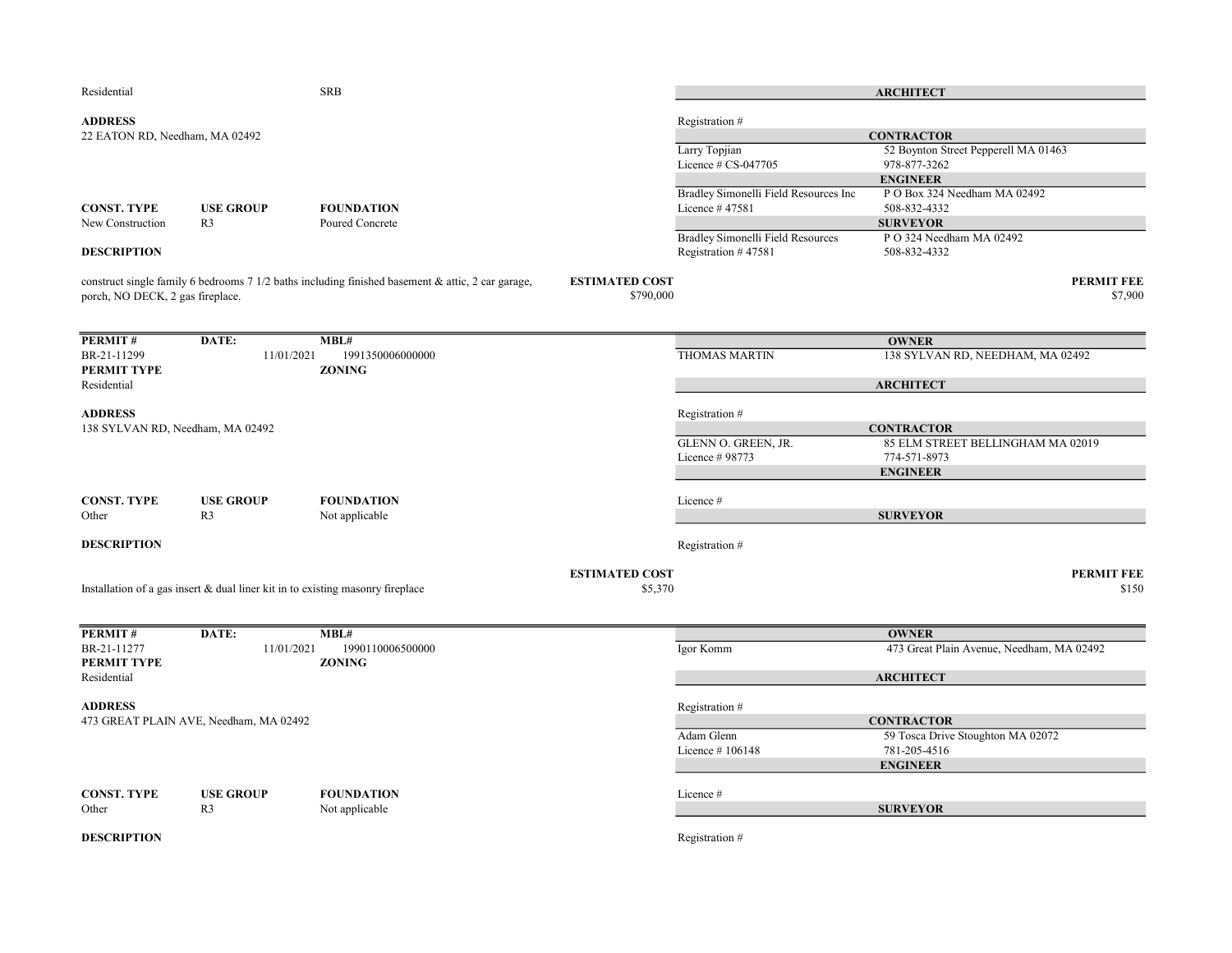## RESIDENTIAL WEATHERIZATION/AIR SEALING THROUGH THE MASS SAVE PROGRAM. ESTIMATED COST **A COMPUT ALL AND A CONTROLLY A** NO STRUCTURAL CHANGES. SITE I.D #: 9936591

| PERMIT#                           | DATE:                                               | MBL#                                                                  |                       |                  | <b>OWNER</b>                                 |
|-----------------------------------|-----------------------------------------------------|-----------------------------------------------------------------------|-----------------------|------------------|----------------------------------------------|
| BR-21-11292                       | 11/01/2021                                          |                                                                       |                       | Michael Flaherty | 903 Webster Street UNIT 1, Needham, MA 02494 |
| PERMIT TYPE                       |                                                     | <b>ZONING</b>                                                         |                       |                  |                                              |
| Residential                       |                                                     |                                                                       |                       |                  | <b>ARCHITECT</b>                             |
|                                   |                                                     |                                                                       |                       |                  |                                              |
| <b>ADDRESS</b>                    |                                                     |                                                                       |                       | Registration #   |                                              |
| 903 WEBSTER ST, Needham, MA 02492 |                                                     |                                                                       |                       |                  | <b>CONTRACTOR</b>                            |
|                                   |                                                     |                                                                       |                       | Adam Glenn       | 59 Tosca Drive Stoughton MA 02072            |
|                                   |                                                     |                                                                       |                       | Licence #106148  | 7812054516                                   |
|                                   |                                                     |                                                                       |                       |                  | <b>ENGINEER</b>                              |
| <b>CONST. TYPE</b>                | <b>USE GROUP</b>                                    | <b>FOUNDATION</b>                                                     |                       | Licence #        |                                              |
| Other                             | R <sub>3</sub>                                      | Not applicable                                                        |                       |                  | <b>SURVEYOR</b>                              |
|                                   |                                                     |                                                                       |                       |                  |                                              |
| <b>DESCRIPTION</b>                |                                                     |                                                                       |                       | Registration #   |                                              |
|                                   |                                                     |                                                                       |                       |                  |                                              |
|                                   |                                                     | RESIDENTIAL WEATHERIZATION/AIR SEALING THROUGH THE MASS SAVE PROGRAM. | <b>ESTIMATED COST</b> |                  | <b>PERMIT FEE</b>                            |
|                                   | NO STRUCTURAL CHANGES. SITE I.D #: 1791317          |                                                                       | \$400                 |                  | \$150                                        |
|                                   |                                                     |                                                                       |                       |                  |                                              |
|                                   |                                                     |                                                                       |                       |                  |                                              |
| PERMIT#                           | DATE:                                               | MBL#                                                                  |                       |                  | <b>OWNER</b>                                 |
| BR-21-11293                       | 11/01/2021                                          | 1990380001400000                                                      |                       | Michael Flaherty | 903 Webster Street, Needham, MA 02492        |
| PERMIT TYPE                       |                                                     | <b>ZONING</b>                                                         |                       |                  |                                              |
| Residential                       |                                                     |                                                                       |                       |                  | <b>ARCHITECT</b>                             |
|                                   |                                                     |                                                                       |                       |                  |                                              |
| <b>ADDRESS</b>                    |                                                     |                                                                       |                       | Registration #   |                                              |
|                                   | 903 WEBSTER ST, Unit 2, Needham, MA 02492           |                                                                       |                       |                  | <b>CONTRACTOR</b>                            |
|                                   |                                                     |                                                                       |                       | Adam Glenn       | 59 Tosca Drive Stoughton MA 02072            |
|                                   |                                                     |                                                                       |                       | Licence #106148  | 7812054516                                   |
|                                   |                                                     |                                                                       |                       |                  | <b>ENGINEER</b>                              |
|                                   |                                                     |                                                                       |                       |                  |                                              |
| <b>CONST. TYPE</b>                | <b>USE GROUP</b>                                    | <b>FOUNDATION</b>                                                     |                       | Licence#         |                                              |
| Other                             | R <sub>3</sub>                                      | Not applicable                                                        |                       |                  | <b>SURVEYOR</b>                              |
| <b>DESCRIPTION</b>                |                                                     |                                                                       |                       | Registration #   |                                              |
|                                   |                                                     |                                                                       |                       |                  |                                              |
|                                   |                                                     | UNIT 2 - RESIDENTIAL WEATHERIZATION/AIR SEALING THROUGH THE MASS SAVE | <b>ESTIMATED COST</b> |                  | <b>PERMIT FEE</b>                            |
|                                   | PROGRAM. NO STRUCTURAL CHANGES. SITE I.D #: 2037511 |                                                                       | \$5,000               |                  | \$150                                        |
|                                   |                                                     |                                                                       |                       |                  |                                              |
|                                   |                                                     |                                                                       |                       |                  |                                              |
| PERMIT#                           | DATE:                                               | MBL#                                                                  |                       |                  | <b>OWNER</b>                                 |
| DEMO-21-10099                     | 11/01/2021                                          | 1992040000400020                                                      |                       |                  | , ,                                          |
| PERMIT TYPE                       |                                                     | <b>ZONING</b>                                                         |                       |                  |                                              |
| Demolition                        |                                                     |                                                                       |                       |                  | <b>ARCHITECT</b>                             |
|                                   |                                                     |                                                                       |                       |                  |                                              |
| <b>ADDRESS</b>                    |                                                     |                                                                       |                       | Registration #   |                                              |
|                                   | 768 CHESTNUT ST, Needham, MA 02492                  |                                                                       |                       |                  | <b>CONTRACTOR</b>                            |

768 Chestnut Street Needham MA 02492<br>6177599820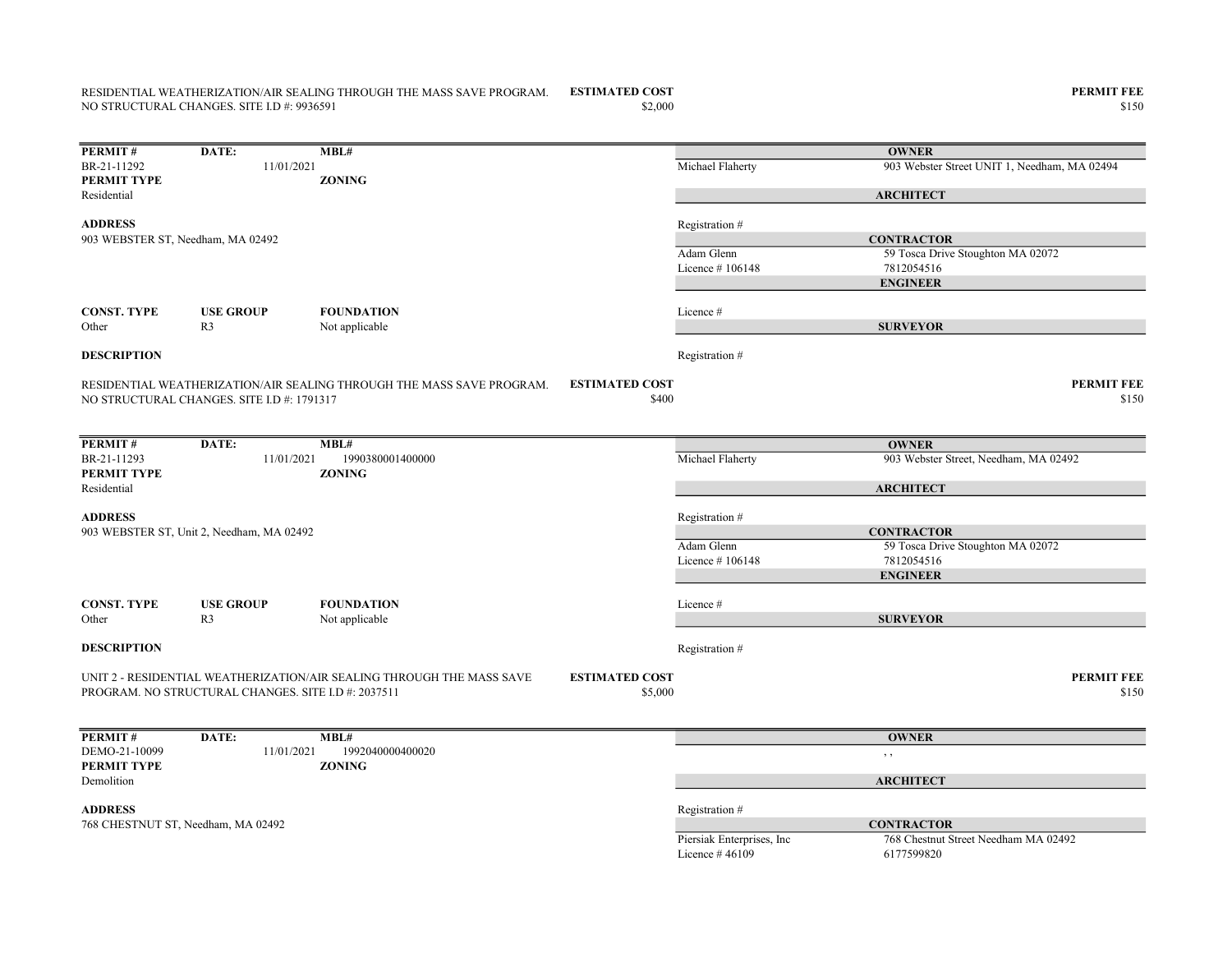|                                           |                  |                                                                                                     |                                  |                                                    | <b>ENGINEER</b>                                           |
|-------------------------------------------|------------------|-----------------------------------------------------------------------------------------------------|----------------------------------|----------------------------------------------------|-----------------------------------------------------------|
| <b>CONST. TYPE</b>                        | <b>USE GROUP</b> | <b>FOUNDATION</b>                                                                                   |                                  | Licence #                                          |                                                           |
| Entire building<br>(including foundation) |                  |                                                                                                     |                                  |                                                    | <b>SURVEYOR</b>                                           |
| <b>DESCRIPTION</b>                        |                  |                                                                                                     |                                  | Registration #                                     |                                                           |
|                                           |                  |                                                                                                     | <b>ESTIMATED COST</b>            |                                                    | <b>PERMIT FEE</b>                                         |
|                                           |                  | Demo existing single family home as part of subdivision approval for new road entitled Heather Lane | \$12,000                         |                                                    | \$150                                                     |
| PERMIT#                                   | DATE:            | MBL#                                                                                                |                                  |                                                    | <b>OWNER</b>                                              |
| BC-21-10114<br>PERMIT TYPE                | 11/01/2021       | 1990730002200000<br><b>ZONING</b>                                                                   |                                  | NoNo Song LLCFW Webb                               | 160 Middlesex Highway, Bedford, Mass 01730                |
| Commercial                                |                  | Business - B                                                                                        |                                  |                                                    | <b>ARCHITECT</b>                                          |
| <b>ADDRESS</b>                            |                  |                                                                                                     |                                  | Registration #                                     |                                                           |
| 68 HIGHLAND AVE, Needham, MA 02492        |                  |                                                                                                     |                                  | Carmen Maggiacomo                                  | <b>CONTRACTOR</b><br>32 Maple Street Melrose Mass 02176   |
|                                           |                  |                                                                                                     |                                  | Licence # 21528                                    | 6174290633                                                |
|                                           |                  |                                                                                                     |                                  |                                                    | <b>ENGINEER</b>                                           |
| <b>CONST. TYPE</b>                        | <b>USE GROUP</b> | <b>FOUNDATION</b>                                                                                   |                                  | Licence #                                          |                                                           |
| Addition/Alterations                      | Mercantile - M   | Poured Concrete                                                                                     |                                  |                                                    | <b>SURVEYOR</b>                                           |
| <b>DESCRIPTION</b>                        |                  |                                                                                                     |                                  | Not needed Not needed<br>Registration # Not needed | Not needed Not needed Not needed Not needed<br>Not needed |
|                                           |                  |                                                                                                     | <b>ESTIMATED COST</b>            |                                                    | <b>PERMIT FEE</b>                                         |
| Construction of interior showroom walls.  |                  |                                                                                                     | \$95,000                         |                                                    | \$950                                                     |
| PERMIT#                                   | DATE:            | MBL#                                                                                                |                                  |                                                    | <b>OWNER</b>                                              |
| BR-21-11272<br>PERMIT TYPE                | 11/01/2021       | 1991260000400000<br><b>ZONING</b>                                                                   |                                  | <b>DANIEL FULFORD</b>                              | 15 NEHOIDEN STREET, NEEDHAM, MA 02492                     |
| Residential                               |                  |                                                                                                     |                                  |                                                    | <b>ARCHITECT</b>                                          |
| <b>ADDRESS</b>                            |                  |                                                                                                     |                                  | Registration #                                     |                                                           |
| 15 NEHOIDEN ST, Needham, MA 02492         |                  |                                                                                                     |                                  |                                                    | <b>CONTRACTOR</b>                                         |
|                                           |                  |                                                                                                     |                                  | <b>RICHARD TAGLIENTI</b><br>Licence #17053         | 64 CHARLES COURT SOUTHBORO MA 01772<br>508-875-8930       |
|                                           |                  |                                                                                                     |                                  |                                                    | <b>ENGINEER</b>                                           |
| <b>CONST. TYPE</b>                        | <b>USE GROUP</b> | <b>FOUNDATION</b>                                                                                   |                                  | Licence #                                          |                                                           |
| Other                                     | R <sub>3</sub>   | Not applicable                                                                                      |                                  |                                                    | <b>SURVEYOR</b>                                           |
| <b>DESCRIPTION</b>                        |                  |                                                                                                     |                                  | Registration #                                     |                                                           |
| <b>FIBERGLASS BATTING</b>                 |                  | INSULATE ATTIC FLOOR WITH CELLULOSE AND CRAWLSPACE CEILING WITH                                     | <b>ESTIMATED COST</b><br>\$8,408 |                                                    | <b>PERMIT FEE</b><br>\$150                                |
| PERMIT#                                   | DATE:            | MBL#                                                                                                |                                  |                                                    | <b>OWNER</b>                                              |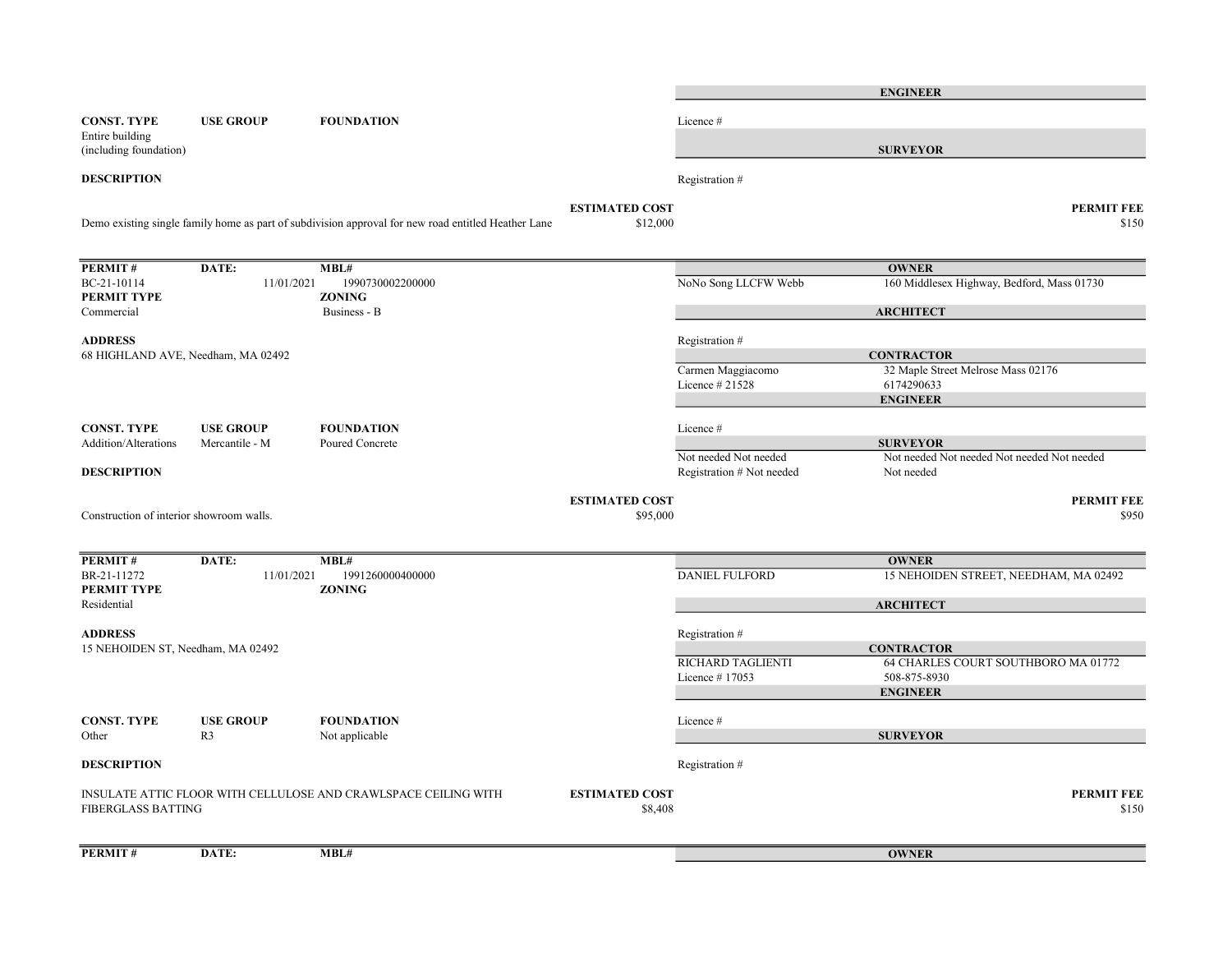| BR-21-11288<br>PERMIT TYPE      | 11/01/2021                                        | 1990640003500000<br><b>ZONING</b>                                                                   |                                   | Jason Fogler        | 34 Burnside Road, Needham, Ma 02492                           |
|---------------------------------|---------------------------------------------------|-----------------------------------------------------------------------------------------------------|-----------------------------------|---------------------|---------------------------------------------------------------|
| Residential                     |                                                   |                                                                                                     |                                   |                     | <b>ARCHITECT</b>                                              |
| <b>ADDRESS</b>                  |                                                   |                                                                                                     |                                   | Registration#       |                                                               |
|                                 | 34 BURNSIDE RD, Needham, MA 02492                 |                                                                                                     |                                   | Fiacra Paul Fahy    | <b>CONTRACTOR</b><br>22 Spring Glen Circle Braintree Ma 02184 |
|                                 |                                                   |                                                                                                     |                                   | Licence # CS-078622 | 617 293 4867                                                  |
|                                 |                                                   |                                                                                                     |                                   |                     | <b>ENGINEER</b>                                               |
| <b>CONST. TYPE</b>              | <b>USE GROUP</b>                                  | <b>FOUNDATION</b>                                                                                   |                                   | Licence #           |                                                               |
| Deck/Porch                      |                                                   | Other                                                                                               |                                   |                     | <b>SURVEYOR</b>                                               |
| <b>DESCRIPTION</b>              |                                                   |                                                                                                     |                                   | Registration#       |                                                               |
| railings.                       |                                                   | Re-build existing front porch using same footprint as existing. new footings, framing, decking $\&$ | <b>ESTIMATED COST</b><br>\$37,300 |                     | <b>PERMIT FEE</b><br>\$380                                    |
|                                 |                                                   |                                                                                                     |                                   |                     |                                                               |
| <b>PERMIT#</b>                  | DATE:                                             | MBL#                                                                                                |                                   |                     | <b>OWNER</b>                                                  |
| BR-21-11306<br>PERMIT TYPE      | 11/02/2021                                        | 1990630002900000<br><b>ZONING</b>                                                                   |                                   | Diana Babson        | 21 Mellen St, Needham, MA 02494                               |
| Residential                     |                                                   |                                                                                                     |                                   |                     | <b>ARCHITECT</b>                                              |
| <b>ADDRESS</b>                  |                                                   |                                                                                                     |                                   | Registration #      |                                                               |
| 21 MELLEN ST, Needham, MA 02492 |                                                   |                                                                                                     |                                   |                     | <b>CONTRACTOR</b>                                             |
|                                 |                                                   |                                                                                                     |                                   | Romain Strecker     | 10 Upton Dr Wilmington MA 01887                               |
|                                 |                                                   |                                                                                                     |                                   | Licence # CS-096385 | 7813097540                                                    |
|                                 |                                                   |                                                                                                     |                                   |                     | <b>ENGINEER</b>                                               |
| <b>CONST. TYPE</b>              | <b>USE GROUP</b>                                  | <b>FOUNDATION</b>                                                                                   |                                   | Licence#            |                                                               |
| Other                           | R <sub>3</sub>                                    | Not applicable                                                                                      |                                   |                     | <b>SURVEYOR</b>                                               |
| <b>DESCRIPTION</b>              |                                                   |                                                                                                     |                                   | Registration #      |                                                               |
|                                 |                                                   |                                                                                                     | <b>ESTIMATED COST</b>             |                     | PERMIT FEE                                                    |
|                                 | Insulation work as part of the MASS Save program. |                                                                                                     | \$4,000                           |                     | \$150                                                         |
| PERMIT#                         | DATE:                                             | MBL#                                                                                                |                                   |                     | <b>OWNER</b>                                                  |
| BR-21-11310                     | 11/02/2021                                        | 1991270001400000                                                                                    |                                   | Megan McKennedy     | 1028 Central Ave, Needham, MA 02492                           |
| PERMIT TYPE<br>Residential      |                                                   | <b>ZONING</b>                                                                                       |                                   |                     | <b>ARCHITECT</b>                                              |
| <b>ADDRESS</b>                  |                                                   |                                                                                                     |                                   |                     |                                                               |
|                                 | 1028 CENTRAL AVE, Needham, MA 02492               |                                                                                                     |                                   | Registration #      | <b>CONTRACTOR</b>                                             |
|                                 |                                                   |                                                                                                     |                                   | Romain Strecker     | 10 Upton Dr Wilmington MA 01887                               |
|                                 |                                                   |                                                                                                     |                                   | Licence # CS-096385 | 7813097540                                                    |
|                                 |                                                   |                                                                                                     |                                   |                     | <b>ENGINEER</b>                                               |
| <b>CONST. TYPE</b>              | <b>USE GROUP</b>                                  | <b>FOUNDATION</b>                                                                                   |                                   | Licence #           |                                                               |
| Other                           | R <sub>3</sub>                                    | Not applicable                                                                                      |                                   |                     | <b>SURVEYOR</b>                                               |
|                                 |                                                   |                                                                                                     |                                   |                     |                                                               |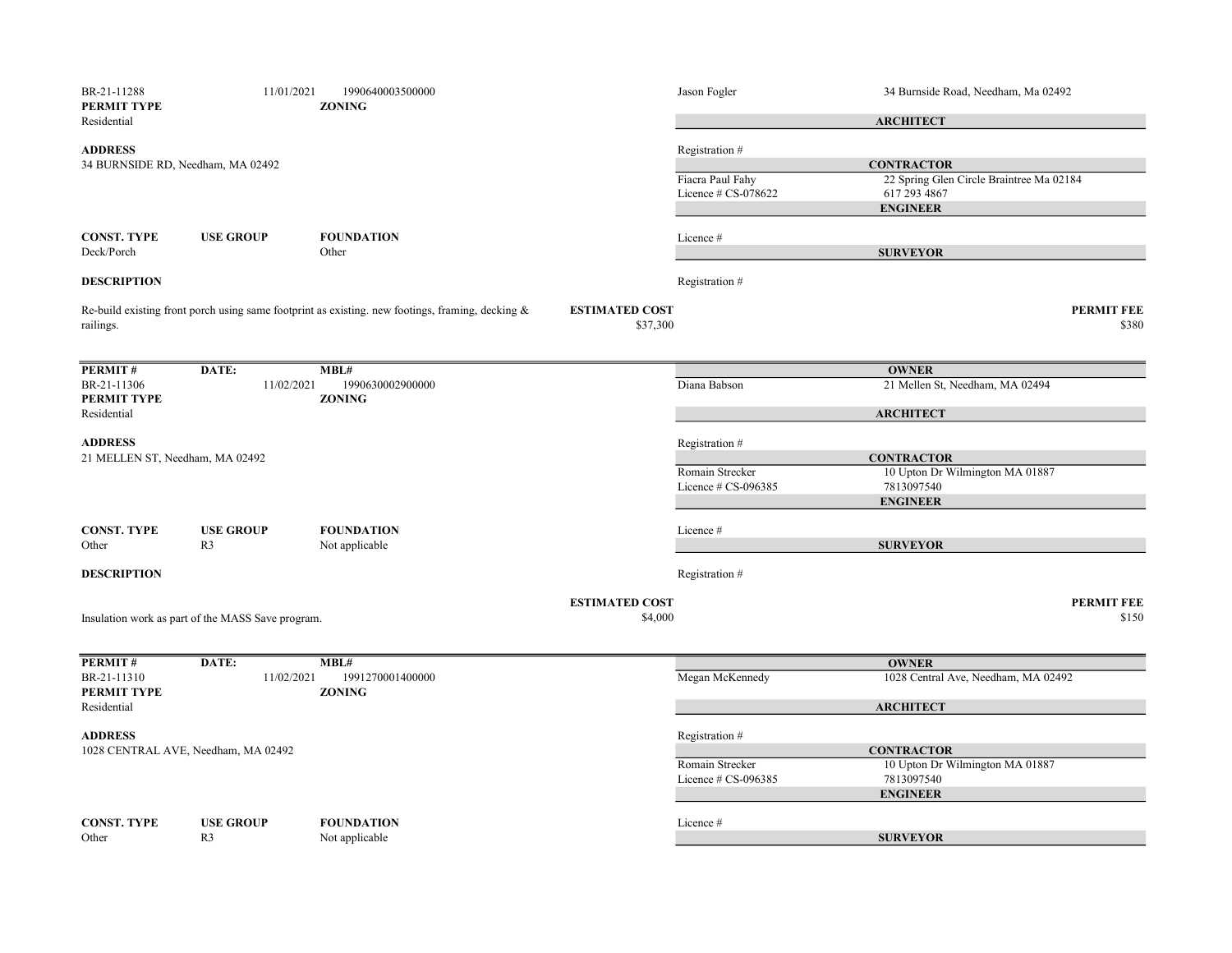| <b>DESCRIPTION</b>                                  |                                                   |                                                                                        |                                  | Registration #                          |                                                   |                            |
|-----------------------------------------------------|---------------------------------------------------|----------------------------------------------------------------------------------------|----------------------------------|-----------------------------------------|---------------------------------------------------|----------------------------|
|                                                     | Insulation work as part of the MASS Save program. |                                                                                        | <b>ESTIMATED COST</b><br>\$8,000 |                                         |                                                   | <b>PERMIT FEE</b><br>\$150 |
|                                                     |                                                   |                                                                                        |                                  |                                         |                                                   |                            |
| PERMIT#                                             | DATE:                                             | MBL#                                                                                   |                                  |                                         | <b>OWNER</b>                                      |                            |
| BR-21-11311                                         | 11/02/2021                                        | 1991390008600000                                                                       |                                  | Gary & Lisa Vassar                      | 61 Blake Street, Needham, MA 02492                |                            |
| <b>PERMIT TYPE</b><br>Residential                   |                                                   | <b>ZONING</b>                                                                          |                                  |                                         | <b>ARCHITECT</b>                                  |                            |
|                                                     |                                                   |                                                                                        |                                  |                                         |                                                   |                            |
| <b>ADDRESS</b><br>61 BLAKE ST, Needham, MA 02492    |                                                   |                                                                                        |                                  | Registration #                          | <b>CONTRACTOR</b>                                 |                            |
|                                                     |                                                   |                                                                                        |                                  | Kevin Blakeman<br>Licence # CSFA-046783 | 9 Clover Terrace Natick MA 17690<br>7747-286-1240 |                            |
|                                                     |                                                   |                                                                                        |                                  |                                         | <b>ENGINEER</b>                                   |                            |
|                                                     | <b>USE GROUP</b>                                  | <b>FOUNDATION</b>                                                                      |                                  |                                         |                                                   |                            |
| <b>CONST. TYPE</b><br>Other                         | R <sub>3</sub>                                    | Not applicable                                                                         |                                  | Licence #                               | <b>SURVEYOR</b>                                   |                            |
| <b>DESCRIPTION</b>                                  |                                                   |                                                                                        |                                  | Registration #                          |                                                   |                            |
|                                                     |                                                   |                                                                                        | <b>ESTIMATED COST</b>            |                                         |                                                   | <b>PERMIT FEE</b>          |
|                                                     |                                                   | Strip existing shingles from back porch only. Install new shingles. Dispose of debris. | \$2,470                          |                                         |                                                   | \$150                      |
| PERMIT#                                             | DATE:                                             | MBL#                                                                                   |                                  |                                         | <b>OWNER</b>                                      |                            |
| BR-21-11298                                         | 11/02/2021                                        | 1990540007400000                                                                       |                                  | Roy Dalsheim                            | 11 Melrose Ave, Needham, Ma. 02492                |                            |
| <b>PERMIT TYPE</b><br>Residential                   |                                                   | <b>ZONING</b>                                                                          |                                  |                                         | <b>ARCHITECT</b>                                  |                            |
|                                                     |                                                   |                                                                                        |                                  |                                         |                                                   |                            |
| <b>ADDRESS</b><br>11 MELROSE AVE, Needham, MA 02492 |                                                   |                                                                                        |                                  | Registration #                          | <b>CONTRACTOR</b>                                 |                            |
|                                                     |                                                   |                                                                                        |                                  | Gary Fisher                             | 132 Summer St Medway Ma. 02053                    |                            |
|                                                     |                                                   |                                                                                        |                                  | Licence #27684                          | 508-272-1141                                      |                            |
|                                                     |                                                   |                                                                                        |                                  |                                         | <b>ENGINEER</b>                                   |                            |
| <b>CONST. TYPE</b>                                  | <b>USE GROUP</b>                                  | <b>FOUNDATION</b>                                                                      |                                  | Licence#                                |                                                   |                            |
| Addition/Alterations                                | R <sub>3</sub>                                    | Poured Concrete                                                                        |                                  |                                         | <b>SURVEYOR</b>                                   |                            |
| <b>DESCRIPTION</b>                                  |                                                   |                                                                                        |                                  | Registration #                          |                                                   |                            |
|                                                     |                                                   |                                                                                        | <b>ESTIMATED COST</b>            |                                         |                                                   | <b>PERMIT FEE</b>          |
| Replace kitchen cabinets                            |                                                   |                                                                                        | \$21,000                         |                                         |                                                   | \$210                      |
| PERMIT#                                             | DATE:                                             | MBL#                                                                                   |                                  |                                         | <b>OWNER</b>                                      |                            |
| BR-21-11204                                         | 11/02/2021                                        | 1990370005600000                                                                       |                                  | Hillcrest development                   | PO BOX 920276, Needham, MA 02492                  |                            |
| <b>PERMIT TYPE</b>                                  |                                                   | <b>ZONING</b>                                                                          |                                  |                                         |                                                   |                            |
| Residential                                         |                                                   | <b>SRB</b>                                                                             |                                  | Henry Bobek signature designs           | <b>ARCHITECT</b><br>73 Bishop rd Sharon MA 02067  |                            |
| <b>ADDRESS</b>                                      |                                                   |                                                                                        |                                  | Registration #10359                     | 7818060063                                        |                            |
| 90 NORFOLK ST, Needham, MA 02492                    |                                                   |                                                                                        |                                  |                                         | <b>CONTRACTOR</b>                                 |                            |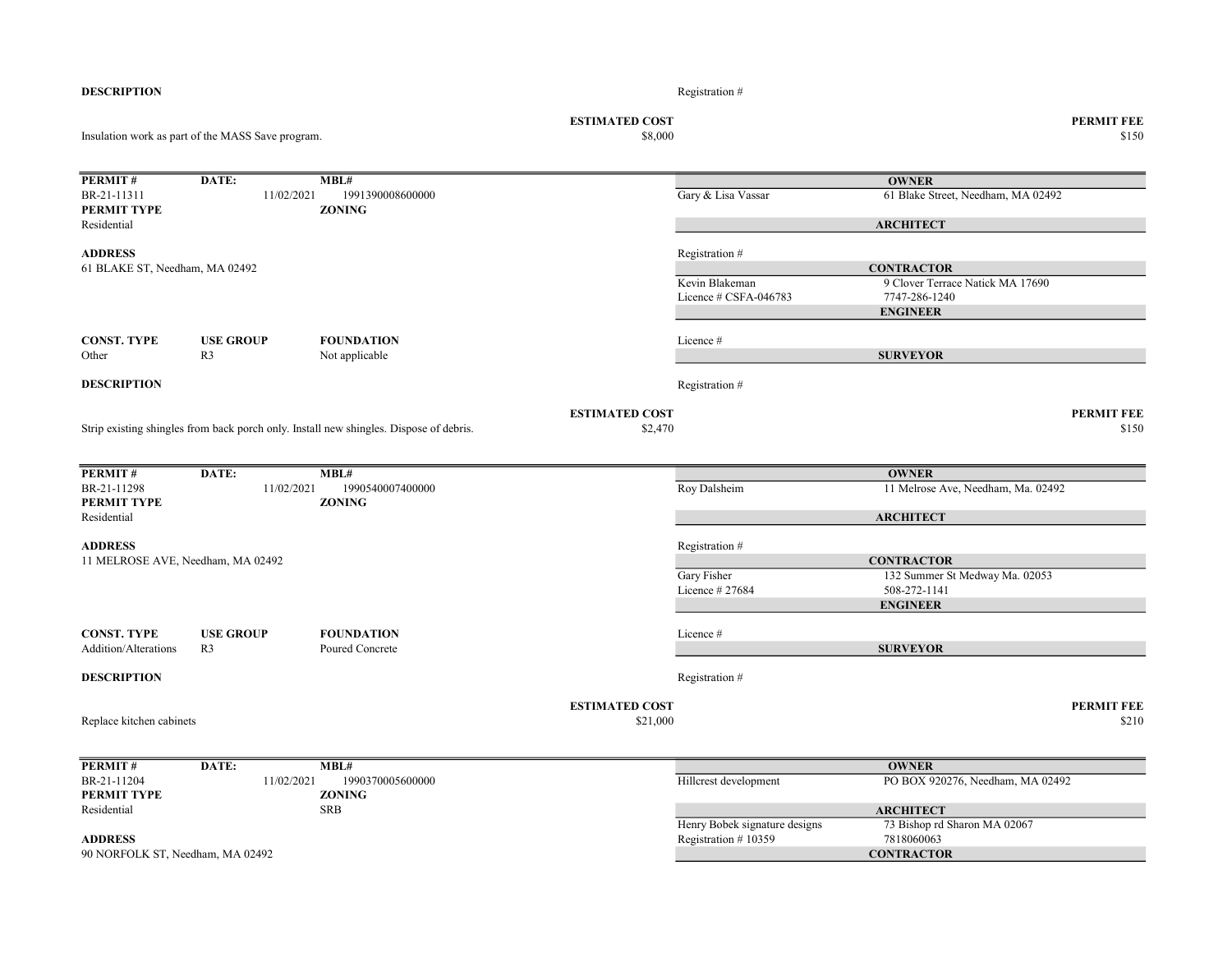|                                        |                                         |                                                                                                     |                                    | Hillcrest development<br>Licence #103400                   | po box 920276 Needham MA 02492<br>5085747474                    |
|----------------------------------------|-----------------------------------------|-----------------------------------------------------------------------------------------------------|------------------------------------|------------------------------------------------------------|-----------------------------------------------------------------|
|                                        |                                         |                                                                                                     |                                    |                                                            | <b>ENGINEER</b>                                                 |
|                                        |                                         |                                                                                                     |                                    |                                                            |                                                                 |
| <b>CONST. TYPE</b><br>New Construction | <b>USE GROUP</b><br>R <sub>3</sub>      | <b>FOUNDATION</b><br>Poured Concrete                                                                |                                    | Licence#                                                   | <b>SURVEYOR</b>                                                 |
|                                        |                                         |                                                                                                     |                                    | Matt Belski Matt Belski                                    | 35 Maple st w newbury MA 02435                                  |
| <b>DESCRIPTION</b>                     |                                         |                                                                                                     |                                    | Registration #37557                                        | 9783638130                                                      |
| deck, no porch, 2 car garage           |                                         | New construction single family 6 bedr. 5 1/2 bath finished basement finished attic gas fireplace no | <b>ESTIMATED COST</b><br>\$723,740 |                                                            | <b>PERMIT FEE</b><br>\$7,240                                    |
| PERMIT#                                | DATE:                                   | MBL#                                                                                                |                                    |                                                            | <b>OWNER</b>                                                    |
| BR-21-11077                            | 11/02/2021                              | 1990670000100000                                                                                    |                                    | Noreen Capraro                                             | 28 Jayne Road, Needham, Massachusetts 02494                     |
| PERMIT TYPE                            |                                         | <b>ZONING</b>                                                                                       |                                    |                                                            |                                                                 |
| Residential                            |                                         | SR-B                                                                                                |                                    |                                                            | <b>ARCHITECT</b>                                                |
|                                        |                                         |                                                                                                     |                                    | Bee Howes Bee Howes, Architect                             | 60 Oakcrest Road Needham Massachusetts 02492                    |
| <b>ADDRESS</b>                         |                                         |                                                                                                     |                                    | Registration #8631                                         | 781-444-1855                                                    |
| 28 JAYNE RD, Needham, MA 02492         |                                         |                                                                                                     |                                    | David M. Slicklen                                          | <b>CONTRACTOR</b><br>21 Upland Road Needham Massachusetts 02492 |
|                                        |                                         |                                                                                                     |                                    | Licence # CSFA-069080                                      | 781-848-3841                                                    |
|                                        |                                         |                                                                                                     |                                    |                                                            | <b>ENGINEER</b>                                                 |
|                                        |                                         |                                                                                                     |                                    | Steve Siegel Siegel Associates                             | 860 Walnut Street Newton Massachusetts 02459                    |
| <b>CONST. TYPE</b>                     | <b>USE GROUP</b>                        | <b>FOUNDATION</b>                                                                                   |                                    | Licence # 35496                                            | 617-244-1612                                                    |
| <b>Addition/Alterations</b>            | R <sub>3</sub>                          | Poured Concrete                                                                                     |                                    |                                                            | <b>SURVEYOR</b>                                                 |
| <b>DESCRIPTION</b>                     |                                         |                                                                                                     |                                    | Christopher C. Charlton Continental<br>Registration #48649 | 105 Beaver Street Franklin Massachusetts 02038<br>508-528-2528  |
| and kitchen.                           |                                         | Additions and renovations adding of a second floor to a one story ranch. New garage, family room    | <b>ESTIMATED COST</b><br>\$600,000 |                                                            | <b>PERMIT FEE</b><br>\$6,000                                    |
| PERMIT#                                | DATE:                                   | MBL#                                                                                                |                                    |                                                            | <b>OWNER</b>                                                    |
| BR-21-11010                            | 11/03/2021                              | 1992150003500000                                                                                    |                                    | Andrew Jeas                                                | 299 Charles River St., Needham, MA 02492                        |
| PERMIT TYPE                            |                                         | <b>ZONING</b>                                                                                       |                                    |                                                            |                                                                 |
| Residential                            |                                         | <b>SRA</b>                                                                                          |                                    |                                                            | <b>ARCHITECT</b>                                                |
|                                        |                                         |                                                                                                     |                                    |                                                            |                                                                 |
| <b>ADDRESS</b>                         | 299 CHARLES RIVER ST, Needham, MA 02492 |                                                                                                     |                                    | Registration #                                             | <b>CONTRACTOR</b>                                               |
|                                        |                                         |                                                                                                     |                                    |                                                            |                                                                 |
|                                        |                                         |                                                                                                     |                                    | Licence #                                                  |                                                                 |
|                                        |                                         |                                                                                                     |                                    |                                                            | <b>ENGINEER</b>                                                 |
|                                        |                                         |                                                                                                     |                                    | George Dimakarakos, Everett Skinner IV                     |                                                                 |
|                                        |                                         |                                                                                                     |                                    | Stamski and McNary, The Barn Yard                          | 1000 Main St., 9 Village St. Acton, Ellington MA, CT            |
|                                        |                                         |                                                                                                     |                                    | Enterprises Inc.                                           | 172006029                                                       |
| <b>CONST. TYPE</b>                     | <b>USE GROUP</b>                        | <b>FOUNDATION</b>                                                                                   |                                    | Licence #4128150034                                        | 978-263-8585,860-454-9103                                       |
| Addition/Alterations                   | R <sub>3</sub>                          | Slab on Grade                                                                                       |                                    | Joseph March Stamski and McNary Inc.                       | <b>SURVEYOR</b><br>1000 Main St. Acton MA 01720                 |
| <b>DESCRIPTION</b>                     |                                         |                                                                                                     |                                    | Registration #36384                                        | 978-263-8585                                                    |
|                                        |                                         |                                                                                                     | <b>ESTIMATED COST</b>              |                                                            | <b>PERMIT FEE</b>                                               |
| Construction of a detached garage      |                                         |                                                                                                     | \$80,000                           |                                                            | \$800                                                           |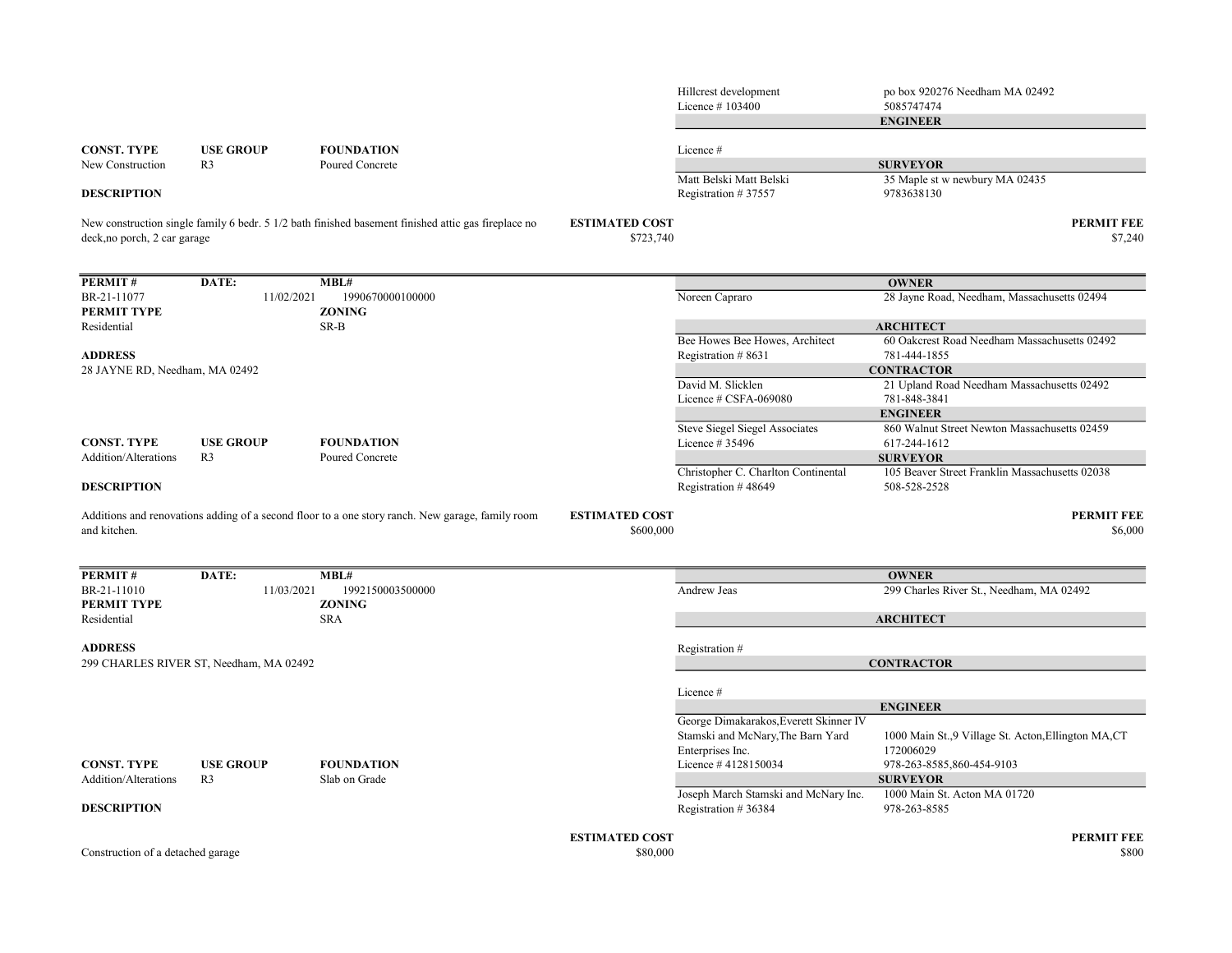| PERMIT#                            | DATE:            | MBL#                                                                                                                             |                          | <b>OWNER</b>                            |
|------------------------------------|------------------|----------------------------------------------------------------------------------------------------------------------------------|--------------------------|-----------------------------------------|
| BR-21-11303                        | 11/03/2021       | 1990440004900000                                                                                                                 | Nicholas & Rebekah Roper | 537 Chestnut Street, Needham, MA 02492  |
| PERMIT TYPE                        |                  | <b>ZONING</b>                                                                                                                    |                          |                                         |
| Residential                        |                  |                                                                                                                                  |                          | <b>ARCHITECT</b>                        |
|                                    |                  |                                                                                                                                  |                          |                                         |
| <b>ADDRESS</b>                     |                  |                                                                                                                                  | Registration #           |                                         |
| 537 CHESTNUT ST, Needham, MA 02492 |                  |                                                                                                                                  |                          | <b>CONTRACTOR</b>                       |
|                                    |                  |                                                                                                                                  | Ian Moore                | 348 Boston Post Road Sudbury MA 01776   |
|                                    |                  |                                                                                                                                  | Licence # CS-098815      | 508-740-1932                            |
|                                    |                  |                                                                                                                                  |                          | <b>ENGINEER</b>                         |
|                                    |                  |                                                                                                                                  |                          |                                         |
| <b>CONST. TYPE</b>                 | <b>USE GROUP</b> | <b>FOUNDATION</b>                                                                                                                | Licence #                |                                         |
| <b>Addition/Alterations</b>        | R <sub>3</sub>   | Poured Concrete                                                                                                                  |                          | <b>SURVEYOR</b>                         |
| <b>DESCRIPTION</b>                 |                  |                                                                                                                                  | Registration #           |                                         |
|                                    |                  |                                                                                                                                  |                          |                                         |
|                                    |                  | <b>ESTIMATED COST</b><br>3rd floor existing Master suite that is currently unfinished but completely framed. Adding a bathroom   |                          | <b>PERMIT FEE</b>                       |
| to the 3rd floor                   |                  |                                                                                                                                  | \$90,000                 | \$900                                   |
|                                    |                  |                                                                                                                                  |                          |                                         |
|                                    |                  |                                                                                                                                  |                          |                                         |
| PERMIT#                            | DATE:            | MBL#                                                                                                                             |                          | <b>OWNER</b>                            |
| BR-21-11321                        | 11/03/2021       | 1990840001300000                                                                                                                 | Noah Schor               | 32 Daley st, Needham, MA 02494          |
| PERMIT TYPE                        |                  | <b>ZONING</b>                                                                                                                    |                          |                                         |
| Residential                        |                  |                                                                                                                                  |                          | <b>ARCHITECT</b>                        |
|                                    |                  |                                                                                                                                  |                          |                                         |
| <b>ADDRESS</b>                     |                  |                                                                                                                                  | Registration #           |                                         |
| 32 DALEY ST, Needham, MA 02492     |                  |                                                                                                                                  |                          | <b>CONTRACTOR</b>                       |
|                                    |                  |                                                                                                                                  | Thomas P Dromgoole       | 259 Milton St Dedham ma 02026           |
|                                    |                  |                                                                                                                                  | Licence # 50784          | 7816869380                              |
|                                    |                  |                                                                                                                                  |                          | <b>ENGINEER</b>                         |
|                                    |                  |                                                                                                                                  |                          |                                         |
| <b>CONST. TYPE</b>                 | <b>USE GROUP</b> | <b>FOUNDATION</b>                                                                                                                | Licence#                 |                                         |
| Other                              | R <sub>3</sub>   | Not applicable                                                                                                                   |                          | <b>SURVEYOR</b>                         |
|                                    |                  |                                                                                                                                  |                          |                                         |
| <b>DESCRIPTION</b>                 |                  |                                                                                                                                  | Registration#            |                                         |
|                                    |                  |                                                                                                                                  |                          |                                         |
|                                    |                  | preform air sealing; install door kits and sweeps; insulate attic floor w/ cellulose; venting; damming;<br><b>ESTIMATED COST</b> |                          | <b>PERMIT FEE</b>                       |
|                                    |                  | insulate overhang and garage ceiling; insulate walls w/ cellulose; insulate hatch                                                | \$6,872                  | \$150                                   |
|                                    |                  |                                                                                                                                  |                          |                                         |
|                                    |                  |                                                                                                                                  |                          |                                         |
| PERMIT#                            | DATE:            | MBL#                                                                                                                             |                          | <b>OWNER</b>                            |
| BR-21-11325                        | 11/03/2021       | 1990630001700000                                                                                                                 | bernardo aumond          | 36 mellen st, needham heights, ma 02494 |
| PERMIT TYPE                        |                  | <b>ZONING</b>                                                                                                                    |                          |                                         |
| Residential                        |                  |                                                                                                                                  |                          | <b>ARCHITECT</b>                        |
|                                    |                  |                                                                                                                                  |                          |                                         |
| <b>ADDRESS</b>                     |                  |                                                                                                                                  | Registration #           |                                         |
| 36 MELLEN ST, Needham, MA 02492    |                  |                                                                                                                                  |                          | <b>CONTRACTOR</b>                       |
|                                    |                  |                                                                                                                                  | stephen goulston         | 1520 washington st stoughton ma 02072   |
|                                    |                  |                                                                                                                                  | Licence # 99697          | 7813442420                              |
|                                    |                  |                                                                                                                                  |                          | <b>ENGINEER</b>                         |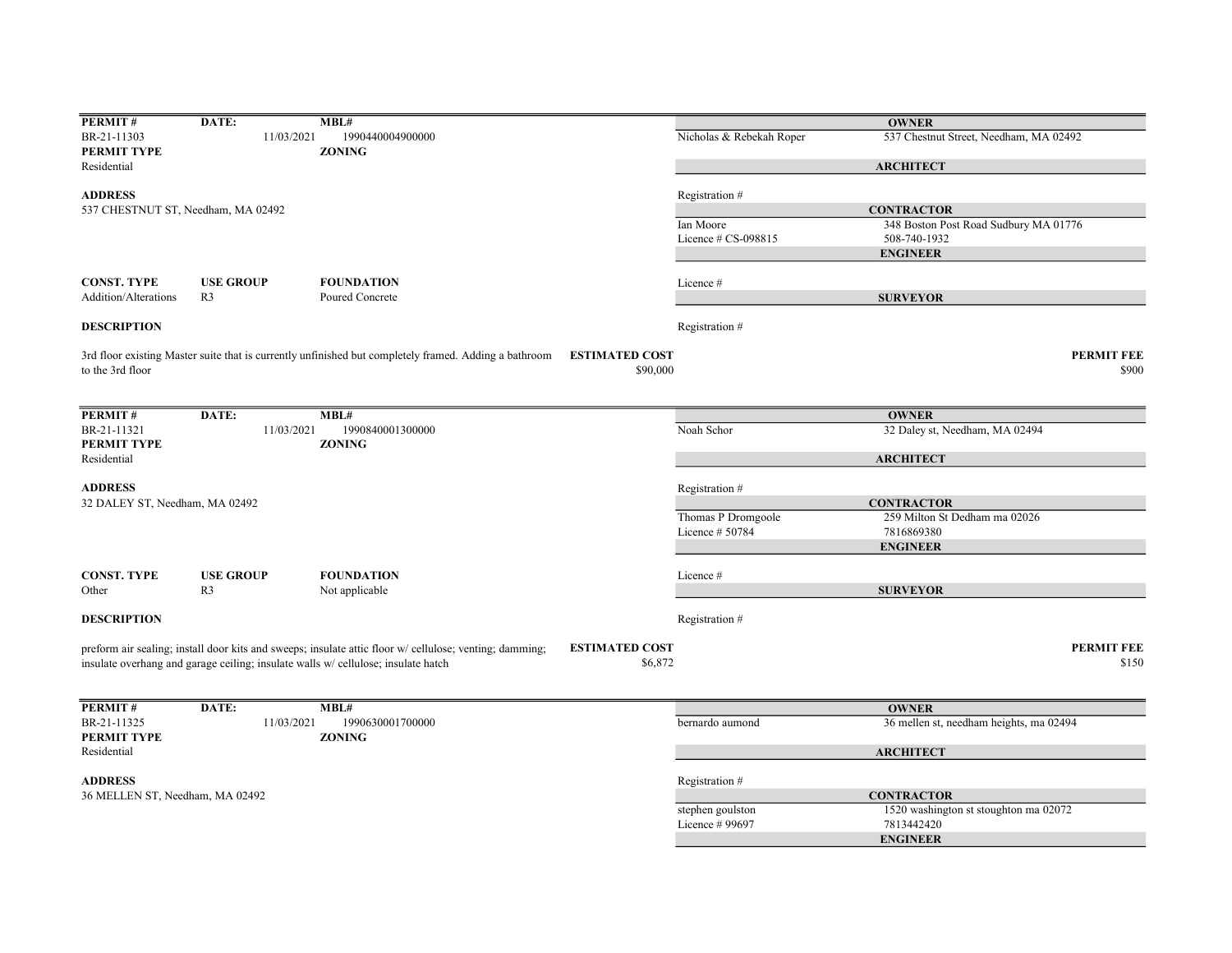| <b>CONST. TYPE</b><br>Other  | <b>USE GROUP</b><br>R <sub>3</sub> | <b>FOUNDATION</b><br>Not applicable                                                 |                                  | Licence #                               | <b>SURVEYOR</b>                                  |
|------------------------------|------------------------------------|-------------------------------------------------------------------------------------|----------------------------------|-----------------------------------------|--------------------------------------------------|
|                              |                                    |                                                                                     |                                  |                                         |                                                  |
| <b>DESCRIPTION</b>           |                                    |                                                                                     |                                  | Registration #                          |                                                  |
| remove and replace 8 windows |                                    |                                                                                     | <b>ESTIMATED COST</b><br>\$7,150 |                                         | <b>PERMIT FEE</b><br>\$150                       |
| PERMIT#                      | DATE:                              | MBL#                                                                                |                                  |                                         | <b>OWNER</b>                                     |
| BR-21-11324<br>PERMIT TYPE   | 11/03/2021                         | 1990990008700000<br><b>ZONING</b>                                                   |                                  | Marina Malkina                          | 22 Hasenfus Circle, Needham, MA 02492            |
| Residential                  |                                    |                                                                                     |                                  |                                         | <b>ARCHITECT</b>                                 |
| <b>ADDRESS</b>               | 22 HASENFUS CIR, Needham, MA 02492 |                                                                                     |                                  | Registration #                          | <b>CONTRACTOR</b>                                |
|                              |                                    |                                                                                     |                                  | Kevin P. Blakeman                       | 9 Clover Terrace Natick MA 01760                 |
|                              |                                    |                                                                                     |                                  | Licence # CSFA-046783                   | 774-286-1240                                     |
|                              |                                    |                                                                                     |                                  |                                         | <b>ENGINEER</b>                                  |
| <b>CONST. TYPE</b>           | <b>USE GROUP</b>                   | <b>FOUNDATION</b>                                                                   |                                  | Licence #                               |                                                  |
| Other                        | R <sub>3</sub>                     | Not applicable                                                                      |                                  |                                         | <b>SURVEYOR</b>                                  |
| <b>DESCRIPTION</b>           |                                    |                                                                                     |                                  | Registration #                          |                                                  |
|                              |                                    | Strip existing shingles from roof of home. Install new shingles. Dispose of debris. | <b>ESTIMATED COST</b><br>\$5,775 |                                         | <b>PERMIT FEE</b><br>\$150                       |
|                              |                                    |                                                                                     |                                  |                                         |                                                  |
| PERMIT#                      | DATE:                              | MBL#                                                                                |                                  |                                         | <b>OWNER</b>                                     |
| BR-21-11323<br>PERMIT TYPE   | 11/03/2021                         | 1990990008700200<br><b>ZONING</b>                                                   |                                  | Leonid Pavlotsky                        | 20 Hasenfus Circle, Needham, MA 02492            |
| Residential                  |                                    |                                                                                     |                                  |                                         | <b>ARCHITECT</b>                                 |
| <b>ADDRESS</b>               |                                    |                                                                                     |                                  | Registration #                          |                                                  |
|                              | 20 HASENFUS CIR, Needham, MA 02492 |                                                                                     |                                  |                                         | <b>CONTRACTOR</b>                                |
|                              |                                    |                                                                                     |                                  | Kevin Blakeman<br>Licence # CSFA-046783 | 9 Clover Terrace Natick MA 01760<br>774-286-1240 |
|                              |                                    |                                                                                     |                                  |                                         | <b>ENGINEER</b>                                  |
| <b>CONST. TYPE</b>           | <b>USE GROUP</b>                   | <b>FOUNDATION</b>                                                                   |                                  | Licence #                               |                                                  |
| Other                        | R <sub>3</sub>                     | Not applicable                                                                      |                                  |                                         | <b>SURVEYOR</b>                                  |
| <b>DESCRIPTION</b>           |                                    |                                                                                     |                                  | Registration #                          |                                                  |
|                              |                                    |                                                                                     | <b>ESTIMATED COST</b>            |                                         | <b>PERMIT FEE</b>                                |
|                              |                                    | Strip existing shingles from roof of home. Install new shingles. Dispose of debris. | \$5,775                          |                                         | \$150                                            |
| PERMIT#                      | DATE:                              | MBL#                                                                                |                                  |                                         | <b>OWNER</b>                                     |
| BR-21-11317<br>PERMIT TYPE   | 11/03/2021                         | 1990320004900000<br><b>ZONING</b>                                                   |                                  | Kun Song                                | 140 Harris Avenue, Needham, MA 02492             |
| Residential                  |                                    |                                                                                     |                                  |                                         | <b>ARCHITECT</b>                                 |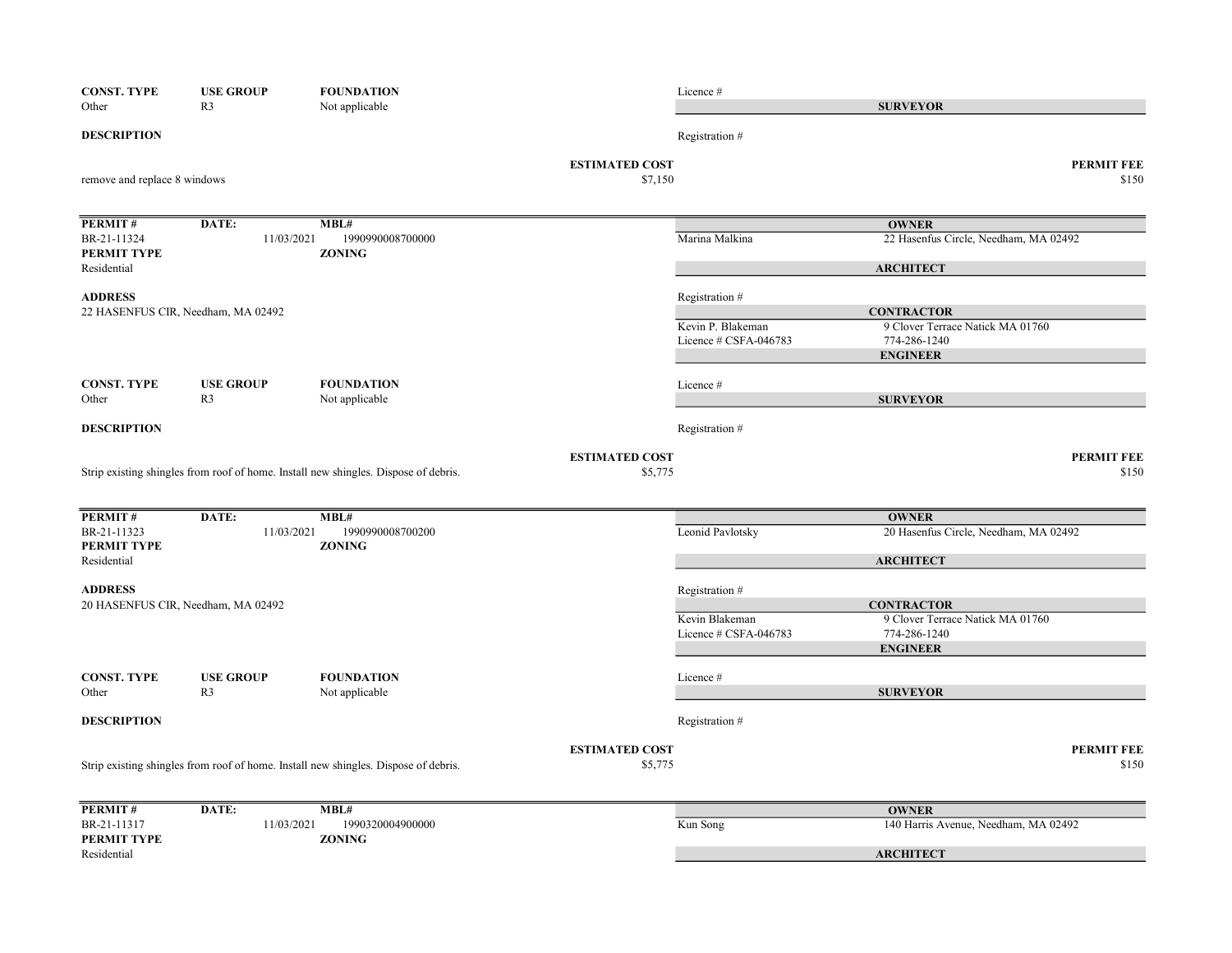| <b>ADDRESS</b>                     |                                                                               |                                                                       |                                  | Registration #                   |                                                             |
|------------------------------------|-------------------------------------------------------------------------------|-----------------------------------------------------------------------|----------------------------------|----------------------------------|-------------------------------------------------------------|
| 140 HARRIS AVE, Needham, MA 02492  |                                                                               |                                                                       |                                  |                                  | <b>CONTRACTOR</b>                                           |
|                                    |                                                                               |                                                                       |                                  | Adam Glenn                       | 59 Tosca Dr Stoughton MA 02072                              |
|                                    |                                                                               |                                                                       |                                  | Licence #106148                  | 7812054516                                                  |
|                                    |                                                                               |                                                                       |                                  |                                  | <b>ENGINEER</b>                                             |
|                                    |                                                                               | <b>FOUNDATION</b>                                                     |                                  | Licence #                        |                                                             |
| <b>CONST. TYPE</b><br>Other        | <b>USE GROUP</b><br>R <sub>3</sub>                                            | Not applicable                                                        |                                  |                                  | <b>SURVEYOR</b>                                             |
| <b>DESCRIPTION</b>                 |                                                                               |                                                                       |                                  | Registration #                   |                                                             |
|                                    |                                                                               |                                                                       |                                  |                                  |                                                             |
|                                    | NO STRUCTURAL CHANGES. SITE I.D #: 2676635                                    | RESIDENTIAL WEATHERIZATION/AIR SEALING THROUGH THE MASS SAVE PROGRAM. | <b>ESTIMATED COST</b><br>\$9,000 |                                  | <b>PERMIT FEE</b><br>\$150                                  |
| PERMIT#                            | DATE:                                                                         | MBL#                                                                  |                                  |                                  | <b>OWNER</b>                                                |
| BC-21-10118                        | 11/03/2021                                                                    | 1993000007500000                                                      |                                  | Needham Residential LLC          | 1209 Orange st, Wilmington, De 19801                        |
| PERMIT TYPE                        |                                                                               | <b>ZONING</b>                                                         |                                  |                                  |                                                             |
| Commercial                         |                                                                               |                                                                       |                                  |                                  | <b>ARCHITECT</b>                                            |
|                                    |                                                                               |                                                                       |                                  | Wesley J Wilson Desman Design    |                                                             |
|                                    |                                                                               |                                                                       |                                  | management                       | 18 Tremont st Boston ma 02108                               |
| <b>ADDRESS</b>                     |                                                                               |                                                                       |                                  | Registration #42802              | 6177789882                                                  |
| 275 SECOND AVE, Needham, MA 02492  |                                                                               |                                                                       |                                  | Tyler Tocchio                    | <b>CONTRACTOR</b><br>200 Quarry Hills Drive Quincy Ma 02169 |
|                                    |                                                                               |                                                                       |                                  | Licence #116133                  | 7815351778                                                  |
|                                    |                                                                               |                                                                       |                                  |                                  | <b>ENGINEER</b>                                             |
|                                    |                                                                               |                                                                       |                                  | Alireza Heidaribhari RW Sullivan | 529 main st Boston Ma 21298                                 |
| <b>CONST. TYPE</b>                 | <b>USE GROUP</b>                                                              | <b>FOUNDATION</b>                                                     |                                  | Licence #45422                   | 6175238227                                                  |
| Addition/Alterations               | Residential - R2                                                              | Poured Concrete                                                       |                                  |                                  | <b>SURVEYOR</b>                                             |
| <b>DESCRIPTION</b>                 |                                                                               |                                                                       |                                  | Registration #                   |                                                             |
|                                    |                                                                               |                                                                       | <b>ESTIMATED COST</b>            |                                  | <b>PERMIT FEE</b>                                           |
|                                    | Installing a Sub Slab Depressurization System to alleviate off gassing issues |                                                                       | \$50,000                         |                                  | \$500                                                       |
|                                    |                                                                               |                                                                       |                                  |                                  |                                                             |
| PERMIT#                            | DATE:                                                                         | MBL#                                                                  |                                  |                                  | <b>OWNER</b>                                                |
| BR-21-11316<br>PERMIT TYPE         | 11/03/2021                                                                    | 1990110005600000<br><b>ZONING</b>                                     |                                  | Teresa Stock                     | 49 Hillcrest Road, Needham, MA 02492                        |
| Residential                        |                                                                               |                                                                       |                                  |                                  | <b>ARCHITECT</b>                                            |
| <b>ADDRESS</b>                     |                                                                               |                                                                       |                                  | Registration #                   |                                                             |
| 49 HILLCREST RD, Needham, MA 02492 |                                                                               |                                                                       |                                  |                                  | <b>CONTRACTOR</b>                                           |
|                                    |                                                                               |                                                                       |                                  | Adam Glenn                       | 59 Tosca Dr Stoughton MA 02072                              |
|                                    |                                                                               |                                                                       |                                  | Licence #106148                  | 7812054516                                                  |
|                                    |                                                                               |                                                                       |                                  |                                  | <b>ENGINEER</b>                                             |
| <b>CONST. TYPE</b>                 | <b>USE GROUP</b>                                                              | <b>FOUNDATION</b>                                                     |                                  | Licence #                        |                                                             |
| Other                              | R <sub>3</sub>                                                                | Not applicable                                                        |                                  |                                  | <b>SURVEYOR</b>                                             |
|                                    |                                                                               |                                                                       |                                  |                                  |                                                             |
| <b>DESCRIPTION</b>                 |                                                                               |                                                                       |                                  | Registration #                   |                                                             |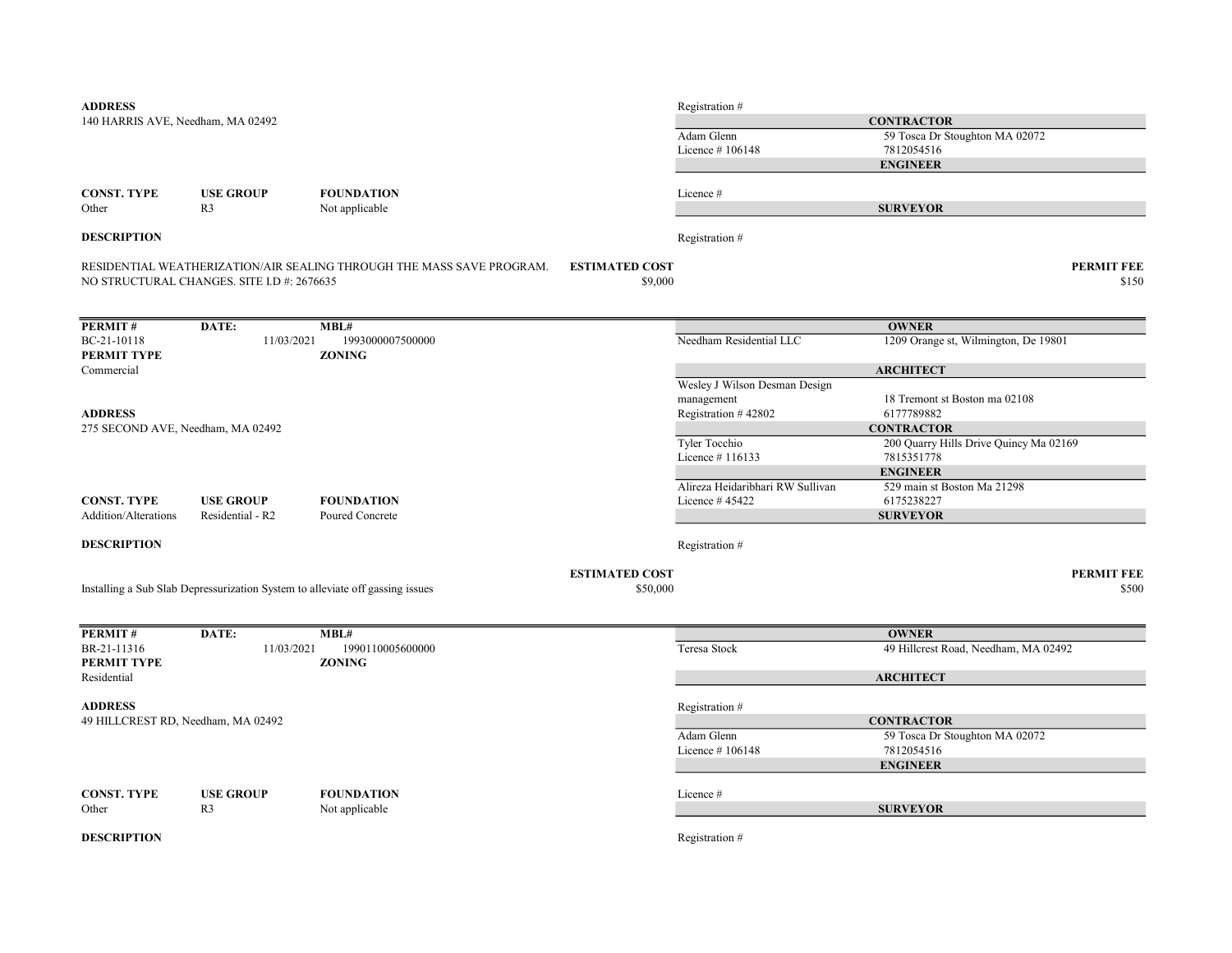## ESTIMATED COST PERMIT FEE RESIDENTIAL WEATHERIZATION/AIR SEALING THROUGH THE MASS SAVE PROGRAM. NO STRUCTURAL CHANGES. SITE I.D #: 13547815

ADDRESS Registration #

| <b>PERMIT#</b>     | DATE: | MBL#                           |                   | <b>OWNER</b>                          |
|--------------------|-------|--------------------------------|-------------------|---------------------------------------|
| BR-21-11315        |       | 11/03/2021<br>1991260008400000 | Michelle Lawrence | 30 Meredith Circle, Needham, MA 02492 |
| <b>PERMIT TYPE</b> |       | <b>ZONING</b>                  |                   |                                       |
| Residential        |       |                                |                   | <b>ARCHITECT</b>                      |
|                    |       |                                |                   |                                       |

Adam Glenn 59 Tosca Drive Stoughton MA 02072 Licence # 106148 7812054516 CONST. TYPE USE GROUP FOUNDATION Licence # Other R3 Not applicable **DESCRIPTION** Registration # ESTIMATED COST PERMIT FEE  $$6,000$   $$150$ RESIDENTIAL WEATHERIZATION/AIR SEALING THROUGH THE MASS SAVE PROGRAM. NO STRUCTURAL CHANGES. SITE I.D #: 15099359 **CONTRACTOR** ENGINEER SURVEYOR 30 MEREDITH CIR, Needham, MA 02492

| PERMIT#                         | DATE:                                      | MBL#                                                                  |                                  |                   | <b>OWNER</b>                        |                            |
|---------------------------------|--------------------------------------------|-----------------------------------------------------------------------|----------------------------------|-------------------|-------------------------------------|----------------------------|
| BR-21-11314                     | 11/03/2021                                 | 1992100000500000                                                      |                                  | F Robert Tafel    | 29 Fisher Street, Needham, MA 02492 |                            |
| PERMIT TYPE                     |                                            | <b>ZONING</b>                                                         |                                  |                   |                                     |                            |
| Residential                     |                                            |                                                                       |                                  |                   | <b>ARCHITECT</b>                    |                            |
| <b>ADDRESS</b>                  |                                            |                                                                       |                                  | Registration #    |                                     |                            |
| 29 FISHER ST, Needham, MA 02492 |                                            |                                                                       |                                  |                   | <b>CONTRACTOR</b>                   |                            |
|                                 |                                            |                                                                       |                                  | Adam Glenn        | 59 Tosca Drive Stoughton MA 02072   |                            |
|                                 |                                            |                                                                       |                                  | Licence $#106148$ | 781-205-4516                        |                            |
|                                 |                                            |                                                                       |                                  |                   | <b>ENGINEER</b>                     |                            |
| <b>CONST. TYPE</b>              | <b>USE GROUP</b>                           | <b>FOUNDATION</b>                                                     |                                  | Licence #         |                                     |                            |
| Other                           | R <sub>3</sub>                             | Not applicable                                                        |                                  |                   | <b>SURVEYOR</b>                     |                            |
| <b>DESCRIPTION</b>              |                                            |                                                                       |                                  | Registration #    |                                     |                            |
|                                 | NO STRUCTURAL CHANGES. SITE I.D #: 9594090 | RESIDENTIAL WEATHERIZATION/AIR SEALING THROUGH THE MASS SAVE PROGRAM. | <b>ESTIMATED COST</b><br>\$2,000 |                   |                                     | <b>PERMIT FEE</b><br>\$150 |
|                                 |                                            |                                                                       |                                  |                   |                                     |                            |

| PERMIT#                           | DATE: | MBL#          |                  |                                   | <b>OWNER</b>                                                            |
|-----------------------------------|-------|---------------|------------------|-----------------------------------|-------------------------------------------------------------------------|
| BR-21-11198                       |       | 11/03/2021    | 1990810000600000 | Simonia Tocci                     | 17 Central Ave, Needham, MA 02494                                       |
| PERMIT TYPE                       |       | <b>ZONING</b> |                  |                                   |                                                                         |
| Residential                       |       |               | MA199 - NEEDHAM  |                                   | <b>ARCHITECT</b>                                                        |
|                                   |       |               |                  | DANIEL W. DUNZIK RA LEED - AP Pro |                                                                         |
|                                   |       |               |                  |                                   | Custom Solar LLC DBA Momentum Solar 370 Burnt Hill Rd Skillman NJ 08558 |
| <b>ADDRESS</b>                    |       |               |                  | Registration #952284              | $(908)$ 872-3664                                                        |
| 17 CENTRAL AVE, Needham, MA 02492 |       |               |                  |                                   | <b>CONTRACTOR</b>                                                       |
|                                   |       |               |                  | Craig Orn                         | 73 Walnut St Oxford MA 01540                                            |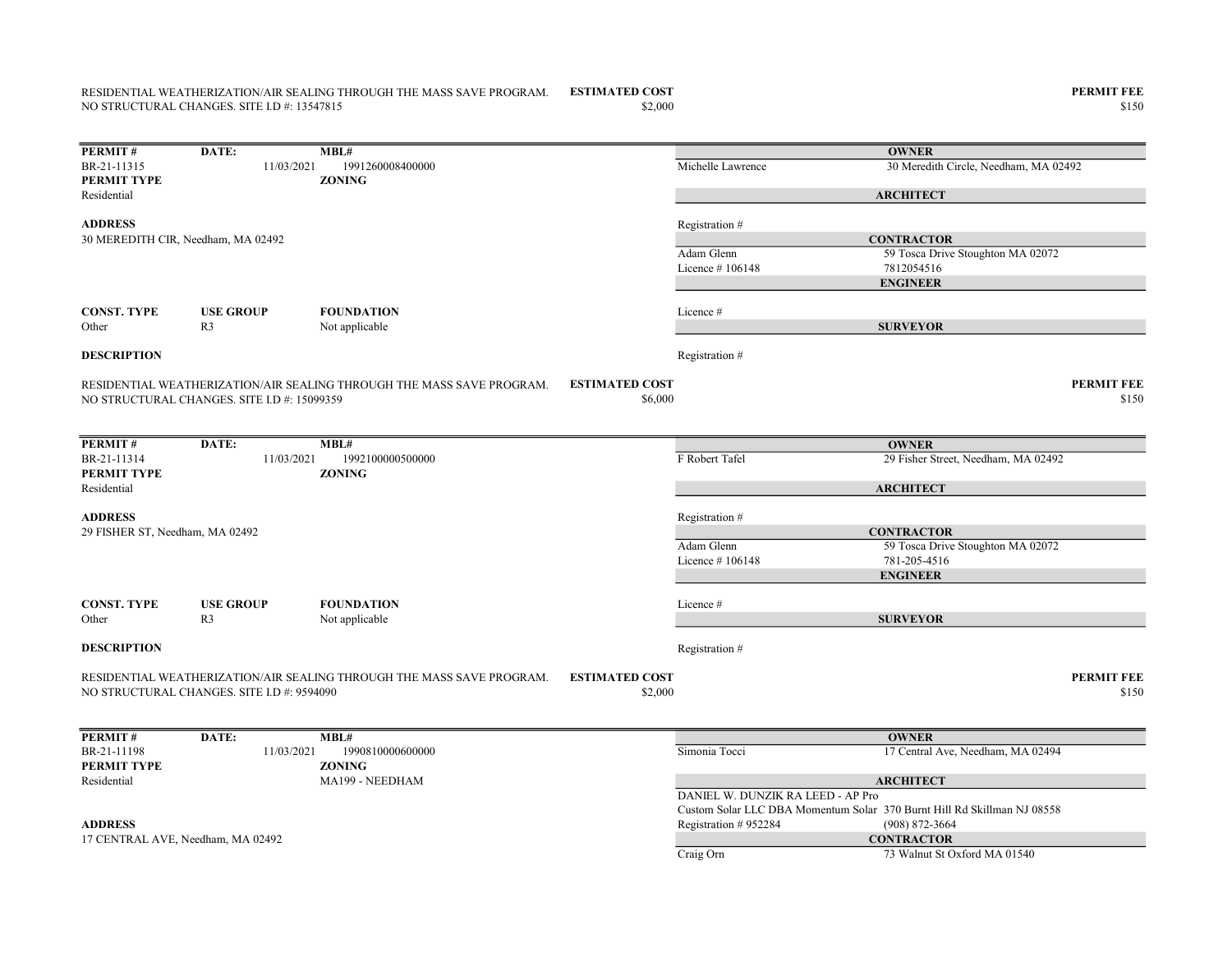|                                                       |                                    |                                                                                                      |                                    | Licence $\#$ CS-080034              | 774-318-0950                                                                  |
|-------------------------------------------------------|------------------------------------|------------------------------------------------------------------------------------------------------|------------------------------------|-------------------------------------|-------------------------------------------------------------------------------|
|                                                       |                                    |                                                                                                      |                                    |                                     | <b>ENGINEER</b>                                                               |
|                                                       |                                    |                                                                                                      |                                    | Dan Dunzik pro Custom Solar DBA     |                                                                               |
|                                                       |                                    |                                                                                                      |                                    | Momentum Solar                      | 370 burnt hill rd skillman nj 08558                                           |
| <b>CONST. TYPE</b>                                    | <b>USE GROUP</b>                   | <b>FOUNDATION</b>                                                                                    |                                    | Licence # 952284                    | $(908) 872 - 3664$                                                            |
| Addition/Alterations                                  | R <sub>3</sub>                     | Not applicable                                                                                       |                                    |                                     | <b>SURVEYOR</b>                                                               |
|                                                       |                                    |                                                                                                      |                                    | Pro Custom Solar DBA Momentum Solar |                                                                               |
|                                                       |                                    |                                                                                                      |                                    |                                     | Pro Custom Solar DBA Momentum Solar 50 Dangelo Dr Suite3 Marlborough MA 01752 |
| <b>DESCRIPTION</b>                                    |                                    |                                                                                                      |                                    | Registration #192204                | 1752                                                                          |
|                                                       |                                    |                                                                                                      | <b>ESTIMATED COST</b>              |                                     | <b>PERMIT FEE</b>                                                             |
|                                                       |                                    | Installing roof top rail less solar PV of 24.7 KW and 65 modules. No structural upgrades this permit | \$74,841                           |                                     | \$750                                                                         |
|                                                       |                                    |                                                                                                      |                                    |                                     |                                                                               |
| PERMIT#                                               | DATE:                              | MBL#                                                                                                 |                                    |                                     | <b>OWNER</b>                                                                  |
| BR-21-11312                                           | 11/03/2021                         | 1990040003500000                                                                                     |                                    | Megan Whittenberg                   | 132 Fairfield st, Needham, ma 02459                                           |
| PERMIT TYPE                                           |                                    | <b>ZONING</b>                                                                                        |                                    |                                     |                                                                               |
| Residential                                           |                                    |                                                                                                      |                                    |                                     | <b>ARCHITECT</b>                                                              |
|                                                       |                                    |                                                                                                      |                                    |                                     |                                                                               |
| <b>ADDRESS</b><br>132 FAIRFIELD ST, Needham, MA 02492 |                                    |                                                                                                      |                                    | Registration #                      | <b>CONTRACTOR</b>                                                             |
|                                                       |                                    |                                                                                                      |                                    | Joshua Coutu                        | 1470 Washington st Holliston ma ma 01746                                      |
|                                                       |                                    |                                                                                                      |                                    | Licence $\#$ cs-075190              | 5084292008                                                                    |
|                                                       |                                    |                                                                                                      |                                    |                                     | <b>ENGINEER</b>                                                               |
|                                                       |                                    |                                                                                                      |                                    |                                     |                                                                               |
| <b>CONST. TYPE</b><br>Other                           | <b>USE GROUP</b><br>R <sub>3</sub> | <b>FOUNDATION</b>                                                                                    |                                    | Licence #                           | <b>SURVEYOR</b>                                                               |
|                                                       |                                    | Not applicable                                                                                       |                                    |                                     |                                                                               |
| <b>DESCRIPTION</b>                                    |                                    |                                                                                                      |                                    | Registration #                      |                                                                               |
|                                                       |                                    |                                                                                                      |                                    |                                     |                                                                               |
| Gas insert in zero clearance fireplace                |                                    |                                                                                                      | <b>ESTIMATED COST</b><br>\$6,798   |                                     | <b>PERMIT FEE</b><br>\$150                                                    |
|                                                       |                                    |                                                                                                      |                                    |                                     |                                                                               |
| PERMIT#                                               | DATE:                              | MBL#                                                                                                 |                                    |                                     | <b>OWNER</b>                                                                  |
| BR-21-11285                                           | 11/03/2021                         | 1990640002400000                                                                                     |                                    | Tom and Laura Brooks                | 9 Concord Street, Needham, MA 02492                                           |
| PERMIT TYPE                                           |                                    | <b>ZONING</b>                                                                                        |                                    |                                     |                                                                               |
| Residential                                           |                                    |                                                                                                      |                                    |                                     | <b>ARCHITECT</b>                                                              |
|                                                       |                                    |                                                                                                      |                                    |                                     |                                                                               |
| <b>ADDRESS</b><br>9 CONCORD ST, Needham, MA 02492     |                                    |                                                                                                      |                                    | Registration #                      | <b>CONTRACTOR</b>                                                             |
|                                                       |                                    |                                                                                                      |                                    | Raymond Wiese                       | 8 Deerfield Drive Medfield MA 02052                                           |
|                                                       |                                    |                                                                                                      |                                    | Licence # 69164                     | 508-735-2481                                                                  |
|                                                       |                                    |                                                                                                      |                                    |                                     | <b>ENGINEER</b>                                                               |
|                                                       |                                    |                                                                                                      |                                    |                                     |                                                                               |
| <b>CONST. TYPE</b>                                    | <b>USE GROUP</b>                   | <b>FOUNDATION</b>                                                                                    |                                    | Licence #                           |                                                                               |
| Addition/Alterations                                  | R <sub>3</sub>                     | Poured Concrete                                                                                      |                                    |                                     | <b>SURVEYOR</b>                                                               |
| <b>DESCRIPTION</b>                                    |                                    |                                                                                                      |                                    | Registration #                      |                                                                               |
|                                                       |                                    |                                                                                                      |                                    |                                     |                                                                               |
| Kitchen Renovation                                    |                                    |                                                                                                      | <b>ESTIMATED COST</b><br>\$125,000 |                                     | <b>PERMIT FEE</b><br>\$1,250                                                  |
|                                                       |                                    |                                                                                                      |                                    |                                     |                                                                               |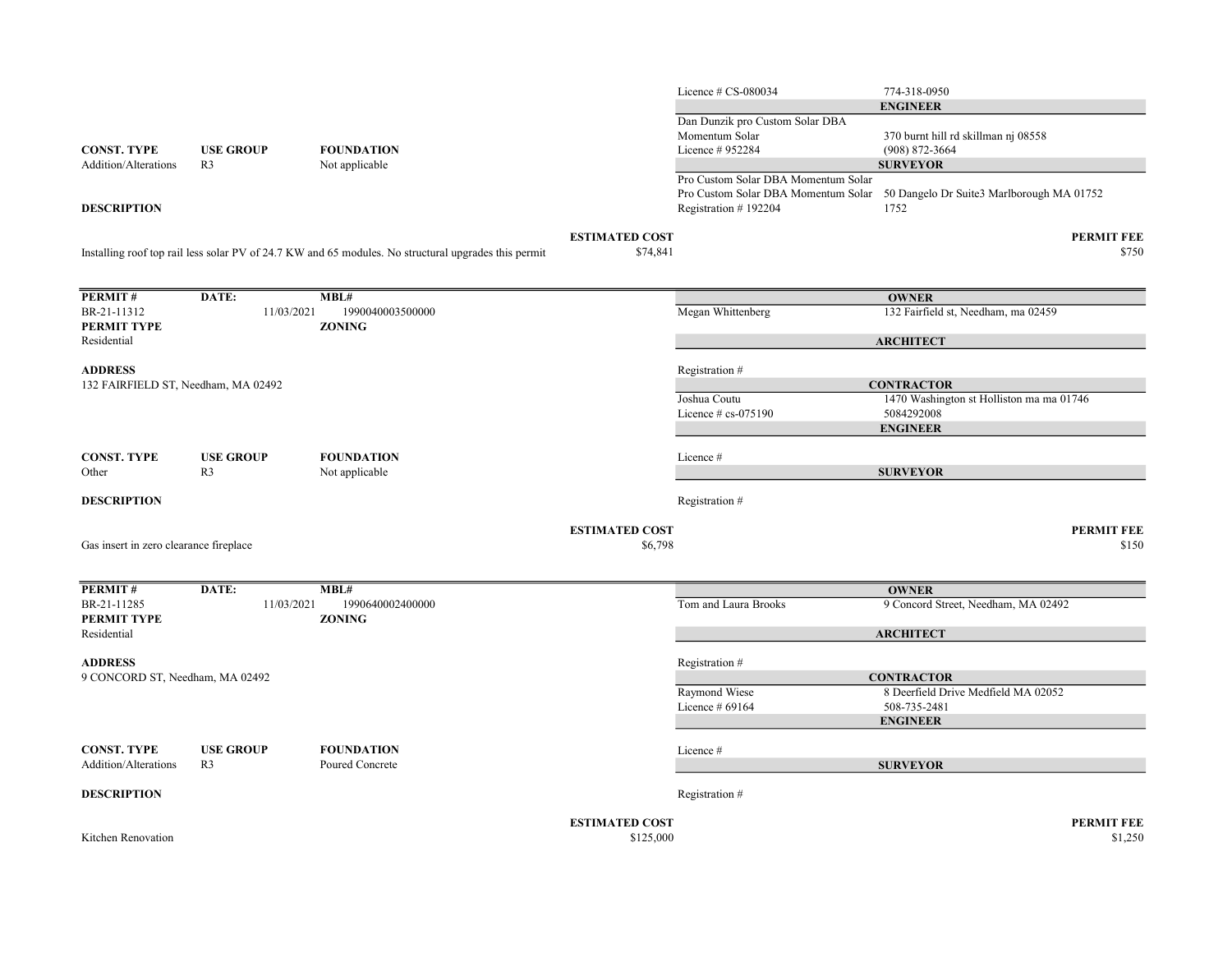| PERMIT#                                   | DATE:                                                   | MBL#                                                                                                  |                       |                                                             | <b>OWNER</b>                                       |                   |
|-------------------------------------------|---------------------------------------------------------|-------------------------------------------------------------------------------------------------------|-----------------------|-------------------------------------------------------------|----------------------------------------------------|-------------------|
| BR-21-11308<br>PERMIT TYPE                | 11/03/2021                                              | 1992110001900020<br><b>ZONING</b>                                                                     |                       | Justin Hayward                                              | 91 Stratford Rd, Needham, MA 02492                 |                   |
| Residential                               |                                                         |                                                                                                       |                       |                                                             | <b>ARCHITECT</b>                                   |                   |
| <b>ADDRESS</b>                            |                                                         |                                                                                                       |                       | Registration #                                              |                                                    |                   |
| 91 STRATFORD RD, Needham, MA 02492        |                                                         |                                                                                                       |                       |                                                             | <b>CONTRACTOR</b>                                  |                   |
|                                           |                                                         |                                                                                                       |                       | NIKOLAOS D STAMOS                                           | 1 REEVES RD BEDFORD MA 01730                       |                   |
|                                           |                                                         |                                                                                                       |                       | Licence $\#$ CS-097688                                      | 617.833.9202x1                                     |                   |
|                                           |                                                         |                                                                                                       |                       |                                                             | <b>ENGINEER</b>                                    |                   |
| <b>CONST. TYPE</b>                        | <b>USE GROUP</b>                                        | <b>FOUNDATION</b>                                                                                     |                       | Licence #                                                   |                                                    |                   |
| Addition/Alterations                      | R <sub>3</sub>                                          | Not applicable                                                                                        |                       |                                                             | <b>SURVEYOR</b>                                    |                   |
| <b>DESCRIPTION</b>                        |                                                         |                                                                                                       |                       | Registration #                                              |                                                    |                   |
|                                           |                                                         | Cosmetic upgrades to existing powder room, including new toilet, vanity and tile floor. Replace       | <b>ESTIMATED COST</b> |                                                             |                                                    | <b>PERMIT FEE</b> |
| existing door opening with a pocket door. |                                                         |                                                                                                       | \$16,500              |                                                             |                                                    | \$170             |
|                                           |                                                         |                                                                                                       |                       |                                                             |                                                    |                   |
| PERMIT#                                   | DATE:                                                   | MBL#                                                                                                  |                       |                                                             | <b>OWNER</b>                                       |                   |
| BR-21-11271                               | 11/04/2021                                              | 1990710001600000                                                                                      |                       | <b>Todd Markley</b>                                         | 112 Sachem Rd, Needham, Ma 02494                   |                   |
| PERMIT TYPE                               |                                                         | <b>ZONING</b>                                                                                         |                       |                                                             |                                                    |                   |
| Residential                               |                                                         | <b>SRB</b>                                                                                            |                       |                                                             | <b>ARCHITECT</b>                                   |                   |
| <b>ADDRESS</b>                            |                                                         |                                                                                                       |                       | Jane Grover Slocum Hall Design Group<br>Registration #30539 | 600 Pleasant st Watertown Ma 02472<br>617-744-6399 |                   |
| 112 SACHEM RD, Needham, MA 02492          |                                                         |                                                                                                       |                       |                                                             | <b>CONTRACTOR</b>                                  |                   |
|                                           |                                                         |                                                                                                       |                       | Jonathan Cook                                               | 41 Norton Rd North Attleboro Ma 02760              |                   |
|                                           |                                                         |                                                                                                       |                       | Licence #43029                                              | 5088466121                                         |                   |
|                                           |                                                         |                                                                                                       |                       |                                                             | <b>ENGINEER</b>                                    |                   |
|                                           |                                                         |                                                                                                       |                       | Martha Sullivan Sullivan engineering                        | 421 Oak St Westward Ma 02090                       |                   |
| <b>CONST. TYPE</b>                        | <b>USE GROUP</b>                                        | <b>FOUNDATION</b>                                                                                     |                       | Licence #46889                                              | 617-308-7936                                       |                   |
| <b>Addition/Alterations</b>               | R <sub>3</sub>                                          | Poured Concrete                                                                                       |                       |                                                             | <b>SURVEYOR</b>                                    |                   |
|                                           |                                                         |                                                                                                       |                       | <b>Bradley Simonelli Field Resources</b>                    | 281 Chestnut st Needham Ma 02492                   |                   |
| <b>DESCRIPTION</b>                        |                                                         |                                                                                                       |                       | Registration #47581                                         | 781-444-5936                                       |                   |
|                                           |                                                         | Build addition to existing home, Kitchen area will not have cooking appliances, Deed restriction will | <b>ESTIMATED COST</b> |                                                             |                                                    | <b>PERMIT FEE</b> |
|                                           | be required before occupancy per Building Commissioner. |                                                                                                       | \$374,500             |                                                             |                                                    | \$3,750           |
|                                           |                                                         |                                                                                                       |                       |                                                             |                                                    |                   |
| PERMIT#                                   | DATE:                                                   | MBL#                                                                                                  |                       |                                                             | <b>OWNER</b>                                       |                   |
| BR-21-11319                               | 11/04/2021                                              | 1990380002900000                                                                                      |                       | Kushboo Talati                                              | 252 Dedham Ave, Needham, MA 02492                  |                   |
| PERMIT TYPE                               |                                                         | <b>ZONING</b>                                                                                         |                       |                                                             |                                                    |                   |
| Residential                               |                                                         |                                                                                                       |                       |                                                             | <b>ARCHITECT</b>                                   |                   |
| <b>ADDRESS</b>                            |                                                         |                                                                                                       |                       | Registration #                                              |                                                    |                   |
| 252 DEDHAM AVE, Needham, MA 02492         |                                                         |                                                                                                       |                       |                                                             | <b>CONTRACTOR</b>                                  |                   |
|                                           |                                                         |                                                                                                       |                       | Thomas P Dromgoole                                          | 259 Milton st Dedham MA 02026                      |                   |
|                                           |                                                         |                                                                                                       |                       | Licence # 50784                                             | 781-686-9380                                       |                   |
|                                           |                                                         |                                                                                                       |                       |                                                             | <b>ENGINEER</b>                                    |                   |
|                                           |                                                         |                                                                                                       |                       |                                                             |                                                    |                   |
| <b>CONST. TYPE</b>                        | <b>USE GROUP</b>                                        | <b>FOUNDATION</b>                                                                                     |                       | Licence #                                                   |                                                    |                   |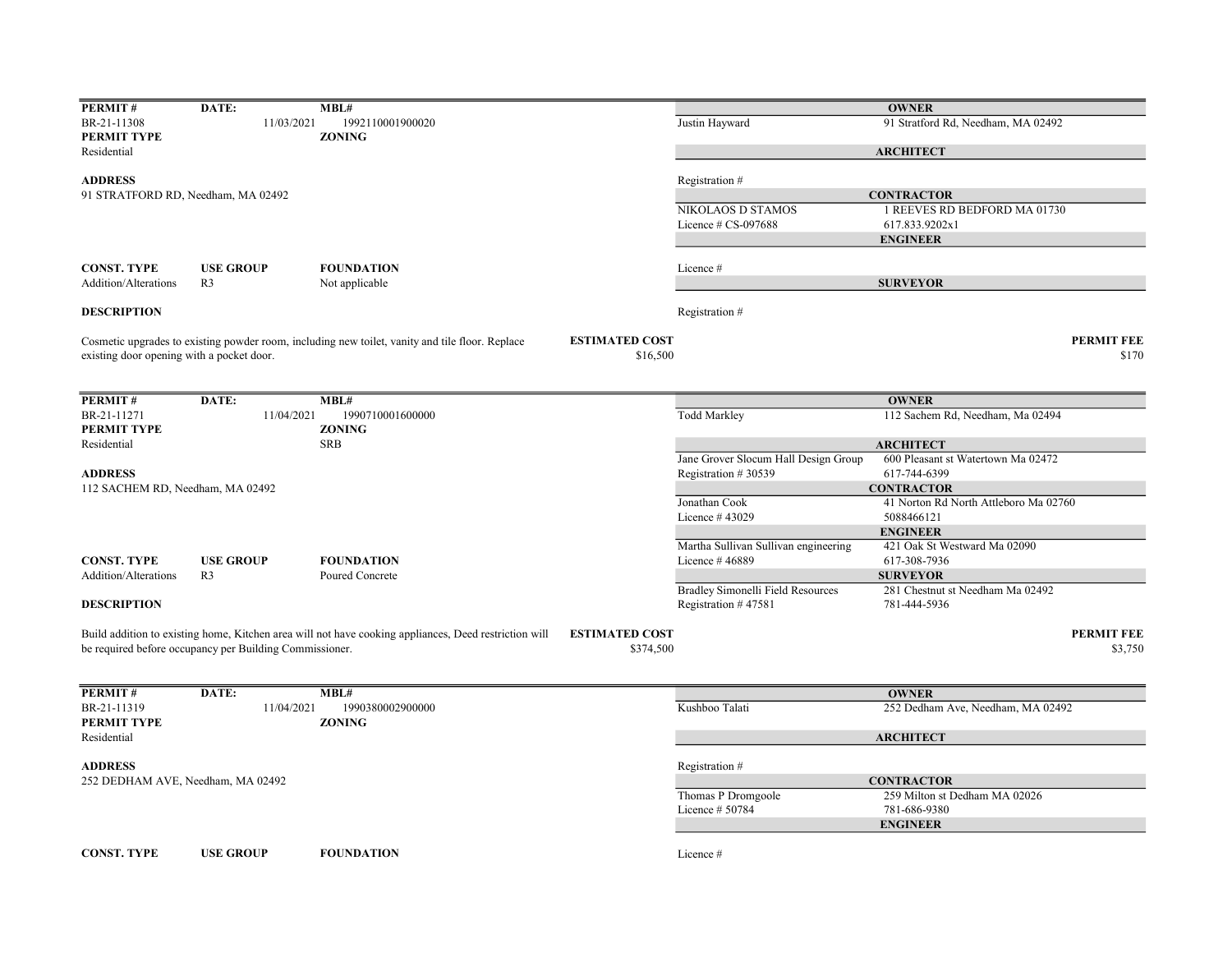| Other                                                 | R <sub>3</sub>                                      | Not applicable                                                                                                                                                                                                                                                                                                                         |                                   |                                         | <b>SURVEYOR</b>                                         |
|-------------------------------------------------------|-----------------------------------------------------|----------------------------------------------------------------------------------------------------------------------------------------------------------------------------------------------------------------------------------------------------------------------------------------------------------------------------------------|-----------------------------------|-----------------------------------------|---------------------------------------------------------|
| <b>DESCRIPTION</b>                                    |                                                     |                                                                                                                                                                                                                                                                                                                                        |                                   | Registration #                          |                                                         |
| attic floor w/ cellulose; venting                     |                                                     | perform air sealing; install door kits and sweeps; attic stair cover w/ carpentry; damming; insulate                                                                                                                                                                                                                                   | <b>ESTIMATED COST</b><br>\$2,470  |                                         | <b>PERMIT FEE</b><br>\$150                              |
| PERMIT#                                               | DATE:                                               | MBL#                                                                                                                                                                                                                                                                                                                                   |                                   |                                         | <b>OWNER</b>                                            |
| BC-21-10116<br>PERMIT TYPE                            | 11/04/2021                                          | 1991000000300000<br><b>ZONING</b>                                                                                                                                                                                                                                                                                                      |                                   | Hillside Investment Group               | 460 Hillside, Needham, MA 02494                         |
| Commercial                                            |                                                     |                                                                                                                                                                                                                                                                                                                                        |                                   |                                         | <b>ARCHITECT</b>                                        |
| <b>ADDRESS</b><br>460 HILLSIDE AVE, Needham, MA 02492 |                                                     |                                                                                                                                                                                                                                                                                                                                        |                                   | Registration #                          | <b>CONTRACTOR</b>                                       |
|                                                       |                                                     |                                                                                                                                                                                                                                                                                                                                        |                                   | Eric A Kuklinski<br>Licence # CS-097447 | 1089 Main St. West Wareham MA 02576<br>508 742 8472     |
|                                                       |                                                     |                                                                                                                                                                                                                                                                                                                                        |                                   | Daniel Corning NB&C                     | <b>ENGINEER</b><br>100 Apollo Drive Chelmsford MA 01824 |
| <b>CONST. TYPE</b><br>Antenna                         | <b>USE GROUP</b><br>Special Use (Please<br>specify) | <b>FOUNDATION</b>                                                                                                                                                                                                                                                                                                                      |                                   | Licence # 53767                         | 781-561-8603<br><b>SURVEYOR</b>                         |
| <b>DESCRIPTION</b>                                    |                                                     |                                                                                                                                                                                                                                                                                                                                        |                                   | Registration #                          |                                                         |
|                                                       |                                                     | T-Mobileâ $\mathcal{E}^{TM}$ s scope of work is to replace Six (6) antennas, replace three (3) remote radio heads, add<br>three (3) remote radio heads, add three (3) cables all within the existing screenwall. T-Mobile will be<br>modifying the ground equipment within the leased area at this time by replacing one (1) equipment | <b>ESTIMATED COST</b><br>\$80,000 |                                         | <b>PERMIT FEE</b><br>\$800                              |
|                                                       |                                                     |                                                                                                                                                                                                                                                                                                                                        |                                   |                                         |                                                         |
| PERMIT#<br>BC-21-10117                                | DATE:<br>11/04/2021                                 | MBL#<br>1993000001200000                                                                                                                                                                                                                                                                                                               |                                   | Robert SchlagerBulfinch                 | <b>OWNER</b><br>116 Huntington Ave, Boston, MA 02116    |
| <b>PERMIT TYPE</b><br>Commercial                      |                                                     | <b>ZONING</b>                                                                                                                                                                                                                                                                                                                          |                                   |                                         | <b>ARCHITECT</b>                                        |
| <b>ADDRESS</b>                                        |                                                     |                                                                                                                                                                                                                                                                                                                                        |                                   | Registration #                          |                                                         |
| 117 KENDRICK ST, Needham, MA 02492                    |                                                     |                                                                                                                                                                                                                                                                                                                                        |                                   | Robert Schlager                         | <b>CONTRACTOR</b><br>116 Huntington Ave Boston MA 02116 |
|                                                       |                                                     |                                                                                                                                                                                                                                                                                                                                        |                                   | Licence # CS-074749                     | 781-690-2363                                            |
|                                                       |                                                     |                                                                                                                                                                                                                                                                                                                                        |                                   |                                         | <b>ENGINEER</b>                                         |
| <b>CONST. TYPE</b><br>Addition/Alterations            | <b>USE GROUP</b><br>Business - B                    | <b>FOUNDATION</b><br>Poured Concrete                                                                                                                                                                                                                                                                                                   |                                   | Licence #                               | <b>SURVEYOR</b>                                         |
| <b>DESCRIPTION</b>                                    |                                                     |                                                                                                                                                                                                                                                                                                                                        |                                   | Registration #                          |                                                         |
| Demolition of interior partitions                     |                                                     |                                                                                                                                                                                                                                                                                                                                        | <b>ESTIMATED COST</b><br>\$20,000 |                                         | <b>PERMIT FEE</b><br>\$200                              |
|                                                       |                                                     |                                                                                                                                                                                                                                                                                                                                        |                                   |                                         |                                                         |
| PERMIT#                                               | DATE:                                               | MBL#                                                                                                                                                                                                                                                                                                                                   |                                   |                                         | <b>OWNER</b>                                            |
| BR-21-11302<br>PERMIT TYPE                            | 11/04/2021                                          | 1991260007100000<br><b>ZONING</b>                                                                                                                                                                                                                                                                                                      |                                   | Jeff Blum                               | 29 Meredith Circle, Needham, MA 02492                   |
| Residential                                           |                                                     |                                                                                                                                                                                                                                                                                                                                        |                                   |                                         | <b>ARCHITECT</b>                                        |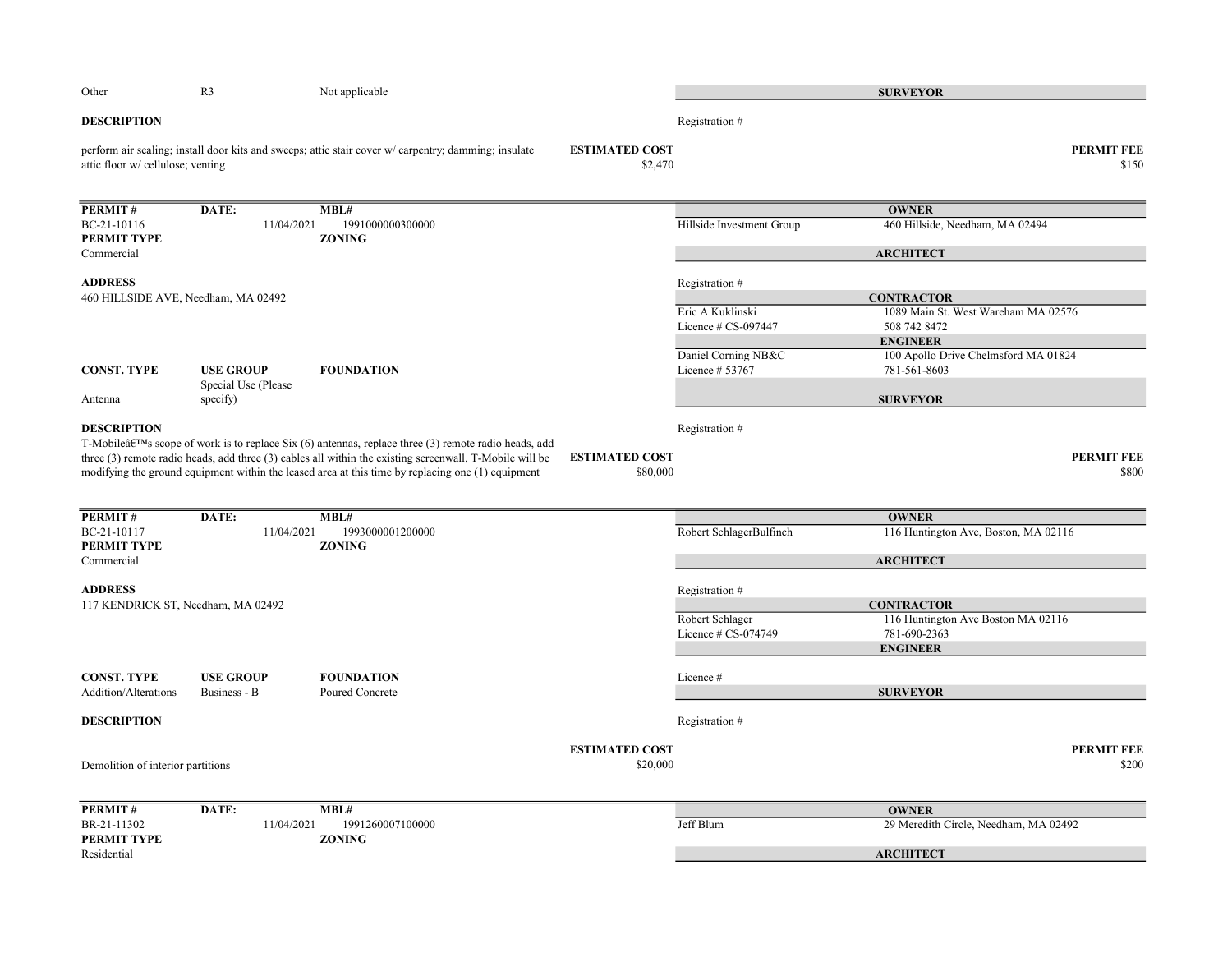| <b>ADDRESS</b>                     |                                                         |                                                                                                 |                       | Registration #                            |                                                 |
|------------------------------------|---------------------------------------------------------|-------------------------------------------------------------------------------------------------|-----------------------|-------------------------------------------|-------------------------------------------------|
| 29 MEREDITH CIR, Needham, MA 02492 |                                                         |                                                                                                 |                       |                                           | <b>CONTRACTOR</b>                               |
|                                    |                                                         |                                                                                                 |                       | David Katz                                | 71 Glendale Rd Sharon MA 02067                  |
|                                    |                                                         |                                                                                                 |                       | Licence # 91830                           | 781-806-5639                                    |
|                                    |                                                         |                                                                                                 |                       |                                           | <b>ENGINEER</b>                                 |
| <b>CONST. TYPE</b>                 | <b>USE GROUP</b>                                        | <b>FOUNDATION</b>                                                                               |                       | Licence#                                  |                                                 |
| Deck/Porch                         |                                                         | Sono Tube                                                                                       |                       |                                           | <b>SURVEYOR</b>                                 |
|                                    |                                                         |                                                                                                 |                       |                                           |                                                 |
| <b>DESCRIPTION</b>                 |                                                         |                                                                                                 |                       | Registration #                            |                                                 |
|                                    |                                                         |                                                                                                 | <b>ESTIMATED COST</b> |                                           | <b>PERMIT FEE</b>                               |
|                                    | Build a new back deck with stairs to the back yard      |                                                                                                 | \$18,000              |                                           | \$180                                           |
|                                    |                                                         |                                                                                                 |                       |                                           |                                                 |
|                                    |                                                         |                                                                                                 |                       |                                           |                                                 |
| <b>PERMIT#</b><br>BR-21-11320      | DATE:<br>11/04/2021                                     | MBL#<br>1990270005300000                                                                        |                       | Kathleen Findlen                          | <b>OWNER</b><br>203 highgate, needham, ma 02494 |
| PERMIT TYPE                        |                                                         | <b>ZONING</b>                                                                                   |                       |                                           |                                                 |
| Residential                        |                                                         |                                                                                                 |                       |                                           | <b>ARCHITECT</b>                                |
| <b>ADDRESS</b>                     |                                                         |                                                                                                 |                       |                                           |                                                 |
| 203 HIGHGATE ST, Needham, MA 02492 |                                                         |                                                                                                 |                       | Registration #                            | <b>CONTRACTOR</b>                               |
|                                    |                                                         |                                                                                                 |                       | Gerald F Sprague                          | justin@gfsprague.com Needham MA 02494           |
|                                    |                                                         |                                                                                                 |                       | Licence # CS-020976                       | 7748933194                                      |
|                                    |                                                         |                                                                                                 |                       |                                           | <b>ENGINEER</b>                                 |
| <b>CONST. TYPE</b>                 | <b>USE GROUP</b>                                        | <b>FOUNDATION</b>                                                                               |                       | Licence #                                 |                                                 |
| Addition/Alterations               | R <sub>3</sub>                                          | Not applicable                                                                                  |                       |                                           | <b>SURVEYOR</b>                                 |
|                                    |                                                         |                                                                                                 |                       |                                           |                                                 |
| <b>DESCRIPTION</b>                 |                                                         |                                                                                                 |                       | Registration #                            |                                                 |
|                                    |                                                         | Remove and replace membrane roof on back addition. Flash and water proof existing skylight. Run | <b>ESTIMATED COST</b> |                                           | <b>PERMIT FEE</b>                               |
|                                    | membrane up roof wall intersections. Install clapboards |                                                                                                 | \$8,719               |                                           | \$150                                           |
|                                    |                                                         |                                                                                                 |                       |                                           |                                                 |
|                                    |                                                         |                                                                                                 |                       |                                           |                                                 |
| PERMIT#                            | DATE:                                                   | MBL#                                                                                            |                       |                                           | <b>OWNER</b>                                    |
| BR-21-11326<br>PERMIT TYPE         | 11/04/2021                                              | 1992010003600000<br><b>ZONING</b>                                                               |                       | Paul and Christine Cusick                 | 95 Edgewater drive, Needham, MA 02126           |
| Residential                        |                                                         |                                                                                                 |                       |                                           | <b>ARCHITECT</b>                                |
|                                    |                                                         |                                                                                                 |                       | Peter Maddoks Maddocks Design             | 47 Compass Drive Douglass MA 01516              |
| <b>ADDRESS</b>                     |                                                         |                                                                                                 |                       | Registration #46173                       | 5084765716                                      |
|                                    | 95 EDGEWATER DR, Needham, MA 02492                      |                                                                                                 |                       |                                           | <b>CONTRACTOR</b>                               |
|                                    |                                                         |                                                                                                 |                       | John Haffey                               | 58 Park St Framingham MA 01702                  |
|                                    |                                                         |                                                                                                 |                       | Licence $# CS-033843$                     | 5086209168                                      |
|                                    |                                                         |                                                                                                 |                       |                                           | <b>ENGINEER</b>                                 |
| CONST. TYPE                        | <b>USE GROUP</b>                                        | <b>FOUNDATION</b>                                                                               |                       | Licence#                                  |                                                 |
| <b>Addition/Alterations</b>        | R <sub>3</sub>                                          | Poured Concrete                                                                                 |                       |                                           | <b>SURVEYOR</b>                                 |
|                                    |                                                         |                                                                                                 |                       | Michael Pustizzi Precision Land Surveying |                                                 |
|                                    |                                                         |                                                                                                 |                       | INC                                       | 32 TUrnpike rd Southboro MA 01772               |
| <b>DESCRIPTION</b>                 |                                                         |                                                                                                 |                       | Registration #46505                       | 5084601789                                      |
|                                    |                                                         |                                                                                                 |                       |                                           |                                                 |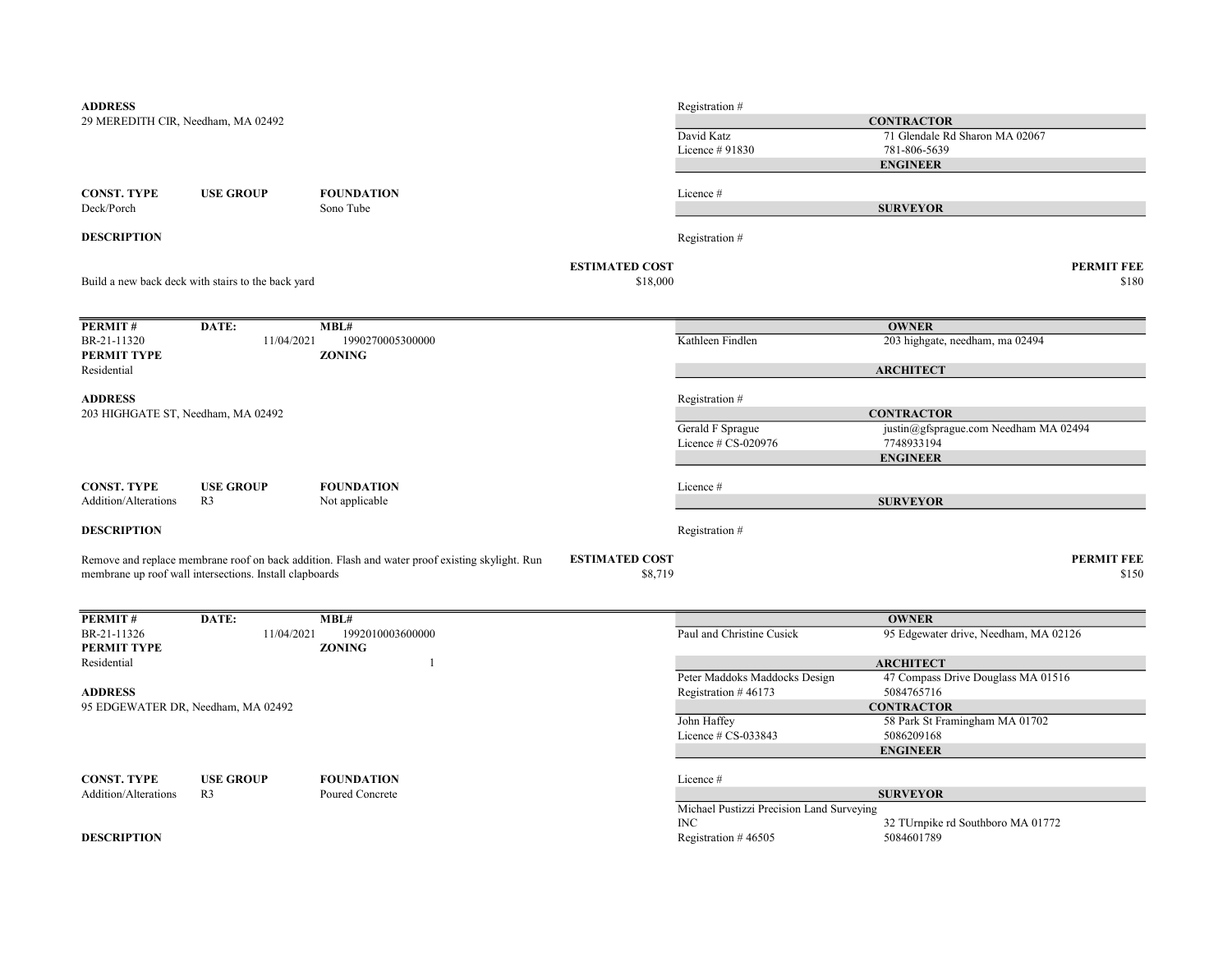Repair all damaged of the house. Cause of damage was a fire

ESTIMATED COST PERMIT FEE<br>\$150,000 \$1,500 \$1,500 \$1,500 \$1,500 \$1,500 \$1,500 \$1,500 \$1,500 \$1,500 \$1,500 \$1,500 \$1,500 \$1,500 \$1,500 \$1,500 \$1,500 \$1,500 \$1,500 \$1,500 \$1,500 \$1,500 \$1,500 \$1,500 \$1,500 \$1,500 \$1,500 \$1,50  $$1,500$   $$1,500$ 

| PERMIT#                         | DATE:                                              | MBL#                                                                                                      |                       |                        | <b>OWNER</b>                                |
|---------------------------------|----------------------------------------------------|-----------------------------------------------------------------------------------------------------------|-----------------------|------------------------|---------------------------------------------|
| BR-21-11329<br>PERMIT TYPE      | 11/04/2021                                         | 1991070004600000<br><b>ZONING</b>                                                                         |                       | Jacqueline Murphy      | 112 Hunnewell Street,, Needham, MA 02492    |
| Residential                     |                                                    |                                                                                                           |                       |                        | <b>ARCHITECT</b>                            |
| <b>ADDRESS</b>                  |                                                    |                                                                                                           |                       | Registration #         |                                             |
|                                 | 112 HUNNEWELL ST, Needham, MA 02492                |                                                                                                           |                       |                        | <b>CONTRACTOR</b>                           |
|                                 |                                                    |                                                                                                           |                       | Joseph Cahill          | 100 Lauricella Lane, Waltham, MA Waltham MA |
|                                 |                                                    |                                                                                                           |                       | Licence $# cs$ -076372 | 6179430592                                  |
|                                 |                                                    |                                                                                                           |                       |                        | <b>ENGINEER</b>                             |
| <b>CONST. TYPE</b>              | <b>USE GROUP</b>                                   | <b>FOUNDATION</b>                                                                                         |                       | Licence#               |                                             |
| Other                           | R <sub>3</sub>                                     | Poured Concrete                                                                                           |                       |                        | <b>SURVEYOR</b>                             |
| <b>DESCRIPTION</b>              |                                                    |                                                                                                           |                       | Registration #         |                                             |
|                                 |                                                    |                                                                                                           | <b>ESTIMATED COST</b> |                        | <b>PERMIT FEE</b>                           |
|                                 | Strip and re-shingle right hand side of roof only. |                                                                                                           | \$10,400              |                        | \$150                                       |
|                                 |                                                    |                                                                                                           |                       |                        |                                             |
| <b>PERMIT#</b>                  | DATE:                                              | MBL#                                                                                                      |                       |                        | <b>OWNER</b>                                |
| BR-21-11327                     | 11/05/2021                                         | 1991080003500000                                                                                          |                       | Jon Shaprio            | 10 Sunset road, Needham, Ma 02494           |
| PERMIT TYPE<br>Residential      |                                                    | <b>ZONING</b>                                                                                             |                       |                        | <b>ARCHITECT</b>                            |
| <b>ADDRESS</b>                  |                                                    |                                                                                                           |                       | Registration #         |                                             |
| 10 SUNSET RD, Needham, MA 02492 |                                                    |                                                                                                           |                       |                        | <b>CONTRACTOR</b>                           |
|                                 |                                                    |                                                                                                           |                       | leonard lombardo       | 2 Spring street Medway MA 02053             |
|                                 |                                                    |                                                                                                           |                       | Licence #108496        | 508-958-8822                                |
|                                 |                                                    |                                                                                                           |                       |                        | <b>ENGINEER</b>                             |
| <b>CONST. TYPE</b>              | <b>USE GROUP</b>                                   | <b>FOUNDATION</b>                                                                                         |                       | Licence#               |                                             |
| Other                           | R <sub>3</sub>                                     | Not applicable                                                                                            |                       |                        | <b>SURVEYOR</b>                             |
| <b>DESCRIPTION</b>              |                                                    |                                                                                                           |                       | Registration #         |                                             |
|                                 |                                                    | Strip roof, install 6' ice and water, synthetic paper, drip edge, starters, architectural shingles, ridge | <b>ESTIMATED COST</b> |                        | <b>PERMIT FEE</b>                           |
| vent and caps.                  |                                                    |                                                                                                           | \$13,988              |                        | \$150                                       |
|                                 |                                                    |                                                                                                           |                       |                        |                                             |
| PERMIT#                         | DATE:                                              | MBL#                                                                                                      |                       |                        | <b>OWNER</b>                                |
| BR-21-11291<br>PERMIT TYPE      | 11/05/2021                                         | 1992130004100000<br><b>ZONING</b>                                                                         |                       | <b>JUSTIN BATES</b>    | 55 COUNTRY WAY, NEEDHAM, MA 0292            |
| Residential                     |                                                    |                                                                                                           |                       |                        | <b>ARCHITECT</b>                            |
| <b>ADDRESS</b>                  |                                                    |                                                                                                           |                       | Registration #         |                                             |
|                                 | 55 COUNTRY WAY, Needham, MA 02492                  |                                                                                                           |                       |                        | <b>CONTRACTOR</b>                           |
|                                 |                                                    |                                                                                                           |                       |                        | 29 WASHINGTON WASHINGTON ST                 |
|                                 |                                                    |                                                                                                           |                       | <b>JASON WARD</b>      | WESTBOROUGH MA 01581                        |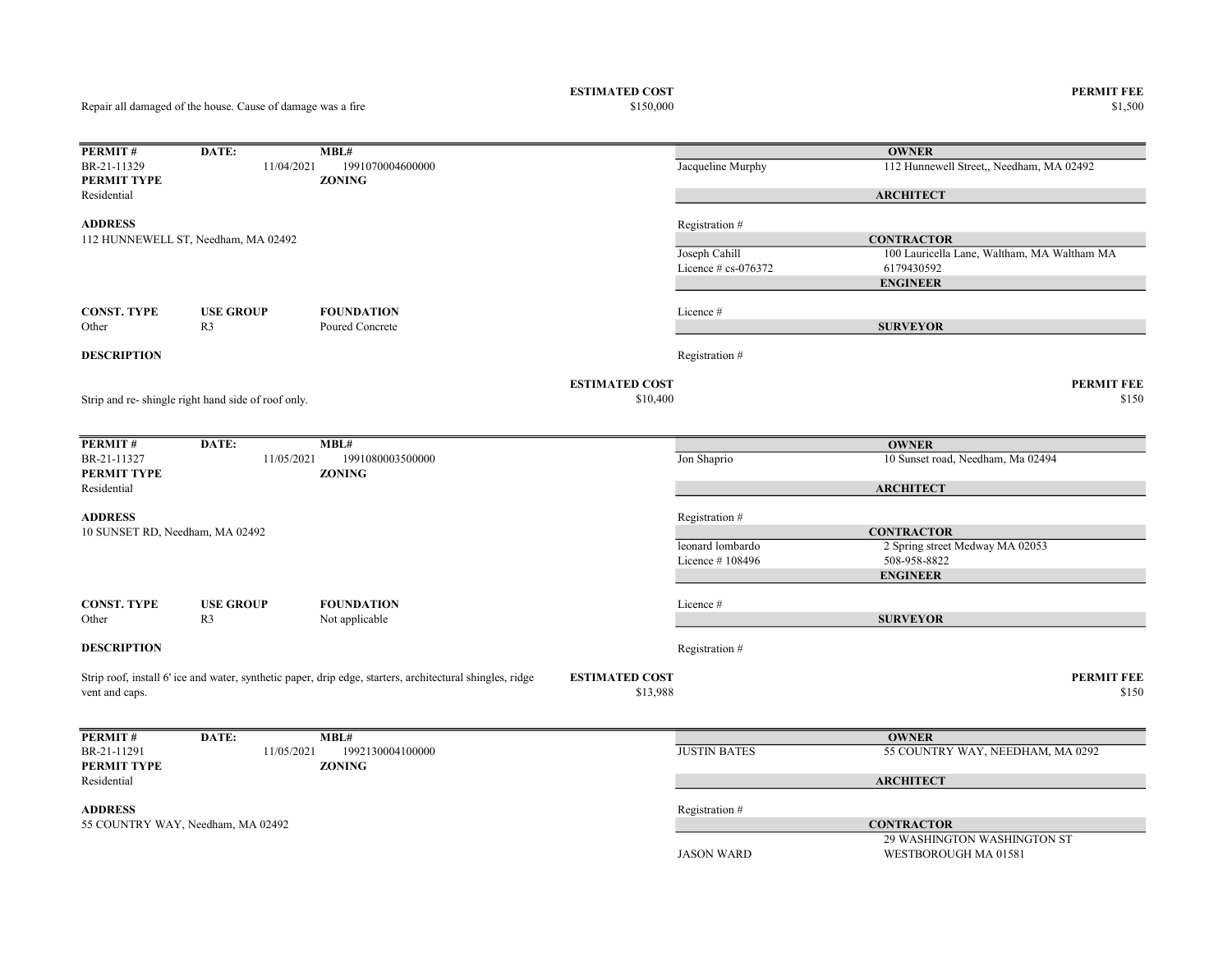|                                                   |                                                             |                                                                                                                                    |                                   | Licence # CS069397                                 | 15087195202                                               |                            |
|---------------------------------------------------|-------------------------------------------------------------|------------------------------------------------------------------------------------------------------------------------------------|-----------------------------------|----------------------------------------------------|-----------------------------------------------------------|----------------------------|
|                                                   |                                                             |                                                                                                                                    |                                   | <b>BRADLEY SIMONELLI FIELD</b><br><b>REASORCES</b> | <b>ENGINEER</b><br>281 CHESTNUT ST NEEDHAM MA 02492       |                            |
| <b>CONST. TYPE</b>                                | <b>USE GROUP</b>                                            | <b>FOUNDATION</b>                                                                                                                  |                                   | Licence #7581                                      | 781-444 5936                                              |                            |
| Other                                             | R <sub>3</sub>                                              | Other                                                                                                                              |                                   |                                                    | <b>SURVEYOR</b>                                           |                            |
| <b>DESCRIPTION</b>                                |                                                             |                                                                                                                                    |                                   | Registration #                                     |                                                           |                            |
|                                                   |                                                             | INGROUND GUNITE POOL AND SPA POOL 24 X 40 WITH 4 FT FENCE PER PLAN WITH<br>SELF LATCHING SELF CLOSING GATES TO MEET OR EXCEED CODE | <b>ESTIMATED COST</b><br>\$55,000 |                                                    |                                                           | <b>PERMIT FEE</b><br>\$550 |
| <b>PERMIT#</b>                                    | DATE:                                                       | MBL#                                                                                                                               |                                   |                                                    | <b>OWNER</b>                                              |                            |
| BR-21-11322<br>PERMIT TYPE                        | 11/08/2021                                                  | 1990020004900000<br><b>ZONING</b>                                                                                                  |                                   | Josie Semel                                        | 12 Intervale Road, Needham, MA 02324                      |                            |
| Residential                                       |                                                             |                                                                                                                                    |                                   |                                                    | <b>ARCHITECT</b>                                          |                            |
| <b>ADDRESS</b>                                    |                                                             |                                                                                                                                    |                                   | Registration #                                     |                                                           |                            |
| 12 INTERVALE RD, Needham, MA 02492                |                                                             |                                                                                                                                    |                                   |                                                    | <b>CONTRACTOR</b>                                         |                            |
|                                                   |                                                             |                                                                                                                                    |                                   | David Hobaica<br>Licence $#60311$                  | 736R Washington Street S. Easton MA 02375<br>508-238-9698 |                            |
|                                                   |                                                             |                                                                                                                                    |                                   |                                                    | <b>ENGINEER</b>                                           |                            |
| CONST. TYPE                                       | <b>USE GROUP</b>                                            | <b>FOUNDATION</b>                                                                                                                  |                                   | Licence #                                          |                                                           |                            |
| Other                                             | R <sub>3</sub>                                              | Not applicable                                                                                                                     |                                   |                                                    | <b>SURVEYOR</b>                                           |                            |
| <b>DESCRIPTION</b>                                |                                                             |                                                                                                                                    |                                   | Registration #                                     |                                                           |                            |
|                                                   |                                                             |                                                                                                                                    | <b>ESTIMATED COST</b>             |                                                    |                                                           | <b>PERMIT FEE</b>          |
|                                                   | Installation of 9' X 21' in-ground swimming pool, 52" depth |                                                                                                                                    | \$21,000                          |                                                    |                                                           | \$210                      |
| <b>PERMIT#</b>                                    | DATE:                                                       | MBL#                                                                                                                               |                                   |                                                    | <b>OWNER</b>                                              |                            |
| BR-21-11343<br>PERMIT TYPE                        | 11/09/2021                                                  | 1991000003200000<br><b>ZONING</b>                                                                                                  |                                   | marina treil                                       | 59 dale st, needham, ma 02494                             |                            |
| Residential                                       |                                                             |                                                                                                                                    |                                   |                                                    | <b>ARCHITECT</b>                                          |                            |
| <b>ADDRESS</b>                                    |                                                             |                                                                                                                                    |                                   | Registration #                                     |                                                           |                            |
| 59 DALE ST, Needham, MA 02492                     |                                                             |                                                                                                                                    |                                   |                                                    | <b>CONTRACTOR</b>                                         |                            |
|                                                   |                                                             |                                                                                                                                    |                                   | william nichols                                    | 45 fondi rd haverhill ma 01832                            |                            |
|                                                   |                                                             |                                                                                                                                    |                                   | Licence #89853                                     | 9782657255<br><b>ENGINEER</b>                             |                            |
|                                                   |                                                             |                                                                                                                                    |                                   |                                                    |                                                           |                            |
| <b>CONST. TYPE</b><br><b>Addition/Alterations</b> | <b>USE GROUP</b><br>R <sub>3</sub>                          | <b>FOUNDATION</b><br>Not applicable                                                                                                |                                   | Licence #                                          | <b>SURVEYOR</b>                                           |                            |
|                                                   |                                                             |                                                                                                                                    |                                   |                                                    |                                                           |                            |
| <b>DESCRIPTION</b>                                |                                                             |                                                                                                                                    |                                   | Registration #                                     |                                                           |                            |
|                                                   |                                                             |                                                                                                                                    | <b>ESTIMATED COST</b>             |                                                    |                                                           | <b>PERMIT FEE</b>          |
| 11 replacement windows                            |                                                             |                                                                                                                                    | \$29,000                          |                                                    |                                                           | \$290                      |
|                                                   |                                                             |                                                                                                                                    |                                   |                                                    |                                                           |                            |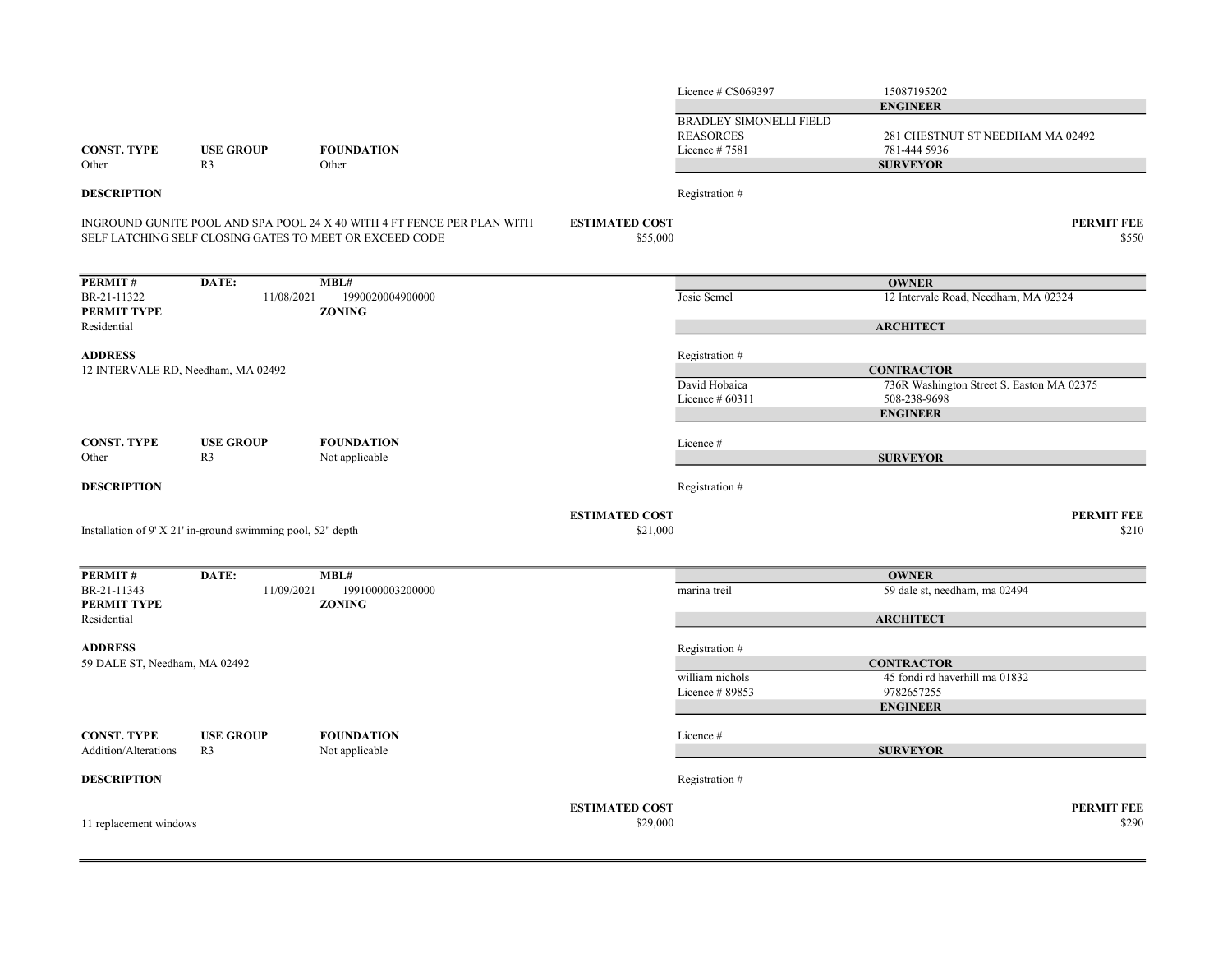| PERMIT#                            | DATE:                                                           | MBL#                              |                                   |                                 | <b>OWNER</b>                               |                            |
|------------------------------------|-----------------------------------------------------------------|-----------------------------------|-----------------------------------|---------------------------------|--------------------------------------------|----------------------------|
| BR-21-11344<br>PERMIT TYPE         | 11/09/2021                                                      | 1990430001400000<br><b>ZONING</b> |                                   | judi lai                        | 91 high rock st, needham, ma 02492         |                            |
| Residential                        |                                                                 |                                   |                                   |                                 | <b>ARCHITECT</b>                           |                            |
| <b>ADDRESS</b>                     |                                                                 |                                   |                                   | Registration #                  |                                            |                            |
| 91 HIGH ROCK ST, Needham, MA 02492 |                                                                 |                                   |                                   |                                 | <b>CONTRACTOR</b>                          |                            |
|                                    |                                                                 |                                   |                                   | william nichols                 | 45 fondi rd haverhill ma 01832             |                            |
|                                    |                                                                 |                                   |                                   | Licence #89853                  | 9782657255                                 |                            |
|                                    |                                                                 |                                   |                                   |                                 | <b>ENGINEER</b>                            |                            |
| <b>CONST. TYPE</b>                 | <b>USE GROUP</b>                                                | <b>FOUNDATION</b>                 |                                   | Licence #                       |                                            |                            |
| Addition/Alterations               | R <sub>3</sub>                                                  | Not applicable                    |                                   |                                 | <b>SURVEYOR</b>                            |                            |
| <b>DESCRIPTION</b>                 |                                                                 |                                   |                                   | Registration #                  |                                            |                            |
|                                    |                                                                 |                                   |                                   |                                 |                                            |                            |
| Install (20) replacement windows   |                                                                 |                                   | <b>ESTIMATED COST</b><br>\$36,000 |                                 |                                            | <b>PERMIT FEE</b><br>\$360 |
|                                    |                                                                 |                                   |                                   |                                 |                                            |                            |
|                                    |                                                                 |                                   |                                   |                                 |                                            |                            |
| PERMIT#                            | DATE:                                                           | MBL#                              |                                   |                                 | <b>OWNER</b>                               |                            |
| BR-21-11211                        | 11/09/2021                                                      | 1990140001200000                  |                                   | Nicholas Tan                    | 883 Greendale Ave, Needham, MA 02492       |                            |
| PERMIT TYPE<br>Residential         |                                                                 | <b>ZONING</b><br><b>SRB</b>       |                                   |                                 | <b>ARCHITECT</b>                           |                            |
|                                    |                                                                 |                                   |                                   | Haosheng Zhang N/A              | 171 Swanton st unit 64 Winchester MA 02189 |                            |
| <b>ADDRESS</b>                     |                                                                 |                                   |                                   | Registration #951626            | 314-681-8369                               |                            |
|                                    | 883 GREENDALE AVE, Needham, MA 02492                            |                                   |                                   |                                 | <b>CONTRACTOR</b>                          |                            |
|                                    |                                                                 |                                   |                                   |                                 |                                            |                            |
|                                    |                                                                 |                                   |                                   | Licence #                       |                                            |                            |
|                                    |                                                                 |                                   |                                   |                                 | <b>ENGINEER</b>                            |                            |
| <b>CONST. TYPE</b>                 | <b>USE GROUP</b>                                                | <b>FOUNDATION</b>                 |                                   | Licence #                       |                                            |                            |
| Addition/Alterations               | R <sub>3</sub>                                                  | Poured Concrete                   |                                   |                                 | <b>SURVEYOR</b>                            |                            |
|                                    |                                                                 |                                   |                                   | Christopher C. Charlton Spruhan |                                            |                            |
|                                    |                                                                 |                                   |                                   | Engineering                     | 105 Beaver St Franklin MA 02038            |                            |
| <b>DESCRIPTION</b>                 |                                                                 |                                   |                                   | Registration #48649             | 508-528-2528                               |                            |
|                                    |                                                                 |                                   |                                   |                                 |                                            |                            |
|                                    |                                                                 |                                   | <b>ESTIMATED COST</b>             |                                 |                                            | <b>PERMIT FEE</b>          |
|                                    | Add out to the back, add one more story, add one parking garage |                                   | \$650,000                         |                                 |                                            | \$6,500                    |
|                                    |                                                                 |                                   |                                   |                                 |                                            |                            |
| PERMIT#                            | DATE:                                                           | MBL#                              |                                   |                                 | <b>OWNER</b>                               |                            |
| BR-21-11259                        | 11/09/2021                                                      | 1990930001200320                  |                                   | Jared Goldfarb                  | 63 William St, Needham, MA 02494           |                            |
| PERMIT TYPE<br>Residential         |                                                                 | <b>ZONING</b>                     |                                   |                                 | <b>ARCHITECT</b>                           |                            |
|                                    |                                                                 |                                   |                                   |                                 |                                            |                            |
| <b>ADDRESS</b>                     |                                                                 |                                   |                                   | Registration #                  |                                            |                            |
| 63 WILLIAM ST, Needham, MA 02492   |                                                                 |                                   |                                   |                                 | <b>CONTRACTOR</b>                          |                            |
|                                    |                                                                 |                                   |                                   | J David Brandon                 | 90 Pierce Rd Saunderstown RI 02874         |                            |
|                                    |                                                                 |                                   |                                   | Licence $#66331$                | 4012930527                                 |                            |
|                                    |                                                                 |                                   |                                   |                                 | <b>ENGINEER</b>                            |                            |
| <b>CONST. TYPE</b>                 | <b>USE GROUP</b>                                                | <b>FOUNDATION</b>                 |                                   | Licence #                       |                                            |                            |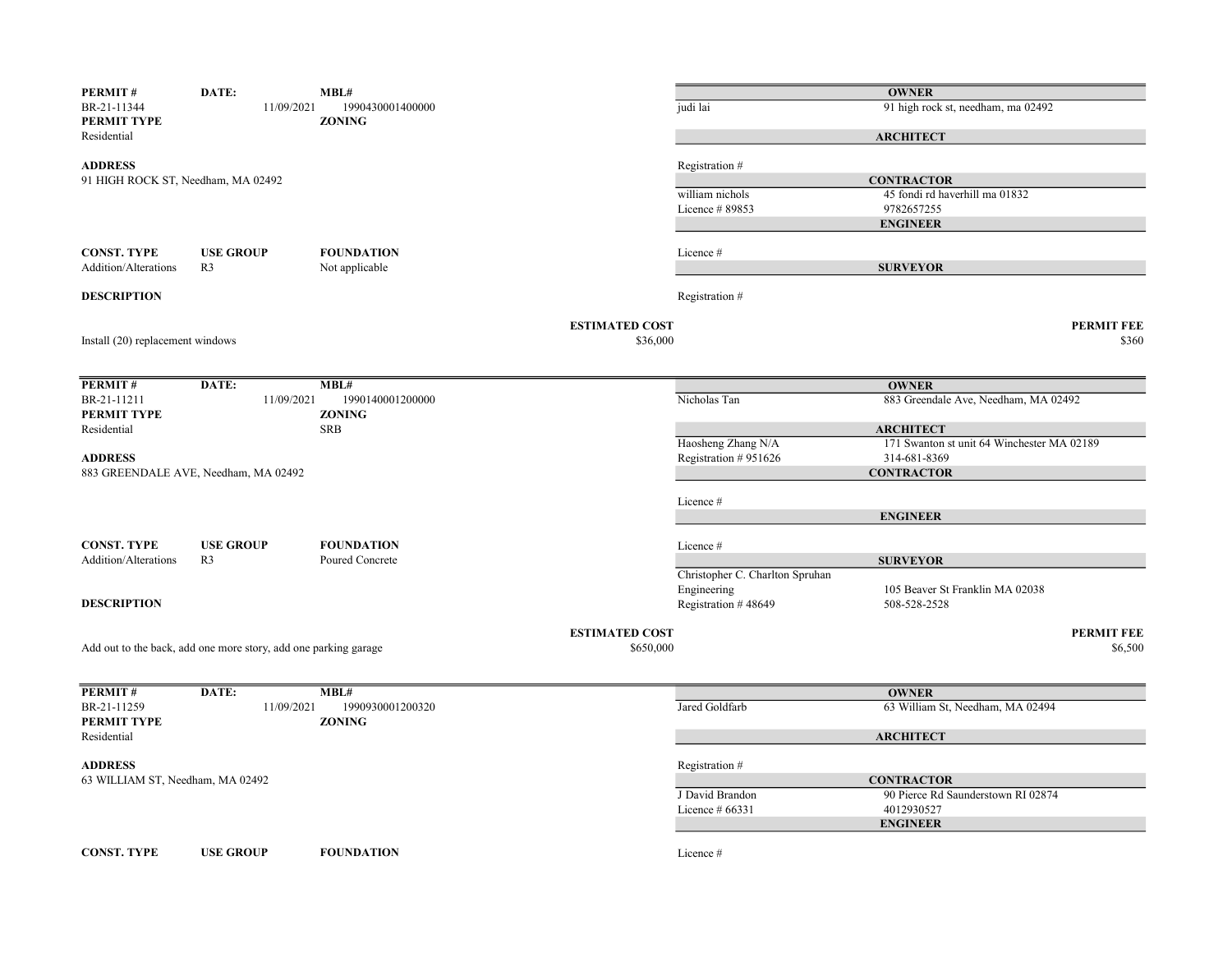| Other                                                                       | R <sub>3</sub>                     | Not applicable                                                                                                                                                                           |                                    |                                       | <b>SURVEYOR</b>                                      |
|-----------------------------------------------------------------------------|------------------------------------|------------------------------------------------------------------------------------------------------------------------------------------------------------------------------------------|------------------------------------|---------------------------------------|------------------------------------------------------|
| <b>DESCRIPTION</b>                                                          |                                    |                                                                                                                                                                                          |                                    | Registration #                        |                                                      |
|                                                                             |                                    | Installation of rooftop, rack-mounted, grid-connected Solar PV system consisting of (62) REC 365w<br>panels with Enphase micro-inverters. No energy storage or structural modifications. | <b>ESTIMATED COST</b><br>\$76,000  |                                       | <b>PERMIT FEE</b><br>\$760                           |
| PERMIT#                                                                     | DATE:                              | MBL#                                                                                                                                                                                     |                                    |                                       | <b>OWNER</b>                                         |
| BR-21-11345                                                                 | 11/09/2021                         | 1990850000700000                                                                                                                                                                         |                                    | Greg Petrini/Petrini Corporation      | 187 Rosemary Street, Needham, MA 02494               |
| PERMIT TYPE<br>Residential                                                  |                                    | <b>ZONING</b>                                                                                                                                                                            |                                    |                                       | <b>ARCHITECT</b>                                     |
|                                                                             |                                    |                                                                                                                                                                                          |                                    | Mark Gluesing Mark Gluesing Architect | 48 Mackintosh Ave. Needham MA 02492                  |
| <b>ADDRESS</b>                                                              |                                    |                                                                                                                                                                                          |                                    | Registration #8052                    | 781-444-2504                                         |
| 1 BEECH ST, Needham, MA 02492                                               |                                    |                                                                                                                                                                                          |                                    | Chris Brunelli                        | <b>CONTRACTOR</b>                                    |
|                                                                             |                                    |                                                                                                                                                                                          |                                    | Licence $# CS-091843$                 | 187 Rosemary Street Needham MA 02494<br>781-726-3549 |
|                                                                             |                                    |                                                                                                                                                                                          |                                    |                                       | <b>ENGINEER</b>                                      |
|                                                                             |                                    |                                                                                                                                                                                          |                                    |                                       |                                                      |
| <b>CONST. TYPE</b><br>Addition/Alterations                                  | <b>USE GROUP</b><br>R <sub>3</sub> | <b>FOUNDATION</b><br>Poured Concrete                                                                                                                                                     |                                    | Licence #                             | <b>SURVEYOR</b>                                      |
|                                                                             |                                    |                                                                                                                                                                                          |                                    |                                       |                                                      |
| <b>DESCRIPTION</b>                                                          |                                    |                                                                                                                                                                                          |                                    | Registration #                        |                                                      |
|                                                                             |                                    | 1. ALL WORK TO CONFORM TO STATE AND LOCAL CODES ANDREGULATIONS2.                                                                                                                         |                                    |                                       |                                                      |
|                                                                             |                                    | REMOVE EXISTING EXTERIOR VINYL SIDING, TRIM, WINDOWS, DOORS. REMOVE<br>KITCHEN AND BATH FIXTURES. AND FLOOR AND WALL FINISHES IN BATH AND                                                | <b>ESTIMATED COST</b><br>\$200,000 |                                       | <b>PERMIT FEE</b><br>\$2,000                         |
|                                                                             |                                    |                                                                                                                                                                                          |                                    |                                       |                                                      |
|                                                                             |                                    |                                                                                                                                                                                          |                                    |                                       |                                                      |
| PERMIT#                                                                     | DATE:                              | MBL#                                                                                                                                                                                     |                                    |                                       | <b>OWNER</b>                                         |
| BR-21-11347<br>PERMIT TYPE                                                  | 11/10/2021                         | 1990590004700000<br><b>ZONING</b>                                                                                                                                                        |                                    | John C. Charters                      | 90 Richdale Road, Needham, MA 02494                  |
| Residential                                                                 |                                    |                                                                                                                                                                                          |                                    |                                       | <b>ARCHITECT</b>                                     |
|                                                                             |                                    |                                                                                                                                                                                          |                                    |                                       |                                                      |
| <b>ADDRESS</b>                                                              |                                    |                                                                                                                                                                                          |                                    | Registration #                        |                                                      |
| 90 RICHDALE RD, Needham, MA 02492                                           |                                    |                                                                                                                                                                                          |                                    |                                       | <b>CONTRACTOR</b>                                    |
|                                                                             |                                    |                                                                                                                                                                                          |                                    | Licence #                             |                                                      |
|                                                                             |                                    |                                                                                                                                                                                          |                                    |                                       | <b>ENGINEER</b>                                      |
|                                                                             |                                    |                                                                                                                                                                                          |                                    |                                       |                                                      |
|                                                                             |                                    |                                                                                                                                                                                          |                                    |                                       |                                                      |
|                                                                             | <b>USE GROUP</b>                   | <b>FOUNDATION</b>                                                                                                                                                                        |                                    | Licence #                             |                                                      |
|                                                                             | R <sub>3</sub>                     | Poured Concrete                                                                                                                                                                          |                                    |                                       | <b>SURVEYOR</b>                                      |
|                                                                             |                                    |                                                                                                                                                                                          |                                    | Registration #                        |                                                      |
|                                                                             |                                    | I have a new unfinished basement room that I want to add sheetrock/plaster, electric outlets & lights,                                                                                   |                                    |                                       |                                                      |
|                                                                             |                                    | put in a vinyl floor and paint it. There are already windows there and some framing and insulation                                                                                       | <b>ESTIMATED COST</b>              |                                       |                                                      |
|                                                                             |                                    | done under a different permit. In one other already finished basement room, the ceiling needs to be                                                                                      | \$8,500                            |                                       |                                                      |
|                                                                             |                                    |                                                                                                                                                                                          |                                    |                                       |                                                      |
| <b>CONST. TYPE</b><br>Addition/Alterations<br><b>DESCRIPTION</b><br>PERMIT# | DATE:                              | MBL#                                                                                                                                                                                     |                                    |                                       | <b>OWNER</b>                                         |
|                                                                             | 11/10/2021                         | 1990700002400090                                                                                                                                                                         |                                    | Alfred and Lorraine Murphy            | 760 Highland Ave., Needham, Ma 02492                 |
| BR-21-11328<br>PERMIT TYPE<br>Residential                                   |                                    | <b>ZONING</b>                                                                                                                                                                            |                                    |                                       | <b>PERMIT FEE</b><br>\$150<br><b>ARCHITECT</b>       |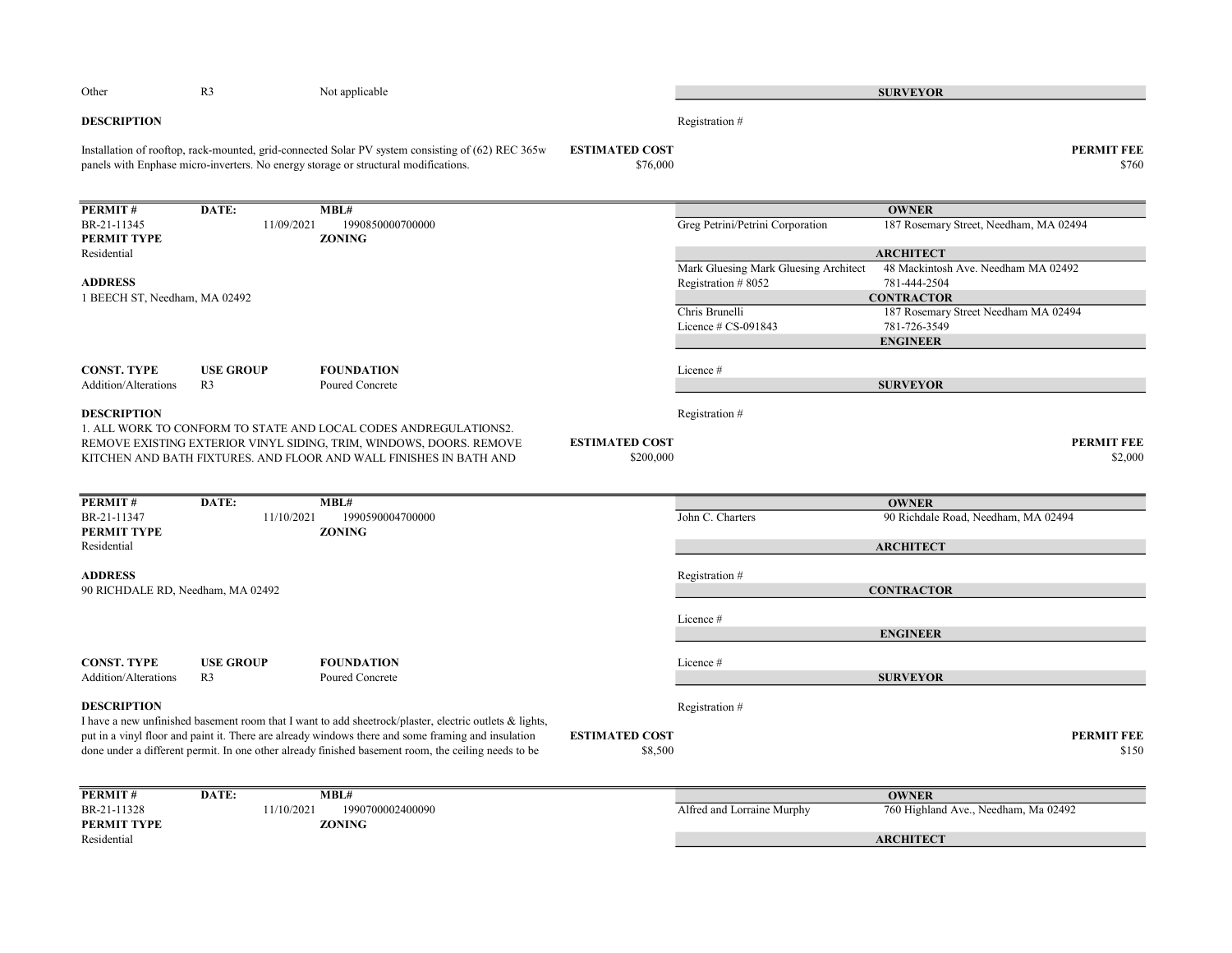| 760 HIGHLAND AVE, Unit 9, Needham, MA 02492<br><b>CONTRACTOR</b><br>Robert Sullivan<br>310 Village st Millis Ma. 02054<br>Licence # 59343<br>617-974-8314<br><b>ENGINEER</b><br><b>CONST. TYPE</b><br><b>USE GROUP</b><br><b>FOUNDATION</b><br>Licence #<br>R <sub>3</sub><br>Poured Concrete<br><b>SURVEYOR</b><br><b>DESCRIPTION</b><br>Registration #<br><b>ESTIMATED COST</b><br><b>PERMIT FEE</b><br>Remodeling kitchen two bathrooms and laundry room. Replace 2 windows and 3 doors<br>\$125,000<br>\$1,250<br>PERMIT#<br>DATE:<br>MBL#<br><b>OWNER</b><br>Robert Place<br>914 South Street, Needham, MA 02492<br>BR-21-11351<br>11/10/2021<br>1992050001200000<br><b>ZONING</b><br><b>ARCHITECT</b><br><b>ADDRESS</b><br>Registration #<br>914 SOUTH ST, Needham, MA 02492<br><b>CONTRACTOR</b><br>3 Tanglewood Drive Milford MA 01757<br>Madeline M Cabrera<br>5083204243<br>Licence $\#$ CS-113014<br><b>ENGINEER</b><br><b>FOUNDATION</b><br><b>CONST. TYPE</b><br><b>USE GROUP</b><br>Licence #<br>R <sub>3</sub><br><b>SURVEYOR</b><br>Poured Concrete<br><b>DESCRIPTION</b><br>Registration #<br><b>PERMIT FEE</b><br><b>ESTIMATED COST</b><br>\$17,000<br>\$170<br>Partial Flat Roof Replacement<br>PERMIT#<br>DATE:<br>MBL#<br><b>OWNER</b><br>180 County Way, Needham, Mass 02492<br>BC-21-10122<br>11/10/2021<br>1990740003600000<br>John Giannacopoulos VSA LLC<br><b>ZONING</b><br><b>ARCHITECT</b><br>Ronald Joseph Meehan Newbury Design<br>100 Foxborough Blvd Foxborough ma 02035<br>Asso<br><b>ADDRESS</b><br>Registration #20715<br>508-620-9705<br>225 HIGHLAND AVE, Needham, MA 02492<br><b>CONTRACTOR</b><br>Christopher P Heespelink<br>619 Hartford St Westwood Mass 02090<br>Licence $\#$ cs-056473<br>617-489-6470<br><b>ENGINEER</b> | <b>ADDRESS</b>              |  | Registration # |  |  |
|------------------------------------------------------------------------------------------------------------------------------------------------------------------------------------------------------------------------------------------------------------------------------------------------------------------------------------------------------------------------------------------------------------------------------------------------------------------------------------------------------------------------------------------------------------------------------------------------------------------------------------------------------------------------------------------------------------------------------------------------------------------------------------------------------------------------------------------------------------------------------------------------------------------------------------------------------------------------------------------------------------------------------------------------------------------------------------------------------------------------------------------------------------------------------------------------------------------------------------------------------------------------------------------------------------------------------------------------------------------------------------------------------------------------------------------------------------------------------------------------------------------------------------------------------------------------------------------------------------------------------------------------------------------------------------------------------------------------------------------------------------------------|-----------------------------|--|----------------|--|--|
|                                                                                                                                                                                                                                                                                                                                                                                                                                                                                                                                                                                                                                                                                                                                                                                                                                                                                                                                                                                                                                                                                                                                                                                                                                                                                                                                                                                                                                                                                                                                                                                                                                                                                                                                                                        |                             |  |                |  |  |
|                                                                                                                                                                                                                                                                                                                                                                                                                                                                                                                                                                                                                                                                                                                                                                                                                                                                                                                                                                                                                                                                                                                                                                                                                                                                                                                                                                                                                                                                                                                                                                                                                                                                                                                                                                        |                             |  |                |  |  |
|                                                                                                                                                                                                                                                                                                                                                                                                                                                                                                                                                                                                                                                                                                                                                                                                                                                                                                                                                                                                                                                                                                                                                                                                                                                                                                                                                                                                                                                                                                                                                                                                                                                                                                                                                                        |                             |  |                |  |  |
|                                                                                                                                                                                                                                                                                                                                                                                                                                                                                                                                                                                                                                                                                                                                                                                                                                                                                                                                                                                                                                                                                                                                                                                                                                                                                                                                                                                                                                                                                                                                                                                                                                                                                                                                                                        |                             |  |                |  |  |
|                                                                                                                                                                                                                                                                                                                                                                                                                                                                                                                                                                                                                                                                                                                                                                                                                                                                                                                                                                                                                                                                                                                                                                                                                                                                                                                                                                                                                                                                                                                                                                                                                                                                                                                                                                        |                             |  |                |  |  |
|                                                                                                                                                                                                                                                                                                                                                                                                                                                                                                                                                                                                                                                                                                                                                                                                                                                                                                                                                                                                                                                                                                                                                                                                                                                                                                                                                                                                                                                                                                                                                                                                                                                                                                                                                                        | <b>Addition/Alterations</b> |  |                |  |  |
|                                                                                                                                                                                                                                                                                                                                                                                                                                                                                                                                                                                                                                                                                                                                                                                                                                                                                                                                                                                                                                                                                                                                                                                                                                                                                                                                                                                                                                                                                                                                                                                                                                                                                                                                                                        |                             |  |                |  |  |
|                                                                                                                                                                                                                                                                                                                                                                                                                                                                                                                                                                                                                                                                                                                                                                                                                                                                                                                                                                                                                                                                                                                                                                                                                                                                                                                                                                                                                                                                                                                                                                                                                                                                                                                                                                        |                             |  |                |  |  |
|                                                                                                                                                                                                                                                                                                                                                                                                                                                                                                                                                                                                                                                                                                                                                                                                                                                                                                                                                                                                                                                                                                                                                                                                                                                                                                                                                                                                                                                                                                                                                                                                                                                                                                                                                                        |                             |  |                |  |  |
|                                                                                                                                                                                                                                                                                                                                                                                                                                                                                                                                                                                                                                                                                                                                                                                                                                                                                                                                                                                                                                                                                                                                                                                                                                                                                                                                                                                                                                                                                                                                                                                                                                                                                                                                                                        |                             |  |                |  |  |
|                                                                                                                                                                                                                                                                                                                                                                                                                                                                                                                                                                                                                                                                                                                                                                                                                                                                                                                                                                                                                                                                                                                                                                                                                                                                                                                                                                                                                                                                                                                                                                                                                                                                                                                                                                        |                             |  |                |  |  |
|                                                                                                                                                                                                                                                                                                                                                                                                                                                                                                                                                                                                                                                                                                                                                                                                                                                                                                                                                                                                                                                                                                                                                                                                                                                                                                                                                                                                                                                                                                                                                                                                                                                                                                                                                                        | PERMIT TYPE                 |  |                |  |  |
|                                                                                                                                                                                                                                                                                                                                                                                                                                                                                                                                                                                                                                                                                                                                                                                                                                                                                                                                                                                                                                                                                                                                                                                                                                                                                                                                                                                                                                                                                                                                                                                                                                                                                                                                                                        | Residential                 |  |                |  |  |
|                                                                                                                                                                                                                                                                                                                                                                                                                                                                                                                                                                                                                                                                                                                                                                                                                                                                                                                                                                                                                                                                                                                                                                                                                                                                                                                                                                                                                                                                                                                                                                                                                                                                                                                                                                        |                             |  |                |  |  |
|                                                                                                                                                                                                                                                                                                                                                                                                                                                                                                                                                                                                                                                                                                                                                                                                                                                                                                                                                                                                                                                                                                                                                                                                                                                                                                                                                                                                                                                                                                                                                                                                                                                                                                                                                                        |                             |  |                |  |  |
|                                                                                                                                                                                                                                                                                                                                                                                                                                                                                                                                                                                                                                                                                                                                                                                                                                                                                                                                                                                                                                                                                                                                                                                                                                                                                                                                                                                                                                                                                                                                                                                                                                                                                                                                                                        |                             |  |                |  |  |
|                                                                                                                                                                                                                                                                                                                                                                                                                                                                                                                                                                                                                                                                                                                                                                                                                                                                                                                                                                                                                                                                                                                                                                                                                                                                                                                                                                                                                                                                                                                                                                                                                                                                                                                                                                        |                             |  |                |  |  |
|                                                                                                                                                                                                                                                                                                                                                                                                                                                                                                                                                                                                                                                                                                                                                                                                                                                                                                                                                                                                                                                                                                                                                                                                                                                                                                                                                                                                                                                                                                                                                                                                                                                                                                                                                                        |                             |  |                |  |  |
|                                                                                                                                                                                                                                                                                                                                                                                                                                                                                                                                                                                                                                                                                                                                                                                                                                                                                                                                                                                                                                                                                                                                                                                                                                                                                                                                                                                                                                                                                                                                                                                                                                                                                                                                                                        |                             |  |                |  |  |
|                                                                                                                                                                                                                                                                                                                                                                                                                                                                                                                                                                                                                                                                                                                                                                                                                                                                                                                                                                                                                                                                                                                                                                                                                                                                                                                                                                                                                                                                                                                                                                                                                                                                                                                                                                        | Other                       |  |                |  |  |
|                                                                                                                                                                                                                                                                                                                                                                                                                                                                                                                                                                                                                                                                                                                                                                                                                                                                                                                                                                                                                                                                                                                                                                                                                                                                                                                                                                                                                                                                                                                                                                                                                                                                                                                                                                        |                             |  |                |  |  |
|                                                                                                                                                                                                                                                                                                                                                                                                                                                                                                                                                                                                                                                                                                                                                                                                                                                                                                                                                                                                                                                                                                                                                                                                                                                                                                                                                                                                                                                                                                                                                                                                                                                                                                                                                                        |                             |  |                |  |  |
|                                                                                                                                                                                                                                                                                                                                                                                                                                                                                                                                                                                                                                                                                                                                                                                                                                                                                                                                                                                                                                                                                                                                                                                                                                                                                                                                                                                                                                                                                                                                                                                                                                                                                                                                                                        |                             |  |                |  |  |
|                                                                                                                                                                                                                                                                                                                                                                                                                                                                                                                                                                                                                                                                                                                                                                                                                                                                                                                                                                                                                                                                                                                                                                                                                                                                                                                                                                                                                                                                                                                                                                                                                                                                                                                                                                        |                             |  |                |  |  |
|                                                                                                                                                                                                                                                                                                                                                                                                                                                                                                                                                                                                                                                                                                                                                                                                                                                                                                                                                                                                                                                                                                                                                                                                                                                                                                                                                                                                                                                                                                                                                                                                                                                                                                                                                                        |                             |  |                |  |  |
|                                                                                                                                                                                                                                                                                                                                                                                                                                                                                                                                                                                                                                                                                                                                                                                                                                                                                                                                                                                                                                                                                                                                                                                                                                                                                                                                                                                                                                                                                                                                                                                                                                                                                                                                                                        |                             |  |                |  |  |
|                                                                                                                                                                                                                                                                                                                                                                                                                                                                                                                                                                                                                                                                                                                                                                                                                                                                                                                                                                                                                                                                                                                                                                                                                                                                                                                                                                                                                                                                                                                                                                                                                                                                                                                                                                        | PERMIT TYPE                 |  |                |  |  |
|                                                                                                                                                                                                                                                                                                                                                                                                                                                                                                                                                                                                                                                                                                                                                                                                                                                                                                                                                                                                                                                                                                                                                                                                                                                                                                                                                                                                                                                                                                                                                                                                                                                                                                                                                                        | Commercial                  |  |                |  |  |
|                                                                                                                                                                                                                                                                                                                                                                                                                                                                                                                                                                                                                                                                                                                                                                                                                                                                                                                                                                                                                                                                                                                                                                                                                                                                                                                                                                                                                                                                                                                                                                                                                                                                                                                                                                        |                             |  |                |  |  |
|                                                                                                                                                                                                                                                                                                                                                                                                                                                                                                                                                                                                                                                                                                                                                                                                                                                                                                                                                                                                                                                                                                                                                                                                                                                                                                                                                                                                                                                                                                                                                                                                                                                                                                                                                                        |                             |  |                |  |  |
|                                                                                                                                                                                                                                                                                                                                                                                                                                                                                                                                                                                                                                                                                                                                                                                                                                                                                                                                                                                                                                                                                                                                                                                                                                                                                                                                                                                                                                                                                                                                                                                                                                                                                                                                                                        |                             |  |                |  |  |
|                                                                                                                                                                                                                                                                                                                                                                                                                                                                                                                                                                                                                                                                                                                                                                                                                                                                                                                                                                                                                                                                                                                                                                                                                                                                                                                                                                                                                                                                                                                                                                                                                                                                                                                                                                        |                             |  |                |  |  |
|                                                                                                                                                                                                                                                                                                                                                                                                                                                                                                                                                                                                                                                                                                                                                                                                                                                                                                                                                                                                                                                                                                                                                                                                                                                                                                                                                                                                                                                                                                                                                                                                                                                                                                                                                                        |                             |  |                |  |  |
|                                                                                                                                                                                                                                                                                                                                                                                                                                                                                                                                                                                                                                                                                                                                                                                                                                                                                                                                                                                                                                                                                                                                                                                                                                                                                                                                                                                                                                                                                                                                                                                                                                                                                                                                                                        |                             |  |                |  |  |
|                                                                                                                                                                                                                                                                                                                                                                                                                                                                                                                                                                                                                                                                                                                                                                                                                                                                                                                                                                                                                                                                                                                                                                                                                                                                                                                                                                                                                                                                                                                                                                                                                                                                                                                                                                        | <b>CONST. TYPE</b>          |  |                |  |  |
| <b>USE GROUP</b><br><b>FOUNDATION</b><br>Licence #<br>Business - B<br>Poured Concrete<br><b>SURVEYOR</b>                                                                                                                                                                                                                                                                                                                                                                                                                                                                                                                                                                                                                                                                                                                                                                                                                                                                                                                                                                                                                                                                                                                                                                                                                                                                                                                                                                                                                                                                                                                                                                                                                                                               | <b>Addition/Alterations</b> |  |                |  |  |
| Registration#                                                                                                                                                                                                                                                                                                                                                                                                                                                                                                                                                                                                                                                                                                                                                                                                                                                                                                                                                                                                                                                                                                                                                                                                                                                                                                                                                                                                                                                                                                                                                                                                                                                                                                                                                          | <b>DESCRIPTION</b>          |  |                |  |  |

Gardner Mattress Fit-up of existing space of approximately 2,000 S.F., including minor demolition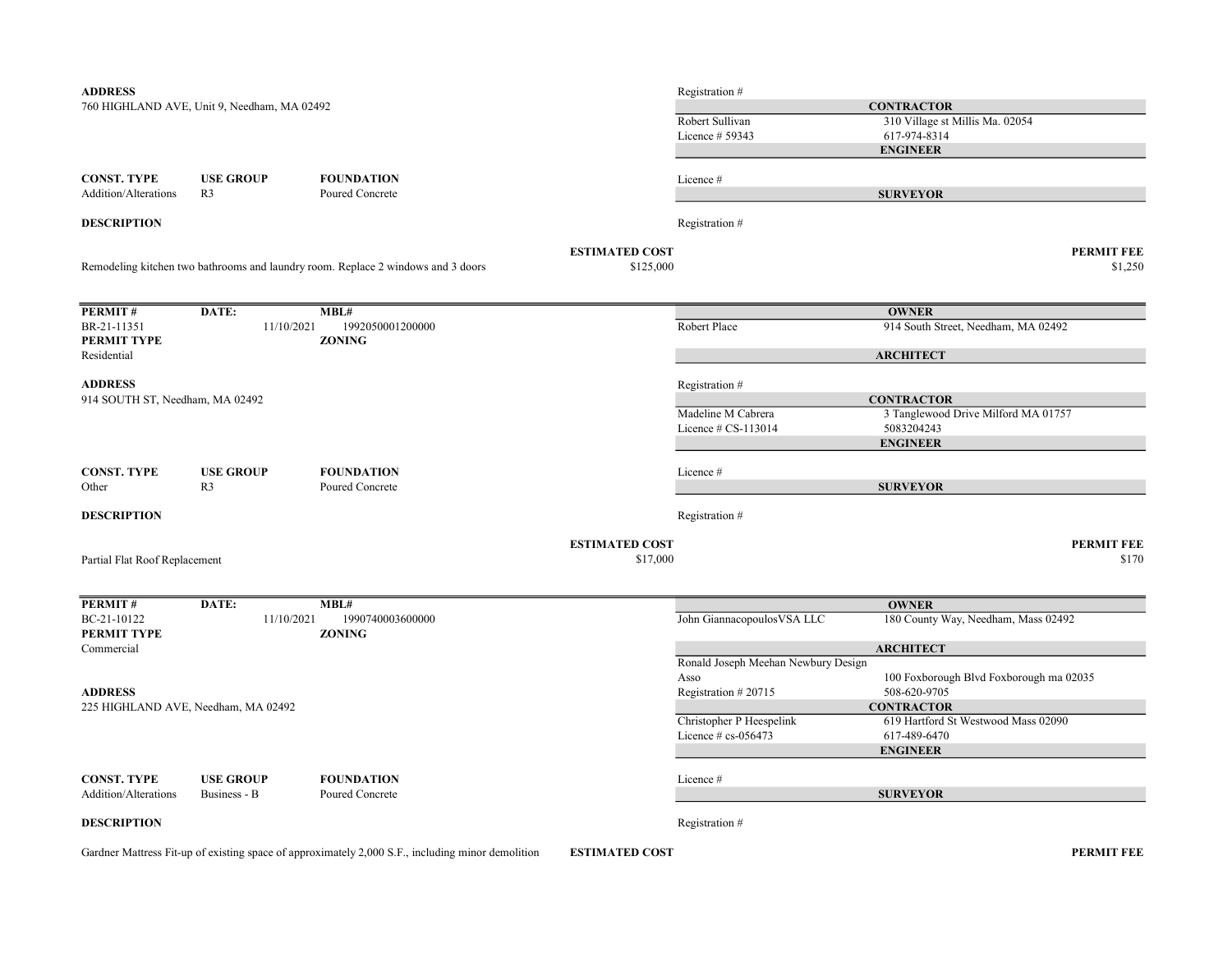and new partitions

 $$81,898$   $$820$ 

| PERMIT#                          | DATE:                                                                 | MBL#                                                                  |                       |                 | <b>OWNER</b>                           |
|----------------------------------|-----------------------------------------------------------------------|-----------------------------------------------------------------------|-----------------------|-----------------|----------------------------------------|
| BR-21-11294<br>PERMIT TYPE       | 11/10/2021                                                            | 1990610000100000<br><b>ZONING</b>                                     |                       | Lisa Higgins    | 45 Dunster Rd, Needham, MA 02494       |
| Residential                      |                                                                       |                                                                       |                       |                 | <b>ARCHITECT</b>                       |
| <b>ADDRESS</b>                   |                                                                       |                                                                       |                       | Registration #  |                                        |
| 45 DUNSTER RD, Needham, MA 02492 |                                                                       |                                                                       |                       |                 | <b>CONTRACTOR</b>                      |
|                                  |                                                                       |                                                                       |                       | Richard Melo    | 69 Howard St. Watewrtown MA 02472      |
|                                  |                                                                       |                                                                       |                       | Licence # 97163 | 617-244-9901                           |
|                                  |                                                                       |                                                                       |                       |                 | <b>ENGINEER</b>                        |
| <b>CONST. TYPE</b>               | <b>USE GROUP</b>                                                      | <b>FOUNDATION</b>                                                     |                       | Licence #       |                                        |
| Other                            | R <sub>3</sub>                                                        | Not applicable                                                        |                       |                 | <b>SURVEYOR</b>                        |
| <b>DESCRIPTION</b>               |                                                                       |                                                                       |                       | Registration #  |                                        |
|                                  |                                                                       |                                                                       | <b>ESTIMATED COST</b> |                 | <b>PERMIT FEE</b>                      |
|                                  | Furnish and install a new asphalt shingle roofing system on the home. |                                                                       | \$20,970              |                 | \$210                                  |
|                                  |                                                                       |                                                                       |                       |                 |                                        |
| PERMIT#                          | DATE:                                                                 | MBL#                                                                  |                       |                 | <b>OWNER</b>                           |
| BR-21-11339<br>PERMIT TYPE       | 11/10/2021                                                            | 1991070001300000<br><b>ZONING</b>                                     |                       | Morris Marks    | 38 Briarwood Circle, Needham, MA 02494 |
| Residential                      |                                                                       |                                                                       |                       |                 | <b>ARCHITECT</b>                       |
| <b>ADDRESS</b>                   |                                                                       |                                                                       |                       | Registration #  |                                        |
|                                  | 38 BRIARWOOD CIR, Needham, MA 02492                                   |                                                                       |                       |                 | <b>CONTRACTOR</b>                      |
|                                  |                                                                       |                                                                       |                       | Adam Glenn      | 59 Tosca Drive Stoughton MA 02072      |
|                                  |                                                                       |                                                                       |                       | Licence #106148 | 781-205-4516                           |
|                                  |                                                                       |                                                                       |                       |                 | <b>ENGINEER</b>                        |
| <b>CONST. TYPE</b>               | <b>USE GROUP</b>                                                      | <b>FOUNDATION</b>                                                     |                       | Licence #       |                                        |
| Other                            | R <sub>3</sub>                                                        | Not applicable                                                        |                       |                 | <b>SURVEYOR</b>                        |
| <b>DESCRIPTION</b>               |                                                                       |                                                                       |                       | Registration #  |                                        |
|                                  |                                                                       | RESIDENTIAL WEATHERIZATION/AIR SEALING THROUGH THE MASS SAVE PROGRAM. | <b>ESTIMATED COST</b> |                 | <b>PERMIT FEE</b>                      |
|                                  | NO STRUCTURAL CHANGES. SITE I.D #: 16442461                           |                                                                       | \$500                 |                 | \$150                                  |
|                                  |                                                                       |                                                                       |                       |                 |                                        |
| PERMIT#                          | DATE:                                                                 | MBL#                                                                  |                       |                 | <b>OWNER</b>                           |
| BR-21-11340<br>PERMIT TYPE       | 11/10/2021                                                            | 1990870001900000<br><b>ZONING</b>                                     |                       | Stephen Fish    | 22 Hewitt Circle, Needham, MA 02494    |
| Residential                      |                                                                       |                                                                       |                       |                 | <b>ARCHITECT</b>                       |
| <b>ADDRESS</b>                   |                                                                       |                                                                       |                       | Registration #  |                                        |
| 22 HEWETT CIR, Needham, MA 02492 |                                                                       |                                                                       |                       |                 | <b>CONTRACTOR</b>                      |
|                                  |                                                                       |                                                                       |                       | Adam Glenn      | 59 Tosca Drive Stoughton MA 02072      |
|                                  |                                                                       |                                                                       |                       | Licence #106148 | 7812054516                             |
|                                  |                                                                       |                                                                       |                       |                 | <b>ENGINEER</b>                        |
|                                  |                                                                       |                                                                       |                       |                 |                                        |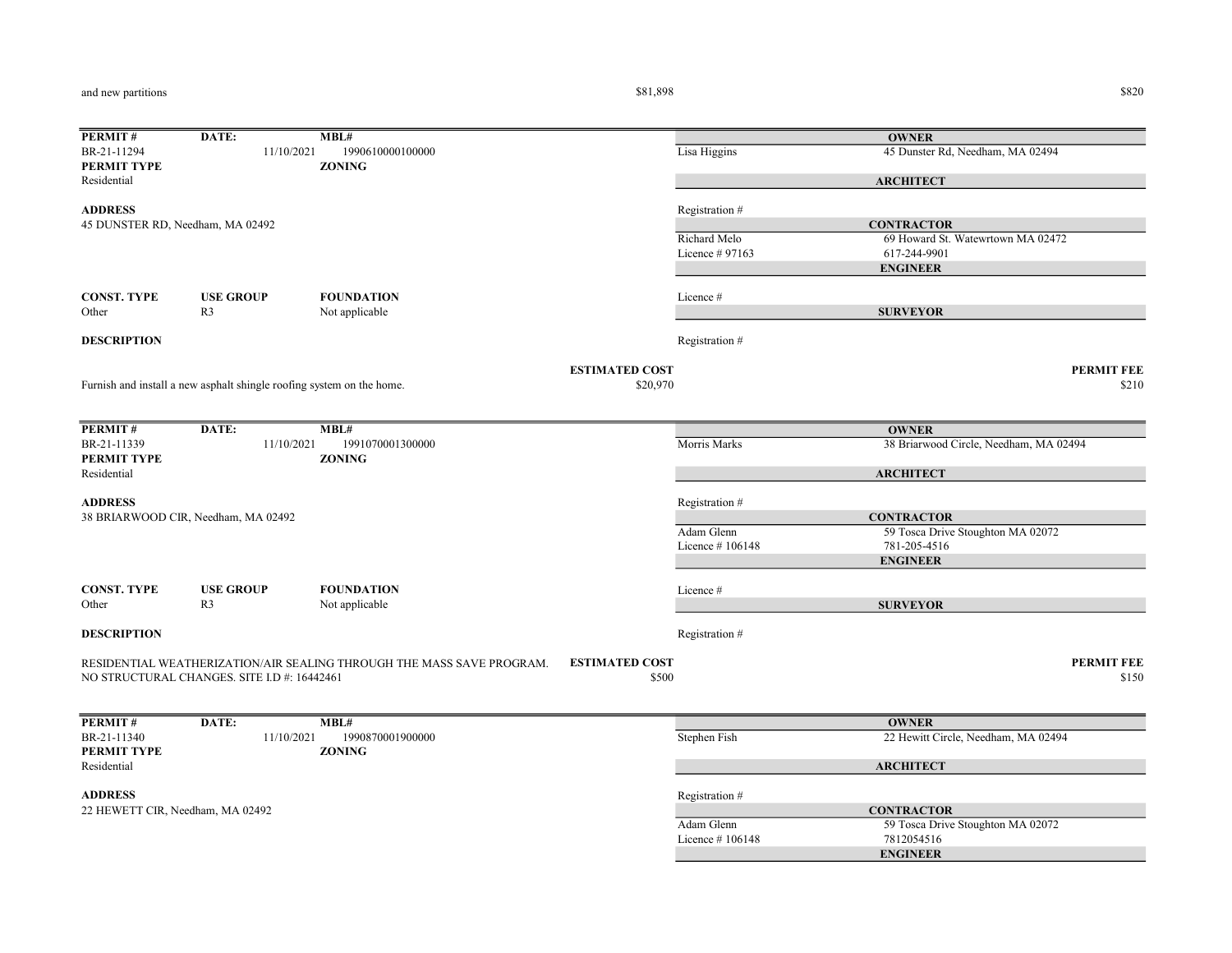| <b>CONST. TYPE</b><br>Other | <b>USE GROUP</b><br>R <sub>3</sub>          | <b>FOUNDATION</b><br>Not applicable                                                          |                                  | Licence #                     | <b>SURVEYOR</b>                                   |
|-----------------------------|---------------------------------------------|----------------------------------------------------------------------------------------------|----------------------------------|-------------------------------|---------------------------------------------------|
| <b>DESCRIPTION</b>          |                                             |                                                                                              |                                  | Registration #                |                                                   |
|                             | NO STRUCTURAL CHANGES. SITE I.D #: 493651   | RESIDENTIAL WEATHERIZATION/AIR SEALING THROUGH THE MASS SAVE PROGRAM.                        | <b>ESTIMATED COST</b><br>\$6,000 |                               | <b>PERMIT FEE</b><br>\$150                        |
| PERMIT#                     | DATE:                                       | MBL#                                                                                         |                                  |                               | <b>OWNER</b>                                      |
| BR-21-11349<br>PERMIT TYPE  | 11/10/2021                                  | 1991180003000000<br><b>ZONING</b>                                                            |                                  | Carol and Dave Kallus         | 54 Fuller Brook Ave, Needham, Ma 02492            |
| Residential                 |                                             |                                                                                              |                                  |                               | <b>ARCHITECT</b>                                  |
| <b>ADDRESS</b>              | 54 FULLER BROOK AVE, Needham, MA 02492      |                                                                                              |                                  | Registration #                | <b>CONTRACTOR</b>                                 |
|                             |                                             |                                                                                              |                                  | Dennis Gullotti               | 12 Old Lexington Rd Waltham Ma 02452              |
|                             |                                             |                                                                                              |                                  | Licence #112299               | 7819100711<br><b>ENGINEER</b>                     |
| <b>CONST. TYPE</b>          | <b>USE GROUP</b>                            | <b>FOUNDATION</b>                                                                            |                                  | Licence #                     |                                                   |
| Other                       | R <sub>3</sub>                              | Not applicable                                                                               |                                  |                               | <b>SURVEYOR</b>                                   |
| <b>DESCRIPTION</b>          |                                             |                                                                                              |                                  | Registration #                |                                                   |
|                             |                                             |                                                                                              | <b>ESTIMATED COST</b>            |                               | <b>PERMIT FEE</b>                                 |
|                             |                                             | Installing 13 Harvey Classic replacement windows with energy star glass. No structural work. | \$9,670                          |                               | \$150                                             |
| PERMIT#                     | DATE:                                       | MBL#                                                                                         |                                  |                               | <b>OWNER</b>                                      |
| BR-21-11350<br>PERMIT TYPE  | 11/10/2021                                  | 1990110005800000<br><b>ZONING</b>                                                            |                                  | George Driscoll               | 27 Ingleside Road, Needham, MA 02492              |
| Residential                 |                                             |                                                                                              |                                  |                               | <b>ARCHITECT</b>                                  |
| <b>ADDRESS</b>              |                                             |                                                                                              |                                  | Registration #                |                                                   |
|                             | 27 INGLESIDE RD, Needham, MA 02492          |                                                                                              |                                  |                               | <b>CONTRACTOR</b>                                 |
|                             |                                             |                                                                                              |                                  | Adam Glenn<br>Licence #106148 | 59 Tosca Drive Stoughton MA 02072<br>781-205-4516 |
|                             |                                             |                                                                                              |                                  |                               | <b>ENGINEER</b>                                   |
| <b>CONST. TYPE</b>          | <b>USE GROUP</b>                            | <b>FOUNDATION</b>                                                                            |                                  | Licence #                     |                                                   |
| Other                       | R <sub>3</sub>                              | Not applicable                                                                               |                                  |                               | <b>SURVEYOR</b>                                   |
| <b>DESCRIPTION</b>          |                                             |                                                                                              |                                  | Registration #                |                                                   |
|                             |                                             | RESIDENTIAL WEATHERIZATION/AIR SEALING THROUGH THE MASS SAVE PROGRAM.                        | <b>ESTIMATED COST</b>            |                               | <b>PERMIT FEE</b>                                 |
|                             | NO STRUCTURAL CHANGES. SITE I.D #: 12529238 |                                                                                              | \$5,000                          |                               | \$150                                             |
| PERMIT#                     | DATE:                                       | MBL#                                                                                         |                                  |                               | <b>OWNER</b>                                      |
| BR-21-11353                 | 11/10/2021                                  | 1990700001100000                                                                             |                                  | Denis McLaughlin              | 307 Webster St., Needham, Massachusetts 02494     |
| <b>PERMIT TYPE</b>          |                                             | <b>ZONING</b>                                                                                |                                  |                               |                                                   |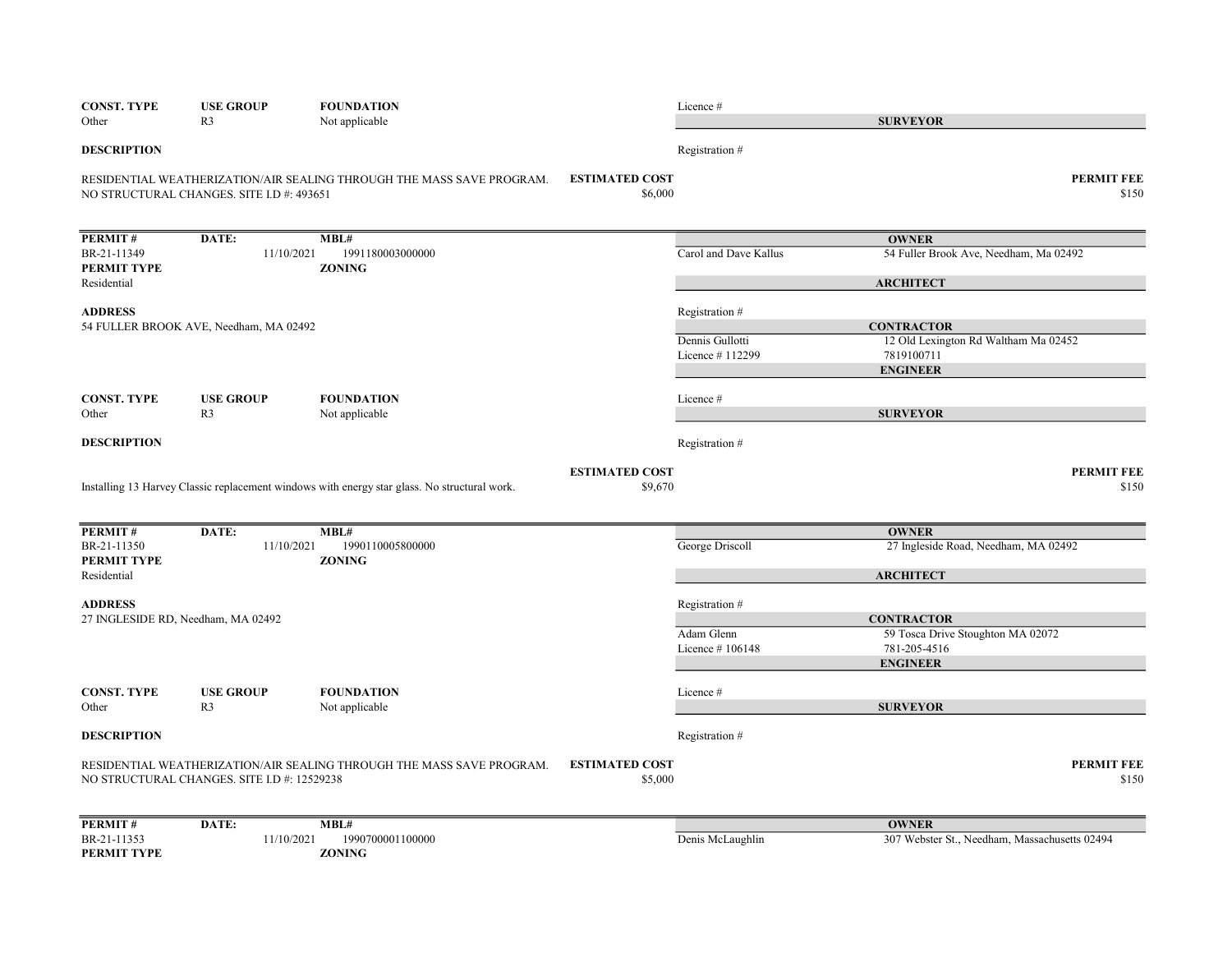| Residential                                         |                                                                          |                                                                                                 |                                    |                                        | <b>ARCHITECT</b>                                                             |                            |
|-----------------------------------------------------|--------------------------------------------------------------------------|-------------------------------------------------------------------------------------------------|------------------------------------|----------------------------------------|------------------------------------------------------------------------------|----------------------------|
| <b>ADDRESS</b><br>307 WEBSTER ST, Needham, MA 02492 |                                                                          |                                                                                                 |                                    | Registration #<br>Michel Trankels      | <b>CONTRACTOR</b><br>trankels usa@hotmail.com Hanover Massachusetts<br>02339 |                            |
|                                                     |                                                                          |                                                                                                 |                                    | Licence #106010                        | (781)6039133<br><b>ENGINEER</b>                                              |                            |
| <b>CONST. TYPE</b><br>Other                         | <b>USE GROUP</b><br>R <sub>3</sub>                                       | <b>FOUNDATION</b><br>Not applicable                                                             |                                    | Licence#                               | <b>SURVEYOR</b>                                                              |                            |
| <b>DESCRIPTION</b>                                  |                                                                          |                                                                                                 |                                    | Registration #                         |                                                                              |                            |
|                                                     | Strip and re-roof dwelling/6' minimum ice and water shield at all eaves. |                                                                                                 | <b>ESTIMATED COST</b><br>\$14,000  |                                        |                                                                              | <b>PERMIT FEE</b><br>\$150 |
| PERMIT#                                             | DATE:                                                                    | MBL#                                                                                            |                                    |                                        | <b>OWNER</b>                                                                 |                            |
| BR-21-11255<br>PERMIT TYPE                          | 11/10/2021                                                               | 1990120006700000<br><b>ZONING</b>                                                               |                                    | Paul Doisneau                          | PO 571, Needham, MA 02494                                                    |                            |
| Residential                                         |                                                                          | <b>SRB</b>                                                                                      |                                    | Michael McKay McKay Architects         | <b>ARCHITECT</b><br>35 Bryant Street Dedham MA 02026                         |                            |
| <b>ADDRESS</b>                                      |                                                                          |                                                                                                 |                                    | Registration # 6947                    | 781-326-5400                                                                 |                            |
| 63 THORNTON RD, Needham, MA 02492                   |                                                                          |                                                                                                 |                                    |                                        | <b>CONTRACTOR</b>                                                            |                            |
|                                                     |                                                                          |                                                                                                 |                                    | Paul Doisneau                          | PO Box 571 Needham MA 02494                                                  |                            |
|                                                     |                                                                          |                                                                                                 |                                    | Licence $# CS-091392$                  | 7817242843                                                                   |                            |
|                                                     |                                                                          |                                                                                                 |                                    |                                        | <b>ENGINEER</b>                                                              |                            |
|                                                     |                                                                          |                                                                                                 |                                    |                                        |                                                                              |                            |
| <b>CONST. TYPE</b><br>New Construction              | <b>USE GROUP</b><br>R <sub>3</sub>                                       | <b>FOUNDATION</b><br>Poured Concrete                                                            |                                    | Licence #                              | <b>SURVEYOR</b>                                                              |                            |
|                                                     |                                                                          |                                                                                                 |                                    | Christopher Charleton Continental Land |                                                                              |                            |
|                                                     |                                                                          |                                                                                                 |                                    | Survey LLC                             | 105 Beaver Street Franklin MA 02038                                          |                            |
| <b>DESCRIPTION</b>                                  |                                                                          |                                                                                                 |                                    | Registration #48649                    | $(508)528 - 2528$                                                            |                            |
| PORCH OR DECK                                       |                                                                          | Construct 2 story 5 bed, 5 1/2 bath, finish basement and attic, 2 car garage, gas fireplace. NO | <b>ESTIMATED COST</b><br>\$700,000 |                                        |                                                                              | PERMIT FEE<br>\$7,000      |
|                                                     |                                                                          | MBL#                                                                                            |                                    |                                        | <b>OWNER</b>                                                                 |                            |
| PERMIT#<br>BR-21-11282                              | DATE:<br>11/12/2021                                                      | 1991070005000000                                                                                |                                    | Todd Alwart                            | 51 Grasmere Rd, Needham, MA 02494                                            |                            |
| PERMIT TYPE<br>Residential                          |                                                                          | <b>ZONING</b>                                                                                   |                                    |                                        | <b>ARCHITECT</b>                                                             |                            |
|                                                     |                                                                          |                                                                                                 |                                    |                                        |                                                                              |                            |
| <b>ADDRESS</b><br>51 GRASMERE RD, Needham, MA 02492 |                                                                          |                                                                                                 |                                    | Registration #                         | <b>CONTRACTOR</b>                                                            |                            |
|                                                     |                                                                          |                                                                                                 |                                    |                                        |                                                                              |                            |
|                                                     |                                                                          |                                                                                                 |                                    | Licence#                               | <b>ENGINEER</b>                                                              |                            |
|                                                     |                                                                          |                                                                                                 |                                    |                                        |                                                                              |                            |
| <b>CONST. TYPE</b>                                  | <b>USE GROUP</b>                                                         | <b>FOUNDATION</b>                                                                               |                                    | Licence#                               |                                                                              |                            |
| Other                                               | R <sub>3</sub>                                                           | Poured Concrete                                                                                 |                                    |                                        | <b>SURVEYOR</b>                                                              |                            |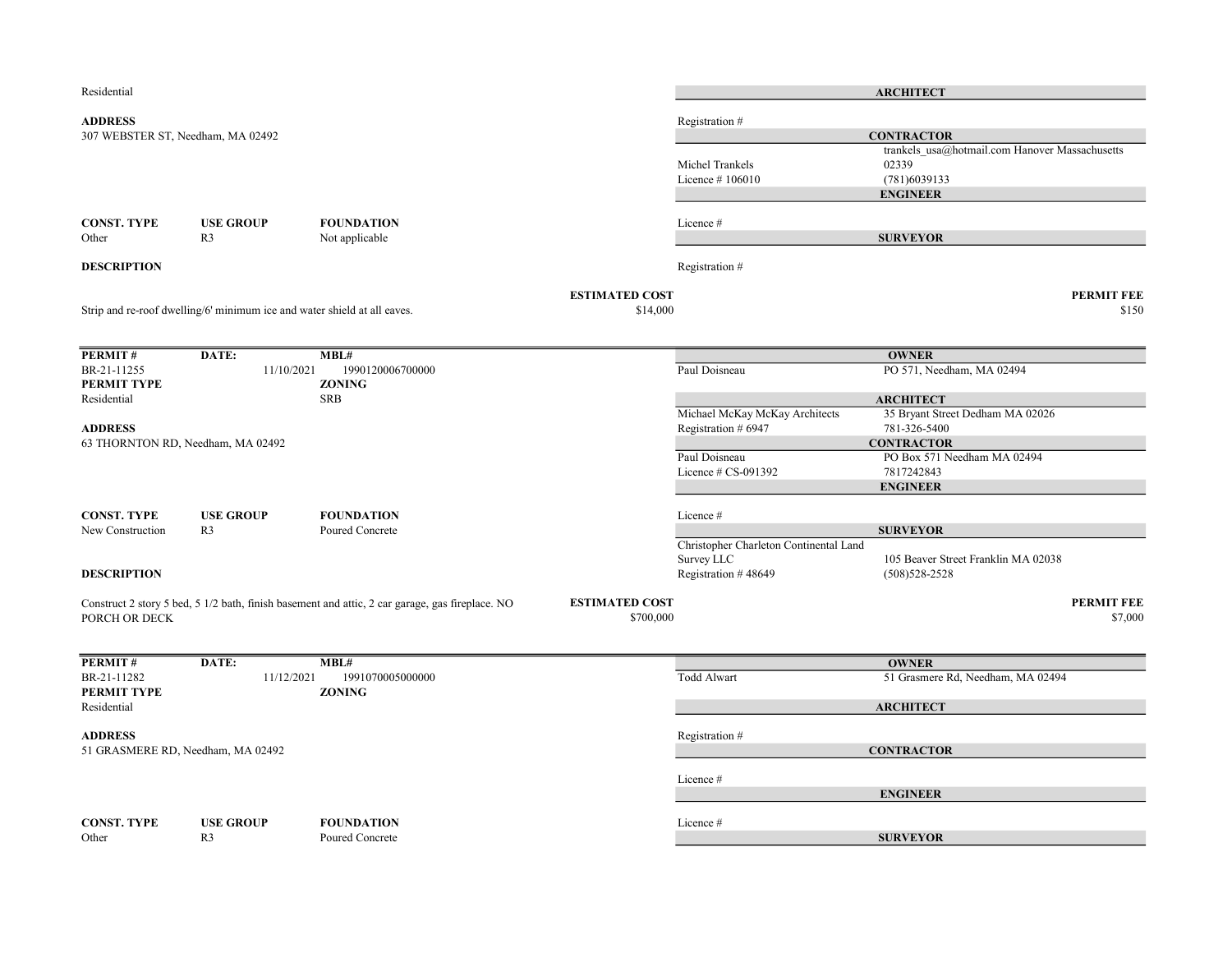| <b>DESCRIPTION</b>                               |                                                                        |                                           |                                   | Registration#                                                          |                                                 |                            |
|--------------------------------------------------|------------------------------------------------------------------------|-------------------------------------------|-----------------------------------|------------------------------------------------------------------------|-------------------------------------------------|----------------------------|
|                                                  | Remove old shed (no electricity); replace with new shed                |                                           | <b>ESTIMATED COST</b><br>\$20,000 |                                                                        |                                                 | <b>PERMIT FEE</b><br>\$200 |
| <b>PERMIT#</b>                                   | DATE:                                                                  | MBL#                                      |                                   |                                                                        | <b>OWNER</b>                                    |                            |
| BR-21-11341                                      | 11/12/2021                                                             | 1990670001300000                          |                                   | Henry Wong                                                             | 28 Hazel Lane, Needham, MA 02494                |                            |
| PERMIT TYPE<br>Residential                       |                                                                        | <b>ZONING</b>                             |                                   |                                                                        | <b>ARCHITECT</b>                                |                            |
|                                                  |                                                                        |                                           |                                   |                                                                        |                                                 |                            |
| <b>ADDRESS</b><br>28 HAZEL LN, Needham, MA 02492 |                                                                        |                                           |                                   | Registration #                                                         | <b>CONTRACTOR</b>                               |                            |
|                                                  |                                                                        |                                           |                                   | Ronaldo Solano                                                         | 763 Waverly Street FRAMINGHAM MA 01702          |                            |
|                                                  |                                                                        |                                           |                                   | Licence #101027                                                        | 503484348                                       |                            |
|                                                  |                                                                        |                                           |                                   |                                                                        | <b>ENGINEER</b>                                 |                            |
| <b>CONST. TYPE</b>                               | <b>USE GROUP</b>                                                       | <b>FOUNDATION</b>                         |                                   | Licence #                                                              |                                                 |                            |
| Other                                            | R <sub>3</sub>                                                         | Not applicable                            |                                   |                                                                        | <b>SURVEYOR</b>                                 |                            |
| <b>DESCRIPTION</b>                               |                                                                        |                                           |                                   | Registration #                                                         |                                                 |                            |
|                                                  | Strip and re-roof dwelling/6'minimum ice and water shield at all eaves |                                           | <b>ESTIMATED COST</b><br>\$17,450 |                                                                        |                                                 | <b>PERMIT FEE</b><br>\$180 |
| PERMIT#                                          | DATE:                                                                  | MBL#                                      |                                   |                                                                        | <b>OWNER</b>                                    |                            |
| BR-21-11283                                      | 11/12/2021                                                             | 1990400004400000                          |                                   | Julie Ann Ellison                                                      | 130 dedham Ave, Needham, MA 02492               |                            |
| PERMIT TYPE<br>Residential                       |                                                                        | <b>ZONING</b><br><b>SRB</b>               |                                   |                                                                        | <b>ARCHITECT</b>                                |                            |
| <b>ADDRESS</b>                                   |                                                                        |                                           |                                   |                                                                        |                                                 |                            |
| 130 DEDHAM AVE, Needham, MA 02492                |                                                                        |                                           |                                   | Registration #                                                         | <b>CONTRACTOR</b>                               |                            |
|                                                  |                                                                        |                                           |                                   |                                                                        |                                                 |                            |
|                                                  |                                                                        |                                           |                                   | Licence#                                                               |                                                 |                            |
|                                                  |                                                                        |                                           |                                   |                                                                        | <b>ENGINEER</b>                                 |                            |
| <b>CONST. TYPE</b>                               |                                                                        |                                           |                                   |                                                                        |                                                 |                            |
|                                                  |                                                                        | <b>FOUNDATION</b>                         |                                   | Licence #                                                              |                                                 |                            |
| Addition/Alterations                             | <b>USE GROUP</b><br>R <sub>3</sub>                                     | Poured Concrete                           |                                   |                                                                        | <b>SURVEYOR</b>                                 |                            |
|                                                  |                                                                        |                                           |                                   | Stephen E. Davis Cheney Engineering Co. 53 Mellen St Needham Ma. 02494 |                                                 |                            |
| <b>DESCRIPTION</b>                               |                                                                        |                                           |                                   | Registration #33933                                                    | 781 444 2188                                    |                            |
|                                                  | 11 x 6 addition of a full bathroom to existing garage                  |                                           | <b>ESTIMATED COST</b><br>\$30,000 |                                                                        |                                                 | <b>PERMIT FEE</b><br>\$300 |
|                                                  |                                                                        |                                           |                                   |                                                                        |                                                 |                            |
| PERMIT#<br>BR-21-11307<br>PERMIT TYPE            | DATE:<br>11/12/2021                                                    | MBL#<br>1990090003700000<br><b>ZONING</b> |                                   | Adam Hughes                                                            | <b>OWNER</b><br>46 Lawton Rd, Needham, Ma 02492 |                            |
| Residential                                      |                                                                        |                                           |                                   |                                                                        | <b>ARCHITECT</b>                                |                            |
| <b>ADDRESS</b>                                   |                                                                        |                                           |                                   | Bee Howes Bee Howes Architect<br>Registration #8631                    | 60 Oakcrest Rd Needham Ma 02492<br>781-444-1855 |                            |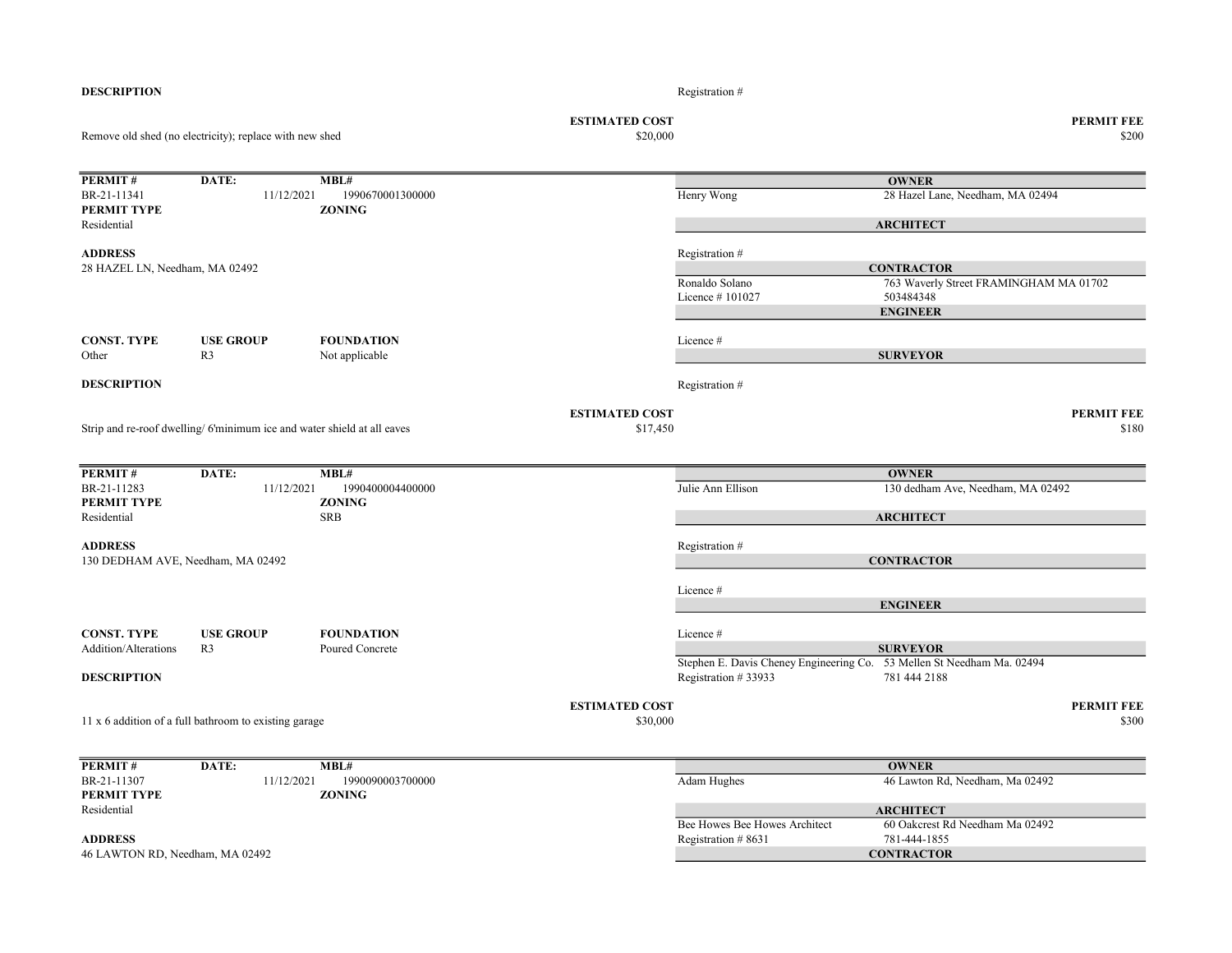|                                   |                                                |                                                                              |                       | Thomas Finelli<br>Licence $# 53105$   | 15 Melville Ave Newtonville Ma )2460<br>508-294-9585<br><b>ENGINEER</b> |
|-----------------------------------|------------------------------------------------|------------------------------------------------------------------------------|-----------------------|---------------------------------------|-------------------------------------------------------------------------|
|                                   |                                                |                                                                              |                       | <b>Steve Siegel Siegel Associates</b> | 860 Walnut St Newton Ma 02459                                           |
| <b>CONST. TYPE</b>                | <b>USE GROUP</b>                               | <b>FOUNDATION</b>                                                            |                       | Licence # 35496                       | 617-244-1612                                                            |
| Other                             | R <sub>3</sub>                                 | Not applicable                                                               |                       |                                       | <b>SURVEYOR</b>                                                         |
| <b>DESCRIPTION</b>                |                                                |                                                                              |                       | Registration #                        |                                                                         |
|                                   |                                                |                                                                              | <b>ESTIMATED COST</b> |                                       | <b>PERMIT FEE</b>                                                       |
| Retaining wall                    |                                                |                                                                              | \$25,000              |                                       | \$250                                                                   |
| PERMIT#                           | DATE:                                          | MBL#                                                                         |                       |                                       | <b>OWNER</b>                                                            |
| BR-21-11337                       | 11/12/2021                                     | 1992020000800000                                                             |                       | <b>CURRAGH STURBRIDGE LLC</b>         | PO BOX 146644, BOSTON, MA 02114                                         |
| <b>PERMIT TYPE</b>                |                                                | <b>ZONING</b>                                                                |                       |                                       |                                                                         |
| Residential                       |                                                | <b>SRA</b>                                                                   |                       |                                       | <b>ARCHITECT</b>                                                        |
|                                   |                                                |                                                                              |                       | MICHAEL MCKAY McKay Architects        | 35 Bryant St Dedham MASS 02026                                          |
| <b>ADDRESS</b>                    |                                                |                                                                              |                       | Registration # 6947                   | 7813265400                                                              |
| 463 SOUTH ST, Needham, MA 02492   |                                                |                                                                              |                       |                                       | <b>CONTRACTOR</b>                                                       |
|                                   |                                                |                                                                              |                       | <b>WILLIAM A HEARN</b>                | PO BOX 146644, BOSTON, MA 02114 BOSTON<br><b>MASS 02114</b>             |
|                                   |                                                |                                                                              |                       | Licence #83606                        | 6179174710                                                              |
|                                   |                                                |                                                                              |                       |                                       | <b>ENGINEER</b>                                                         |
|                                   |                                                |                                                                              |                       | PETER NOLAN PETER NOLAN               |                                                                         |
|                                   |                                                |                                                                              |                       | <b>SURVEYOR</b>                       | 80 Jewett St suite 2 Newton MASS 02458                                  |
| <b>CONST. TYPE</b>                | <b>USE GROUP</b>                               | <b>FOUNDATION</b>                                                            |                       | Licence #49185                        | 6177821533                                                              |
| New Construction                  | R <sub>3</sub>                                 | Poured Concrete                                                              |                       |                                       | <b>SURVEYOR</b>                                                         |
|                                   |                                                |                                                                              |                       | Peter Nolan PNA Surveyors             | 80 Jewett St Newton MA 02458                                            |
| <b>DESCRIPTION</b>                |                                                |                                                                              |                       | Registration #49185                   | 6177821533                                                              |
|                                   |                                                | BUILD NEW CONSTRUCTION HOME 6 BEDS, 6.5 BATHS, 2 FIREPLACE (1 *GAS & 1 *     | <b>ESTIMATED COST</b> |                                       | <b>PERMIT FEE</b>                                                       |
|                                   |                                                | Electric), 3 BAY GARAGE, PORCH & DECK, FINISHED BASEMENT, NO FINISHED ATTIC. | \$1,280,000           |                                       | \$12,800                                                                |
| PERMIT#                           | DATE:                                          | $\overline{\bf MBL}$ #                                                       |                       |                                       | <b>OWNER</b>                                                            |
| BR-21-11358                       | 11/12/2021                                     | 1990370006900000                                                             |                       | <b>GRETCHEN SCHMITT</b>               | 20 NORFOLK ST, NEEDHAM, MA 02492                                        |
| <b>PERMIT TYPE</b><br>Residential |                                                | <b>ZONING</b>                                                                |                       |                                       | <b>ARCHITECT</b>                                                        |
| <b>ADDRESS</b>                    |                                                |                                                                              |                       | Registration #                        |                                                                         |
| 20 NORFOLK ST, Needham, MA 02492  |                                                |                                                                              |                       |                                       | <b>CONTRACTOR</b>                                                       |
|                                   |                                                |                                                                              |                       | PATRICK MCDONOUGH                     | 40 MESSINA DRIVE BRAINTREE MA 02184                                     |
|                                   |                                                |                                                                              |                       | Licence #106150                       | 617-271-0768                                                            |
|                                   |                                                |                                                                              |                       |                                       | <b>ENGINEER</b>                                                         |
| <b>CONST. TYPE</b>                | <b>USE GROUP</b>                               | <b>FOUNDATION</b>                                                            |                       | Licence #                             |                                                                         |
| Other                             | R <sub>3</sub>                                 | Not applicable                                                               |                       |                                       | <b>SURVEYOR</b>                                                         |
| <b>DESCRIPTION</b>                |                                                |                                                                              |                       | Registration #                        |                                                                         |
|                                   |                                                |                                                                              | <b>ESTIMATED COST</b> |                                       | <b>PERMIT FEE</b>                                                       |
|                                   | INSULATION WEATERIZATION FOR MASS SAVE PROGRAM |                                                                              | \$13,000              |                                       | \$150                                                                   |
|                                   |                                                |                                                                              |                       |                                       |                                                                         |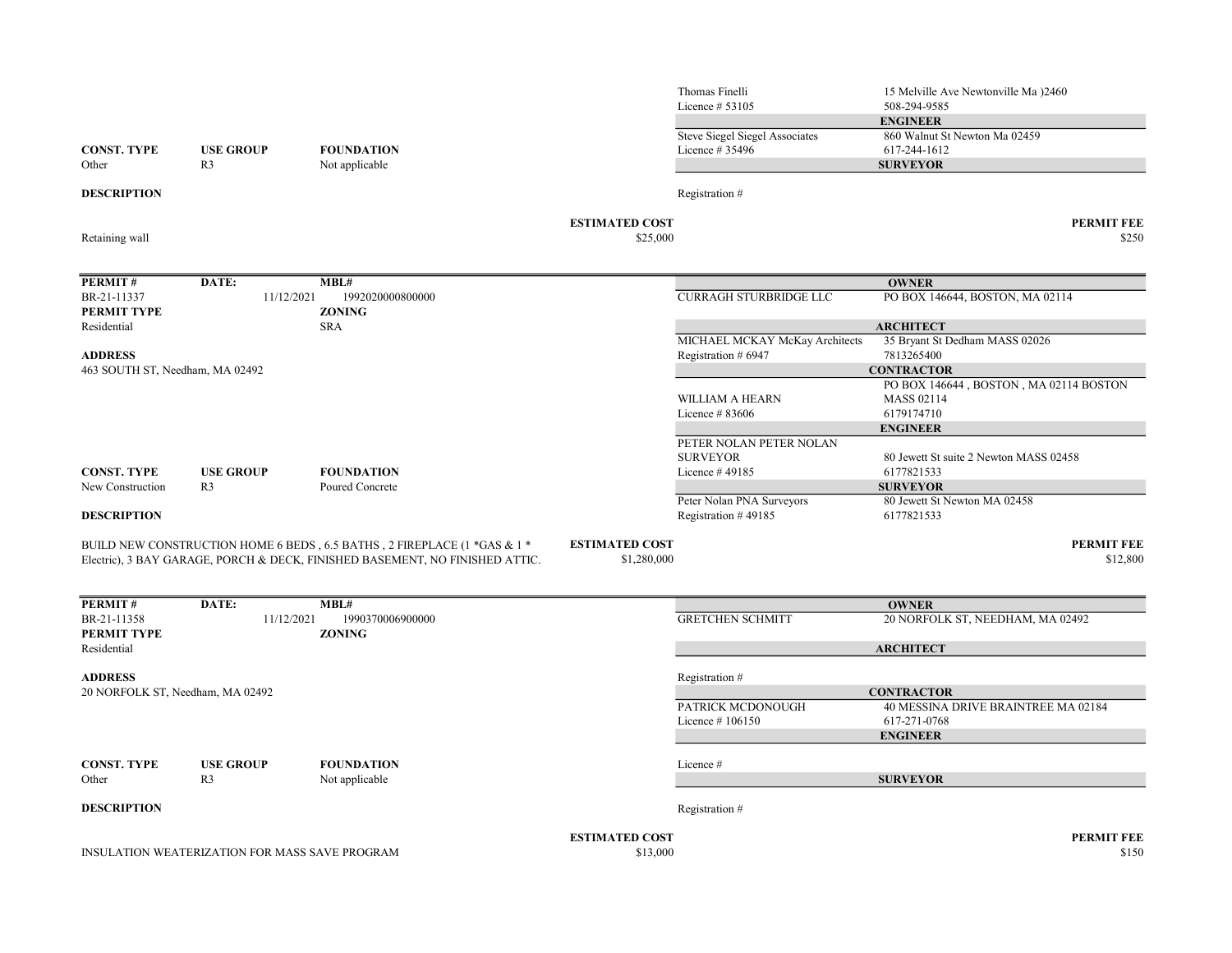| <b>PERMIT#</b>                  | DATE:                                                          | MBL#                                                                                                |                       |                          | <b>OWNER</b>                          |
|---------------------------------|----------------------------------------------------------------|-----------------------------------------------------------------------------------------------------|-----------------------|--------------------------|---------------------------------------|
| BR-21-11359                     | 11/12/2021                                                     | 1991430005300000                                                                                    |                       | Walter Hollop            | 301 Marked Tree Rd, Needham, MA 02492 |
| PERMIT TYPE                     |                                                                | <b>ZONING</b>                                                                                       |                       |                          |                                       |
| Residential                     |                                                                |                                                                                                     |                       |                          | <b>ARCHITECT</b>                      |
| <b>ADDRESS</b>                  |                                                                |                                                                                                     |                       | Registration #           |                                       |
|                                 |                                                                |                                                                                                     |                       |                          |                                       |
|                                 | 301 MARKED TREE RD, Needham, MA 02492                          |                                                                                                     |                       |                          | <b>CONTRACTOR</b>                     |
|                                 |                                                                |                                                                                                     |                       | Andrei Androsenka        | 236 Humphrey St Swampscott MA 01907   |
|                                 |                                                                |                                                                                                     |                       | Licence #114722          | 7812058872                            |
|                                 |                                                                |                                                                                                     |                       |                          | <b>ENGINEER</b>                       |
| <b>CONST. TYPE</b>              | <b>USE GROUP</b>                                               | <b>FOUNDATION</b>                                                                                   |                       | Licence #                |                                       |
| <b>Addition/Alterations</b>     | R <sub>3</sub>                                                 | Not applicable                                                                                      |                       |                          | <b>SURVEYOR</b>                       |
|                                 |                                                                |                                                                                                     |                       |                          |                                       |
| <b>DESCRIPTION</b>              |                                                                |                                                                                                     |                       | Registration#            |                                       |
|                                 |                                                                |                                                                                                     | <b>ESTIMATED COST</b> |                          | <b>PERMIT FEE</b>                     |
|                                 |                                                                |                                                                                                     | \$3,760               |                          | \$150                                 |
|                                 | Direct replacement of exterior door with no structural changes |                                                                                                     |                       |                          |                                       |
|                                 |                                                                |                                                                                                     |                       |                          |                                       |
| PERMIT#                         | DATE:                                                          | MBL#                                                                                                |                       |                          | <b>OWNER</b>                          |
| BR-21-11352                     | 11/13/2021                                                     | 1990140002200000                                                                                    |                       | Wang, Ya-Yun             | 62 Enslin Road, Needham, MA 02492     |
| PERMIT TYPE                     |                                                                | <b>ZONING</b>                                                                                       |                       |                          |                                       |
| Residential                     |                                                                |                                                                                                     |                       |                          | <b>ARCHITECT</b>                      |
|                                 |                                                                |                                                                                                     |                       |                          |                                       |
| <b>ADDRESS</b>                  |                                                                |                                                                                                     |                       | Registration #           |                                       |
| 62 ENSLIN RD, Needham, MA 02492 |                                                                |                                                                                                     |                       |                          | <b>CONTRACTOR</b>                     |
|                                 |                                                                |                                                                                                     |                       | Tat Lui                  | 34 Staten Road Braintree MA 02184     |
|                                 |                                                                |                                                                                                     |                       | Licence # CS-107828      | 617-777-3772                          |
|                                 |                                                                |                                                                                                     |                       |                          | <b>ENGINEER</b>                       |
| <b>CONST. TYPE</b>              | <b>USE GROUP</b>                                               | <b>FOUNDATION</b>                                                                                   |                       | Licence #                |                                       |
| <b>Addition/Alterations</b>     | R <sub>3</sub>                                                 | Poured Concrete                                                                                     |                       |                          | <b>SURVEYOR</b>                       |
|                                 |                                                                |                                                                                                     |                       |                          |                                       |
| <b>DESCRIPTION</b>              |                                                                |                                                                                                     |                       | Registration #           |                                       |
|                                 |                                                                | Renovate and modify existing kitchen and living room, modify existing basement bathroom and         |                       |                          |                                       |
|                                 |                                                                | kitchenette, modify entrance landing, new patio sliding door at basement, new vinyl flooring in the | <b>ESTIMATED COST</b> |                          | <b>PERMIT FEE</b>                     |
|                                 |                                                                | basement, repaint all interior walls, ceilings, trims, moldings, door and window casings at first & | \$170,800             |                          | \$1,710                               |
|                                 |                                                                |                                                                                                     |                       |                          |                                       |
|                                 |                                                                |                                                                                                     |                       |                          |                                       |
| PERMIT#                         | DATE:                                                          | MBL#                                                                                                |                       |                          | <b>OWNER</b>                          |
| BR-21-11364                     | 11/15/2021                                                     | 1992110002300000                                                                                    |                       | <b>STEVEN ASEN</b>       | 133 STRATFORD ROAD, NEEDHAM, MA 02492 |
| PERMIT TYPE                     |                                                                | <b>ZONING</b>                                                                                       |                       |                          |                                       |
| Residential                     |                                                                |                                                                                                     |                       |                          | <b>ARCHITECT</b>                      |
|                                 |                                                                |                                                                                                     |                       |                          |                                       |
| <b>ADDRESS</b>                  |                                                                |                                                                                                     |                       | Registration #           |                                       |
|                                 | 133 STRATFORD RD, Needham, MA 02492                            |                                                                                                     |                       |                          | <b>CONTRACTOR</b>                     |
|                                 |                                                                |                                                                                                     |                       | <b>RICHARD TAGLIENTI</b> | 64 CHARLES COURT SOUTHBORO MA 01772   |
|                                 |                                                                |                                                                                                     |                       | Licence #17053           | 5088758930                            |
|                                 |                                                                |                                                                                                     |                       |                          | <b>ENGINEER</b>                       |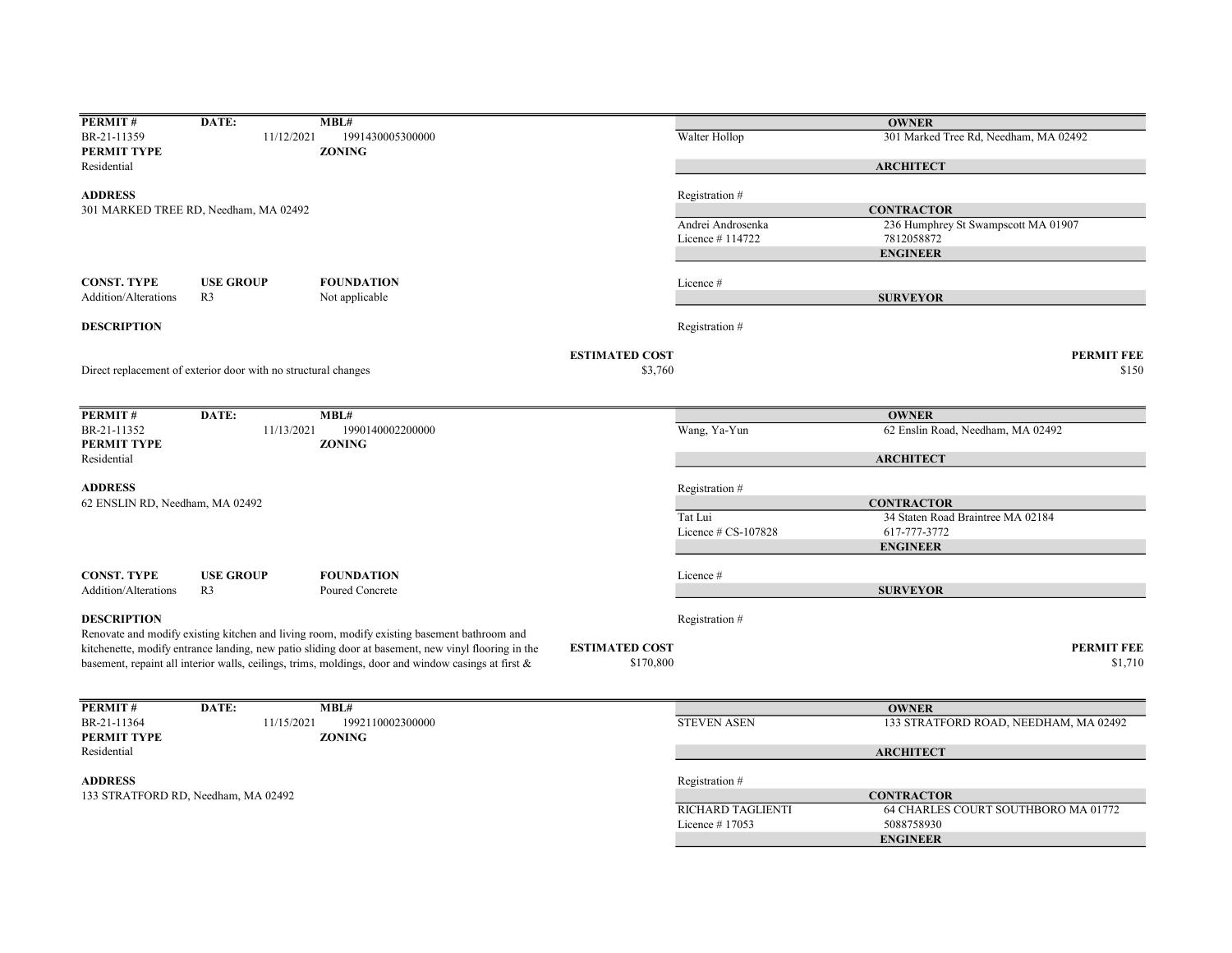| <b>CONST. TYPE</b>                | <b>USE GROUP</b>                                                 | <b>FOUNDATION</b>                                                                                 |                                  | Licence #                               |                                                       |                            |
|-----------------------------------|------------------------------------------------------------------|---------------------------------------------------------------------------------------------------|----------------------------------|-----------------------------------------|-------------------------------------------------------|----------------------------|
| Other                             | R <sub>3</sub>                                                   | Not applicable                                                                                    |                                  |                                         | <b>SURVEYOR</b>                                       |                            |
| <b>DESCRIPTION</b>                |                                                                  |                                                                                                   |                                  | Registration #                          |                                                       |                            |
|                                   | INSULATE ATTIC FLOOR WITH 9" OPEN BLOW CELLULOSE                 |                                                                                                   | <b>ESTIMATED COST</b><br>\$5,709 |                                         |                                                       | <b>PERMIT FEE</b><br>\$150 |
|                                   |                                                                  |                                                                                                   |                                  |                                         |                                                       |                            |
| PERMIT#                           | DATE:                                                            | MBL#                                                                                              |                                  |                                         | <b>OWNER</b>                                          |                            |
| BR-21-11342<br>PERMIT TYPE        | 11/15/2021                                                       | 1990620003100000<br><b>ZONING</b>                                                                 |                                  | Linda flueckiger                        | 24 Longfellow rd, Needham, Ma 02494                   |                            |
| Residential                       |                                                                  |                                                                                                   |                                  |                                         | <b>ARCHITECT</b>                                      |                            |
| <b>ADDRESS</b>                    |                                                                  |                                                                                                   |                                  | Registration #                          |                                                       |                            |
|                                   | 24 LONGFELLOW RD, Needham, MA 02492                              |                                                                                                   |                                  |                                         | <b>CONTRACTOR</b>                                     |                            |
|                                   |                                                                  |                                                                                                   |                                  | John ludvigsen                          | 11 Gloria drive Mansfield Ma 02048                    |                            |
|                                   |                                                                  |                                                                                                   |                                  | Licence $#61542$                        | 508-272-5124<br><b>ENGINEER</b>                       |                            |
|                                   |                                                                  |                                                                                                   |                                  |                                         |                                                       |                            |
| <b>CONST. TYPE</b>                | <b>USE GROUP</b>                                                 | <b>FOUNDATION</b>                                                                                 |                                  | Licence #                               |                                                       |                            |
| Other                             | R <sub>3</sub>                                                   | Poured Concrete                                                                                   |                                  |                                         | <b>SURVEYOR</b>                                       |                            |
| <b>DESCRIPTION</b>                |                                                                  |                                                                                                   |                                  | Registration #                          |                                                       |                            |
|                                   |                                                                  |                                                                                                   | <b>ESTIMATED COST</b>            |                                         |                                                       | <b>PERMIT FEE</b>          |
| Replace rafters                   |                                                                  |                                                                                                   | \$17,500                         |                                         |                                                       | \$180                      |
|                                   |                                                                  |                                                                                                   |                                  |                                         |                                                       |                            |
| PERMIT#<br>BR-21-11331            | DATE:<br>11/16/2021                                              | MBL#<br>1992060003400000                                                                          |                                  | alan pollack                            | <b>OWNER</b><br>29 aldridge rd, needham, ma 02492     |                            |
| PERMIT TYPE                       |                                                                  | <b>ZONING</b>                                                                                     |                                  |                                         |                                                       |                            |
| Residential                       |                                                                  |                                                                                                   |                                  |                                         | <b>ARCHITECT</b>                                      |                            |
|                                   |                                                                  |                                                                                                   |                                  | lulu friedman didi design group         | 12 harvard cir needham ma 02494                       |                            |
| <b>ADDRESS</b>                    |                                                                  |                                                                                                   |                                  | Registration $#0$                       | 508-561-2206                                          |                            |
| 29 ALDRIDGE RD, Needham, MA 02492 |                                                                  |                                                                                                   |                                  | declan walsh                            | <b>CONTRACTOR</b><br>82 lower east st dedham ma 02026 |                            |
|                                   |                                                                  |                                                                                                   |                                  | Licence # cs-083352                     | 617-974-9298                                          |                            |
|                                   |                                                                  |                                                                                                   |                                  |                                         | <b>ENGINEER</b>                                       |                            |
|                                   |                                                                  |                                                                                                   |                                  | michael schilling pe walter a mckinnion | 278 washington st waymouth ma 02188                   |                            |
| <b>CONST. TYPE</b>                | <b>USE GROUP</b>                                                 | <b>FOUNDATION</b>                                                                                 |                                  | Licence # 51900                         | 781-331-5898                                          |                            |
| Addition/Alterations              | R <sub>3</sub>                                                   | Poured Concrete                                                                                   |                                  |                                         | <b>SURVEYOR</b>                                       |                            |
| <b>DESCRIPTION</b>                |                                                                  |                                                                                                   |                                  | Registration #                          |                                                       |                            |
|                                   |                                                                  | Reconfigure master suite including cathedral ceiling, add a window, reconfigure master bath and   |                                  |                                         |                                                       |                            |
|                                   |                                                                  | closet. Renovate 2nd fl bath. Add new 1/2 bath with new window. Remodel kitchen and raise ceiling | <b>ESTIMATED COST</b>            |                                         |                                                       | <b>PERMIT FEE</b>          |
|                                   | in breakfast room, remove wood paneling and ceiling in basement. |                                                                                                   | \$249,500                        |                                         |                                                       | \$2,500                    |
| PERMIT#                           | DATE:                                                            | MBL#                                                                                              |                                  |                                         | <b>OWNER</b>                                          |                            |
| BC-21-10121                       | 11/16/2021                                                       | 1993000000100000                                                                                  |                                  | City Wide                               | 140 Kendrick Street, Needham, MA 02494                |                            |
| PERMIT TYPE                       |                                                                  | <b>ZONING</b>                                                                                     |                                  |                                         |                                                       |                            |
| Commercial                        |                                                                  |                                                                                                   |                                  |                                         | <b>ARCHITECT</b>                                      |                            |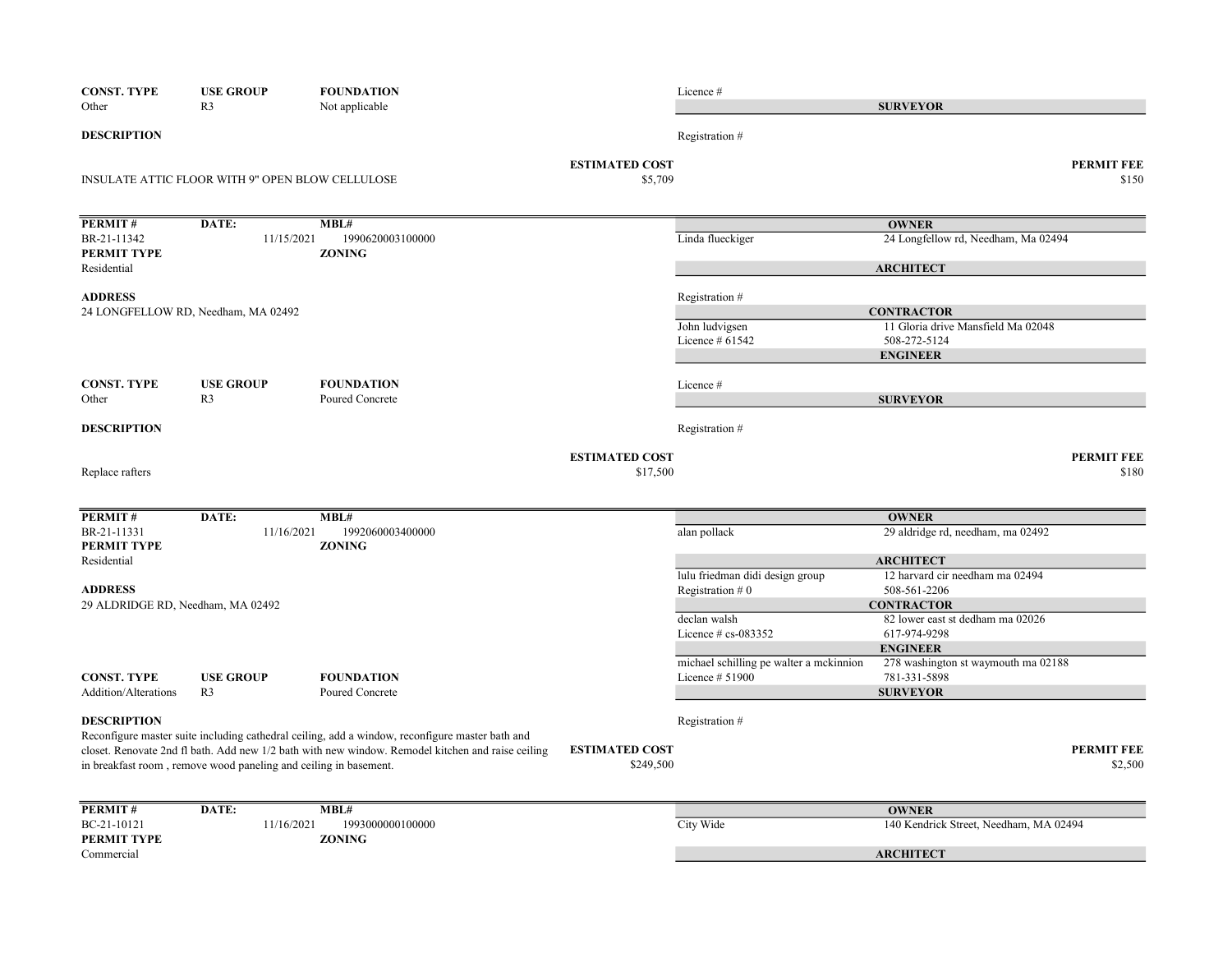| <b>ADDRESS</b>                     |                                                   |                                                                                                    |                                   | Registration #      |                                   |                            |
|------------------------------------|---------------------------------------------------|----------------------------------------------------------------------------------------------------|-----------------------------------|---------------------|-----------------------------------|----------------------------|
| 140 KENDRICK ST, Needham, MA 02492 |                                                   |                                                                                                    |                                   |                     | <b>CONTRACTOR</b>                 |                            |
|                                    |                                                   |                                                                                                    |                                   | Antonio Rodrigues   | 96 OTIS STREET BROCKTON MA 02302  |                            |
|                                    |                                                   |                                                                                                    |                                   | Licence # CS-114832 | 7819834998                        |                            |
|                                    |                                                   |                                                                                                    |                                   |                     | <b>ENGINEER</b>                   |                            |
|                                    |                                                   |                                                                                                    |                                   |                     |                                   |                            |
| <b>CONST. TYPE</b>                 | <b>USE GROUP</b>                                  | <b>FOUNDATION</b>                                                                                  |                                   | Licence#            |                                   |                            |
| Addition/Alterations               | Business - B                                      | Poured Concrete                                                                                    |                                   |                     | <b>SURVEYOR</b>                   |                            |
| <b>DESCRIPTION</b>                 |                                                   |                                                                                                    |                                   | Registration #      |                                   |                            |
|                                    |                                                   | Relocate few outlets wall being removed and install few outlets on hallway. Demo 24ft W x 9ft H of |                                   |                     |                                   |                            |
|                                    |                                                   | non load bearing wall between the hallway and loading dock.Remove existing flooring and install    | <b>ESTIMATED COST</b>             |                     |                                   | <b>PERMIT FEE</b>          |
|                                    | new VCt floor.Install new Storage door 36" x 80". |                                                                                                    | \$26,960                          |                     |                                   | \$270                      |
|                                    |                                                   |                                                                                                    |                                   |                     |                                   |                            |
|                                    |                                                   |                                                                                                    |                                   |                     |                                   |                            |
| PERMIT#                            | DATE:                                             | MBL#                                                                                               |                                   |                     | <b>OWNER</b>                      |                            |
| BR-21-11336<br>PERMIT TYPE         | 11/16/2021                                        | 1990330004500000<br><b>ZONING</b>                                                                  |                                   | Erin Guden          | 6 Coolidge Ave, Needham, MA 02492 |                            |
| Residential                        |                                                   |                                                                                                    |                                   |                     | <b>ARCHITECT</b>                  |                            |
|                                    |                                                   |                                                                                                    |                                   |                     |                                   |                            |
| <b>ADDRESS</b>                     |                                                   |                                                                                                    |                                   | Registration #      |                                   |                            |
| 6 COOLIDGE AVE, Needham, MA 02492  |                                                   |                                                                                                    |                                   |                     | <b>CONTRACTOR</b>                 |                            |
|                                    |                                                   |                                                                                                    |                                   | Leandro Foresto     | 6 Esquire cir Peabody MA 01960    |                            |
|                                    |                                                   |                                                                                                    |                                   | Licence #110173     | 9783046749                        |                            |
|                                    |                                                   |                                                                                                    |                                   |                     | <b>ENGINEER</b>                   |                            |
| <b>CONST. TYPE</b>                 | <b>USE GROUP</b>                                  | <b>FOUNDATION</b>                                                                                  |                                   | Licence#            |                                   |                            |
| <b>Addition/Alterations</b>        | R <sub>3</sub>                                    | Poured Concrete                                                                                    |                                   |                     | <b>SURVEYOR</b>                   |                            |
|                                    |                                                   |                                                                                                    |                                   |                     |                                   |                            |
| <b>DESCRIPTION</b>                 |                                                   |                                                                                                    |                                   | Registration #      |                                   |                            |
|                                    |                                                   |                                                                                                    |                                   |                     |                                   |                            |
| space. Reframe door.               |                                                   | Living Room remodel. Removing existing wall and installing new steel beam to make room open        | <b>ESTIMATED COST</b><br>\$33,870 |                     |                                   | <b>PERMIT FEE</b><br>\$340 |
|                                    |                                                   |                                                                                                    |                                   |                     |                                   |                            |
|                                    |                                                   |                                                                                                    |                                   |                     |                                   |                            |
| PERMIT#                            | DATE:                                             | MBL#                                                                                               |                                   |                     | <b>OWNER</b>                      |                            |
| BR-21-11357                        | 11/16/2021                                        | 1990680000800000                                                                                   |                                   | Emily Freedman      | 82 High St., Needham, MA 02494    |                            |
| PERMIT TYPE                        |                                                   | <b>ZONING</b>                                                                                      |                                   |                     |                                   |                            |
| Residential                        |                                                   |                                                                                                    |                                   |                     | <b>ARCHITECT</b>                  |                            |
| <b>ADDRESS</b>                     |                                                   |                                                                                                    |                                   | Registration #      |                                   |                            |
| 82 HIGH ST, Needham, MA 02492      |                                                   |                                                                                                    |                                   |                     | <b>CONTRACTOR</b>                 |                            |
|                                    |                                                   |                                                                                                    |                                   | Joseph Reilly       | PO Box 105 Seekonk MA 02771       |                            |
|                                    |                                                   |                                                                                                    |                                   | Licence #102771     | 508-989-6436                      |                            |
|                                    |                                                   |                                                                                                    |                                   |                     | <b>ENGINEER</b>                   |                            |
| <b>CONST. TYPE</b>                 | <b>USE GROUP</b>                                  | <b>FOUNDATION</b>                                                                                  |                                   |                     |                                   |                            |
| Other                              | R <sub>3</sub>                                    | Not applicable                                                                                     |                                   | Licence#            | <b>SURVEYOR</b>                   |                            |
|                                    |                                                   |                                                                                                    |                                   |                     |                                   |                            |
| <b>DESCRIPTION</b>                 |                                                   |                                                                                                    |                                   | Registration #      |                                   |                            |
|                                    |                                                   |                                                                                                    |                                   |                     |                                   |                            |

WEATHERIZATION Transition Air Sealing, Kneewall Slope-2" Thermal Barrier Polyiso & 6"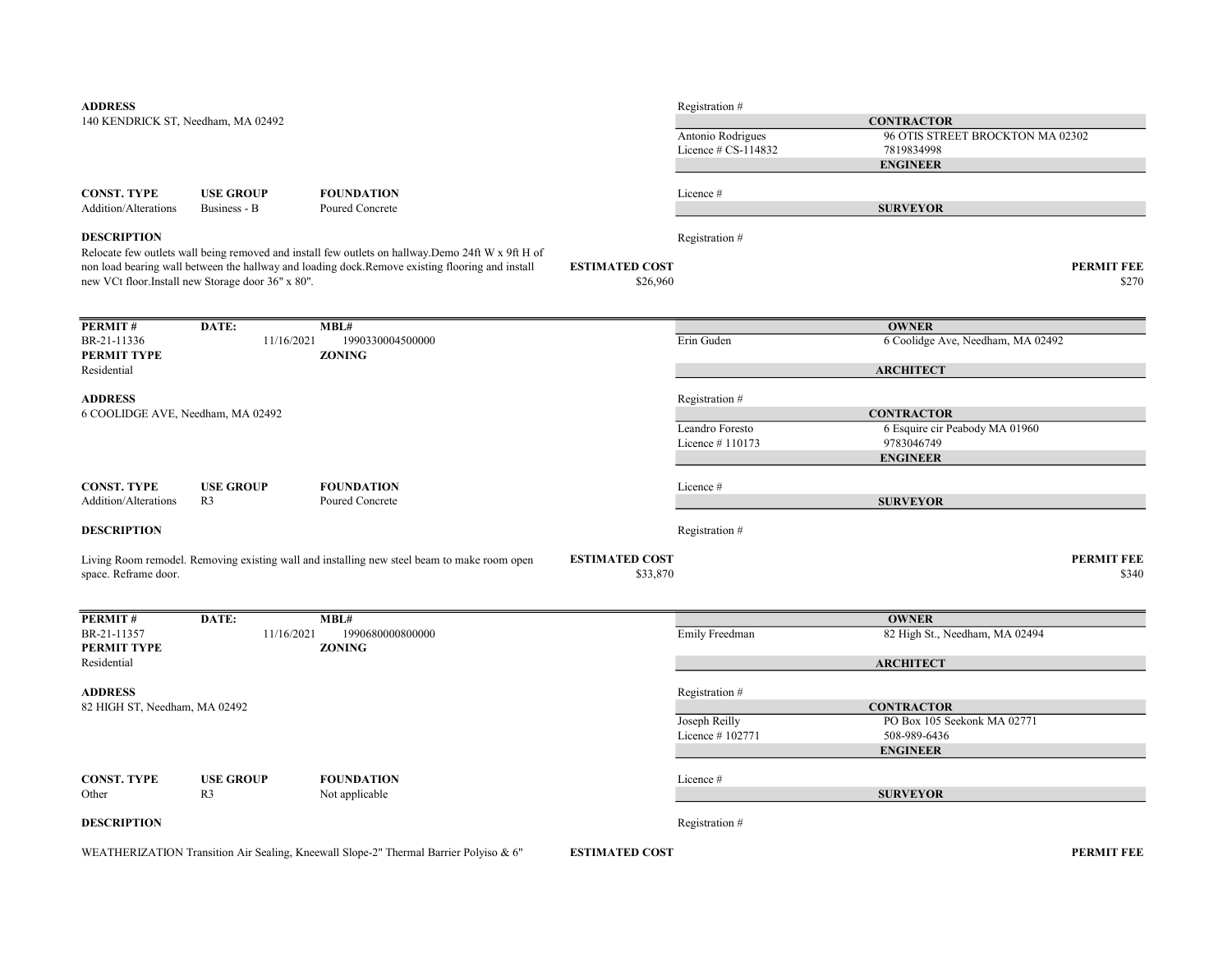Fiberglass Batting, Kneewall Gable-2" Thermal Barrier Polyiso & 3" Fiberglass Batting

Residential

11 AMELIA RD, Needham, MA 02492

## $$150$   $$150$

MATTHEW RUSSELL

Licence # 106162 401651000

PERMIT# DATE: MBL# BR-21-11368 11/16/2021 1990870000500000 ALLEN ROSENTHAL PERMIT TYPE ZONING ADDRESS Registration #

CONST. TYPE USE GROUP FOUNDATION Licence #<br>Other R3 Not applicable Not applicable **DESCRIPTION** Registration # Insulation/weatherization - home air sealing, door sweeps and weatherstripping, insulate attic hatch,

garage ceiling cellulose insulation, exterior wall cellulose insulation, attic floor cellulose insulation, roof vent turbine, propavent, vent existing bath fan to roof - please see contract

| <b>PERMIT#</b>                   | DATE:            | MBL#                                                                                              |                                   |                          | <b>OWNER</b>                       |                            |
|----------------------------------|------------------|---------------------------------------------------------------------------------------------------|-----------------------------------|--------------------------|------------------------------------|----------------------------|
| BR-21-11374<br>PERMIT TYPE       | 11/16/2021       | 1990200006500000<br><b>ZONING</b>                                                                 |                                   | Bonnie and Herb Shuer    | 37 Richard Road, Needham, MA 02792 |                            |
| Residential                      |                  |                                                                                                   |                                   |                          | <b>ARCHITECT</b>                   |                            |
| <b>ADDRESS</b>                   |                  |                                                                                                   |                                   | Registration #           |                                    |                            |
| 37 RICHARD RD, Needham, MA 02492 |                  |                                                                                                   |                                   |                          | <b>CONTRACTOR</b>                  |                            |
|                                  |                  |                                                                                                   |                                   | Kevin Blakeman           | 9 Clover Terrace Natck MA 01760    |                            |
|                                  |                  |                                                                                                   |                                   | Licence $\#$ CSFA-046783 | 774-286-1240                       |                            |
|                                  |                  |                                                                                                   |                                   |                          | <b>ENGINEER</b>                    |                            |
| CONST. TYPE                      | <b>USE GROUP</b> | <b>FOUNDATION</b>                                                                                 |                                   | Licence #                |                                    |                            |
| Other                            | R <sub>3</sub>   | Not applicable                                                                                    |                                   |                          | <b>SURVEYOR</b>                    |                            |
| <b>DESCRIPTION</b>               |                  | Strip existing shingles from roof of home and remove (1) existing patio siding door. Install new  |                                   | Registration #           |                                    |                            |
| eaves.                           |                  | shingles and replace (1) patio door. Dispose of debris. Minimum of 6' ice and water shield at all | <b>ESTIMATED COST</b><br>\$10,500 |                          |                                    | <b>PERMIT FEE</b><br>\$150 |
|                                  |                  |                                                                                                   |                                   |                          |                                    |                            |

| PERMIT#        | DATE:      | MBL#                        |                                      | <b>OWNER</b>                           |
|----------------|------------|-----------------------------|--------------------------------------|----------------------------------------|
|                |            |                             | 59 Winding River Rd Realty Trust -   |                                        |
| BR-21-11333    | 11/17/2021 | 1992240001200000            | Pamela Faricelli                     | 56 Winding River Rd, Needham, MA 02492 |
| PERMIT TYPE    |            | <b>ZONING</b>               |                                      |                                        |
|                |            | SRA - Aquifer               |                                      |                                        |
| Residential    |            | <b>Protection Disctrict</b> |                                      | <b>ARCHITECT</b>                       |
|                |            |                             | Keri Murray Keri Murray Architecture | 15 S. Main Street Sharon MA 02067      |
| <b>ADDRESS</b> |            |                             | Registration $# 50843$               | 617-840-3707                           |

11 AMELIA ROAD, NEEDHAM HEIGHTS, MA

3820 DIAMOND HILL ROAD CUMBERLAND RI

02494

**OWNER** 

**ARCHITECT** 

**CONTRACTOR** 

ENGINEER

SURVEYOR

02864

 $$8,000$   $$150$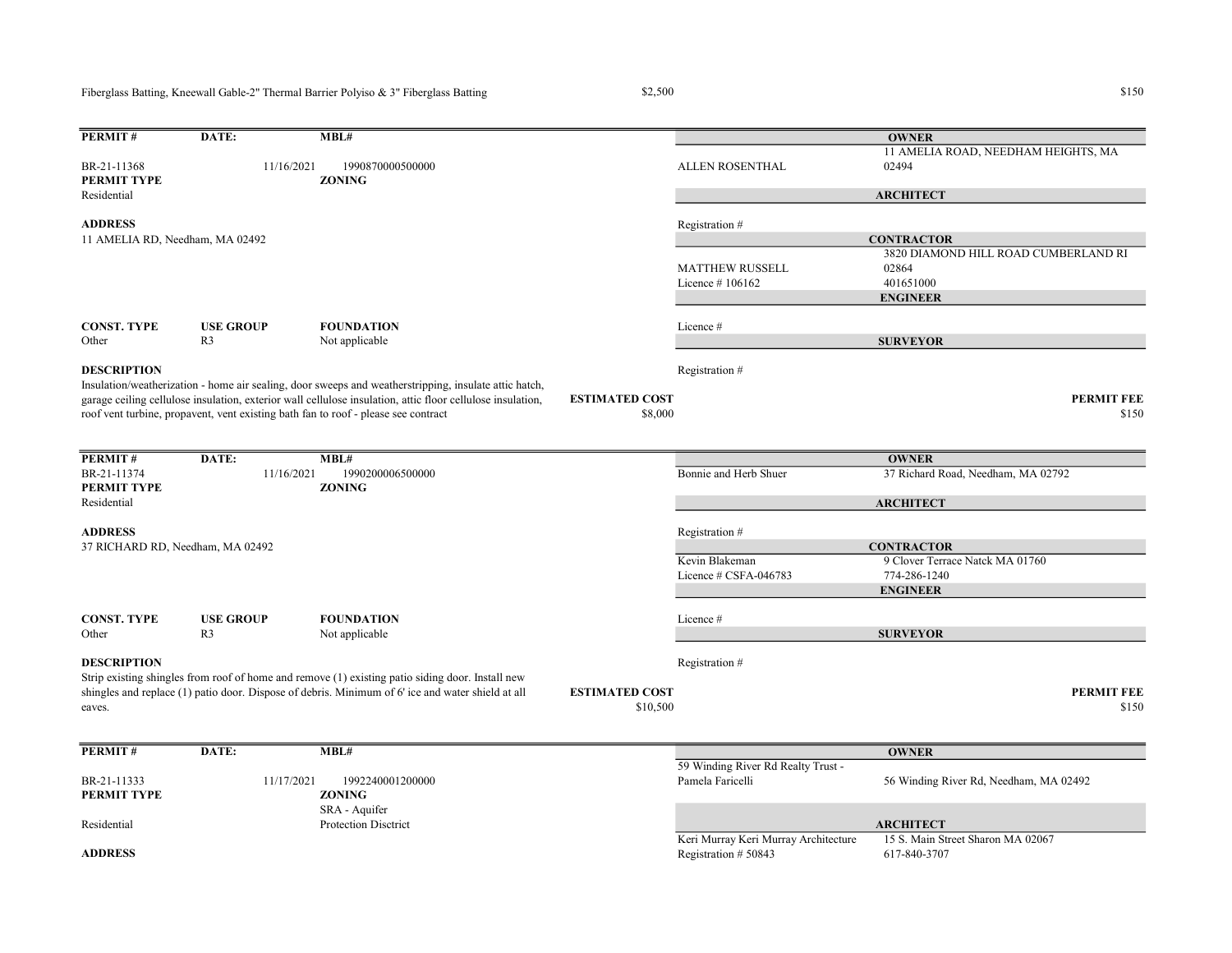| 59 WINDING RIVER RD, Needham, MA 02492                                                             |                                                                                                                                                                                                   |                                    | Michael Grignaffini<br>Licence # 65925                                     | <b>CONTRACTOR</b><br>148 Linden St, Suite B-1 Wellesley MA 02482<br>781-237-0328<br><b>ENGINEER</b>          |
|----------------------------------------------------------------------------------------------------|---------------------------------------------------------------------------------------------------------------------------------------------------------------------------------------------------|------------------------------------|----------------------------------------------------------------------------|--------------------------------------------------------------------------------------------------------------|
| <b>CONST. TYPE</b><br><b>USE GROUP</b><br>New Construction<br>R <sub>3</sub><br><b>DESCRIPTION</b> | <b>FOUNDATION</b><br>Poured Concrete                                                                                                                                                              |                                    | Licence #<br>Frank Iebba Essex Engineering & Survey<br>Registration #37734 | <b>SURVEYOR</b><br>PO Box 650217 West Newton MA 02465<br>617-797-7342                                        |
| FINISHED BASEMENT OR ATTIC, NO DECK                                                                | Build a 4,329 SF house 4 bedroom, 4 1/2 baths and 2 car attached garage, Porch, Gas fireplace, NO                                                                                                 | <b>ESTIMATED COST</b><br>\$856,000 |                                                                            | <b>PERMIT FEE</b><br>\$8,560                                                                                 |
| PERMIT#<br>DATE:<br>BR-21-10869<br>11/17/2021<br>PERMIT TYPE<br>Residential                        | MBL#<br>1992150002900000<br><b>ZONING</b><br><b>SRA</b>                                                                                                                                           |                                    | Eliot and Marjorie Hillback                                                | <b>OWNER</b><br>1711 central Ave, Needham, MA 02492<br><b>ARCHITECT</b>                                      |
| <b>ADDRESS</b><br>1711 CENTRAL AVE, Needham, MA 02492                                              |                                                                                                                                                                                                   |                                    | Registration #<br>Donald W Wright<br>Licence $# CS-036751$                 | <b>CONTRACTOR</b><br>270 Moose Hill Rd East Walpole MA 02032<br>508-785-0077 508-785-0066<br><b>ENGINEER</b> |
| <b>CONST. TYPE</b><br><b>USE GROUP</b><br>Addition/Alterations<br>R <sub>3</sub>                   | <b>FOUNDATION</b><br>Poured Concrete                                                                                                                                                              |                                    | Licence #                                                                  | <b>SURVEYOR</b>                                                                                              |
| <b>DESCRIPTION</b>                                                                                 | Tear down existing garage and porch by hand. Build new 2 car attached garage. Build new master<br>bedroom suite. Interior renovations. Replace all windows in house with Andersen 400 series U-29 | <b>ESTIMATED COST</b><br>\$600,000 | Registration #                                                             | <b>PERMIT FEE</b><br>\$6,000                                                                                 |
| PERMIT#<br>DATE:<br>BR-21-11365<br>11/17/2021<br>PERMIT TYPE<br>Residential                        | MBL#<br>1990230004700000<br><b>ZONING</b>                                                                                                                                                         |                                    | <b>Bob Stetson</b>                                                         | <b>OWNER</b><br>221 Hillcrest Road, Needham, MA 02492<br><b>ARCHITECT</b>                                    |
| <b>ADDRESS</b><br>221 HILLCREST RD, Needham, MA 02492                                              |                                                                                                                                                                                                   |                                    | Registration #<br>Lester E Wilt Jr<br>Licence # CS-092597                  | <b>CONTRACTOR</b><br>184 Cedar Hill Street Marlborough MA 01752<br>508-357-2355<br><b>ENGINEER</b>           |
| <b>CONST. TYPE</b><br><b>USE GROUP</b><br>R <sub>3</sub><br>Other                                  | <b>FOUNDATION</b><br>Not applicable                                                                                                                                                               |                                    | Licence #                                                                  | <b>SURVEYOR</b>                                                                                              |
| <b>DESCRIPTION</b><br>Mass Save                                                                    | Insulation and air sealing, duct sealing, open blow cellulose in attic floor, replace bath fan hose -                                                                                             | <b>ESTIMATED COST</b><br>\$3,500   | Registration #                                                             | <b>PERMIT FEE</b><br>\$150                                                                                   |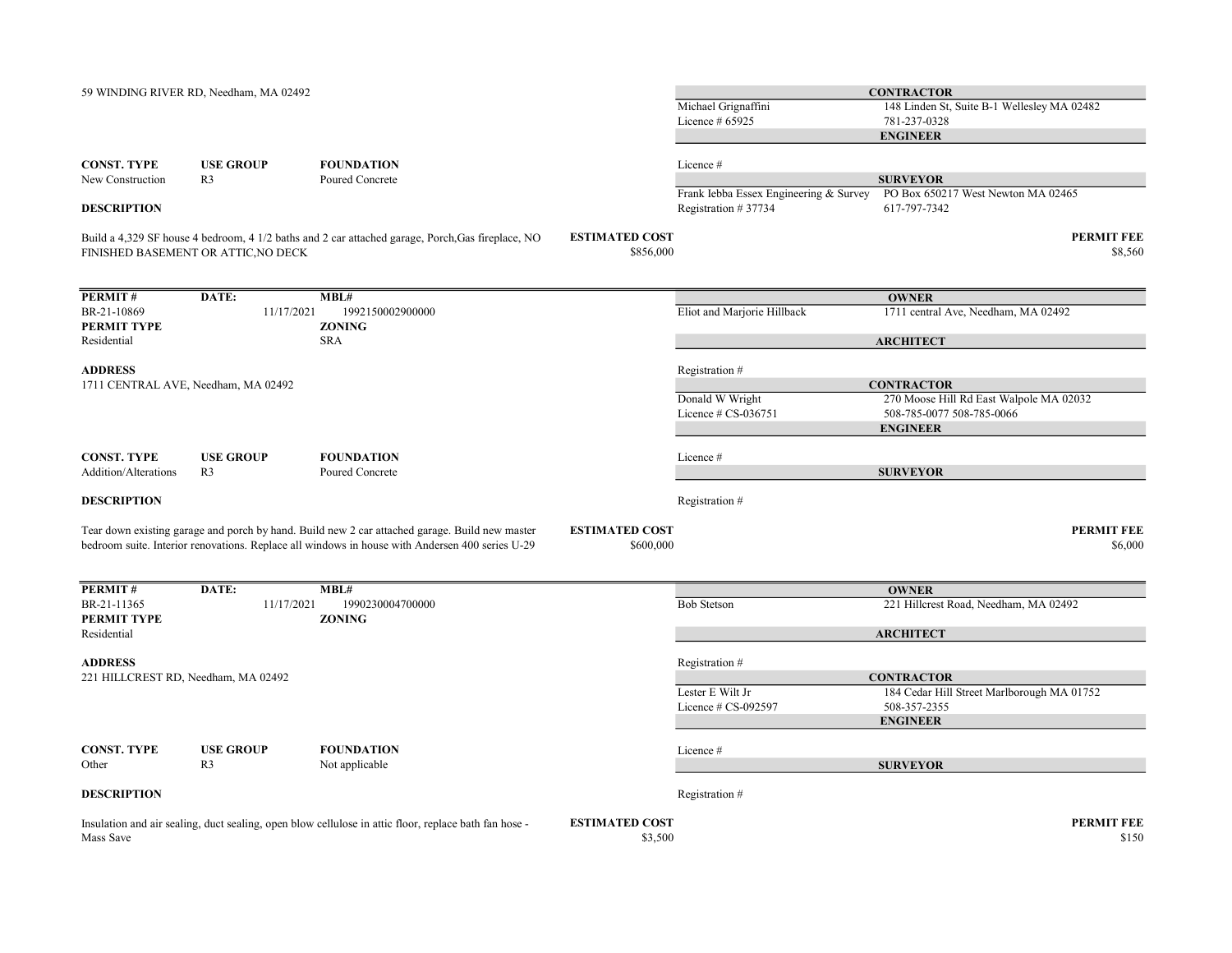| PERMIT#                            | DATE:                               | MBL#                                                                                                 |                       |                                         | <b>OWNER</b>                                                                                       |
|------------------------------------|-------------------------------------|------------------------------------------------------------------------------------------------------|-----------------------|-----------------------------------------|----------------------------------------------------------------------------------------------------|
| BR-21-11295                        | 11/17/2021                          | 1993100000900010                                                                                     |                       | Zhenqiang Li and Fuxi Kang              | 78 Brookside Rd, Needham, MA 02492                                                                 |
| PERMIT TYPE                        |                                     | <b>ZONING</b>                                                                                        |                       |                                         |                                                                                                    |
| Residential                        |                                     | <b>SRA</b>                                                                                           |                       |                                         | <b>ARCHITECT</b>                                                                                   |
|                                    |                                     |                                                                                                      |                       | Chris Navratil 37944                    | 20 Woodward St Newton MA 02461                                                                     |
| <b>ADDRESS</b>                     |                                     |                                                                                                      |                       | Registration #5066                      | 617 630 1999                                                                                       |
|                                    | 78 BROOKSIDE RD, Needham, MA 02492  |                                                                                                      |                       |                                         | <b>CONTRACTOR</b>                                                                                  |
|                                    |                                     |                                                                                                      |                       | Joey Hoffer                             | 406 Center St Suite 1 Jamaica Plain MA 02130                                                       |
|                                    |                                     |                                                                                                      |                       | Licence # CS 114457                     | 617 584 1397                                                                                       |
|                                    |                                     |                                                                                                      |                       |                                         | <b>ENGINEER</b>                                                                                    |
|                                    |                                     |                                                                                                      |                       | Tim D Paris, P.E. Tim Paris             | 18 Sheppard Rd Westborough MA 01581                                                                |
| <b>CONST. TYPE</b>                 | <b>USE GROUP</b>                    | <b>FOUNDATION</b>                                                                                    |                       | Licence # 37944                         | 508-330-5274                                                                                       |
| New Construction                   | R <sub>3</sub>                      | Poured Concrete                                                                                      |                       |                                         | <b>SURVEYOR</b>                                                                                    |
| <b>DESCRIPTION</b>                 |                                     |                                                                                                      |                       | Registration #49621                     | Michael Clancy C and G Survey Company C and G Survey Company Scituate MA 02066<br>$(617)$ 930-2149 |
|                                    |                                     | Building a new single family home, 3 STORY, 4 BEDROOM, 5 BATH, 2 CAR GARAGE,                         | <b>ESTIMATED COST</b> |                                         | <b>PERMIT FEE</b>                                                                                  |
|                                    |                                     | FINISHED BASEMENT AND ATTIC, DECK, NO PORCH OR FIREPLACE.                                            | \$1,050,000           |                                         | \$10,500                                                                                           |
| PERMIT#                            | DATE:                               | MBL#                                                                                                 |                       |                                         | <b>OWNER</b>                                                                                       |
| BR-21-11373                        | 11/18/2021                          | 1990640004800000                                                                                     |                       | Monaghan Development LLC                | 99 Oxbow Rd, needham, ma 02492                                                                     |
| PERMIT TYPE                        |                                     | <b>ZONING</b>                                                                                        |                       |                                         |                                                                                                    |
| Residential                        |                                     | SR <sub>B</sub>                                                                                      |                       |                                         | <b>ARCHITECT</b>                                                                                   |
|                                    |                                     |                                                                                                      |                       | Ralph Kilfoyle RDK Architects           | 825 Beacon Street #10 Newton Ma 02459                                                              |
| <b>ADDRESS</b>                     |                                     |                                                                                                      |                       | Registration #20379                     | 617.571.0645                                                                                       |
| 14 BURNSIDE RD, Needham, MA 02492  |                                     |                                                                                                      |                       |                                         | <b>CONTRACTOR</b>                                                                                  |
|                                    |                                     |                                                                                                      |                       | <b>Bernard McFarland</b>                | 99 Oxbow Rd Needham Ma 02492                                                                       |
|                                    |                                     |                                                                                                      |                       | Licence $# CS-062268$                   | 617.285.9421                                                                                       |
|                                    |                                     |                                                                                                      |                       |                                         | <b>ENGINEER</b>                                                                                    |
|                                    |                                     |                                                                                                      |                       |                                         |                                                                                                    |
| <b>CONST. TYPE</b>                 | <b>USE GROUP</b>                    | <b>FOUNDATION</b>                                                                                    |                       | Licence#                                |                                                                                                    |
| New Construction                   | R <sub>3</sub>                      | Poured Concrete                                                                                      |                       |                                         | <b>SURVEYOR</b>                                                                                    |
|                                    |                                     |                                                                                                      |                       | Bradley Simonelli Field resources, Inc. | 281 Chestnut Street Needham ma. 02492                                                              |
| <b>DESCRIPTION</b>                 |                                     |                                                                                                      |                       | Registration #47581                     | 781.444.5936                                                                                       |
|                                    |                                     | Construct single family home, 4 bedrooms, 4.5 baths, finished attic & basement, gas fireplace, 2 car | <b>ESTIMATED COST</b> |                                         | <b>PERMIT FEE</b>                                                                                  |
| attached garage, no deck, no porch |                                     |                                                                                                      | \$650,000             |                                         | \$6,500                                                                                            |
|                                    |                                     |                                                                                                      |                       |                                         |                                                                                                    |
| PERMIT#                            | DATE:                               | MBL#                                                                                                 |                       |                                         | <b>OWNER</b>                                                                                       |
| BR-21-11361<br>PERMIT TYPE         | 11/18/2021                          | 1991360004300000<br><b>ZONING</b>                                                                    |                       | <b>Steven Reading</b>                   | 62 Robinwood Ave, Needham, Ma 02459                                                                |
| Residential                        |                                     |                                                                                                      |                       |                                         | <b>ARCHITECT</b>                                                                                   |
| <b>ADDRESS</b>                     |                                     |                                                                                                      |                       | Registration #                          |                                                                                                    |
|                                    | 62 ROBINWOOD AVE, Needham, MA 02492 |                                                                                                      |                       |                                         | <b>CONTRACTOR</b>                                                                                  |
|                                    |                                     |                                                                                                      |                       | Robert Evans Jr                         | 38 R Adams St Millis Ma 02054                                                                      |
|                                    |                                     |                                                                                                      |                       | Licence # csfa-056746                   | 5088773500                                                                                         |
|                                    |                                     |                                                                                                      |                       |                                         | <b>ENGINEER</b>                                                                                    |
|                                    |                                     |                                                                                                      |                       |                                         |                                                                                                    |
| <b>CONST. TYPE</b>                 | <b>USE GROUP</b>                    | <b>FOUNDATION</b>                                                                                    |                       | Licence #                               |                                                                                                    |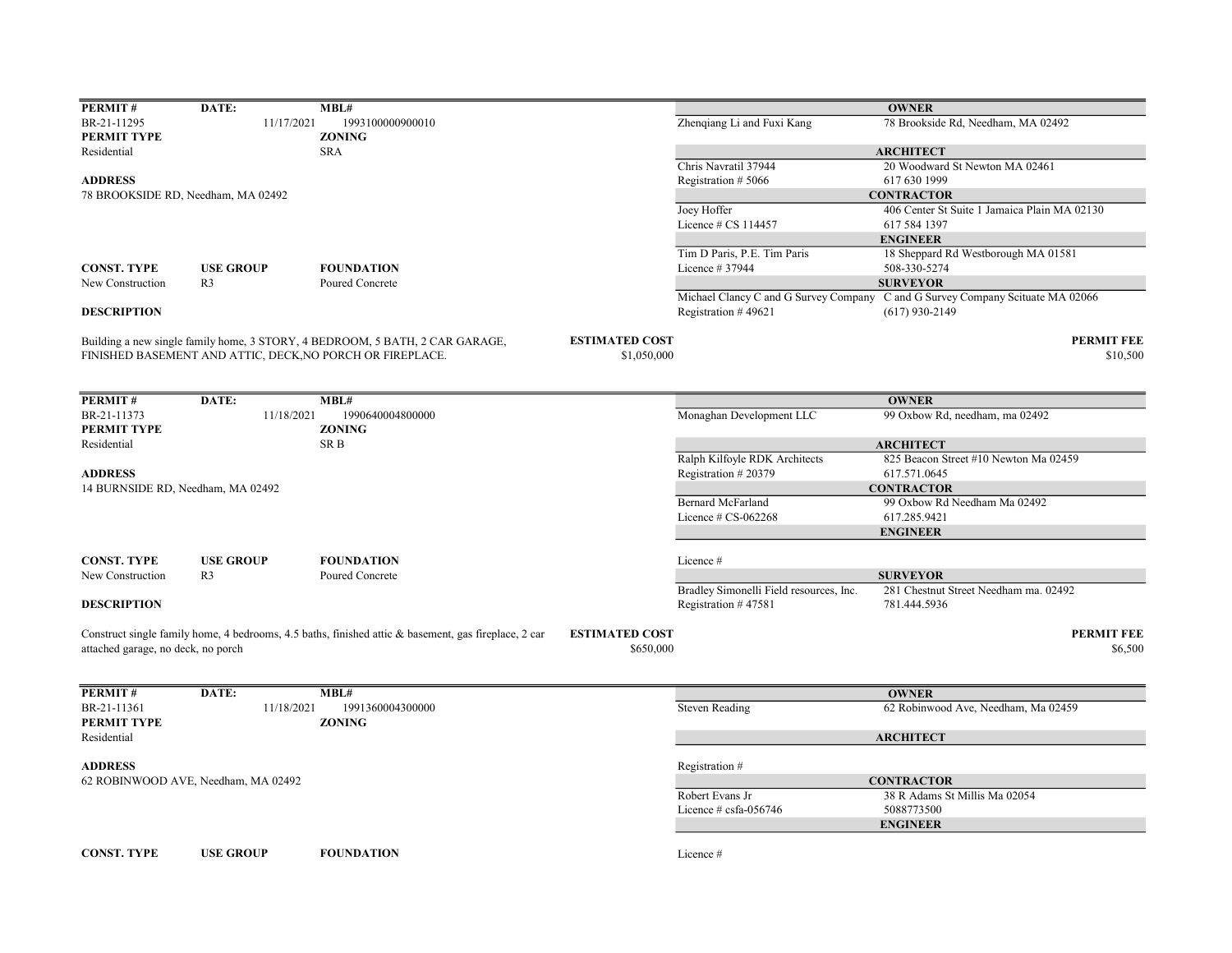| Other                       | R <sub>3</sub>                                                          | Not applicable                                                                                          |                                   |                       | <b>SURVEYOR</b>                            |                            |
|-----------------------------|-------------------------------------------------------------------------|---------------------------------------------------------------------------------------------------------|-----------------------------------|-----------------------|--------------------------------------------|----------------------------|
| <b>DESCRIPTION</b>          |                                                                         |                                                                                                         |                                   | Registration #        |                                            |                            |
|                             | Strip and re-roof dwelling/6' minimum ice and water shield at all eaves |                                                                                                         | <b>ESTIMATED COST</b><br>\$8,400  |                       |                                            | <b>PERMIT FEE</b><br>\$150 |
| PERMIT#                     | DATE:                                                                   | MBL#                                                                                                    |                                   |                       | <b>OWNER</b>                               |                            |
| BR-21-11378<br>PERMIT TYPE  | 11/18/2021                                                              | 1992140005400000<br><b>ZONING</b>                                                                       |                                   | Paul Hotz             | 1885 Central Avenue, Needham, MA 02492     |                            |
| Residential                 |                                                                         |                                                                                                         |                                   |                       | <b>ARCHITECT</b>                           |                            |
| <b>ADDRESS</b>              | 1885 CENTRAL AVE, Needham, MA 02492                                     |                                                                                                         |                                   | Registration #        | <b>CONTRACTOR</b>                          |                            |
|                             |                                                                         |                                                                                                         |                                   | Lester E Wilt Jr.     | 184 Cedar Hill Street Marlborough MA 01752 |                            |
|                             |                                                                         |                                                                                                         |                                   | Licence # CS-092597   | 508-357-2355<br><b>ENGINEER</b>            |                            |
| <b>CONST. TYPE</b>          | <b>USE GROUP</b>                                                        | <b>FOUNDATION</b>                                                                                       |                                   | Licence#              |                                            |                            |
| Other                       | R <sub>3</sub>                                                          | Not applicable                                                                                          |                                   |                       | <b>SURVEYOR</b>                            |                            |
| <b>DESCRIPTION</b>          |                                                                         |                                                                                                         |                                   | Registration #        |                                            |                            |
| kits - Mass Save            |                                                                         | Insulation and air sealing, duct sealing, open blow cellulose in attic floor, polyiso on kneewall, door | <b>ESTIMATED COST</b><br>\$7,843  |                       |                                            | <b>PERMIT FEE</b><br>\$150 |
| PERMIT#                     | DATE:                                                                   | MBL#                                                                                                    |                                   |                       | <b>OWNER</b>                               |                            |
| BR-21-11296<br>PERMIT TYPE  | 11/18/2021                                                              | 1990320004000000<br><b>ZONING</b>                                                                       |                                   | Mathew Mooney         | 29 Coulton park, Needham, MA 02492         |                            |
| Residential                 |                                                                         |                                                                                                         |                                   |                       | <b>ARCHITECT</b>                           |                            |
| <b>ADDRESS</b>              | 29 COULTON PARK, Needham, MA 02492                                      |                                                                                                         |                                   | Registration #        | <b>CONTRACTOR</b>                          |                            |
|                             |                                                                         |                                                                                                         |                                   | Brendan Kierce        | 4 Hitchcock Foxboro MA 02035               |                            |
|                             |                                                                         |                                                                                                         |                                   | Licence #100648       | 5083260654                                 |                            |
|                             |                                                                         |                                                                                                         |                                   |                       | <b>ENGINEER</b>                            |                            |
| <b>CONST. TYPE</b><br>Other | <b>USE GROUP</b><br>R <sub>3</sub>                                      | <b>FOUNDATION</b><br>Poured Concrete                                                                    |                                   | Licence#              | <b>SURVEYOR</b>                            |                            |
| <b>DESCRIPTION</b>          |                                                                         |                                                                                                         |                                   | Registration #        |                                            |                            |
| <b>BASEMENT REMODEL</b>     |                                                                         |                                                                                                         | <b>ESTIMATED COST</b><br>\$43,700 |                       |                                            | <b>PERMIT FEE</b><br>\$440 |
| PERMIT#                     | DATE:                                                                   | MBL#                                                                                                    |                                   |                       | <b>OWNER</b>                               |                            |
| BR-21-11338<br>PERMIT TYPE  | 11/19/2021                                                              | 1990330005100000<br><b>ZONING</b>                                                                       |                                   | John and Amanda Doran | 35 Prince st, Needham, MA 02492            |                            |
| Residential                 |                                                                         |                                                                                                         |                                   |                       | <b>ARCHITECT</b>                           |                            |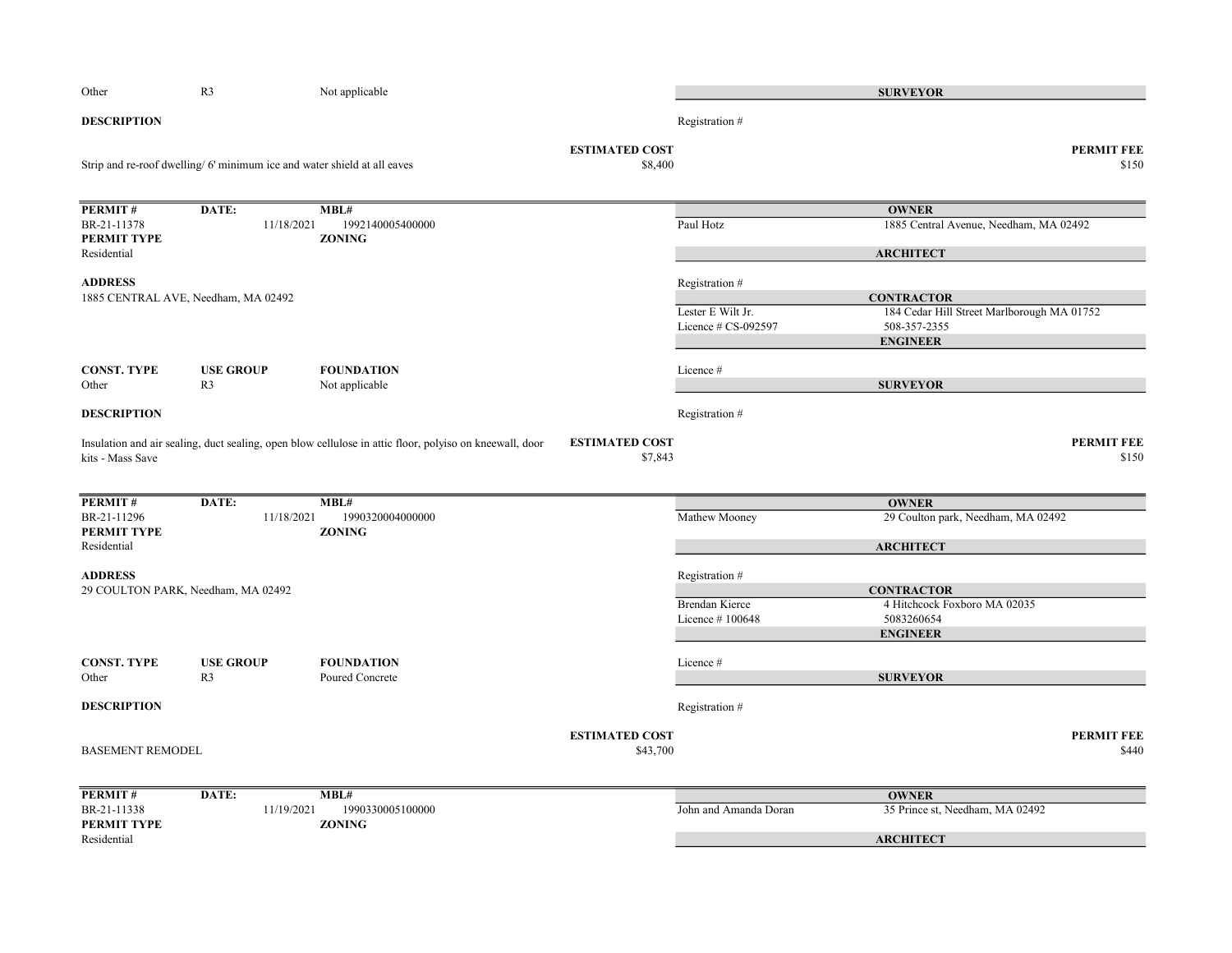| <b>ADDRESS</b>                             |                                                           |                                   |                       | Registration #                        |                                              |                   |
|--------------------------------------------|-----------------------------------------------------------|-----------------------------------|-----------------------|---------------------------------------|----------------------------------------------|-------------------|
| 35 PRINCE ST, Needham, MA 02492            |                                                           |                                   |                       |                                       | <b>CONTRACTOR</b>                            |                   |
|                                            |                                                           |                                   |                       | Jonas Dacys                           | 23 Shirley Rd Shrewsbury Massachusetts 01545 |                   |
|                                            |                                                           |                                   |                       | Licence #87669                        | $(774)249-0156$                              |                   |
|                                            |                                                           |                                   |                       |                                       | <b>ENGINEER</b>                              |                   |
| <b>CONST. TYPE</b>                         | <b>USE GROUP</b>                                          | <b>FOUNDATION</b>                 |                       | Licence #                             |                                              |                   |
| Addition/Alterations                       | R <sub>3</sub>                                            | Poured Concrete                   |                       |                                       | <b>SURVEYOR</b>                              |                   |
| <b>DESCRIPTION</b>                         |                                                           |                                   |                       | Registration #                        |                                              |                   |
|                                            |                                                           |                                   | <b>ESTIMATED COST</b> |                                       |                                              | <b>PERMIT FEE</b> |
|                                            | New 5' x 5' enclosed back entrance, mud room and openings |                                   | \$12,000              |                                       |                                              | \$150             |
| PERMIT#                                    | DATE:                                                     | MBL#                              |                       |                                       | <b>OWNER</b>                                 |                   |
| BC-21-10113<br>PERMIT TYPE                 | 11/19/2021                                                | 1992260005800000<br><b>ZONING</b> |                       | Philnorstan Realty LLC                | 10 Newbury St, Boston, MA 02116              |                   |
| Commercial                                 |                                                           |                                   |                       |                                       | <b>ARCHITECT</b>                             |                   |
|                                            |                                                           |                                   |                       | Alfonso Sira Sol and Associates, Inc. | 523 Medford St Charlestown, MA MA 02129      |                   |
| <b>ADDRESS</b>                             |                                                           |                                   |                       | Registration #50228                   | 617-869-6806                                 |                   |
|                                            | 1201 HIGHLAND AVE, Needham, MA 02492                      |                                   |                       |                                       | <b>CONTRACTOR</b>                            |                   |
|                                            |                                                           |                                   |                       | Song Lee                              | 12 South Main Street Pennington NJ 08534     |                   |
|                                            |                                                           |                                   |                       | Licence # 201447                      | 6095757612<br><b>ENGINEER</b>                |                   |
|                                            |                                                           |                                   |                       |                                       |                                              |                   |
| <b>CONST. TYPE</b>                         | <b>USE GROUP</b>                                          | <b>FOUNDATION</b>                 |                       | Licence #                             |                                              |                   |
| Addition/Alterations                       | Business - B                                              | Poured Concrete                   |                       |                                       | <b>SURVEYOR</b>                              |                   |
| <b>DESCRIPTION</b>                         |                                                           |                                   |                       | Registration #                        |                                              |                   |
|                                            |                                                           |                                   | <b>ESTIMATED COST</b> |                                       |                                              | <b>PERMIT FEE</b> |
| Nail spa to go into existing retail space. |                                                           |                                   | \$10,000              |                                       |                                              | \$200             |
| PERMIT#                                    | DATE:                                                     | MBL#                              |                       |                                       | <b>OWNER</b>                                 |                   |
| BR-21-11301<br>PERMIT TYPE                 | 11/19/2021                                                | 1992030003400000<br><b>ZONING</b> |                       | Merari Silva                          | 520 South St, Needham, MA 02492              |                   |
| Residential                                |                                                           |                                   |                       |                                       | <b>ARCHITECT</b>                             |                   |
| <b>ADDRESS</b>                             |                                                           |                                   |                       | Registration #                        |                                              |                   |
| 520 SOUTH ST, Needham, MA 02492            |                                                           |                                   |                       |                                       | <b>CONTRACTOR</b>                            |                   |
|                                            |                                                           |                                   |                       | James Rossini                         | 9 Azalea Dr Medway MA 02053                  |                   |
|                                            |                                                           |                                   |                       | Licence $# cs$ -053402                | $(508)881 - 8200$                            |                   |
|                                            |                                                           |                                   |                       |                                       | <b>ENGINEER</b>                              |                   |
| <b>CONST. TYPE</b>                         | <b>USE GROUP</b>                                          | <b>FOUNDATION</b>                 |                       | Licence #                             |                                              |                   |
| Addition/Alterations                       | R <sub>3</sub>                                            | Not applicable                    |                       |                                       | <b>SURVEYOR</b>                              |                   |
| <b>DESCRIPTION</b>                         |                                                           |                                   |                       | Registration #                        |                                              |                   |
|                                            |                                                           |                                   | <b>ESTIMATED COST</b> |                                       |                                              | <b>PERMIT FEE</b> |
|                                            | Installing 11 replacement windows and 3 skylights.        |                                   | \$19,200              |                                       |                                              | \$200             |
|                                            |                                                           |                                   |                       |                                       |                                              |                   |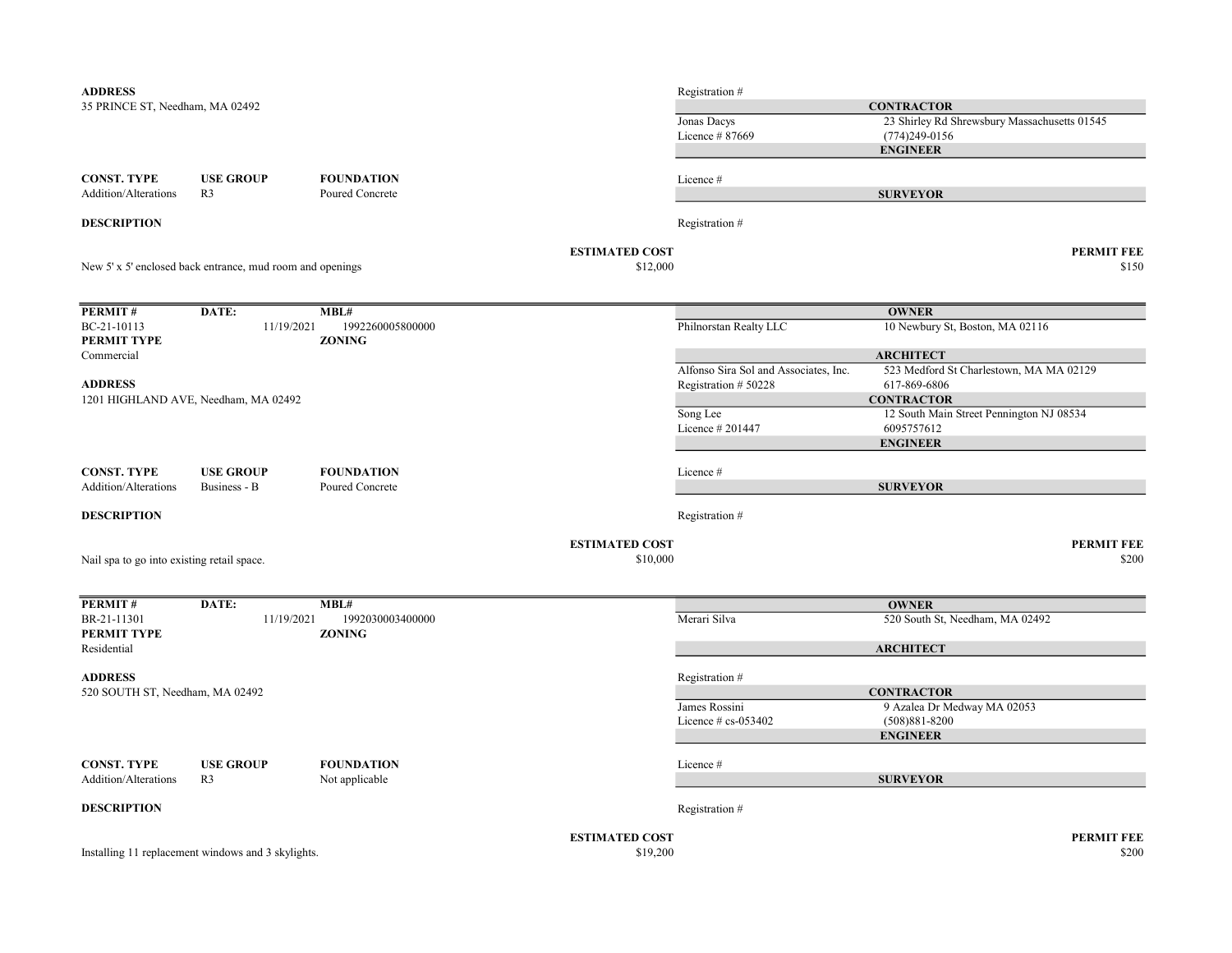| PERMIT#                             | DATE:                                           | MBL#                                                                                            |                       |                     | <b>OWNER</b>                              |
|-------------------------------------|-------------------------------------------------|-------------------------------------------------------------------------------------------------|-----------------------|---------------------|-------------------------------------------|
| BR-21-11380                         | 11/19/2021                                      | 1990300004600000                                                                                |                       | Cataldo Leone       | 70 Washington Avenue, Needham, MA 02492   |
| PERMIT TYPE                         |                                                 | <b>ZONING</b>                                                                                   |                       |                     |                                           |
| Residential                         |                                                 |                                                                                                 |                       |                     | <b>ARCHITECT</b>                          |
|                                     |                                                 |                                                                                                 |                       |                     |                                           |
| <b>ADDRESS</b>                      |                                                 |                                                                                                 |                       | Registration #      |                                           |
|                                     | 70 WASHINGTON AVE, Needham, MA 02492            |                                                                                                 |                       |                     | <b>CONTRACTOR</b>                         |
|                                     |                                                 |                                                                                                 |                       | Todd Mellor         | 16 Copland Tannery Drive Norwell MA 02061 |
|                                     |                                                 |                                                                                                 |                       | Licence # CS-103929 | 781-769-8599                              |
|                                     |                                                 |                                                                                                 |                       |                     | <b>ENGINEER</b>                           |
|                                     |                                                 |                                                                                                 |                       |                     |                                           |
| <b>CONST. TYPE</b>                  | <b>USE GROUP</b>                                | <b>FOUNDATION</b>                                                                               |                       | Licence #           |                                           |
| Other                               | R <sub>3</sub>                                  | Not applicable                                                                                  |                       |                     | <b>SURVEYOR</b>                           |
| <b>DESCRIPTION</b>                  |                                                 |                                                                                                 |                       | Registration #      |                                           |
|                                     |                                                 |                                                                                                 |                       |                     |                                           |
|                                     |                                                 |                                                                                                 | <b>ESTIMATED COST</b> |                     | <b>PERMIT FEE</b>                         |
|                                     | Strip and re-shingle entire roof area of house. |                                                                                                 | \$17,810              |                     | \$180                                     |
|                                     |                                                 |                                                                                                 |                       |                     |                                           |
|                                     |                                                 |                                                                                                 |                       |                     |                                           |
| PERMIT#                             | DATE:                                           | MBL#                                                                                            |                       |                     | <b>OWNER</b>                              |
| BR-21-11332<br>PERMIT TYPE          | 11/19/2021                                      | 1993050002600000<br><b>ZONING</b>                                                               |                       | Angelene Simonello  | 170 Whitman Road, Needham, MA 02492       |
| Residential                         |                                                 |                                                                                                 |                       |                     | <b>ARCHITECT</b>                          |
|                                     |                                                 |                                                                                                 |                       |                     |                                           |
| <b>ADDRESS</b>                      |                                                 |                                                                                                 |                       | Registration #      |                                           |
| 170 WHITMAN RD, Needham, MA 02492   |                                                 |                                                                                                 |                       |                     | <b>CONTRACTOR</b>                         |
|                                     |                                                 |                                                                                                 |                       | John Shea Jr        | 266 Lincoln Rd Walpole MA 02081           |
|                                     |                                                 |                                                                                                 |                       | Licence # CS-020675 | 617-852-7854                              |
|                                     |                                                 |                                                                                                 |                       |                     | <b>ENGINEER</b>                           |
|                                     |                                                 |                                                                                                 |                       |                     |                                           |
| <b>CONST. TYPE</b>                  | <b>USE GROUP</b>                                | <b>FOUNDATION</b>                                                                               |                       | Licence #           |                                           |
| Deck/Porch                          |                                                 | Sono Tube                                                                                       |                       |                     | <b>SURVEYOR</b>                           |
| <b>DESCRIPTION</b>                  |                                                 |                                                                                                 |                       | Registration #      |                                           |
|                                     |                                                 |                                                                                                 |                       |                     |                                           |
|                                     |                                                 | Remove existing rear decks. Excavate for and install new footings and decks per plan. Build new | <b>ESTIMATED COST</b> |                     | <b>PERMIT FEE</b>                         |
| raised patio with new pool per plan |                                                 |                                                                                                 | \$175,000             |                     | \$1,750                                   |
|                                     |                                                 |                                                                                                 |                       |                     |                                           |
| PERMIT#                             | DATE:                                           | MBL#                                                                                            |                       |                     | <b>OWNER</b>                              |
| BR-21-11382                         | 11/19/2021                                      | 1991250007000000                                                                                |                       | Ethel Levangie      | 188 Damon Rd, Needham Heights, MA 02494   |
|                                     |                                                 |                                                                                                 |                       |                     |                                           |
| PERMIT TYPE                         |                                                 | <b>ZONING</b>                                                                                   |                       |                     |                                           |
| Residential                         |                                                 |                                                                                                 |                       |                     | <b>ARCHITECT</b>                          |
| <b>ADDRESS</b>                      |                                                 |                                                                                                 |                       | Registration #      |                                           |
| 188 DAMON RD, Needham, MA 02492     |                                                 |                                                                                                 |                       |                     | <b>CONTRACTOR</b>                         |
|                                     |                                                 |                                                                                                 |                       | Benjamin Connell    | 93G West St Medfield MA 02052             |
|                                     |                                                 |                                                                                                 |                       | Licence #104802     | 781-444-7577                              |
|                                     |                                                 |                                                                                                 |                       |                     | <b>ENGINEER</b>                           |
|                                     |                                                 |                                                                                                 |                       |                     |                                           |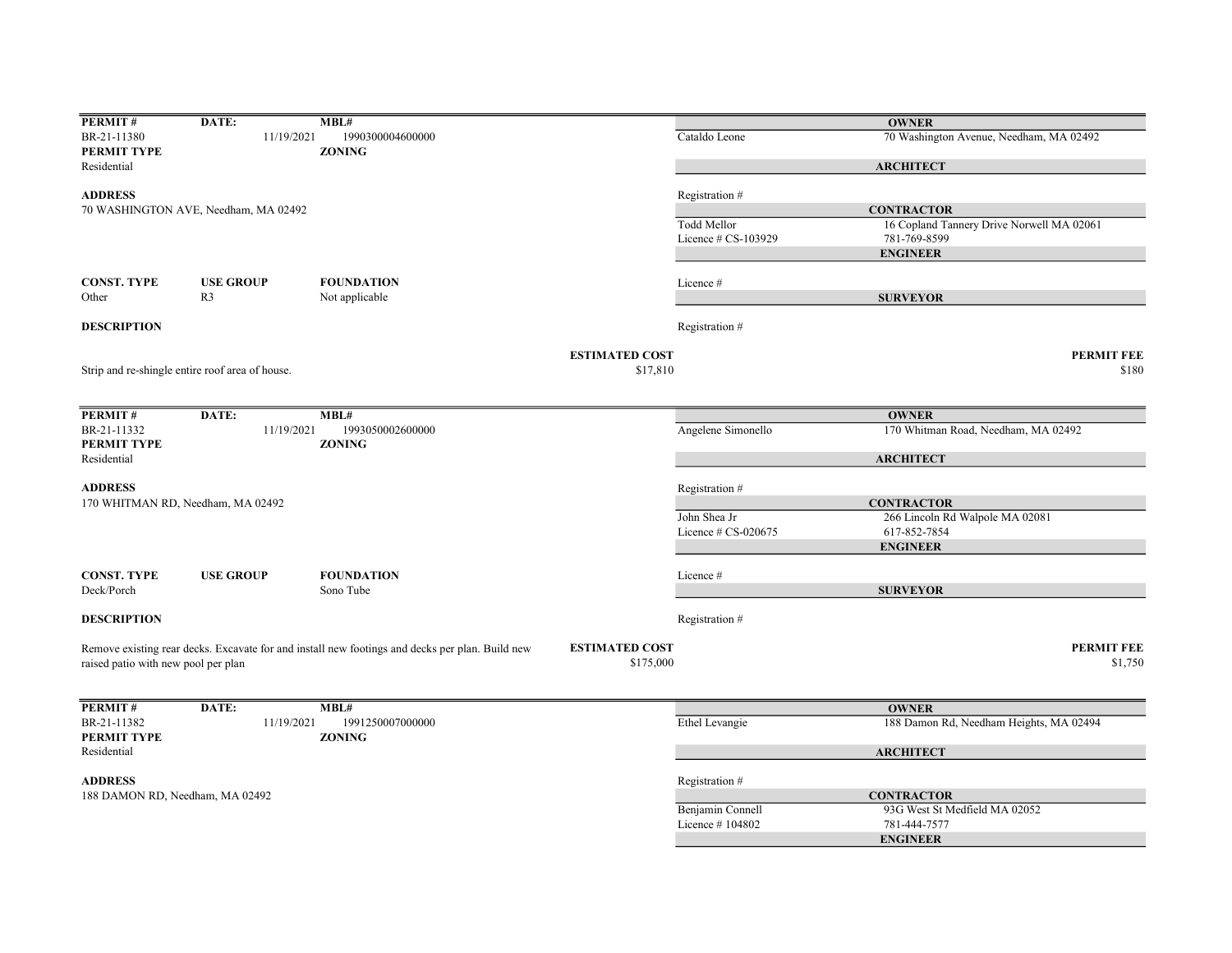| <b>CONST. TYPE</b>                       | <b>USE GROUP</b>                           | <b>FOUNDATION</b>                                                                                  |                                    | Licence #                           |                                                               |
|------------------------------------------|--------------------------------------------|----------------------------------------------------------------------------------------------------|------------------------------------|-------------------------------------|---------------------------------------------------------------|
| Other                                    | R <sub>3</sub>                             | Not applicable                                                                                     |                                    |                                     | <b>SURVEYOR</b>                                               |
| <b>DESCRIPTION</b>                       |                                            |                                                                                                    |                                    | Registration #                      |                                                               |
|                                          |                                            | Stripping and re-roofing back side of shingle roof and rubber roof (RF-4/5)                        | <b>ESTIMATED COST</b><br>\$7,600   |                                     | <b>PERMIT FEE</b><br>\$150                                    |
| PERMIT#                                  | DATE:                                      | MBL#                                                                                               |                                    |                                     | <b>OWNER</b>                                                  |
| BR-21-11367<br>PERMIT TYPE               | 11/22/2021                                 | 1992010004200000<br><b>ZONING</b>                                                                  |                                    | Brian & Stephanie Singer            | 264 Edgewater Dr, Needham, MA 02492                           |
| Residential                              |                                            |                                                                                                    |                                    |                                     | <b>ARCHITECT</b>                                              |
| <b>ADDRESS</b>                           | 264 EDGEWATER DR, Needham, MA 02492        |                                                                                                    |                                    | Registration #                      | <b>CONTRACTOR</b>                                             |
|                                          |                                            |                                                                                                    |                                    | Mathew Roth                         | 11 Helen Rd Needham MA 02492                                  |
|                                          |                                            |                                                                                                    |                                    | Licence #103005                     | 6179059651                                                    |
|                                          |                                            |                                                                                                    |                                    |                                     | <b>ENGINEER</b>                                               |
| <b>CONST. TYPE</b>                       | <b>USE GROUP</b>                           | <b>FOUNDATION</b>                                                                                  |                                    | Licence #                           |                                                               |
| Addition/Alterations                     | R <sub>3</sub>                             | Poured Concrete                                                                                    |                                    |                                     | <b>SURVEYOR</b>                                               |
| <b>DESCRIPTION</b>                       |                                            | Gut renovation of kitchen and bathroom with selective work in family room, office, dining, pantry, |                                    | Registration #                      |                                                               |
| structural work or exterior/window work. |                                            | basement, etc. Light cosmetic work in second floor bedrooms, with new recessed lighting. No        | <b>ESTIMATED COST</b><br>\$550,000 |                                     | <b>PERMIT FEE</b><br>\$5,500                                  |
|                                          |                                            |                                                                                                    |                                    |                                     |                                                               |
| PERMIT#                                  | DATE:                                      | MBL#                                                                                               |                                    |                                     | <b>OWNER</b>                                                  |
| BR-21-11381<br>PERMIT TYPE               | 11/22/2021                                 | 1990370006900000<br><b>ZONING</b>                                                                  |                                    | Stephen Schmitt                     | 20 Norfolk Street, Needham, MA 02494                          |
| Residential                              |                                            |                                                                                                    |                                    |                                     | <b>ARCHITECT</b>                                              |
| <b>ADDRESS</b>                           |                                            |                                                                                                    |                                    | Registration #                      |                                                               |
| 20 NORFOLK ST, Needham, MA 02492         |                                            |                                                                                                    |                                    |                                     | <b>CONTRACTOR</b>                                             |
|                                          |                                            |                                                                                                    |                                    | WILLIAM CALLAHAN<br>Licence # 95581 | 175 QUINCY SHORE DRIVE B81 QUINCY MA<br>02171<br>781-205-4516 |
|                                          |                                            |                                                                                                    |                                    |                                     | <b>ENGINEER</b>                                               |
| <b>CONST. TYPE</b>                       | <b>USE GROUP</b>                           | <b>FOUNDATION</b>                                                                                  |                                    | Licence #                           |                                                               |
| Other                                    | R3                                         | Not applicable                                                                                     |                                    |                                     | <b>SURVEYOR</b>                                               |
| <b>DESCRIPTION</b>                       |                                            |                                                                                                    |                                    | Registration #                      |                                                               |
|                                          | NO STRUCTURAL CHANGES. SITE I.D #: 7360884 | RESIDENTIAL WEATHERIZATION/AIR SEALING THROUGH THE MASS SAVE PROGRAM.                              | <b>ESTIMATED COST</b><br>\$13,000  |                                     | <b>PERMIT FEE</b><br>\$150                                    |
| PERMIT#                                  | DATE:                                      | MBL#                                                                                               |                                    |                                     | <b>OWNER</b>                                                  |
| BR-21-11385<br>PERMIT TYPE               | 11/23/2021                                 | 1990980002200220<br><b>ZONING</b>                                                                  |                                    | Richard and Jaqueline O'Neill       | 22 Bobsled Drive, Needham, MA 02494                           |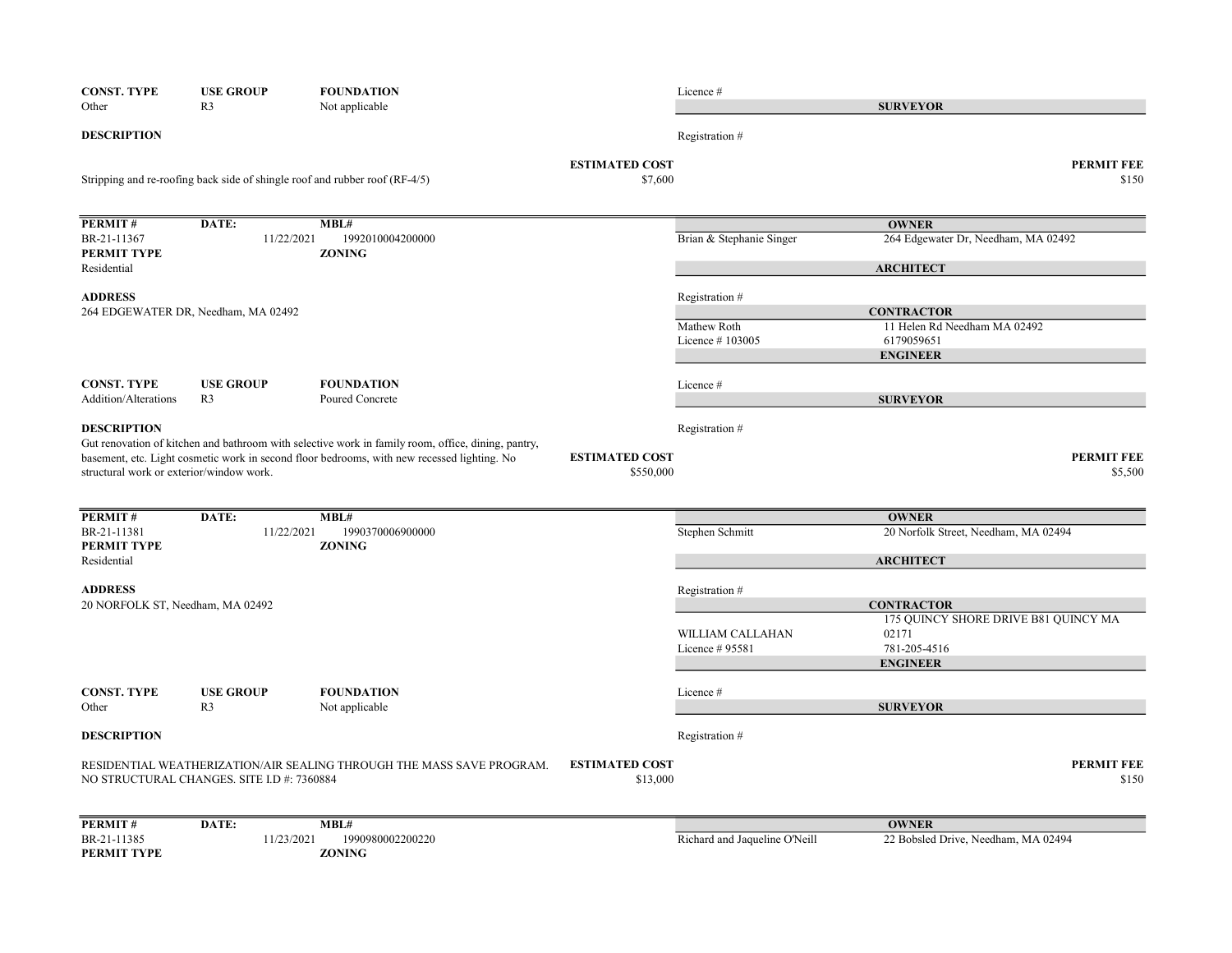| Residential                                       |                                                          |                                      |                       |                       | <b>ARCHITECT</b>                      |                   |
|---------------------------------------------------|----------------------------------------------------------|--------------------------------------|-----------------------|-----------------------|---------------------------------------|-------------------|
| <b>ADDRESS</b>                                    |                                                          |                                      |                       | Registration #        |                                       |                   |
| 22 BOBSLED DR, Needham, MA 02492                  |                                                          |                                      |                       |                       | <b>CONTRACTOR</b>                     |                   |
|                                                   |                                                          |                                      |                       | Licence #             |                                       |                   |
|                                                   |                                                          |                                      |                       |                       | <b>ENGINEER</b>                       |                   |
|                                                   |                                                          |                                      |                       |                       |                                       |                   |
| <b>CONST. TYPE</b><br><b>Addition/Alterations</b> | <b>USE GROUP</b><br>R <sub>3</sub>                       | <b>FOUNDATION</b><br>Poured Concrete |                       | Licence #             | <b>SURVEYOR</b>                       |                   |
|                                                   |                                                          |                                      |                       |                       |                                       |                   |
| <b>DESCRIPTION</b>                                |                                                          |                                      |                       | Registration #        |                                       |                   |
|                                                   |                                                          |                                      | <b>ESTIMATED COST</b> |                       | <b>PERMIT FEE</b>                     |                   |
| Mudroom in basement                               |                                                          |                                      | \$4,000               |                       |                                       | \$150             |
|                                                   |                                                          |                                      |                       |                       |                                       |                   |
| PERMIT#                                           | DATE:                                                    | MBL#                                 |                       |                       | <b>OWNER</b>                          |                   |
| BR-21-11330                                       | 11/23/2021                                               | 1991440002900000                     |                       | Jessie Chou           | 25 Mary Chilton Rd, needham, ma 02492 |                   |
| PERMIT TYPE<br>Residential                        |                                                          | <b>ZONING</b>                        |                       |                       | <b>ARCHITECT</b>                      |                   |
|                                                   |                                                          |                                      |                       |                       |                                       |                   |
| <b>ADDRESS</b>                                    | 25 MARY CHILTON RD, Needham, MA 02492                    |                                      |                       | Registration #        | <b>CONTRACTOR</b>                     |                   |
|                                                   |                                                          |                                      |                       | Jared Fishlin         | 11 Brandt Dr WOBURN ma 01801          |                   |
|                                                   |                                                          |                                      |                       | Licence #86197        | 17819834451                           |                   |
|                                                   |                                                          |                                      |                       |                       | <b>ENGINEER</b>                       |                   |
| <b>CONST. TYPE</b>                                | <b>USE GROUP</b>                                         | <b>FOUNDATION</b>                    |                       | Licence #             |                                       |                   |
| Addition/Alterations                              | R <sub>3</sub>                                           | Poured Concrete                      |                       |                       | <b>SURVEYOR</b>                       |                   |
| <b>DESCRIPTION</b>                                |                                                          |                                      |                       | Registration #        |                                       |                   |
|                                                   |                                                          |                                      |                       |                       |                                       |                   |
|                                                   |                                                          |                                      | <b>ESTIMATED COST</b> |                       |                                       | <b>PERMIT FEE</b> |
|                                                   | Bathroom remodel all fixtures to remain in same location |                                      | \$16,000              |                       |                                       | \$160             |
|                                                   |                                                          |                                      |                       |                       |                                       |                   |
| PERMIT#                                           | DATE:                                                    | MBL#                                 |                       |                       | <b>OWNER</b>                          |                   |
| BR-21-11335<br>PERMIT TYPE                        | 11/23/2021                                               | 1991270005600000<br><b>ZONING</b>    |                       | Allie Waller          | 48 Noyes St, Needham, MA 02492        |                   |
| Residential                                       |                                                          |                                      |                       |                       | <b>ARCHITECT</b>                      |                   |
|                                                   |                                                          |                                      |                       |                       |                                       |                   |
| <b>ADDRESS</b><br>48 NOYES ST, Needham, MA 02492  |                                                          |                                      |                       | Registration #        | <b>CONTRACTOR</b>                     |                   |
|                                                   |                                                          |                                      |                       | Michael Durniok       | 151 Carnegie Row Norwood MA 02062     |                   |
|                                                   |                                                          |                                      |                       | Licence # CSFA-099517 | 781-762-2088                          |                   |
|                                                   |                                                          |                                      |                       |                       | <b>ENGINEER</b>                       |                   |
| <b>CONST. TYPE</b>                                | <b>USE GROUP</b>                                         | <b>FOUNDATION</b>                    |                       | Licence #             |                                       |                   |
| Other                                             | R <sub>3</sub>                                           | Not applicable                       |                       |                       | <b>SURVEYOR</b>                       |                   |
| <b>DESCRIPTION</b>                                |                                                          |                                      |                       |                       |                                       |                   |
|                                                   |                                                          |                                      |                       | Registration #        |                                       |                   |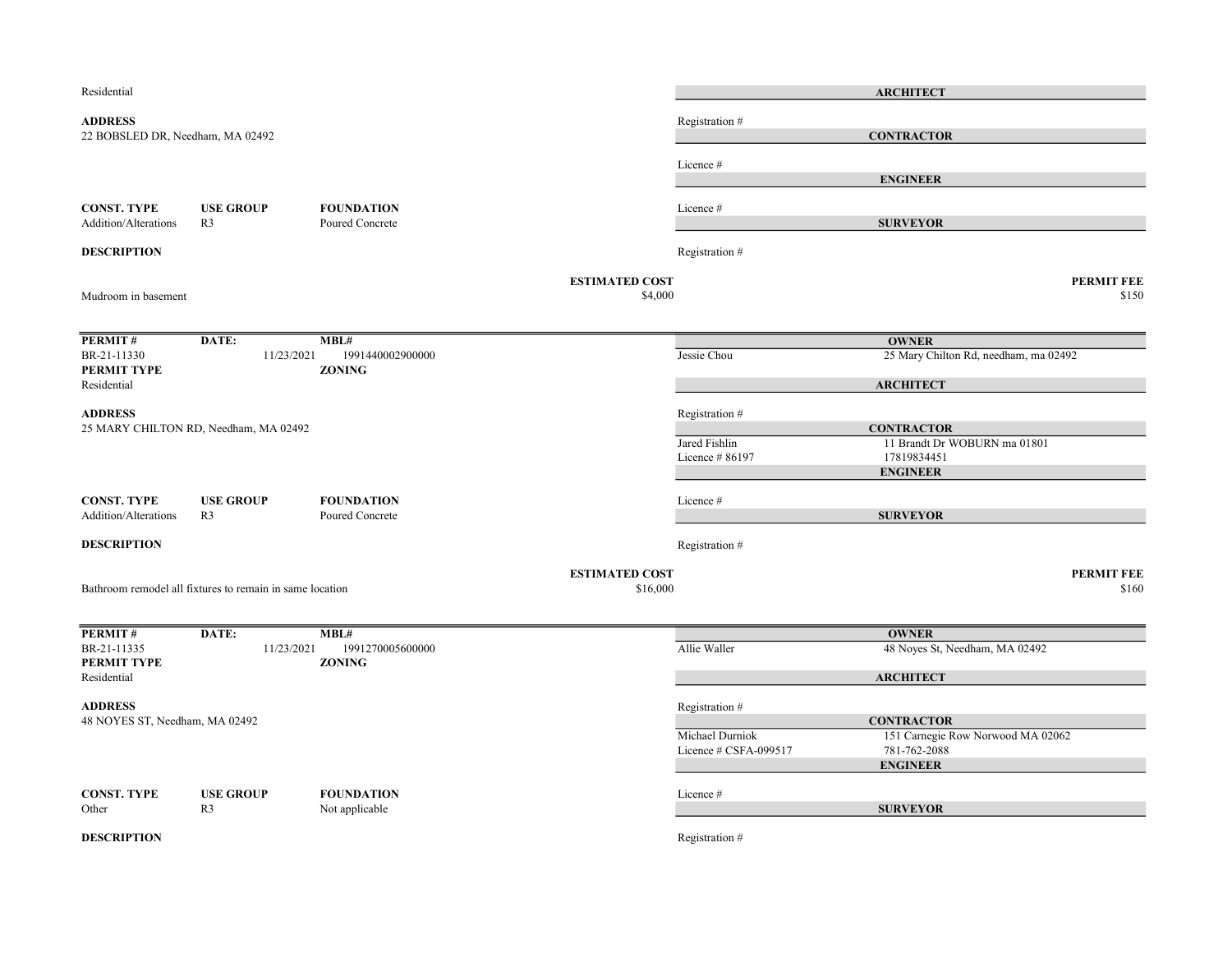ESTIMATED COST PERMIT FEE<br>  $$7,000$  8150

Install Valor H5 fireplace and venting

 $$150$   $$150$ 

| PERMIT#                                | DATE:                               | MBL#                                                                                                |                       |                                      | <b>OWNER</b>                                        |                   |
|----------------------------------------|-------------------------------------|-----------------------------------------------------------------------------------------------------|-----------------------|--------------------------------------|-----------------------------------------------------|-------------------|
| BR-21-11386<br><b>PERMIT TYPE</b>      | 11/23/2021                          | 1990340007000000<br><b>ZONING</b>                                                                   |                       | Frank Liu and Ping Liu               | 32 Pinewood Road, Needham, MA 02492                 |                   |
| Residential                            |                                     |                                                                                                     |                       |                                      | <b>ARCHITECT</b>                                    |                   |
| <b>ADDRESS</b>                         |                                     |                                                                                                     |                       | Registration #                       |                                                     |                   |
| 32 PINEWOOD RD, Needham, MA 02492      |                                     |                                                                                                     |                       |                                      | <b>CONTRACTOR</b>                                   |                   |
|                                        |                                     |                                                                                                     |                       | Licence #                            |                                                     |                   |
|                                        |                                     |                                                                                                     |                       |                                      | <b>ENGINEER</b>                                     |                   |
|                                        |                                     | <b>FOUNDATION</b>                                                                                   |                       |                                      |                                                     |                   |
| <b>CONST. TYPE</b><br>Other            | <b>USE GROUP</b><br>R <sub>3</sub>  | Not applicable                                                                                      |                       | Licence#                             | <b>SURVEYOR</b>                                     |                   |
|                                        |                                     |                                                                                                     |                       |                                      |                                                     |                   |
| <b>DESCRIPTION</b>                     |                                     |                                                                                                     |                       | Registration #                       |                                                     |                   |
|                                        |                                     |                                                                                                     | <b>ESTIMATED COST</b> |                                      |                                                     | <b>PERMIT FEE</b> |
| Kitchen and Master Bathroom renovation |                                     |                                                                                                     | \$35,000              |                                      |                                                     | \$350             |
|                                        |                                     |                                                                                                     |                       |                                      |                                                     |                   |
| PERMIT#                                | DATE:                               | MBL#                                                                                                |                       |                                      | <b>OWNER</b>                                        |                   |
| BR-21-11388                            | 11/23/2021                          | 1992120001300000                                                                                    |                       | Nissi Cui                            | 108 Alfred Rd, Milton, MA 02186                     |                   |
| <b>PERMIT TYPE</b><br>Residential      |                                     | <b>ZONING</b><br><b>SRA</b>                                                                         |                       |                                      | <b>ARCHITECT</b>                                    |                   |
|                                        |                                     |                                                                                                     |                       |                                      |                                                     |                   |
| <b>ADDRESS</b>                         |                                     |                                                                                                     |                       | Registration #                       |                                                     |                   |
|                                        | 1516 CENTRAL AVE, Needham, MA 02492 |                                                                                                     |                       |                                      | <b>CONTRACTOR</b>                                   |                   |
|                                        |                                     |                                                                                                     |                       | Licence#                             |                                                     |                   |
|                                        |                                     |                                                                                                     |                       |                                      | <b>ENGINEER</b>                                     |                   |
| <b>CONST. TYPE</b>                     | <b>USE GROUP</b>                    | <b>FOUNDATION</b>                                                                                   |                       | Licence #                            |                                                     |                   |
| <b>Addition/Alterations</b>            | R <sub>3</sub>                      | Poured Concrete                                                                                     |                       |                                      | <b>SURVEYOR</b>                                     |                   |
|                                        |                                     |                                                                                                     |                       | $n/a$ $n/a$                          | $n/a$ n/a $n/a$ $0n/a$                              |                   |
| <b>DESCRIPTION</b>                     |                                     |                                                                                                     |                       | Registration # n/a                   | n/a                                                 |                   |
|                                        |                                     |                                                                                                     | <b>ESTIMATED COST</b> |                                      |                                                     | <b>PERMIT FEE</b> |
|                                        |                                     | A layer of sheet rock on to the wall of the barn before Mass Save can put insulation into the attic | \$10,000              |                                      |                                                     | \$150             |
|                                        |                                     |                                                                                                     |                       |                                      |                                                     |                   |
| PERMIT#                                | DATE:                               | MBL#                                                                                                |                       |                                      | <b>OWNER</b>                                        |                   |
| BR-21-11195                            | 11/24/2021                          | 1991160007800000                                                                                    |                       | Tim Smith                            | 23 Mayflower Road, Needham, MA 02492                |                   |
| <b>PERMIT TYPE</b>                     |                                     | <b>ZONING</b>                                                                                       |                       |                                      |                                                     |                   |
| Residential                            |                                     | X                                                                                                   |                       | James Christianson PRH Architectural | <b>ARCHITECT</b><br>24 Main street Whitman MA 02382 |                   |
| <b>ADDRESS</b>                         |                                     |                                                                                                     |                       | Registration # 51035                 | 781-974-5511                                        |                   |
|                                        | 23 MAYFLOWER RD, Needham, MA 02492  |                                                                                                     |                       |                                      | <b>CONTRACTOR</b>                                   |                   |
|                                        |                                     |                                                                                                     |                       | Chris Sullivan                       | 24 Oakland street Braintree MA 02184                |                   |
|                                        |                                     |                                                                                                     |                       | Licence $\#$ 114163                  | 617-293-6387                                        |                   |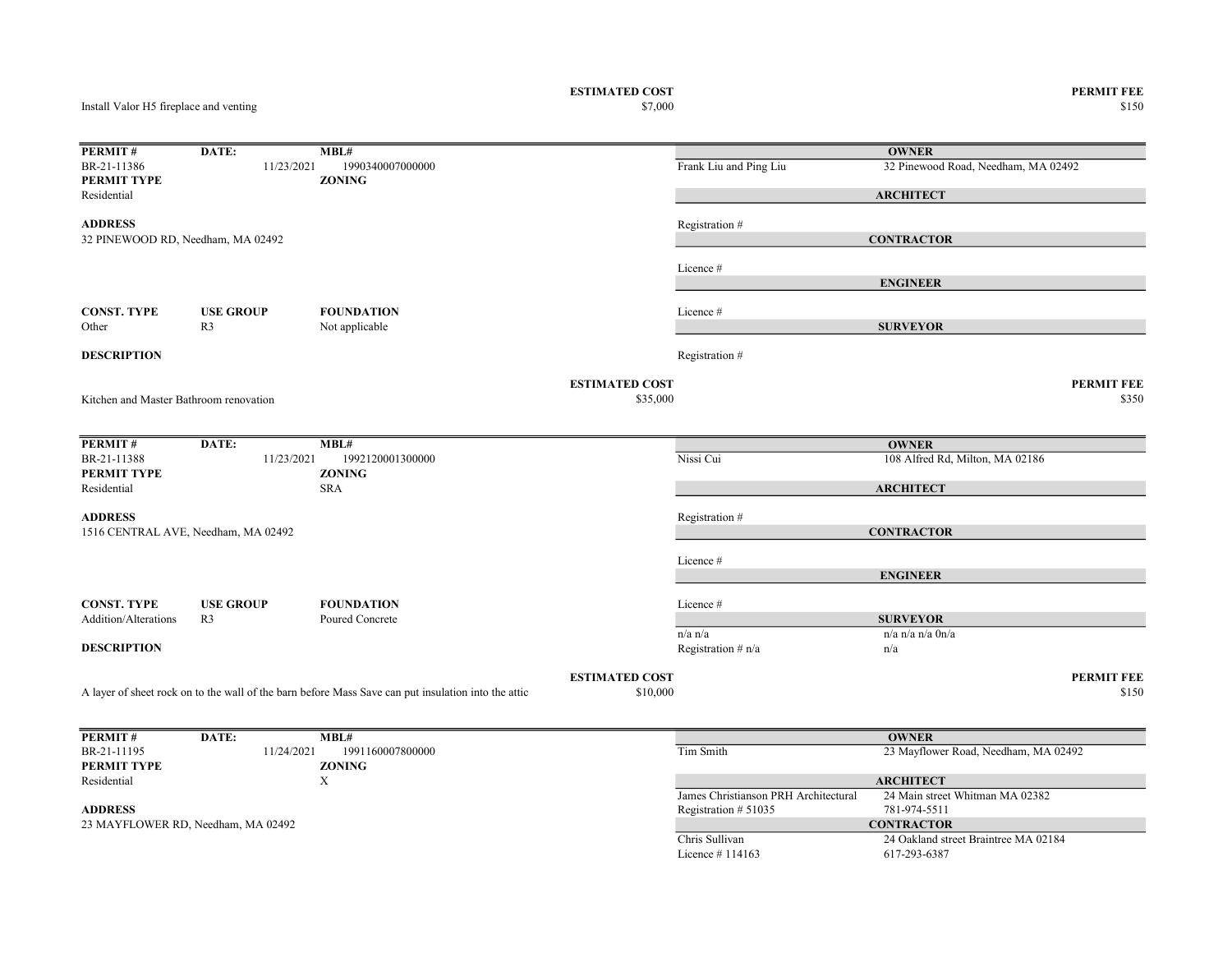|                                                                                                                                                                                                                                 |                  |                                                                                            |                                   |                                                        | <b>ENGINEER</b>                                |                            |
|---------------------------------------------------------------------------------------------------------------------------------------------------------------------------------------------------------------------------------|------------------|--------------------------------------------------------------------------------------------|-----------------------------------|--------------------------------------------------------|------------------------------------------------|----------------------------|
| <b>CONST. TYPE</b>                                                                                                                                                                                                              | <b>USE GROUP</b> | <b>FOUNDATION</b>                                                                          |                                   | Licence #                                              |                                                |                            |
| Addition/Alterations                                                                                                                                                                                                            | R <sub>3</sub>   | Poured Concrete                                                                            |                                   |                                                        | <b>SURVEYOR</b>                                |                            |
| <b>DESCRIPTION</b>                                                                                                                                                                                                              |                  |                                                                                            |                                   | Stephen F Moran Moran Surveying<br>Registration #41611 | 14 William Ave Pembroke MA 02359<br>7812935601 |                            |
|                                                                                                                                                                                                                                 |                  |                                                                                            | <b>ESTIMATED COST</b>             |                                                        |                                                | <b>PERMIT FEE</b>          |
|                                                                                                                                                                                                                                 |                  | We are purposing to add a $12x36$ addition to the back of the existing dwelling.           | \$243,000                         |                                                        |                                                | \$2,430                    |
| PERMIT#                                                                                                                                                                                                                         | DATE:            | MBL#                                                                                       |                                   |                                                        | <b>OWNER</b>                                   |                            |
| BR-21-11362<br>PERMIT TYPE                                                                                                                                                                                                      | 11/24/2021       | 1990390001400000<br><b>ZONING</b>                                                          |                                   | Sean Alberston                                         | 71 Mayo Ave, Needham, MA 02492                 |                            |
| Residential                                                                                                                                                                                                                     |                  |                                                                                            |                                   |                                                        | <b>ARCHITECT</b>                               |                            |
| <b>ADDRESS</b><br>71 MAYO AVE, Needham, MA 02492                                                                                                                                                                                |                  |                                                                                            |                                   | Registration #                                         | <b>CONTRACTOR</b>                              |                            |
|                                                                                                                                                                                                                                 |                  |                                                                                            |                                   | Glenn O. Green, Jr.                                    | 85 Elm Street Bellingham MA 02019              |                            |
|                                                                                                                                                                                                                                 |                  |                                                                                            |                                   | Licence # 98773                                        | 774-571-8973                                   |                            |
|                                                                                                                                                                                                                                 |                  |                                                                                            |                                   |                                                        | <b>ENGINEER</b>                                |                            |
| <b>CONST. TYPE</b>                                                                                                                                                                                                              | <b>USE GROUP</b> | <b>FOUNDATION</b>                                                                          |                                   | Licence #                                              |                                                |                            |
| Other                                                                                                                                                                                                                           | R <sub>3</sub>   | Not applicable                                                                             |                                   |                                                        | <b>SURVEYOR</b>                                |                            |
| <b>DESCRIPTION</b>                                                                                                                                                                                                              |                  |                                                                                            |                                   | Registration #                                         |                                                |                            |
|                                                                                                                                                                                                                                 |                  | Gas insert & dual liner kit in to existing masonry fireplace & chimney in the Living Room. | <b>ESTIMATED COST</b><br>\$5,100  |                                                        |                                                | <b>PERMIT FEE</b><br>\$150 |
| PERMIT#                                                                                                                                                                                                                         | DATE:            | MBL#                                                                                       |                                   |                                                        | <b>OWNER</b>                                   |                            |
| BR-21-11387<br>PERMIT TYPE                                                                                                                                                                                                      | 11/24/2021       | 1991330003400000<br><b>ZONING</b>                                                          |                                   | Christopher WILSON                                     | 129 Linden Street, Needham, MA 02492           |                            |
| Residential                                                                                                                                                                                                                     |                  |                                                                                            |                                   |                                                        | <b>ARCHITECT</b>                               |                            |
| <b>ADDRESS</b>                                                                                                                                                                                                                  |                  |                                                                                            |                                   | Registration #                                         |                                                |                            |
| 129 LINDEN ST, Needham, MA 02492                                                                                                                                                                                                |                  |                                                                                            |                                   |                                                        | <b>CONTRACTOR</b>                              |                            |
|                                                                                                                                                                                                                                 |                  |                                                                                            |                                   | Joseph Vaccaro                                         | 16 Sunnyside Avenue Winthrop MA 02152          |                            |
|                                                                                                                                                                                                                                 |                  |                                                                                            |                                   | Licence $\#$ CS-062112 (U)                             | $(781) 281 - 6012$<br><b>ENGINEER</b>          |                            |
| <b>CONST. TYPE</b>                                                                                                                                                                                                              | <b>USE GROUP</b> | <b>FOUNDATION</b>                                                                          |                                   | Licence#                                               |                                                |                            |
| Other                                                                                                                                                                                                                           | R <sub>3</sub>   | Not applicable                                                                             |                                   |                                                        | <b>SURVEYOR</b>                                |                            |
| <b>DESCRIPTION</b>                                                                                                                                                                                                              |                  |                                                                                            |                                   | Registration #                                         |                                                |                            |
| Install Solar array and connect with existing utility. Type: Rooftop; Qty. Panels: 20; Total kW: 8.0.<br>Install Tesla PowerWall storage system. Install subpanel for heavy loads. NO STRUCTURAL<br><b>UPGRADES THIS PERMIT</b> |                  |                                                                                            | <b>ESTIMATED COST</b><br>\$48,836 |                                                        |                                                | <b>PERMIT FEE</b><br>\$490 |
|                                                                                                                                                                                                                                 |                  |                                                                                            |                                   |                                                        |                                                |                            |
| PERMIT#                                                                                                                                                                                                                         | DATE:            | MBL#                                                                                       |                                   |                                                        | <b>OWNER</b>                                   |                            |
| BR-21-11391                                                                                                                                                                                                                     | 11/24/2021       | 1990700001600000                                                                           |                                   | Stephanie Kaufman                                      | 16 Manson Road, Needham, MA 02492              |                            |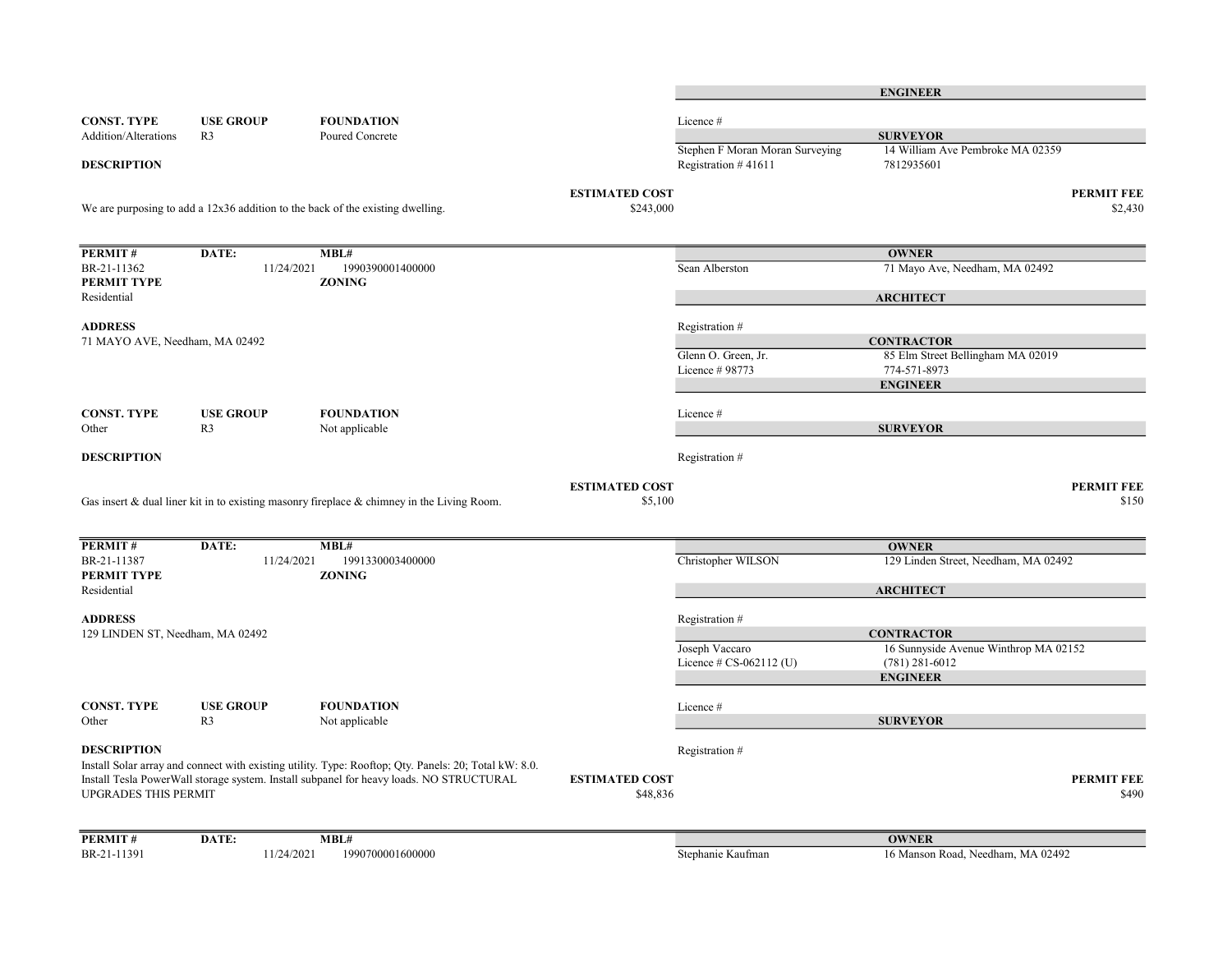| PERMIT TYPE<br>Residential         |                                    | <b>ZONING</b>                                                                                     |                       |                       |                                       |                   |
|------------------------------------|------------------------------------|---------------------------------------------------------------------------------------------------|-----------------------|-----------------------|---------------------------------------|-------------------|
|                                    |                                    |                                                                                                   |                       |                       | <b>ARCHITECT</b>                      |                   |
| <b>ADDRESS</b>                     |                                    |                                                                                                   |                       | Registration #        |                                       |                   |
| 16 MANSON RD, Needham, MA 02492    |                                    |                                                                                                   |                       |                       | <b>CONTRACTOR</b>                     |                   |
|                                    |                                    |                                                                                                   |                       | Richard A Pirro       | 9 Hanover Street Norfolk MA 02056     |                   |
|                                    |                                    |                                                                                                   |                       | Licence # CSFA-051045 | 617538-1677                           |                   |
|                                    |                                    |                                                                                                   |                       |                       | <b>ENGINEER</b>                       |                   |
| <b>CONST. TYPE</b>                 | <b>USE GROUP</b>                   | <b>FOUNDATION</b>                                                                                 |                       | Licence#              |                                       |                   |
| Other                              | R <sub>3</sub>                     | Not applicable                                                                                    |                       |                       | <b>SURVEYOR</b>                       |                   |
|                                    |                                    |                                                                                                   |                       |                       |                                       |                   |
| <b>DESCRIPTION</b>                 |                                    |                                                                                                   |                       | Registration #        |                                       |                   |
|                                    |                                    |                                                                                                   | <b>ESTIMATED COST</b> |                       |                                       | <b>PERMIT FEE</b> |
| Bathroom with Laundry renovation   |                                    |                                                                                                   | \$45,000              |                       |                                       | \$450             |
|                                    |                                    |                                                                                                   |                       |                       |                                       |                   |
|                                    |                                    |                                                                                                   |                       |                       |                                       |                   |
| PERMIT#                            | DATE:                              | MBL#                                                                                              |                       |                       | <b>OWNER</b>                          |                   |
| BR-21-11395<br>PERMIT TYPE         | 11/24/2021                         | 1990420004400000<br><b>ZONING</b>                                                                 |                       | Lynn Clancy           | 24 Oakhurst Circle, Needham, MA 02492 |                   |
| Residential                        |                                    |                                                                                                   |                       |                       | <b>ARCHITECT</b>                      |                   |
|                                    |                                    |                                                                                                   |                       |                       |                                       |                   |
| <b>ADDRESS</b>                     |                                    |                                                                                                   |                       | Registration #        |                                       |                   |
| 24 OAKHURST CIR, Needham, MA 02492 |                                    |                                                                                                   |                       |                       | <b>CONTRACTOR</b>                     |                   |
|                                    |                                    |                                                                                                   |                       | Brian Waterman        | PO BOX 511 Middleboro MA 02346        |                   |
|                                    |                                    |                                                                                                   |                       | Licence #107681       | 5083178010                            |                   |
|                                    |                                    |                                                                                                   |                       |                       | <b>ENGINEER</b>                       |                   |
|                                    |                                    |                                                                                                   |                       |                       |                                       |                   |
| <b>CONST. TYPE</b><br>Other        | <b>USE GROUP</b><br>R <sub>3</sub> | <b>FOUNDATION</b><br>Not applicable                                                               |                       | Licence #             | <b>SURVEYOR</b>                       |                   |
|                                    |                                    |                                                                                                   |                       |                       |                                       |                   |
| <b>DESCRIPTION</b>                 |                                    |                                                                                                   |                       | Registration #        |                                       |                   |
|                                    |                                    |                                                                                                   | <b>ESTIMATED COST</b> |                       |                                       | <b>PERMIT FEE</b> |
|                                    |                                    | Roofing, Remove existing underlayment and shingles, dispose of waste, re roof with new materials. | \$8,800               |                       |                                       | \$150             |
|                                    |                                    |                                                                                                   |                       |                       |                                       |                   |
| PERMIT#                            | DATE:                              | MBL#                                                                                              |                       |                       | <b>OWNER</b>                          |                   |
| BR-21-11372                        | 11/24/2021                         | 1990060001600000                                                                                  |                       | Kevin Mckeon          | 34 Berkshire Rd., Needham, Ma 02459   |                   |
| PERMIT TYPE                        |                                    | <b>ZONING</b>                                                                                     |                       |                       |                                       |                   |
| Residential                        |                                    |                                                                                                   |                       |                       | <b>ARCHITECT</b>                      |                   |
| <b>ADDRESS</b>                     |                                    |                                                                                                   |                       | Registration #        |                                       |                   |
| 34 BERKSHIRE RD, Needham, MA 02492 |                                    |                                                                                                   |                       |                       | <b>CONTRACTOR</b>                     |                   |
|                                    |                                    |                                                                                                   |                       | Justin Cruz           | 84 Louders Lane Boston Ma 02130       |                   |
|                                    |                                    |                                                                                                   |                       | Licence # CS 102128   | 774-259-2422                          |                   |
|                                    |                                    |                                                                                                   |                       |                       | <b>ENGINEER</b>                       |                   |
| <b>CONST. TYPE</b>                 | <b>USE GROUP</b>                   | <b>FOUNDATION</b>                                                                                 |                       | Licence#              |                                       |                   |
| <b>Addition/Alterations</b>        | R <sub>3</sub>                     | Poured Concrete                                                                                   |                       |                       | <b>SURVEYOR</b>                       |                   |
|                                    |                                    |                                                                                                   |                       |                       |                                       |                   |
| <b>DESCRIPTION</b>                 |                                    |                                                                                                   |                       | Registration #        |                                       |                   |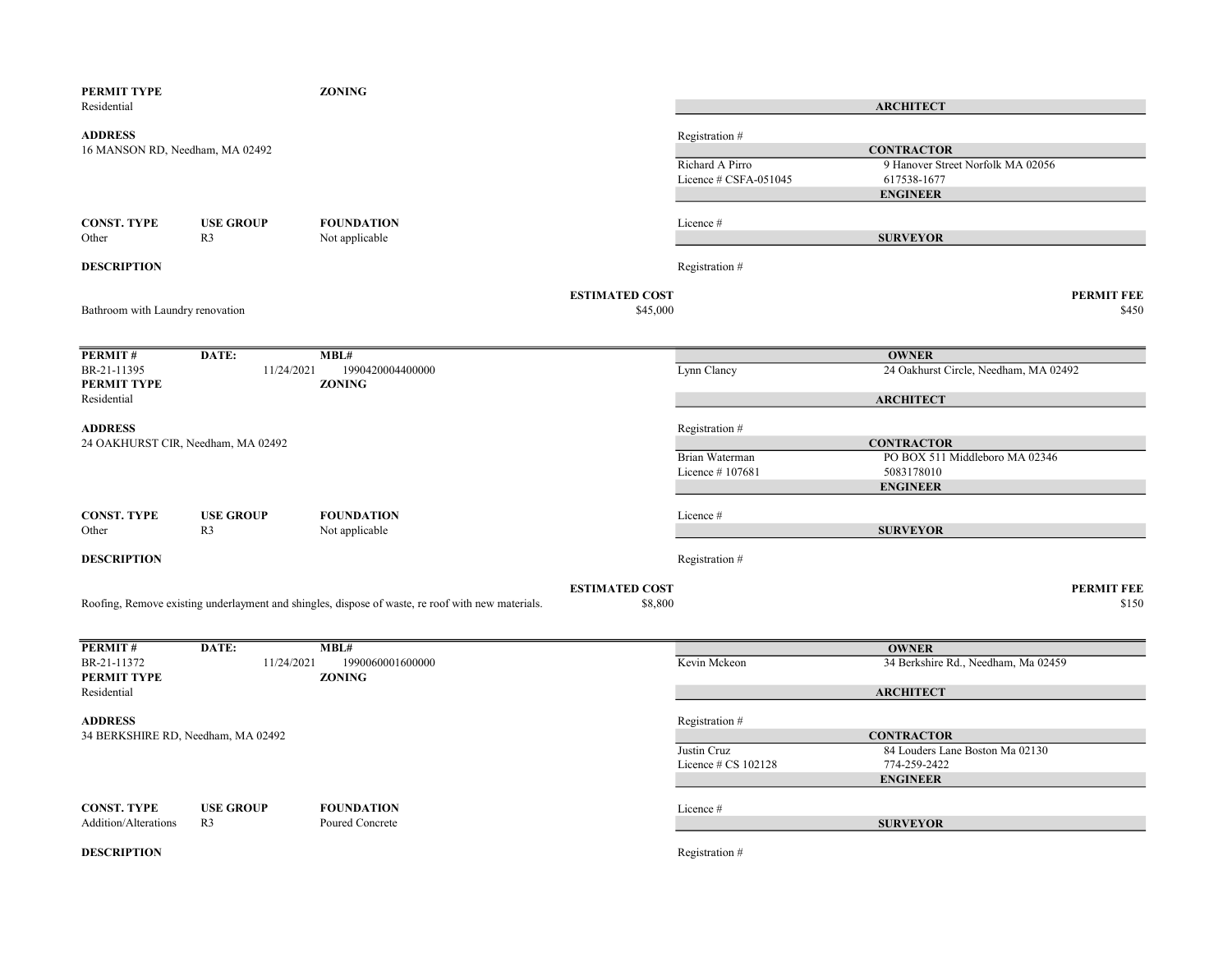Creating a entertaining room in the basement. The area of the basement that is currently finished will become an exercise room. Adding a full bathroom on the exercise room side. Adding a bulkhead.

**PERMIT #** DATE: MBL#<br>BR-21-11377 11/24/2021 1991440002300000 11/24/2021 1991440002300000 Benjamin Waber 15 Powder House Cir, Needham, MA 02492 PERMIT TYPE ZONING Residential ADDRESS Registration # kyle greene 230 ballardvale st Wilmington MA Wilmington MA 01887 Licence # 108068 7813053065 CONST. TYPE USE GROUP FOUNDATION Licence # Other R3 Not applicable **DESCRIPTION** Registration  $#$ ESTIMATED COST PERMIT FEE  $$35,000$   $$350$ **PERMIT #** DATE: MBL#<br>BR-21-11379  $11/24/2021$  19 BR-21-11379 11/24/2021 1990370003600040 Tiger Okoshi 12 Larkspur Rd, Needham, Ma 02492 PERMIT TYPE ZONING Residential ADDRESS Registration # Thomas Parker 1 Fern Xing Ashland Ma 01721 Licence # CS098938 5085678339 CONST. TYPE USE GROUP FOUNDATION Licence # Install roof mounted solar panels:35(355w)@12.43kw/ no structural reinforcement is needed **OWNER ARCHITECT CONTRACTOR** ENGINEER **SURVEYOR** 12 LARKSPUR RD, Needham, MA 02492 **OWNER ARCHITECT CONTRACTOR** ENGINEER **SURVEYOR** 15 POWDER HOUSE CIR, Needham, MA 02492

Other R3 Poured Concrete

**DESCRIPTION** Registration #

20 window replacements

ESTIMATED COST PERMIT FEE

 $$28,920$   $$290$ 

| PERMIT#                           | DATE:      | MBL#             |                | <b>OWNER</b>                      |
|-----------------------------------|------------|------------------|----------------|-----------------------------------|
| BR-21-11384                       | 11/24/2021 | 1991170003600000 | Ezra Cohen     | 85 Brewster Dr, Needham, MA 02492 |
| <b>PERMIT TYPE</b>                |            | <b>ZONING</b>    |                |                                   |
| Residential                       |            |                  |                | <b>ARCHITECT</b>                  |
|                                   |            |                  |                |                                   |
| <b>ADDRESS</b>                    |            |                  | Registration # |                                   |
| 85 BREWSTER DR, Needham, MA 02492 |            |                  |                | <b>CONTRACTOR</b>                 |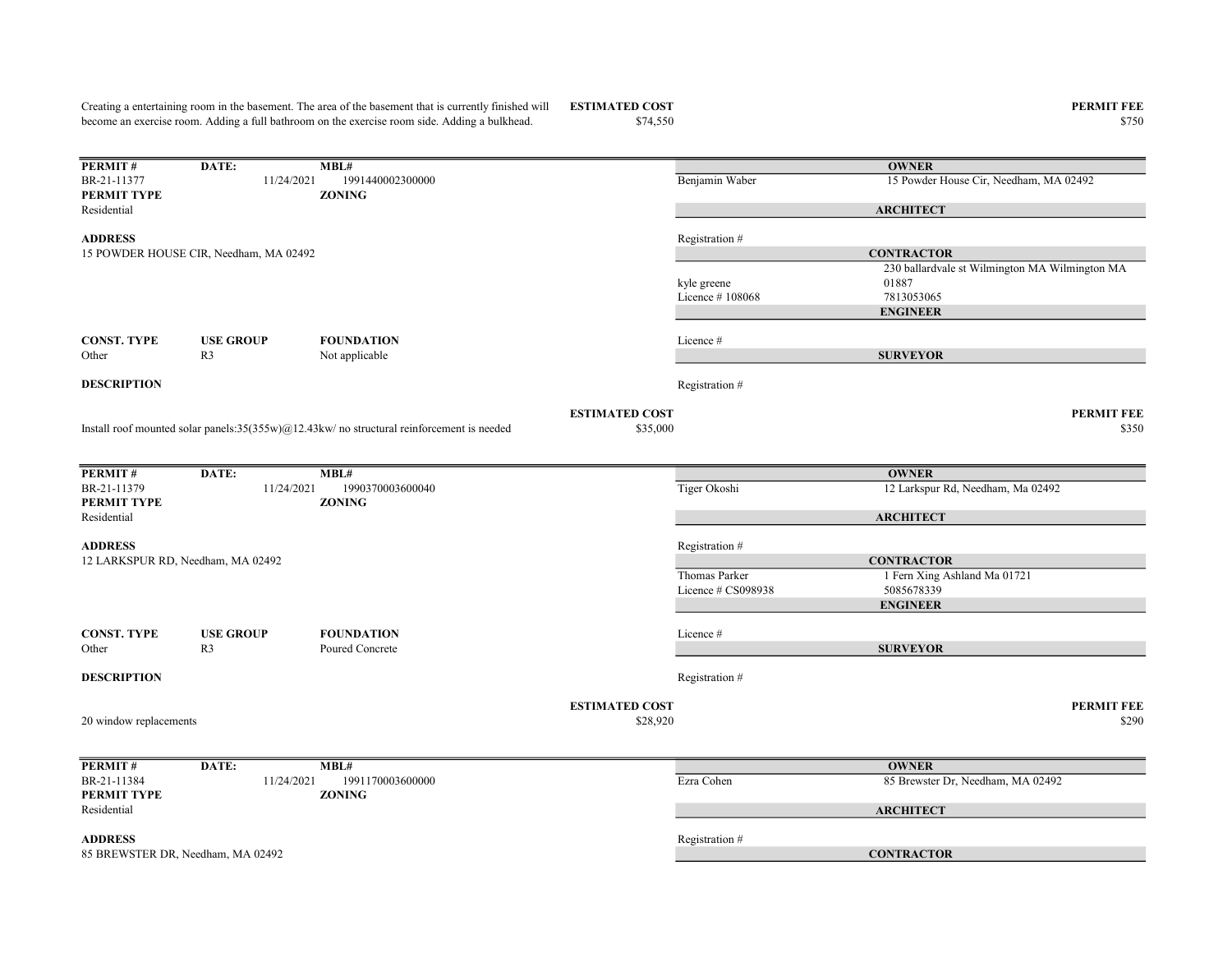|                                        |                                                          |                                                                                                     |                       | Daniel Fonzi<br>Licence #101687                          | 24 St. Martin Dr. Bldg 2 Unit 11 Marlborough MA<br>01752<br>7742810377<br><b>ENGINEER</b> |
|----------------------------------------|----------------------------------------------------------|-----------------------------------------------------------------------------------------------------|-----------------------|----------------------------------------------------------|-------------------------------------------------------------------------------------------|
| <b>CONST. TYPE</b>                     | <b>USE GROUP</b>                                         | <b>FOUNDATION</b>                                                                                   |                       | Yong Heng Zhu Tesla Energy Operations<br>Licence # 52791 | 24 St. Martin Dr. Marlborough MA 01752<br>n/a                                             |
| Other                                  | R <sub>3</sub>                                           | Not applicable                                                                                      |                       |                                                          | <b>SURVEYOR</b>                                                                           |
| <b>DESCRIPTION</b>                     |                                                          |                                                                                                     |                       | Registration #                                           |                                                                                           |
|                                        |                                                          |                                                                                                     | <b>ESTIMATED COST</b> |                                                          | PERMIT FEE                                                                                |
|                                        | Remove and re-install solar panels after home renovation |                                                                                                     | \$5,000               |                                                          | \$150                                                                                     |
| PERMIT#                                | DATE:                                                    | MBL#                                                                                                |                       |                                                          | <b>OWNER</b>                                                                              |
| BR-21-11389<br>PERMIT TYPE             | 11/24/2021                                               | 1990640008200000<br><b>ZONING</b>                                                                   |                       | Eli Melaas                                               | 31 High St, Needham, MA 02494                                                             |
| Residential                            |                                                          |                                                                                                     |                       |                                                          | <b>ARCHITECT</b>                                                                          |
| <b>ADDRESS</b>                         |                                                          |                                                                                                     |                       | Registration #                                           |                                                                                           |
| 31 HIGH ST, Needham, MA 02492          |                                                          |                                                                                                     |                       |                                                          | <b>CONTRACTOR</b><br>293 Libbey Industrial Pkwy, Suite 250 Weymouth MA                    |
|                                        |                                                          |                                                                                                     |                       | Justin Krogue                                            | 02189                                                                                     |
|                                        |                                                          |                                                                                                     |                       | Licence #114858                                          | 3392017769                                                                                |
|                                        |                                                          |                                                                                                     |                       |                                                          | <b>ENGINEER</b>                                                                           |
| <b>CONST. TYPE</b><br>Other            | <b>USE GROUP</b><br>R <sub>3</sub>                       | <b>FOUNDATION</b><br>Poured Concrete                                                                |                       | Licence #                                                | <b>SURVEYOR</b>                                                                           |
| <b>DESCRIPTION</b>                     |                                                          |                                                                                                     |                       | Registration #                                           |                                                                                           |
|                                        |                                                          |                                                                                                     | <b>ESTIMATED COST</b> |                                                          | <b>PERMIT FEE</b>                                                                         |
| Solar rooftop installation (16 PANELS) |                                                          |                                                                                                     | \$23,883              |                                                          | \$240                                                                                     |
| PERMIT#                                | DATE:                                                    | MBL#                                                                                                |                       |                                                          | <b>OWNER</b>                                                                              |
| BR-21-11392<br><b>PERMIT TYPE</b>      | 11/24/2021                                               | 1990620007800000<br><b>ZONING</b>                                                                   |                       | David Hohler                                             | 58 Morton Street, Needham, MA 02492                                                       |
| Residential                            |                                                          |                                                                                                     |                       |                                                          | <b>ARCHITECT</b>                                                                          |
| <b>ADDRESS</b>                         |                                                          |                                                                                                     |                       | Registration #                                           |                                                                                           |
| 58 MORTON ST, Needham, MA 02492        |                                                          |                                                                                                     |                       |                                                          | <b>CONTRACTOR</b>                                                                         |
|                                        |                                                          |                                                                                                     |                       | Robert Way<br>Licence # CS-059144                        | 916 Pleasant Street Norwood MA 02062<br>7817691611                                        |
|                                        |                                                          |                                                                                                     |                       |                                                          | <b>ENGINEER</b>                                                                           |
| <b>CONST. TYPE</b>                     | <b>USE GROUP</b>                                         | <b>FOUNDATION</b>                                                                                   |                       | Licence#                                                 |                                                                                           |
| Deck/Porch                             |                                                          | Sono Tube                                                                                           |                       |                                                          | <b>SURVEYOR</b>                                                                           |
| <b>DESCRIPTION</b>                     |                                                          |                                                                                                     |                       | Registration #                                           |                                                                                           |
|                                        |                                                          |                                                                                                     | <b>ESTIMATED COST</b> |                                                          | <b>PERMIT FEE</b>                                                                         |
|                                        |                                                          | Remove existing deck and build a new deck to code as well as installing 5 new doors on the property | \$65,565              |                                                          | \$660                                                                                     |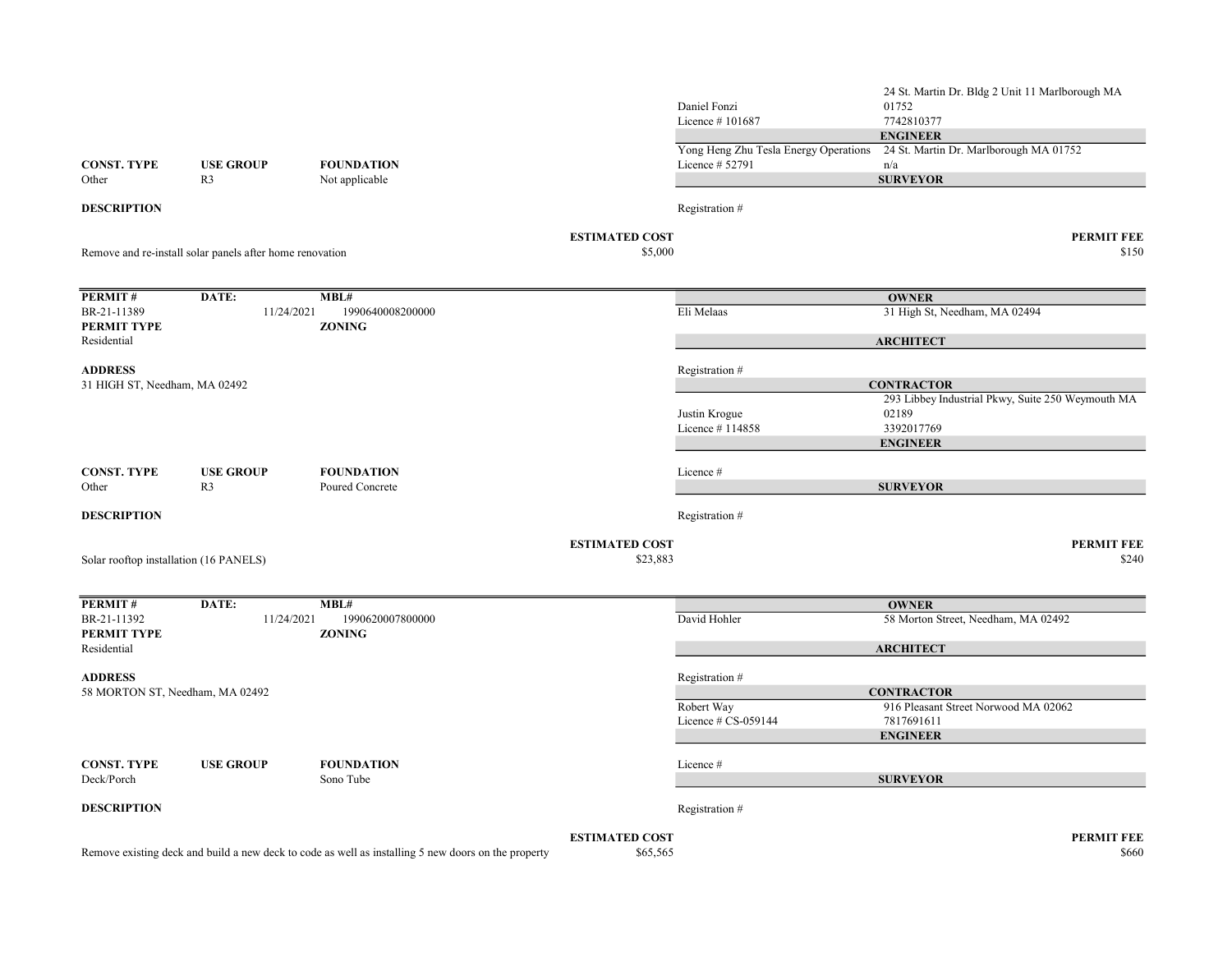| PERMIT#                            | DATE:                                                            | MBL#                                                                                               |                       |                        | <b>OWNER</b>                                 |
|------------------------------------|------------------------------------------------------------------|----------------------------------------------------------------------------------------------------|-----------------------|------------------------|----------------------------------------------|
| BR-21-11397                        | 11/26/2021                                                       | 1990120004100000                                                                                   |                       | Scott & Nancy Richmond | 77 Dawson Drive, Needham, MA 02492           |
| <b>PERMIT TYPE</b>                 |                                                                  | <b>ZONING</b>                                                                                      |                       |                        |                                              |
| Residential                        |                                                                  |                                                                                                    |                       |                        | <b>ARCHITECT</b>                             |
|                                    |                                                                  |                                                                                                    |                       |                        |                                              |
| <b>ADDRESS</b>                     |                                                                  |                                                                                                    |                       | Registration #         |                                              |
|                                    |                                                                  |                                                                                                    |                       |                        |                                              |
| 77 DAWSON DR, Needham, MA 02492    |                                                                  |                                                                                                    |                       |                        | <b>CONTRACTOR</b>                            |
|                                    |                                                                  |                                                                                                    |                       | Peter Piselli          | 25 Kings Row Lane Framingham MA 01701        |
|                                    |                                                                  |                                                                                                    |                       | Licence #75822         | 774-993-8245                                 |
|                                    |                                                                  |                                                                                                    |                       |                        | <b>ENGINEER</b>                              |
|                                    |                                                                  |                                                                                                    |                       |                        |                                              |
| <b>CONST. TYPE</b>                 | <b>USE GROUP</b>                                                 | <b>FOUNDATION</b>                                                                                  |                       | Licence #              |                                              |
| Addition/Alterations               | R <sub>3</sub>                                                   | Not applicable                                                                                     |                       |                        | <b>SURVEYOR</b>                              |
|                                    |                                                                  |                                                                                                    |                       |                        |                                              |
| <b>DESCRIPTION</b>                 |                                                                  |                                                                                                    |                       | Registration #         |                                              |
|                                    |                                                                  | Change existing bathroom window with a smaller casement window, patch exterior siding. Partial     |                       |                        |                                              |
|                                    |                                                                  | demo in the Primary bathroom: remove and replace all plumbing fixtures, vanity and tiled walls and | <b>ESTIMATED COST</b> |                        | <b>PERMIT FEE</b>                            |
| floor. Remove tub.                 |                                                                  |                                                                                                    | \$42,110              |                        | \$430                                        |
|                                    |                                                                  |                                                                                                    |                       |                        |                                              |
|                                    |                                                                  |                                                                                                    |                       |                        |                                              |
| PERMIT#                            | DATE:                                                            | MBL#                                                                                               |                       |                        | <b>OWNER</b>                                 |
| BR-21-11369                        | 11/29/2021                                                       | 1990100003500000                                                                                   |                       | Kevin Dou              | 48 Livingston Circle, Needham, Ma 02492      |
| <b>PERMIT TYPE</b>                 |                                                                  | <b>ZONING</b>                                                                                      |                       |                        |                                              |
|                                    |                                                                  |                                                                                                    |                       |                        | <b>ARCHITECT</b>                             |
| Residential                        |                                                                  |                                                                                                    |                       |                        |                                              |
|                                    |                                                                  |                                                                                                    |                       |                        |                                              |
| <b>ADDRESS</b>                     |                                                                  |                                                                                                    |                       | Registration #         |                                              |
|                                    | 48 LIVINGSTON CIR, Needham, MA 02492                             |                                                                                                    |                       |                        | <b>CONTRACTOR</b>                            |
|                                    |                                                                  |                                                                                                    |                       | Andre Kuhn             | 28 Gerry Dr. Hudson Ma 01749 Hudson MA 01749 |
|                                    |                                                                  |                                                                                                    |                       | Licence #112380        | 978 760 1278                                 |
|                                    |                                                                  |                                                                                                    |                       |                        | <b>ENGINEER</b>                              |
|                                    |                                                                  |                                                                                                    |                       |                        |                                              |
| <b>CONST. TYPE</b>                 | <b>USE GROUP</b>                                                 | <b>FOUNDATION</b>                                                                                  |                       | Licence #              |                                              |
| Other                              | R <sub>3</sub>                                                   | Not applicable                                                                                     |                       |                        | <b>SURVEYOR</b>                              |
|                                    |                                                                  |                                                                                                    |                       |                        |                                              |
| <b>DESCRIPTION</b>                 |                                                                  |                                                                                                    |                       | Registration #         |                                              |
|                                    |                                                                  |                                                                                                    |                       |                        |                                              |
|                                    |                                                                  |                                                                                                    | <b>ESTIMATED COST</b> |                        | <b>PERMIT FEE</b>                            |
|                                    | Replace house siding - Vinyl siding replace for new vinyl siding |                                                                                                    | \$32,000              |                        | \$320                                        |
|                                    |                                                                  |                                                                                                    |                       |                        |                                              |
|                                    |                                                                  |                                                                                                    |                       |                        |                                              |
|                                    |                                                                  |                                                                                                    |                       |                        |                                              |
| PERMIT#                            | DATE:                                                            | MBL#                                                                                               |                       |                        | <b>OWNER</b>                                 |
| BR-21-11393                        | 11/29/2021                                                       | 1990130002000000                                                                                   |                       | Lou Wolf               | 98 Grosvenor RD, Needham, MA 02498           |
| PERMIT TYPE                        |                                                                  | <b>ZONING</b>                                                                                      |                       |                        |                                              |
| Residential                        |                                                                  |                                                                                                    |                       |                        | <b>ARCHITECT</b>                             |
|                                    |                                                                  |                                                                                                    |                       |                        |                                              |
| <b>ADDRESS</b>                     |                                                                  |                                                                                                    |                       | Registration #         |                                              |
| 98 GROSVENOR RD, Needham, MA 02492 |                                                                  |                                                                                                    |                       |                        | <b>CONTRACTOR</b>                            |
|                                    |                                                                  |                                                                                                    |                       | Robert Liotine         | 704 Centre St Newton MA 02458                |
|                                    |                                                                  |                                                                                                    |                       | Licence $#45272$       | 6172338008                                   |
|                                    |                                                                  |                                                                                                    |                       |                        | <b>ENGINEER</b>                              |
|                                    |                                                                  |                                                                                                    |                       |                        |                                              |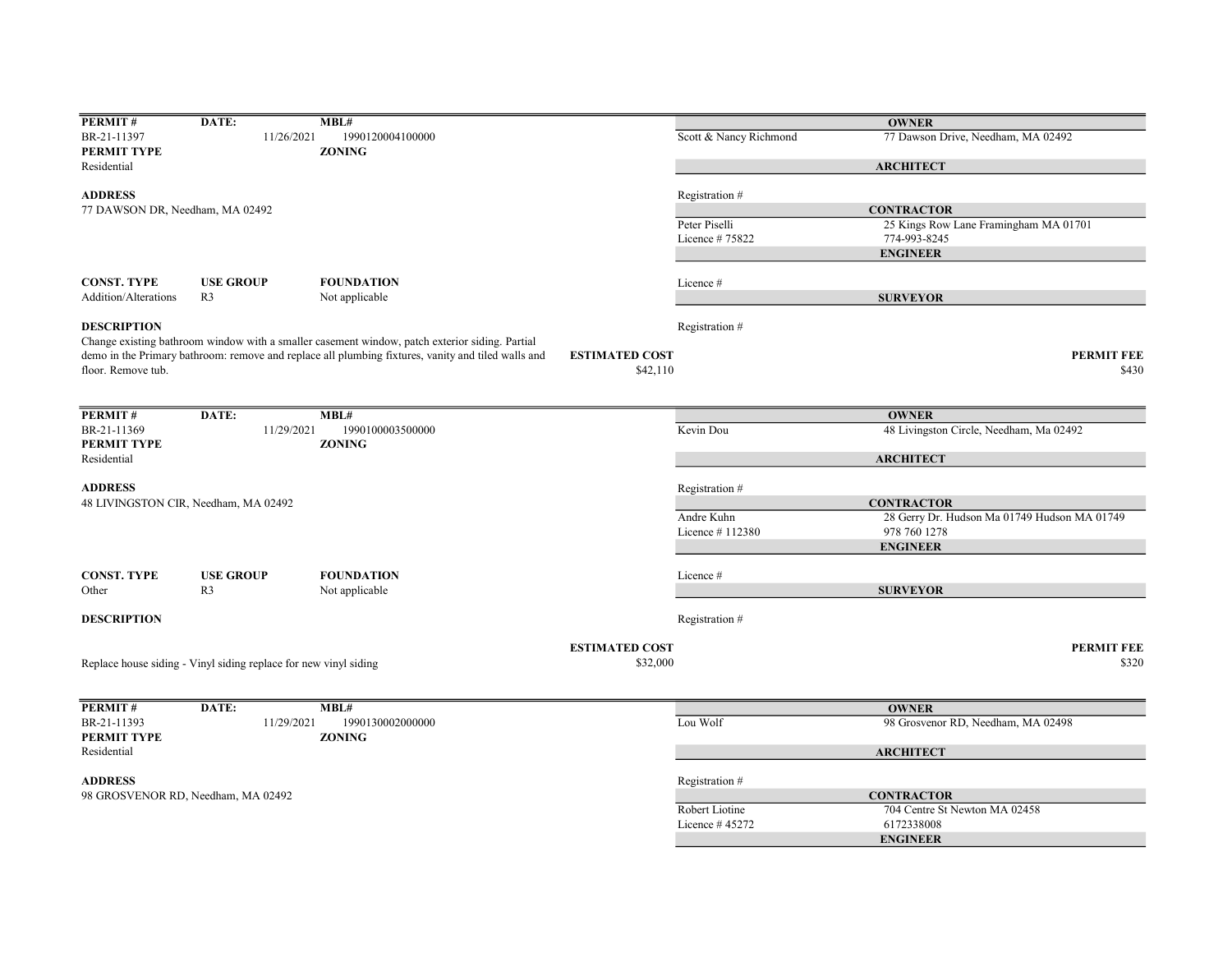| <b>CONST. TYPE</b>                        | <b>USE GROUP</b>                                    | <b>FOUNDATION</b>                                                                                 |                                   | Licence #                                |                                                         |                            |
|-------------------------------------------|-----------------------------------------------------|---------------------------------------------------------------------------------------------------|-----------------------------------|------------------------------------------|---------------------------------------------------------|----------------------------|
| <b>Addition/Alterations</b>               | R <sub>3</sub>                                      | Not applicable                                                                                    |                                   |                                          | <b>SURVEYOR</b>                                         |                            |
| <b>DESCRIPTION</b>                        |                                                     |                                                                                                   |                                   | Registration #                           |                                                         |                            |
|                                           |                                                     | Install new bath in basement at existing rough plumbing, New framing, bath exhaust, electrical    | <b>ESTIMATED COST</b><br>\$38,093 |                                          |                                                         | <b>PERMIT FEE</b><br>\$390 |
| PERMIT#                                   | DATE:                                               | MBL#                                                                                              |                                   |                                          | <b>OWNER</b>                                            |                            |
| BR-21-11390<br>PERMIT TYPE                | 11/29/2021                                          | 1990200003700000<br><b>ZONING</b>                                                                 |                                   | cindy swartz                             | 221 tudor rd, needham, ma 02459                         |                            |
| Residential                               |                                                     |                                                                                                   |                                   |                                          | <b>ARCHITECT</b>                                        |                            |
| <b>ADDRESS</b>                            |                                                     |                                                                                                   |                                   | Registration #                           |                                                         |                            |
| 221 TUDOR RD, Needham, MA 02492           |                                                     |                                                                                                   |                                   |                                          | <b>CONTRACTOR</b>                                       |                            |
|                                           |                                                     |                                                                                                   |                                   | richard obrien<br>Licence $\#$ cs 067543 | 10 balsam dr bedford ma 01730<br>7812481278             |                            |
|                                           |                                                     |                                                                                                   |                                   |                                          | <b>ENGINEER</b>                                         |                            |
| <b>CONST. TYPE</b>                        | <b>USE GROUP</b>                                    | <b>FOUNDATION</b>                                                                                 |                                   | Licence #                                |                                                         |                            |
| <b>Addition/Alterations</b>               | R <sub>3</sub>                                      | Not applicable                                                                                    |                                   |                                          | <b>SURVEYOR</b>                                         |                            |
| <b>DESCRIPTION</b>                        |                                                     |                                                                                                   |                                   | Registration #                           |                                                         |                            |
|                                           |                                                     |                                                                                                   | <b>ESTIMATED COST</b>             |                                          |                                                         | <b>PERMIT FEE</b>          |
|                                           | Replace tub, toilet, vanity, flooring and wall tile |                                                                                                   | \$13,000                          |                                          |                                                         | \$150                      |
|                                           |                                                     |                                                                                                   |                                   |                                          |                                                         |                            |
| PERMIT#                                   | DATE:                                               | MBL#                                                                                              |                                   |                                          | <b>OWNER</b>                                            |                            |
| BR-21-11401<br>PERMIT TYPE<br>Residential | 11/30/2021                                          | 1992160003400000<br><b>ZONING</b>                                                                 |                                   | Mal Cullen                               | 1275 Central Ave, Needham, MA 02492<br><b>ARCHITECT</b> |                            |
|                                           |                                                     |                                                                                                   |                                   |                                          |                                                         |                            |
| <b>ADDRESS</b>                            |                                                     |                                                                                                   |                                   | Registration #                           |                                                         |                            |
| 1275 CENTRAL AVE, Needham, MA 02492       |                                                     |                                                                                                   |                                   | Mauro N Nogueira                         | <b>CONTRACTOR</b>                                       |                            |
|                                           |                                                     |                                                                                                   |                                   | Licence # CS090914                       | 46 Orange St Fall River MA 02720<br>5082511361          |                            |
|                                           |                                                     |                                                                                                   |                                   |                                          | <b>ENGINEER</b>                                         |                            |
| <b>CONST. TYPE</b>                        | <b>USE GROUP</b>                                    | <b>FOUNDATION</b>                                                                                 |                                   | Licence #                                |                                                         |                            |
| Other                                     | R <sub>3</sub>                                      | Not applicable                                                                                    |                                   |                                          | <b>SURVEYOR</b>                                         |                            |
| <b>DESCRIPTION</b>                        |                                                     |                                                                                                   |                                   | Registration #                           |                                                         |                            |
| to final contract.                        |                                                     | Remove existing siding and install new Fiber Cement siding(James Hardie). Partial areas according | <b>ESTIMATED COST</b><br>\$77,375 |                                          |                                                         | <b>PERMIT FEE</b><br>\$780 |
|                                           |                                                     |                                                                                                   |                                   |                                          |                                                         |                            |
| PERMIT#                                   | DATE:                                               | MBL#                                                                                              |                                   |                                          | <b>OWNER</b>                                            |                            |
| BC-21-10109                               | 11/30/2021                                          | 1993000002800020                                                                                  |                                   | U.S Realty AdvisorsU.S Realty Advisors   | 1370 Avenue of the Americas, New York, NY 10019         |                            |
| PERMIT TYPE<br>Commercial                 |                                                     | <b>ZONING</b>                                                                                     |                                   |                                          | <b>ARCHITECT</b>                                        |                            |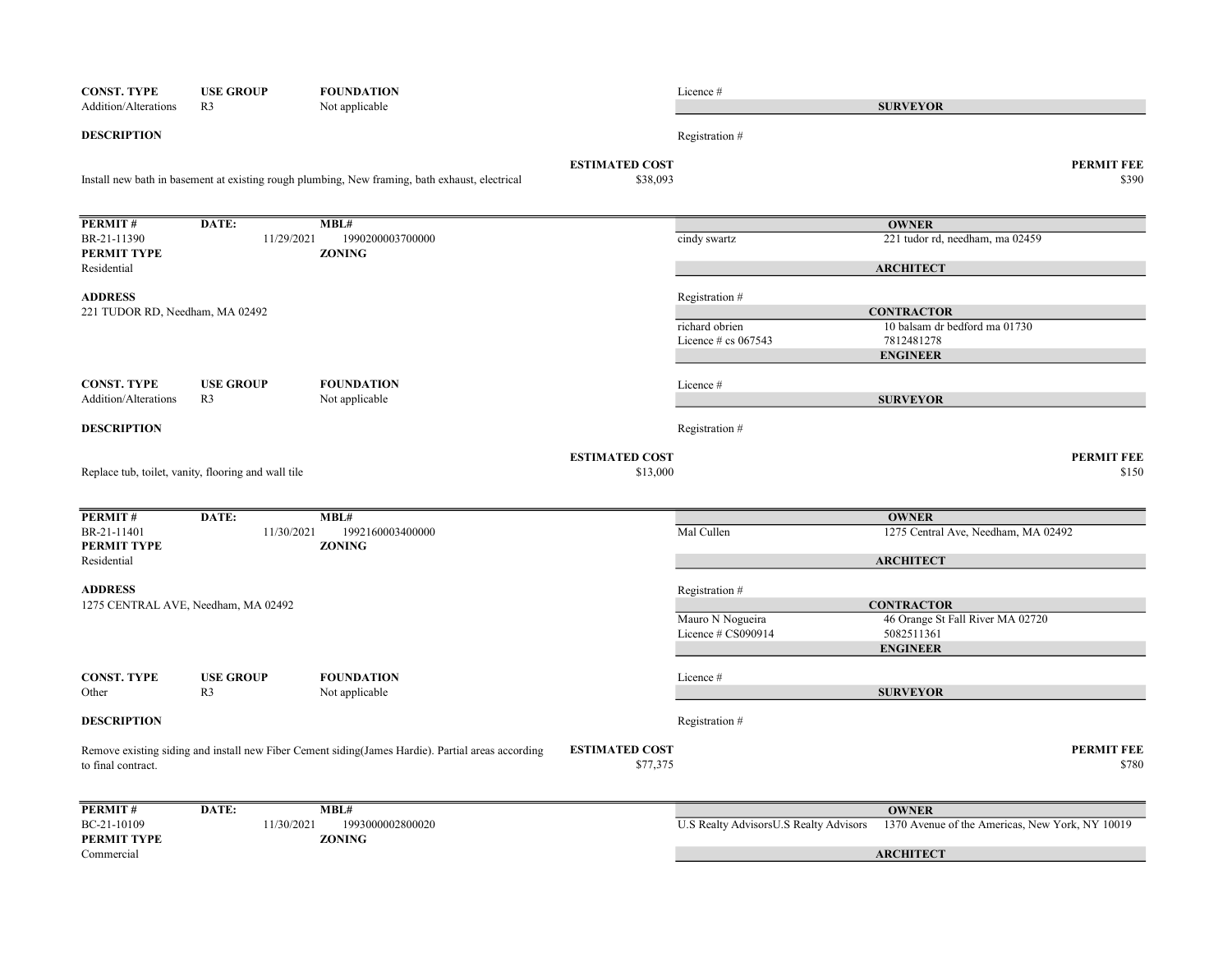| <b>ADDRESS</b>                                      |                                                              |                                                                                                        |                                    | Stephen Baker Baker Design Group<br>Registration #8731                                                                                     | 15 Walnut Street, 4th Floor Wellesley MA 02481<br>617-338-8870                                                                                                                              |
|-----------------------------------------------------|--------------------------------------------------------------|--------------------------------------------------------------------------------------------------------|------------------------------------|--------------------------------------------------------------------------------------------------------------------------------------------|---------------------------------------------------------------------------------------------------------------------------------------------------------------------------------------------|
| 400 FIRST AVE, Needham, MA 02492                    |                                                              |                                                                                                        |                                    | Steven R Roman<br>Licence $\#$ CS-109959                                                                                                   | <b>CONTRACTOR</b><br>32 Arapahoe Road Newton MA 02465<br>857-636-3020                                                                                                                       |
|                                                     |                                                              |                                                                                                        |                                    | Salvatore F Fazio, Michael P                                                                                                               | <b>ENGINEER</b>                                                                                                                                                                             |
| <b>CONST. TYPE</b><br>Addition/Alterations          | <b>USE GROUP</b><br>Business - B                             | <b>FOUNDATION</b><br>Poured Concrete                                                                   |                                    | Mortimer, Robert E Dyson Electrical<br>Systems Engineering, J.S Mortimer,<br>Inc., Quieto Consulting Engineers<br>Licence #480775151133026 | 22 Manchester Road, Suite 8A,13 Rockland Road,14<br>Wood Road, Suite 102 Derry, Auburn, Braintree<br>NH, MA, MA 30380150102184<br>978-551-2169,508-832-9229,781-901-1775<br><b>SURVEYOR</b> |
| <b>DESCRIPTION</b>                                  |                                                              |                                                                                                        |                                    | Registration #                                                                                                                             |                                                                                                                                                                                             |
|                                                     | office into a unisex restroom on the west side of the floor. | Construct new demising walls on the fifth floor to create two subtenant spaces and convert an existing | <b>ESTIMATED COST</b><br>\$315,343 |                                                                                                                                            | <b>PERMIT FEE</b><br>\$3,160                                                                                                                                                                |
| <b>PERMIT#</b>                                      | DATE:                                                        | MBL#                                                                                                   |                                    |                                                                                                                                            | <b>OWNER</b>                                                                                                                                                                                |
| BR-21-11164<br>PERMIT TYPE                          | 11/30/2021                                                   | 1991060002600000<br><b>ZONING</b>                                                                      |                                    | Vitaly Shusterov                                                                                                                           | 25 Ardmore rd, Needham, Massachusetts 02494                                                                                                                                                 |
| Residential                                         |                                                              |                                                                                                        |                                    |                                                                                                                                            | <b>ARCHITECT</b>                                                                                                                                                                            |
| <b>ADDRESS</b><br>25 ARDMORE RD, Needham, MA 02492  |                                                              |                                                                                                        |                                    | Registration #                                                                                                                             | <b>CONTRACTOR</b>                                                                                                                                                                           |
|                                                     |                                                              |                                                                                                        |                                    | David Franca<br>Licence #105762                                                                                                            | 121 Northboro rd Southbough MA 01772<br>617-794-0010<br><b>ENGINEER</b>                                                                                                                     |
| <b>CONST. TYPE</b><br>Other                         | <b>USE GROUP</b><br>R <sub>3</sub>                           | <b>FOUNDATION</b><br>Not applicable                                                                    |                                    | Licence#                                                                                                                                   | <b>SURVEYOR</b>                                                                                                                                                                             |
| <b>DESCRIPTION</b>                                  |                                                              |                                                                                                        |                                    | Registration #                                                                                                                             |                                                                                                                                                                                             |
| <b>SIDING REPLACEMENT</b>                           |                                                              |                                                                                                        | <b>ESTIMATED COST</b><br>\$42,000  |                                                                                                                                            | <b>PERMIT FEE</b><br>\$420                                                                                                                                                                  |
| PERMIT#                                             | DATE:                                                        | MBL#                                                                                                   |                                    |                                                                                                                                            | <b>OWNER</b>                                                                                                                                                                                |
| BR-21-11300<br>PERMIT TYPE                          | 11/30/2021                                                   | 1991460000600000<br><b>ZONING</b>                                                                      |                                    | Barbara Rosemark                                                                                                                           | 34 Caravan Cir, Needham, MA 02492                                                                                                                                                           |
| Residential                                         |                                                              |                                                                                                        |                                    |                                                                                                                                            | <b>ARCHITECT</b>                                                                                                                                                                            |
| <b>ADDRESS</b><br>34 CANAVAN CIR, Needham, MA 02492 |                                                              |                                                                                                        |                                    | Registration #                                                                                                                             | <b>CONTRACTOR</b>                                                                                                                                                                           |
|                                                     |                                                              |                                                                                                        |                                    | Jaime Morin<br>Licence $# \cos 090125$                                                                                                     | 86 Gardiner St Lynn MA 01905<br>5083512277<br><b>ENGINEER</b>                                                                                                                               |
| <b>CONST. TYPE</b>                                  | <b>USE GROUP</b>                                             | <b>FOUNDATION</b>                                                                                      |                                    | Licence #                                                                                                                                  |                                                                                                                                                                                             |
| Other                                               | R <sub>3</sub>                                               | Not applicable                                                                                         |                                    |                                                                                                                                            | <b>SURVEYOR</b>                                                                                                                                                                             |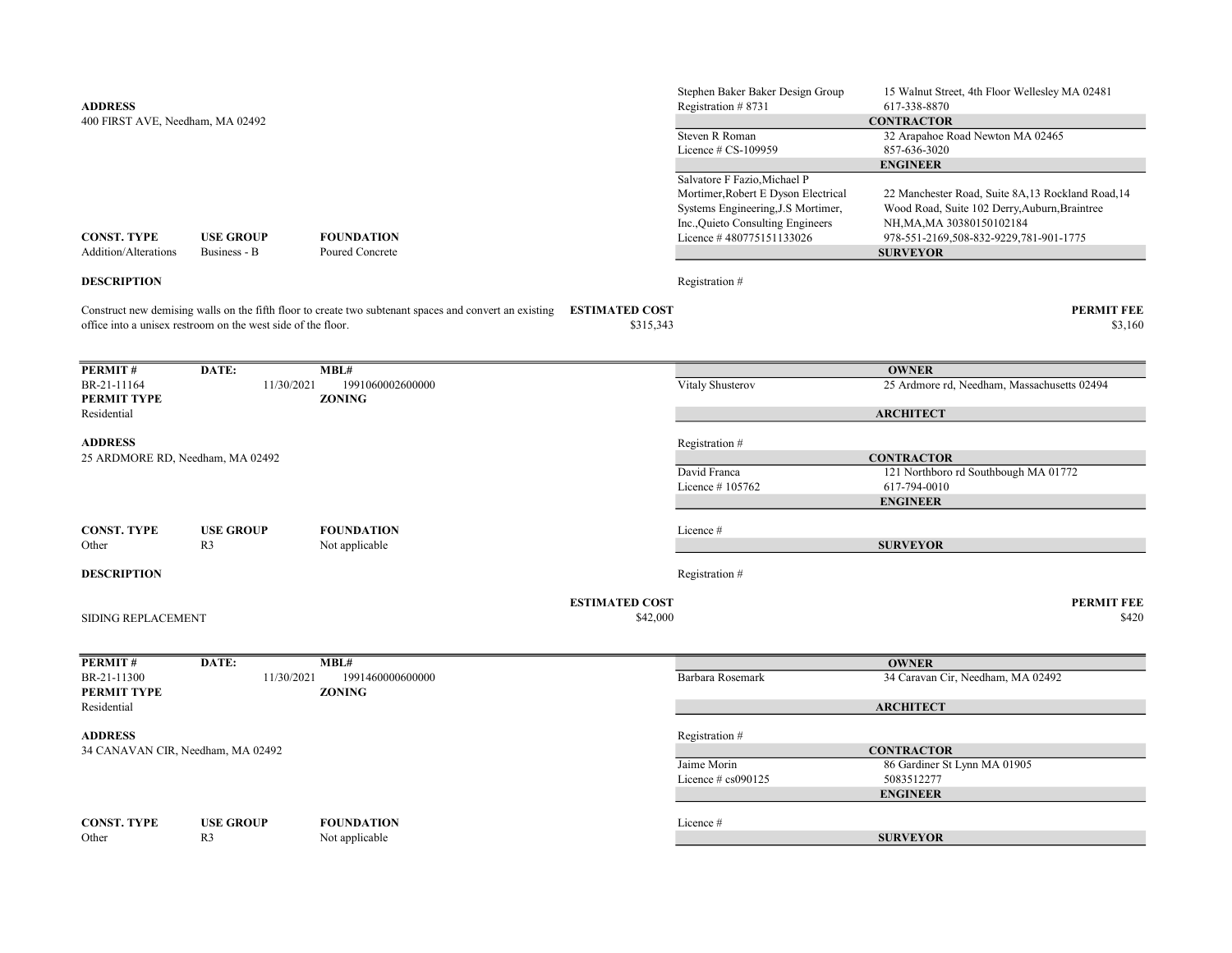| BR-21-11394<br><b>PERMIT TYPE</b><br>Residential | 11/30/2021                                                                   | 1990110005800000<br><b>ZONING</b> |                                   | George & Mary Houlihan                                   | 27 Ingleside Road, Needham, MA 02492<br><b>ARCHITECT</b>            |
|--------------------------------------------------|------------------------------------------------------------------------------|-----------------------------------|-----------------------------------|----------------------------------------------------------|---------------------------------------------------------------------|
| <b>ADDRESS</b>                                   |                                                                              |                                   |                                   | Matt Brown Bechtel Frank Erickson<br>Registration # 6572 | 1840 Massachusetts Avenue Lexington MA 02420<br>781-862-3313        |
| 27 INGLESIDE RD, Needham, MA 02492               |                                                                              |                                   |                                   | Ricky A. Leland<br>Licence #72429                        | <b>CONTRACTOR</b><br>4 Nipmuc Drive Mendon MA 01756<br>508-962-4453 |
|                                                  |                                                                              |                                   |                                   |                                                          | <b>ENGINEER</b>                                                     |
| <b>CONST. TYPE</b>                               | <b>USE GROUP</b>                                                             | <b>FOUNDATION</b>                 |                                   | Licence #                                                |                                                                     |
| <b>Addition/Alterations</b>                      | R <sub>3</sub>                                                               | Poured Concrete                   |                                   |                                                          | <b>SURVEYOR</b>                                                     |
| <b>DESCRIPTION</b>                               |                                                                              |                                   |                                   | Registration #                                           |                                                                     |
|                                                  | The complete renovation of existing master bath $\&$ second floor main baths |                                   | <b>ESTIMATED COST</b><br>\$82,400 |                                                          | <b>PERMIT FEE</b><br>\$830                                          |
| <b>PERMIT#</b>                                   | DATE:                                                                        | MBL#                              |                                   |                                                          | <b>OWNER</b>                                                        |
| BR-21-11400<br><b>PERMIT TYPE</b>                | 11/30/2021                                                                   | 1991280005200000<br><b>ZONING</b> |                                   | Lawerence Blaszkowsky                                    | 53 WInterfield St., Needham, MA 02492                               |
| Residential                                      |                                                                              |                                   |                                   |                                                          | <b>ARCHITECT</b>                                                    |
| <b>ADDRESS</b>                                   |                                                                              |                                   |                                   | Registration #                                           |                                                                     |
| 53 WINFIELD ST, Needham, MA 02492                |                                                                              |                                   |                                   | Jaime Morin                                              | <b>CONTRACTOR</b><br>86 Gardiner St. Lynn MA 01905                  |
|                                                  |                                                                              |                                   |                                   | Licence $# CS-090125$                                    | 508-351-2277                                                        |
|                                                  |                                                                              |                                   |                                   |                                                          | <b>ENGINEER</b>                                                     |
| CONST. TYPE                                      | <b>USE GROUP</b>                                                             | <b>FOUNDATION</b>                 |                                   | Licence #                                                |                                                                     |
| Other                                            | R <sub>3</sub>                                                               | Not applicable                    |                                   |                                                          | <b>SURVEYOR</b>                                                     |
| <b>DESCRIPTION</b>                               |                                                                              |                                   |                                   | Registration #                                           |                                                                     |
|                                                  | Replacement of 28 windows and 1 patio door. No structural changes            |                                   | <b>ESTIMATED COST</b><br>\$66,225 |                                                          | <b>PERMIT FEE</b><br>\$670                                          |
|                                                  |                                                                              |                                   |                                   |                                                          |                                                                     |
| <b>PERMIT#</b>                                   | DATE:                                                                        | MBL#                              |                                   |                                                          | <b>OWNER</b>                                                        |
| BR-21-11355<br><b>PERMIT TYPE</b>                | 11/30/2021                                                                   | 1990860005900000<br><b>ZONING</b> |                                   | Michael Tramontozzi                                      | 20 Bridge Street, Needham, MA 02494                                 |
| Residential                                      |                                                                              | <b>SRB</b>                        |                                   |                                                          | <b>ARCHITECT</b>                                                    |

DESCRIPTION Registration #

Replacement of 1 patio door no structural work.

**PERMIT # DATE: MBL#** 

ESTIMATED COST PERMIT FEE<br>  $$5,891$  8150  $$150$   $$150$ 

**OWNER** 

Paul M. Apkarian Paul Apkarian Architects, Inc. 49 Church Street Westborough MA 01581<br>Registration #9129 5085610157  $ADDRESS$  Registration # 9129 ARCHITECT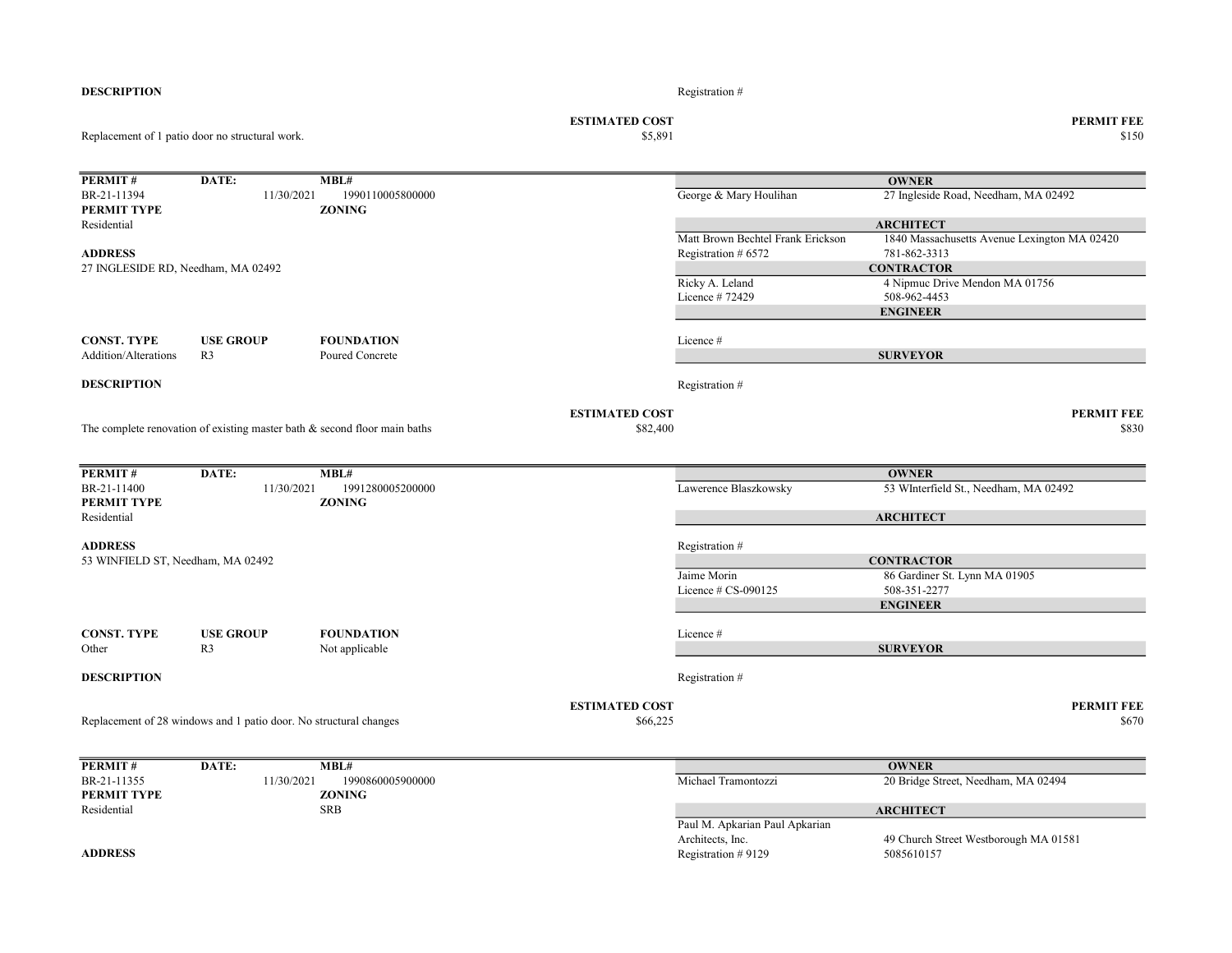| 78 ELDER RD, Needham, MA 02492 |                                       |                                                                                                                                                                                                |                                    | Michael Tramontozzi                                   | <b>CONTRACTOR</b><br>20 Bridge Street Needham Massachusetts 02494 |                              |
|--------------------------------|---------------------------------------|------------------------------------------------------------------------------------------------------------------------------------------------------------------------------------------------|------------------------------------|-------------------------------------------------------|-------------------------------------------------------------------|------------------------------|
|                                |                                       |                                                                                                                                                                                                |                                    | Licence $\#$ CS-115188                                | 7812675547                                                        |                              |
|                                |                                       |                                                                                                                                                                                                |                                    |                                                       | <b>ENGINEER</b>                                                   |                              |
|                                |                                       |                                                                                                                                                                                                |                                    |                                                       |                                                                   |                              |
| <b>CONST. TYPE</b>             | <b>USE GROUP</b>                      | <b>FOUNDATION</b>                                                                                                                                                                              |                                    | Licence#                                              |                                                                   |                              |
| New Construction               | R <sub>3</sub>                        | Poured Concrete                                                                                                                                                                                |                                    |                                                       | <b>SURVEYOR</b>                                                   |                              |
|                                |                                       |                                                                                                                                                                                                |                                    | Bradley J. Simonelli Field Resources, Inc.            | 281 Chestnut Street Needham MA 02492                              |                              |
| <b>DESCRIPTION</b>             |                                       |                                                                                                                                                                                                |                                    | Registration #47581                                   | 7814445936                                                        |                              |
|                                |                                       |                                                                                                                                                                                                |                                    |                                                       |                                                                   |                              |
|                                |                                       | Build single family home. Five bedrooms, six full bathrooms, one half bath, finished basement, four<br>finished floor, finished attached two car garage, porch and one gas fireplace, NO DECK. | <b>ESTIMATED COST</b><br>\$900,000 |                                                       |                                                                   | <b>PERMIT FEE</b><br>\$9,000 |
| PERMIT#                        | DATE:                                 | MBL#                                                                                                                                                                                           |                                    |                                                       | <b>OWNER</b>                                                      |                              |
| BR-21-11406                    | 11/30/2021                            | 1991390007600000                                                                                                                                                                               |                                    | mr & mrs casale                                       | 100 marked tree rd, needham, ma 02492                             |                              |
| PERMIT TYPE                    |                                       | <b>ZONING</b>                                                                                                                                                                                  |                                    |                                                       |                                                                   |                              |
| Residential                    |                                       |                                                                                                                                                                                                |                                    |                                                       | <b>ARCHITECT</b>                                                  |                              |
|                                |                                       |                                                                                                                                                                                                |                                    |                                                       |                                                                   |                              |
| <b>ADDRESS</b>                 |                                       |                                                                                                                                                                                                |                                    | Registration #                                        |                                                                   |                              |
|                                | 100 MARKED TREE RD, Needham, MA 02492 |                                                                                                                                                                                                |                                    |                                                       | <b>CONTRACTOR</b>                                                 |                              |
|                                |                                       |                                                                                                                                                                                                |                                    | robert toubeau                                        | 288 main st medfield ma 02052                                     |                              |
|                                |                                       |                                                                                                                                                                                                |                                    | Licence $# cs$ -055920                                | 508 328 8063                                                      |                              |
|                                |                                       |                                                                                                                                                                                                |                                    |                                                       | <b>ENGINEER</b>                                                   |                              |
|                                |                                       |                                                                                                                                                                                                |                                    | fredrick cordella pe frederick cordella               | po box 512 holden ma 01520                                        |                              |
| <b>CONST. TYPE</b>             | <b>USE GROUP</b>                      | <b>FOUNDATION</b>                                                                                                                                                                              |                                    | Licence # 31235                                       | 508 641 8529                                                      |                              |
| Addition/Alterations           | R <sub>3</sub>                        | Poured Concrete                                                                                                                                                                                |                                    |                                                       | <b>SURVEYOR</b>                                                   |                              |
| <b>DESCRIPTION</b>             |                                       |                                                                                                                                                                                                |                                    | Registration #                                        |                                                                   |                              |
|                                |                                       |                                                                                                                                                                                                |                                    |                                                       |                                                                   |                              |
|                                |                                       |                                                                                                                                                                                                | <b>ESTIMATED COST</b>              |                                                       |                                                                   | <b>PERMIT FEE</b>            |
| finished basement no bedroom   |                                       |                                                                                                                                                                                                | \$74,880                           |                                                       |                                                                   | \$750                        |
|                                |                                       |                                                                                                                                                                                                |                                    |                                                       |                                                                   |                              |
|                                |                                       |                                                                                                                                                                                                |                                    |                                                       |                                                                   |                              |
| PERMIT#                        | DATE:                                 | MBL#                                                                                                                                                                                           |                                    |                                                       | <b>OWNER</b>                                                      |                              |
| BR-21-11346                    | 11/30/2021                            | 1990580003100000                                                                                                                                                                               |                                    | <b>KRP</b> Development, LLC                           | 40 Howland St, Needham, MA 02492                                  |                              |
| PERMIT TYPE                    |                                       | <b>ZONING</b>                                                                                                                                                                                  |                                    |                                                       |                                                                   |                              |
| Residential                    |                                       | SR/B                                                                                                                                                                                           |                                    |                                                       | <b>ARCHITECT</b>                                                  |                              |
|                                |                                       |                                                                                                                                                                                                |                                    | Mike McKay McKay Architects                           | 35 Bryant Street Dedham MA 02026                                  |                              |
| <b>ADDRESS</b>                 |                                       |                                                                                                                                                                                                |                                    | Registration # AR6947                                 | 781-326-5400                                                      |                              |
|                                | 324 GREENDALE AVE, Needham, MA 02492  |                                                                                                                                                                                                |                                    |                                                       | <b>CONTRACTOR</b>                                                 |                              |
|                                |                                       |                                                                                                                                                                                                |                                    | Paul Pisano                                           | 7 Montague Road Dedham MA 02026                                   |                              |
|                                |                                       |                                                                                                                                                                                                |                                    | Licence $# CS-097589$                                 | 781-844-9908                                                      |                              |
|                                |                                       |                                                                                                                                                                                                |                                    |                                                       | <b>ENGINEER</b>                                                   |                              |
|                                |                                       |                                                                                                                                                                                                |                                    | Chris Charlton Continental Land Survey,               |                                                                   |                              |
| <b>CONST. TYPE</b>             |                                       | <b>FOUNDATION</b>                                                                                                                                                                              |                                    | <b>LLC</b>                                            | 105 Beaver Street Franklin MA 02038                               |                              |
|                                | <b>USE GROUP</b>                      |                                                                                                                                                                                                |                                    | Licence #48649                                        | 508-528-2528                                                      |                              |
| New Construction               | R <sub>3</sub>                        | Poured Concrete                                                                                                                                                                                |                                    |                                                       | <b>SURVEYOR</b>                                                   |                              |
|                                |                                       |                                                                                                                                                                                                |                                    | Chris Charlton Continental Land Survey,<br><b>LLC</b> | 105 Beaver Street Franklin MA 02038                               |                              |
| <b>DESCRIPTION</b>             |                                       |                                                                                                                                                                                                |                                    | Registration #48649                                   | 508-528-2528                                                      |                              |
|                                |                                       |                                                                                                                                                                                                |                                    |                                                       |                                                                   |                              |

Construct single family home. 4 Bedrooms, 5 Full Baths, 0 Half Baths, Finished Basement,

ESTIMATED COST PERMIT FEE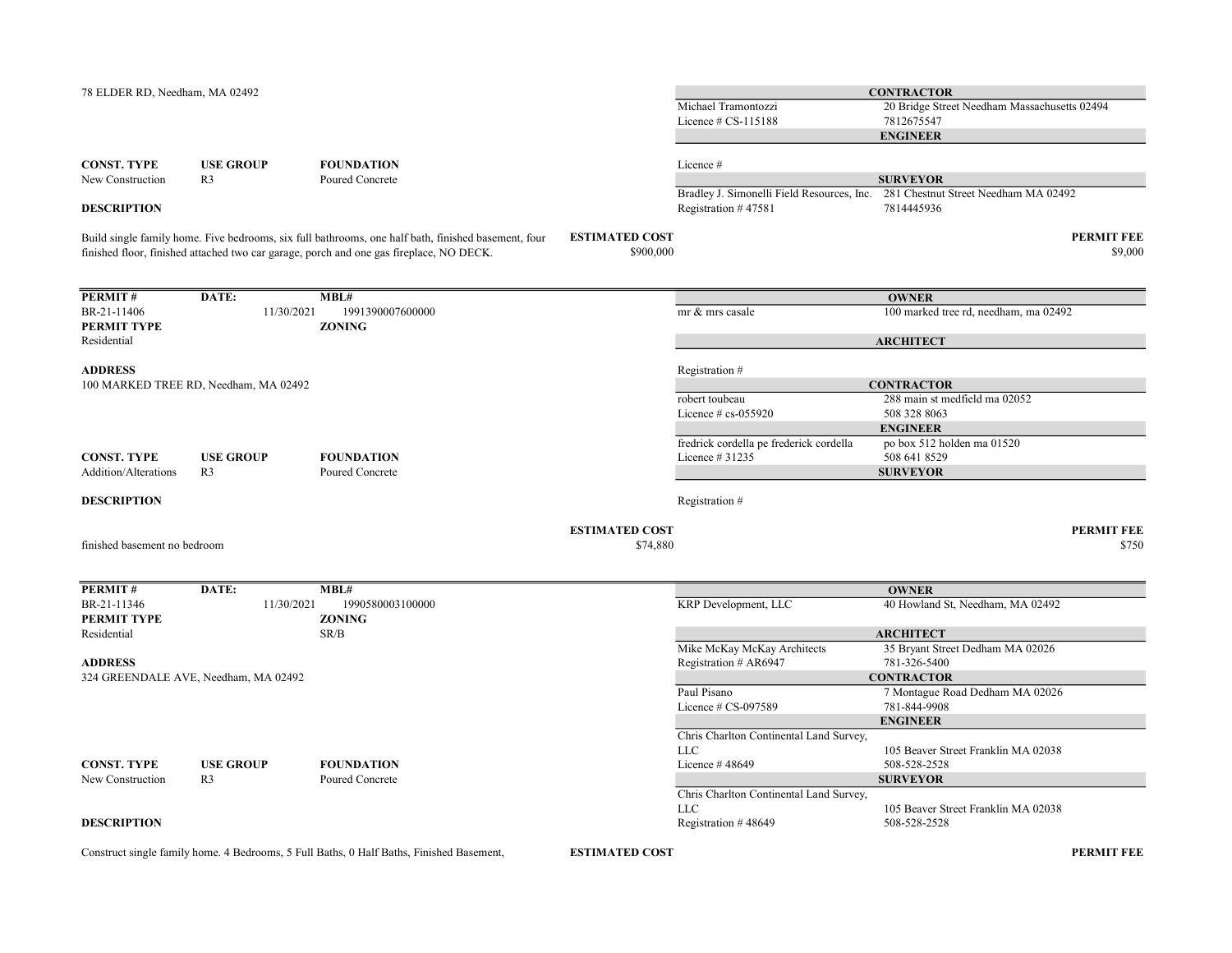Unfinished Attic, 2 Car Attached Garage, 1 Fireplace, No Porch, No Deck.

 $$7,000$   $$7,000$ 

| PERMIT#                       | DATE:                                         | MBL#                                                                  |                                   |                      | <b>OWNER</b>                           |                            |
|-------------------------------|-----------------------------------------------|-----------------------------------------------------------------------|-----------------------------------|----------------------|----------------------------------------|----------------------------|
| BR-21-11405                   | 12/01/2021                                    | 1990920004700000                                                      |                                   | Brian Mackintosh     | 50 John Street, Needham, MA 02494      |                            |
| <b>PERMIT TYPE</b>            |                                               | <b>ZONING</b>                                                         |                                   |                      |                                        |                            |
| Residential                   |                                               |                                                                       |                                   |                      | <b>ARCHITECT</b>                       |                            |
|                               |                                               |                                                                       |                                   |                      |                                        |                            |
| <b>ADDRESS</b>                |                                               |                                                                       |                                   | Registration #       |                                        |                            |
| 50 JOHN ST, Needham, MA 02492 |                                               |                                                                       |                                   |                      | <b>CONTRACTOR</b>                      |                            |
|                               |                                               |                                                                       |                                   | Adam Glenn           | 59 Tosca Drive Stoughton MA 02072      |                            |
|                               |                                               |                                                                       |                                   | Licence #106148      | 781-205-4516                           |                            |
|                               |                                               |                                                                       |                                   |                      | <b>ENGINEER</b>                        |                            |
|                               |                                               |                                                                       |                                   |                      |                                        |                            |
| <b>CONST. TYPE</b>            | <b>USE GROUP</b>                              | <b>FOUNDATION</b>                                                     |                                   | Licence #            |                                        |                            |
| Other                         | R <sub>3</sub>                                | Not applicable                                                        |                                   |                      | <b>SURVEYOR</b>                        |                            |
|                               |                                               |                                                                       |                                   |                      |                                        |                            |
| <b>DESCRIPTION</b>            |                                               |                                                                       |                                   | Registration #       |                                        |                            |
|                               |                                               |                                                                       |                                   |                      |                                        |                            |
|                               |                                               | RESIDENTIAL WEATHERIZATION/AIR SEALING THROUGH THE MASS SAVE PROGRAM. | <b>ESTIMATED COST</b>             |                      |                                        | <b>PERMIT FEE</b>          |
|                               | NO STRUCTURAL CHANGES. SITE I.D #: 15883491   |                                                                       | \$500                             |                      |                                        | \$150                      |
|                               |                                               |                                                                       |                                   |                      |                                        |                            |
| PERMIT#                       | DATE:                                         | MBL#                                                                  |                                   |                      | <b>OWNER</b>                           |                            |
| BR-21-11410                   | 12/01/2021                                    | 1990590004200000                                                      |                                   | Jenny & Rudy Lippert | 122 richdale rd, Needham, MA 02492     |                            |
| <b>PERMIT TYPE</b>            |                                               | <b>ZONING</b>                                                         |                                   |                      |                                        |                            |
| Residential                   |                                               |                                                                       |                                   |                      | <b>ARCHITECT</b>                       |                            |
|                               |                                               |                                                                       |                                   |                      |                                        |                            |
| <b>ADDRESS</b>                |                                               |                                                                       |                                   | Registration #       |                                        |                            |
|                               | 122 RICHDALE RD, Needham, MA 02492            |                                                                       |                                   |                      | <b>CONTRACTOR</b>                      |                            |
|                               |                                               |                                                                       |                                   | Benjamin Connell     | 93G West St Medfield MA 02052          |                            |
|                               |                                               |                                                                       |                                   | Licence #104803      | 781-444-7577                           |                            |
|                               |                                               |                                                                       |                                   |                      | <b>ENGINEER</b>                        |                            |
|                               |                                               |                                                                       |                                   |                      |                                        |                            |
| <b>CONST. TYPE</b>            | <b>USE GROUP</b>                              | <b>FOUNDATION</b>                                                     |                                   | Licence #            |                                        |                            |
| Other                         | R <sub>3</sub>                                | Not applicable                                                        |                                   |                      | <b>SURVEYOR</b>                        |                            |
|                               |                                               |                                                                       |                                   |                      |                                        |                            |
| <b>DESCRIPTION</b>            |                                               |                                                                       |                                   | Registration #       |                                        |                            |
|                               |                                               |                                                                       |                                   |                      |                                        |                            |
|                               |                                               |                                                                       | <b>ESTIMATED COST</b><br>\$18,900 |                      |                                        | <b>PERMIT FEE</b><br>\$190 |
|                               | Stripping and re-roofing entire roof of house |                                                                       |                                   |                      |                                        |                            |
|                               |                                               |                                                                       |                                   |                      |                                        |                            |
| PERMIT#                       | DATE:                                         | MBL#                                                                  |                                   |                      | <b>OWNER</b>                           |                            |
| BR-21-11414                   | 12/01/2021                                    | 1990230009000000                                                      |                                   | Andrea Matthews      | 204 Highgate Street, Needham, MA 02492 |                            |
| <b>PERMIT TYPE</b>            |                                               | <b>ZONING</b>                                                         |                                   |                      |                                        |                            |
| Residential                   |                                               |                                                                       |                                   |                      | <b>ARCHITECT</b>                       |                            |
|                               |                                               |                                                                       |                                   |                      |                                        |                            |
| <b>ADDRESS</b>                |                                               |                                                                       |                                   | Registration #       |                                        |                            |
|                               | 204 HIGHGATE ST, Needham, MA 02492            |                                                                       |                                   |                      | <b>CONTRACTOR</b>                      |                            |
|                               |                                               |                                                                       |                                   | Gerald F Sprague     | 45 Kearney Road Needham MA 02494       |                            |
|                               |                                               |                                                                       |                                   | Licence # cs-020976  | 7814550556                             |                            |
|                               |                                               |                                                                       |                                   |                      | <b>ENGINEER</b>                        |                            |
|                               |                                               |                                                                       |                                   |                      |                                        |                            |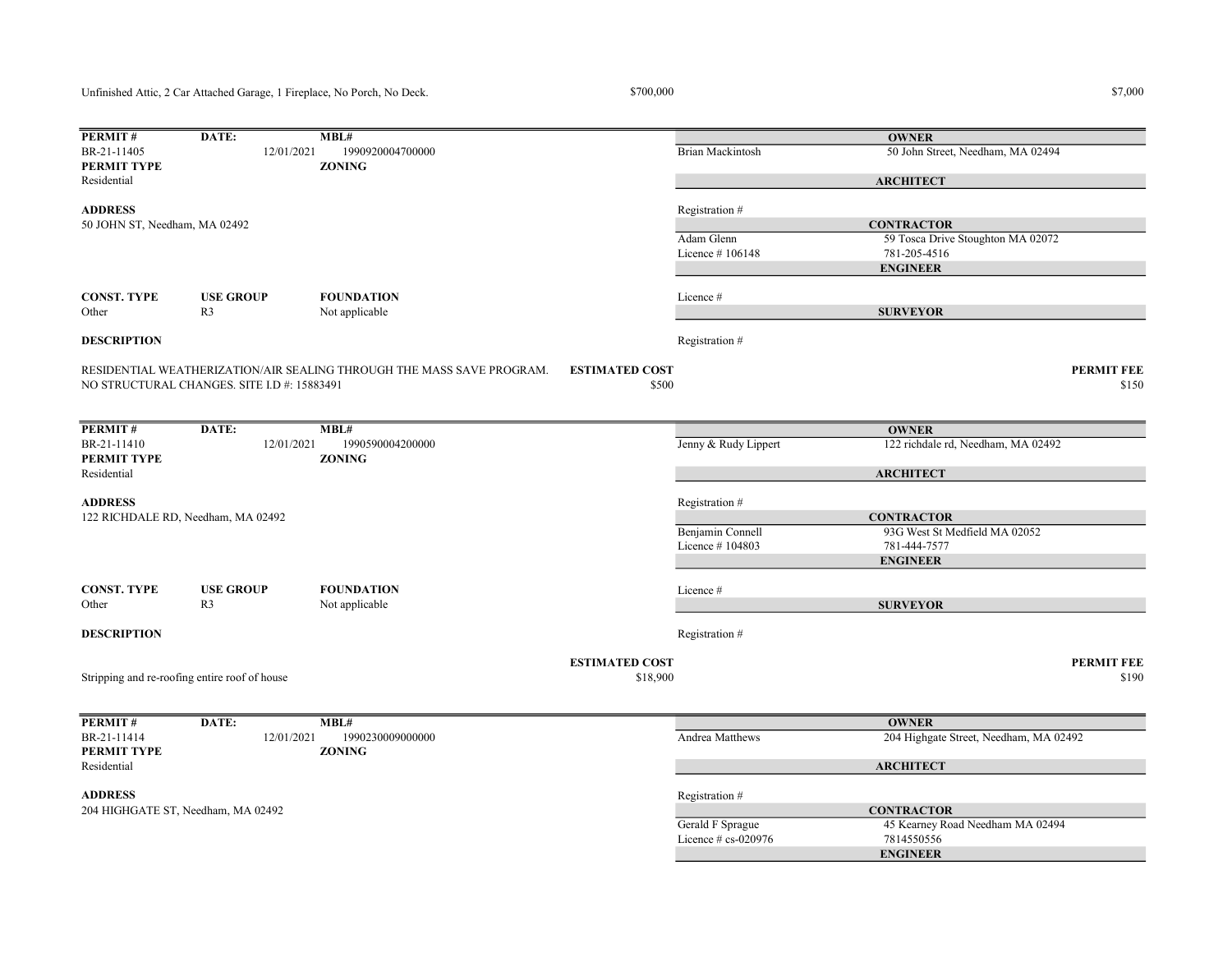| <b>CONST. TYPE</b><br>Addition/Alterations        | <b>USE GROUP</b><br>R <sub>3</sub>                                   | <b>FOUNDATION</b><br>Not applicable                                                                                                 | Licence#                                                   | <b>SURVEYOR</b>                                       |                            |
|---------------------------------------------------|----------------------------------------------------------------------|-------------------------------------------------------------------------------------------------------------------------------------|------------------------------------------------------------|-------------------------------------------------------|----------------------------|
| <b>DESCRIPTION</b>                                |                                                                      |                                                                                                                                     | Registration #                                             |                                                       |                            |
| Pipe, Replace rubber roof                         |                                                                      | <b>ESTIMATED COST</b><br>- Install 160z Cooper highboy to 4†Cast Iron Pipe, Install New 2†Soil Pipe F;lashing Tp 2†Soil             | \$9,613                                                    |                                                       | <b>PERMIT FEE</b><br>\$300 |
| PERMIT#                                           | DATE:                                                                | MBL#                                                                                                                                |                                                            | <b>OWNER</b>                                          |                            |
| BR-21-11201<br>PERMIT TYPE                        | 12/02/2021                                                           | 1991120003800000<br><b>ZONING</b>                                                                                                   | Paul and Roberta Paglia                                    | 43 Glendale Rd, Needham, MA 02492                     |                            |
| Residential                                       |                                                                      |                                                                                                                                     |                                                            | <b>ARCHITECT</b>                                      |                            |
| <b>ADDRESS</b>                                    |                                                                      |                                                                                                                                     | Donald Schlachter Donald Schlachter<br>Registration #42832 | 37 Fieldstone. Dr Somerville NJ 08876<br>908 231-1725 |                            |
| 43 GLENDALE RD, Needham, MA 02492                 |                                                                      |                                                                                                                                     |                                                            | <b>CONTRACTOR</b>                                     |                            |
|                                                   |                                                                      |                                                                                                                                     | Patrick Ellsworth                                          | 242 School St Northboro MA 01532                      |                            |
|                                                   |                                                                      |                                                                                                                                     | Licence # CS-098871                                        | 508 485-1307                                          |                            |
|                                                   |                                                                      |                                                                                                                                     |                                                            | <b>ENGINEER</b>                                       |                            |
| <b>CONST. TYPE</b>                                | <b>USE GROUP</b>                                                     | <b>FOUNDATION</b>                                                                                                                   | Licence #                                                  |                                                       |                            |
| Other                                             | R <sub>3</sub>                                                       | Not applicable                                                                                                                      |                                                            | <b>SURVEYOR</b>                                       |                            |
| <b>DESCRIPTION</b>                                |                                                                      |                                                                                                                                     | Registration #                                             |                                                       |                            |
|                                                   | closing and self-latching gates. All access doors are to be alarmed. | <b>ESTIMATED COST</b><br>Install an $18'$ x $40'$ in-ground pool (steel and vinyl). Pool is to be enclosed by a 6' fence with self- | \$66,000                                                   |                                                       | <b>PERMIT FEE</b><br>\$660 |
| PERMIT#                                           | DATE:                                                                | MBL#                                                                                                                                |                                                            | <b>OWNER</b>                                          |                            |
| BC-21-10123<br>PERMIT TYPE                        | 12/02/2021                                                           | 1990500003000000<br><b>ZONING</b>                                                                                                   | <b>Adilson Pires</b>                                       | 10 wayland st, Dorchester, Ma 02125                   |                            |
| Commercial                                        |                                                                      |                                                                                                                                     |                                                            | <b>ARCHITECT</b>                                      |                            |
| <b>ADDRESS</b>                                    |                                                                      |                                                                                                                                     | Registration #                                             |                                                       |                            |
|                                                   | 915 GREAT PLAIN AVE, Needham, MA 02492                               |                                                                                                                                     |                                                            | <b>CONTRACTOR</b>                                     |                            |
|                                                   |                                                                      |                                                                                                                                     | Nilton Alves                                               | 11 Harold park Boston Ma 02119                        |                            |
|                                                   |                                                                      |                                                                                                                                     | Licence # CS-111311                                        | 6176696475                                            |                            |
|                                                   |                                                                      |                                                                                                                                     |                                                            | <b>ENGINEER</b>                                       |                            |
| <b>CONST. TYPE</b><br><b>Addition/Alterations</b> | <b>USE GROUP</b><br>Business - B                                     | <b>FOUNDATION</b><br>Poured Concrete                                                                                                | Licence #                                                  | <b>SURVEYOR</b>                                       |                            |
|                                                   |                                                                      |                                                                                                                                     |                                                            |                                                       |                            |
| <b>DESCRIPTION</b>                                |                                                                      |                                                                                                                                     | Registration #                                             |                                                       |                            |
| commercial sinks                                  |                                                                      | <b>ESTIMATED COST</b><br>NEEDHAM NUTRITION Building a non-alcohol smoothie bar, update a bathroom, paint and install                | \$20,000                                                   |                                                       | <b>PERMIT FEE</b><br>\$200 |
| PERMIT#                                           | DATE:                                                                | MBL#                                                                                                                                |                                                            | <b>OWNER</b>                                          |                            |
| BR-21-11413<br>PERMIT TYPE                        | 12/03/2021                                                           | 1990030002400000<br><b>ZONING</b>                                                                                                   | Dolphy Fernandes                                           | 38 Valley Road, Needham, MA 02492                     |                            |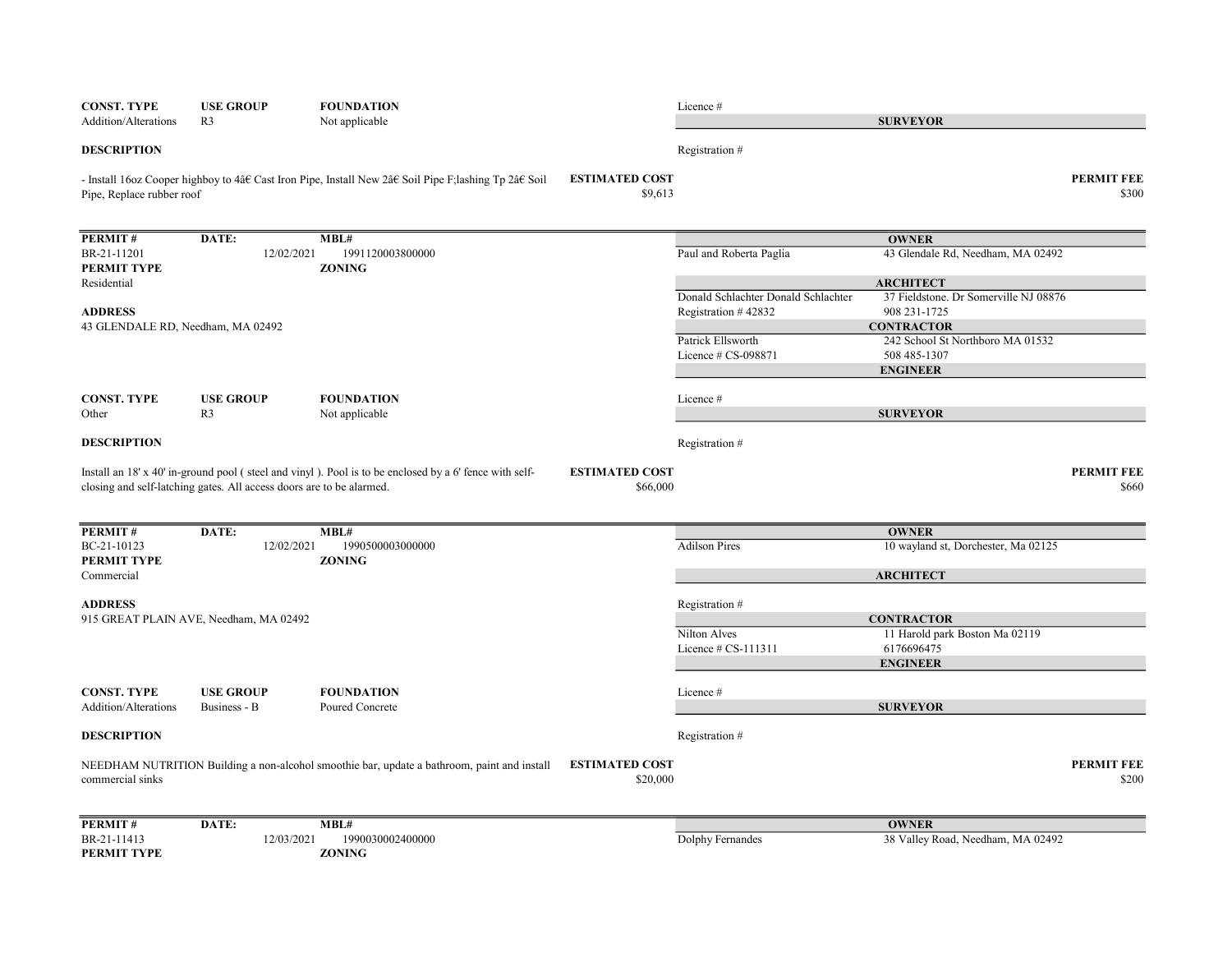| Residential                     |                                            |                                                                                           |                                  |                                      | <b>ARCHITECT</b>                                      |
|---------------------------------|--------------------------------------------|-------------------------------------------------------------------------------------------|----------------------------------|--------------------------------------|-------------------------------------------------------|
| <b>ADDRESS</b>                  |                                            |                                                                                           |                                  | Registration #                       |                                                       |
| 38 VALLEY RD, Needham, MA 02492 |                                            |                                                                                           |                                  |                                      | <b>CONTRACTOR</b>                                     |
|                                 |                                            |                                                                                           |                                  | Adam Glenn                           | 59 Tosca Drive Stoughton MA 02072                     |
|                                 |                                            |                                                                                           |                                  | Licence #106148                      | 781-205-4516                                          |
|                                 |                                            |                                                                                           |                                  |                                      | <b>ENGINEER</b>                                       |
|                                 |                                            |                                                                                           |                                  |                                      |                                                       |
| <b>CONST. TYPE</b><br>Other     | <b>USE GROUP</b><br>R <sub>3</sub>         | <b>FOUNDATION</b>                                                                         |                                  | Licence #                            | <b>SURVEYOR</b>                                       |
|                                 |                                            | Not applicable                                                                            |                                  |                                      |                                                       |
| <b>DESCRIPTION</b>              |                                            |                                                                                           |                                  | Registration #                       |                                                       |
|                                 | NO STRUCTURAL CHANGES. SITE I.D #: 7332833 | RESIDENTIAL WEATHERIZATION/AIR SEALING THROUGH THE MASS SAVE PROGRAM.                     | <b>ESTIMATED COST</b><br>\$4,000 |                                      | <b>PERMIT FEE</b><br>\$150                            |
|                                 |                                            |                                                                                           |                                  |                                      |                                                       |
| PERMIT#                         | DATE:                                      | MBL#                                                                                      |                                  |                                      | <b>OWNER</b>                                          |
| BR-21-11422<br>PERMIT TYPE      | 12/03/2021                                 | 1990390000100000<br><b>ZONING</b>                                                         |                                  | Meera Sunder                         | 722 Great plain ave, Needham, MA 02492                |
| Residential                     |                                            |                                                                                           |                                  |                                      | <b>ARCHITECT</b>                                      |
| <b>ADDRESS</b>                  |                                            |                                                                                           |                                  | Registration #                       |                                                       |
|                                 | 722 GREAT PLAIN AVE, Needham, MA 02492     |                                                                                           |                                  |                                      | <b>CONTRACTOR</b>                                     |
|                                 |                                            |                                                                                           |                                  | Benjamin Connell                     | 93G West St Medfield MA 02052                         |
|                                 |                                            |                                                                                           |                                  | Licence #104803                      | 7814447577                                            |
|                                 |                                            |                                                                                           |                                  |                                      | <b>ENGINEER</b>                                       |
| <b>CONST. TYPE</b>              | <b>USE GROUP</b>                           | <b>FOUNDATION</b>                                                                         |                                  | Licence #                            |                                                       |
| Other                           | R <sub>3</sub>                             | Not applicable                                                                            |                                  |                                      | <b>SURVEYOR</b>                                       |
| <b>DESCRIPTION</b>              |                                            |                                                                                           |                                  | Registration #                       |                                                       |
|                                 |                                            |                                                                                           | <b>ESTIMATED COST</b>            |                                      | <b>PERMIT FEE</b>                                     |
|                                 |                                            | Stripping and re-roofing entire roof of house/6'minimum ice and water shield at all eaves | \$11,870                         |                                      | \$150                                                 |
|                                 |                                            |                                                                                           |                                  |                                      |                                                       |
| PERMIT#                         | DATE:                                      | MBL#                                                                                      |                                  |                                      | <b>OWNER</b>                                          |
| BR-21-11408<br>PERMIT TYPE      | 12/06/2021                                 | 1990010004100000<br><b>ZONING</b>                                                         |                                  | George Sarris                        | 17 Peacedale circle, Needham, ma 02492                |
| Residential                     |                                            |                                                                                           |                                  |                                      | <b>ARCHITECT</b>                                      |
|                                 |                                            |                                                                                           |                                  |                                      |                                                       |
| <b>ADDRESS</b>                  |                                            |                                                                                           |                                  | Registration #                       |                                                       |
|                                 | 17 PEACEDALE CIR, Needham, MA 02492        |                                                                                           |                                  |                                      | <b>CONTRACTOR</b>                                     |
|                                 |                                            |                                                                                           |                                  | Jepherson Cardoso<br>Licence #112973 | 5 Chrysler road apt 202 Natick Ma 01760<br>7742796322 |
|                                 |                                            |                                                                                           |                                  |                                      | <b>ENGINEER</b>                                       |
|                                 |                                            |                                                                                           |                                  |                                      |                                                       |
| <b>CONST. TYPE</b>              | <b>USE GROUP</b>                           | <b>FOUNDATION</b>                                                                         |                                  | Licence #                            |                                                       |
| Other                           | R <sub>3</sub>                             | Not applicable                                                                            |                                  |                                      | <b>SURVEYOR</b>                                       |
| <b>DESCRIPTION</b>              |                                            |                                                                                           |                                  | Registration #                       |                                                       |
|                                 |                                            |                                                                                           |                                  |                                      |                                                       |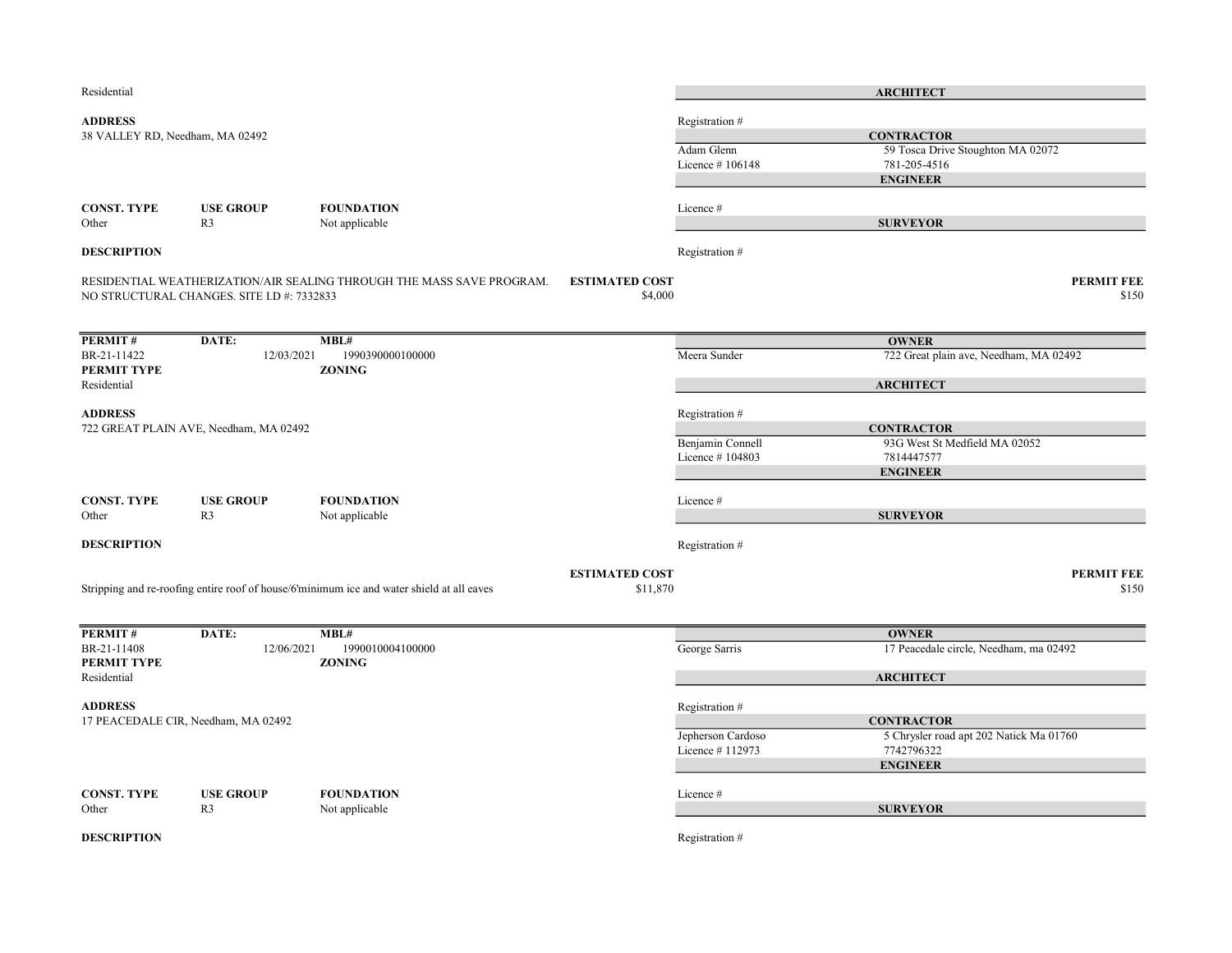RE-Siding. We will removed existing siding and trims and Install New Fiber Cement James hardie siding

ESTIMATED COST PERMIT FEE<br>  $$39,972$  \$400

 $$39,972$   $$400$ 

| PERMIT#                            | DATE:                                                           | MBL#                              |                       |                     | <b>OWNER</b>                                      |
|------------------------------------|-----------------------------------------------------------------|-----------------------------------|-----------------------|---------------------|---------------------------------------------------|
| BR-21-11425<br>PERMIT TYPE         | 12/06/2021                                                      | 1990400004100000<br><b>ZONING</b> |                       | Joan Wakeman        | 154 Warren Street, Needham, MA 02492              |
| Residential                        |                                                                 |                                   |                       |                     | <b>ARCHITECT</b>                                  |
| <b>ADDRESS</b>                     |                                                                 |                                   |                       | Registration#       |                                                   |
| 154 WARREN ST, Needham, MA 02492   |                                                                 |                                   |                       |                     | <b>CONTRACTOR</b>                                 |
|                                    |                                                                 |                                   |                       | Robert Labelle      | 1 Poor Farm Road Brookline NH 03033               |
|                                    |                                                                 |                                   |                       | Licence #98666      | 4014752849                                        |
|                                    |                                                                 |                                   |                       |                     | <b>ENGINEER</b>                                   |
| <b>CONST. TYPE</b>                 | <b>USE GROUP</b>                                                | <b>FOUNDATION</b>                 |                       | Licence#            |                                                   |
| Other                              | R <sub>3</sub>                                                  | Not applicable                    |                       |                     | <b>SURVEYOR</b>                                   |
| <b>DESCRIPTION</b>                 |                                                                 |                                   |                       | Registration #      |                                                   |
|                                    |                                                                 |                                   | <b>ESTIMATED COST</b> |                     | <b>PERMIT FEE</b>                                 |
|                                    | Strip and re-roof 16 squares of asphalt shingles. (Active Leak) |                                   | \$14,586              |                     | \$150                                             |
|                                    |                                                                 |                                   |                       |                     |                                                   |
| <b>PERMIT#</b>                     | DATE:                                                           | MBL#                              |                       |                     | <b>OWNER</b>                                      |
| BR-21-11424<br>PERMIT TYPE         | 12/06/2021                                                      | 1990050001500000<br><b>ZONING</b> |                       | Cynthia Lynes       | 39 Fairfield Street, Needham, MA 02492            |
| Residential                        |                                                                 |                                   |                       |                     | <b>ARCHITECT</b>                                  |
| <b>ADDRESS</b>                     |                                                                 |                                   |                       | Registration #      |                                                   |
| 39 FAIRFIELD ST, Needham, MA 02492 |                                                                 |                                   |                       |                     | <b>CONTRACTOR</b>                                 |
|                                    |                                                                 |                                   |                       | Timothy Cabral      | 2 Lark Street Fall River MA 02721                 |
|                                    |                                                                 |                                   |                       | Licence #105454     | 5085674240                                        |
|                                    |                                                                 |                                   |                       |                     | <b>ENGINEER</b>                                   |
| <b>CONST. TYPE</b>                 | <b>USE GROUP</b>                                                | <b>FOUNDATION</b>                 |                       | Licence #           |                                                   |
| Other                              | R <sub>3</sub>                                                  | Not applicable                    |                       |                     | <b>SURVEYOR</b>                                   |
| <b>DESCRIPTION</b>                 |                                                                 |                                   |                       | Registration #      |                                                   |
|                                    |                                                                 |                                   | <b>ESTIMATED COST</b> |                     | <b>PERMIT FEE</b>                                 |
| Weatherization / Insulation        |                                                                 |                                   | \$3,773               |                     | \$150                                             |
|                                    |                                                                 |                                   |                       |                     |                                                   |
| <b>PERMIT#</b>                     | DATE:                                                           | MBL#                              |                       |                     | <b>OWNER</b>                                      |
| BR-21-11420                        | 12/06/2021                                                      | 1990610007000000                  |                       | David Snelling      | 99 Hoover Road, Needham, MA 02494                 |
| PERMIT TYPE<br>Residential         |                                                                 | <b>ZONING</b>                     |                       |                     | <b>ARCHITECT</b>                                  |
|                                    |                                                                 |                                   |                       |                     |                                                   |
| <b>ADDRESS</b>                     |                                                                 |                                   |                       | Registration #      |                                                   |
| 99 HOOVER RD, Needham, MA 02492    |                                                                 |                                   |                       | Adam Glenn          | <b>CONTRACTOR</b>                                 |
|                                    |                                                                 |                                   |                       | Licence $\#$ 106148 | 59 Tosca Drive Stoughton MA 02072<br>781-205-4516 |
|                                    |                                                                 |                                   |                       |                     |                                                   |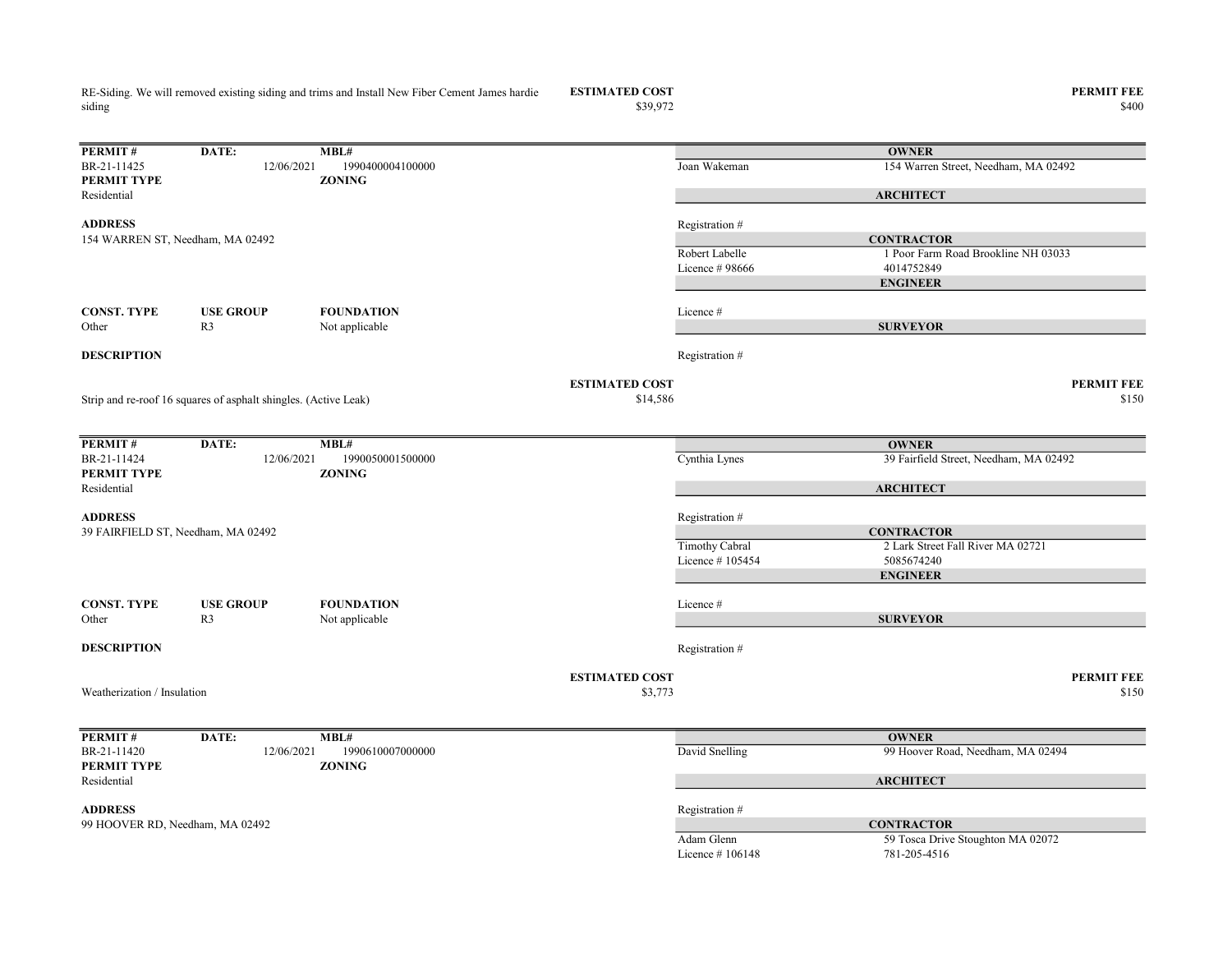|                                                      |                                                 |                                                                         |                                   |                                | <b>ENGINEER</b>                                    |       |
|------------------------------------------------------|-------------------------------------------------|-------------------------------------------------------------------------|-----------------------------------|--------------------------------|----------------------------------------------------|-------|
| <b>CONST. TYPE</b>                                   | <b>USE GROUP</b>                                | <b>FOUNDATION</b>                                                       |                                   | Licence #                      |                                                    |       |
| Other                                                | R <sub>3</sub>                                  | Not applicable                                                          |                                   |                                | <b>SURVEYOR</b>                                    |       |
| <b>DESCRIPTION</b>                                   |                                                 |                                                                         |                                   | Registration #                 |                                                    |       |
|                                                      | NO STRUCTURAL CHANGES. SITE I.D #: 7046534      | RESIDENTIAL WEATHERIZATION/AIR SEALING THROUGH THE MASS SAVE PROGRAM.   | <b>ESTIMATED COST</b><br>\$3,000  |                                | <b>PERMIT FEE</b>                                  | \$150 |
| <b>PERMIT#</b>                                       | DATE:                                           | MBL#                                                                    |                                   |                                | <b>OWNER</b>                                       |       |
| BR-21-11426<br>PERMIT TYPE                           | 12/07/2021                                      | 1992000000101340<br><b>ZONING</b>                                       |                                   | Karen Leary                    | 1202 Greendale Ave Unit 134, Needham, MA 02492     |       |
| Residential                                          |                                                 |                                                                         |                                   |                                | <b>ARCHITECT</b>                                   |       |
| <b>ADDRESS</b>                                       | 1202 GREENDALE AVE, Unit 134, Needham, MA 02492 |                                                                         |                                   | Registration #<br>Douglas Snow | <b>CONTRACTOR</b><br>971 Main St. Waltham MA 02451 |       |
|                                                      |                                                 |                                                                         |                                   | Licence # CS-069399            | 781-893-4546<br><b>ENGINEER</b>                    |       |
| CONST. TYPE<br>Other                                 | <b>USE GROUP</b><br>R <sub>3</sub>              | <b>FOUNDATION</b><br>Not applicable                                     |                                   | Licence#                       | <b>SURVEYOR</b>                                    |       |
| <b>DESCRIPTION</b>                                   |                                                 |                                                                         |                                   | Registration #                 |                                                    |       |
|                                                      |                                                 |                                                                         | <b>ESTIMATED COST</b>             |                                | <b>PERMIT FEE</b>                                  |       |
|                                                      |                                                 | Replace 2 windows with white vinyl Energy Star .27 U Factor Windows     | \$1,890                           |                                |                                                    | \$150 |
| <b>PERMIT#</b>                                       | DATE:                                           | MBL#                                                                    |                                   |                                | <b>OWNER</b>                                       |       |
| BR-21-11423<br>PERMIT TYPE                           | 12/07/2021                                      | 1990050002800000<br><b>ZONING</b>                                       |                                   | Michael Payne                  | 14 Fairfield St, Needham, MA 02492                 |       |
| Residential                                          |                                                 |                                                                         |                                   |                                | <b>ARCHITECT</b>                                   |       |
| <b>ADDRESS</b><br>14 FAIRFIELD ST, Needham, MA 02492 |                                                 |                                                                         |                                   | Registration #                 | <b>CONTRACTOR</b>                                  |       |
|                                                      |                                                 |                                                                         |                                   | Michael Lynch                  | 72 Davids Island Rd Weymouth MA 02191              |       |
|                                                      |                                                 |                                                                         |                                   | Licence # 69442                | 6179741288<br><b>ENGINEER</b>                      |       |
| CONST. TYPE                                          | <b>USE GROUP</b>                                | <b>FOUNDATION</b>                                                       |                                   | Licence#                       |                                                    |       |
| Other                                                | R <sub>3</sub>                                  | Poured Concrete                                                         |                                   |                                | <b>SURVEYOR</b>                                    |       |
| <b>DESCRIPTION</b>                                   |                                                 |                                                                         |                                   | Registration #                 |                                                    |       |
|                                                      |                                                 | Strip and Re-roof dwelling/6' minimum ice and water shield at all eaves | <b>ESTIMATED COST</b><br>\$10,000 |                                | <b>PERMIT FEE</b>                                  | \$150 |
| <b>PERMIT#</b>                                       | DATE:                                           | MBL#                                                                    |                                   |                                | <b>OWNER</b>                                       |       |
| BR-21-11431                                          | 12/07/2021                                      | 1990050001200000                                                        |                                   | Ben Pemstein                   | 19 Fairfield St., Needham, MA 02492                |       |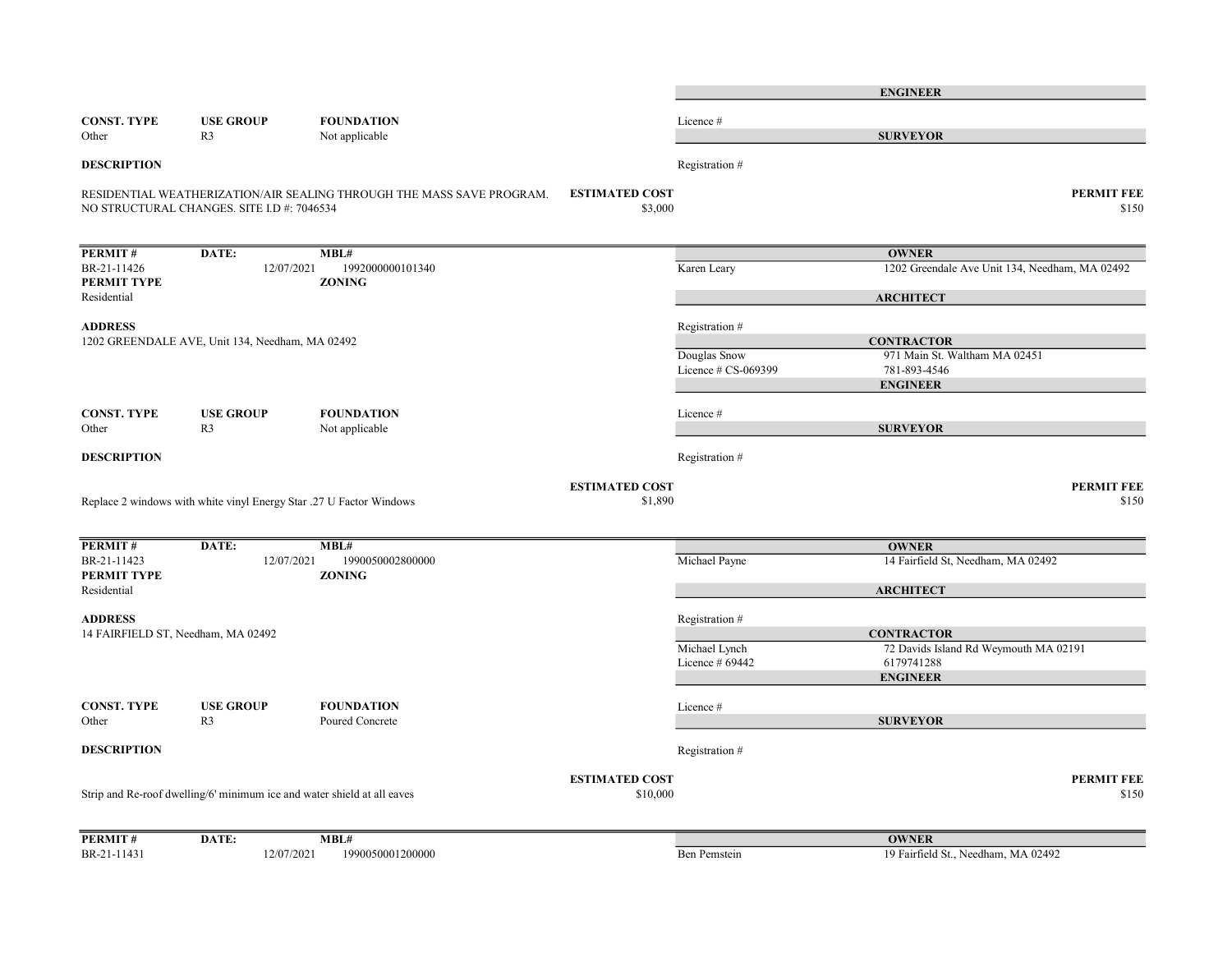| PERMIT TYPE<br>Residential                           |                                    | <b>ZONING</b>                             |                                                           | <b>ARCHITECT</b>                                                                  |
|------------------------------------------------------|------------------------------------|-------------------------------------------|-----------------------------------------------------------|-----------------------------------------------------------------------------------|
| <b>ADDRESS</b><br>19 FAIRFIELD ST, Needham, MA 02492 |                                    |                                           | Registration #<br>Walter Russell<br>Licence $# cs-101535$ | <b>CONTRACTOR</b><br>24 Woodland Way Ayer MA 01432<br>781-799-4275                |
|                                                      |                                    |                                           |                                                           | <b>ENGINEER</b>                                                                   |
| <b>CONST. TYPE</b><br>Addition/Alterations           | <b>USE GROUP</b><br>R <sub>3</sub> | <b>FOUNDATION</b><br>Not applicable       | Licence #                                                 | <b>SURVEYOR</b>                                                                   |
| <b>DESCRIPTION</b>                                   |                                    |                                           | Registration #                                            |                                                                                   |
| 2 and 1/2 Bathroom renovations per plan.             |                                    | <b>ESTIMATED COST</b><br>\$130,000        |                                                           | <b>PERMIT FEE</b><br>\$1,300                                                      |
|                                                      |                                    |                                           |                                                           |                                                                                   |
| PERMIT#<br>BR-21-11433<br>PERMIT TYPE                | DATE:<br>12/07/2021                | MBL#<br>1990490002300000<br><b>ZONING</b> | Leigh Burnham                                             | <b>OWNER</b><br>63 Parkinson Street, Needham, MA 02492                            |
| Residential                                          |                                    |                                           |                                                           | <b>ARCHITECT</b>                                                                  |
| <b>ADDRESS</b><br>63 PARKINSON ST, Needham, MA 02492 |                                    |                                           | Registration #                                            | <b>CONTRACTOR</b>                                                                 |
|                                                      |                                    |                                           | Edward Beauchemin<br>Licence # $76636$                    | 191 Social Street Woonsocket RI 02895<br>401-766-1540<br><b>ENGINEER</b>          |
| <b>CONST. TYPE</b><br>Other                          | <b>USE GROUP</b><br>R <sub>3</sub> | <b>FOUNDATION</b><br>Not applicable       | Licence #                                                 | <b>SURVEYOR</b>                                                                   |
| <b>DESCRIPTION</b>                                   |                                    |                                           | Registration #                                            |                                                                                   |
| Mass Save Weatherization/Insulation                  |                                    | <b>ESTIMATED COST</b><br>\$1,505          |                                                           | <b>PERMIT FEE</b><br>\$150                                                        |
| PERMIT#                                              | DATE:                              | MBL#                                      |                                                           | <b>OWNER</b>                                                                      |
| BR-21-11416<br>PERMIT TYPE                           | 12/07/2021                         | 1992050003400000<br><b>ZONING</b>         | Scott & Kate Linzmeyer                                    | 7 Stonecrest Dr, Needham, MA 02492                                                |
| Residential<br><b>ADDRESS</b>                        |                                    | <b>RRC</b>                                | John Chapman John Chapman<br>Registration # 6471          | <b>ARCHITECT</b><br>45 Hampshire Road Wellesley Massachusetts 0<br>781.775.2034   |
| 7 STONECREST DR, Needham, MA 02492                   |                                    |                                           | Mark Cutler<br>Licence # 58739                            | <b>CONTRACTOR</b><br>29 Bates St Mendon MA 01756<br>7742484875<br><b>ENGINEER</b> |
| <b>CONST. TYPE</b><br>Addition/Alterations           | <b>USE GROUP</b><br>R <sub>3</sub> | <b>FOUNDATION</b><br>Not applicable       | Licence #                                                 | <b>SURVEYOR</b>                                                                   |
| <b>DESCRIPTION</b>                                   |                                    |                                           | $n/a$ $n/a$<br>Registration $# n/a$                       | $n/a$ n/a $n/a$ $0n/a$<br>n/a                                                     |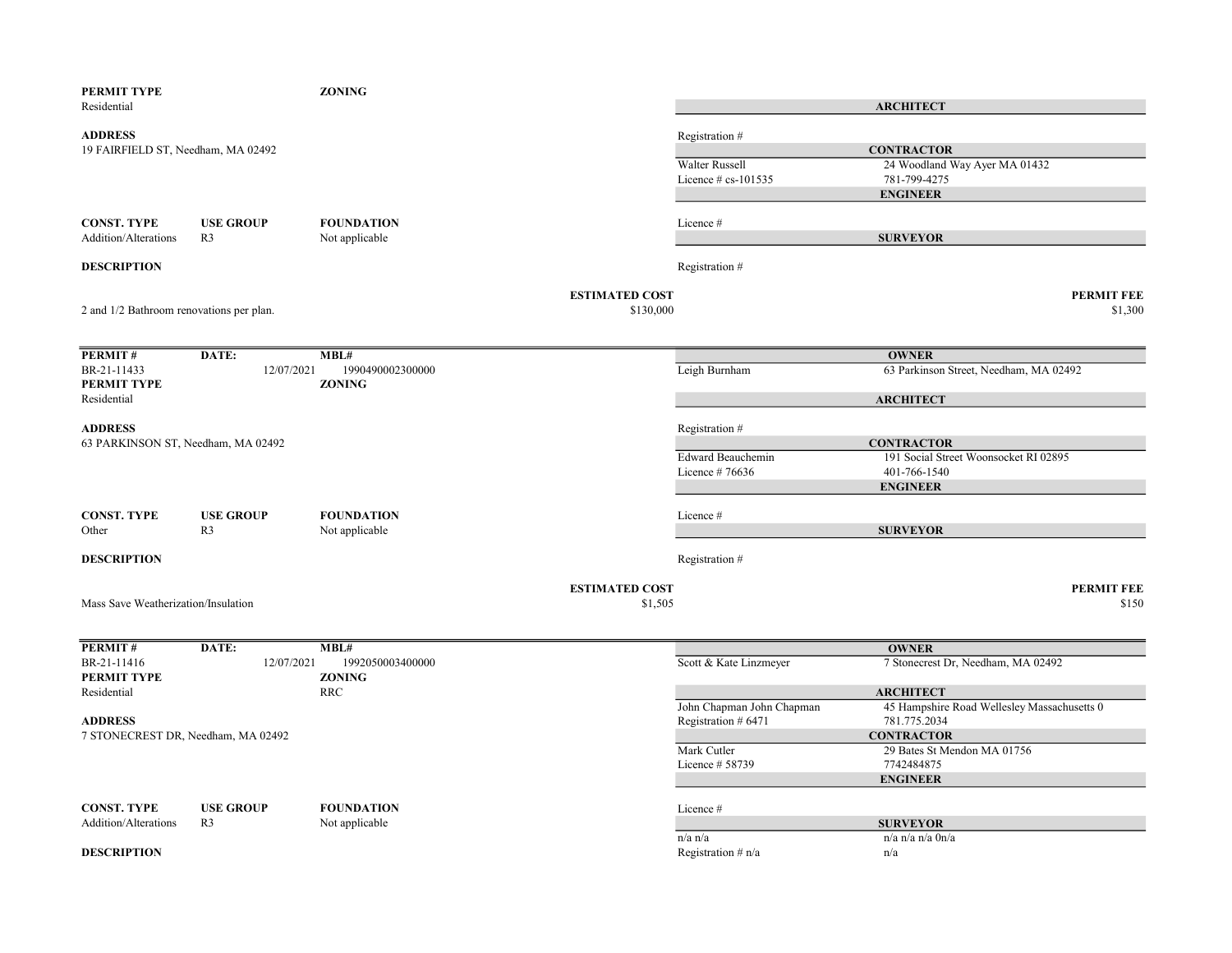Construct addition of bedroom above existing library area on second floor and deck above with entrance from 3rd floor.

ESTIMATED COST PERMIT FEE<br>\$150,000 \$1,500 \$1,500 \$1,500 \$1,500 \$1,500 \$1,500 \$1,500 \$1,500 \$1,500 \$1,500 \$1,500 \$1,500 \$1,500 \$1,500 \$1,500 \$1,500 \$1,500 \$1,500 \$1,500 \$1,500 \$1,500 \$1,500 \$1,500 \$1,500 \$1,500 \$1,500 \$1,50

 $$1,500$   $$1,500$ 

| PERMIT#                          | DATE:                                               | MBL#                                                                  |                       |                        | <b>OWNER</b>                       |
|----------------------------------|-----------------------------------------------------|-----------------------------------------------------------------------|-----------------------|------------------------|------------------------------------|
| BR-21-11432                      | 12/07/2021                                          | 1990600005200000                                                      |                       | Lisa and James Bonasia | 174 Tower Ave., Needham, Ma 02494  |
| PERMIT TYPE                      |                                                     | <b>ZONING</b>                                                         |                       |                        |                                    |
| Residential                      |                                                     |                                                                       |                       |                        | <b>ARCHITECT</b>                   |
| <b>ADDRESS</b>                   |                                                     |                                                                       |                       | Registration #         |                                    |
| 174 TOWER AVE, Needham, MA 02492 |                                                     |                                                                       |                       |                        | <b>CONTRACTOR</b>                  |
|                                  |                                                     |                                                                       |                       | John Alden Jr.         | 12 Mello Parkway Danvers Ma 01923  |
|                                  |                                                     |                                                                       |                       | Licence $# CS-099053$  | 508-641-9046                       |
|                                  |                                                     |                                                                       |                       |                        | <b>ENGINEER</b>                    |
|                                  |                                                     |                                                                       |                       |                        |                                    |
| <b>CONST. TYPE</b>               | <b>USE GROUP</b>                                    | <b>FOUNDATION</b>                                                     |                       | Licence #              |                                    |
| <b>Addition/Alterations</b>      | R <sub>3</sub>                                      | Poured Concrete                                                       |                       |                        | <b>SURVEYOR</b>                    |
|                                  |                                                     |                                                                       |                       |                        |                                    |
| <b>DESCRIPTION</b>               |                                                     |                                                                       |                       | Registration #         |                                    |
|                                  |                                                     |                                                                       | <b>ESTIMATED COST</b> |                        | <b>PERMIT FEE</b>                  |
|                                  | Renovate existing basement space to habitable space |                                                                       | \$90,000              |                        | \$900                              |
|                                  |                                                     |                                                                       |                       |                        |                                    |
|                                  |                                                     |                                                                       |                       |                        |                                    |
| PERMIT#                          | DATE:                                               | MBL#                                                                  |                       |                        | <b>OWNER</b>                       |
| BR-21-11419                      | 12/08/2021                                          | 1991260001800000                                                      |                       | Gabriel Silver         | 6 Hancock Road, Needham, MA 02492  |
| PERMIT TYPE                      |                                                     | <b>ZONING</b>                                                         |                       |                        |                                    |
| Residential                      |                                                     |                                                                       |                       |                        | <b>ARCHITECT</b>                   |
|                                  |                                                     |                                                                       |                       |                        |                                    |
| <b>ADDRESS</b>                   |                                                     |                                                                       |                       | Registration #         |                                    |
| 6 HANCOCK RD, Needham, MA 02492  |                                                     |                                                                       |                       |                        | <b>CONTRACTOR</b>                  |
|                                  |                                                     |                                                                       |                       | Adam Glenn             | 59 Tosca Drive Stoughtom MA 02072  |
|                                  |                                                     |                                                                       |                       | Licence $#106148$      | 781-205-4516                       |
|                                  |                                                     |                                                                       |                       |                        | <b>ENGINEER</b>                    |
| <b>CONST. TYPE</b>               | <b>USE GROUP</b>                                    | <b>FOUNDATION</b>                                                     |                       | Licence #              |                                    |
| Other                            | R <sub>3</sub>                                      | Not applicable                                                        |                       |                        | <b>SURVEYOR</b>                    |
|                                  |                                                     |                                                                       |                       |                        |                                    |
| <b>DESCRIPTION</b>               |                                                     |                                                                       |                       | Registration #         |                                    |
|                                  |                                                     |                                                                       |                       |                        |                                    |
|                                  |                                                     | RESIDENTIAL WEATHERIZATION/AIR SEALING THROUGH THE MASS SAVE PROGRAM. | <b>ESTIMATED COST</b> |                        | <b>PERMIT FEE</b>                  |
|                                  | NO STRUCTURAL THIS PERMIT. SITE I.D #: 9527058      |                                                                       | \$3,000               |                        | \$150                              |
|                                  |                                                     |                                                                       |                       |                        |                                    |
| PERMIT#                          | DATE:                                               | MBL#                                                                  |                       |                        | <b>OWNER</b>                       |
| BR-21-11427                      | 12/08/2021                                          | 1991040003200000                                                      |                       | Chris Murdock          | 73 Cynthia Road, Needham, MA 02494 |
| PERMIT TYPE                      |                                                     | <b>ZONING</b>                                                         |                       |                        |                                    |
| Residential                      |                                                     |                                                                       |                       |                        | <b>ARCHITECT</b>                   |
|                                  |                                                     |                                                                       |                       |                        |                                    |
| <b>ADDRESS</b>                   |                                                     |                                                                       |                       | Registration #         |                                    |
| 73 CYNTHIA RD, Needham, MA 02492 |                                                     |                                                                       |                       |                        | <b>CONTRACTOR</b>                  |
|                                  |                                                     |                                                                       |                       | Ronald Bennett         | PO Box 222 Seekonk MA 02771        |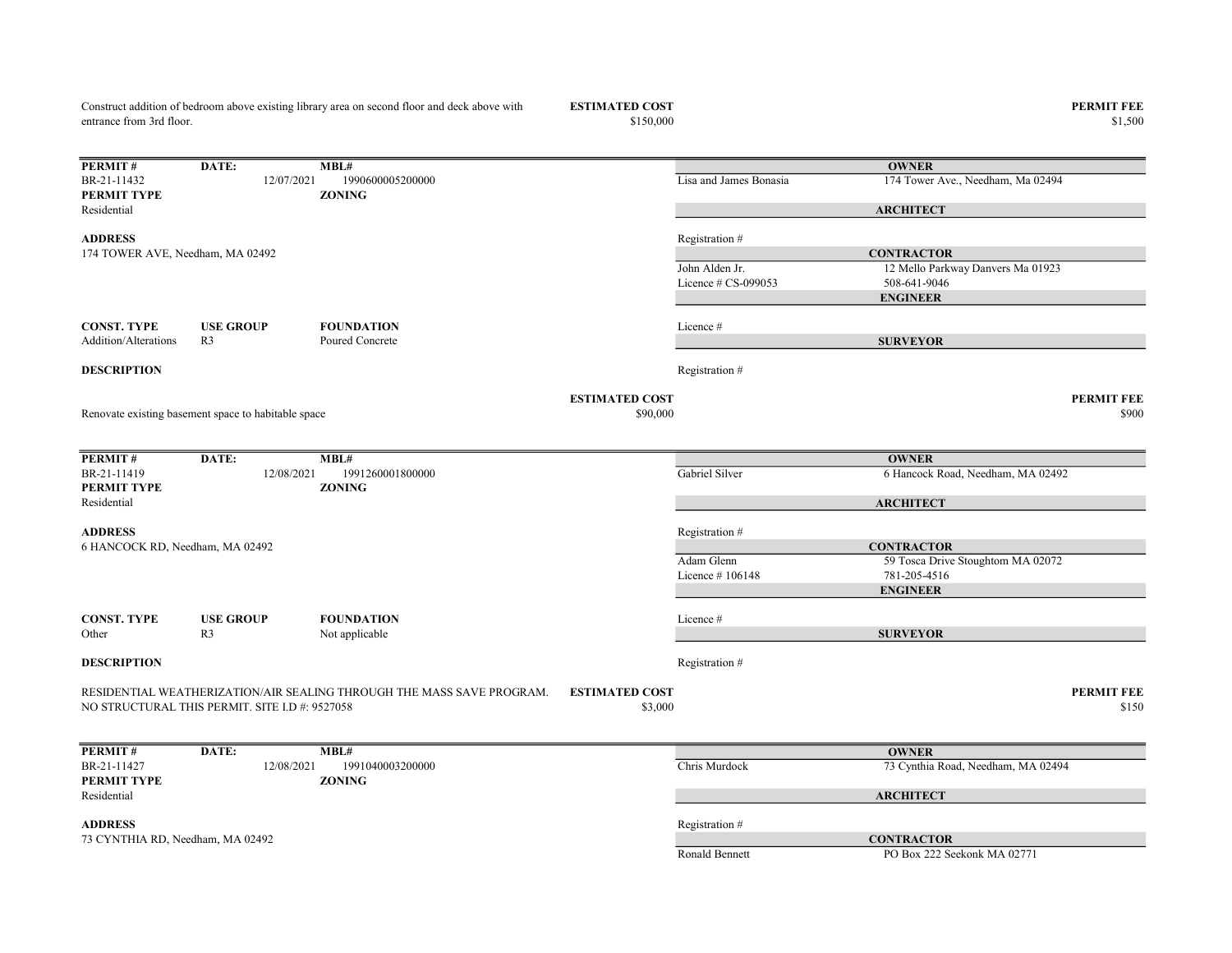|                                   |                  |                                                                                                                                                                                                                                                                                                             |                                    | Licence $\#$ CS-091168                                    | $(774)$ 229-2986<br><b>ENGINEER</b>                        |
|-----------------------------------|------------------|-------------------------------------------------------------------------------------------------------------------------------------------------------------------------------------------------------------------------------------------------------------------------------------------------------------|------------------------------------|-----------------------------------------------------------|------------------------------------------------------------|
| <b>CONST. TYPE</b>                | <b>USE GROUP</b> | <b>FOUNDATION</b>                                                                                                                                                                                                                                                                                           |                                    | Licence #                                                 |                                                            |
| Other                             | R <sub>3</sub>   | Poured Concrete                                                                                                                                                                                                                                                                                             |                                    |                                                           | <b>SURVEYOR</b>                                            |
| <b>DESCRIPTION</b>                |                  |                                                                                                                                                                                                                                                                                                             |                                    | Registration #                                            |                                                            |
|                                   |                  | NuWatt Energy shall install (24) roof top Grid-tied Photovoltaic ("PV") System using Panasonic<br>VBHN340SA17 340W Modules with EnPhase Energy IQ7X microinverters                                                                                                                                          | <b>ESTIMATED COST</b><br>\$24,064  |                                                           | <b>PERMIT FEE</b><br>\$250                                 |
| PERMIT#                           | DATE:            | MBL#                                                                                                                                                                                                                                                                                                        |                                    |                                                           | <b>OWNER</b>                                               |
| BR-21-11411<br>PERMIT TYPE        | 12/08/2021       | 1993050000900000<br><b>ZONING</b>                                                                                                                                                                                                                                                                           |                                    | Susan & Doug Eyler                                        | 156 Whitman Rd, Needham, MA 02492                          |
| Residential                       |                  |                                                                                                                                                                                                                                                                                                             |                                    |                                                           | <b>ARCHITECT</b>                                           |
| <b>ADDRESS</b>                    |                  |                                                                                                                                                                                                                                                                                                             |                                    | Registration #                                            |                                                            |
| 156 WHITMAN RD, Needham, MA 02492 |                  |                                                                                                                                                                                                                                                                                                             |                                    | Pat Hoban                                                 | <b>CONTRACTOR</b><br>183 Washington Street Canton MA 02021 |
|                                   |                  |                                                                                                                                                                                                                                                                                                             |                                    | Licence $# CS-085275$                                     | 617-429-4605                                               |
|                                   |                  |                                                                                                                                                                                                                                                                                                             |                                    |                                                           | <b>ENGINEER</b>                                            |
| <b>CONST. TYPE</b>                | <b>USE GROUP</b> | <b>FOUNDATION</b>                                                                                                                                                                                                                                                                                           |                                    | Licence #                                                 |                                                            |
| Other                             | R3               | Not applicable                                                                                                                                                                                                                                                                                              |                                    |                                                           | <b>SURVEYOR</b>                                            |
| <b>DESCRIPTION</b>                |                  |                                                                                                                                                                                                                                                                                                             |                                    | Registration #                                            |                                                            |
| Remodel bathroom and replace deck |                  |                                                                                                                                                                                                                                                                                                             | <b>ESTIMATED COST</b><br>\$36,100  |                                                           | <b>PERMIT FEE</b><br>\$370                                 |
| PERMIT#                           | DATE:            | MBL#                                                                                                                                                                                                                                                                                                        |                                    |                                                           | <b>OWNER</b>                                               |
| BR-21-11399<br>PERMIT TYPE        | 12/09/2021       | 1990610007000000<br><b>ZONING</b>                                                                                                                                                                                                                                                                           |                                    | Amy and David Snelling                                    | 99 Hoover Rd, Needham, Ma 02494                            |
| Residential                       |                  | single residence B                                                                                                                                                                                                                                                                                          |                                    |                                                           | <b>ARCHITECT</b>                                           |
| <b>ADDRESS</b>                    |                  |                                                                                                                                                                                                                                                                                                             |                                    | Mike Hally Michael Hally Design, Inc<br>Registration $#0$ | 7 Olde Coach Rd Westborough Ma 01581<br>508.574.6912       |
| 99 HOOVER RD, Needham, MA 02492   |                  |                                                                                                                                                                                                                                                                                                             |                                    |                                                           | <b>CONTRACTOR</b>                                          |
|                                   |                  |                                                                                                                                                                                                                                                                                                             |                                    | <b>Brett J Jackson</b><br>Licence $\#$ CS-104844          | 36 Pine St Hudson Ma 01749<br>508-259-6520                 |
|                                   |                  |                                                                                                                                                                                                                                                                                                             |                                    |                                                           | <b>ENGINEER</b>                                            |
|                                   |                  |                                                                                                                                                                                                                                                                                                             |                                    | Frank G. Lagodimos Spartan Engineering<br><b>LLC</b>      | 145 Hemlock Dr Holliston Ma 01746                          |
| <b>CONST. TYPE</b>                | <b>USE GROUP</b> | <b>FOUNDATION</b>                                                                                                                                                                                                                                                                                           |                                    | Licence #41534                                            | 508.532.0876                                               |
| <b>Addition/Alterations</b>       | R <sub>3</sub>   | Poured Concrete                                                                                                                                                                                                                                                                                             |                                    |                                                           | <b>SURVEYOR</b>                                            |
|                                   |                  |                                                                                                                                                                                                                                                                                                             |                                    | Bradley J Simonelli Field Resources, Inc.                 | 281 Chestnut St Needham Ma 02492                           |
| <b>DESCRIPTION</b>                |                  |                                                                                                                                                                                                                                                                                                             |                                    | Registration #47581                                       | 781.444.5936                                               |
|                                   |                  | Remove wall between kitchen and dining room. Remove and replace kitchen cabinets. Remove first<br>floor bathroom vanity, fixtures, and floor and replace all. Demo existing garage. Remove existing<br>cement foundation, footings and floor. Dig for new footings and 4' frost wall. Frame new garage with | <b>ESTIMATED COST</b><br>\$150,000 |                                                           | <b>PERMIT FEE</b><br>\$1,500                               |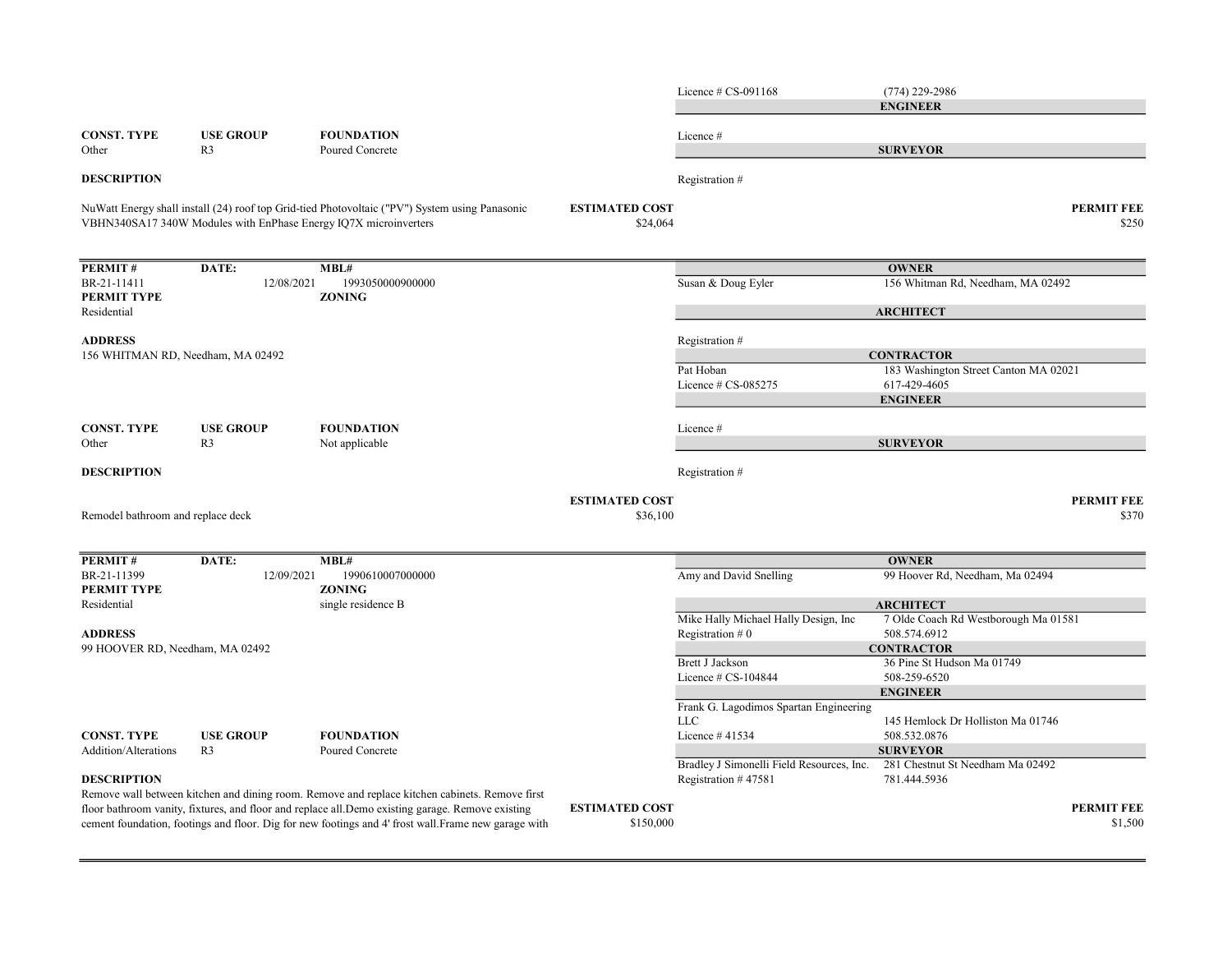| PERMIT#                                           | DATE:                               | MBL#                                                                                         |                       |                       | <b>OWNER</b>                                    |                   |
|---------------------------------------------------|-------------------------------------|----------------------------------------------------------------------------------------------|-----------------------|-----------------------|-------------------------------------------------|-------------------|
| BR-21-11437<br>PERMIT TYPE                        | 12/09/2021                          | 1990970000200000<br><b>ZONING</b>                                                            |                       | Whitney Norby         | 133 Hunnewell St, Needham, Ma 02090             |                   |
| Residential                                       |                                     |                                                                                              |                       |                       | <b>ARCHITECT</b>                                |                   |
| <b>ADDRESS</b>                                    |                                     |                                                                                              |                       | Registration #        |                                                 |                   |
|                                                   | 133 HUNNEWELL ST, Needham, MA 02492 |                                                                                              |                       |                       | <b>CONTRACTOR</b>                               |                   |
|                                                   |                                     |                                                                                              |                       | Dennis Gullotti       | 12 Old Lexington Rd Waltham Ma 02452            |                   |
|                                                   |                                     |                                                                                              |                       | Licence #112299       | 7819100711                                      |                   |
|                                                   |                                     |                                                                                              |                       |                       | <b>ENGINEER</b>                                 |                   |
|                                                   |                                     |                                                                                              |                       |                       |                                                 |                   |
| <b>CONST. TYPE</b><br>Other                       | <b>USE GROUP</b><br>R <sub>3</sub>  | <b>FOUNDATION</b><br>Not applicable                                                          |                       | Licence #             | <b>SURVEYOR</b>                                 |                   |
|                                                   |                                     |                                                                                              |                       |                       |                                                 |                   |
| <b>DESCRIPTION</b>                                |                                     |                                                                                              |                       | Registration #        |                                                 |                   |
|                                                   |                                     |                                                                                              | <b>ESTIMATED COST</b> |                       |                                                 | <b>PERMIT FEE</b> |
|                                                   |                                     | Installing 12 Harvey Classic replacement windows with energy star glass. No structural work. | \$11,980              |                       |                                                 | \$150             |
| PERMIT#                                           | DATE:                               | MBL#                                                                                         |                       |                       | <b>OWNER</b>                                    |                   |
| BR-21-11438                                       | 12/09/2021                          | 1991220001100000                                                                             |                       | Dan Hammer            | 7 Shirley rd, Needham, MA 02494                 |                   |
| PERMIT TYPE                                       |                                     | <b>ZONING</b>                                                                                |                       |                       |                                                 |                   |
| Residential                                       |                                     |                                                                                              |                       |                       | <b>ARCHITECT</b>                                |                   |
|                                                   |                                     |                                                                                              |                       |                       |                                                 |                   |
| <b>ADDRESS</b><br>7 SHIRLEY RD, Needham, MA 02492 |                                     |                                                                                              |                       | Registration #        | <b>CONTRACTOR</b>                               |                   |
|                                                   |                                     |                                                                                              |                       | Michael Schneider     | 23 Briarwood Circle Needham MA 02494            |                   |
|                                                   |                                     |                                                                                              |                       | Licence $\#$ cs087288 | 6172248593                                      |                   |
|                                                   |                                     |                                                                                              |                       |                       | <b>ENGINEER</b>                                 |                   |
|                                                   |                                     |                                                                                              |                       |                       |                                                 |                   |
| <b>CONST. TYPE</b>                                | <b>USE GROUP</b>                    | <b>FOUNDATION</b>                                                                            |                       | Licence #             |                                                 |                   |
| Addition/Alterations                              | R <sub>3</sub>                      | Poured Concrete                                                                              |                       |                       | <b>SURVEYOR</b>                                 |                   |
| <b>DESCRIPTION</b>                                |                                     |                                                                                              |                       | Registration #        |                                                 |                   |
|                                                   |                                     |                                                                                              | <b>ESTIMATED COST</b> |                       |                                                 | <b>PERMIT FEE</b> |
| Add basement bathroom                             |                                     |                                                                                              | \$25,000              |                       |                                                 | \$250             |
|                                                   |                                     |                                                                                              |                       |                       |                                                 |                   |
| PERMIT#<br>BR-21-11443                            | DATE:<br>12/10/2021                 | MBL#<br>1991050003000000                                                                     |                       | Corinne Lewkowicz     | <b>OWNER</b><br>74 Taylor St, Needham, MA 02494 |                   |
| PERMIT TYPE                                       |                                     | <b>ZONING</b>                                                                                |                       |                       |                                                 |                   |
| Residential                                       |                                     |                                                                                              |                       |                       | <b>ARCHITECT</b>                                |                   |
| <b>ADDRESS</b>                                    |                                     |                                                                                              |                       | Registration #        |                                                 |                   |
| 74 TAYLOR ST, Needham, MA 02492                   |                                     |                                                                                              |                       |                       | <b>CONTRACTOR</b>                               |                   |
|                                                   |                                     |                                                                                              |                       | Shea Danino           | 9 Wallace St Newton MA 02461                    |                   |
|                                                   |                                     |                                                                                              |                       | Licence #113297       | 6177332690                                      |                   |
|                                                   |                                     |                                                                                              |                       |                       | <b>ENGINEER</b>                                 |                   |
| <b>CONST. TYPE</b>                                | <b>USE GROUP</b>                    | <b>FOUNDATION</b>                                                                            |                       | Licence #             |                                                 |                   |
| Addition/Alterations                              | R <sub>3</sub>                      | Poured Concrete                                                                              |                       |                       | <b>SURVEYOR</b>                                 |                   |
|                                                   |                                     |                                                                                              |                       |                       |                                                 |                   |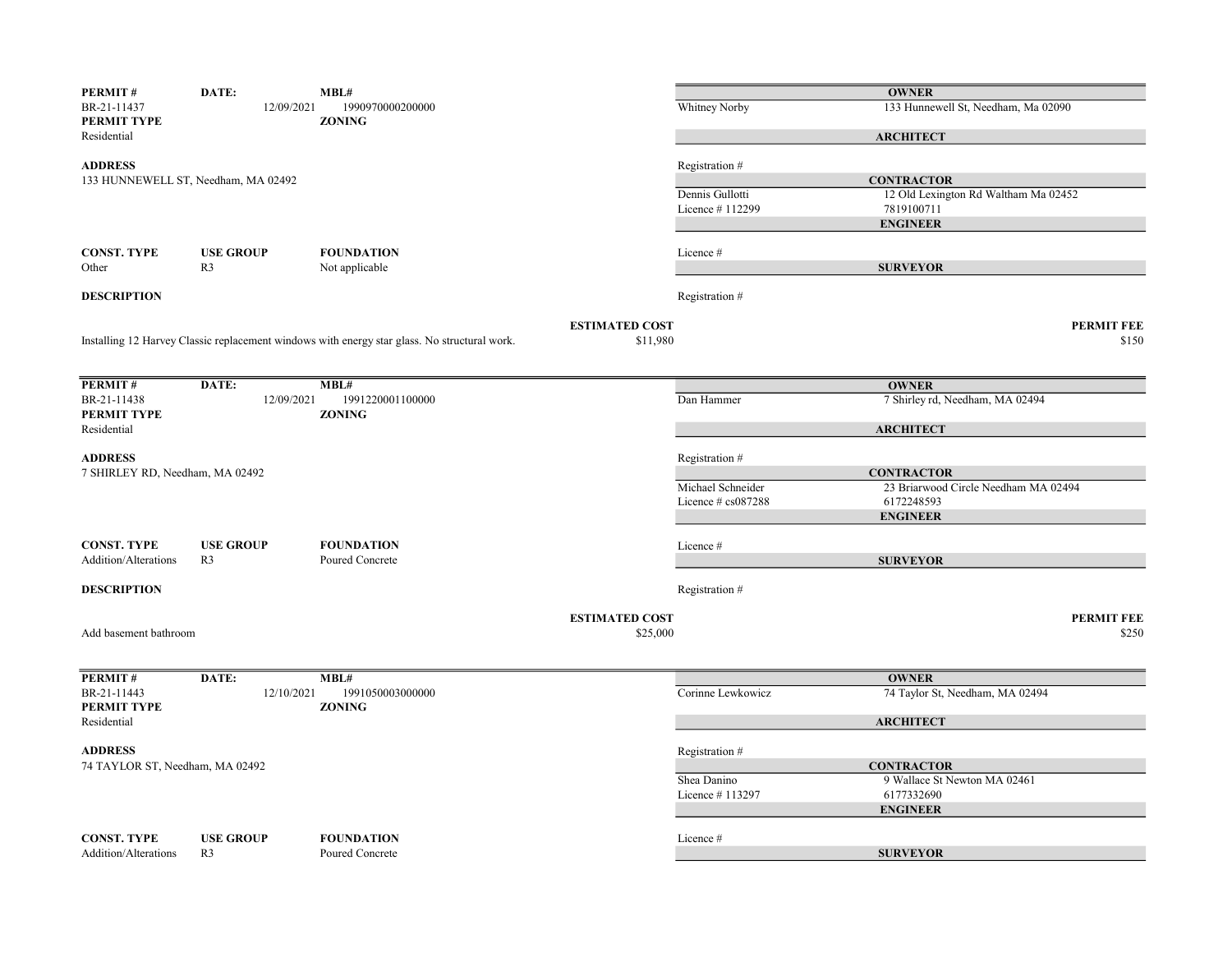|                                     | doors, casing, base, light fixtures, plumbing fixtures.      | Addition was started and stopped a few times. They are through all rough inspections and insulation<br>inspection. We will be finishing the master bedroom, bathroom, and laundry. paint, flooring, tiles, | <b>ESTIMATED COST</b><br>\$45,000 |                         | <b>PERMIT FEE</b><br>\$450              |
|-------------------------------------|--------------------------------------------------------------|------------------------------------------------------------------------------------------------------------------------------------------------------------------------------------------------------------|-----------------------------------|-------------------------|-----------------------------------------|
| <b>PERMIT#</b>                      | DATE:                                                        | MBL#                                                                                                                                                                                                       |                                   |                         | <b>OWNER</b>                            |
| BC-21-10125<br>PERMIT TYPE          | 12/10/2021                                                   | 1993090002500000<br><b>ZONING</b>                                                                                                                                                                          |                                   | Harry GoodaleNorth hill | 865 Central Ave, Needham, Mass 02492    |
| Commercial                          |                                                              |                                                                                                                                                                                                            |                                   |                         | <b>ARCHITECT</b>                        |
|                                     |                                                              |                                                                                                                                                                                                            |                                   | Tim lund TL Architect   | 262 Forest Street Needham Mass 02492    |
| <b>ADDRESS</b>                      |                                                              |                                                                                                                                                                                                            |                                   | Registration #20151     | 781-444-6690                            |
|                                     | 865 CENTRAL AVE, Unit E310, Needham, MA 02492                |                                                                                                                                                                                                            |                                   |                         | <b>CONTRACTOR</b>                       |
|                                     |                                                              |                                                                                                                                                                                                            |                                   | Harry Goodale           | 289 Boston Post road Sudbury Mass 01776 |
|                                     |                                                              |                                                                                                                                                                                                            |                                   | Licence $\#$ CS-068861  | 339-225-2380                            |
|                                     |                                                              |                                                                                                                                                                                                            |                                   |                         | <b>ENGINEER</b>                         |
| <b>CONST. TYPE</b>                  | <b>USE GROUP</b>                                             | <b>FOUNDATION</b>                                                                                                                                                                                          |                                   | Licence #               |                                         |
| <b>Addition/Alterations</b>         | Residential - R2                                             | Poured Concrete                                                                                                                                                                                            |                                   |                         | <b>SURVEYOR</b>                         |
| <b>DESCRIPTION</b>                  |                                                              |                                                                                                                                                                                                            |                                   | Registration#           |                                         |
|                                     |                                                              |                                                                                                                                                                                                            | <b>ESTIMATED COST</b>             |                         | <b>PERMIT FEE</b>                       |
|                                     | UNIT E310 Renovate interior, new kitchen, bath and finishes. |                                                                                                                                                                                                            | \$104,500                         |                         | \$1,050                                 |
| <b>PERMIT#</b>                      | DATE:                                                        | MBL#                                                                                                                                                                                                       |                                   |                         | <b>OWNER</b>                            |
| BC-21-10126<br>PERMIT TYPE          | 12/10/2021                                                   | 1993090002500000<br><b>ZONING</b>                                                                                                                                                                          |                                   | Harry Goodalenorth hill | 865 central Ave, Needham, mass 02492    |
| Commercial                          |                                                              |                                                                                                                                                                                                            |                                   |                         | <b>ARCHITECT</b>                        |
|                                     |                                                              |                                                                                                                                                                                                            |                                   | Tim Lund TL Architect   | 262 Forest street needham mass 02492    |
| <b>ADDRESS</b>                      |                                                              |                                                                                                                                                                                                            |                                   | Registration #20151     | 781-444-6690                            |
|                                     | 865 CENTRAL AVE, Unit B302, Needham, MA 02492                |                                                                                                                                                                                                            |                                   |                         | <b>CONTRACTOR</b>                       |
|                                     |                                                              |                                                                                                                                                                                                            |                                   | Harry Goodale           | 289 Boston Post Road Sudbury Mass 01776 |
|                                     |                                                              |                                                                                                                                                                                                            |                                   | Licence $\#$ CS-068861  | 339-225-2380                            |
|                                     |                                                              |                                                                                                                                                                                                            |                                   |                         | <b>ENGINEER</b>                         |
| <b>CONST. TYPE</b>                  | <b>USE GROUP</b>                                             | <b>FOUNDATION</b>                                                                                                                                                                                          |                                   | Licence #               |                                         |
| <b>Addition/Alterations</b>         | Residential - R2                                             | Poured Concrete                                                                                                                                                                                            |                                   |                         | <b>SURVEYOR</b>                         |
|                                     |                                                              |                                                                                                                                                                                                            |                                   |                         |                                         |
| <b>DESCRIPTION</b>                  |                                                              |                                                                                                                                                                                                            |                                   | Registration #          |                                         |
|                                     |                                                              |                                                                                                                                                                                                            | <b>ESTIMATED COST</b>             |                         | <b>PERMIT FEE</b>                       |
| Renovate Interior new kitchen, bath |                                                              |                                                                                                                                                                                                            | \$96,800                          |                         | \$970                                   |
| <b>PERMIT#</b>                      | DATE:                                                        | MBL#                                                                                                                                                                                                       |                                   |                         | <b>OWNER</b>                            |
| BC-21-10127<br>PERMIT TYPE          | 12/10/2021                                                   | 1993090002500000<br><b>ZONING</b>                                                                                                                                                                          |                                   | Harry GoodaleNorth hill | 865 Central Ave, needham, Mass 02492    |
| Commercial                          |                                                              |                                                                                                                                                                                                            |                                   |                         | <b>ARCHITECT</b>                        |
|                                     |                                                              |                                                                                                                                                                                                            |                                   | Tim Lund TL Architect   | 262 Forest street Needham Mass 02492    |
| <b>ADDRESS</b>                      |                                                              |                                                                                                                                                                                                            |                                   | Registration #20151     | 781-444-6690                            |

**DESCRIPTION** Registration  $#$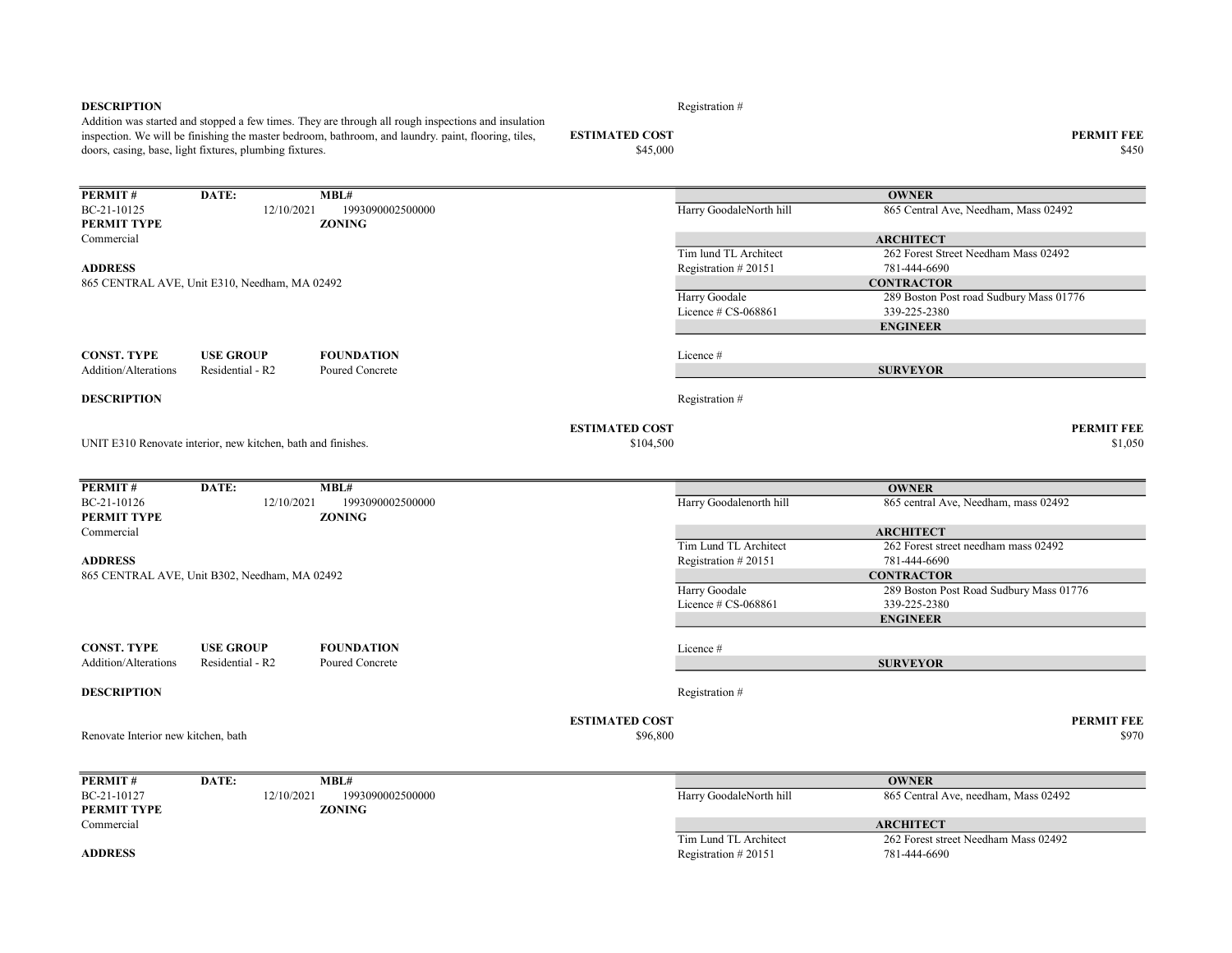|                                                    | 865 CENTRAL AVE, Unit F501, Needham, MA 02492                    |                                      |                                    | Harry goodale<br>Licence # CS-068861         | <b>CONTRACTOR</b><br>289 Boston Post road Sudbury Mass 01776<br>339-225-2380<br><b>ENGINEER</b> |
|----------------------------------------------------|------------------------------------------------------------------|--------------------------------------|------------------------------------|----------------------------------------------|-------------------------------------------------------------------------------------------------|
| <b>CONST. TYPE</b><br>Addition/Alterations         | <b>USE GROUP</b><br>Residential - R2                             | <b>FOUNDATION</b><br>Poured Concrete |                                    | Licence #                                    | <b>SURVEYOR</b>                                                                                 |
| <b>DESCRIPTION</b>                                 |                                                                  |                                      |                                    | Registration #                               |                                                                                                 |
| renovate interior, new kitchen, new bath           |                                                                  |                                      | <b>ESTIMATED COST</b><br>\$151,250 |                                              | <b>PERMIT FEE</b><br>\$1,520                                                                    |
| PERMIT#                                            | DATE:                                                            | MBL#                                 |                                    |                                              | <b>OWNER</b>                                                                                    |
| BC-21-10128<br>PERMIT TYPE                         | 12/10/2021                                                       | 1993090002500000<br><b>ZONING</b>    |                                    | Harry goodaleNorth Hill                      | 865 Central Ave, Needham, mass 02492                                                            |
| Commercial                                         |                                                                  |                                      |                                    |                                              | <b>ARCHITECT</b>                                                                                |
| <b>ADDRESS</b>                                     |                                                                  |                                      |                                    | Tim Lund TL Architect<br>Registration #20151 | 262 Forest street Needham Mass 02492<br>781-444-6690                                            |
|                                                    | 865 CENTRAL AVE, Unit F502, Needham, MA 02492                    |                                      |                                    |                                              | <b>CONTRACTOR</b>                                                                               |
|                                                    |                                                                  |                                      |                                    | Harry Goodale                                | 289 Boston Post Road Sudbury Mass 01776                                                         |
|                                                    |                                                                  |                                      |                                    | Licence # CS-068861                          | 339-225-2380<br><b>ENGINEER</b>                                                                 |
|                                                    |                                                                  |                                      |                                    |                                              |                                                                                                 |
| <b>CONST. TYPE</b><br>Addition/Alterations         | <b>USE GROUP</b><br>Residential - R2                             | <b>FOUNDATION</b><br>Poured Concrete |                                    | Licence #                                    | <b>SURVEYOR</b>                                                                                 |
|                                                    |                                                                  |                                      |                                    |                                              |                                                                                                 |
| <b>DESCRIPTION</b>                                 |                                                                  |                                      |                                    | Registration #                               |                                                                                                 |
|                                                    | Unit F-502/Renovate interior new kitchen new bath                |                                      | <b>ESTIMATED COST</b><br>\$100,100 |                                              | <b>PERMIT FEE</b><br>\$1,010                                                                    |
| PERMIT#                                            | DATE:                                                            | MBL#                                 |                                    |                                              | <b>OWNER</b>                                                                                    |
| BR-21-11421                                        | 12/10/2021                                                       | 1991430001400000                     |                                    | Monica Granucci                              | 77 Bonwood Road, Needham, MA 02492                                                              |
| PERMIT TYPE<br>Residential                         |                                                                  | <b>ZONING</b>                        |                                    |                                              | <b>ARCHITECT</b>                                                                                |
| <b>ADDRESS</b><br>77 BONWOOD RD, Needham, MA 02492 |                                                                  |                                      |                                    | Registration #                               | <b>CONTRACTOR</b>                                                                               |
|                                                    |                                                                  |                                      |                                    | Al Pellegrini                                | PO BOX 87 UXBRIDGE MA 01747                                                                     |
|                                                    |                                                                  |                                      |                                    | Licence #102374                              | 5082788018                                                                                      |
|                                                    |                                                                  |                                      |                                    |                                              | <b>ENGINEER</b>                                                                                 |
| <b>CONST. TYPE</b>                                 | <b>USE GROUP</b>                                                 | <b>FOUNDATION</b>                    |                                    | Licence #                                    |                                                                                                 |
| Other                                              | R <sub>3</sub>                                                   | Not applicable                       |                                    |                                              | <b>SURVEYOR</b>                                                                                 |
| <b>DESCRIPTION</b>                                 |                                                                  |                                      |                                    | Registration #                               |                                                                                                 |
|                                                    |                                                                  |                                      | <b>ESTIMATED COST</b>              |                                              | <b>PERMIT FEE</b>                                                                               |
|                                                    | Attic insulation, blown in cellulose, Mass Save - Weatherization |                                      | \$5,400                            |                                              | \$150                                                                                           |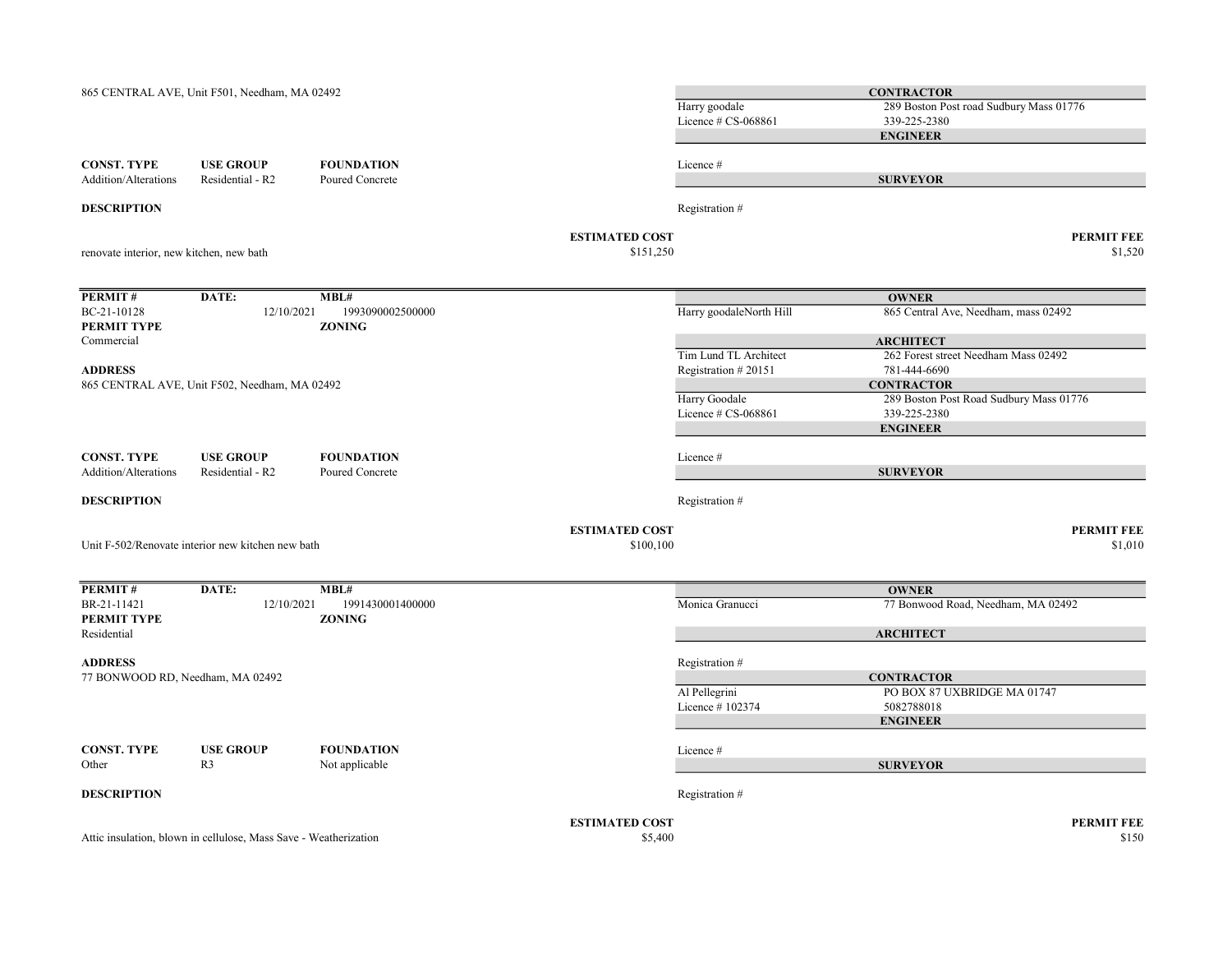| PERMIT#                           | DATE:                                                                    | MBL#                                                                                                |                       |                      | <b>OWNER</b>                        |                   |
|-----------------------------------|--------------------------------------------------------------------------|-----------------------------------------------------------------------------------------------------|-----------------------|----------------------|-------------------------------------|-------------------|
| BR-21-11446                       | 12/10/2021                                                               | 1991430002800000                                                                                    |                       | Caroline Gan         | 11 Bellevue Dr., Needham, MA 02492  |                   |
| PERMIT TYPE                       |                                                                          | <b>ZONING</b>                                                                                       |                       |                      |                                     |                   |
| Residential                       |                                                                          |                                                                                                     |                       |                      | <b>ARCHITECT</b>                    |                   |
| <b>ADDRESS</b>                    |                                                                          |                                                                                                     |                       | Registration#        |                                     |                   |
| 11 BELLEVUE DR, Needham, MA 02492 |                                                                          |                                                                                                     |                       |                      | <b>CONTRACTOR</b>                   |                   |
|                                   |                                                                          |                                                                                                     |                       | Robert Eyles         | 65 Airport Rd. Fitchburg MA 01420   |                   |
|                                   |                                                                          |                                                                                                     |                       | Licence $#68594$     | 978-422-3342                        |                   |
|                                   |                                                                          |                                                                                                     |                       |                      | <b>ENGINEER</b>                     |                   |
|                                   |                                                                          |                                                                                                     |                       |                      |                                     |                   |
| <b>CONST. TYPE</b>                | <b>USE GROUP</b>                                                         | <b>FOUNDATION</b>                                                                                   |                       | Licence #            |                                     |                   |
| Addition/Alterations              | R <sub>3</sub>                                                           | Not applicable                                                                                      |                       |                      | <b>SURVEYOR</b>                     |                   |
| <b>DESCRIPTION</b>                |                                                                          |                                                                                                     |                       | Registration #       |                                     |                   |
|                                   |                                                                          | Remove and dispose of existing roof on rear lower sun roof down to roof deck. Furnish and install a | <b>ESTIMATED COST</b> |                      |                                     | <b>PERMIT FEE</b> |
|                                   | new GAF Timberline Lifetime roof system per manufactures specifications. |                                                                                                     | \$2,250               |                      |                                     | \$150             |
|                                   |                                                                          |                                                                                                     |                       |                      |                                     |                   |
| <b>PERMIT#</b>                    | DATE:                                                                    | MBL#                                                                                                |                       |                      | <b>OWNER</b>                        |                   |
| BR-21-11447                       | 12/10/2021                                                               | 1991050002800000                                                                                    |                       | Jonathan Coughlin    | 92 Taylor street, Needham, Ma 02494 |                   |
| PERMIT TYPE                       |                                                                          | <b>ZONING</b>                                                                                       |                       |                      |                                     |                   |
| Residential                       |                                                                          | n/a                                                                                                 |                       |                      | <b>ARCHITECT</b>                    |                   |
| <b>ADDRESS</b>                    |                                                                          |                                                                                                     |                       |                      |                                     |                   |
| 92 TAYLOR ST, Needham, MA 02492   |                                                                          |                                                                                                     |                       | Registration#        | <b>CONTRACTOR</b>                   |                   |
|                                   |                                                                          |                                                                                                     |                       | Freddy               | 33 Valleywood Rd Hopkinton MA 01748 |                   |
|                                   |                                                                          |                                                                                                     |                       | Licence #106011      | 5088731884                          |                   |
|                                   |                                                                          |                                                                                                     |                       |                      | <b>ENGINEER</b>                     |                   |
|                                   |                                                                          |                                                                                                     |                       |                      |                                     |                   |
| <b>CONST. TYPE</b>                | <b>USE GROUP</b>                                                         | <b>FOUNDATION</b>                                                                                   |                       | Licence #            |                                     |                   |
| New Construction                  | R <sub>3</sub>                                                           | Not applicable                                                                                      |                       |                      | <b>SURVEYOR</b>                     |                   |
|                                   |                                                                          |                                                                                                     |                       | $n/a$ $n/a$          | $n/a$ n/a $n/a$ $0n/a$              |                   |
| <b>DESCRIPTION</b>                |                                                                          |                                                                                                     |                       | Registration $# n/a$ | n/a                                 |                   |
|                                   |                                                                          |                                                                                                     | <b>ESTIMATED COST</b> |                      |                                     | <b>PERMIT FEE</b> |
|                                   |                                                                          |                                                                                                     | \$12,425              |                      |                                     | \$150             |
|                                   |                                                                          |                                                                                                     |                       |                      |                                     |                   |
| PERMIT#                           | DATE:                                                                    | MBL#                                                                                                |                       |                      | <b>OWNER</b>                        |                   |
| BR-21-11449                       | 12/10/2021                                                               | 1992150002200000                                                                                    |                       | Carol & David Cowels | 18 Pine St, Needham, MA 02492       |                   |
| PERMIT TYPE                       |                                                                          | <b>ZONING</b>                                                                                       |                       |                      |                                     |                   |
| Residential                       |                                                                          |                                                                                                     |                       |                      | <b>ARCHITECT</b>                    |                   |
| <b>ADDRESS</b>                    |                                                                          |                                                                                                     |                       | Registration #       |                                     |                   |
| 18 PINE ST, Needham, MA 02492     |                                                                          |                                                                                                     |                       |                      | <b>CONTRACTOR</b>                   |                   |
|                                   |                                                                          |                                                                                                     |                       | Benjamin connell     | 93G West St Medfield MA 02052       |                   |
|                                   |                                                                          |                                                                                                     |                       | Licence #104803      | 781-444-7577                        |                   |
|                                   |                                                                          |                                                                                                     |                       |                      | <b>ENGINEER</b>                     |                   |
|                                   |                                                                          |                                                                                                     |                       |                      |                                     |                   |
| <b>CONST. TYPE</b>                | <b>USE GROUP</b>                                                         | <b>FOUNDATION</b>                                                                                   |                       | Licence #            |                                     |                   |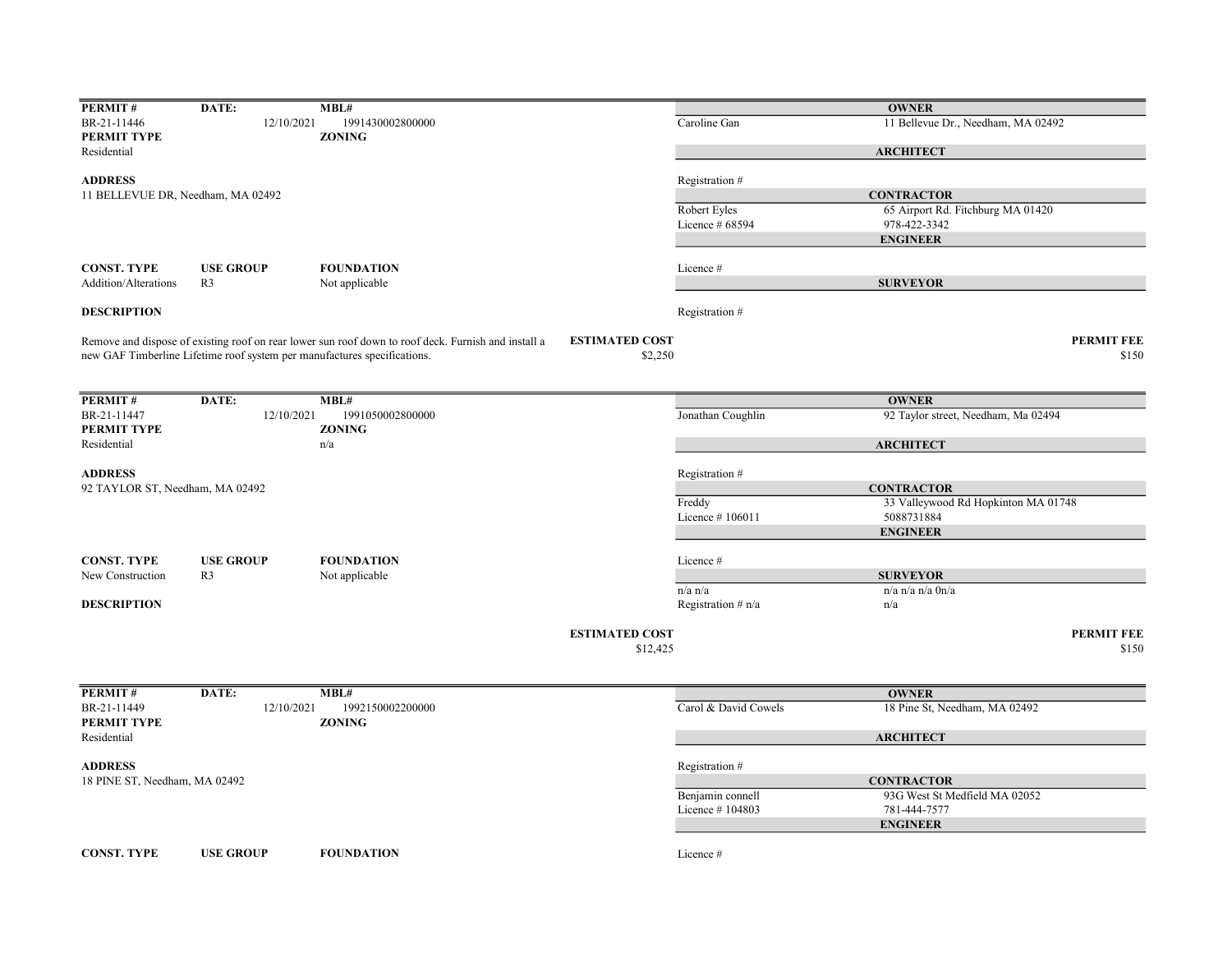| Other                                  | R <sub>3</sub>                                                     | Not applicable                                                                                  |                                    |                                                       | <b>SURVEYOR</b>                                  |                              |
|----------------------------------------|--------------------------------------------------------------------|-------------------------------------------------------------------------------------------------|------------------------------------|-------------------------------------------------------|--------------------------------------------------|------------------------------|
| <b>DESCRIPTION</b>                     |                                                                    |                                                                                                 |                                    | Registration #                                        |                                                  |                              |
|                                        | Stripping and re-roofing entire asphalt shingle roof.              |                                                                                                 | <b>ESTIMATED COST</b><br>\$51,300  |                                                       |                                                  | <b>PERMIT FEE</b><br>\$520   |
| PERMIT#                                | DATE:                                                              | MBL#                                                                                            |                                    |                                                       | <b>OWNER</b>                                     |                              |
| BR-21-11450<br>PERMIT TYPE             | 12/10/2021                                                         | 1990610008700000<br><b>ZONING</b>                                                               |                                    | Kathy Boland                                          | 17 Lexington ave, Needham, MA 02492              |                              |
| Residential                            |                                                                    |                                                                                                 |                                    |                                                       | <b>ARCHITECT</b>                                 |                              |
| <b>ADDRESS</b>                         | 17 LEXINGTON AVE, Needham, MA 02492                                |                                                                                                 |                                    | Registration #                                        | <b>CONTRACTOR</b>                                |                              |
|                                        |                                                                    |                                                                                                 |                                    | Benjamin Connell                                      | 93G Wets St Medfield MA 02052                    |                              |
|                                        |                                                                    |                                                                                                 |                                    | Licence #104803                                       | 781-444-7577<br><b>ENGINEER</b>                  |                              |
| <b>CONST. TYPE</b>                     | <b>USE GROUP</b>                                                   | <b>FOUNDATION</b>                                                                               |                                    | Licence#                                              |                                                  |                              |
| Other                                  | R <sub>3</sub>                                                     | Not applicable                                                                                  |                                    |                                                       | <b>SURVEYOR</b>                                  |                              |
| <b>DESCRIPTION</b>                     |                                                                    |                                                                                                 |                                    | Registration #                                        |                                                  |                              |
|                                        |                                                                    |                                                                                                 | <b>ESTIMATED COST</b>              |                                                       |                                                  | <b>PERMIT FEE</b>            |
|                                        | Stripping and re-roofing entire roof of house only                 |                                                                                                 | \$11,550                           |                                                       |                                                  | \$150                        |
| PERMIT#                                | DATE:                                                              | MBL#                                                                                            |                                    |                                                       | <b>OWNER</b>                                     |                              |
| BR-21-11403<br>PERMIT TYPE             | 12/13/2021                                                         | 1991220006800000<br><b>ZONING</b>                                                               |                                    | <b>Greendale Properties</b>                           | 75 Brookline St, Needham, MA 02492               |                              |
| Residential                            |                                                                    | <b>SRB</b>                                                                                      |                                    |                                                       | <b>ARCHITECT</b>                                 |                              |
| <b>ADDRESS</b>                         | 834 CENTRAL AVE, Needham, MA 02492                                 |                                                                                                 |                                    | Registration #                                        | <b>CONTRACTOR</b>                                |                              |
|                                        |                                                                    |                                                                                                 |                                    | Jason Coras                                           | 46 Kings Rd Norwood MA 02062                     |                              |
|                                        |                                                                    |                                                                                                 |                                    | Licence #71545                                        | 617-799-5386<br><b>ENGINEER</b>                  |                              |
| <b>CONST. TYPE</b><br>New Construction | <b>USE GROUP</b><br>R <sub>3</sub>                                 | <b>FOUNDATION</b><br>Poured Concrete                                                            |                                    | Licence#                                              | <b>SURVEYOR</b>                                  |                              |
| <b>DESCRIPTION</b>                     |                                                                    |                                                                                                 |                                    | Brad Simonelli Field Resources<br>Registration #47581 | 281 Chestnut St Needham MA 02492<br>781-444-5936 |                              |
|                                        | Attached Garage, Yes Porch, No Deck, One Fireplace on first floor. | New Dwelling: 4 Bedrooms, 3 Full Baths, 1 Half Bath, Finished Basement, UNfinished Attic, 2 Car | <b>ESTIMATED COST</b><br>\$600,000 |                                                       |                                                  | <b>PERMIT FEE</b><br>\$6,000 |
| PERMIT#                                | DATE:                                                              | MBL#                                                                                            |                                    |                                                       | <b>OWNER</b>                                     |                              |
| BR-21-11430<br>PERMIT TYPE             | 12/13/2021                                                         | 1991290002300000<br><b>ZONING</b>                                                               |                                    | Neil Boland                                           | 45 Meadowbrook Rd, Neadham, Ma. 02492            |                              |
| Residential                            |                                                                    |                                                                                                 |                                    |                                                       | <b>ARCHITECT</b>                                 |                              |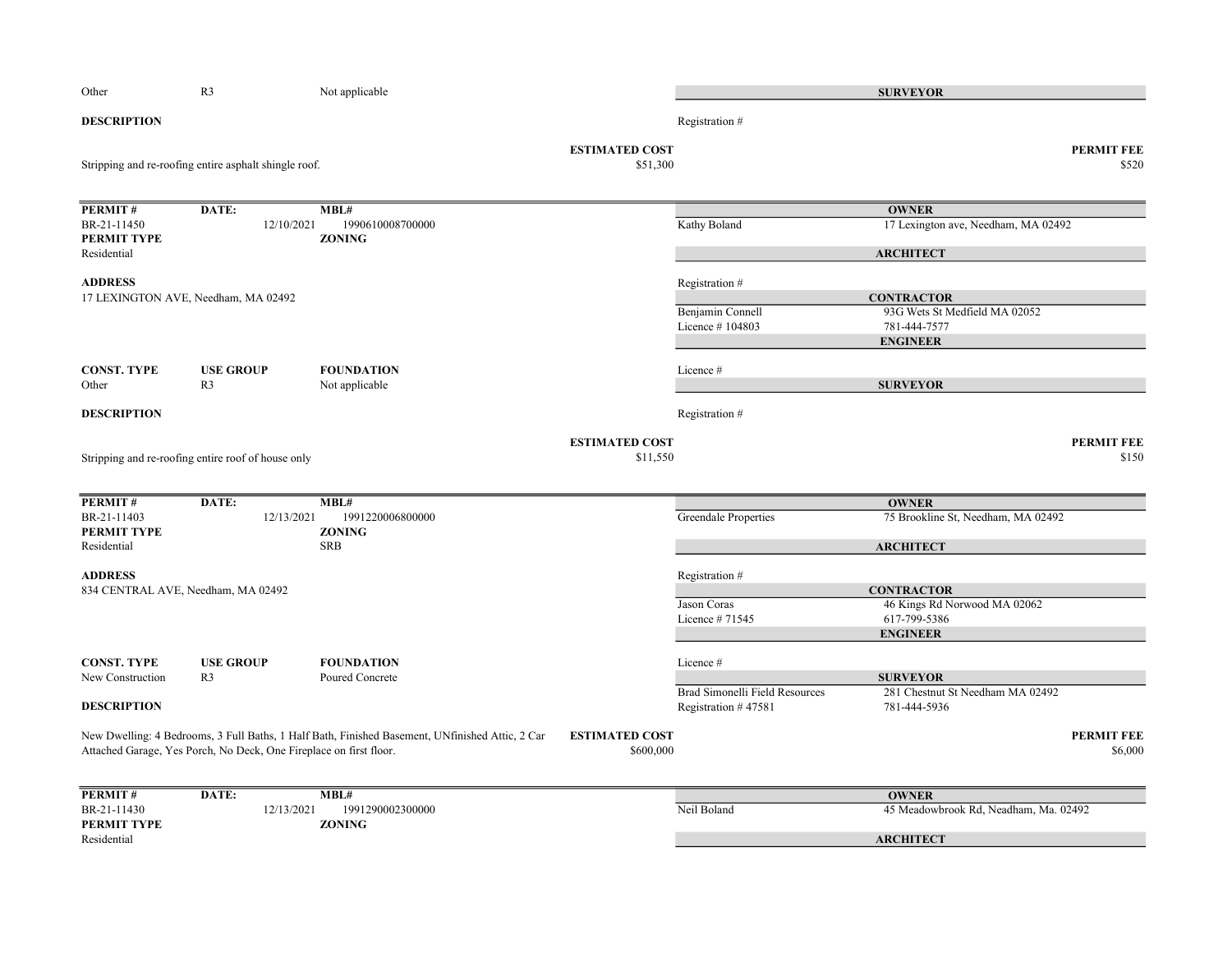| <b>ADDRESS</b>                                    |                                                    |                                                                                                  |                       | Registration #                       |                                                |
|---------------------------------------------------|----------------------------------------------------|--------------------------------------------------------------------------------------------------|-----------------------|--------------------------------------|------------------------------------------------|
|                                                   | 45 MEADOWBROOK RD, Needham, MA 02492               |                                                                                                  |                       |                                      | <b>CONTRACTOR</b>                              |
|                                                   |                                                    |                                                                                                  |                       | Leonard Gauvin                       | 43 Candlewood Dr Waltham Ma 02451              |
|                                                   |                                                    |                                                                                                  |                       | Licence $\#$ csfa-047624             | 7812236949                                     |
|                                                   |                                                    |                                                                                                  |                       |                                      | <b>ENGINEER</b>                                |
|                                                   |                                                    |                                                                                                  |                       |                                      |                                                |
| <b>CONST. TYPE</b>                                | <b>USE GROUP</b>                                   | <b>FOUNDATION</b>                                                                                |                       | Licence #                            |                                                |
| <b>Addition/Alterations</b>                       | R <sub>3</sub>                                     | Poured Concrete                                                                                  |                       |                                      | <b>SURVEYOR</b>                                |
| <b>DESCRIPTION</b>                                |                                                    |                                                                                                  |                       | Registration #                       |                                                |
|                                                   |                                                    |                                                                                                  | <b>ESTIMATED COST</b> |                                      | PERMIT FEE                                     |
| Remodel existing master bathroom                  |                                                    |                                                                                                  | \$34,000              |                                      | \$340                                          |
|                                                   |                                                    |                                                                                                  |                       |                                      |                                                |
| PERMIT#                                           | DATE:                                              | MBL#                                                                                             |                       |                                      | <b>OWNER</b>                                   |
| BR-21-11404                                       | 12/14/2021                                         | 1990410001300000                                                                                 |                       | David Slicklen                       | 21 Upland Rd, Needham, ma 02492                |
| PERMIT TYPE                                       |                                                    | <b>ZONING</b>                                                                                    |                       |                                      |                                                |
| Residential                                       |                                                    | Peter Hoyt                                                                                       |                       |                                      | <b>ARCHITECT</b>                               |
|                                                   |                                                    |                                                                                                  |                       | Walter Avallone Graphic Image Design | Saddle Hill Road Hopkinton Ma 01748            |
| <b>ADDRESS</b>                                    |                                                    |                                                                                                  |                       | Registration #1212                   | 774-232-2738                                   |
| 88 PLEASANT ST, Needham, MA 02492                 |                                                    |                                                                                                  |                       |                                      | <b>CONTRACTOR</b>                              |
|                                                   |                                                    |                                                                                                  |                       | David Slicklen                       | 21 Upland Rd Needham MA 02492                  |
|                                                   |                                                    |                                                                                                  |                       | Licence $#69080$                     | 617-838-3826                                   |
|                                                   |                                                    |                                                                                                  |                       |                                      | <b>ENGINEER</b>                                |
|                                                   |                                                    |                                                                                                  |                       |                                      |                                                |
| <b>CONST. TYPE</b><br><b>Addition/Alterations</b> | <b>USE GROUP</b><br>R <sub>3</sub>                 | <b>FOUNDATION</b><br>Poured Concrete                                                             |                       | Licence #                            | <b>SURVEYOR</b>                                |
|                                                   |                                                    |                                                                                                  |                       | Peter Hoyt Hoyt Land Surveying       | 1287 Washington St Weymouth MA 02189           |
| <b>DESCRIPTION</b>                                |                                                    |                                                                                                  |                       | Registration $#41609$                | 781-682-9192                                   |
|                                                   |                                                    |                                                                                                  |                       |                                      |                                                |
|                                                   |                                                    | Addition at rear of home of dwelling, for more space to master bedroom & bathroom, adding a room | <b>ESTIMATED COST</b> |                                      | <b>PERMIT FEE</b>                              |
|                                                   | on lower level. Renovating kitchen and family bath |                                                                                                  | \$95,000              |                                      | \$950                                          |
|                                                   |                                                    |                                                                                                  |                       |                                      |                                                |
| PERMIT#                                           | DATE:                                              | MBL#                                                                                             |                       |                                      | <b>OWNER</b>                                   |
| BR-21-11360<br>PERMIT TYPE                        | 12/14/2021                                         | 1990330007100000<br><b>ZONING</b>                                                                |                       | Benjamin Coakley                     | 44 Prince Street, Needham, Massachusetts 02492 |
| Residential                                       |                                                    |                                                                                                  |                       |                                      | <b>ARCHITECT</b>                               |
|                                                   |                                                    |                                                                                                  |                       |                                      |                                                |
| <b>ADDRESS</b>                                    |                                                    |                                                                                                  |                       | Registration #                       |                                                |
| 44 PRINCE ST, Needham, MA 02492                   |                                                    |                                                                                                  |                       |                                      | <b>CONTRACTOR</b>                              |
|                                                   |                                                    |                                                                                                  |                       | Matthew Fournier                     | 61 Sawyer Passway Fitchburg Ma 01420           |
|                                                   |                                                    |                                                                                                  |                       | Licence $#$ cs092248                 | 978-597-5071                                   |
|                                                   |                                                    |                                                                                                  |                       |                                      | <b>ENGINEER</b>                                |
| <b>CONST. TYPE</b>                                | <b>USE GROUP</b>                                   | <b>FOUNDATION</b>                                                                                |                       | Licence #                            |                                                |
| Other                                             | R <sub>3</sub>                                     | Not applicable                                                                                   |                       |                                      | <b>SURVEYOR</b>                                |
|                                                   |                                                    |                                                                                                  |                       |                                      |                                                |
| <b>DESCRIPTION</b>                                |                                                    |                                                                                                  |                       | Registration #                       |                                                |
|                                                   |                                                    | Remove vinyl siding and replace with prepainted cedar. PVC trim around windows, doors,           |                       |                                      |                                                |
|                                                   |                                                    | cornerboards, and rake boards. Remove and replace existing roofing with 30 year architectural    | <b>ESTIMATED COST</b> |                                      | <b>PERMIT FEE</b>                              |
|                                                   |                                                    | shingles. Minimum 6' ice and snow shield at all eaves. Keep area safe. AN ELECTRICAL PERMIT      | \$51,000              |                                      | \$510                                          |
|                                                   |                                                    |                                                                                                  |                       |                                      |                                                |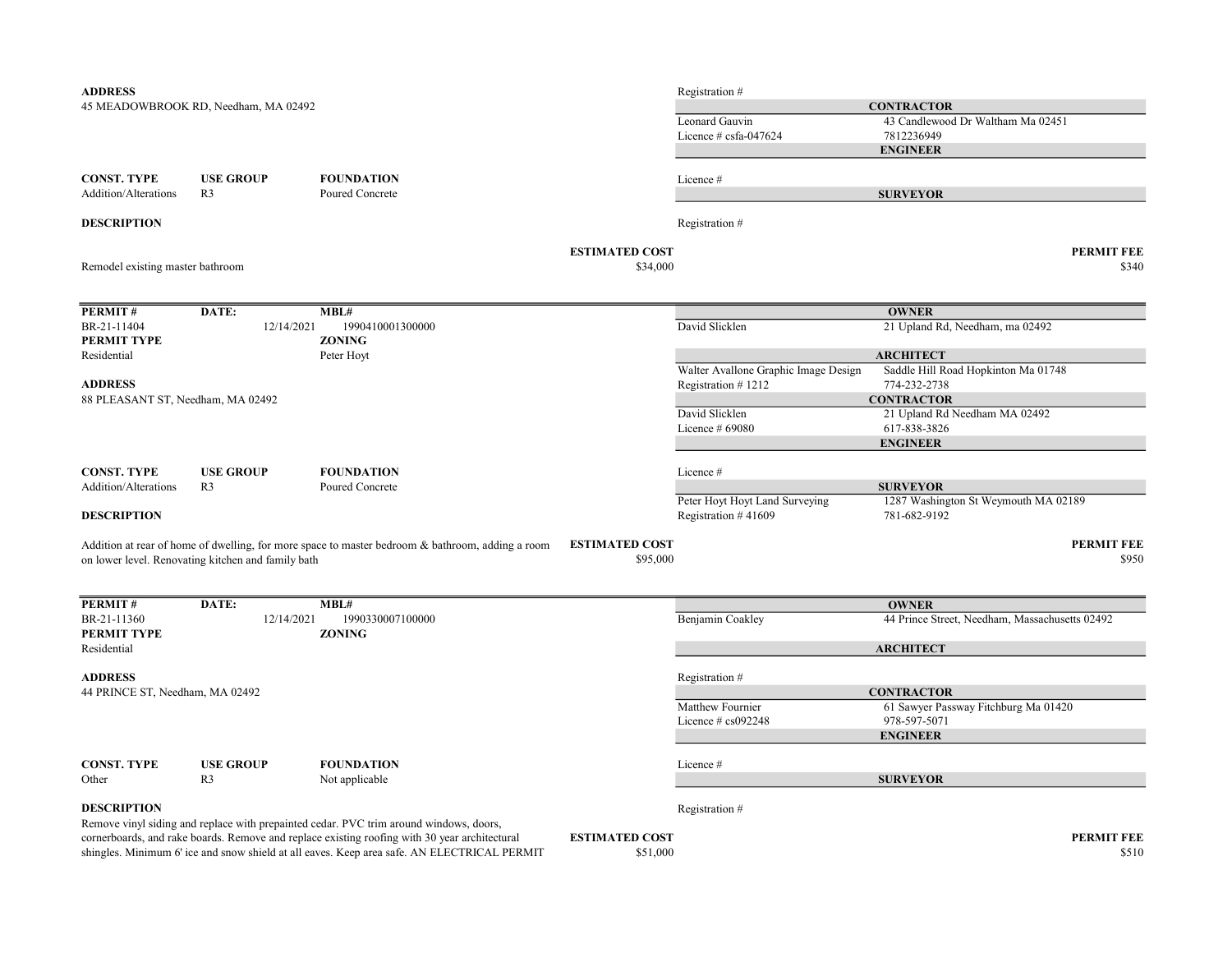| PERMIT#                          | DATE:                                        | MBL#                                                                                                                              |                       | <b>OWNER</b>                               |
|----------------------------------|----------------------------------------------|-----------------------------------------------------------------------------------------------------------------------------------|-----------------------|--------------------------------------------|
| BR-21-11366                      | 12/14/2021                                   | 1992010001600000                                                                                                                  | Nancy Klepper-Kilgore | 172 Edgewater Drive, Needham, MA 02492     |
|                                  |                                              |                                                                                                                                   |                       |                                            |
| PERMIT TYPE                      |                                              | <b>ZONING</b>                                                                                                                     |                       |                                            |
| Residential                      |                                              |                                                                                                                                   |                       | <b>ARCHITECT</b>                           |
| <b>ADDRESS</b>                   |                                              |                                                                                                                                   |                       |                                            |
|                                  |                                              |                                                                                                                                   | Registration #        |                                            |
|                                  | 172 EDGEWATER DR, Needham, MA 02492          |                                                                                                                                   |                       | <b>CONTRACTOR</b>                          |
|                                  |                                              |                                                                                                                                   | Robert Way            | 916 Pleasant St., Unit #5 Norwood MA 02062 |
|                                  |                                              |                                                                                                                                   | Licence $# CS-059144$ | 781-769-1611                               |
|                                  |                                              |                                                                                                                                   |                       | <b>ENGINEER</b>                            |
|                                  |                                              |                                                                                                                                   |                       |                                            |
| <b>CONST. TYPE</b>               | <b>USE GROUP</b>                             | <b>FOUNDATION</b>                                                                                                                 | Licence #             |                                            |
| Deck/Porch                       |                                              | Poured Concrete                                                                                                                   |                       | <b>SURVEYOR</b>                            |
|                                  |                                              |                                                                                                                                   |                       |                                            |
| <b>DESCRIPTION</b>               |                                              |                                                                                                                                   | Registration #        |                                            |
|                                  |                                              | Demo existing deck and construct new deck/stairs according to plans. Install 3 new support footings                               |                       |                                            |
|                                  |                                              | for new deck. Electrical Work in basement - install sub panel, install rough wiring for hot tub, Install<br><b>ESTIMATED COST</b> |                       | <b>PERMIT FEE</b>                          |
|                                  | 2 wall sconces next to walkout basement door | \$42,100                                                                                                                          |                       | \$430                                      |
|                                  |                                              |                                                                                                                                   |                       |                                            |
|                                  |                                              |                                                                                                                                   |                       |                                            |
| PERMIT#                          | DATE:                                        | MBL#                                                                                                                              |                       | <b>OWNER</b>                               |
| BR-21-11445                      | 12/14/2021                                   | 1990500004700000                                                                                                                  | Pterosaur's Gould     | 106 Warren St, Needham, MA 02492           |
| PERMIT TYPE                      |                                              | <b>ZONING</b>                                                                                                                     |                       |                                            |
| Residential                      |                                              |                                                                                                                                   |                       | <b>ARCHITECT</b>                           |
|                                  |                                              |                                                                                                                                   |                       |                                            |
| <b>ADDRESS</b>                   |                                              |                                                                                                                                   |                       |                                            |
|                                  |                                              |                                                                                                                                   | Registration #        |                                            |
| 106 WARREN ST, Needham, MA 02492 |                                              |                                                                                                                                   |                       | <b>CONTRACTOR</b>                          |
|                                  |                                              |                                                                                                                                   | Benjamin Connell      | 93G West St Medfield MA 02052              |
|                                  |                                              |                                                                                                                                   | Licence #104803       | 7814447577                                 |
|                                  |                                              |                                                                                                                                   |                       | <b>ENGINEER</b>                            |
|                                  |                                              |                                                                                                                                   |                       |                                            |
| <b>CONST. TYPE</b>               | <b>USE GROUP</b>                             | <b>FOUNDATION</b>                                                                                                                 | Licence #             |                                            |
| Other                            | R <sub>3</sub>                               | Not applicable                                                                                                                    |                       | <b>SURVEYOR</b>                            |
|                                  |                                              |                                                                                                                                   |                       |                                            |
| <b>DESCRIPTION</b>               |                                              |                                                                                                                                   | Registration #        |                                            |
|                                  |                                              | Stripping and re-roofing RF-10,11,16,22,24,25,26,27 of house and garage roof. (screenshot of RF                                   |                       |                                            |
|                                  |                                              | Diagram in attachments). Minimum of 6' of ice and snow shield at all eaves. Keep area clean and<br><b>ESTIMATED COST</b>          |                       | <b>PERMIT FEE</b>                          |
| safe.                            |                                              | \$14,600                                                                                                                          |                       | \$150                                      |
|                                  |                                              |                                                                                                                                   |                       |                                            |
|                                  |                                              |                                                                                                                                   |                       |                                            |
| PERMIT#                          | DATE:                                        | MBL#                                                                                                                              |                       | <b>OWNER</b>                               |
| BR-21-11448                      | 12/14/2021                                   | 1992100001100000                                                                                                                  | Eric Karten           | 43 Fisher St, Needham, MA 02492            |
| <b>PERMIT TYPE</b>               |                                              | <b>ZONING</b>                                                                                                                     |                       |                                            |
|                                  |                                              |                                                                                                                                   |                       |                                            |
| Residential                      |                                              |                                                                                                                                   |                       | <b>ARCHITECT</b>                           |
|                                  |                                              |                                                                                                                                   |                       |                                            |
| <b>ADDRESS</b>                   |                                              |                                                                                                                                   | Registration #        |                                            |
| 43 FISHER ST, Needham, MA 02492  |                                              |                                                                                                                                   |                       | <b>CONTRACTOR</b>                          |
|                                  |                                              |                                                                                                                                   | J David Brandon       | 90 Pierce Rd Saunderstown RI 02874         |
|                                  |                                              |                                                                                                                                   | Licence $#66331$      | 401-293-0527                               |
|                                  |                                              |                                                                                                                                   |                       | <b>ENGINEER</b>                            |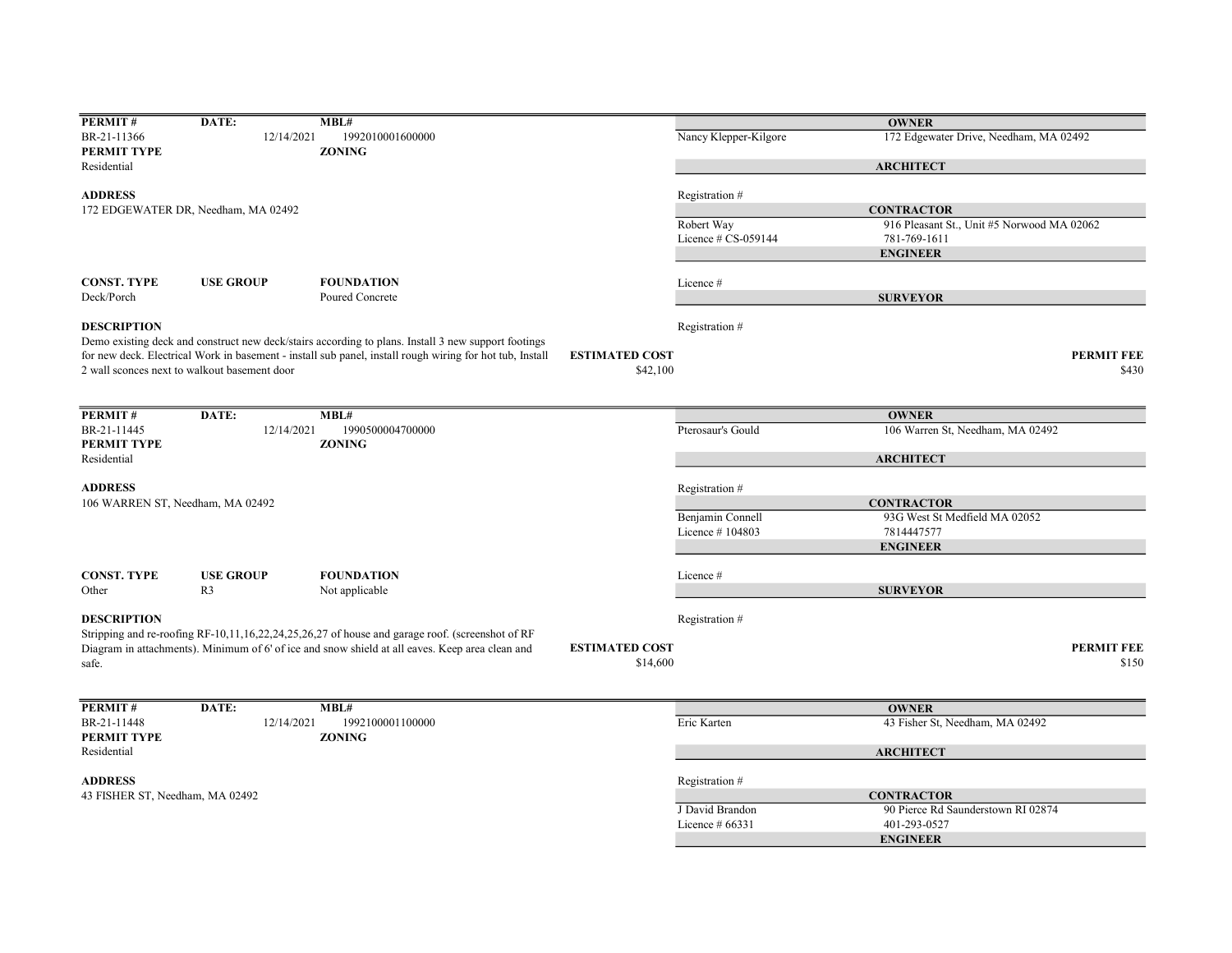| <b>CONST. TYPE</b>                                  | <b>USE GROUP</b>                                        | <b>FOUNDATION</b>                                                                                                                                                                                 |                                    | Licence #                 |                                                              |
|-----------------------------------------------------|---------------------------------------------------------|---------------------------------------------------------------------------------------------------------------------------------------------------------------------------------------------------|------------------------------------|---------------------------|--------------------------------------------------------------|
| Other                                               | R <sub>3</sub>                                          | Not applicable                                                                                                                                                                                    |                                    |                           | <b>SURVEYOR</b>                                              |
| <b>DESCRIPTION</b><br>STRUCTURAL WORK THIS PERMIT.  |                                                         | Installation of rooftop, rack-mounted, grid-connected Solar PV system consisting of (26) REC 400w<br>solar panels with Enphase micro-inverters. No energy storage or structural modifications. NO | <b>ESTIMATED COST</b><br>\$34,840  | Registration #            | <b>PERMIT FEE</b><br>\$348                                   |
| PERMIT#                                             | DATE:                                                   | MBL#                                                                                                                                                                                              |                                    |                           | <b>OWNER</b>                                                 |
| BR-21-11398<br>PERMIT TYPE                          | 12/14/2021                                              | 1990340005000000<br><b>ZONING</b>                                                                                                                                                                 |                                    | Robert P. Everts          | 41 Pinewood Road, Needham, MA 02492                          |
| Residential                                         |                                                         |                                                                                                                                                                                                   |                                    | David J Cann David J Cann | <b>ARCHITECT</b><br>50 Oak Street Boothbay Harbor ME 04538   |
| <b>ADDRESS</b><br>41 PINEWOOD RD, Needham, MA 02492 |                                                         |                                                                                                                                                                                                   |                                    | Registration #5695        | 617-365-9277<br><b>CONTRACTOR</b>                            |
|                                                     |                                                         |                                                                                                                                                                                                   |                                    | William H Clancy          | 377 Green Street Boylston MA 01505                           |
|                                                     |                                                         |                                                                                                                                                                                                   |                                    | Licence # 39213           | 508-869-0234                                                 |
|                                                     |                                                         |                                                                                                                                                                                                   |                                    |                           | <b>ENGINEER</b>                                              |
| <b>CONST. TYPE</b>                                  | <b>USE GROUP</b>                                        | <b>FOUNDATION</b>                                                                                                                                                                                 |                                    | Licence#                  |                                                              |
| Addition/Alterations                                | R <sub>3</sub>                                          | Not applicable                                                                                                                                                                                    |                                    |                           | <b>SURVEYOR</b>                                              |
| <b>DESCRIPTION</b>                                  |                                                         |                                                                                                                                                                                                   |                                    | Registration #            |                                                              |
|                                                     |                                                         | Remodel kitchen area and close in small porch area to make a mudroom area                                                                                                                         | <b>ESTIMATED COST</b><br>\$106,000 |                           | <b>PERMIT FEE</b><br>\$1,060                                 |
| PERMIT#                                             | DATE:                                                   | MBL#                                                                                                                                                                                              |                                    |                           | <b>OWNER</b>                                                 |
| BC-21-10131<br>PERMIT TYPE                          | 12/15/2021                                              | 1993090002500000<br><b>ZONING</b>                                                                                                                                                                 |                                    | Harry GoodaleNorth Hill   | 865 Central Ave, Needham, Mass 02492                         |
| Commercial                                          |                                                         |                                                                                                                                                                                                   |                                    | Tim Lund TL Architect     | <b>ARCHITECT</b><br>262 Forest Street Needham Mass 02492     |
| <b>ADDRESS</b>                                      |                                                         |                                                                                                                                                                                                   |                                    | Registration #20151       | 781-444-6690                                                 |
|                                                     | 865 CENTRAL AVE, Unit I109, Needham, MA 02492           |                                                                                                                                                                                                   |                                    | Harry Goodale             | <b>CONTRACTOR</b><br>289 Boston post road Sudbury Mass 01776 |
|                                                     |                                                         |                                                                                                                                                                                                   |                                    | Licence # CS-068861       | 339-225-2380                                                 |
|                                                     |                                                         |                                                                                                                                                                                                   |                                    |                           | <b>ENGINEER</b>                                              |
| <b>CONST. TYPE</b>                                  | <b>USE GROUP</b>                                        | <b>FOUNDATION</b>                                                                                                                                                                                 |                                    | Licence #                 |                                                              |
| Addition/Alterations                                | Residential - R2                                        | Poured Concrete                                                                                                                                                                                   |                                    |                           | <b>SURVEYOR</b>                                              |
| <b>DESCRIPTION</b>                                  |                                                         |                                                                                                                                                                                                   |                                    | Registration #            |                                                              |
|                                                     | UNIT I 109/Renovation, new kitchen, bath and interiors. |                                                                                                                                                                                                   | <b>ESTIMATED COST</b><br>\$127,600 |                           | <b>PERMIT FEE</b><br>\$1,280                                 |
| PERMIT#                                             | DATE:                                                   | MBL#                                                                                                                                                                                              |                                    |                           | <b>OWNER</b>                                                 |
| BR-21-11440<br>PERMIT TYPE                          | 12/15/2021                                              | 1991300001100000<br><b>ZONING</b>                                                                                                                                                                 |                                    | Janine Yieh Helwig        | 158 Meadowbrook Rd, Needham, MA 02492                        |
| Residential                                         |                                                         |                                                                                                                                                                                                   |                                    |                           | <b>ARCHITECT</b>                                             |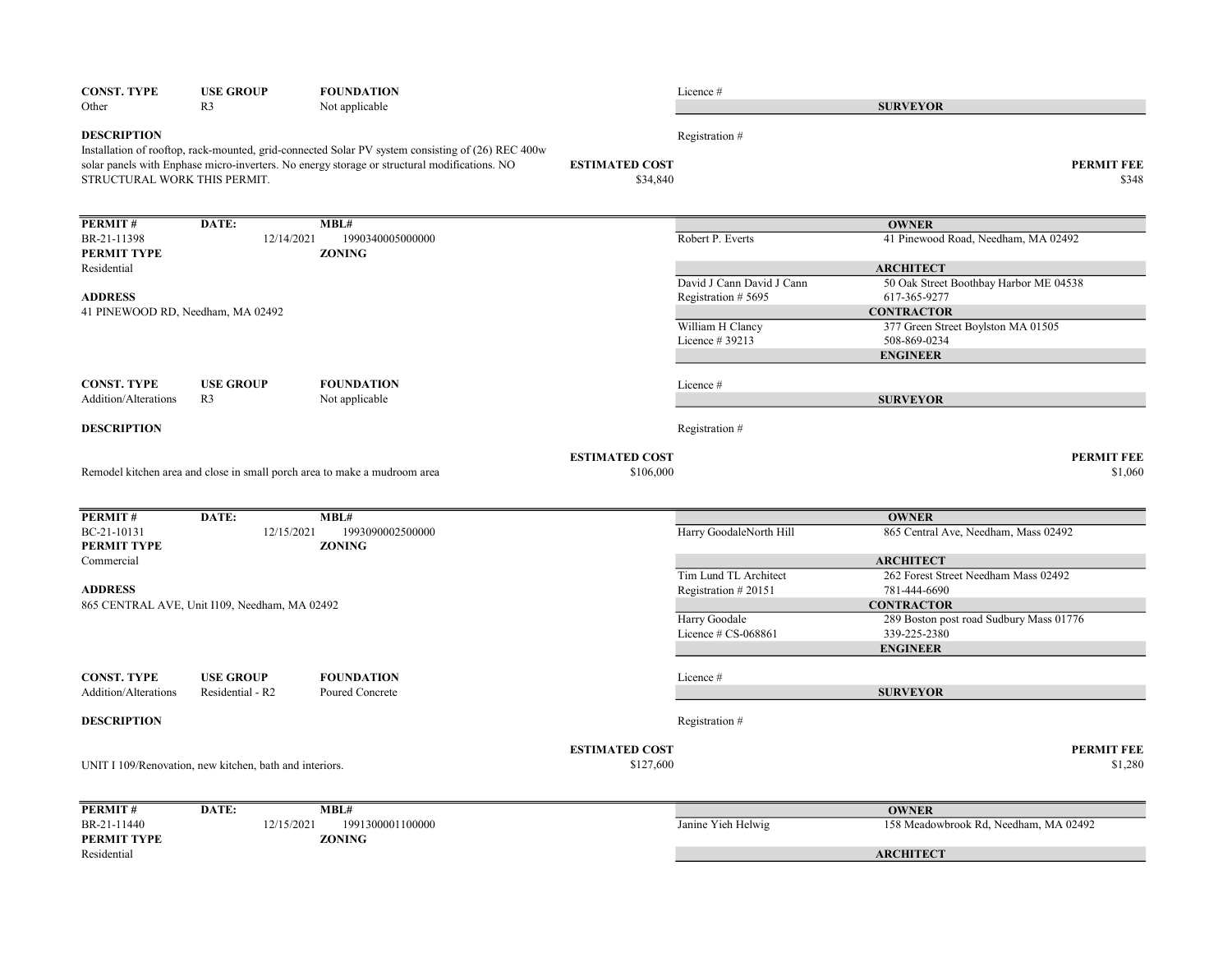| <b>ADDRESS</b>                  |                                                   |                                                                                      |                       | Registration #                                                            |                                       |
|---------------------------------|---------------------------------------------------|--------------------------------------------------------------------------------------|-----------------------|---------------------------------------------------------------------------|---------------------------------------|
|                                 | 158 MEADOWBROOK RD, Needham, MA 02492             |                                                                                      |                       |                                                                           | <b>CONTRACTOR</b>                     |
|                                 |                                                   |                                                                                      |                       | Mateus Moraes                                                             | 868 Worcester St Wellesley MA 02482   |
|                                 |                                                   |                                                                                      |                       | Licence $# CS-116266$                                                     | 7813330159                            |
|                                 |                                                   |                                                                                      |                       |                                                                           | <b>ENGINEER</b>                       |
|                                 |                                                   |                                                                                      |                       |                                                                           |                                       |
| <b>CONST. TYPE</b><br>Other     | <b>USE GROUP</b><br>R <sub>3</sub>                | <b>FOUNDATION</b><br>Not applicable                                                  |                       | Licence#                                                                  | <b>SURVEYOR</b>                       |
|                                 |                                                   |                                                                                      |                       |                                                                           |                                       |
| <b>DESCRIPTION</b>              |                                                   |                                                                                      |                       | Registration #                                                            |                                       |
|                                 |                                                   |                                                                                      | <b>ESTIMATED COST</b> |                                                                           | <b>PERMIT FEE</b>                     |
|                                 |                                                   | Work consists of moving the laundry room from the 2nd floor to the basement.         | \$15,848              |                                                                           | \$160                                 |
| PERMIT#                         | DATE:                                             | MBL#                                                                                 |                       |                                                                           | <b>OWNER</b>                          |
| BR-21-11409                     | 12/15/2021                                        | 1990780000200000                                                                     |                       | Alfred Pace III                                                           | 38 pine hill drive, needham, ma 02492 |
| PERMIT TYPE                     |                                                   | <b>ZONING</b>                                                                        |                       |                                                                           |                                       |
| Residential                     |                                                   | <b>SRB</b>                                                                           |                       |                                                                           | <b>ARCHITECT</b>                      |
|                                 |                                                   |                                                                                      |                       | Matthew Bouchard CME Architects                                           | 6 Wilkins Drive Plainville MA 02762   |
| <b>ADDRESS</b>                  |                                                   |                                                                                      |                       | Registration #50766                                                       | 5088093509                            |
| 99 EVELYN RD, Needham, MA 02492 |                                                   |                                                                                      |                       |                                                                           | <b>CONTRACTOR</b>                     |
|                                 |                                                   |                                                                                      |                       | Alfred Pace III                                                           | 38 pine hill drive Needham MA 02492   |
|                                 |                                                   |                                                                                      |                       | Licence $# CS-111563$                                                     | 7818356004                            |
|                                 |                                                   |                                                                                      |                       |                                                                           | <b>ENGINEER</b>                       |
|                                 |                                                   |                                                                                      |                       | Bradly Simonelli Field Resources                                          | 281 Chestnut Street Needham MA 02492  |
| <b>CONST. TYPE</b>              | <b>USE GROUP</b>                                  | <b>FOUNDATION</b>                                                                    |                       | Licence #47581                                                            | 7814445936                            |
| New Construction                | R <sub>3</sub>                                    | Poured Concrete                                                                      |                       |                                                                           | <b>SURVEYOR</b>                       |
|                                 |                                                   |                                                                                      |                       | Bradly Simonelli Field Resources Inc.                                     | 281 Chestnut Street Needham MA 02492  |
| <b>DESCRIPTION</b>              |                                                   |                                                                                      |                       | Registration #47581                                                       | 7814445936                            |
|                                 |                                                   | Construction of a 6 bedroom 5 1/2 bathroom single family home FINISHED BASEMENT $\&$ | <b>ESTIMATED COST</b> |                                                                           | <b>PERMIT FEE</b>                     |
|                                 | ATTIC,2 CAR GARAGE, PORCH, GAS FIREPLACE, NO DECK |                                                                                      | \$766,530             |                                                                           | \$7,670                               |
|                                 |                                                   |                                                                                      |                       |                                                                           |                                       |
| PERMIT#                         | DATE:                                             | MBL#                                                                                 |                       |                                                                           | <b>OWNER</b>                          |
| BR-21-11454<br>PERMIT TYPE      | 12/16/2021                                        | 1990220005400000<br><b>ZONING</b>                                                    |                       | Robert and Elizabeth Craig                                                | 59 Mount Venon Ave, Needham, MA 02492 |
| Residential                     |                                                   | SR B                                                                                 |                       |                                                                           | <b>ARCHITECT</b>                      |
|                                 |                                                   |                                                                                      |                       | Richard Curl Curl Simitis Architecture and                                |                                       |
|                                 |                                                   |                                                                                      |                       | Design                                                                    | 533 Main St Melrose MA 02176          |
| <b>ADDRESS</b>                  |                                                   |                                                                                      |                       | Registration #10298                                                       | 781 620 2736                          |
|                                 | 59 MOUNT VERNON AVE, Needham, MA 02492            |                                                                                      |                       |                                                                           | <b>CONTRACTOR</b>                     |
|                                 |                                                   |                                                                                      |                       | Michael T Lynch                                                           | 41 Oakland St Ext Natick MA 01760     |
|                                 |                                                   |                                                                                      |                       | Licence $#90064$                                                          | 508 846 5519                          |
|                                 |                                                   |                                                                                      |                       |                                                                           | <b>ENGINEER</b>                       |
|                                 |                                                   |                                                                                      |                       | Carmine Guarracino Roome & Guarracino 48 Grove Street Somerville MA 02144 |                                       |
| <b>CONST. TYPE</b>              | <b>USE GROUP</b>                                  | <b>FOUNDATION</b>                                                                    |                       | Licence $#40104$                                                          | 617.628.1700 x202                     |
| Addition/Alterations            | R <sub>3</sub>                                    | Poured Concrete                                                                      |                       |                                                                           | <b>SURVEYOR</b>                       |
|                                 |                                                   |                                                                                      |                       | John Hamel Snelling and Hamel surveyors 10 Lewis st Lincoln MA 01773      |                                       |
| <b>DESCRIPTION</b>              |                                                   |                                                                                      |                       | Registration #35029                                                       | 7812590071                            |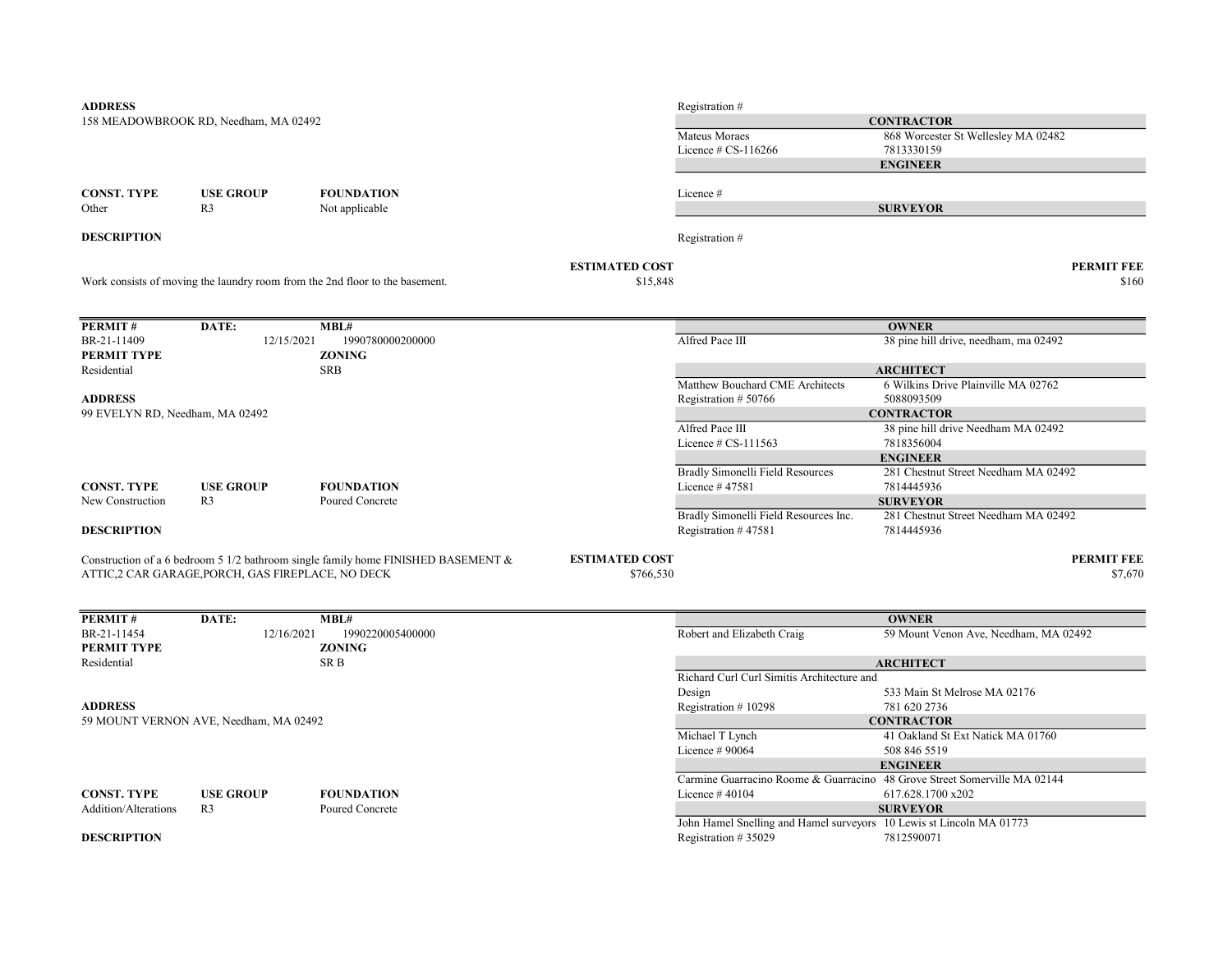Construct a 2 story addition. Renovation of kitchen and 2-1/2 bathrooms. Adding dormers in the attic ESTIMATED COST PERMIT FEE to create an additional bedroom.

PERMIT # DATE: MBL# BR-21-11439 12/16/2021 1990220002600000 shaun dempsey 9 birds hill ave, needham, ma 02492 PERMIT TYPE ZONING Residential ADDRESS Registration # william nichols 45 fondi rd haverhill ma 01832 Licence # 89853 9782657255 **OWNER ARCHITECT CONTRACTOR** 9 BIRDS HILL AVE, Needham, MA 02492

| CONST. TYPE          | <b>USE GROUP</b> | <b>FOUNDATION</b> | Licence # |
|----------------------|------------------|-------------------|-----------|
| Addition/Alterations |                  | Not applicable    |           |

1 replacement sliding door 4 replacement windows Non structural

**DESCRIPTION** Registration #

ESTIMATED COST

| ) COST   | PERMIT FEE |
|----------|------------|
| \$14,000 | \$150      |

| PERMIT#                     | DATE:                                        | MBL#                                                                                                |                       |                         | <b>OWNER</b>                            |       |
|-----------------------------|----------------------------------------------|-----------------------------------------------------------------------------------------------------|-----------------------|-------------------------|-----------------------------------------|-------|
| BC-21-10130                 | 12/16/2021                                   | 1993090002500000                                                                                    |                       | Harry goodaleNorth hill | 865 Central Ave, Needham, Mass 02492    |       |
| PERMIT TYPE                 |                                              | <b>ZONING</b>                                                                                       |                       |                         |                                         |       |
| Commercial                  |                                              |                                                                                                     |                       |                         | <b>ARCHITECT</b>                        |       |
|                             |                                              |                                                                                                     |                       | Tim Lund TL ARCHITECT   | 262 Forest Street Needham Mass 02492    |       |
| <b>ADDRESS</b>              |                                              |                                                                                                     |                       | Registration #20151     | 781-444-6690                            |       |
|                             | 865 CENTRAL AVE, Unit M06, Needham, MA 02492 |                                                                                                     |                       |                         | <b>CONTRACTOR</b>                       |       |
|                             |                                              |                                                                                                     |                       | Harry Goodale           | 289 Boston Post Road Sudbury Mass 01776 |       |
|                             |                                              |                                                                                                     |                       | Licence $\#$ CS-068861  | 339-225-2380                            |       |
|                             |                                              |                                                                                                     |                       |                         | <b>ENGINEER</b>                         |       |
|                             |                                              |                                                                                                     |                       |                         |                                         |       |
| <b>CONST. TYPE</b>          | <b>USE GROUP</b>                             | <b>FOUNDATION</b>                                                                                   |                       | Licence #               |                                         |       |
| <b>Addition/Alterations</b> | Residential - R2                             | Poured Concrete                                                                                     |                       |                         | <b>SURVEYOR</b>                         |       |
|                             |                                              |                                                                                                     |                       |                         |                                         |       |
| <b>DESCRIPTION</b>          |                                              |                                                                                                     |                       | Registration #          |                                         |       |
|                             |                                              |                                                                                                     |                       |                         |                                         |       |
|                             |                                              |                                                                                                     | <b>ESTIMATED COST</b> |                         | <b>PERMIT FEE</b>                       |       |
|                             |                                              | Renovate interior, new flooring and finishes. Please note this is for Unit 403-404 in Vista Terrace | \$75,000              |                         |                                         | \$750 |
|                             |                                              |                                                                                                     |                       |                         |                                         |       |
|                             |                                              |                                                                                                     |                       |                         |                                         |       |
| PERMIT#                     | DATE:                                        | MBL#                                                                                                |                       |                         | <b>OWNER</b>                            |       |
| BR-21-11429                 | 12/16/2021                                   | 1992160002600000                                                                                    |                       | Gina & Rob Bradley      | 1376, Needham, MA 02492                 |       |
| PERMIT TYPE                 |                                              | <b>ZONING</b>                                                                                       |                       |                         |                                         |       |
| Residential                 |                                              | <b>SRA</b>                                                                                          |                       |                         | <b>ARCHITECT</b>                        |       |

1177 CENTRAL AVE, Needham, MA 02492 CONTRACTOR

ENGINEER

SURVEYOR

ADDRESS Registration #

Licence # CS-105824 617-799-7521

Nicholas R Schiffer 8 Tuckerman Street Boston MA 02127

 $\$4,500$   $\$4,500$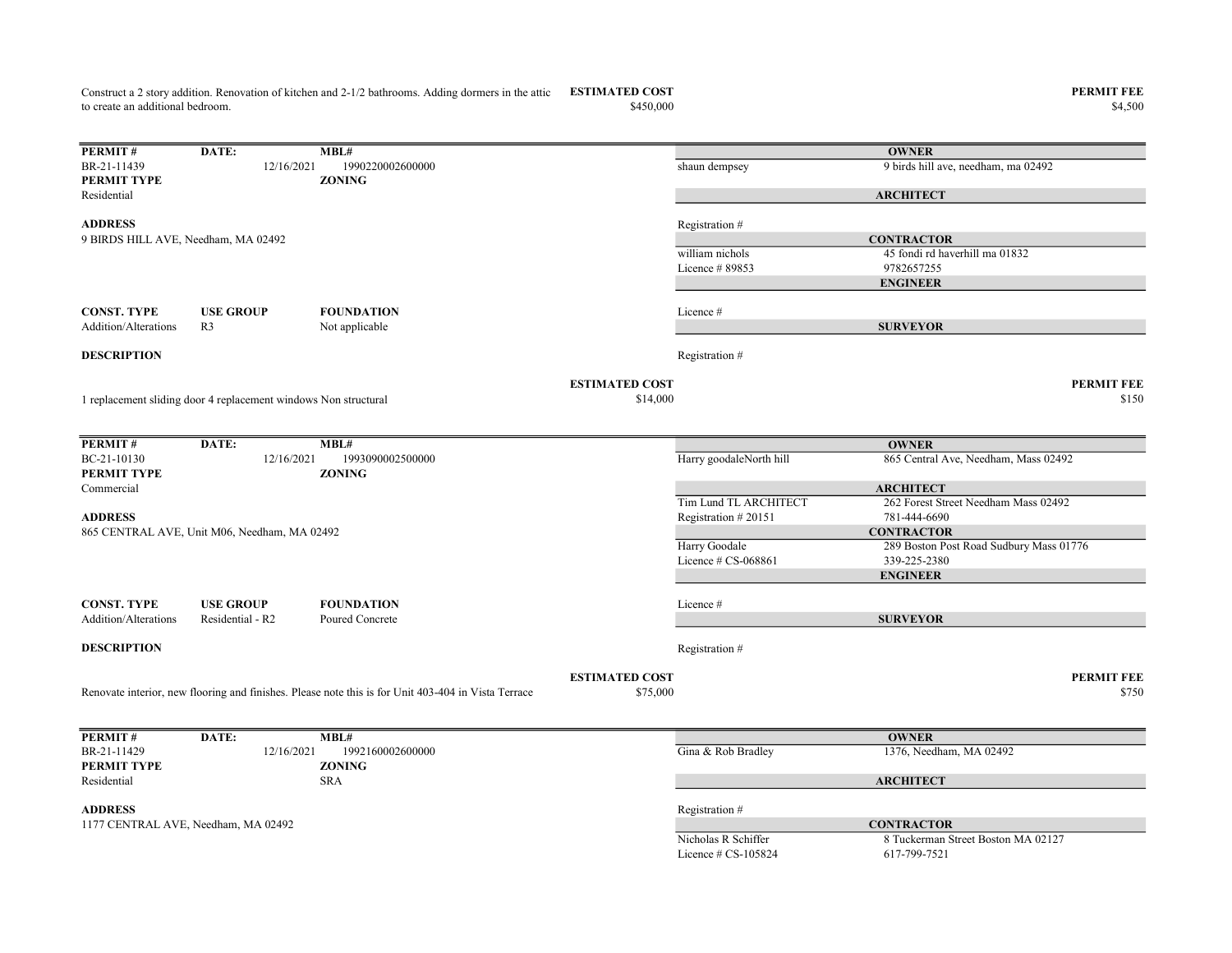| <b>CONST. TYPE</b><br>New Construction               | <b>USE GROUP</b><br>R3                                                     | <b>FOUNDATION</b><br>Poured Concrete                                                                                                                                                     |                                      | Structural Engineering, Metro West<br>Licence # 5197437046<br>Robert Gemma Metro West Engineering | Boston, Framingham MA, MA 211001702<br>6173726973,508-626-0063<br><b>SURVEYOR</b><br>75 Franklin Street Framingham MA 01702 |
|------------------------------------------------------|----------------------------------------------------------------------------|------------------------------------------------------------------------------------------------------------------------------------------------------------------------------------------|--------------------------------------|---------------------------------------------------------------------------------------------------|-----------------------------------------------------------------------------------------------------------------------------|
| <b>DESCRIPTION</b>                                   |                                                                            | Construct a two story single family home, with 5 bedrooms, 4 full and 3 half baths, finished<br>basement, unfinished attic, three car attached garage & porch. No deck and no fireplace. | <b>ESTIMATED COST</b><br>\$2,500,000 | Registration #37046                                                                               | 5086260063<br><b>PERMIT FEE</b><br>\$25,000                                                                                 |
| PERMIT#                                              | DATE:                                                                      | MBL#                                                                                                                                                                                     |                                      |                                                                                                   | <b>OWNER</b>                                                                                                                |
| BR-21-11456<br>PERMIT TYPE                           | 12/16/2021                                                                 | 1990600004500000<br><b>ZONING</b>                                                                                                                                                        |                                      | Jessica and Matthew Clayson                                                                       | 167 Tower Avenue, Needham, MA 02494                                                                                         |
| Residential<br><b>ADDRESS</b>                        |                                                                            |                                                                                                                                                                                          |                                      | Registration #                                                                                    | <b>ARCHITECT</b><br><b>CONTRACTOR</b>                                                                                       |
| 167 TOWER AVE, Needham, MA 02492                     |                                                                            |                                                                                                                                                                                          |                                      | Dennis Sullivan<br>Licence # 92279                                                                | 1095 Highland Avenue, Suite 100 Needham MA 02494<br>617-602-5683<br><b>ENGINEER</b>                                         |
| <b>CONST. TYPE</b><br>Other                          | <b>USE GROUP</b><br>R <sub>3</sub>                                         | <b>FOUNDATION</b><br>Not applicable                                                                                                                                                      |                                      | Licence #                                                                                         | <b>SURVEYOR</b>                                                                                                             |
| <b>DESCRIPTION</b>                                   |                                                                            |                                                                                                                                                                                          |                                      | Registration #                                                                                    |                                                                                                                             |
| Built brand new portico                              |                                                                            |                                                                                                                                                                                          | <b>ESTIMATED COST</b><br>\$12,000    |                                                                                                   | <b>PERMIT FEE</b><br>\$150                                                                                                  |
| PERMIT#<br>BR-21-11253<br>PERMIT TYPE<br>Residential | DATE:<br>12/16/2021                                                        | MBL#<br>1990480008300000<br><b>ZONING</b>                                                                                                                                                |                                      | John & Katharine Grove                                                                            | <b>OWNER</b><br>37 Woodlawn Ave, Needham, MA 02492<br><b>ARCHITECT</b>                                                      |
| <b>ADDRESS</b>                                       | 37 WOODLAWN AVE, Needham, MA 02492                                         |                                                                                                                                                                                          |                                      | Registration #<br>Mathew Roth<br>Licence $\#$ CS-103005                                           | <b>CONTRACTOR</b><br>11 Helen Rd Needham MA 02492<br>6179059651<br><b>ENGINEER</b>                                          |
| <b>CONST. TYPE</b><br>Addition/Alterations           | <b>USE GROUP</b><br>R <sub>3</sub>                                         | <b>FOUNDATION</b><br>Poured Concrete                                                                                                                                                     |                                      | Licence#                                                                                          | <b>SURVEYOR</b>                                                                                                             |
| <b>DESCRIPTION</b>                                   |                                                                            |                                                                                                                                                                                          |                                      | Registration #                                                                                    |                                                                                                                             |
|                                                      | Renovation/updating of 3 bathrooms; new fixtures, finished, vanities, etc. |                                                                                                                                                                                          | <b>ESTIMATED COST</b><br>\$80,000    |                                                                                                   | <b>PERMIT FEE</b><br>\$800                                                                                                  |

PERMIT# DATE: MBL#

Jeremiah Oneill,Robert Gemma H & O

100 Summer St Suite 1600,75 Franklin Street

ENGINEER

**OWNER**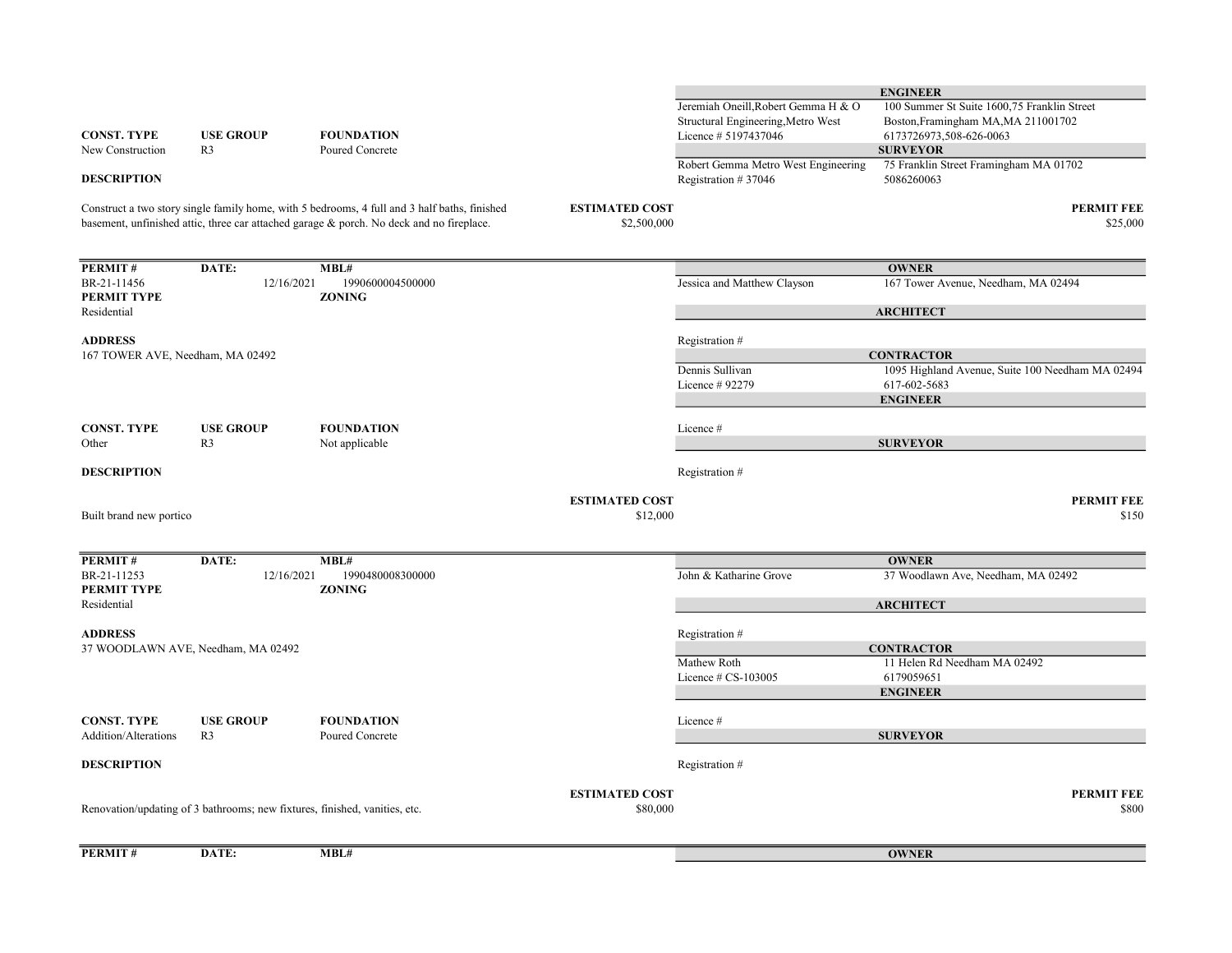| BC-21-10129<br>PERMIT TYPE     | 12/17/2021                           | 1990470008200000<br><b>ZONING</b>                                                              |                                    | Michael Tedoldi                        | 146 Warren St, Needham, MA 02494                      |
|--------------------------------|--------------------------------------|------------------------------------------------------------------------------------------------|------------------------------------|----------------------------------------|-------------------------------------------------------|
| Commercial                     |                                      | Mixed Use 128 - MU-<br>128                                                                     |                                    |                                        | <b>ARCHITECT</b>                                      |
| <b>ADDRESS</b>                 |                                      |                                                                                                |                                    | Alan Westman KSID<br>Registration $#0$ | 1749 Central St Stoughton MA 02072<br>781-886-6973    |
| 17 OAK ST, Needham, MA 02492   |                                      |                                                                                                |                                    |                                        | <b>CONTRACTOR</b>                                     |
|                                |                                      |                                                                                                |                                    | Dean C Bliss<br>Licence # 93173        | 35 Sisson Farm Lane Westport MA 02790<br>617-791-3100 |
|                                |                                      |                                                                                                |                                    |                                        | <b>ENGINEER</b>                                       |
| <b>CONST. TYPE</b>             | <b>USE GROUP</b>                     | <b>FOUNDATION</b>                                                                              |                                    | Licence #                              |                                                       |
| Addition/Alterations           | Institutional - I2                   | Poured Concrete                                                                                |                                    |                                        | <b>SURVEYOR</b>                                       |
| <b>DESCRIPTION</b>             |                                      |                                                                                                |                                    | 0 <sub>0</sub><br>Registration $#0$    | 0000<br>$\theta$                                      |
|                                |                                      | Build out space in new building at 15-17 Oak St. Suite 2 second floor into a dental office     | <b>ESTIMATED COST</b><br>\$300,000 |                                        | <b>PERMIT FEE</b><br>\$3,000                          |
|                                |                                      |                                                                                                |                                    |                                        |                                                       |
| PERMIT#                        | DATE:                                | MBL#                                                                                           |                                    |                                        | <b>OWNER</b>                                          |
| BR-21-11407                    | 12/17/2021                           | 1990960005100000                                                                               |                                    | arthur kalenjian                       | 153 pine grove st, needham, ma 02494                  |
| PERMIT TYPE<br>Residential     |                                      | <b>ZONING</b>                                                                                  |                                    |                                        | <b>ARCHITECT</b>                                      |
|                                |                                      |                                                                                                |                                    | Jeanne Allen JMA ARCHITECTS +          |                                                       |
|                                |                                      |                                                                                                |                                    | <b>PLANNERS</b>                        | Four New Street, Unit 101 Newburyport MA 01950        |
| <b>ADDRESS</b>                 |                                      |                                                                                                |                                    | Registration #8591                     | 9786210811                                            |
|                                | 153 PINE GROVE ST, Needham, MA 02492 |                                                                                                |                                    |                                        | <b>CONTRACTOR</b>                                     |
|                                |                                      |                                                                                                |                                    | Licence #                              |                                                       |
|                                |                                      |                                                                                                |                                    |                                        | <b>ENGINEER</b>                                       |
|                                |                                      |                                                                                                |                                    | Dan L. Gelinas Gelinas Structural      |                                                       |
|                                |                                      |                                                                                                |                                    | Engineering LLC                        | 579A North End Blvd Salisbury MA 01952                |
| <b>CONST. TYPE</b>             | <b>USE GROUP</b>                     | <b>FOUNDATION</b>                                                                              |                                    | Licence # 33994                        | 978-465-6436                                          |
| Addition/Alterations           | R <sub>3</sub>                       | Poured Concrete                                                                                |                                    |                                        | <b>SURVEYOR</b>                                       |
| <b>DESCRIPTION</b>             |                                      |                                                                                                |                                    | Registration #                         |                                                       |
|                                |                                      |                                                                                                | <b>ESTIMATED COST</b>              |                                        | <b>PERMIT FEE</b>                                     |
|                                |                                      | Finishing attic space to add a bathroom and two multi use rooms and removing of a kitchen wall | \$65,000                           |                                        | \$650                                                 |
|                                |                                      |                                                                                                |                                    |                                        |                                                       |
| PERMIT#                        | DATE:                                | MBL#                                                                                           |                                    |                                        | <b>OWNER</b>                                          |
| BR-21-11415<br>PERMIT TYPE     | 12/17/2021                           | 1990070000900000<br><b>ZONING</b>                                                              |                                    | Kathleen Phelps                        | 9 Fuller Rd., Needham, MA 02492                       |
| Residential                    |                                      |                                                                                                |                                    |                                        | <b>ARCHITECT</b>                                      |
| <b>ADDRESS</b>                 |                                      |                                                                                                |                                    | Registration #                         |                                                       |
| 9 FULLER RD, Needham, MA 02492 |                                      |                                                                                                |                                    |                                        | <b>CONTRACTOR</b>                                     |
|                                |                                      |                                                                                                |                                    |                                        | 24 St. Martin Dr. Bldg 2 Unit 11 Marlborough MA       |
|                                |                                      |                                                                                                |                                    | Daniel Fonzi<br>Licence #101687        | 01752<br>7742810377                                   |
|                                |                                      |                                                                                                |                                    |                                        | <b>ENGINEER</b>                                       |
|                                |                                      |                                                                                                |                                    |                                        |                                                       |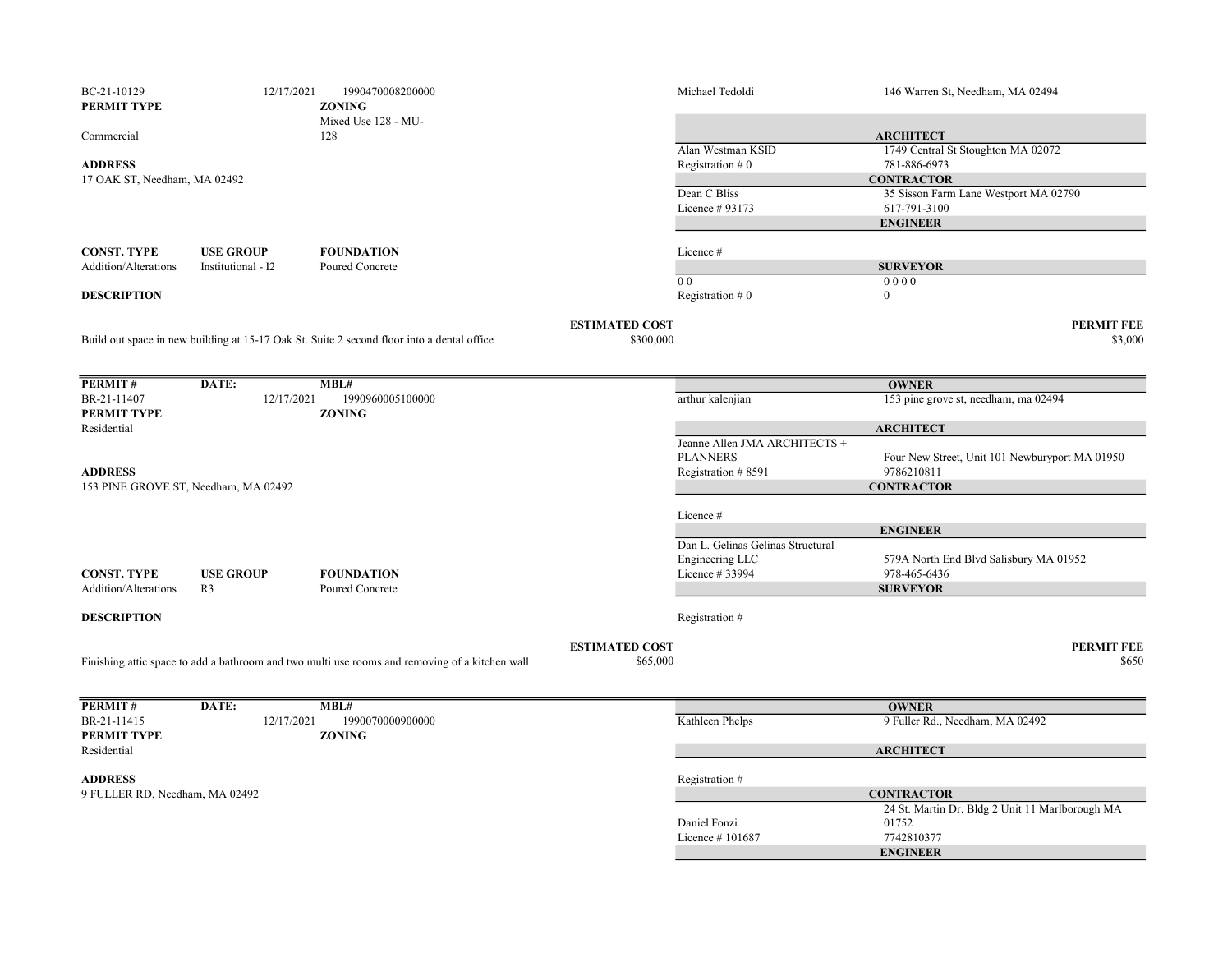| <b>CONST. TYPE</b><br>Other        | <b>USE GROUP</b><br>R <sub>3</sub>                          | <b>FOUNDATION</b><br>Not applicable                                                                 |                                   | Licence#                       | <b>SURVEYOR</b>                                     |
|------------------------------------|-------------------------------------------------------------|-----------------------------------------------------------------------------------------------------|-----------------------------------|--------------------------------|-----------------------------------------------------|
| <b>DESCRIPTION</b>                 |                                                             |                                                                                                     |                                   | Registration #                 |                                                     |
|                                    | kW with energy storage rated at 27kWh installed on exterior | Install Tesla Solar Roof (shingles) building integrated photovoltaic (BIPV) system rated at 7.59702 | <b>ESTIMATED COST</b><br>\$68,000 |                                | <b>PERMIT FEE</b><br>\$680                          |
| <b>PERMIT#</b>                     | DATE:                                                       | MBL#                                                                                                |                                   |                                | <b>OWNER</b>                                        |
| BR-21-11428                        | 12/20/2021                                                  | 1990980000100050                                                                                    |                                   | leah sauter                    | 17 castano ct, needham, ma 02494                    |
| PERMIT TYPE<br>Residential         |                                                             | <b>ZONING</b><br>$\boldsymbol{0}$                                                                   |                                   |                                | <b>ARCHITECT</b>                                    |
| <b>ADDRESS</b>                     |                                                             |                                                                                                     |                                   | Registration #                 |                                                     |
| 17 CASTANO CT, Needham, MA 02492   |                                                             |                                                                                                     |                                   |                                | <b>CONTRACTOR</b>                                   |
|                                    |                                                             |                                                                                                     |                                   | john dudley<br>Licence # 93790 | 60 pleasant st ashland ma 01721<br>7817759277       |
|                                    |                                                             |                                                                                                     |                                   |                                | <b>ENGINEER</b>                                     |
| <b>CONST. TYPE</b>                 | <b>USE GROUP</b>                                            | <b>FOUNDATION</b>                                                                                   |                                   | Licence #                      |                                                     |
| Addition/Alterations               | R <sub>3</sub>                                              | Not applicable                                                                                      |                                   |                                | <b>SURVEYOR</b>                                     |
|                                    |                                                             |                                                                                                     |                                   | $\mathbf n$ n                  | n n n                                               |
| <b>DESCRIPTION</b>                 |                                                             |                                                                                                     |                                   | Registration # n               | $\mathbf n$                                         |
| install new door (2) Marvin doors  |                                                             |                                                                                                     | <b>ESTIMATED COST</b><br>\$9,750  |                                | <b>PERMIT FEE</b><br>\$150                          |
| PERMIT#                            | DATE:                                                       | MBL#                                                                                                |                                   |                                | <b>OWNER</b>                                        |
| BR-21-11465<br>PERMIT TYPE         | 12/20/2021                                                  | 1990390007700000<br><b>ZONING</b>                                                                   |                                   | mara monetti                   | 32 CLEVELAND RD, NEEDHAM, MA 02492                  |
| Residential                        |                                                             |                                                                                                     |                                   |                                | <b>ARCHITECT</b>                                    |
| <b>ADDRESS</b>                     |                                                             |                                                                                                     |                                   | Registration #                 |                                                     |
| 32 CLEVELAND RD, Needham, MA 02492 |                                                             |                                                                                                     |                                   | <b>WILLIAM NICHOLS</b>         | <b>CONTRACTOR</b><br>45 FONDI RD HAVERHILL MA 01832 |
|                                    |                                                             |                                                                                                     |                                   | Licence #89853                 | 9782657255                                          |
|                                    |                                                             |                                                                                                     |                                   |                                | <b>ENGINEER</b>                                     |
| <b>CONST. TYPE</b>                 | <b>USE GROUP</b>                                            | <b>FOUNDATION</b>                                                                                   |                                   | Licence#                       |                                                     |
| <b>Addition/Alterations</b>        | R <sub>3</sub>                                              | Not applicable                                                                                      |                                   |                                | <b>SURVEYOR</b>                                     |
| <b>DESCRIPTION</b>                 |                                                             |                                                                                                     |                                   | Registration #                 |                                                     |
|                                    |                                                             |                                                                                                     | <b>ESTIMATED COST</b>             |                                | <b>PERMIT FEE</b>                                   |
| 18 replacement windows             |                                                             |                                                                                                     | \$34,000                          |                                | \$340                                               |
| PERMIT#                            | DATE:                                                       | MBL#                                                                                                |                                   |                                | <b>OWNER</b>                                        |
| BR-21-11468<br>PERMIT TYPE         | 12/20/2021                                                  | 1990600004900000<br><b>ZONING</b>                                                                   |                                   | John A. Terry                  | 17 Lindbergh ave., Needham, MA 02492                |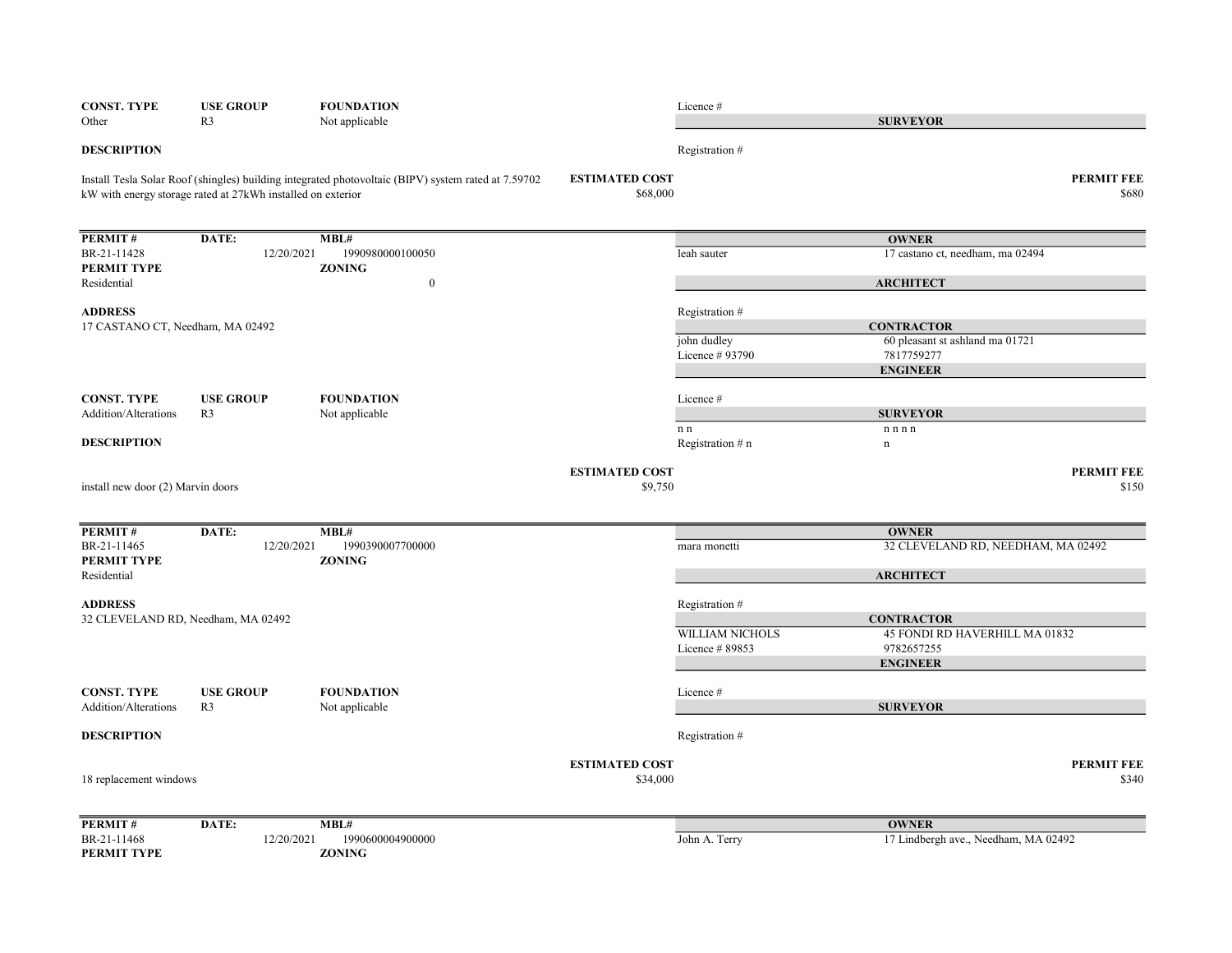| Residential                     |                                                 |                                                                                                  |                       |                          | <b>ARCHITECT</b>                         |
|---------------------------------|-------------------------------------------------|--------------------------------------------------------------------------------------------------|-----------------------|--------------------------|------------------------------------------|
| <b>ADDRESS</b>                  |                                                 |                                                                                                  |                       | Registration #           |                                          |
|                                 | 17 LINDBERGH AVE, Needham, MA 02492             |                                                                                                  |                       |                          | <b>CONTRACTOR</b>                        |
|                                 |                                                 |                                                                                                  |                       | Roberto Da Silva         | 422 Mystic Ave Somerville MA 02145       |
|                                 |                                                 |                                                                                                  |                       | Licence #108317          | 6173078756                               |
|                                 |                                                 |                                                                                                  |                       |                          | <b>ENGINEER</b>                          |
|                                 |                                                 |                                                                                                  |                       |                          |                                          |
| <b>CONST. TYPE</b>              | <b>USE GROUP</b>                                | <b>FOUNDATION</b>                                                                                |                       | Licence #                |                                          |
| Other                           | R <sub>3</sub>                                  | Not applicable                                                                                   |                       |                          | <b>SURVEYOR</b>                          |
| <b>DESCRIPTION</b>              |                                                 |                                                                                                  |                       | Registration #           |                                          |
|                                 |                                                 |                                                                                                  | <b>ESTIMATED COST</b> |                          | <b>PERMIT FEE</b>                        |
| Roof Repair                     |                                                 |                                                                                                  | \$16,400              |                          | \$170                                    |
| PERMIT#                         | DATE:                                           | MBL#                                                                                             |                       |                          | <b>OWNER</b>                             |
| BR-21-11453                     | 12/21/2021                                      | 1992000000103100                                                                                 |                       | Romeo Hoxha              | 1210 Greendale Avenue, Needham, MA 02492 |
| PERMIT TYPE                     |                                                 | <b>ZONING</b>                                                                                    |                       |                          |                                          |
| Residential                     |                                                 |                                                                                                  |                       |                          | <b>ARCHITECT</b>                         |
| <b>ADDRESS</b>                  |                                                 |                                                                                                  |                       | Registration #           |                                          |
|                                 | 1210 GREENDALE AVE, Unit 310, Needham, MA 02492 |                                                                                                  |                       |                          | <b>CONTRACTOR</b>                        |
|                                 |                                                 |                                                                                                  |                       | <b>Brendan Morrissey</b> | 15 Babe Ruth Drive Sudbury MA 01776      |
|                                 |                                                 |                                                                                                  |                       | Licence #74745           | 6172122911                               |
|                                 |                                                 |                                                                                                  |                       |                          | <b>ENGINEER</b>                          |
|                                 |                                                 |                                                                                                  |                       |                          |                                          |
| <b>CONST. TYPE</b>              | <b>USE GROUP</b>                                | <b>FOUNDATION</b>                                                                                |                       | Licence #                |                                          |
| Addition/Alterations            | R <sub>3</sub>                                  | Not applicable                                                                                   |                       |                          | <b>SURVEYOR</b>                          |
| <b>DESCRIPTION</b>              |                                                 |                                                                                                  |                       | Registration #           |                                          |
|                                 |                                                 | Replace kitchen cabinets with new kitchen cabinets. Install new flooring boards in kitchen area. | <b>ESTIMATED COST</b> |                          | <b>PERMIT FEE</b>                        |
| Replace tiles on walls/floor.   |                                                 |                                                                                                  | \$12,000              |                          | \$150                                    |
|                                 |                                                 |                                                                                                  |                       |                          |                                          |
| PERMIT#                         | DATE:                                           | MBL#                                                                                             |                       |                          | <b>OWNER</b>                             |
| BR-21-11469                     | 12/21/2021                                      | 1990630001500000                                                                                 |                       | David Atkinson           | 44 Mellen St, Needham, MA 02494          |
| PERMIT TYPE<br>Residential      |                                                 | <b>ZONING</b>                                                                                    |                       |                          | <b>ARCHITECT</b>                         |
|                                 |                                                 |                                                                                                  |                       |                          |                                          |
| <b>ADDRESS</b>                  |                                                 |                                                                                                  |                       | Registration #           |                                          |
| 44 MELLEN ST, Needham, MA 02492 |                                                 |                                                                                                  |                       |                          | <b>CONTRACTOR</b>                        |
|                                 |                                                 |                                                                                                  |                       | Milton Villanueva        | 117 Garfield Ave Revere MA 02151         |
|                                 |                                                 |                                                                                                  |                       | Licence $\#$ cs-116119   | 617-785-4796                             |
|                                 |                                                 |                                                                                                  |                       |                          | <b>ENGINEER</b>                          |
| <b>CONST. TYPE</b>              | <b>USE GROUP</b>                                | <b>FOUNDATION</b>                                                                                |                       | Licence #                |                                          |
| Addition/Alterations            | R <sub>3</sub>                                  | Not applicable                                                                                   |                       |                          | <b>SURVEYOR</b>                          |
|                                 |                                                 |                                                                                                  |                       |                          |                                          |
| <b>DESCRIPTION</b>              |                                                 |                                                                                                  |                       | Registration #           |                                          |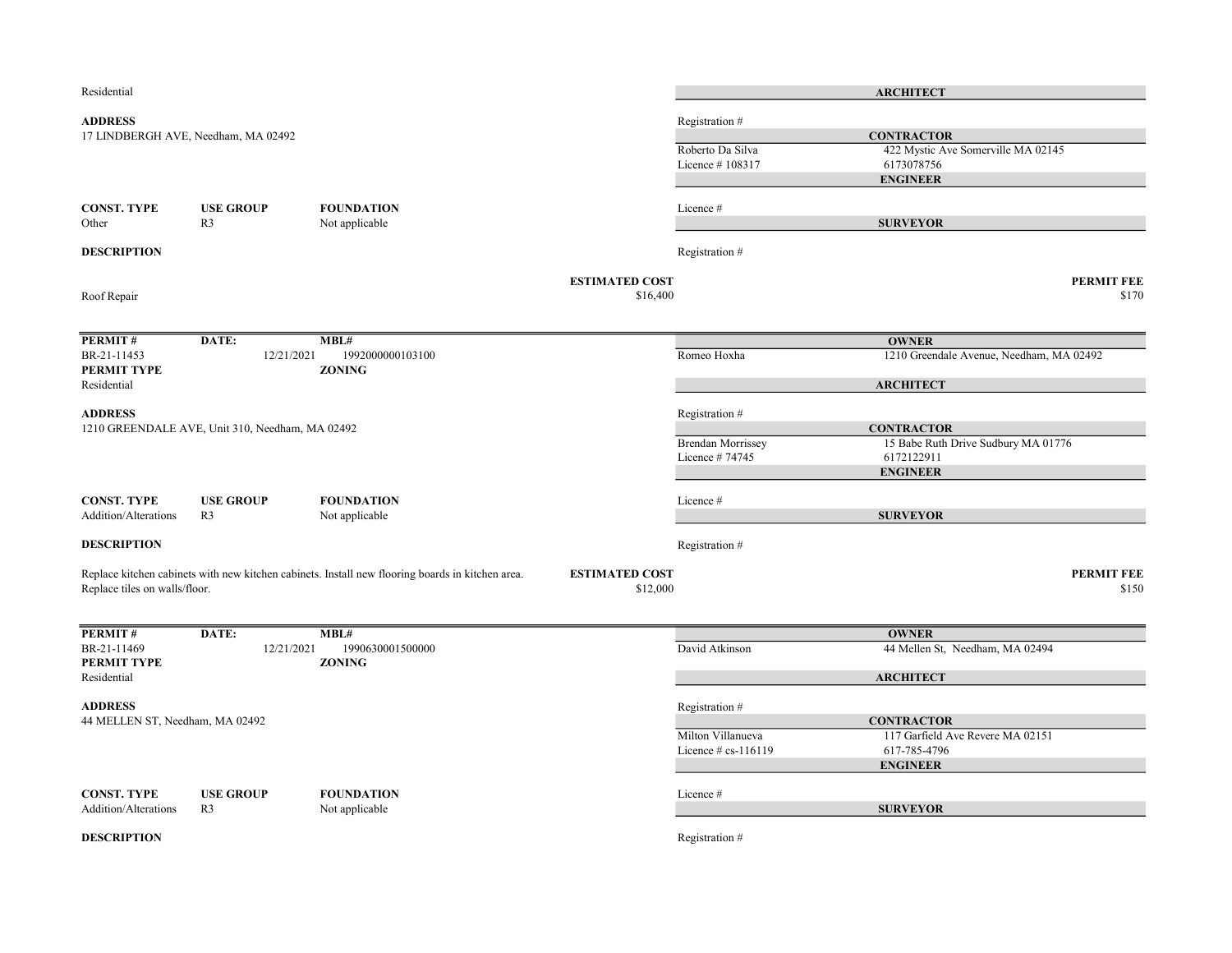ESTIMATED COST PERMIT FEE<br>  $$8,900$  8150  $$8,900$   $$150$ 

| PERMIT#                            | DATE:                               | MBL#                                                                                             |                               | <b>OWNER</b>                                      |
|------------------------------------|-------------------------------------|--------------------------------------------------------------------------------------------------|-------------------------------|---------------------------------------------------|
| BR-21-11434                        | 12/21/2021                          | 1991360004700000                                                                                 | Greg Dracon                   | 36 Robinwood Avenue, Needham, MA 02492            |
| PERMIT TYPE                        |                                     | <b>ZONING</b>                                                                                    |                               |                                                   |
| Residential                        |                                     |                                                                                                  |                               | <b>ARCHITECT</b>                                  |
|                                    |                                     |                                                                                                  |                               |                                                   |
| <b>ADDRESS</b>                     |                                     |                                                                                                  | Registration #                |                                                   |
|                                    | 36 ROBINWOOD AVE, Needham, MA 02492 |                                                                                                  |                               | <b>CONTRACTOR</b>                                 |
|                                    |                                     |                                                                                                  | Ronald Bennett                | PO Box 222 Seekonk MA 02771                       |
|                                    |                                     |                                                                                                  | Licence $\#$ CS-091168        | $(774)$ 229-2986                                  |
|                                    |                                     |                                                                                                  |                               | <b>ENGINEER</b>                                   |
| <b>CONST. TYPE</b>                 | <b>USE GROUP</b>                    | <b>FOUNDATION</b>                                                                                | Licence #                     |                                                   |
| Other                              | R3                                  | Not applicable                                                                                   |                               | <b>SURVEYOR</b>                                   |
|                                    |                                     |                                                                                                  |                               |                                                   |
| <b>DESCRIPTION</b>                 |                                     |                                                                                                  | Registration #                |                                                   |
|                                    |                                     | Installation of a 18.25 kW PV System with- 50 REC TwinPeak 4 365-Watt solar panels- 50 EnPhase   | <b>ESTIMATED COST</b>         | <b>PERMIT FEE</b>                                 |
|                                    |                                     | IQ-7+ Microinverters- 1 EnPhase combiner boxNO STRUCTURAL UPGRADES THIS PERMIT                   | \$50,000                      | \$500                                             |
|                                    |                                     |                                                                                                  |                               |                                                   |
|                                    |                                     | MBL#                                                                                             |                               |                                                   |
| PERMIT#<br>BR-21-11463             | DATE:<br>12/21/2021                 | 1990360001700000                                                                                 |                               | <b>OWNER</b>                                      |
| PERMIT TYPE                        |                                     | <b>ZONING</b>                                                                                    | George Patsio                 | 54 Sutton Rd, Needham, MA 02492                   |
| Residential                        |                                     |                                                                                                  |                               | <b>ARCHITECT</b>                                  |
|                                    |                                     |                                                                                                  |                               |                                                   |
| <b>ADDRESS</b>                     |                                     |                                                                                                  | Registration #                |                                                   |
| 54 SUTTON RD, Needham, MA 02492    |                                     |                                                                                                  |                               | <b>CONTRACTOR</b>                                 |
|                                    |                                     |                                                                                                  | Thomas Walker                 | 113 Black Brook Rd Easton MA 02375                |
|                                    |                                     |                                                                                                  | Licence #112714               | 508 400 7111                                      |
|                                    |                                     |                                                                                                  |                               | <b>ENGINEER</b>                                   |
|                                    |                                     |                                                                                                  |                               |                                                   |
| <b>CONST. TYPE</b>                 | <b>USE GROUP</b>                    | <b>FOUNDATION</b>                                                                                | Licence #                     |                                                   |
| Other                              | R <sub>3</sub>                      | Not applicable                                                                                   |                               | <b>SURVEYOR</b>                                   |
| <b>DESCRIPTION</b>                 |                                     |                                                                                                  | Registration #                |                                                   |
|                                    |                                     |                                                                                                  |                               |                                                   |
|                                    |                                     | Strip all roofing install Grace Ice & Water on the roof structure then shingle w/ Owens Corning. | <b>ESTIMATED COST</b>         | <b>PERMIT FEE</b>                                 |
| Replacing 2 Skylights over Kitchen |                                     |                                                                                                  | \$23,700                      | \$240                                             |
|                                    |                                     |                                                                                                  |                               |                                                   |
| PERMIT#                            | DATE:                               | MBL#                                                                                             |                               | <b>OWNER</b>                                      |
| BR-21-11464                        | 12/21/2021                          | 1991420001000000                                                                                 | Ashley & Andrew Jenkins       | 1136 Central Avenue, Needham, Massachusetts 02492 |
| PERMIT TYPE                        |                                     | <b>ZONING</b>                                                                                    |                               |                                                   |
| Residential                        |                                     | SR-B                                                                                             |                               | <b>ARCHITECT</b>                                  |
|                                    |                                     |                                                                                                  | Bee Howes Bee Howes Architect | 60 oakcrest Road Needham Massachusetts 02492      |
| <b>ADDRESS</b>                     |                                     |                                                                                                  |                               | 781-444-1855                                      |
|                                    | 1136 CENTRAL AVE, Needham, MA 02492 |                                                                                                  | Registration #8631            | <b>CONTRACTOR</b>                                 |
|                                    |                                     |                                                                                                  | Steve Melia                   | 5 Bullard Lane Millis Massachusetts 02054         |
|                                    |                                     |                                                                                                  | Licence # 99794               | 508-509-4103                                      |
|                                    |                                     |                                                                                                  |                               |                                                   |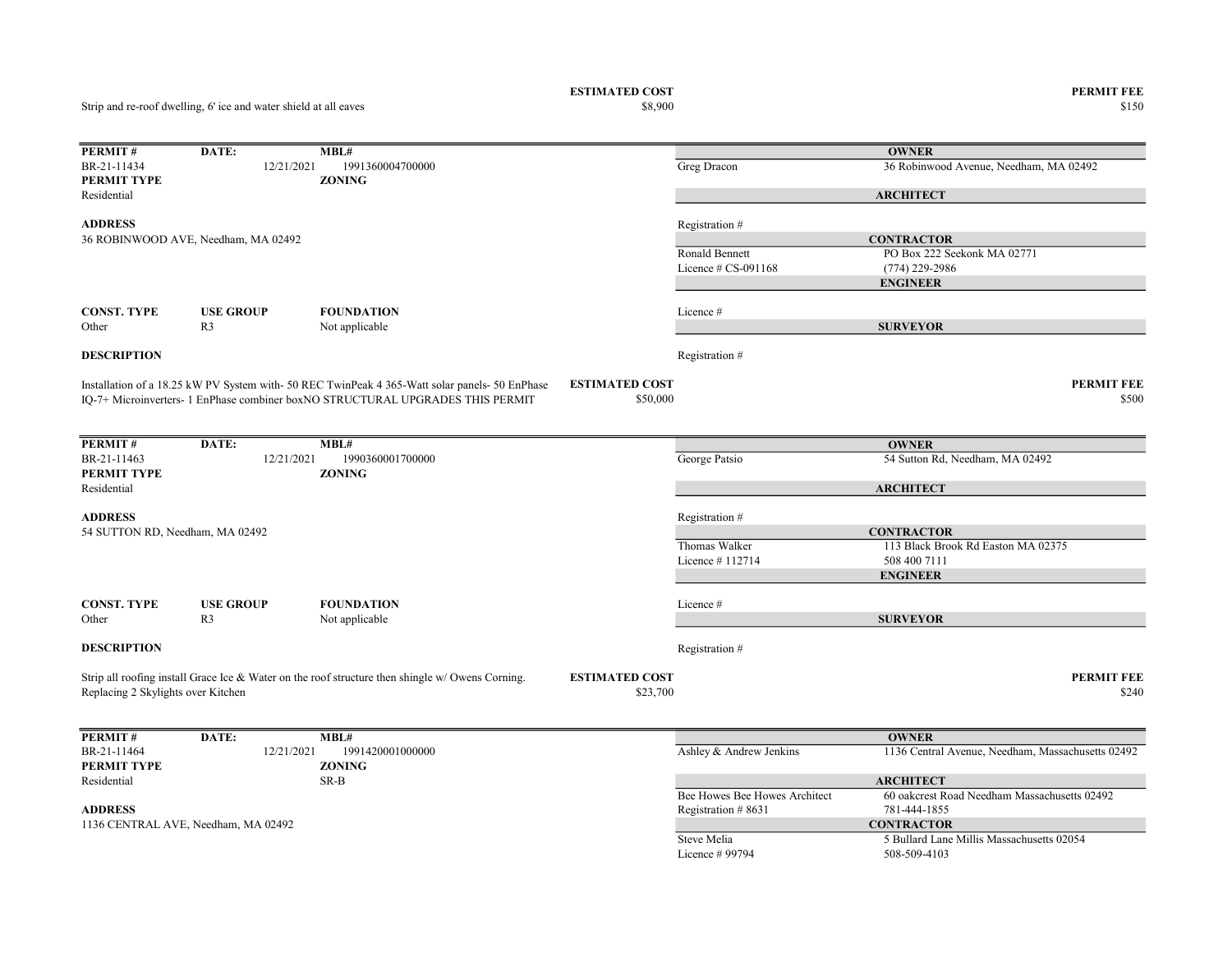|                             |                                                                          |                                                                                                          |                                    |                                                          | <b>ENGINEER</b>                                    |
|-----------------------------|--------------------------------------------------------------------------|----------------------------------------------------------------------------------------------------------|------------------------------------|----------------------------------------------------------|----------------------------------------------------|
| <b>CONST. TYPE</b>          | <b>USE GROUP</b>                                                         | <b>FOUNDATION</b>                                                                                        |                                    | Steve Siegel Siegel Associates, Inc.<br>Licence # 35496  | 860 Walnut Street Newton Massachusetts 02459       |
| Addition/Alterations        | R <sub>3</sub>                                                           | Not applicable                                                                                           |                                    |                                                          | 617-244-1612<br><b>SURVEYOR</b>                    |
|                             |                                                                          |                                                                                                          |                                    | $n/a$ $n/a$                                              | $n/a$ n/a n/a $0n/a$                               |
| <b>DESCRIPTION</b>          |                                                                          |                                                                                                          |                                    | Registration $# n/a$                                     | n/a                                                |
|                             |                                                                          |                                                                                                          | <b>ESTIMATED COST</b>              |                                                          | <b>PERMIT FEE</b>                                  |
|                             | Raise roof in attic and finish interior for new bedroom.                 |                                                                                                          | \$100,000                          |                                                          | \$1,000                                            |
| <b>PERMIT#</b>              | DATE:                                                                    | MBL#                                                                                                     |                                    |                                                          | <b>OWNER</b>                                       |
| BR-21-11459                 | 12/21/2021                                                               | 1990480001800000                                                                                         |                                    | J Derenzo Properties LLC                                 | 43 Charles Street, Needham, MA 02494               |
| PERMIT TYPE                 |                                                                          | <b>ZONING</b>                                                                                            |                                    |                                                          |                                                    |
| Residential                 |                                                                          | <b>SRB</b>                                                                                               |                                    |                                                          | <b>ARCHITECT</b>                                   |
|                             |                                                                          |                                                                                                          |                                    | Paul Apkarian Paul Apkarian Architects,                  | 49 Church Street Westborough MA 01581              |
| <b>ADDRESS</b>              |                                                                          |                                                                                                          |                                    | Registration #9129                                       | 5085610157                                         |
|                             | 665 GREAT PLAIN AVE, Needham, MA 02492                                   |                                                                                                          |                                    |                                                          | <b>CONTRACTOR</b>                                  |
|                             |                                                                          |                                                                                                          |                                    | Jay Derenzo                                              | 43 Charles Street Needham MA 02494                 |
|                             |                                                                          |                                                                                                          |                                    | Licence $# CS-103946$                                    | 7814490300<br><b>ENGINEER</b>                      |
|                             |                                                                          |                                                                                                          |                                    |                                                          |                                                    |
| <b>CONST. TYPE</b>          | <b>USE GROUP</b>                                                         | <b>FOUNDATION</b>                                                                                        |                                    | Licence #                                                |                                                    |
| <b>Addition/Alterations</b> | R <sub>3</sub>                                                           | Poured Concrete                                                                                          |                                    |                                                          | <b>SURVEYOR</b>                                    |
| <b>DESCRIPTION</b>          |                                                                          |                                                                                                          |                                    | Bradley Simonelli Field Resources<br>Registration #47581 | 281 Chestnut Street Needham MA 02492<br>7814445936 |
|                             |                                                                          |                                                                                                          |                                    |                                                          |                                                    |
|                             | Renovation to first and second floor existing. Fireplace in Family Room. | Family room, kitchen, garage and mudroom addition with master bedroom and full bathroom above.           | <b>ESTIMATED COST</b><br>\$302,350 |                                                          | <b>PERMIT FEE</b><br>\$3,030                       |
| PERMIT#                     | DATE:                                                                    | MBL#                                                                                                     |                                    |                                                          | <b>OWNER</b>                                       |
| BR-21-11467                 | 12/22/2021                                                               | 1992160003200090                                                                                         |                                    | John Ho                                                  | 21 Cedar Springs Lane, Needham, MA 02492           |
| PERMIT TYPE                 |                                                                          | <b>ZONING</b>                                                                                            |                                    |                                                          |                                                    |
| Residential                 |                                                                          |                                                                                                          |                                    |                                                          | <b>ARCHITECT</b>                                   |
|                             |                                                                          |                                                                                                          |                                    |                                                          |                                                    |
| <b>ADDRESS</b>              |                                                                          |                                                                                                          |                                    | Registration #                                           |                                                    |
|                             | 21 CEDAR SPRINGS LN, Needham, MA 02492                                   |                                                                                                          |                                    |                                                          | <b>CONTRACTOR</b>                                  |
|                             |                                                                          |                                                                                                          |                                    | Licence #                                                |                                                    |
|                             |                                                                          |                                                                                                          |                                    |                                                          | <b>ENGINEER</b>                                    |
|                             |                                                                          |                                                                                                          |                                    |                                                          |                                                    |
| <b>CONST. TYPE</b>          | <b>USE GROUP</b>                                                         | <b>FOUNDATION</b>                                                                                        |                                    | Licence #                                                |                                                    |
| Other                       | R <sub>3</sub>                                                           | Poured Concrete                                                                                          |                                    |                                                          | <b>SURVEYOR</b>                                    |
| <b>DESCRIPTION</b>          |                                                                          |                                                                                                          |                                    | Registration #                                           |                                                    |
|                             |                                                                          | Replacing kitchen cabinets, countertop $\&$ sink. Replacing toilet seats, vanities, and changing bathtub |                                    |                                                          |                                                    |
|                             |                                                                          | to shower room in the master bedroom ,plus two and a half bathrooms. No structural changes are to        | <b>ESTIMATED COST</b>              |                                                          | <b>PERMIT FEE</b>                                  |
| be made.                    |                                                                          |                                                                                                          | \$45,000                           |                                                          | \$450                                              |
| PERMIT#                     | DATE:                                                                    | MBL#                                                                                                     |                                    |                                                          | <b>OWNER</b>                                       |
| BR-21-11472                 | 12/22/2021                                                               | 1990550001300000                                                                                         |                                    | <b>TIMOTHY MEAD</b>                                      | 192 MANNING STREET, NEEDHAM, MA 02494              |
|                             |                                                                          |                                                                                                          |                                    |                                                          |                                                    |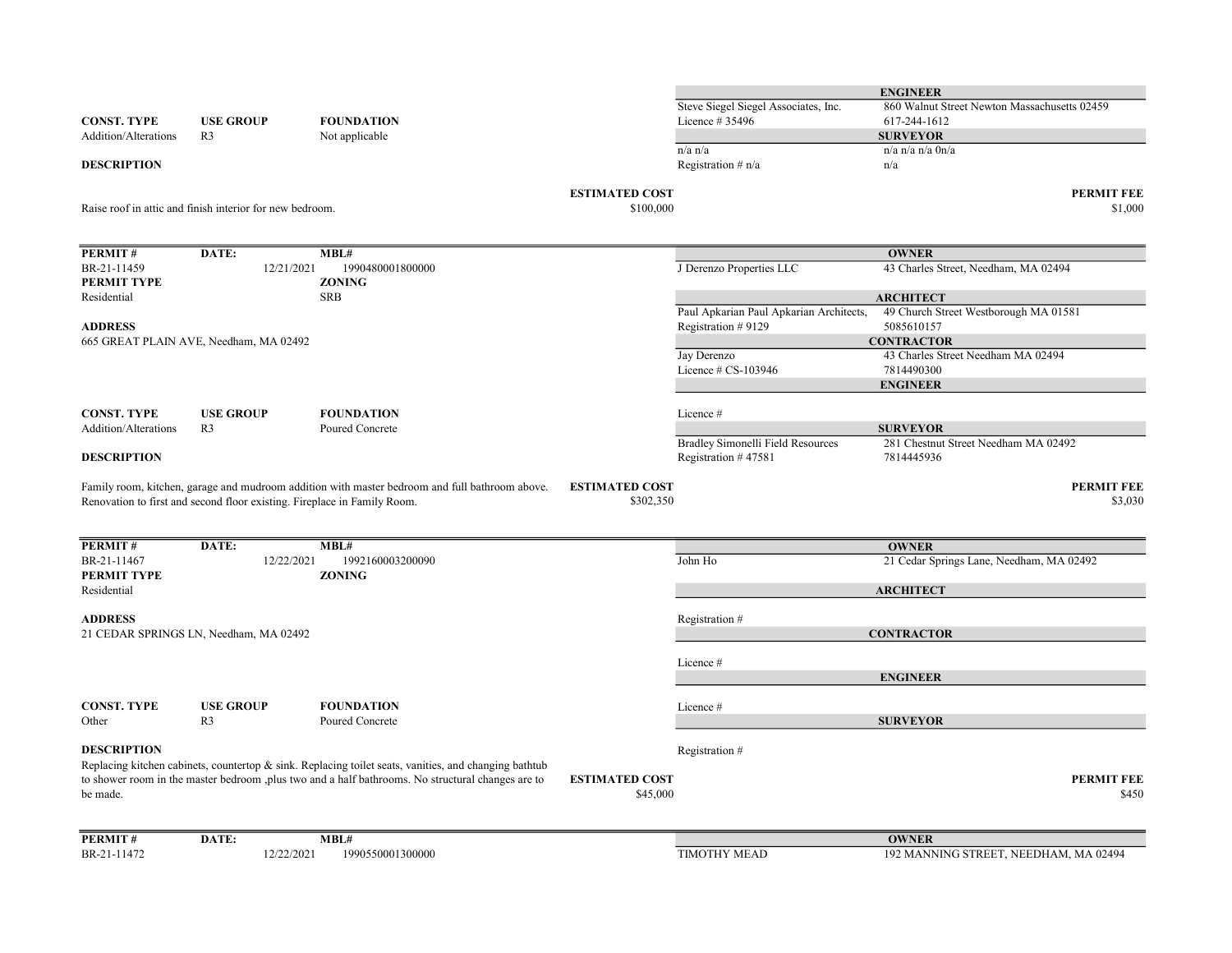| PERMIT TYPE                         |                                         | <b>ZONING</b>                                                            |                       |                   |                                                        |
|-------------------------------------|-----------------------------------------|--------------------------------------------------------------------------|-----------------------|-------------------|--------------------------------------------------------|
| Residential                         |                                         |                                                                          |                       |                   | <b>ARCHITECT</b>                                       |
| <b>ADDRESS</b>                      |                                         |                                                                          |                       | Registration#     |                                                        |
| 192 MANNING ST, Needham, MA 02492   |                                         |                                                                          |                       |                   | <b>CONTRACTOR</b>                                      |
|                                     |                                         |                                                                          |                       | RICHARD TAGLIENTI | 64 CHARLES CT SOUTHBORO MA 01772                       |
|                                     |                                         |                                                                          |                       | Licence $#17053$  | 5088758930                                             |
|                                     |                                         |                                                                          |                       |                   | <b>ENGINEER</b>                                        |
| <b>CONST. TYPE</b>                  | <b>USE GROUP</b>                        | <b>FOUNDATION</b>                                                        |                       | Licence #         |                                                        |
| Other                               | R <sub>3</sub>                          | Not applicable                                                           |                       |                   | <b>SURVEYOR</b>                                        |
|                                     |                                         |                                                                          |                       |                   |                                                        |
| <b>DESCRIPTION</b>                  |                                         |                                                                          |                       | Registration #    |                                                        |
|                                     |                                         |                                                                          |                       |                   |                                                        |
|                                     |                                         |                                                                          | <b>ESTIMATED COST</b> |                   | <b>PERMIT FEE</b>                                      |
|                                     | INSULATE WALLS AND ATTIC WITH CELLULOSE |                                                                          | \$6,784               |                   | \$150                                                  |
|                                     |                                         |                                                                          |                       |                   |                                                        |
| PERMIT #                            | DATE:                                   | MBL#                                                                     |                       |                   | <b>OWNER</b>                                           |
| BR-21-11473                         | 12/22/2021                              | 1990230004800000                                                         |                       | HOWARD KAPLAN     | 227 HILLCREST ROAD, NEEDHAM, MA 02492                  |
| PERMIT TYPE                         |                                         | <b>ZONING</b>                                                            |                       |                   |                                                        |
| Residential                         |                                         |                                                                          |                       |                   | <b>ARCHITECT</b>                                       |
| <b>ADDRESS</b>                      |                                         |                                                                          |                       | Registration #    |                                                        |
| 227 HILLCREST RD, Needham, MA 02492 |                                         |                                                                          |                       |                   | <b>CONTRACTOR</b>                                      |
|                                     |                                         |                                                                          |                       | RICHARD TAGLIENTI | 64 CHARLES COURT SOUTHBORO MA 01772                    |
|                                     |                                         |                                                                          |                       | Licence #17053    | 5088758930                                             |
|                                     |                                         |                                                                          |                       |                   | <b>ENGINEER</b>                                        |
|                                     |                                         |                                                                          |                       |                   |                                                        |
| <b>CONST. TYPE</b>                  | <b>USE GROUP</b>                        | <b>FOUNDATION</b>                                                        |                       | Licence #         |                                                        |
| Other                               | R <sub>3</sub>                          | Not applicable                                                           |                       |                   | <b>SURVEYOR</b>                                        |
| <b>DESCRIPTION</b>                  |                                         |                                                                          |                       | Registration #    |                                                        |
|                                     |                                         |                                                                          |                       |                   |                                                        |
|                                     |                                         | INSULATE ATTIC FLOOR WITH 9" OPEN BLOW CELLULOSE AND WALLS WITH 3" DENSE | <b>ESTIMATED COST</b> |                   | <b>PERMIT FEE</b>                                      |
| PACK CELLULOSE                      |                                         |                                                                          | \$4,235               |                   | \$150                                                  |
|                                     |                                         |                                                                          |                       |                   |                                                        |
| <b>PERMIT#</b>                      | DATE:                                   | MBL#                                                                     |                       |                   | <b>OWNER</b>                                           |
| BR-21-11460                         | 12/22/2021                              | 1991330003500000                                                         |                       | Nancy Potts       | 135 Linden Street, Needham, Massachusetts 02492        |
| PERMIT TYPE                         |                                         | <b>ZONING</b>                                                            |                       |                   |                                                        |
| Residential                         |                                         |                                                                          |                       |                   | <b>ARCHITECT</b>                                       |
|                                     |                                         |                                                                          |                       |                   |                                                        |
| <b>ADDRESS</b>                      |                                         |                                                                          |                       | Registration #    |                                                        |
| 135 LINDEN ST, Needham, MA 02492    |                                         |                                                                          |                       | Adam Glenn        | <b>CONTRACTOR</b><br>59 Tosca Drive Stoughton MA 02072 |
|                                     |                                         |                                                                          |                       | Licence #106148   | 781-205-4516                                           |
|                                     |                                         |                                                                          |                       |                   | <b>ENGINEER</b>                                        |
|                                     |                                         |                                                                          |                       |                   |                                                        |
| <b>CONST. TYPE</b>                  | <b>USE GROUP</b>                        | <b>FOUNDATION</b>                                                        |                       | Licence #         |                                                        |
| Other                               | R <sub>3</sub>                          | Not applicable                                                           |                       |                   | <b>SURVEYOR</b>                                        |
|                                     |                                         |                                                                          |                       |                   |                                                        |
| <b>DESCRIPTION</b>                  |                                         |                                                                          |                       | Registration #    |                                                        |
|                                     |                                         |                                                                          |                       |                   |                                                        |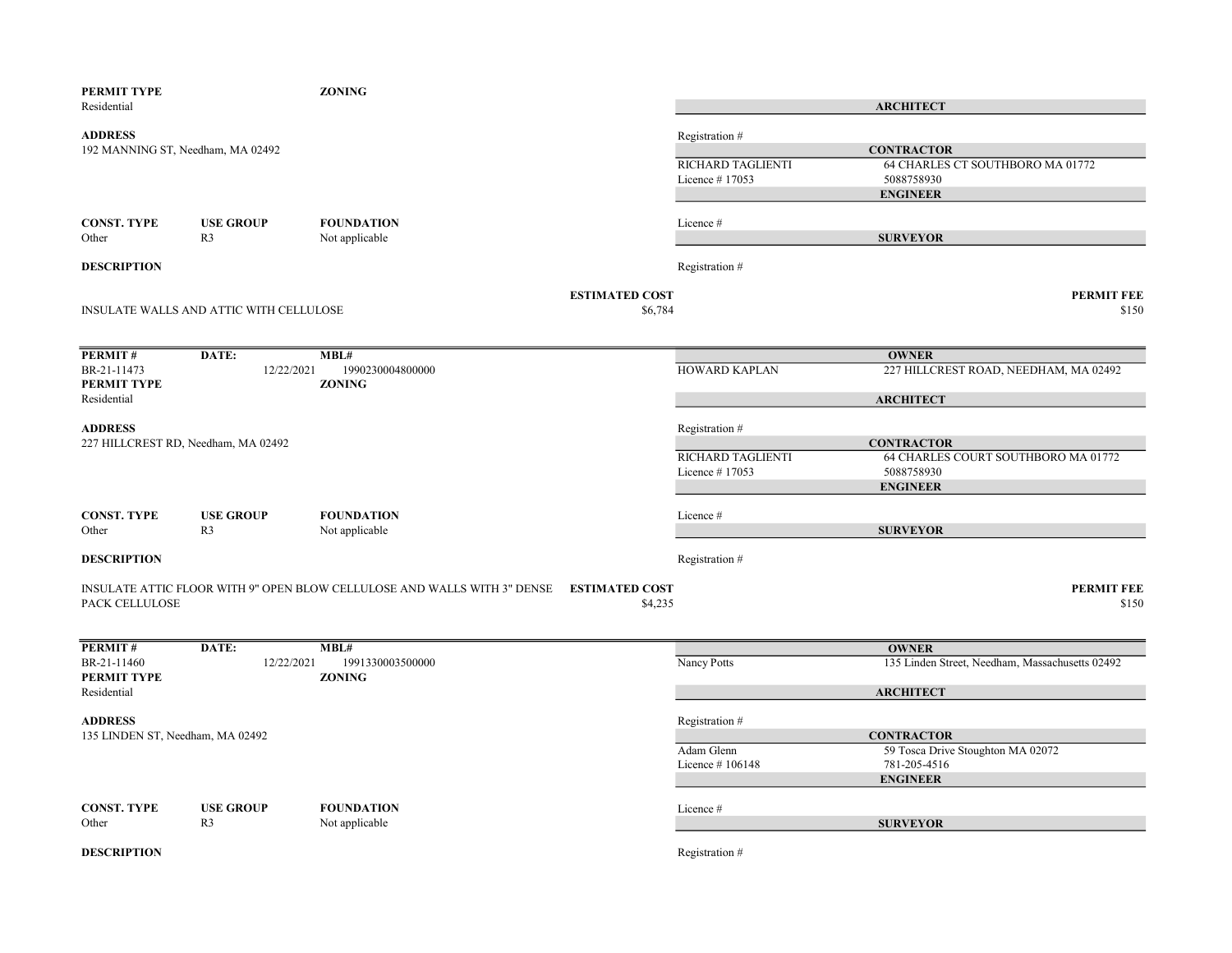## RESIDENTIAL WEATHERIZATION/AIR SEALING THROUGH THE MASS SAVE PROGRAM. NO STRUCTURAL CHANGES. SITE I.D #: 3570021

**PERMIT#** DATE: MBL#<br>BR-21-11461 12/22/2021 1990440005800000 12/22/2021 1990440005800000 Mary Jean Remson 74 Emerson Road, Needham, MA 02492 PERMIT TYPE ZONING Residential ADDRESS Registration # Adam Glenn 59 Tosca Drive Stoughton MA 02072 Licence # 106148 781-205-4516 CONST. TYPE USE GROUP FOUNDATION Licence # Other R3 Not applicable **DESCRIPTION** Registration  $#$ ESTIMATED COST PERMIT FEE  $\$3,000$   $\$150$ **PERMIT#** DATE: MBL#<br>BR-21-11470 12/22/2021 1991180000400000 12/22/2021 1991180000400000 Jeff Dinneen 1625 Great Plain Avenue, Needham, MA 02492 PERMIT TYPE ZONING Residential ADDRESS Registration # Adam Glenn 59 Tosca Drive Stoughton MA 02072 Licence # 106148 781-205-4516 CONST. TYPE USE GROUP FOUNDATION Licence # Other R3 Not applicable **DESCRIPTION** Registration  $#$ ESTIMATED COST PERMIT FEE  $$10,000$   $$150$ **PERMIT#** DATE: MBL#<br>BR-21-11475 12/23/2021 1991420005700000 1991420005700000 **Zach Amdur** 49 Pond Street, Needham, MA 02492<br>**ZONING** PERMIT TYPE Residential ADDRESS Registration # David Katz 71 Glendale Rd Sharon MA 02067 RESIDENTIAL WEATHERIZATION/AIR SEALING THROUGH THE MASS SAVE PROGRAM. NO STRUCTURAL CHANGES. SITE I.D #: 1378559 **OWNER ARCHITECT CONTRACTOR** ENGINEER SURVEYOR 1625 GREAT PLAIN AVE, Needham, MA 02492 **OWNER ARCHITECT CONTRACTOR** ENGINEER SURVEYOR 74 EMERSON RD, Needham, MA 02492 RESIDENTIAL WEATHERIZATION/AIR SEALING THROUGH THE MASS SAVE PROGRAM. NO STRUCTURAL CHANGES. SITE I.D #: 285987 **OWNER ARCHITECT** 49 POND ST, Needham, MA 02492 CONTRACTOR

 $$150$   $$150$ 

ESTIMATED COST PERMIT FEE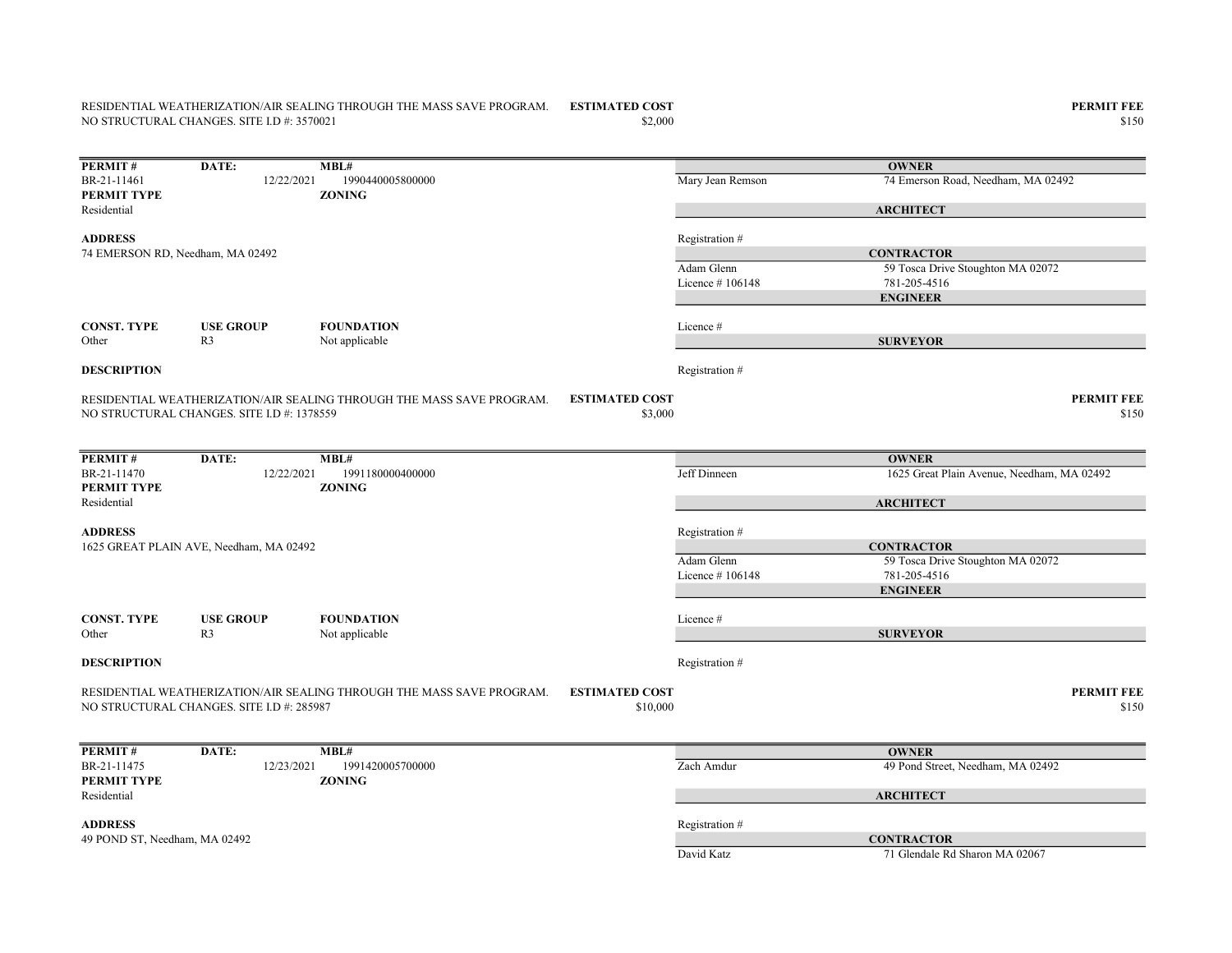|                                                   |                                                                           |                                                                                                      |                                   | Licence # 91830                          | 339-364-0952<br><b>ENGINEER</b>                                                            |                            |
|---------------------------------------------------|---------------------------------------------------------------------------|------------------------------------------------------------------------------------------------------|-----------------------------------|------------------------------------------|--------------------------------------------------------------------------------------------|----------------------------|
| <b>CONST. TYPE</b><br>Addition/Alterations        | <b>USE GROUP</b><br>R <sub>3</sub>                                        | <b>FOUNDATION</b><br>Poured Concrete                                                                 |                                   | Licence #                                | <b>SURVEYOR</b>                                                                            |                            |
| <b>DESCRIPTION</b>                                |                                                                           |                                                                                                      |                                   | Registration #                           |                                                                                            |                            |
|                                                   | existing dining room space - no structural work                           | Replacement of kitchen cabinets and countersRelocate the sink to the islandFrame a pantry in the     | <b>ESTIMATED COST</b><br>\$38,100 |                                          |                                                                                            | <b>PERMIT FEE</b><br>\$390 |
| PERMIT#<br>BR-21-11442<br>PERMIT TYPE             | DATE:<br>12/23/2021                                                       | MBL#<br>1990730000300000<br><b>ZONING</b>                                                            |                                   | Katia and Matthew Bolotovskaya           | <b>OWNER</b><br>67 Highland Terrace, Needham Heights, ma 02494                             |                            |
| Residential                                       |                                                                           |                                                                                                      |                                   |                                          | <b>ARCHITECT</b>                                                                           |                            |
| <b>ADDRESS</b>                                    |                                                                           |                                                                                                      |                                   | Registration #                           |                                                                                            |                            |
| 67 HIGHLAND TER, Needham, MA 02492                |                                                                           |                                                                                                      |                                   | Ted Dow<br>Licence # cs-097225           | <b>CONTRACTOR</b><br>55 valley view dr fitchburg ma 01420<br>6108745000<br><b>ENGINEER</b> |                            |
| <b>CONST. TYPE</b><br>Other                       | <b>USE GROUP</b><br>R <sub>3</sub>                                        | <b>FOUNDATION</b><br>Other                                                                           |                                   | Licence #                                | <b>SURVEYOR</b>                                                                            |                            |
| <b>DESCRIPTION</b>                                |                                                                           |                                                                                                      |                                   | Registration #                           |                                                                                            |                            |
|                                                   | Minimum of 6' ice and water shield at all eaves. Keep area neat and safe. | ROOFING: strip roof shingles and re-roof per GAF code (16SQ) using $6â$ eTM of ice and water shield. | <b>ESTIMATED COST</b><br>\$14,600 |                                          |                                                                                            | <b>PERMIT FEE</b><br>\$150 |
| <b>PERMIT#</b>                                    | DATE:                                                                     | MBL#                                                                                                 |                                   |                                          | <b>OWNER</b>                                                                               |                            |
| BR-21-11478<br>PERMIT TYPE                        | 12/23/2021                                                                | 1990370003500000<br><b>ZONING</b>                                                                    |                                   | Douglas Palmer                           | 90 Laurel Dr, Needham, MA 02492                                                            |                            |
| Residential                                       |                                                                           |                                                                                                      |                                   |                                          | <b>ARCHITECT</b>                                                                           |                            |
| <b>ADDRESS</b><br>90 LAUREL DR, Needham, MA 02492 |                                                                           |                                                                                                      |                                   | Registration #                           | <b>CONTRACTOR</b>                                                                          |                            |
|                                                   |                                                                           |                                                                                                      |                                   | Roger Ouellette<br>Licence # CSSL-102811 | 153 Elmdale Rd Canterbury CT 06331<br>401-523-6805<br><b>ENGINEER</b>                      |                            |
| <b>CONST. TYPE</b>                                | <b>USE GROUP</b><br>R <sub>3</sub>                                        | <b>FOUNDATION</b><br>Poured Concrete                                                                 |                                   | Licence#                                 | <b>SURVEYOR</b>                                                                            |                            |
| Other<br><b>DESCRIPTION</b>                       |                                                                           |                                                                                                      |                                   | Registration #                           |                                                                                            |                            |
|                                                   |                                                                           |                                                                                                      |                                   |                                          |                                                                                            |                            |
| Blown insulation walls and garage ceiling         |                                                                           |                                                                                                      | <b>ESTIMATED COST</b><br>\$3,892  |                                          |                                                                                            | <b>PERMIT FEE</b><br>\$150 |
| <b>PERMIT#</b>                                    | DATE:                                                                     | MBL#                                                                                                 |                                   |                                          | <b>OWNER</b>                                                                               |                            |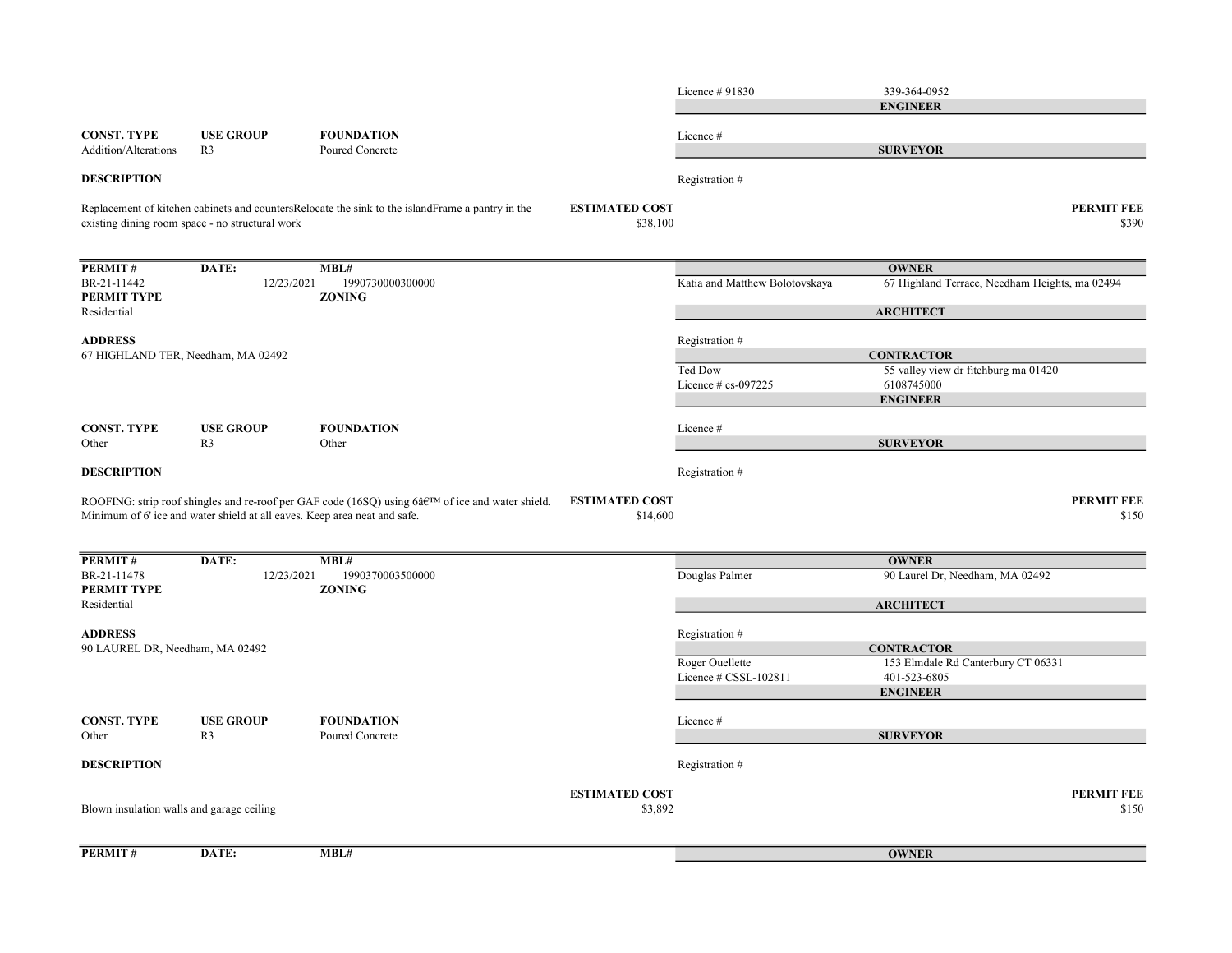| BR-21-11477<br>PERMIT TYPE                        | 12/23/2021                                                   | 1990390000900000<br><b>ZONING</b>                                                                                                                                                                        |                                  | Brad & Lindsay Molyneaux                            | 47 Mayo Ave, Needham, MA 02492                                    |
|---------------------------------------------------|--------------------------------------------------------------|----------------------------------------------------------------------------------------------------------------------------------------------------------------------------------------------------------|----------------------------------|-----------------------------------------------------|-------------------------------------------------------------------|
| Residential                                       |                                                              |                                                                                                                                                                                                          |                                  |                                                     | <b>ARCHITECT</b>                                                  |
| <b>ADDRESS</b><br>47 MAYO AVE, Needham, MA 02492  |                                                              |                                                                                                                                                                                                          |                                  | Registration #                                      | <b>CONTRACTOR</b>                                                 |
|                                                   |                                                              |                                                                                                                                                                                                          |                                  | Gerald F Sprague<br>Licence # CS-020976             | 45 Kearney Road Needham MA 02494<br>7748933194<br><b>ENGINEER</b> |
| <b>CONST. TYPE</b><br><b>Addition/Alterations</b> | <b>USE GROUP</b><br>R <sub>3</sub>                           | <b>FOUNDATION</b><br>Not applicable                                                                                                                                                                      |                                  | Licence #                                           | <b>SURVEYOR</b>                                                   |
| <b>DESCRIPTION</b>                                |                                                              |                                                                                                                                                                                                          |                                  | Registration #                                      |                                                                   |
|                                                   |                                                              |                                                                                                                                                                                                          | <b>ESTIMATED COST</b>            |                                                     | <b>PERMIT FEE</b>                                                 |
|                                                   | Replace shingles 3' up roof line. Replace section of fascia. |                                                                                                                                                                                                          | \$11,244                         |                                                     | \$150                                                             |
|                                                   |                                                              |                                                                                                                                                                                                          |                                  |                                                     |                                                                   |
| PERMIT#<br>BR-21-11476                            | DATE:<br>12/23/2021                                          | MBL#<br>1992130001200000                                                                                                                                                                                 |                                  | Matt & Eva McGinity                                 | <b>OWNER</b><br>11 Village Lane, Needham, MA 02492                |
| PERMIT TYPE                                       |                                                              | <b>ZONING</b>                                                                                                                                                                                            |                                  |                                                     |                                                                   |
| Residential                                       |                                                              |                                                                                                                                                                                                          |                                  |                                                     | <b>ARCHITECT</b>                                                  |
| <b>ADDRESS</b>                                    |                                                              |                                                                                                                                                                                                          |                                  | Registration#                                       |                                                                   |
| 11 VILLAGE LN, Needham, MA 02492                  |                                                              |                                                                                                                                                                                                          |                                  |                                                     | <b>CONTRACTOR</b>                                                 |
|                                                   |                                                              |                                                                                                                                                                                                          |                                  | Gerald F Sprague<br>Licence # CS-020976             | 45 Kearney Road Needham MA 02494<br>7814550556                    |
|                                                   |                                                              |                                                                                                                                                                                                          |                                  |                                                     | <b>ENGINEER</b>                                                   |
| <b>CONST. TYPE</b>                                | <b>USE GROUP</b>                                             | <b>FOUNDATION</b>                                                                                                                                                                                        |                                  | Licence#                                            |                                                                   |
| <b>Addition/Alterations</b>                       | R <sub>3</sub>                                               | Not applicable                                                                                                                                                                                           |                                  |                                                     | <b>SURVEYOR</b>                                                   |
| <b>DESCRIPTION</b>                                |                                                              |                                                                                                                                                                                                          |                                  | Registration #                                      |                                                                   |
| epdm fully adhered system.                        |                                                              | Remove epdm roofing material and underlayment. Install new underlayment mechanically fastened.<br>Fabricate and install custom drip edge fastened with stainless steel screws to prevent uplift. Install | <b>ESTIMATED COST</b><br>\$9,471 |                                                     | <b>PERMIT FEE</b><br>\$150                                        |
| PERMIT#                                           | DATE:                                                        | MBL#                                                                                                                                                                                                     |                                  |                                                     | <b>OWNER</b>                                                      |
| BC-21-10132<br>PERMIT TYPE                        | 12/27/2021                                                   | 1990470008400000<br><b>ZONING</b>                                                                                                                                                                        |                                  | 173 Chestnut Street LLC                             | 12 Eaton Road, Needham, MA 02492                                  |
| Commercial                                        |                                                              |                                                                                                                                                                                                          |                                  |                                                     | <b>ARCHITECT</b>                                                  |
| <b>ADDRESS</b>                                    |                                                              |                                                                                                                                                                                                          |                                  | James Lalli Core States Inc.<br>Registration #32254 | 46 East Main St, Suite 201 Somerville NJ 08876<br>908-462-9949    |
| 173 CHESTNUT ST, Needham, MA 02492                |                                                              |                                                                                                                                                                                                          |                                  |                                                     | <b>CONTRACTOR</b>                                                 |
|                                                   |                                                              |                                                                                                                                                                                                          |                                  | Brandt Wajda                                        | 19 Driftway Street Hopedale MA 01747                              |
|                                                   |                                                              |                                                                                                                                                                                                          |                                  | Licence #107139                                     | 617-614-3500<br><b>ENGINEER</b>                                   |
|                                                   |                                                              |                                                                                                                                                                                                          |                                  | Steven Vaz Core States Inc.                         | 46 East Main Street, Suite 201 Somerville NJ 08876                |
| <b>CONST. TYPE</b>                                | <b>USE GROUP</b>                                             | <b>FOUNDATION</b>                                                                                                                                                                                        |                                  | Licence $#54058$                                    | 908-462-9916                                                      |
| <b>Addition/Alterations</b>                       | Business - B                                                 | Poured Concrete                                                                                                                                                                                          |                                  |                                                     | <b>SURVEYOR</b>                                                   |
|                                                   |                                                              |                                                                                                                                                                                                          |                                  |                                                     |                                                                   |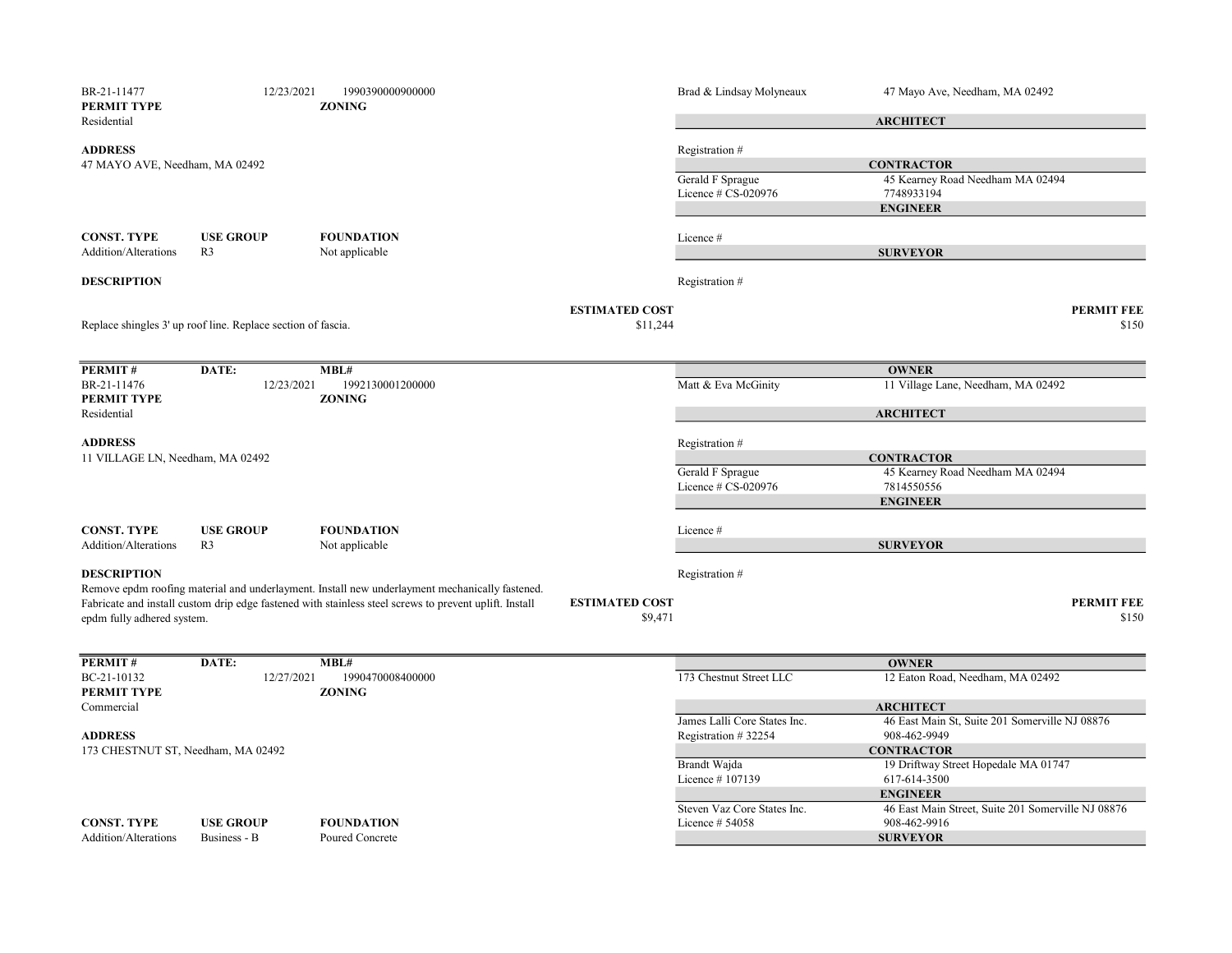| <b>DESCRIPTION</b>               |                  |                                                                                                                                                                                                        |                                   | Registration #                    |                                                     |
|----------------------------------|------------------|--------------------------------------------------------------------------------------------------------------------------------------------------------------------------------------------------------|-----------------------------------|-----------------------------------|-----------------------------------------------------|
|                                  |                  | Proposed fitout of the existing building to convert from a former 7-11 to a Chase Bank. Parking<br>modifications include minor regrading of accessible parking stalls and ramps to front door to bring | <b>ESTIMATED COST</b>             |                                   | <b>PERMIT FEE</b>                                   |
| into conformance.                |                  |                                                                                                                                                                                                        | \$1,250,000                       |                                   | \$12,500                                            |
|                                  |                  |                                                                                                                                                                                                        |                                   |                                   |                                                     |
| PERMIT#                          | DATE:            | MBL#                                                                                                                                                                                                   |                                   |                                   | <b>OWNER</b>                                        |
| BC-21-10120                      | 12/27/2021       | 1993000001800000                                                                                                                                                                                       |                                   | NBC Universal                     | 189 B St, Needham, MA 02494                         |
| PERMIT TYPE                      |                  | <b>ZONING</b>                                                                                                                                                                                          |                                   |                                   |                                                     |
| Commercial                       |                  |                                                                                                                                                                                                        |                                   |                                   | <b>ARCHITECT</b>                                    |
| <b>ADDRESS</b>                   |                  |                                                                                                                                                                                                        |                                   | Registration#                     |                                                     |
| 189 B ST, Needham, MA 02492      |                  |                                                                                                                                                                                                        |                                   |                                   | <b>CONTRACTOR</b>                                   |
|                                  |                  |                                                                                                                                                                                                        |                                   | Paul F McDonald<br>Licence #78364 | 70 Seton Highlands Plymouth MA 02360<br>16179086234 |
|                                  |                  |                                                                                                                                                                                                        |                                   |                                   | <b>ENGINEER</b>                                     |
| <b>CONST. TYPE</b>               | <b>USE GROUP</b> | <b>FOUNDATION</b>                                                                                                                                                                                      |                                   | Licence#                          |                                                     |
| <b>Addition/Alterations</b>      | Business - B     | Poured Concrete                                                                                                                                                                                        |                                   |                                   | <b>SURVEYOR</b>                                     |
| <b>DESCRIPTION</b>               |                  |                                                                                                                                                                                                        |                                   | Registration #                    |                                                     |
|                                  |                  |                                                                                                                                                                                                        | <b>ESTIMATED COST</b>             |                                   | <b>PERMIT FEE</b>                                   |
|                                  |                  | Erect new interior dimising wall, ew glass door entry, ramp as shown on A1.101.A2                                                                                                                      | \$174,000                         |                                   | \$1,740                                             |
|                                  |                  |                                                                                                                                                                                                        |                                   |                                   |                                                     |
| PERMIT#                          | DATE:            | MBL#                                                                                                                                                                                                   |                                   |                                   | <b>OWNER</b>                                        |
| BR-20-10673                      | 12/27/2021       | 1990420006800000                                                                                                                                                                                       |                                   | willoughby development            | 21 university ave, Natick, mass 01760               |
| PERMIT TYPE                      |                  | <b>ZONING</b>                                                                                                                                                                                          |                                   |                                   |                                                     |
| Residential                      |                  | r1                                                                                                                                                                                                     |                                   |                                   | <b>ARCHITECT</b>                                    |
| <b>ADDRESS</b>                   |                  |                                                                                                                                                                                                        |                                   | Registration #                    |                                                     |
| 341 WARREN ST, Needham, MA 02492 |                  |                                                                                                                                                                                                        |                                   |                                   | <b>CONTRACTOR</b>                                   |
|                                  |                  |                                                                                                                                                                                                        |                                   | Christopher torti                 | 70 Bethany rd framingham mass 01702                 |
|                                  |                  |                                                                                                                                                                                                        |                                   | Licence #46802                    | 508 380 0068                                        |
|                                  |                  |                                                                                                                                                                                                        |                                   |                                   | <b>ENGINEER</b>                                     |
| <b>CONST. TYPE</b>               | <b>USE GROUP</b> | <b>FOUNDATION</b>                                                                                                                                                                                      |                                   | Licence #                         |                                                     |
|                                  |                  | Engineered (Helico                                                                                                                                                                                     |                                   |                                   |                                                     |
|                                  |                  | Pier/Diamond                                                                                                                                                                                           |                                   |                                   |                                                     |
| New Construction                 | R <sub>3</sub>   | Pier/Superior Walls)                                                                                                                                                                                   |                                   |                                   | <b>SURVEYOR</b>                                     |
| <b>DESCRIPTION</b>               |                  |                                                                                                                                                                                                        |                                   | Registration #                    |                                                     |
|                                  |                  | Amend existing permit to change from patio to $12x12$ deck with $2x10$ floor joists 16" on center triple                                                                                               |                                   |                                   |                                                     |
| flashing                         |                  | 2x10 beam with techno posts 6 feet on center and aleck raisins and decking with ledger locks and                                                                                                       | <b>ESTIMATED COST</b><br>\$10,800 |                                   | <b>PERMIT FEE</b><br>\$150                          |
|                                  |                  |                                                                                                                                                                                                        |                                   |                                   |                                                     |
| PERMIT#                          | DATE:            | MBL#                                                                                                                                                                                                   |                                   |                                   | <b>OWNER</b>                                        |
| BR-21-11474<br>PERMIT TYPE       | 12/28/2021       | 1990710003400000<br><b>ZONING</b>                                                                                                                                                                      |                                   | Peter Schuller                    | 27 Mills Road, Needham, Massachusetts 02494         |
| Residential                      |                  | <b>SRB</b>                                                                                                                                                                                             |                                   |                                   | <b>ARCHITECT</b>                                    |
|                                  |                  |                                                                                                                                                                                                        |                                   | Mollie Moran Moran & Associates   | 64 Dwight Street Dedham MA 02026                    |
|                                  |                  |                                                                                                                                                                                                        |                                   |                                   |                                                     |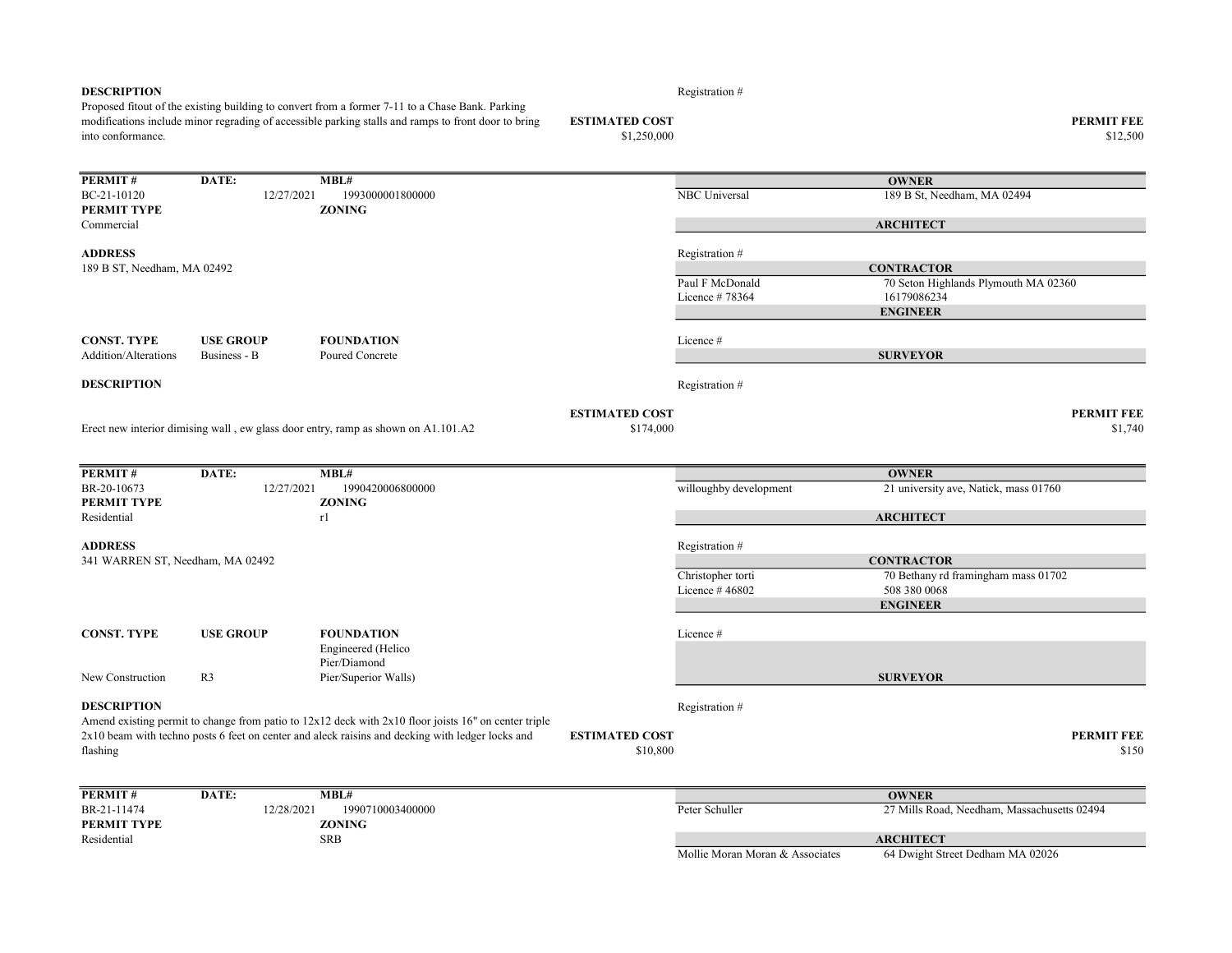| <b>ADDRESS</b><br>27 MILLS RD, Needham, MA 02492                             |                                            |                                                                                                                                                                                                                                                                                                                 |                                    | Registration #4766<br>Nicholas Rossi<br>Licence $# CS-087509$ | 781-461-8000<br><b>CONTRACTOR</b><br>2120 Commonwealth Ave Newton Ma 02466<br>617 201-4390 |
|------------------------------------------------------------------------------|--------------------------------------------|-----------------------------------------------------------------------------------------------------------------------------------------------------------------------------------------------------------------------------------------------------------------------------------------------------------------|------------------------------------|---------------------------------------------------------------|--------------------------------------------------------------------------------------------|
| <b>CONST. TYPE</b><br>Addition/Alterations                                   | <b>USE GROUP</b><br>R <sub>3</sub>         | <b>FOUNDATION</b><br>Poured Concrete                                                                                                                                                                                                                                                                            |                                    | Licence #<br>Paul Beaulieu Field Resources Inc.               | <b>ENGINEER</b><br><b>SURVEYOR</b><br>281 Chestnut Street Needham MA 02472                 |
| <b>DESCRIPTION</b>                                                           |                                            | Complete full gut remodel of existing first floor and add second floor. We will not be adding to the<br>footprint of the house,. Update plumbing, electrical, mechanical and finishes. HOUSE WILL HAVE 4<br>bedrooms, 3 full baths, 1 half bath, 1 kitchen, 2 living rooms, no fireplaces, unfinished basement, | <b>ESTIMATED COST</b><br>\$286,000 | Registration #47581                                           | 781-444-5936<br><b>PERMIT FEE</b><br>\$2,860                                               |
| PERMIT#                                                                      | DATE:                                      | MBL#                                                                                                                                                                                                                                                                                                            |                                    |                                                               | <b>OWNER</b>                                                                               |
| BR-21-11471<br>PERMIT TYPE                                                   | 12/28/2021                                 | 1991330004000000<br><b>ZONING</b>                                                                                                                                                                                                                                                                               |                                    | Bo Lan                                                        | 3 Ferndale Rd, Needham, MA 02492                                                           |
| Residential                                                                  |                                            |                                                                                                                                                                                                                                                                                                                 |                                    |                                                               | <b>ARCHITECT</b>                                                                           |
| <b>ADDRESS</b><br>3 FERNDALE RD, Needham, MA 02492                           |                                            |                                                                                                                                                                                                                                                                                                                 |                                    | Registration #<br>Michael McCarthy                            | <b>CONTRACTOR</b><br>PO Box 52 West Dennis MA 02670                                        |
|                                                                              |                                            |                                                                                                                                                                                                                                                                                                                 |                                    | Licence # CS-058633                                           | 5085077283<br><b>ENGINEER</b>                                                              |
| <b>CONST. TYPE</b><br>Other                                                  | <b>USE GROUP</b><br>R <sub>3</sub>         | <b>FOUNDATION</b><br>Not applicable                                                                                                                                                                                                                                                                             |                                    | Licence #                                                     | <b>SURVEYOR</b>                                                                            |
| <b>DESCRIPTION</b>                                                           |                                            |                                                                                                                                                                                                                                                                                                                 |                                    | Registration #                                                |                                                                                            |
| <b>ESTIMATED COST</b><br>\$4,881<br>Mass save insulation and weatherization. |                                            |                                                                                                                                                                                                                                                                                                                 |                                    |                                                               | <b>PERMIT FEE</b><br>\$150                                                                 |
| PERMIT#                                                                      | DATE:                                      | MBL#                                                                                                                                                                                                                                                                                                            |                                    |                                                               | <b>OWNER</b>                                                                               |
| BR-21-11480<br>PERMIT TYPE                                                   | 12/28/2021                                 | 1990220007500000<br><b>ZONING</b>                                                                                                                                                                                                                                                                               |                                    | Stas Alekseev                                                 | 65 Wachusett Road, Needham, MA 02492                                                       |
| Residential                                                                  |                                            |                                                                                                                                                                                                                                                                                                                 |                                    |                                                               | <b>ARCHITECT</b>                                                                           |
| <b>ADDRESS</b><br>65 WACHUSETT RD, Needham, MA 02492                         |                                            |                                                                                                                                                                                                                                                                                                                 |                                    | Registration #                                                | <b>CONTRACTOR</b>                                                                          |
|                                                                              |                                            |                                                                                                                                                                                                                                                                                                                 |                                    | Adam Glenn<br>Licence $#106148$                               | 59 Tosca Drive Stoughton MA 02072<br>781-205-4516<br><b>ENGINEER</b>                       |
| <b>CONST. TYPE</b>                                                           | <b>USE GROUP</b>                           | <b>FOUNDATION</b>                                                                                                                                                                                                                                                                                               |                                    | Licence #                                                     |                                                                                            |
| Other                                                                        | R <sub>3</sub>                             | Not applicable                                                                                                                                                                                                                                                                                                  |                                    |                                                               | <b>SURVEYOR</b>                                                                            |
| <b>DESCRIPTION</b>                                                           |                                            |                                                                                                                                                                                                                                                                                                                 |                                    | Registration #                                                |                                                                                            |
|                                                                              | NO STRUCTURAL CHANGES. SITE I.D #: 8969768 | RESIDENTIAL WEATHERIZATION/AIR SEALING THROUGH THE MASS SAVE PROGRAM.                                                                                                                                                                                                                                           | <b>ESTIMATED COST</b><br>\$5,000   |                                                               | <b>PERMIT FEE</b><br>\$150                                                                 |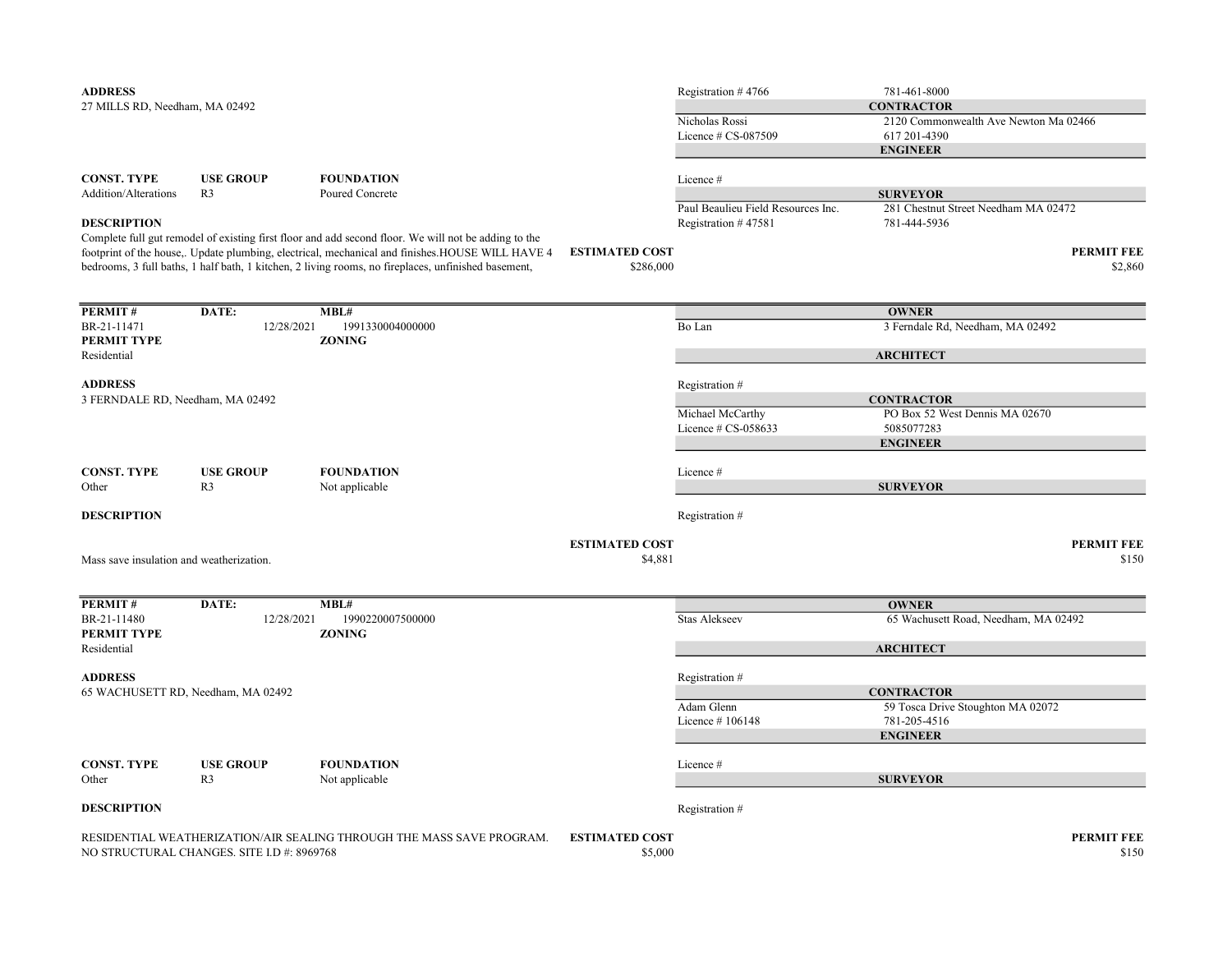| PERMIT#                           | DATE:                                         | MBL#                                                                  |                       |                   | <b>OWNER</b>                       |                   |
|-----------------------------------|-----------------------------------------------|-----------------------------------------------------------------------|-----------------------|-------------------|------------------------------------|-------------------|
| BR-21-11481                       | 12/28/2021                                    | 1991370003500000                                                      |                       | Michael Margolis  | 28 Gilbert Road, Needham, MA 02492 |                   |
| PERMIT TYPE                       |                                               | <b>ZONING</b>                                                         |                       |                   |                                    |                   |
| Residential                       |                                               |                                                                       |                       |                   | <b>ARCHITECT</b>                   |                   |
|                                   |                                               |                                                                       |                       |                   |                                    |                   |
| <b>ADDRESS</b>                    |                                               |                                                                       |                       | Registration #    |                                    |                   |
| 28 GILBERT RD, Needham, MA 02492  |                                               |                                                                       |                       |                   | <b>CONTRACTOR</b>                  |                   |
|                                   |                                               |                                                                       |                       | Adam Glenn        | 59 Tosca Drive Stoughton MA 02072  |                   |
|                                   |                                               |                                                                       |                       | Licence #106148   | 781-205-4516                       |                   |
|                                   |                                               |                                                                       |                       |                   | <b>ENGINEER</b>                    |                   |
|                                   |                                               |                                                                       |                       |                   |                                    |                   |
| <b>CONST. TYPE</b>                | <b>USE GROUP</b>                              | <b>FOUNDATION</b>                                                     |                       | Licence#          |                                    |                   |
| Other                             | R <sub>3</sub>                                | Not applicable                                                        |                       |                   | <b>SURVEYOR</b>                    |                   |
|                                   |                                               |                                                                       |                       |                   |                                    |                   |
| <b>DESCRIPTION</b>                |                                               |                                                                       |                       | Registration #    |                                    |                   |
|                                   |                                               |                                                                       |                       |                   |                                    |                   |
|                                   |                                               | RESIDENTIAL WEATHERIZATION/AIR SEALING THROUGH THE MASS SAVE PROGRAM. | <b>ESTIMATED COST</b> |                   |                                    | <b>PERMIT FEE</b> |
|                                   | NO STRUCTURAL CHANGES. SITE I.D #: 13558719.  |                                                                       | \$4,000               |                   |                                    | \$150             |
|                                   |                                               |                                                                       |                       |                   |                                    |                   |
|                                   |                                               |                                                                       |                       |                   |                                    |                   |
| PERMIT#                           | DATE:                                         | MBL#                                                                  |                       |                   | <b>OWNER</b>                       |                   |
| BR-21-11486                       | 12/28/2021                                    | 1992090001700000                                                      |                       | Angelica Vergados | 5 Crestview Rd, Needham, MA 02492  |                   |
| PERMIT TYPE                       |                                               | <b>ZONING</b>                                                         |                       |                   |                                    |                   |
| Residential                       |                                               |                                                                       |                       |                   |                                    |                   |
|                                   |                                               |                                                                       |                       |                   | <b>ARCHITECT</b>                   |                   |
|                                   |                                               |                                                                       |                       |                   |                                    |                   |
| <b>ADDRESS</b>                    |                                               |                                                                       |                       | Registration #    |                                    |                   |
| 5 CRESTVIEW RD, Needham, MA 02492 |                                               |                                                                       |                       |                   | <b>CONTRACTOR</b>                  |                   |
|                                   |                                               |                                                                       |                       | Benjamin Connell  | 93G West St Medfield MA 02052      |                   |
|                                   |                                               |                                                                       |                       | Licence #104803   | 7814447577                         |                   |
|                                   |                                               |                                                                       |                       |                   | <b>ENGINEER</b>                    |                   |
|                                   |                                               |                                                                       |                       |                   |                                    |                   |
| <b>CONST. TYPE</b>                | <b>USE GROUP</b>                              | <b>FOUNDATION</b>                                                     |                       | Licence#          |                                    |                   |
| Other                             | R <sub>3</sub>                                | Not applicable                                                        |                       |                   | <b>SURVEYOR</b>                    |                   |
|                                   |                                               |                                                                       |                       |                   |                                    |                   |
| <b>DESCRIPTION</b>                |                                               |                                                                       |                       | Registration #    |                                    |                   |
|                                   |                                               |                                                                       |                       |                   |                                    |                   |
|                                   |                                               |                                                                       | <b>ESTIMATED COST</b> |                   |                                    | <b>PERMIT FEE</b> |
|                                   | Stripping and re-roofing entire roof of house |                                                                       | \$13,000              |                   |                                    | \$150             |
|                                   |                                               |                                                                       |                       |                   |                                    |                   |
|                                   |                                               |                                                                       |                       |                   |                                    |                   |
| PERMIT#                           | DATE:                                         | MBL#                                                                  |                       |                   | <b>OWNER</b>                       |                   |
| BR-21-11487                       | 12/28/2021                                    | 1990410007100000                                                      |                       | Bo Sheng          | 45 Kimball St, Needham, MA 02492   |                   |
| PERMIT TYPE                       |                                               | <b>ZONING</b>                                                         |                       |                   |                                    |                   |
| Residential                       |                                               |                                                                       |                       |                   | <b>ARCHITECT</b>                   |                   |
|                                   |                                               |                                                                       |                       |                   |                                    |                   |
| <b>ADDRESS</b>                    |                                               |                                                                       |                       |                   |                                    |                   |
|                                   |                                               |                                                                       | Registration #        |                   |                                    |                   |
| 45 KIMBALL ST, Needham, MA 02492  |                                               |                                                                       |                       |                   | <b>CONTRACTOR</b>                  |                   |
|                                   |                                               |                                                                       |                       | Benjamin Connell  | 93G West St Medfield MA 02052      |                   |
|                                   |                                               |                                                                       |                       | Licence #104803   | 781-444-7577                       |                   |
|                                   |                                               |                                                                       |                       |                   | <b>ENGINEER</b>                    |                   |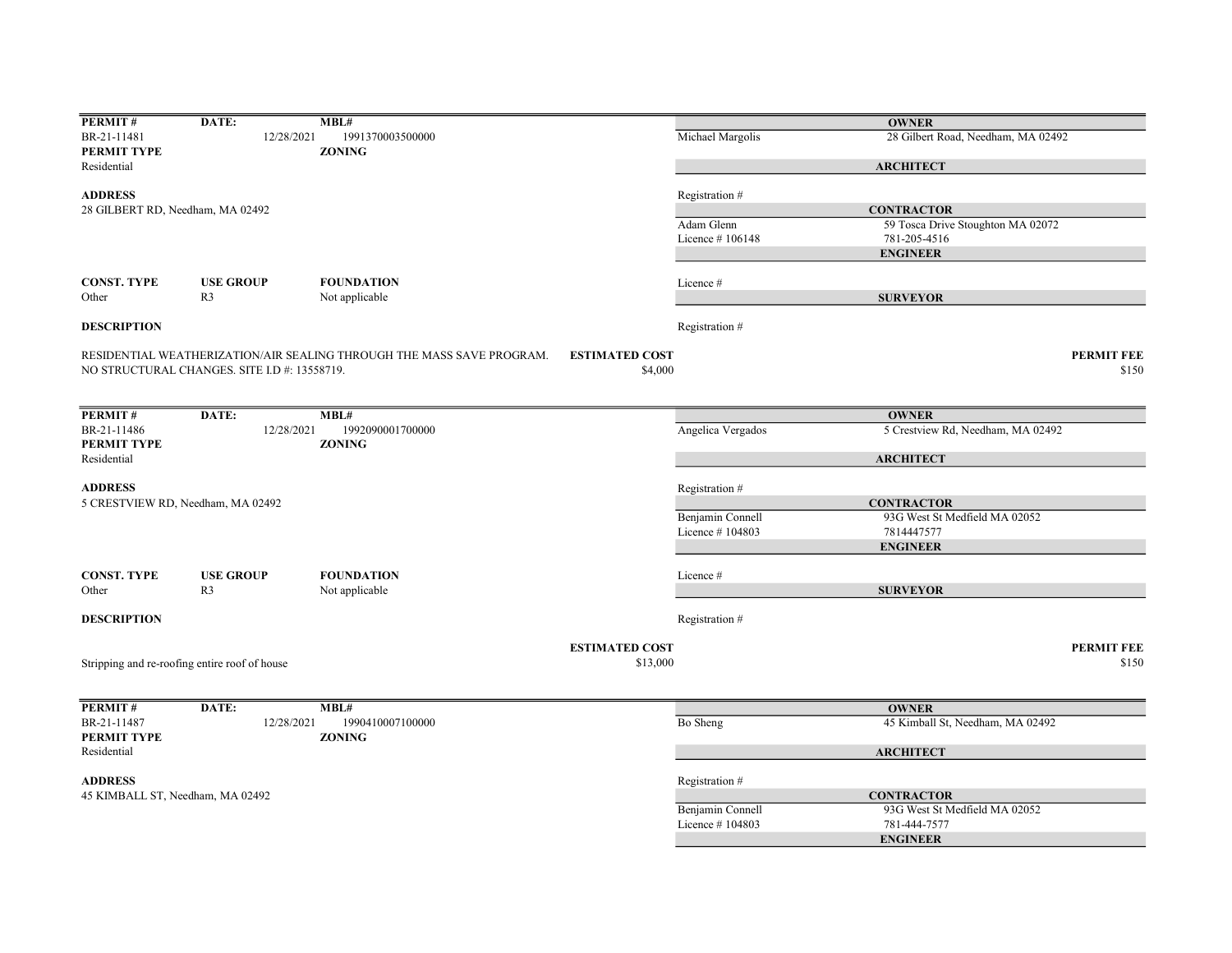| <b>CONST. TYPE</b><br>Other | <b>USE GROUP</b><br>R <sub>3</sub>                       | <b>FOUNDATION</b><br>Not applicable                                                     |                                  | Licence #           | <b>SURVEYOR</b>                                        |
|-----------------------------|----------------------------------------------------------|-----------------------------------------------------------------------------------------|----------------------------------|---------------------|--------------------------------------------------------|
| <b>DESCRIPTION</b>          |                                                          |                                                                                         |                                  | Registration #      |                                                        |
|                             |                                                          | Stripping and re-roofing entire roof of house except section directly above front door. | <b>ESTIMATED COST</b><br>\$9,875 | <b>PERMIT FEE</b>   |                                                        |
| PERMIT#                     | DATE:                                                    | MBL#                                                                                    |                                  |                     | <b>OWNER</b>                                           |
| BR-21-11490<br>PERMIT TYPE  | 12/28/2021                                               | 1991410003800000<br><b>ZONING</b>                                                       |                                  | David Goodtree      | 60 Colonial rd, Needham, MA 02492                      |
| Residential                 |                                                          |                                                                                         |                                  |                     | <b>ARCHITECT</b>                                       |
| <b>ADDRESS</b>              | 60 COLONIAL RD, Needham, MA 02492                        |                                                                                         |                                  | Registration #      | <b>CONTRACTOR</b>                                      |
|                             |                                                          |                                                                                         |                                  | Benjamin Connell    | 93G West St Medfield MA 02052                          |
|                             |                                                          |                                                                                         |                                  | Licence #104803     | 7814447577<br><b>ENGINEER</b>                          |
| <b>CONST. TYPE</b>          | <b>USE GROUP</b>                                         | <b>FOUNDATION</b>                                                                       |                                  | Licence #           |                                                        |
| Other                       | R <sub>3</sub>                                           | Not applicable                                                                          |                                  |                     | <b>SURVEYOR</b>                                        |
| <b>DESCRIPTION</b>          |                                                          |                                                                                         |                                  | Registration #      |                                                        |
|                             |                                                          |                                                                                         | <b>ESTIMATED COST</b>            |                     | <b>PERMIT FEE</b>                                      |
|                             | Stripping and re-roofing entire roof of house and garage |                                                                                         | \$23,930                         |                     | \$240                                                  |
| PERMIT#                     | DATE:                                                    | MBL#                                                                                    |                                  |                     | <b>OWNER</b>                                           |
| BR-21-11444<br>PERMIT TYPE  | 12/29/2021                                               | 1991380007300000<br><b>ZONING</b>                                                       |                                  | <b>ROBERT HOBAN</b> | 17 OAKCREST RD, NEEDHAM, MA 02492                      |
| Residential                 |                                                          |                                                                                         |                                  |                     | <b>ARCHITECT</b>                                       |
| <b>ADDRESS</b>              |                                                          |                                                                                         |                                  | Registration #      |                                                        |
|                             | 17 OAKCREST RD, Needham, MA 02492                        |                                                                                         |                                  |                     | <b>CONTRACTOR</b><br>12 FRANKLIN ST BRAINTREE MA 02184 |
|                             |                                                          |                                                                                         |                                  | FREDERICK GOODWIN   | <b>BRAINTREE MA 02184</b>                              |
|                             |                                                          |                                                                                         |                                  | Licence #79766      | 781-660-6330<br><b>ENGINEER</b>                        |
|                             |                                                          |                                                                                         |                                  |                     |                                                        |
| <b>CONST. TYPE</b><br>Other | <b>USE GROUP</b><br>R <sub>3</sub>                       | <b>FOUNDATION</b><br>Not applicable                                                     |                                  | Licence#            | <b>SURVEYOR</b>                                        |
| <b>DESCRIPTION</b>          |                                                          |                                                                                         |                                  | Registration #      |                                                        |
|                             |                                                          |                                                                                         | <b>ESTIMATED COST</b>            |                     | <b>PERMIT FEE</b>                                      |
|                             |                                                          | INSULATION WEATHERIZATION WORK FOR MASS SAVE PROGRAM                                    | \$1,000                          |                     | \$150                                                  |
| PERMIT#                     | DATE:                                                    | MBL#                                                                                    |                                  |                     | <b>OWNER</b>                                           |
| BR-21-11497<br>PERMIT TYPE  | 12/30/2021                                               | 1990860004200000<br><b>ZONING</b>                                                       |                                  | <b>KEVIN MORE</b>   | 75 GARY RD, NEEDHAM, MA 02494                          |